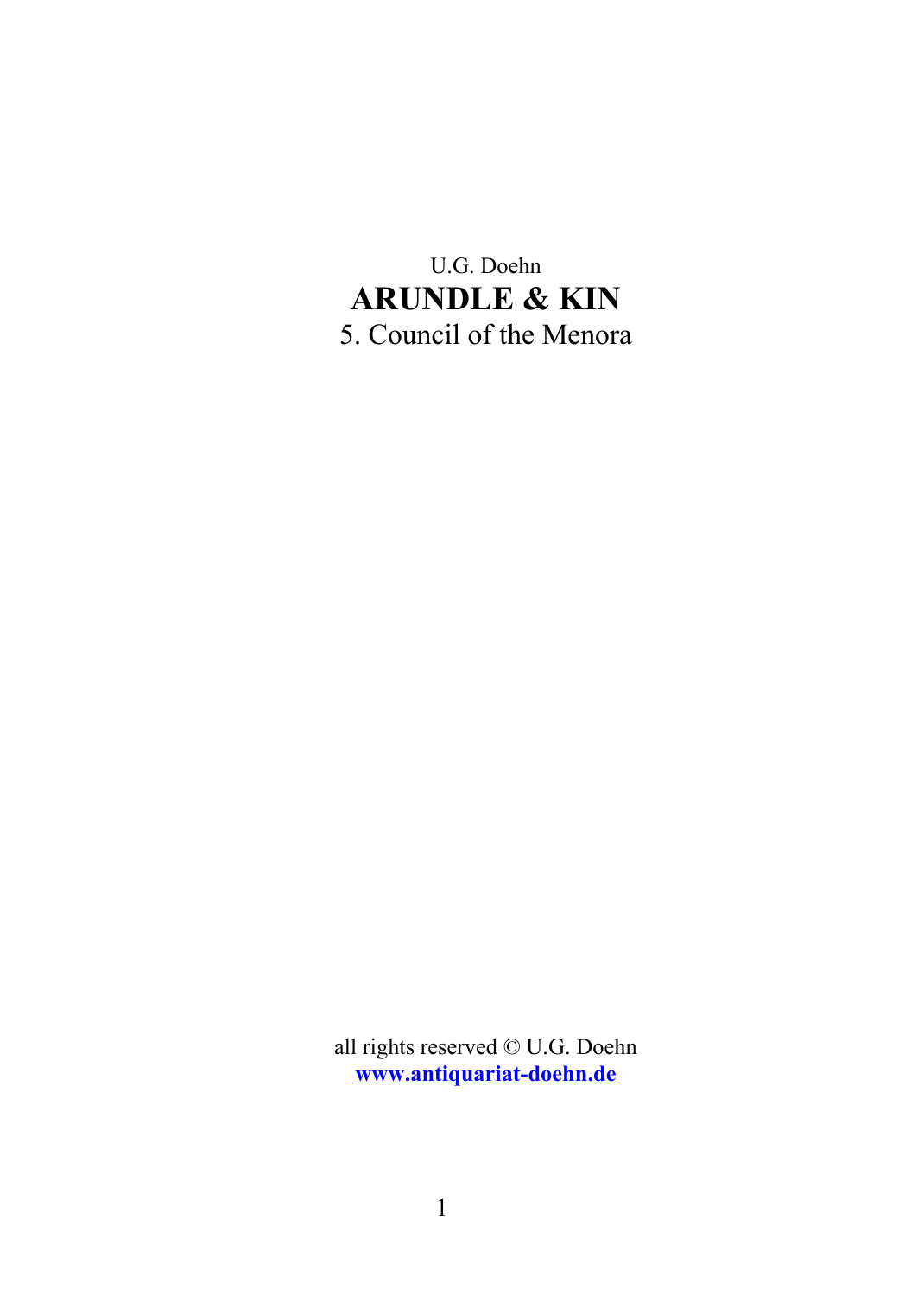Table of Contents:

1.The Colloquium 2.The Riot of the Trolls 3.The Transfer on the Last Bounty 4.Tibor, the Idol 5.Freighter or Passenger Liner 6.Doubts 7.A Dwarves' School of the Other Kind 8.Debtors and Credits 9.Hundred-Enders 10.The Intergalactic Counsel 11.The NCA-System 12.Tika's Marriage 13.Honeymoon Trip on the Last Bounty 14.The Monster Wave 15.On the Isle of the Mutineers 16.Reconstruction or New Start 17.The Maroons 18.The Arms of the Menora 19.A Question of Intelligence 20.The Conflict 21.Anastasio, the Alter Ego 22.The Crash Course 23.The Mole 24.Luther Lommel 25.The Council of the Menora 26.Sam and Mynona 27.The Giant Moth 28.The Uncertainty Principle 29.Malicious Marduk's Exposure 30.Metamorphosis and Earthbound Fate 31.The Therapy 32.Edmond 33.The Yokel's Sacrifice 34.Forbearance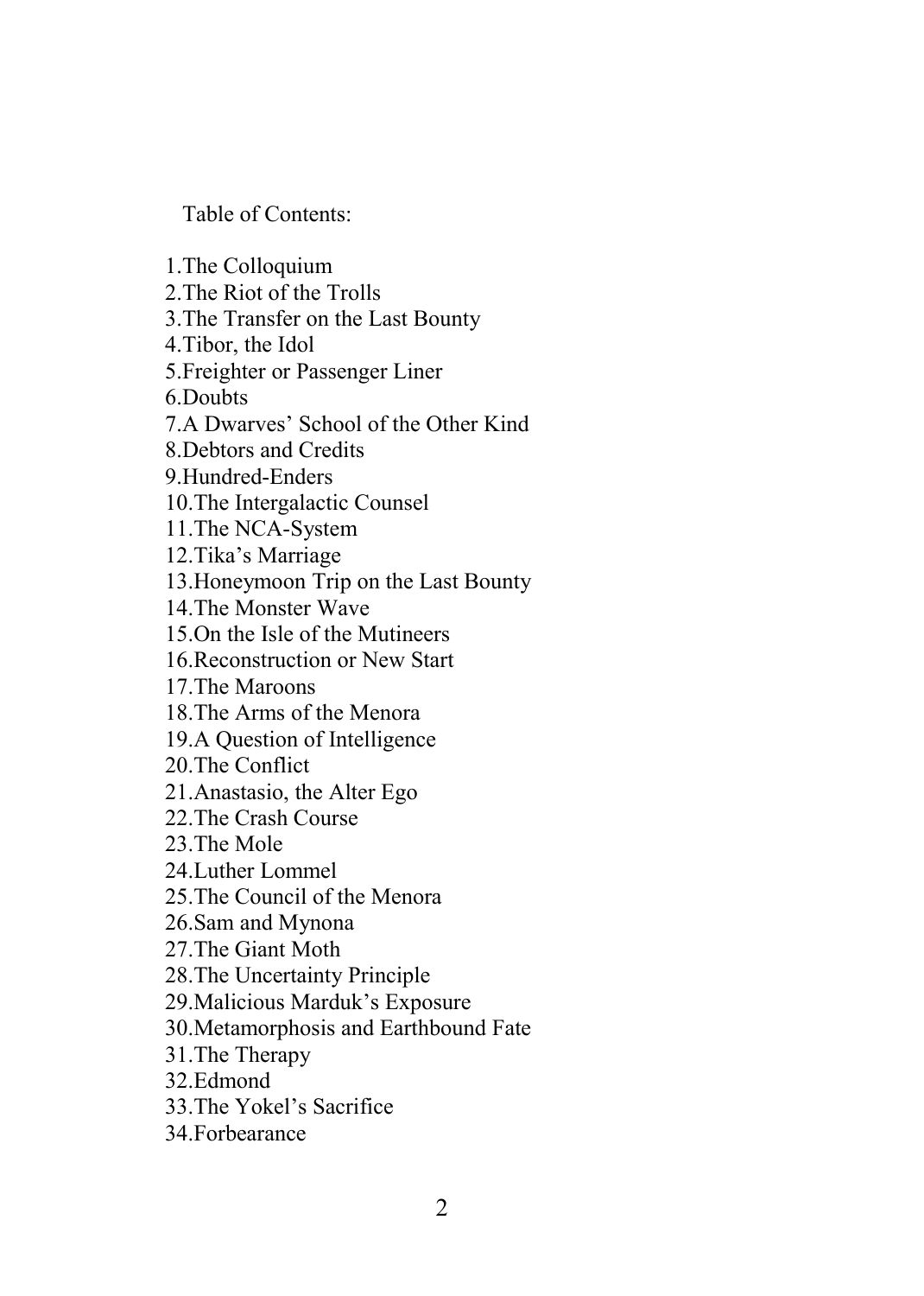Prelude: Devoted to one single instant You may feel the eternal force. Since I once looked into your eyes And thought that I was sinking in. Your soul's drawing me into the blue – I felt like being drowned.

## **1.The Colloquium**

"Do things change, while known? Does knowledge influence the course of things?" Grisella asked her questions into the open, so to speak. Each and everyone could feel addressed or nobody at the same time.

"I think" Arundle answered after some time elapsed "it's like occult glass moving. As everybody knows or suggests, what could be right in their sense. He or she gives his or her finger an unknown drive. While everybody is doing this, the result turns out to be marvelous or even strange. The outcome doesn't meet anyone's intention – neither the unconscious nor the conscious…"

"That's kind of queer, I didn't look at it that way. They all cheat and he who cheats hardest wins" Pooty exclaimed. Billy-Joe just shrugged. In Arundle's reply he couldn't see any connection to Grisella's questions. But he was too polite to bust out with that.

Grisella was also not happy with what was said. "Let's take an example, then things might become clearer. Do you have any idea?"

All were wondering badly, but nobody opened his or her mouth. It wasn't easy to find something that happened and that was known to those involved. At first, the participants of the colloquium thought of forces in nature. A thunderstorm for example. Everybody, who experienced a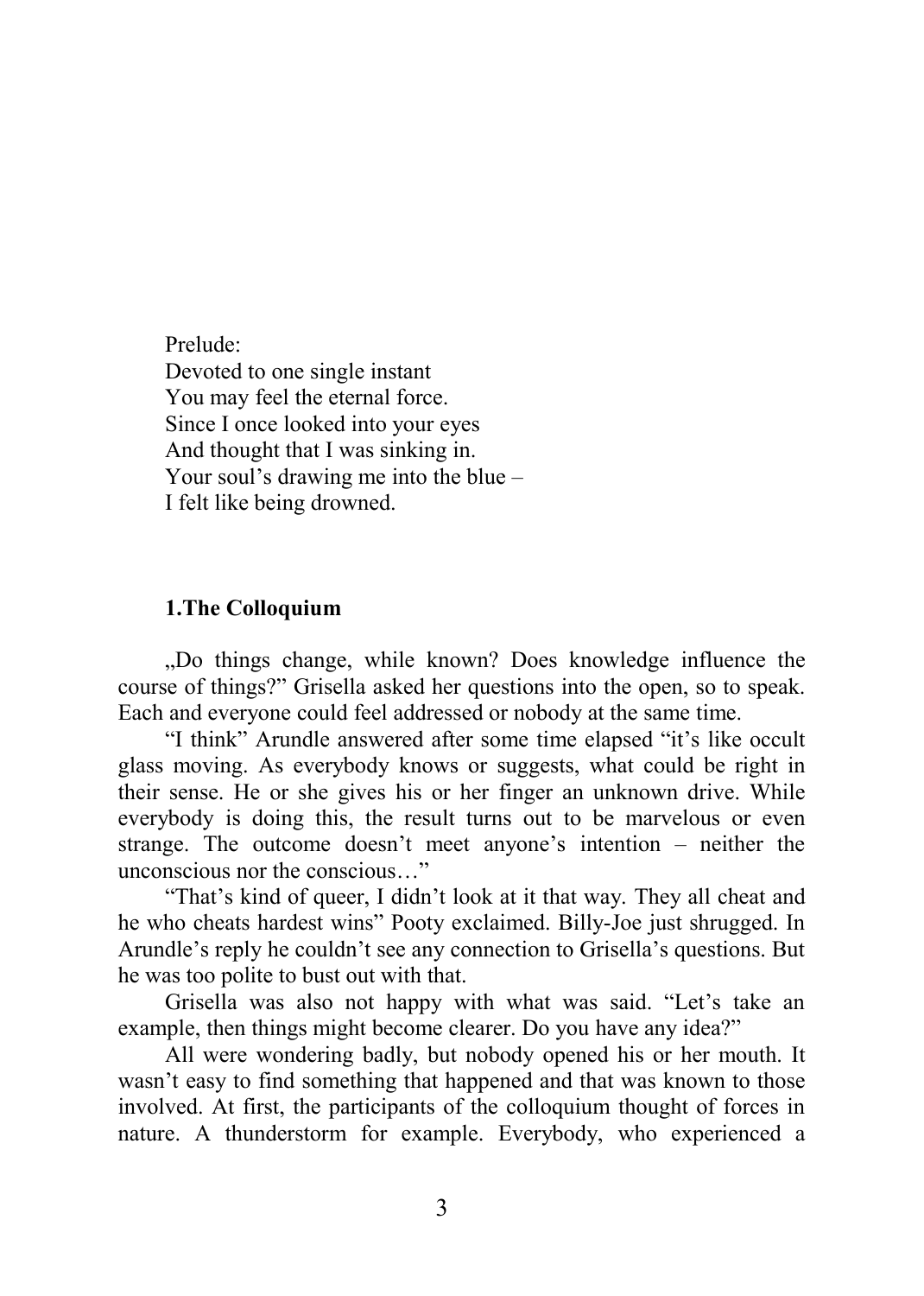thunderstorm, knew what was going on. Of course not in detail with reference to direction and impact of the atmospheric unloading and if the course was kept once taken, or might change direction, which was of course unlikely. Storm and clouds would follow their paths. It would thunder and flash and the detonations would come done just like that. You knew all that, but couldn't change. Your knowledge wouldn't alter the ongoing event.

'Was this meant?' - Arundle asked herself in a general air of empathy which ascertained her that everybody was thinking of a thunderstorm, just as she did.

"Then you know what you have" she said therefore aloud. "…and know it not. A while ago four golfers fled into a cabin and were hit by a flash of lighting. They surely wouldn't have done so, if they had known, what was going to happen to them. They might have stayed away if they had known that there was no lightning conductor installed. With that, I'd like to say, that you may know what is going on, but you don't know how far it is of your concern. This is the only way a herd of zebras may approach a drinking well without panic, in order to still their thirst. And the mother of a just born deer can leave its fawn in order to graze, who might be fetched by the fox, while the roe is away…"

"I think, the deer approach the water source one way or the other" Billy-Joe acknowledged Arundle's explanation. "The thirst and the herd instinct keep them together. Because alone and thirsty they are no less surely determined to die..." – and Pooty added " no, - in fact more definite, that's for sure…"

"Yes, and the mother roe runs out of milk without proper nutrition", Billy- Joe went on. "It's everywhere a match of life and death. Animals live with that basic decision. Still, such knowledge doesn't change their behavior or the course of things. They live exposed flank with death."

"Like tin soldiers" thus it came to Arundle's mind – "those who stubbornly march into the battle with pipes and drums, and march on into showers of bullets until they meet their aim…"

"…and those who survive several of such attacks, believe in a wonder and feel immortal soon."

"…and then they meet death…"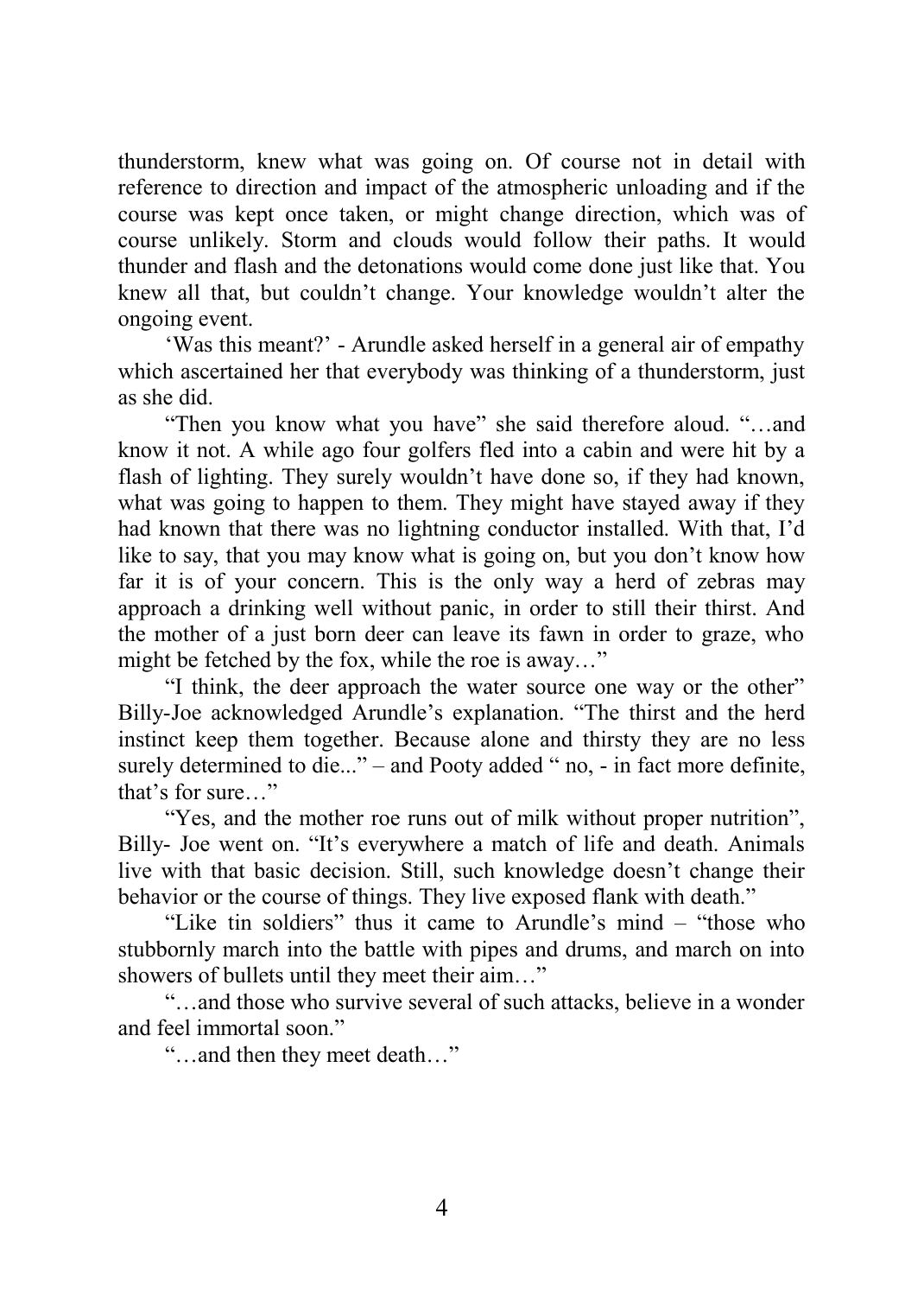Grisella eventually had the big questions of historical dimensions in mind. Populist decisions, requiring the agreement of the masses, in order to become valid. Things like genocides or war entry – and the like.

"Everything is getting worse if people know what's going on – everything is done with more consequence, if people know what's going on…"

"Or the other way round…"

\*\*

Grisella's colloquium had been shrinking considerably. Could one reason be the way she had it run? There were only Arundle and Billy-Joe left, as well as Pooty with the Magic Stone, who had never been in fact real candidates. And of course the Magic Bow shouldn't be forgotten, who held the same status.

More for nostalgic reasons they met weekly at the same time. And sometimes, if things turned out that way, also Flory and Cory joined them. While Grisella still insisted on an open event. But this week Cory was away with her deep-sea-laboratory and Flory accompanied Professor Hare to some excavations. While Tibor took care of Susamee's Island, who used to participate otherwise more or less frequently. And Tika joined him when ever she could, that wasn't often the case, because she accompanied Shamaness Susamee meanwhile regularly.

The training of Susamee's two disciples was soon coming to an end. In fact, you couldn't take a regular exam, at the site where they had been studying. They did learn by heart from their Shamaness and depended much on her feelings. Sometimes she certified Tibor the highest level, but then she attested him lack of empathy in general and in specific. Thus Tika had to console him at best she could, who had yet won Susamee's heart ever since.

Susamee didn't like Tibor enough, so it seemed. She liked him somehow, but that was not the same as if you loved somebody, and saw in her the ideal daughter you had always wished to have whole-heartedly, as was the case with Tika.

Tibor seriously considered to look for a male master. And without Tika he would have done – at least he thought he would have.

He never doubted his talents. He thought himself highly gifted, and that was perhaps his major mistake.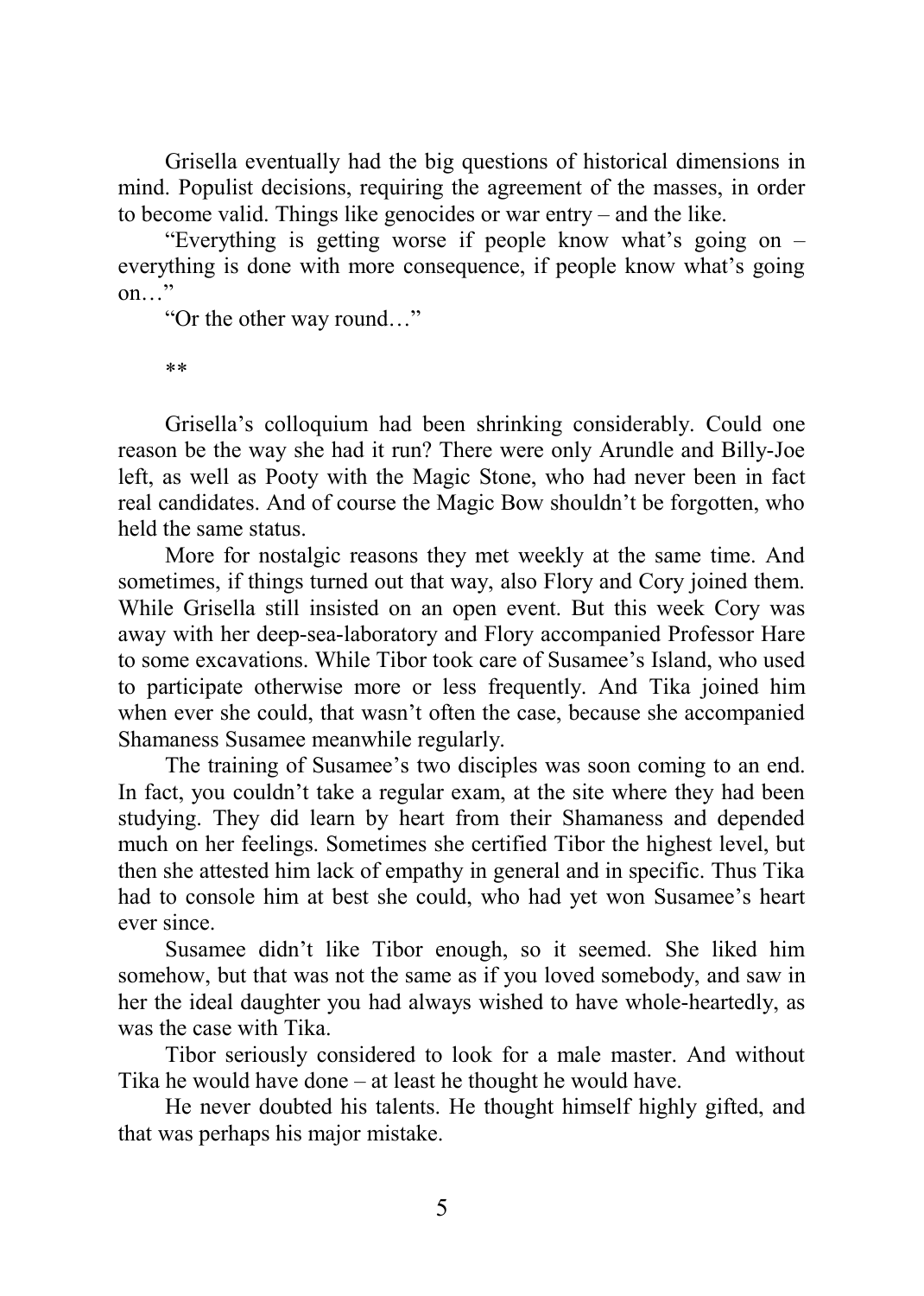In Grisella's colloquium, he managed very well. The Professor would have highly appreciated it, if he had applied for a doctorate, and so had Moschus Mogoleya, his former dean. But Tibor was stubborn. He had in mind to become Shaman together with Tika, and to share a Shaman's life with her.

That was absolutely clear to him. He was meanwhile in his twenties, and his brothers at home in Mongolia were married for a long time already and had loads of children.

On Tika's side in the Australian outback, things were quite similar. And this was what both knew. Therefore, they delayed their exams artificially because afterwards there would have been no reason for them to ignore the demands of their nature, which would have liked to gain the lead.

After all – why were you Shamaness, Tika said to herself.

\*\*

When Tibor was overwhelmed by such notions, he forgot about the self induced horse headed violin, and what it meant for him. He forgot about the audience that came together every month. Even the phoenix abandoned the flames in order to listen to him, and learn for its own amiable singing.

He then said he might manage alike in the steppe as well. And his own Shaman would be available there, and wouldn't abandon him for a girl's sake – definitely not for a girl like Tika, no matter how dear she was to him.

But so he only thought, when he was really fed up with everything, and frustrated because of the set-backs he had to suffer from the Shamaness. Tika was there to smoothen such strain, and more than once did so very well.

Tika had become the pivot in his life. And sometimes he asked himself if such dependence was perhaps a big mistake, but then love overcame him and he pushed such contemptuous ideas aside.

\*\*

Had Tibor been here today, he would have answered Grisella's question with a clear yes.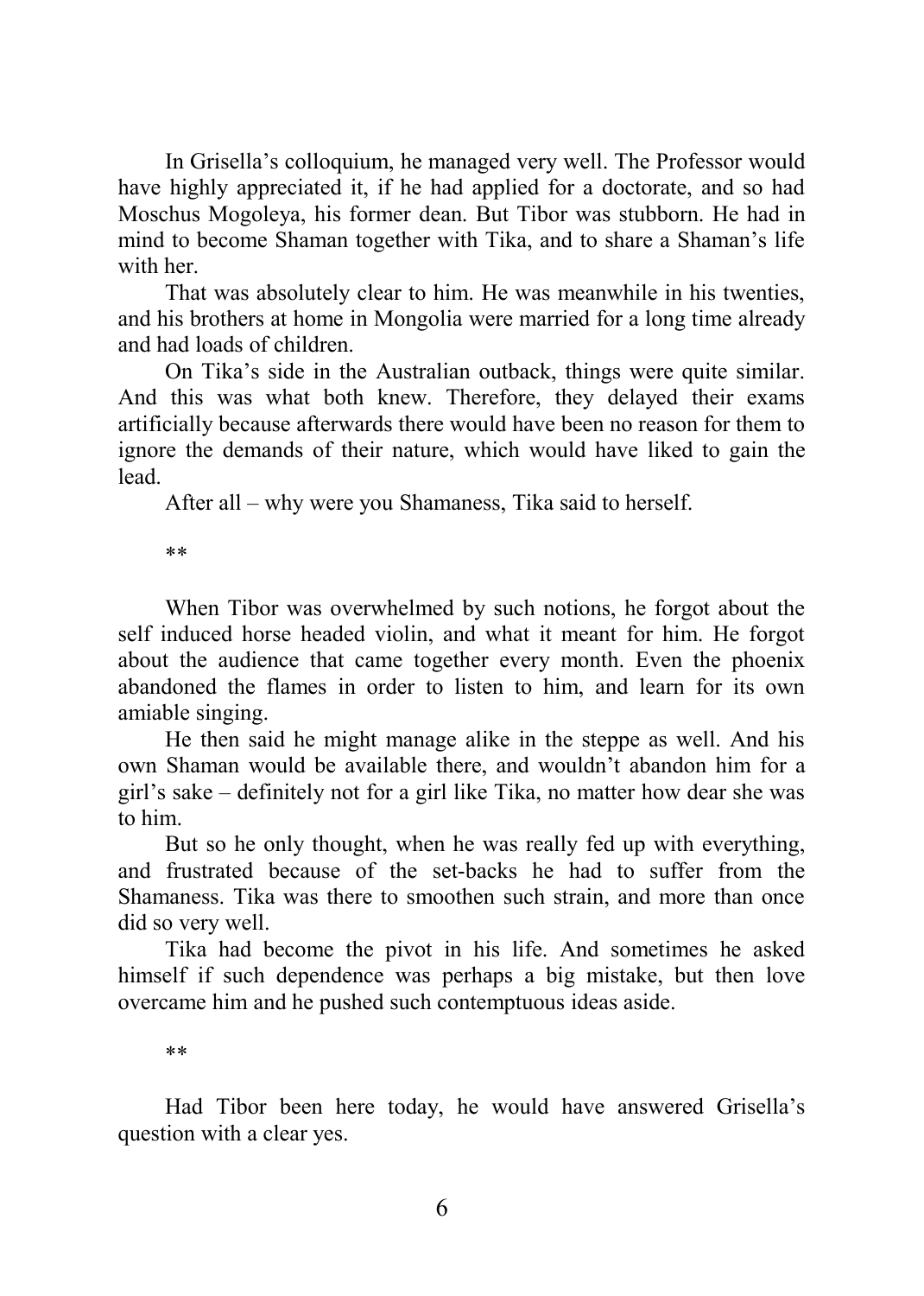"Yes, things do change when known. Knowledge influences the course of things. If you know what's going on, then your influence is definitely growing, you may even alter the course they are taking…"

Perhaps he was too much of a Shaman already, to see things differently, and Billy-Joe had only forgotten about his Shaman heritage inside, when he didn't realize such interdependence any more. Perhaps he had only been overrun by the question.

Of course it mattered of what concern such matters were. Such a little thunderstorm was of course easy to overlook and judge, and might well be influenced by force, and course, and time. Delays were only one method of influence.

Thunderstorms could be banned, for example behind the banks of a river. Not always, but once in a while… And the wind blew harder or weaker if you pleaded it rightly. You could ask such a jet-stream to take this way or that, have it go straight or around… And those animals at the water front weren't handed over to the law of chance only. The dice had been thrown much earlier, long before the animals fell. And on the battle field with those tin soldiers the selection went on by determined principles, for what reasons ever.

He, who didn't obey the might of fate, didn't get very far, but found death under increased pain. Goodman Death did his job and when he was cheated by days or weeks or even years, the pain increased proportionally.

# **2. The Riot of the Trolls**

Billy-Joe could feel Walter approaching. It was by paradox that Goodman Death made himself known when life was close to its summit, as if the highest awareness was connected with the deepest abyss. As if death and life were even closer interrelated. As if the one couldn't do without the other.

He might be able to see Tibor alive and in person still, he hoped, and climbed off the helicopter, that had taken the Conversiors to Susamee's Island, where they would stay for almost one week. Thus it was arranged and fulfilled since peace had come, and the dwarves protected the underground on both islands.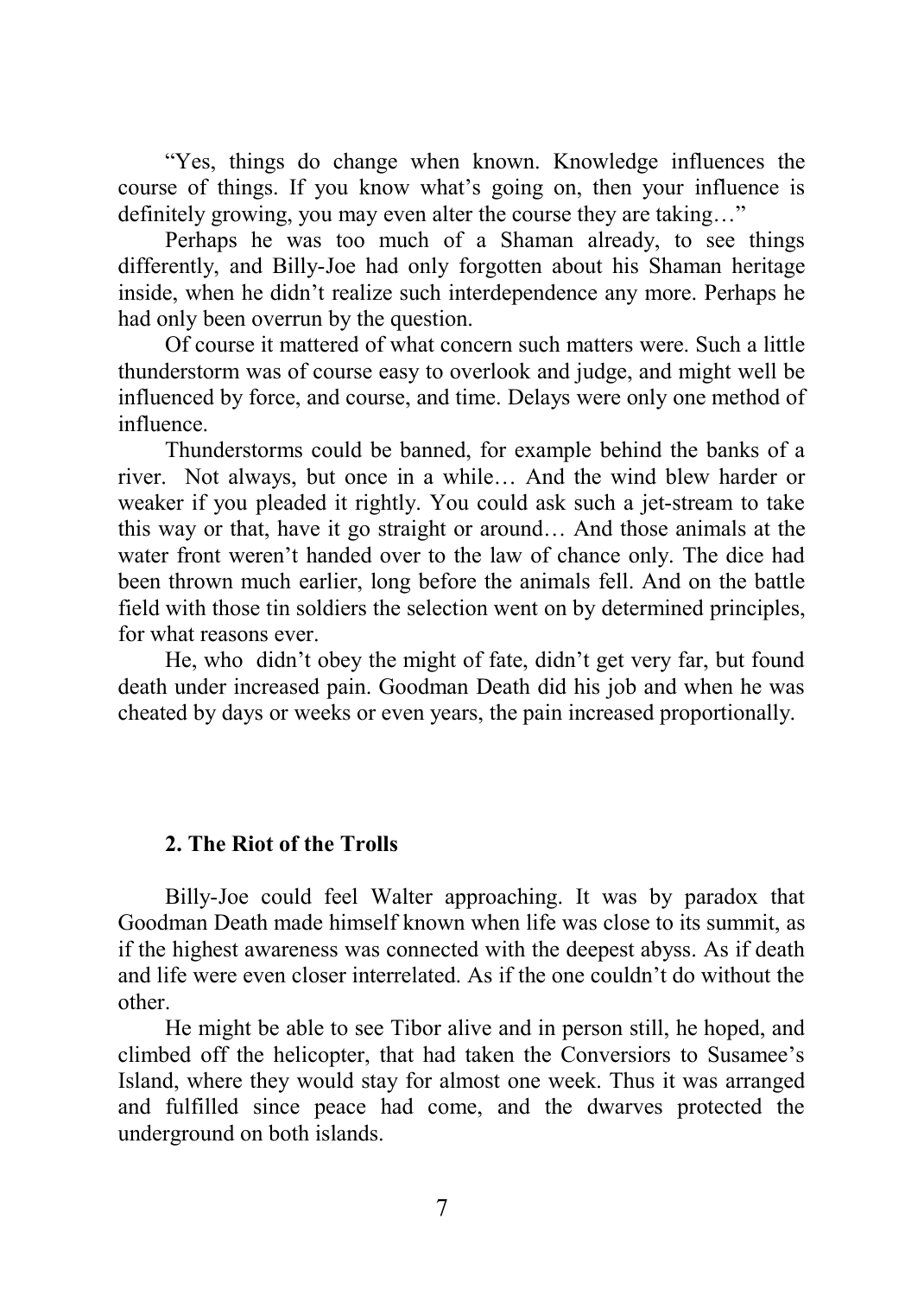South-Michel took great care of that. The shock still set deep. The riot of the Trolls still wavered about the underground, or rummaged in the bowels of the earth, depending on the point of view.

With a strange prank things had started. Nobody could by now say anymore for certain, whose fault it had been, and where the accident took its pace. Fact was, that three young racketeers executed a prank in good old Troll fashion. Which wasn't really something outstanding, but filled each dwarf deep inside with secret pride. As he felt reminded of his own youth, which grabbed from the past way forward to fill him with sweet memories or imaginations of things that could have been done then likewise, but weren't for what reasons ever.

He may even feel envy, but it was good envy, envy of the kind that made you smile, not the yellow burning envy that dragged you down.

With such prank things had started, while the world under ground still had been in order. Because shortly after, tranquility returned. The construction sites boomed, the buildings got ready. Susamee's Island received another floor, because the island was similarly shallow as was the Isle of Wisdom-tooth and its twin.

As long as everybody was kept busy, everything went on smoothly. Where were the Trolls then? Now, no-one seemed to know anymore. Had they really disappeared into the deepest Troll-solitude? As their appointed lot, they had to endure, but didn't like it, and weren't liked for it either? What was a Troll supposed to do amongst his kind in the deepest darkness of the earth? Where was there fun that made a Troll to be himself?

Ah, yes, the vaccination! Trolls had become vaccinated, but only those who had been caught. As soon as the other Trolls realized what was going to happen, they disappeared. And since then, they were hiding in the inner earth, where it was deepest. There they sat waiting, to have such cup pass. And that was what was happening.

Nobody thought of the Trolls and their pranks anymore. All were busy building and didn't know what to do with all that workload. The days were too short and the weeks not long enough. The sun settled too early and the moon didn't stay long enough in the sky – depending on what they just were doing.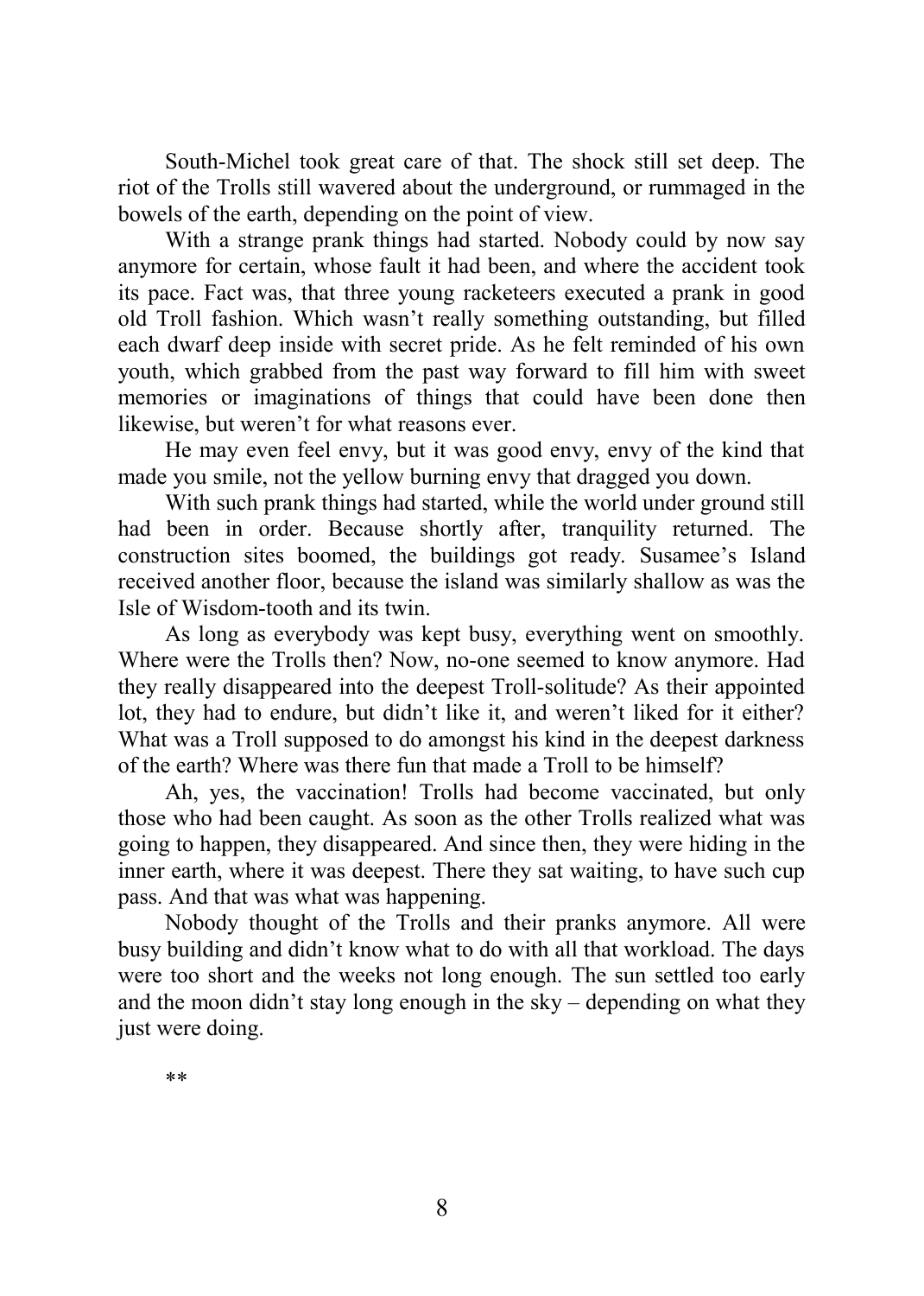The workload charged its toll. Tuberculosis was spreading and killed the old and the weaker ones soon. When the Trolls learned of their parents' and ancestors' fate, they came back from their hide, as they were needed suddenly, and couldn't grow up fast enough.

Soon each Troll, who was half ways sensible found himself in a responsible position. And the more Trolls thus sluiced in, the more were there to follow. Because each Troll, who had settled, cared for the coming up wave, and they were still wilder as they were closer related to the basic state of Troll-ness.

In the end, hardly tamed Trolls became teachers at school, or even policemen. Thus, the fox was set to keep the geese, in a way.

If things like that happened a thousand fold, then a lot was suddenly happening, and you realized at once that a social revolution had taken place, and the take over of the Trolls. But then it was too late already. You couldn't reject the Trolls any more. And you couldn't keep on hoping that they would calm down as still more Trolls were there to follow, as all dwarves began their lives in such state.

Soon the saying spread: "Don't trust anyone over thirty" – the dwarves-state became a Trolls-state.

\*\*

South-Michel of Capricorn published a severe warning. As a consequence all construction work was prohibited, and where ever there was still constructive action, the security service stepped in. Even shutters were erected, separating the unknown areas from the publicly known ones. However, for those clever little ones there was no real obstacle. So Dorothea came about with her major weapon. She threatened to lift the secrecy and have the underground laid open before the eyes of the public and the media.

That meant of course some kind of suicidal manoeuvre, as the islands would be prostrated likewise, because the reporters would of course not differentiate between friend or foe. However, what should she do otherwise, in such a crucial circumstance? Before the islands would sink, as was threatening, if the destructive diggers weren't stopped, so it seemed – an outlook that might be totally wrong, however, not all that unlikely.

South-Michel's interference didn't meet open ears, or if, only a few, down there. The sensible dwarves suffered from burn-out or suffocation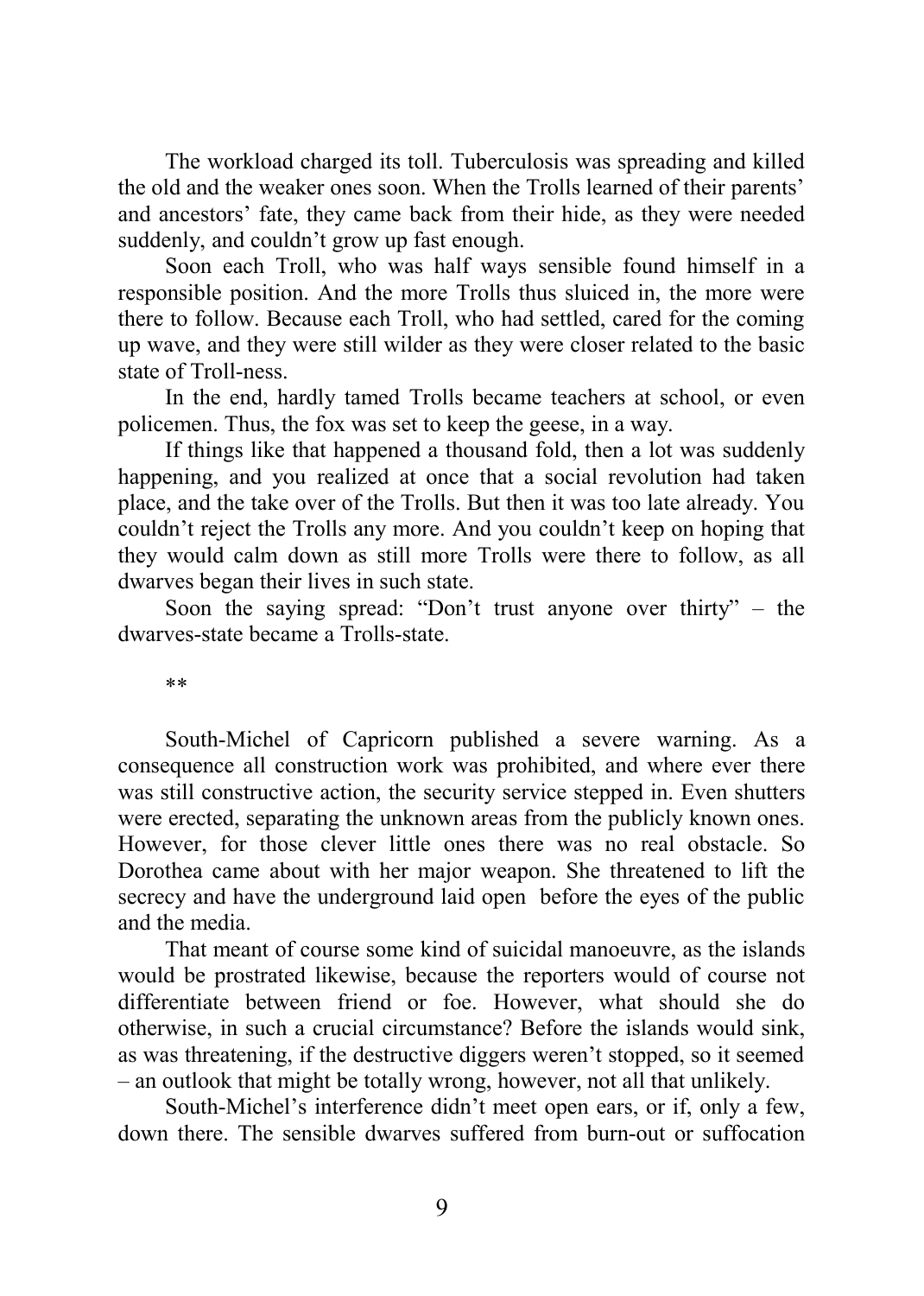and tuberculosis, because they had worked too hard. Many of them became depressive. Depression was the most widely spread chronically infested disease down there, because the dwarves lacked of sunshine.

Those, who had favoured the vaccination now doubted whether such measure had been the right one, because the Trolls had become alert and upset by that, and their wrath now exploded and led to the revolutionary consequences, now to be seen and experienced.

The Managing Board of the School of Inbetween and the adjacent Island-University considered seriously, whether or not to evacuate all premises, built by the dwarves, and have such areas sealed and closed for good – best with concrete and steel, so not the strongest dwarves could get through – if there was any material at all, that could resist dwarf-power. - Such hadn't yet been checked out.

Nobody had yet found out. Such an idea might be all in vain and of no value at all. What was such a measure worth while, if the Trolls were still rummaging about all over the place, as they had done before and couldn't be overlooked by any security service system?

Trolls weren't bad by heart. If you got in closer touch, you realized that. You could have fun with them. But they were spontaneous and incalculable, and had always something unexpected in mind. Therefore, living together with them was strenuous, and in a way exhaustive. All other affairs seemed less important, which might not be acceptable, as there was still a lot of very important teamwork required to bring about results and new approaches in the scientific investigation work, that was going on. The world was on the verge of apocalypse and was desperately in need of help. You couldn't accept some delicate Trolls spoiling all that.

\*\*

Dorothea decided to go on in a dual mode. First she installed a sanatorium for the tuberculosis patients and for the depressive dwarves. For that reason she gave up part of her hotel project, that was proceeding meanwhile rather mediocre, as the stream of tourists was meager, even more so as many weren't welcome, because of the lack of colour in specific, and the lack of sensibility and empathy in general.

The old people enjoyed the sun very much they had been missing for so long, for most it had been all their life. As the dwarves looked like little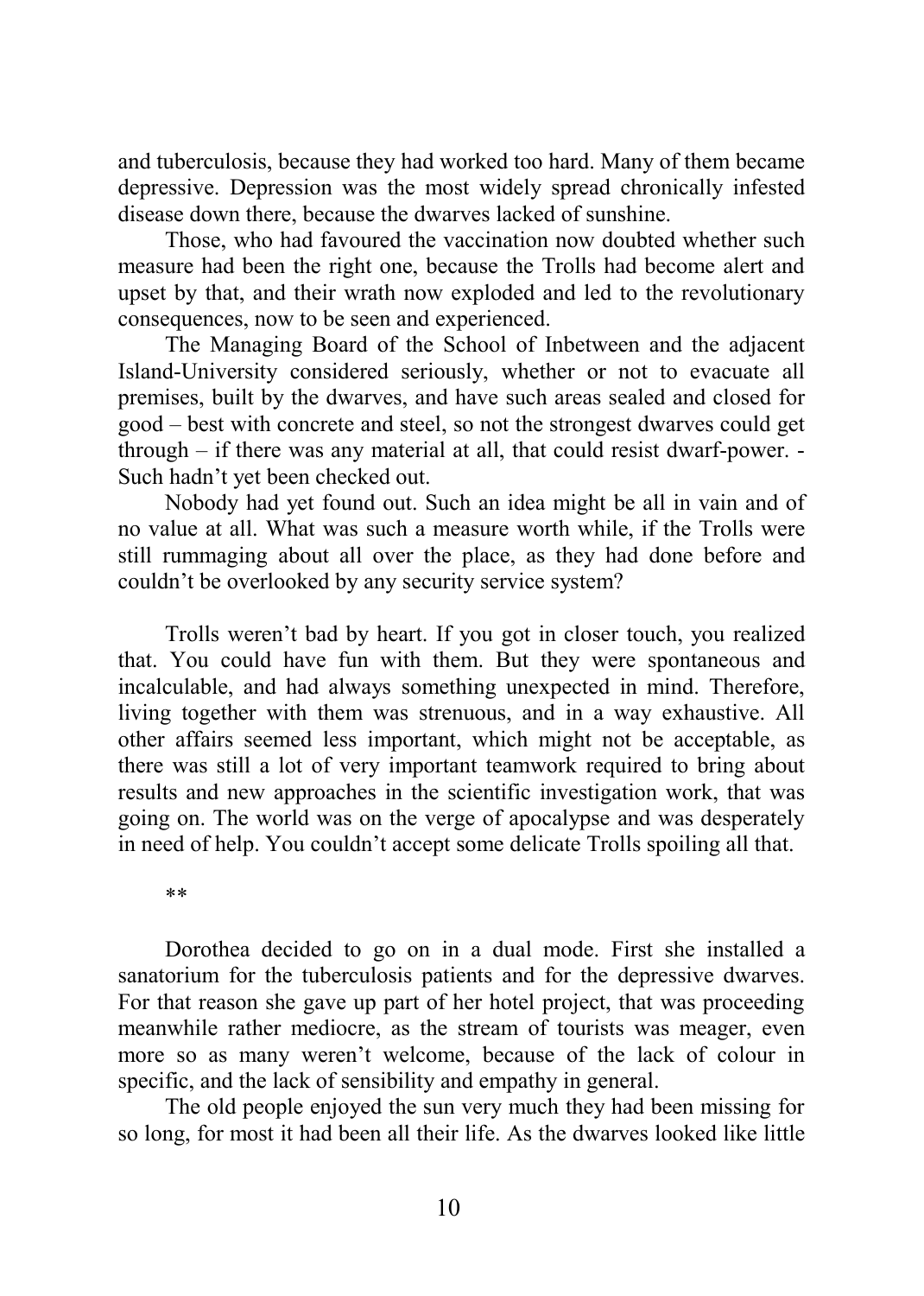people, the other hotel guests didn't realize their difference. They did however wonder why they weren't allowed to enter the area, that was declared as sanatorium, and was explained by danger of infection.

Tuberculosis was no deadly disease any more, but wasn't convenient either. And who was willing to become infected just like that?

By that venture the bad image of the School of Inbetween was bettered considerably among the dwarves. Since that Troll-phobia had been spreading about, the humans were regarded as stubborn, and ungrateful, as well as intolerant and egoistic. Modes of being the dwarves knew all too well from themselves, and were therefore quite capable of noticing them with others.

In addition, they lacked of humour and were unable of any acts of generosity, nor were the dwarves, because this was the price they had to pay for growing up. On the other hand, they were very busy. The dwarves laboured hard and were true and just friends, who did everything for their kin and friends, and surely gave their lives as well, if demanded. At least this said the ethos of the dwarves. But as always theory and practice only seldom match.

Since the Trolls weren't dumb, but knew very well where the train was destined, so to speak, they enjoyed the level of pranks only as long as they could tease adults with that. Being now in charge themselves, they gave up such notions soon. The hard reality of the day demanded a lot of sense of reality, no matter whether it looked so or not. Thus it appeared to the outsider, who looked at things and didn't know about the living conditions, but referred to the visible image, which was indeed shining of all that gold and jewels and what other materials the dwarves used for construction, like others did with bricks and tiles.

With that sanatorium, Dorothea managed to correct a little of the bad image the School of Inbetween had. Little by little she altered the view, as she didn't demand anything in return for what she did them good, but rejected consequently any such appeal. The sanatorium was intended to give back what the humans had received from the dwarves, she pointed out. Other than in former times, when the 'surfacers' exploited the dwarves more or less involuntarily, by never rejecting any of their offers.

Fact was, the 'surfacers' didn't understand the dwarves, and never rejected any of the offers they received. Had they better known the dwarves, they would have known that you couldn't take for granted what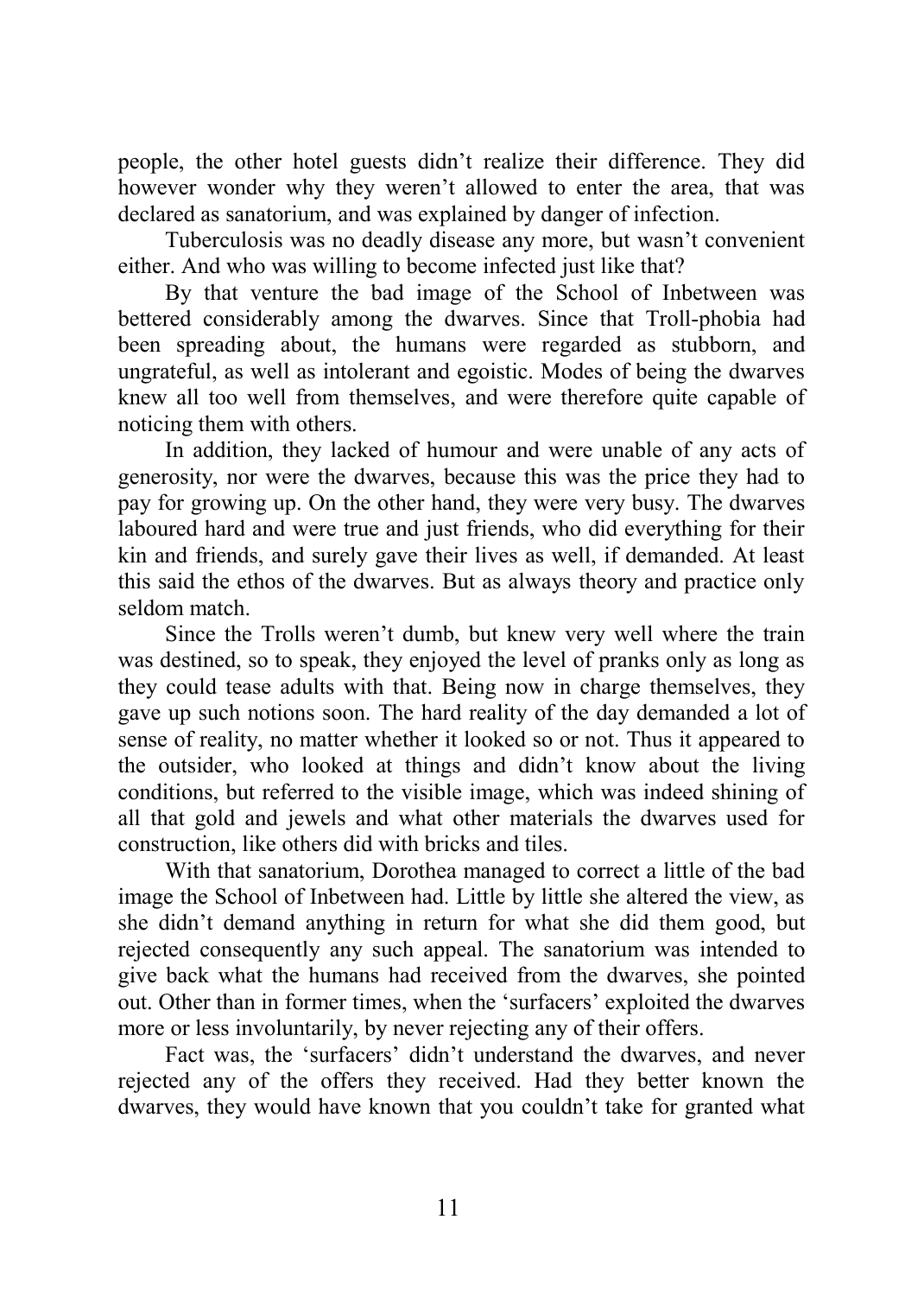was offered by them, because they always overdid, and had therefore always too much workload.

Finally Dorothea found out about that, and that was high time, she herself realized. But now they knew. She shared her findings with the other colleagues and gave them an discernment into a dwarf's soul, South-Michel wouldn't have been able to do any better.

"Never take for granted what a dwarf says. Humans always see things anthropocentric and consider the state of the world that way. But the world doesn't run that way. Otherwise there would be no dwarves, but little humans. And they wouldn't dwell subsoil, but somewhere at the bottom of the sea or where ever…"

South-Michel only said that, because he was the idol of the mer-folk, while the dwarves had meanwhile chosen Tibor as their idol, after a long period without any idol at all, since he conversed into a self-induced horseheaded violin.

Very likely, the dwarves would have been able to live in the lands of the pygmies or in the African savanna. The pygmies thought them a kind of kin when once a little band appeared on the surface in the Kalahari. The dwarves on the other hand figured the pygmies as a kind of off-spring, who didn't manage to get subsoil in time when Atlantis was destructed. Perhaps they didn't notice anything in their desert from the destruction.

For the real dwarves this trauma was part of their genes. Therefore they would have never managed to stay for good on the surface, to make a living there. The lack of comfort – they said, was the main obstacle already, they would find there. This it how they argued.

The greed of the people from the surface they knew all too well. Vast parts of Africa were undermined by unscrupulous diamond-surfers and had become a dangerous area for dwarves, while those drillings were going on into incredible depths, where even clever dwarves were helpless and could hardly get away or hide.

\*\*

Thus, the revolution of the Trolls turned out to be an overdue liberation act of the dwarves against the greed of the human beings from the surface, who misunderstood the generosity of the dwarves as megalomania, and let them go on with what they boasted. They didn't mind how unlikely such intentions were.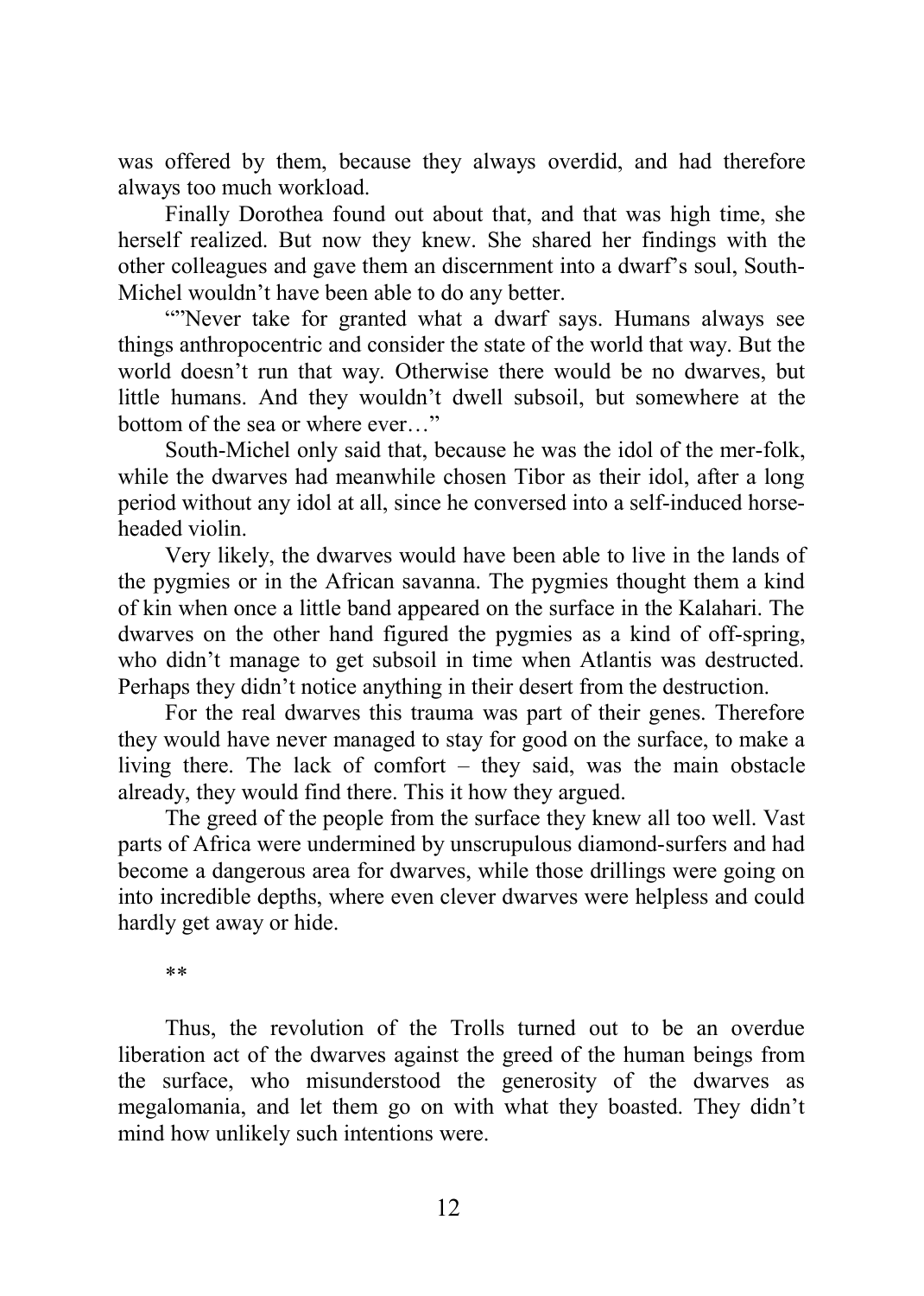"How can they have palaces built for them without offering anything in return?" – the Trolls asked their ancestors, who didn't have an answer.

"This is the outcome now. You see what you have achieved with your tuberculosis, and your depression, and God knows what else."

"Had you kept a little more of your Troll character, you wouldn't have been trapped that way."

The dwarves now accepted the criticism of their wild offspring. The more so as the latter weren't naughty any more, now that they were responsible for the community, and ran the public affairs. They took great care for freedom and 'Troll-ness' – as they put it, because this was their prerequisite. And they managed very well with it. The didn't mind when things went to pieces once in a while. Even collapsing tunnels proved prankish excesses – as long as no people were harmed seriously…

\*\*

The sanatorium turned out to be the first step into the right direction. After all, the human beings sacrificed some comfort and handed over the limited space available. This was what the dwarves realized at once – all of them, not only those of old age. They all knew, how precious suitable space was, because this had been the tremendous trouble since ages in the underground.

Very few types of soil, sediments and concrete were suitable for residence. In fact, such facilities had to be produced in hard toil and labour. This was far more complex than other necessities you could think of. From the dwarves point of view, it was the most challenging task ever. Those who were able to find a suitable location were hailed as heroes and were aware of the most obedient attention ever.

While courage declined with age, the Trolls were better off. More then once, it was their spirit that opened new horizons, so to speak.

The exploration of Susamee's Island was such an undertaking. It turned out as a great success. Therefore the remaining little ones – mostly disabled people, had now to be brought over there as well. It was of vital importance to get away from the unhealthy grounds underneath the shelf, where water couldn't be stopped from dripping, and poisonous hot fumes from the other side ruined the little breathable air that was still left.

Such disastrous living conditions had been the reason in the first place for the spearhead mission. It was a question of timing right now.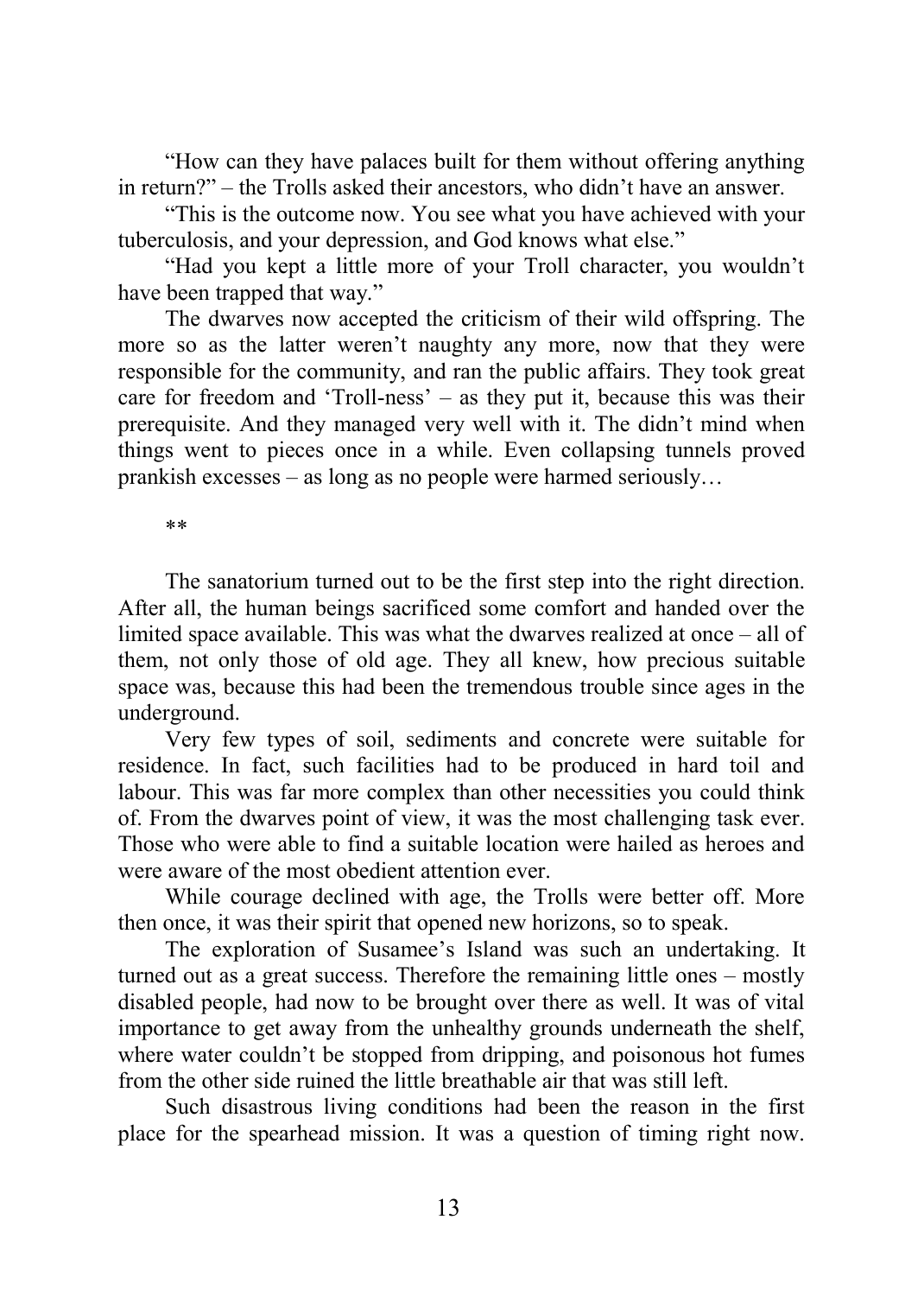Were the preparatory works advanced enough to offer provisional shelter for a couple of thousand to come? That was the question, then. Neither was there an exact number, nor a proper means of transport yet.

For a new and good start, they needed help – mainly for the many disabled. The sanatorium was but one of the crucial aspects. Even South-Michel, who had taken the part of the people on the surface, so it seemed – changed his attitude, at last, and took their side again. He had been so busy with the merfolk and all their trouble, that he almost forgot about his own next of kin.

 Megalomania was the least of his aspirations. He was one of them, after all, and when he accepted this fact, things began to better.

"Was such an exodus likely to succeed?" he wanted to know from Dorothea, the facility manager, on behalf of the dwarves.

"Some three thousand there might be, more or less. We do not count our heads…"

Dorothea asked for some time to do some calculations, and felt happy, as she was now able to give back at least something, after having received so much. She talked things over with her husband, who was the President of the University, and with Marsha Wiggles-Humperdijk, who was the Headmistress of the School of Inbetween. She did that, to be on the save side, because she was all too happy to get rid of the severe problems that had arisen, since the dwarves were involved more than it was good for them, instead of caring for their own well.

She could now ask for sound calculations by proper architects and engineers for the many dubious projects still under guard and responsibility of the little ones. She would thus get rid of the uncertainty, that hung over their heads since that accident, and hadn't been settle since then.

She could charter a ship, or could use the Nautilus, she reckoned.

While this was kind of unrealistic. She'd better think of a real ship. You had to disguise the little ones as Pygmy tribes, or a special kind of Aborigines, or so. She had to find out.

Perhaps she had a chance to get a ship without crew, or even buy one. Then the Skipper of the Submarine could become Captain and the crew could take over all other duties, while some of the elder students could become assistant seamen for the time being.

Susamee's Island was some hundred miles away only – reckoning the inclusion of the camouflage as well as the resulting deviation.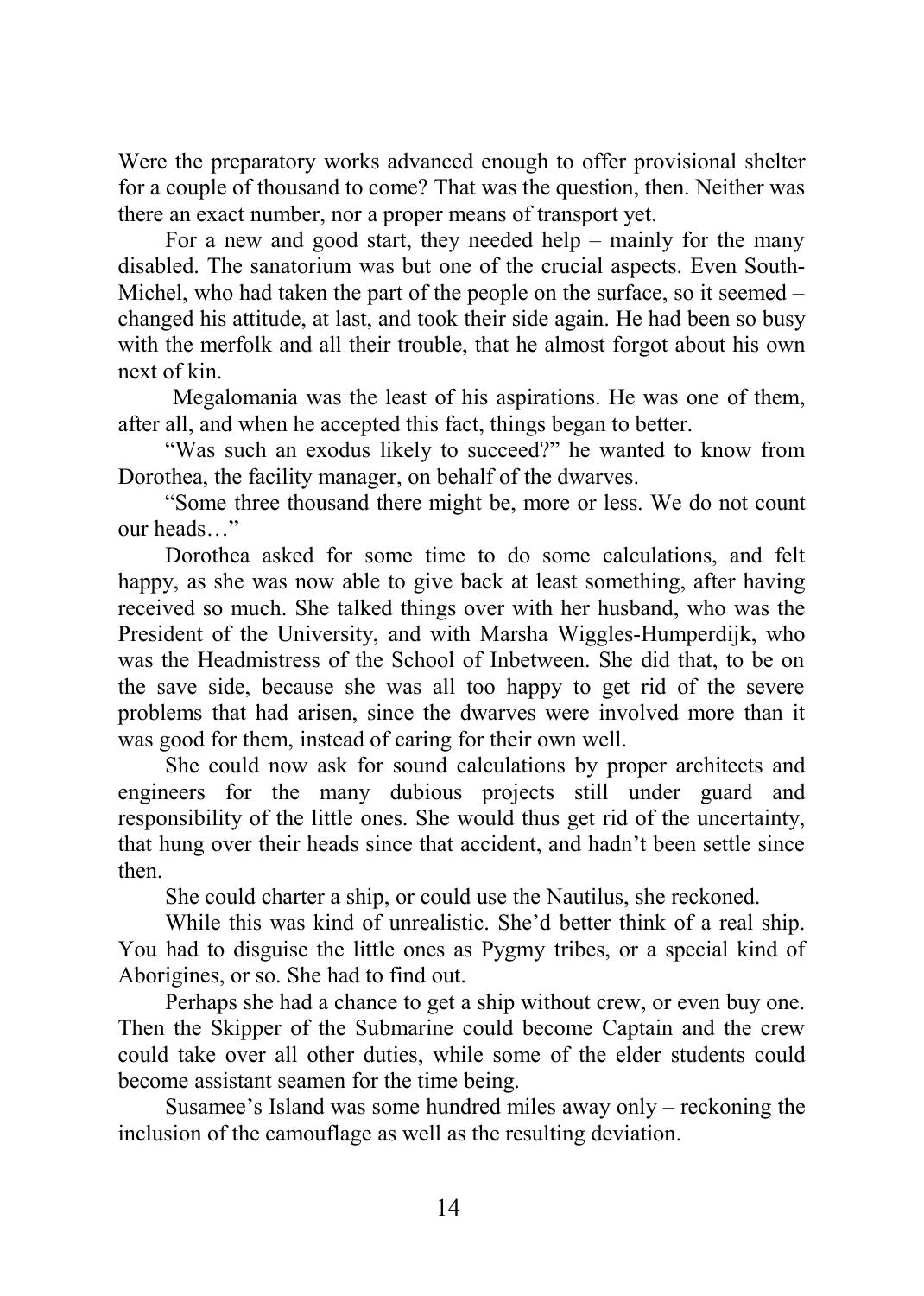Something could surely be done. A vessel of their own would be no bad idea. When the transport had been done, there would be other ways of using it, as a swimming hotel or for excursions, and the like – Dorothea hadn't yet given up her idea of a hotel.

#### **3. The Transfer on the Last Bounty**

Dorothea checked with her connections all over the world. In almost any major harbour she asked for information. A not too big ship was she thinking of; not pricy though, but still in good shape, that could be taken over without many formalities. To be on the save side, she founded a shipping company, and was astonished how easy that was, when you had the money as well as warranties. You didn't even need a Captain's license.

All she had to do was to open an office in Sydney. She did that right next to the helicoper-port, where the copters started and landed for the Isle of Wisdom-tooth ever since, and had it manned with a trustworthy person. That is – with two, because Intelleetus was all too pleased to accompany his father on that mission. Grisella would certainly be free to visit them at any time, she was informed, when they departed.

There was not much to do yet. The idea was, to enlist some trustworthy real seamen of all ranks. The Captain of the Nautilus, who had been asked to take over the Skipper's job, refused. His abilities wouldn't fit for such an occupation, he let his boss know. "That's no false timidity, neither this way nor that…" he said, without clarifying one way or the other.

"I wouldn't have a Skipper handling the affairs of my boat either…" he argued and thus the matter was dropped once and for all.

\*\*

"What about you, don't you give the wet element a trial?" Dorothea asked Arundle and Billy-Joe. The two looked at each other. They were guests with the Slyboots once more and were sitting in the garden. The sun was shining bright from a cloudless sky. Dorothea's remark made them cock up. Did Dorothea know what she was asking?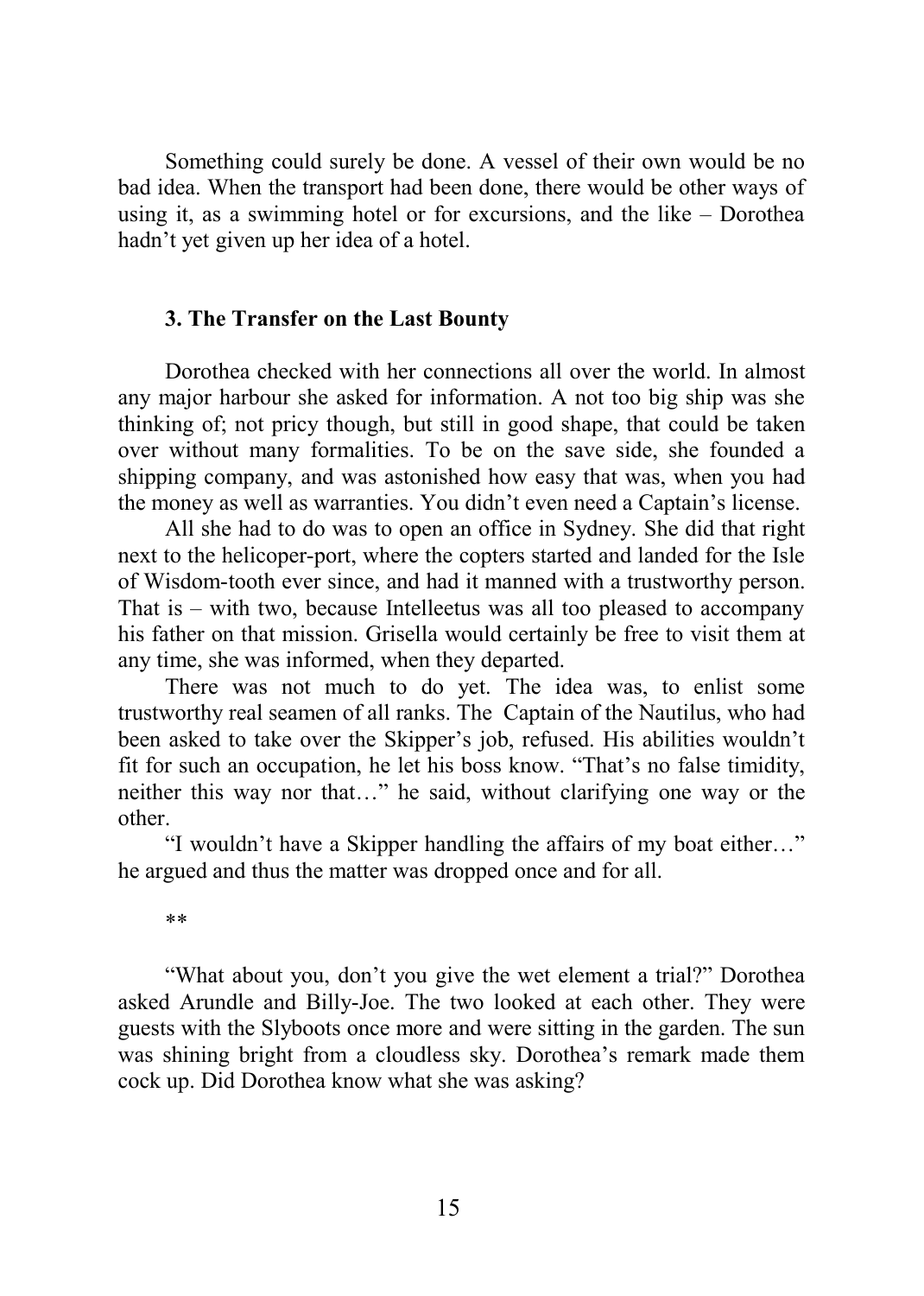The two addressees of her assault spontaneously nodded, without any recheck. Such an adventure was just the right thing for them after the dry period they had just passed.

"And Zinfandor we take with us. He might even have a Skipper's license. Its worth while asking him anyway…" Arundle hollered. She recalled their sea-adventure, when Zinfandor proved himself a very able seaman.

Zinfandor Leblanc indeed owed a Skipper's license. He was registered in Montreal, Canada at the Naval Office there. His papers were sent to him on request without any trouble, as soon as he proved his identity.

A major obstacle was thus taken. They had an officer in command, that was a good start.

A ship was also found, and with it a little greasy factotum who was well acquainted with the ships interior and the heart of it - the engine. He loved the old girl of his more he could tell, and would have died without her, so he let the Skipper know. His name was Stanislaw Michiniewsky. He was from Gdansk on the shores of the Baltic Sea.

When the deal was done and the ship was sold, he was the most happy man you could think of, and Dorothea and her acquaintance were happy because of the clever deal. Dorothea was able to prove her abilities again.

The ship was rather small, just about 1000 G.R.T. (gross register tons) and had been shipping along the coasts of the Australian and the New Zealand's seas, and was named Last Bounty.

So she had been doing until her last owner had been drinking himself to death. After months of idle waiting for any heirs in vain, the ship was then put up for public sale to cover the fees. Dorothea was the lucky one to make it, as there were almost no other auctioneers.

Old aged as the ship was, it was still in good shape. Especially the engine, as Stan was mentioning repeatedly in his Pidgin English: "German Craftsmanship, German Craftsmanship"...

In fact, the ship stemmed originally from the Hamburg ship-builder 'Planten & Blomen' - the little mechanic repeatedly mentioned, who held a piece of paper in Cyrillic language at hand and a certified translation, proving him to be indeed some kind of engineer.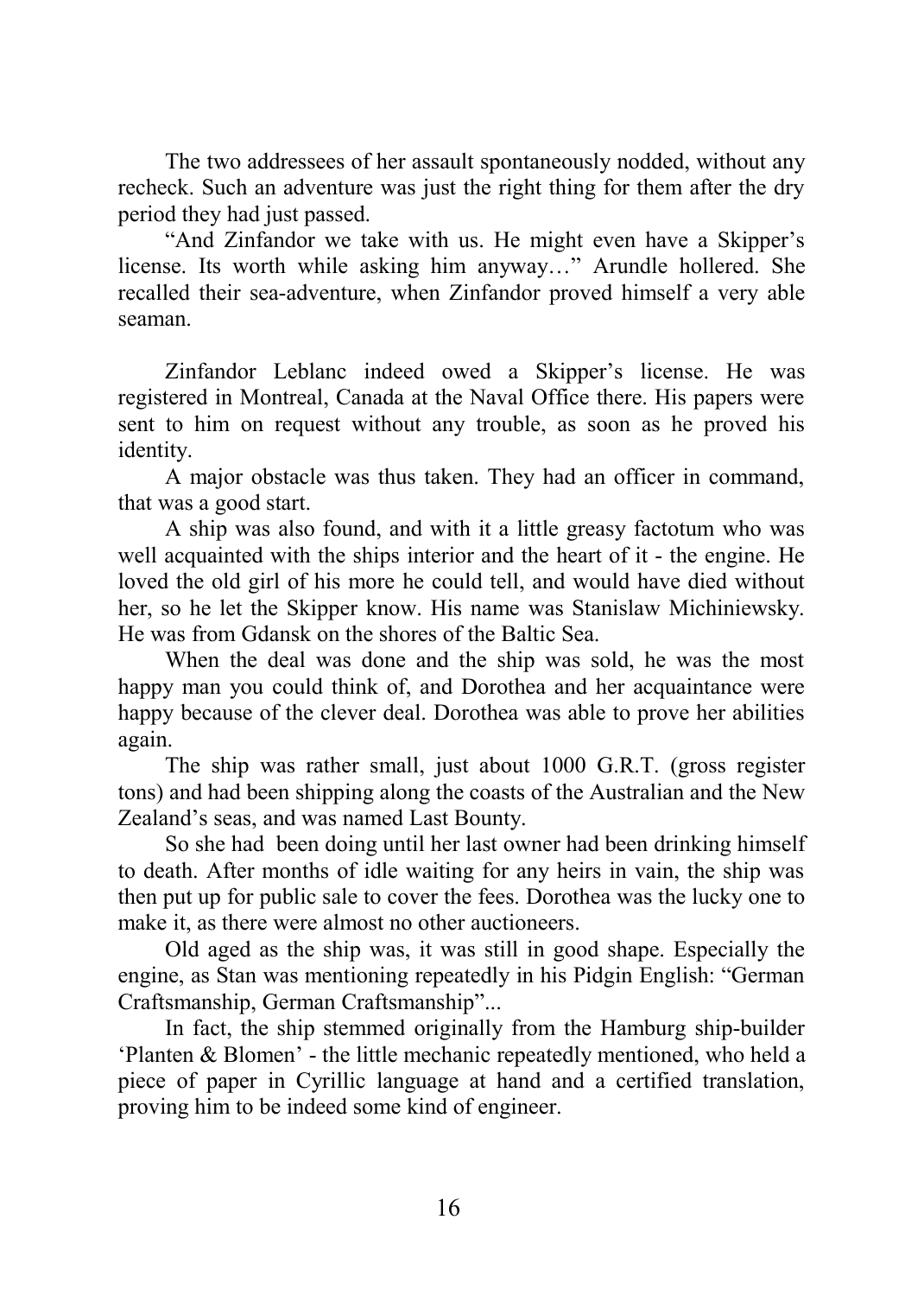The two big hatches of the Last Bounty before the bridge were fitted with additional decks. For the time being, such attempt had to suffice. Thus, space for some five hundred or more of the little people was available. Theoretically, the transfer of the whole folk would be done in three or four journeys.

Under the guidance of dwarf-inspector Barnby the team of inspectors was flown over to Susamee's Island, because the radio-connection with the Trolls didn't suffice. The Trolls mistrusted any kind of technology other than there own. They suspected any device from the surface people.

Susamee was looking forward to the invasion. This was something, she would really enjoy. Healing alone became boring. Doing good to individuals was a fine thing - so far so good, but saving a whole people was something else. 'Being under pressure and looking for the blessed lands – what on earth could be more challenging, but dealing on God's behalf, and define, and mark the site where happiness was waiting?"

As it looked, they would seldom or hardly ever meet. The dwarves withdrew from the surface, as soon as they set foot on the ground, and would return only for special occasions, like the Trolls' pranks or some other duty and plight. So Susamee was all too glad to get in touch a little, and was looking forward to see them once in a while on special occasions, like when the horse-headed violin would be heard in the pale dim light of the full moon.

The solitude over here was something, she could hardly stand. Tibor and Tika helped a little, and so did the Watchdog Will Wiesle, and the Conversiors, but there was still capacity available, so to speak.

The inspectors – there were four all in all, and Barnby was named one of them – were very happy with what they found on arrival. The area under the island was sustainable and fit for digging, and offered work for the next couple of years. The sea was not too deep. The bottom was also solid stone, not too hot and not too cold – just right for the maltreated folks, after their bad experience with their former dwelling.

The spearhead mission had done a good job. They never gave up hope that they were able to convince their fathers and mothers to come over here as well. Since they knew that the question of transport was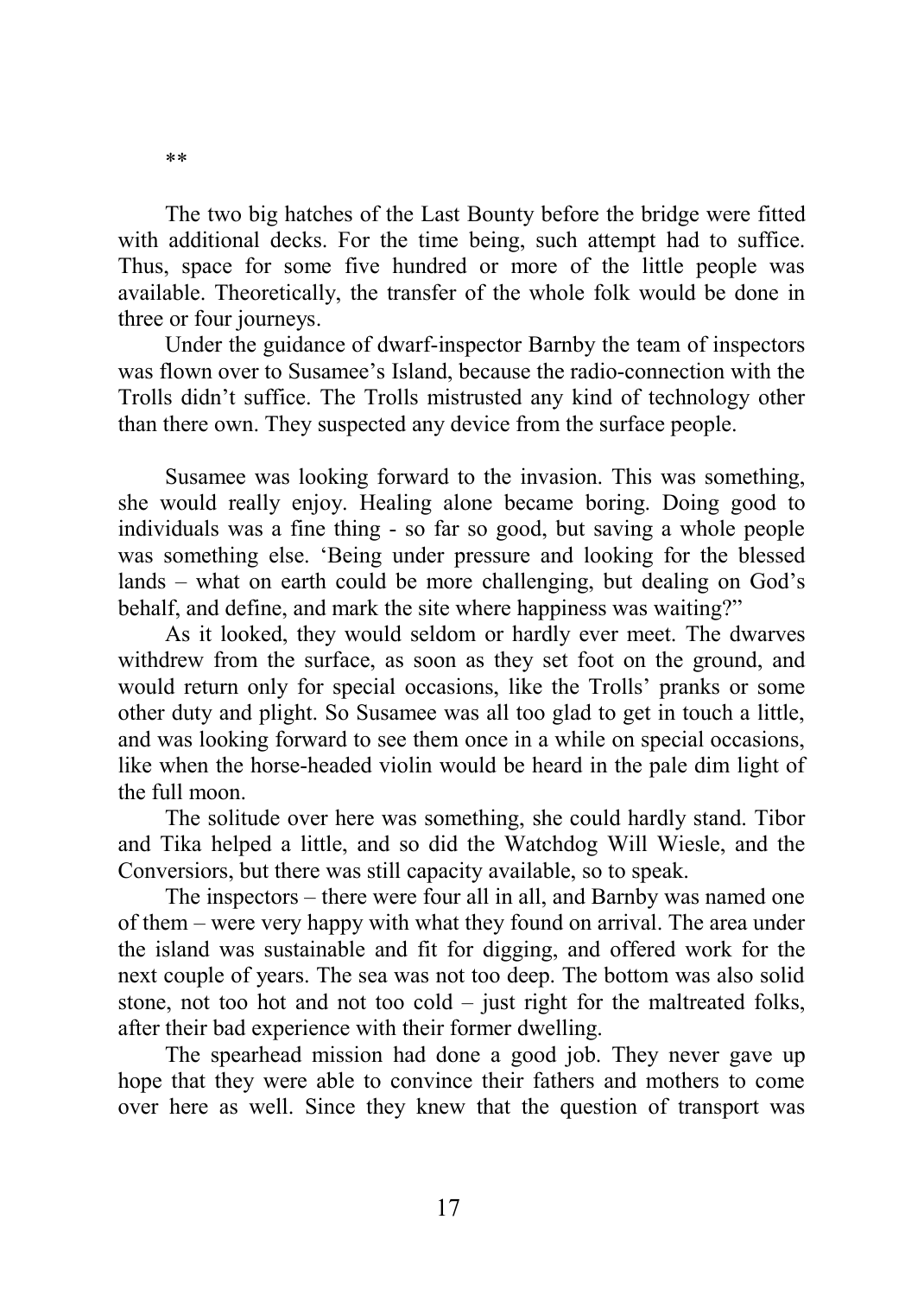solved to a certain extend – while they knew of course, what their next of kin thought of a trip on the water…

The same people that had caused them so much trouble, might now turn out to becoming their saviours after all. No matter that they still didn't see the point, and took for granted what the little ones did for them, and the more they did, and the harder they laboured, the more critical the unthankful surfacers became, it was a real shame.

The inspectors just had to ignore such facts, because when they didn't, the Troll furor came over them, and they would have loved to place a real big thing. However, they were here on the wrong site, because there were no addressees and the ones there were, were entirely different, so it seemed.

The Shamaness was just great, and so was her disciple. Only the boy might be of the other type. After all, he lived in his palace in the underground, like a king of dwarves, and enjoyed the comfort and the splendour every day, while still missing the daylight, and ignored the little sunshine they managed to bring in through a system of mirrors. An unthankful being that was, what he was.

At that state, the inspectors didn't know of the self induced horesheaded violin. They didn't know, what was going on over here each month. They might even take their one obligation too serious over here, and were opposed by their own hands as well.

As soon as they noticed what was going on, they became a little more generous. "If someone's out for pranks, then its us" the workers hollered after the inspectors who went about in their special outfit, avoiding dirt at best they could.

"Have them come, and we'll see" they said. They had to move in and keep their powder dry, so to speak. The big move had but just started.

\*\*

Dwarves were terribly afraid of water. And now they had to go overseas for a couple of days. There was no real choice, because the airlift would take ages. Thus, a ship was the only realistic alternative. Air transport would have taken years or even decades. And the water would get at them in any case, that was dripping in already at the site where they came from, to an unacceptable extend.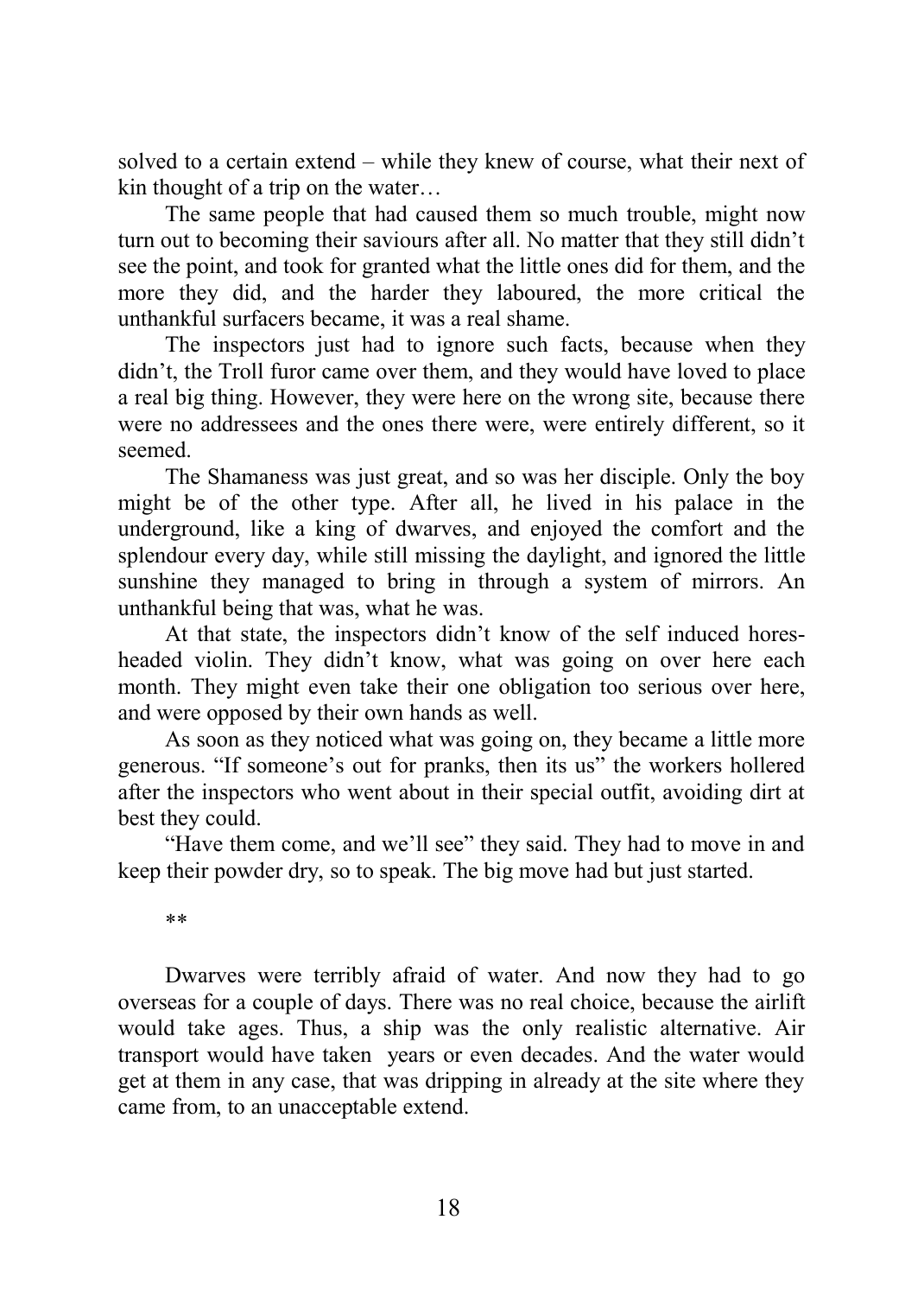The little folk was not yet on board. Through the air it was much easier. And magic would be an option either. Inspector Barnby knew of the secret forces some of the human beings on the Isle of Wisdom-tooth possessed, but they wouldn't share such with them. They treated their magic like a disease, nobody was allowed to get notice of.

And yet, the contact was caused by magic in the first place. Someone who was able to march to Atlantis was supposed to be trustworthy, thus was the logic of the former generation. As a consequence they laboured so hard, and thought of the nicest and most precious things. Tunnels they built and palaces – worth a king.

In return they were offered now that  $\sinh(-\theta)$  and outdated vessel, hardly fit for bad weather. – They had to accept, there was no choice, Inspector Barnby decided. The dwarves were too polite to argue and put in demands. They didn't rage or argue, but inside the turmoil was going on. And the question couldn't find an answer, why magic wasn't used. Magic, of which they officially didn't know, and wouldn't learn of, as long as the humans didn't openly use it for themselves, either.

To be fair, the Inspectors had to admit, that they didn't publish their own magic either, but also kept it in the hide.

Perhaps it worked this way in the world, and there was no magic able to transport a couple of thousand beings from one point to another, just like that. This was the one aspect, another was, that it had to be a real exodus – a noteworthy intersection into their lives – a voyage, with all kinds of hardships and perils, because in the end the promised land was waiting.

Inspector Barnby got tears into his eyes while he was imagining what things were really about. But a real Troll doesn't cry and so he pretended to have a grain of sand in the eye.

They hadn't been asked how they managed under the shelf, when living conditions changed from bad to worse and then even further from worse to worst, when they didn't have time to preserve their own needs, because all their power was used up for the labour the unthankful ones took for granted. Who only had their own targets in mind and didn't bother the toll the dwarves had to pay, when ruining their health. Any such sign was ignored, and there had been many. The dwarves were too proud to complain, but still hoped that their agony was noticed – and so it did in the end, while it was almost too late, at least for those, who had died already, and there were surely more to follow.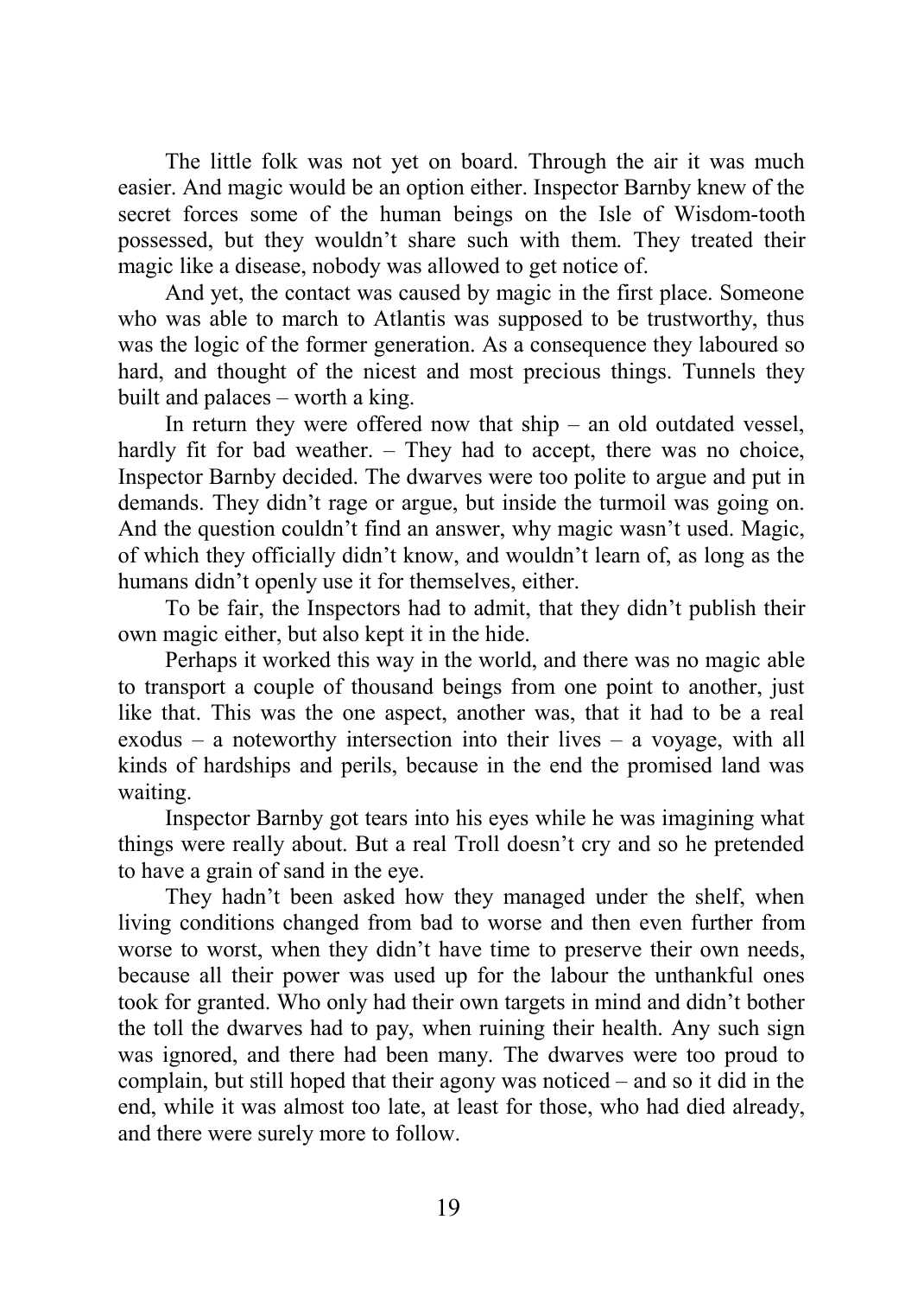As long as everybody only saw his or her advantage, the world wouldn't turn to the better. No matter how hard individuals tried. There were exceptions, some of the students and scholars on the Isle of Wisdomtooth showed at least some understanding. Otherwise the exodus wouldn't have been possible, that was now arranged in close cooperation.

Even Inspector Barnby had to addmit that. They weren't all as bad as the mine proprietors down there in South Africa.

Thus were the facts, when it came to the exodus, as far as the dwarves were concerned, who didn't bother much about the crude realities of life either, like finding a proper Skipper, and a trustworthy crew, you could rely on. They didn't know about the worries Dorothea and her team were fighting with. Should they have faith in Zinfandor Leblanc, after all what happened? Or should they even do the trip without a real Captain?

Meanwhile, Zinfandor Leblanc's papers were carefully checked in Sydney, where they were sent from Montreal. They were complying with the Canadian standards, which weren't all that different from the Australian, because both countries belonged to the former British Commonwealth.

In fact, the Commponwealth didn't mean much any more, and was a kind of paper tiger meanwhile. However, in this field it still proved a livid consistency you could hardly find in any other branch of public affairs.

Zinfandor Leblanc received the necessary attention and was accepted basically, while still short of some time serving as an officer and navigator. His vita was carefully checked and rechecked, and in the end, Dorothea managed to straighten it out the way it should be.

In short, Zinfandor Leblanc finally looked back on a sound record, proving his qualification. Some ship-owners were pleased to help out, when asked by the attractive new colleague of theirs. Even the insurance company agreed, and accepted the alterations made in order to take over the amount of livestock, after the proper air-conditioning was installed as well.

Officially the Last Bounty was declared a livestock transporter, which wasn't too far away from reality. Because cattle needed most likely even more oxygen and fresh air than the dwarves, who were used to rough conditions in this respect.

Zinfandor Leblanc was thus made Captain and Skipper, while Stanislaw Michiniewsky became the Chief-Mechanic, certified by a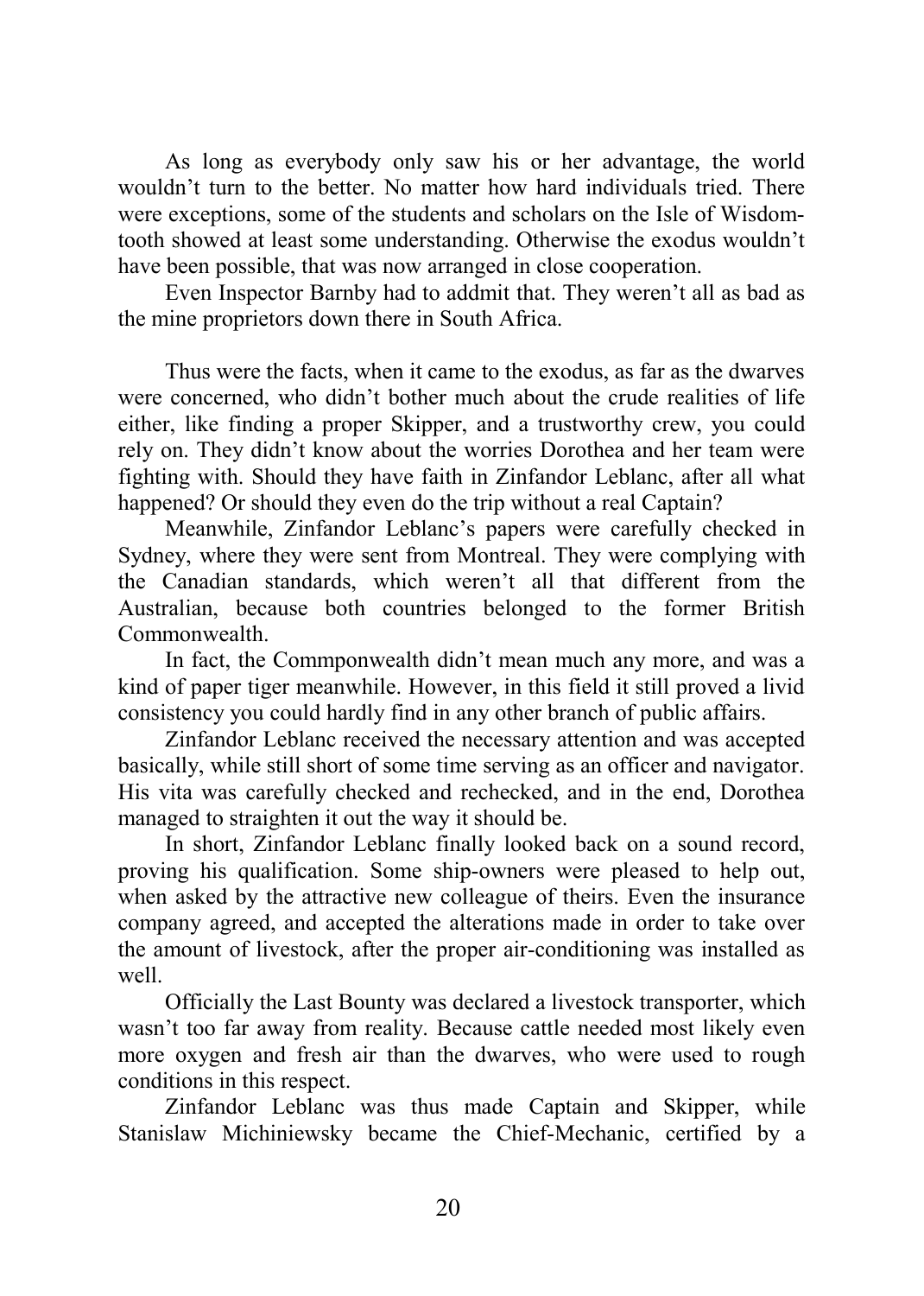special permit. The sailors of the submarine became the decks crew and the submarine Captain was registerde as the First Officer, and so was the Second and so forth. This way, thing were settled orderly.

Billy-Joe became Steward and Cook and Arundle Communications Officer. She had to pass a crash-course on that in Sydney, to get acquainted with the necessary procedures.

Ten men and two women formed the crew, because the submarine cook was taken over as well, and might provide a helping hand to Billy-Joe, who didn't really like the idea at all.

Dorothea made sure that there was nothing missing, especially the nautical instruments and charts. The times of the morse telegraphy were gone, and the good old sextant as well. Navigation was done by a tricky three-point satellite navigational system, you could rely on far better than the former.

The first test-trip was the transfer from Sydney to the Isle of Wisdomtooth, and was managed with bravura. The weather was fantastic, the sea was calm – so it wasn't really a proper test to find out about the crew's ability. Everybody was looking foreward to the upcoming challenge, while responsibilities were shoven about from person to person, as far as responsibility was concerned.

The declaration of the cargo would become an insurmountable obstacle, when it came to any official investigation. But such matters, the dwarves didn't bother, who could only complain about the things they experienced, of being not the way they wanted them. They still would have liked to become beamed over unnoticed, while sleeping. But that was not the way things could be handled – not in this case anyway. Some stress and fever had to be. For a new world, they had to bear some hardship and find new routes and a new gate.

The queeries began right with the boarding. There were no proper docks on the island and the ship had to anchor way out, where the water was deep enough, and the cargo had to be taken over by boat and barge.

Such a barge, as the name says, is a lofty shaky thing. The swell was high unfortunately on the day of boarding, and the low boats could hardly be tamed, even more so as the dwarves were scared to death and didn't dare to move, when asked to grab for the ladder to enter up. First attacks of seasickness occurred in addition.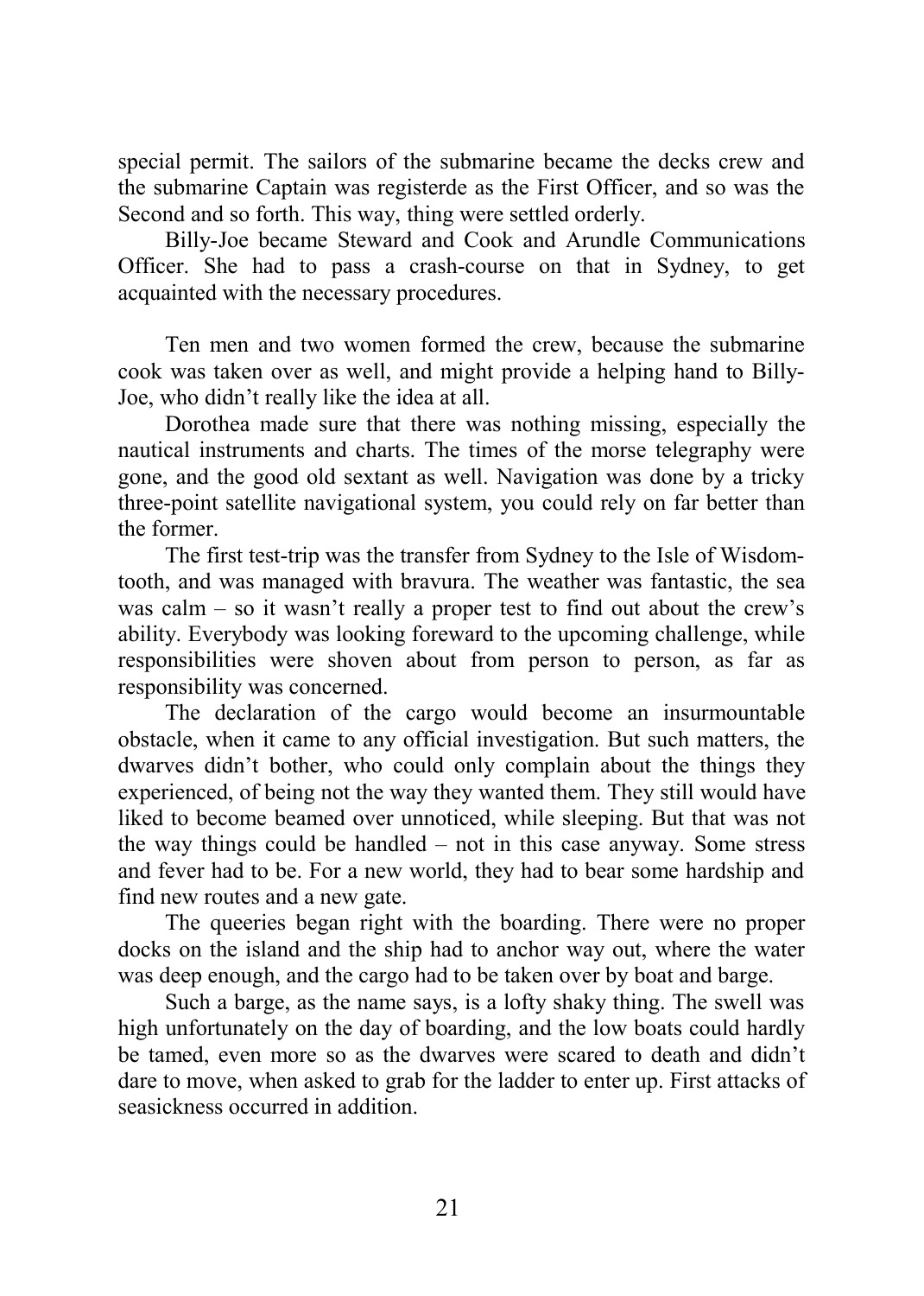You could some hundred people fit into such a barge, and the crew had hoped to transport one third on top of that, because the little ones were so small, thus, they would do in three turns.

When the crew asked their passengers to put the life jackets on, they were found far too big, while there were only some hundred children's vests, thus they had to be taken back for the following load. But the dwarves didn't want to give them back after they were safely on board, and couldn't be convinced either.

So the larger vests had to be made smaller, and Dorothea ordered some thousand children's life-jackets, which were flown in the next day already.

So the forlorn band had to stay overnight on board already. Nobody wanted to risk them return, after all the mess they had had to bring them there.

The dwarves' screaming and houling was heard all night long and strained the nerves of the crew and the helpers as well as of the left behinds who were waiting in the narrow drafty shed ashore.

The weather became fine the upcoming day. The safty-vests fitted properly, and the barges smoothly passed the distance in a couple of minutes. Even boarding turned out to be managable. And no cases of seasickness occured either. The ventilation pushed fresh air into the decks, and the sea routine was thus picked up soon.

Down in the decks there were kitchens installed, and the crew reckoned the dwarves to cook for themselves. They couldn't possibly feed almost a thousand hungry mouths, besides, none of the crew knew about the dwarves' nutrition habits.

Part of the front hold was reserved for additional cargo, none the least for the dwarves' food supply. However, even machinery was put in there that was needed for further mining. All that had to be organized and planned and could hardly be done with those scatterbrains, who didn't even manage to straighten out the number of family members there were, who couldn't make up their minds, or decided to go with the last possible tour, while the previous ones were either fully booked already or needed special attention for what reason ever.

A census had never worked down there. Not only because of the mentality of the dwarves but because they were just unable to find out and count the heads in the clan.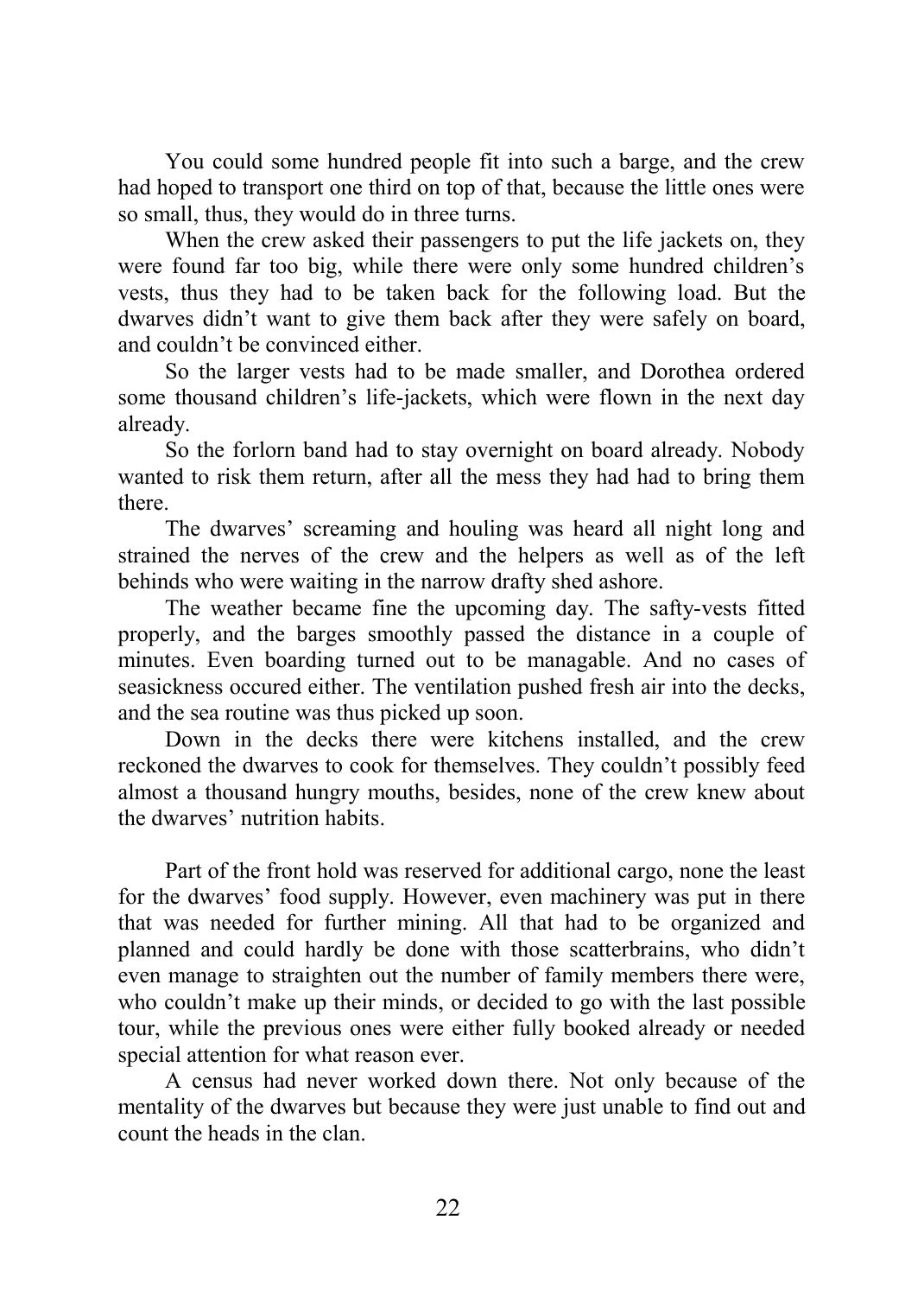They didn't see the need anyway. A barge was filled, when nobody stayed behind on the stage. The decks were filled, when nobody kept waiting for further entrance. While everybody was hurling about, and nobody could keep calm down there.

As soon as the barges were empty and were on their way back, the Skipper ordered the anchor to be weighed, and the Last Bounty took up speed and got out of the vicinity of the island and headed for Susamee's Island. The land soon disappeared. The left behinds waved until they weren't visible anymore, and water was all about the ship.

As there were no openings and windows, the dwarves didn't see what was going on outside, but stayed safely in the hide, and were only disturbed by the swell the ship had to pass. Where they stayed, the light was dim and only came through the skylights. The fans supplied good fresh air and did the elderly people well. Some very tough ones even tried a look from above and moved with their little chairs on deck. Nobody minded as long as the weather was fine and the crew still could manage to pass.

On the bridge the proud Skipper stood on his first authentic command of his own. But nobody knew. The Chief-Mechanic was in the same situation, but couldn't be seen, as he was sitting in the ships belly next to the roaring engine, where he stayed for good, day and night, to show only up on deck for some water or drink or food. While he showed up for the meals regularly as was his plight as an officer to present his brand-new uniform with the neat stripes on the sleeves.

While on board, the dwarves kept on wearing the fashionable safety jackets, which could be flattened and blown up automatically. You only had to pull a plug and the air was sucked in, or press it out, as you pleased.

They seemed to treat such vests as presents for good, so Dorothea ordered another two thousand, just to be on the safe side. They should be available soon, because the Skipper figured to be back in one weeks time for a second and even a third trip, either the same week or the following.

However, he couldn't know what was going to happen, when the next full moon was due.

For the time being he had other problems. On arrival the crew became aware of the fact that they didn't have enough boats to handle the embarkation properly. Instead of the barges they had to use the small safety boats, that could take only some twenty passengers at a time.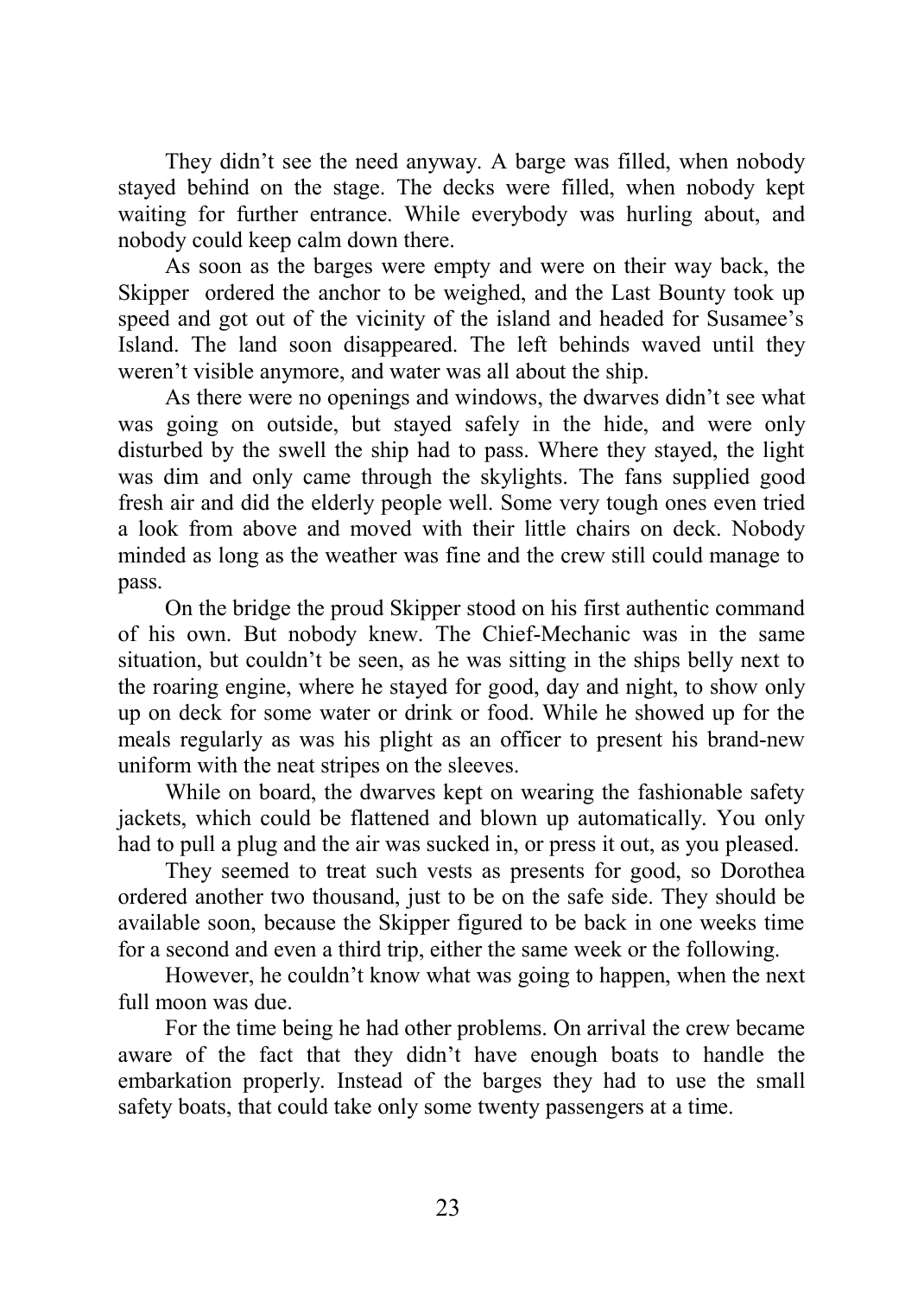The sea was quiet, and even the most scared ones dared the hop on board from the ladder. Unfortunately the little ones were too small to handle the oars, so the job had to be done by the crew as well. They had only a short distance to overcome but it still took a whole day until the last passenger was safely landed. They were lucky that the ship could get so close here.

The Captain had an argument with the dwarves about the saftyjackets, as he didn't yet know that there were more to come soon. But finally gave up. Billy-Joe and Arundle tried to mediate but in vain. So the little ones kept their acquired property, and the crew had to return without live-safer jackets.

Arundle sent the appropriate message to the home base and after the confirmation that the new supply was ordered, and would be waiting together with the next load of passengers, the crew relaxed as well, and even the Skipper calmed down, noticing that there were plenty of the large sized vests still available for the crew.

"You cannot go back tonight" Susamee decided, and even the Skipper obeyed. The helicopter was landing and the Conversiors came, because the full moon was on the verge.

At nightfall all dwarves were safely landed. The crew was fatigue to tears after the rowing all day long, because the little ones had been too small for that. Heavy enough they would have been. And if you go such a distance some ten of more times, you know what you have done.

For soothing, the tired men experienced a very nice surprise, and for those who didn't know yet, it became unforgettable.

## **4. Tibor, the Idol**

The Conversiors converted and the moon rosed. The Phoenix sprang into the open kitchen fire, burnt and was reborn again out of the flames. The self-induced horse-headed violin played and the stones sobbed. All about in the darkness you could see orange spots in the dark of the forest and underbrush. Hundreds of little beings hurried about and whispered, and listened. Several began to sob like the stones, and even the tough guys, just escaped the Troll-phase were affected as well.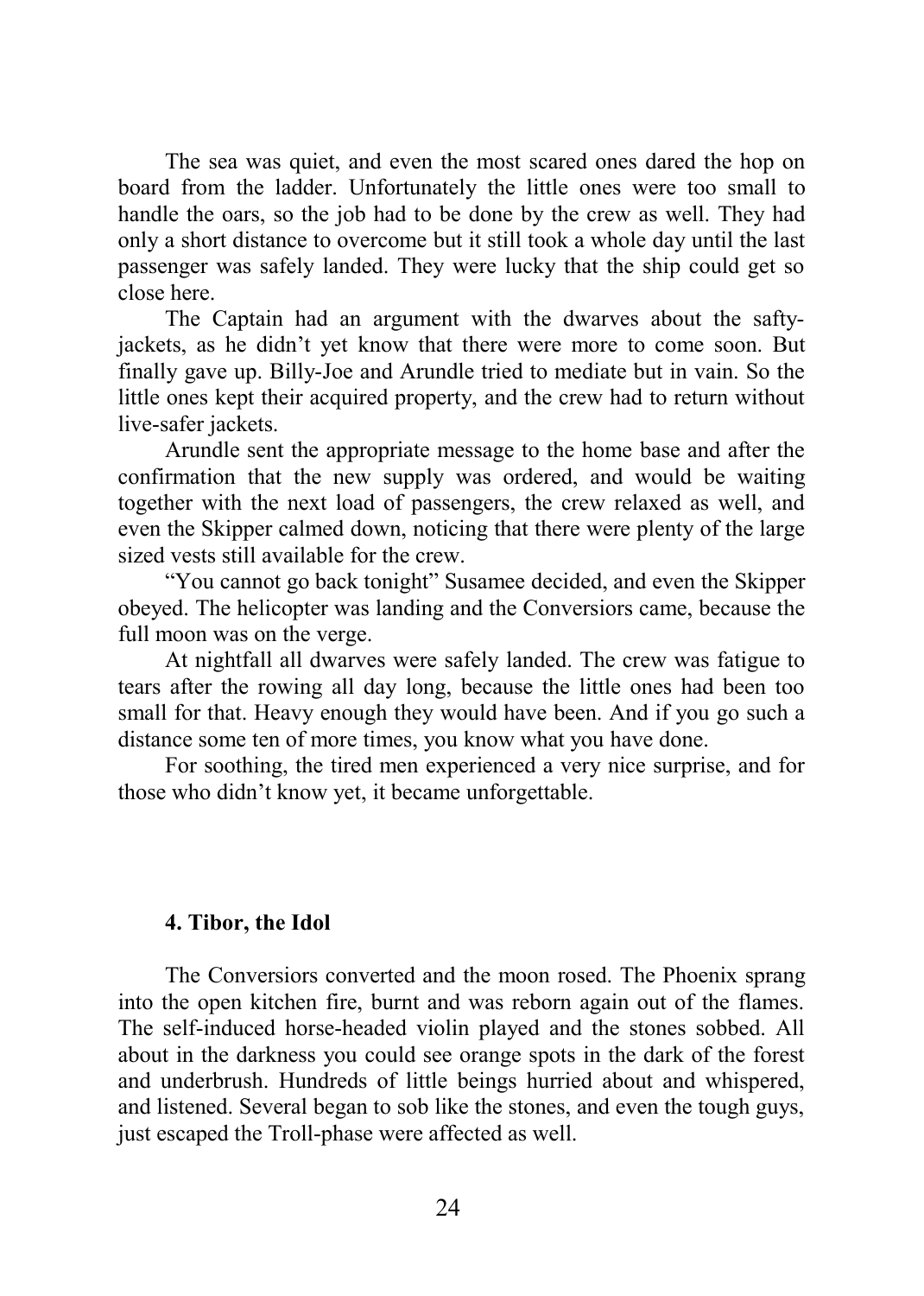What they heard, went beyond limits. The marvalous tunes made the Phoenix rising, who tuned in right away as soon as he was reborn. Tika was howling sweeter than ever, and sounded almost divine. She had had a training meanwhile, and her performance was recorded every time by Watchdog Will Wiesle, in order to record her improvements. Tibor had initiated such recordings, who wanted to improve on the violin as well.

When playing music, Tibor knew again why he was here and wouldn't give up such way of life, even if the chairmanship in the Empire of Ghosts would have been offered to him.

Where would he ever find such an audience? Had there been hundreds before, there were now thousands, because the dwarves didn't need an extra invitation. None of them remained in the hide. They didn't retire before the day was dawning, and the Conversiors disappeared into the shade of wood and underbrush, where they spent the day.

For the crew it became high time to leave. At home, another band was waiting, and this time things worked out much smoother, because they had experienced by now, and handled their passengers with ease and patience. That was most important. The dwarves had to be kept in good mood. They needed the feeling of being important and liked in order to be sociable.

\*\*

Had any one ever thought of the dwarves' habitation? What did they eat? What were they living on? Where did they sleep? How did they raise their offspring? Were there schools, an administration, governmental authorities?

Those weren't curious questions, but should be answered if you wanted. to help someone who you didn't understand, and who you knew hardly anything about? The infrastructure alone was a miracle. Where did they put their garbage? Did they solemnly live on mushrooms? Did rats eat their left-behinds? As the horror story went.

When the Last Bounty put to sea again, the crew members wondered in any case, why there was no rat to be found on board. The cook noticed it, because the cat came to the kitchen and pleaded desperately for food, which wasn't her way of behaviour, confirmed Stan, who had to know, because he was already some fifteen years on board, he roughly reckoned.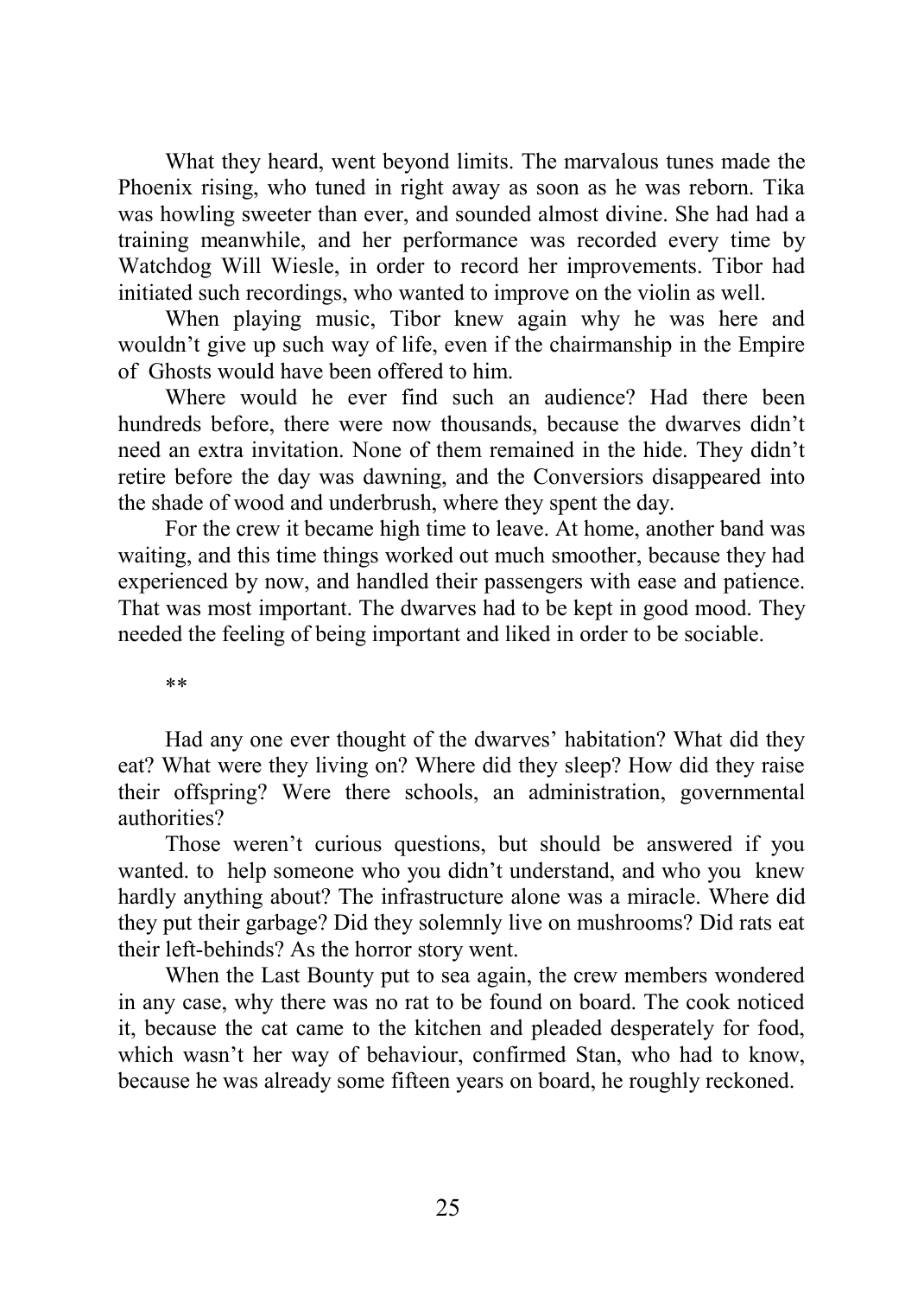Tired as they were after a long and sleepless night, the blubber of the self-induced horse-headed violin still clung at them like morning mist over the mount of the river Thames in far England.

\*\*

When the Conversiors had left, the technicians came and built at last the camouflage system, following the plans of the congenial inventor Hans Henny Henne, because Susamee's Island was no ordinary place any more. That enchanted the dwarves, and slowly feelings of thankfulness and passion took over and conquered the hearts – even of the most repellent Trolls.

The people over here meant it well with them, no matter how unintelligible they remained. Just look at that funny present they received, when they started off for that journey, and that was asked back afterwards.

Such audacity and impudence even the oldest amongst them had never experienced. And those people didn't seem to mind. For them such a behaviour seemed absolutely normal and in order.

Tibor took great part in the change of mood, despite of such slashback. His playing of the violin on the self-induced horse-headed instrument of his topped everything. And while he looked somewhat dwarfish despite of his humanness, - at least with regard to his behaviour – he immediately advanced to the saint of the new island. He fitted well into the appeal of awakening and uprising of the new time.

Such admiration and passion Tibor of course realized. He enjoyed the sudden honour, that came about him without any extra effort. While he had known that. With his gigs he touched the hearts of everyone who joined the audience, as soon as he started off for a performance. Where even the stones started sobbing, no-one resisted at length, no matter how rotten and stoned his or her mood was.

\*\*

As soon as all passengers were on board, the Skipper ordered the barge to be taken over and had it fixed to the front hatch. That wasn't a big thing with the front crane. Thus, they had an additional solid cover, while turning the barge upside down and had it lowered carefully that way.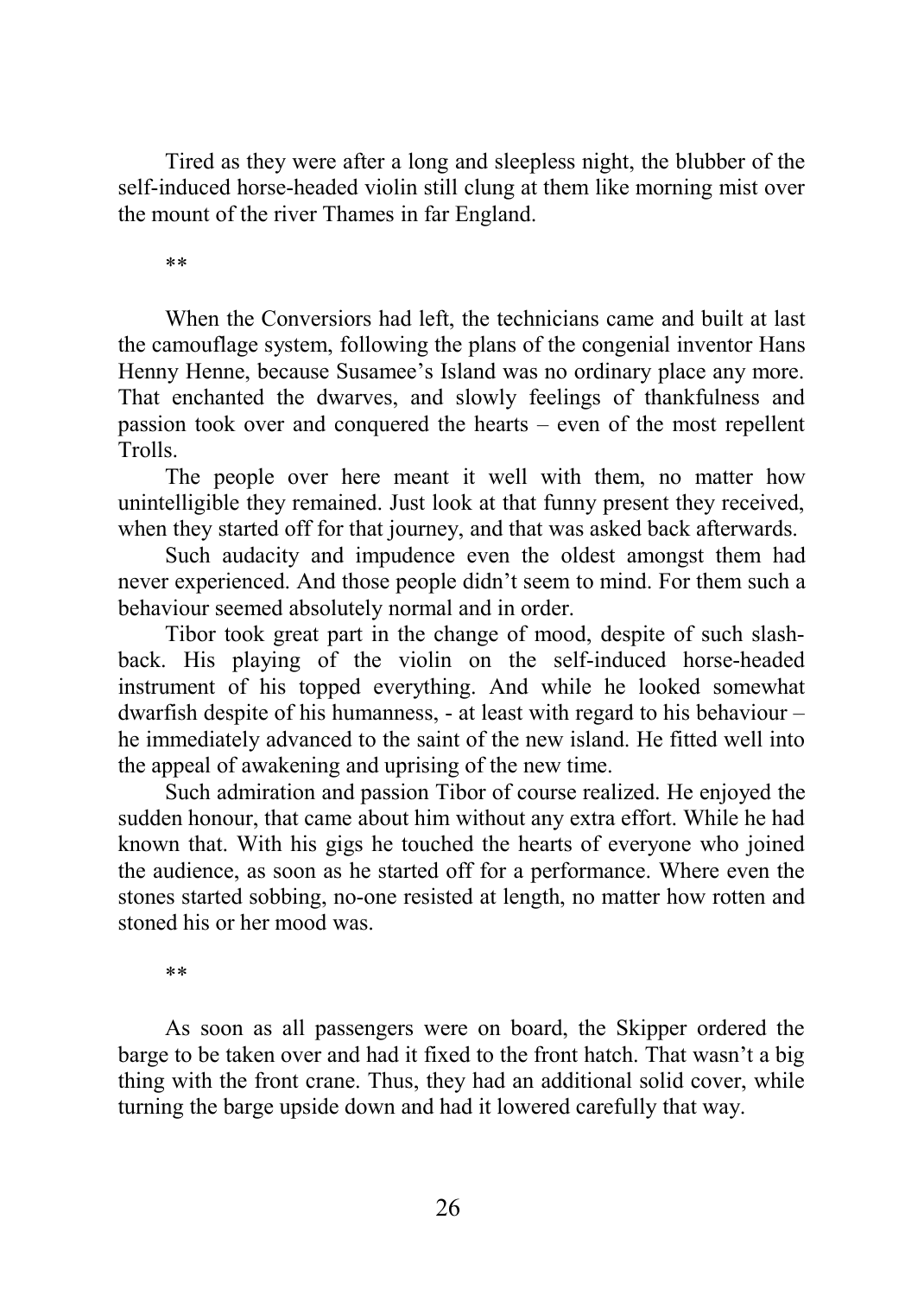Once again Zinfandor Leblanc proved his abilities, as he didn't miss the chance to have this maneuver operated own-handed.

His new role as Captain fitted him well, and what he missed on experience he balanced by eagerness and punctuality. The submarinecaptain was also satisfied, who had an eye on Leblanc, because of his dubious past.

The second journey already was joined by the ship-owner. And so it was by Penelope M'gamba. For her a berth was found in the Captain's cabin on the spacious stern deck.

The team of cooks was topped up, because the crew had noticed how poor the cooking abilities of their guests were. While they enjoyed good food, which was the reason for much a Troll's prank.

In the underground many things didn't grow, you needed to enjoy life. So the dwarves took over the one or other hint, and didn't mind the surface so much any more. On Susamee's Island a protected area was awaiting them, that was under special protection and couldn't be found by any-one, who didn't employ exceptional forces – that hadn't been working over here so far. Thus, they could feel relatively save outside their usual hide in the underground as well.

\*\*

As ship-owner Dorothea was even more impressive than as a Manager. The role fitted well, and thus, Scholasticus couldn't resist. He had to go as well. "For four days the university has to do without me" he said. "Besides, we are always in contact, thanks to the communications structures down here in the South Pacific."

In fact he referred to Arundle, who was in charge of the communication on board, but he didn't want to show too much of his admiration for her. His friends did understand him anyway.

When the full moon had passed, Billy-Joe returned with the Conversiors just in time to take up his duties as a ship steward. He was reminded of his days as porter, and didn't like the feelings that came up with that. Even more so as he had to wear one of these terrible uniforms again. He might think over his new carreer, while still all options were open.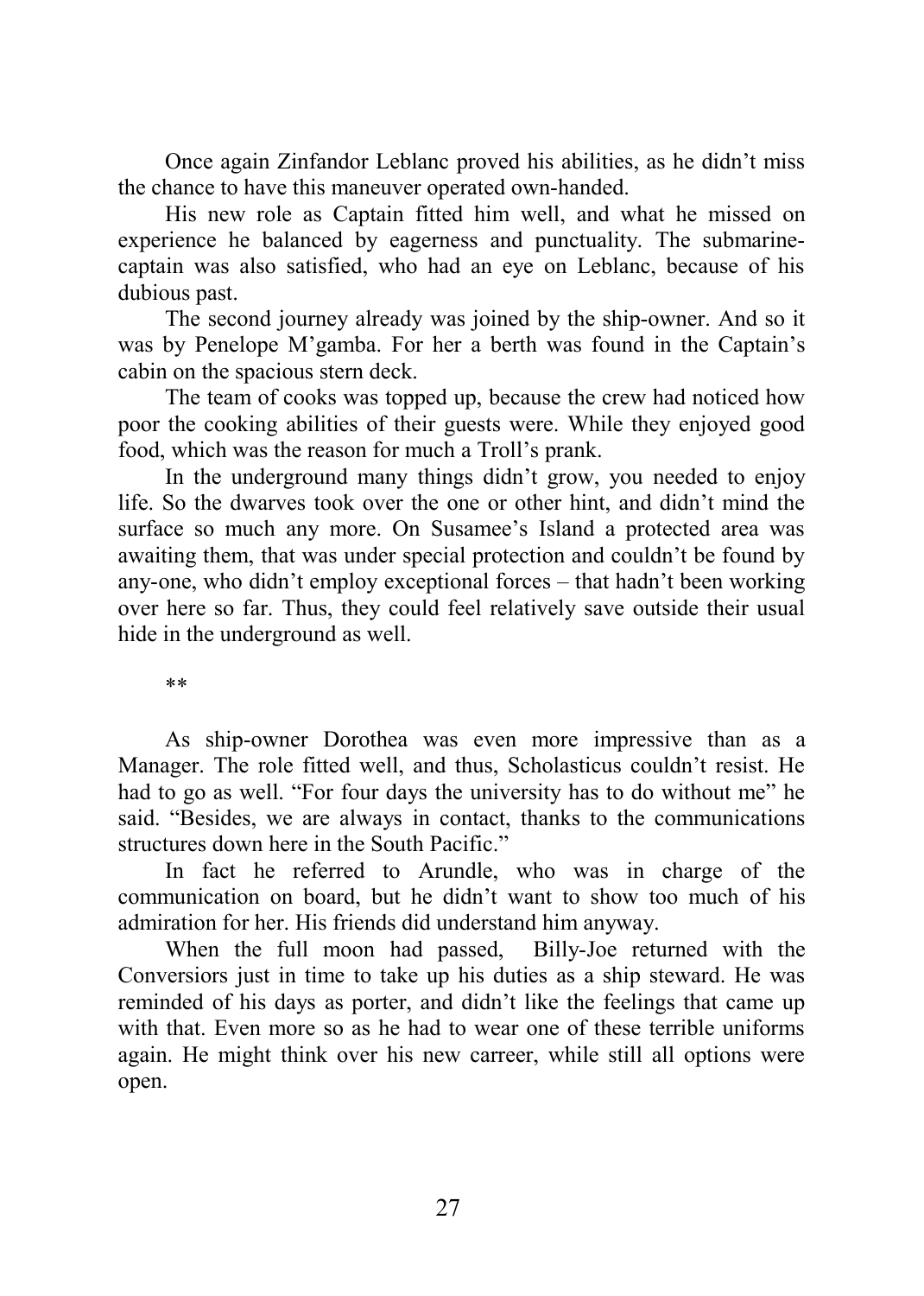The ship-owneress handed out the life jackets personally, that were available in sufficient number and size. The latest delivery had arrived just in time. And as she knew now about the dwarves expectations´, she made the handing out of the jackets some kind of fuss.

The school band played, and all students and pupils gathered at the harbour where the barge left, and under strange tunes the life jackets were handed over. The weather was fine, and thus they all got on board with dry feet and even the fearful ones enjoyed the ceremony.

On the other side on Susamee's Island Tibor would have liked to welcome them, but it didn't work. Without full moon the self-induced horse-headed violin didn't work properly.

He tried anyway. And his tunes sounded alright for those who had no idea. His own ears didn't mind the loss of quality. However, thankfulness and joy weren't really offended.

Many a dwarf – mostly the elder ones – kissed the ground of the New World as soon as they set foot on. They sobbed and sobbed even more, as soon as they were met by Tibors music – which seemed to wave over the whole island. – A well hidden system of loudspeakers took care of that.

Susamee – covered up unwillingly by cloth, as nakedness was supposed to offend the dwarves, was sitting on her throne on her open porch. And she felt very sorry that she couldn't have the phoenix emerge from the flames. She tried with Shaman chants instead, that resounded not all that bad by the help of Tika, and offered a fair picture of welcome.

Thus, the arrival of the second contingent was no less pompous than the departure ceremony.

This was, what the dwarves had missed. A little attention, respect and admiration. Not deep inside the humans' hearts, but visible, audiable and touchable. Had the humans acted the like before, they would have had the eagerest friends, and diggers, coming about with the most precious presents out of the depth of the earth.

In the thousands of years, as long as they were digging, they had gathered quite something. And often the elders didn't know themselves where their treasures were hidden.

In the aftermath they praised themselves for having arrange such a nice palace for their new Idol. Even more so as he did appreciate it, and showed it as well, which wasn't often the case with some other humans,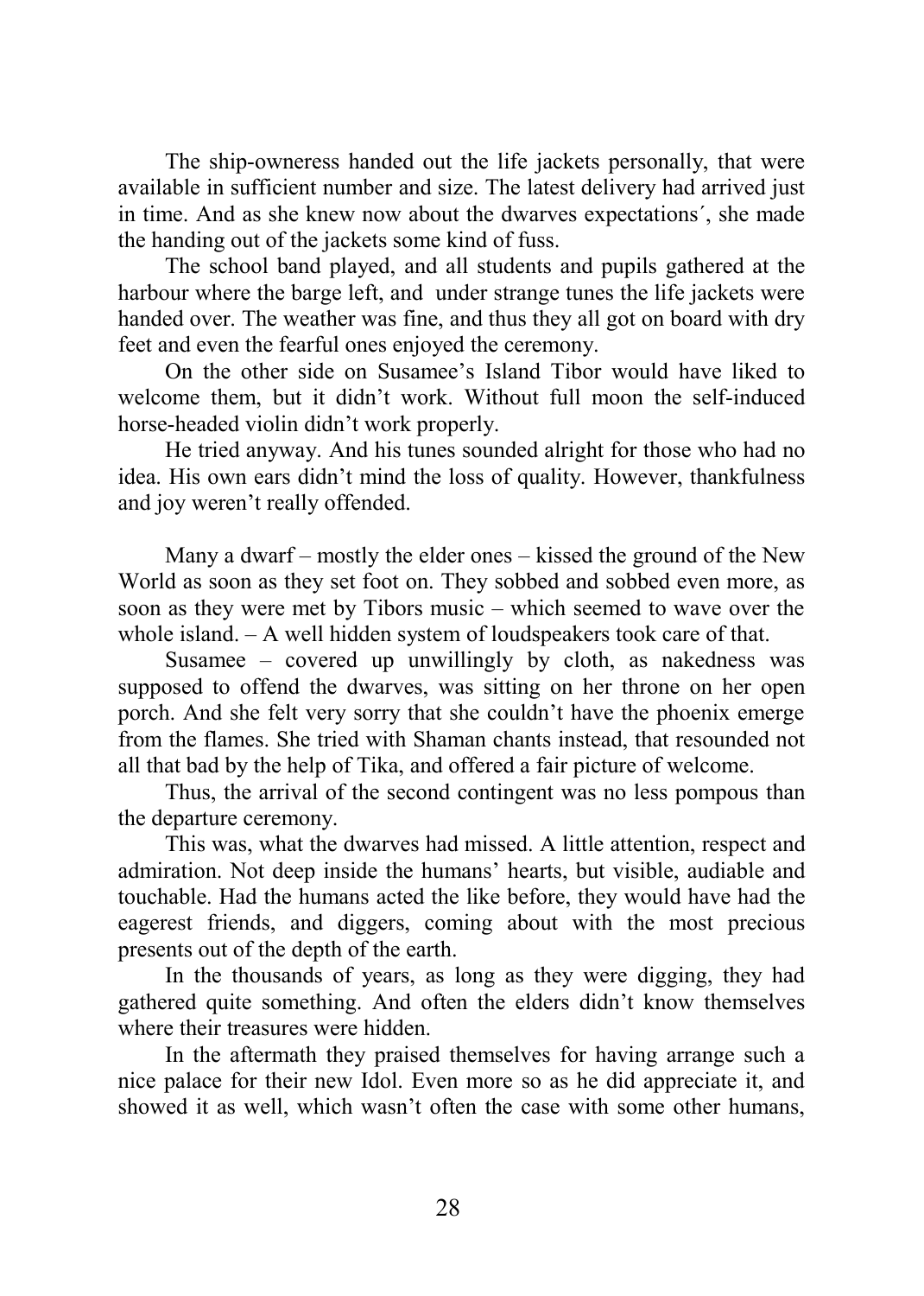who could hardly stop complaining with all kinds of worries for what ever reason.

\*\*

The barge was just taken over and tied down on the front hatch, while the deckhands made everything clear for weighing the anchor. When the sky darkened. Right here, so close to the shore, it seemed unwise to endure a gale. The anchor might fail and they'd been thrown ashore and smashed to the rocks, just like that.

The other option was to leave as fast as possible and get away from the land into the open sea, where the wind even blew heftier but that the ship had to endure. Zinfandor figured the strength by five to  $s\overline{s}x - \overline{s}$  atill far away from a real gale or Typhoon. But that could change any minute down here where they were cruising.

There was only one save option, they had to head for a mainland port. Running back to the Isle of Wisdom-tooth would have postponed their trouble only, and wouldn't have changed anything, because there was no port either, and thus, they ran the same risk there.

On the other hand, there was still the last group of refugees waiting, and the ship-owneress wanted to get back as well, and so did her husband. In any case, they would have had to answer strange questions in any port they'd come in. The installations for the passengers had to be somehow hidden or even removed for the inspectors, who always came on board of any merchant sea-ship entering the harbour.

Dorothea and Penelope had a word with the Skipper about that. They concluded that it might be wiser to return to the Isle of Wisdom-tooth, even more so as the distance was almost the same.

It was too late to take over ballast, and thus Zinfandor flooded the surplus tanks astern and in the bow, to get a little more stability, as the old lady was a little unbalanced without any cargo.

Soon, the Last Bounty danced like a cork through the rough sea. The waves couldn't harm her yet, and the deckhands cared for the hatches and had them carefully covered and boarded.

Up on the bridge the ship-owner and all her company was soon gathered, and occupied the place, and worried the Skipper with their fear, until he sent them off.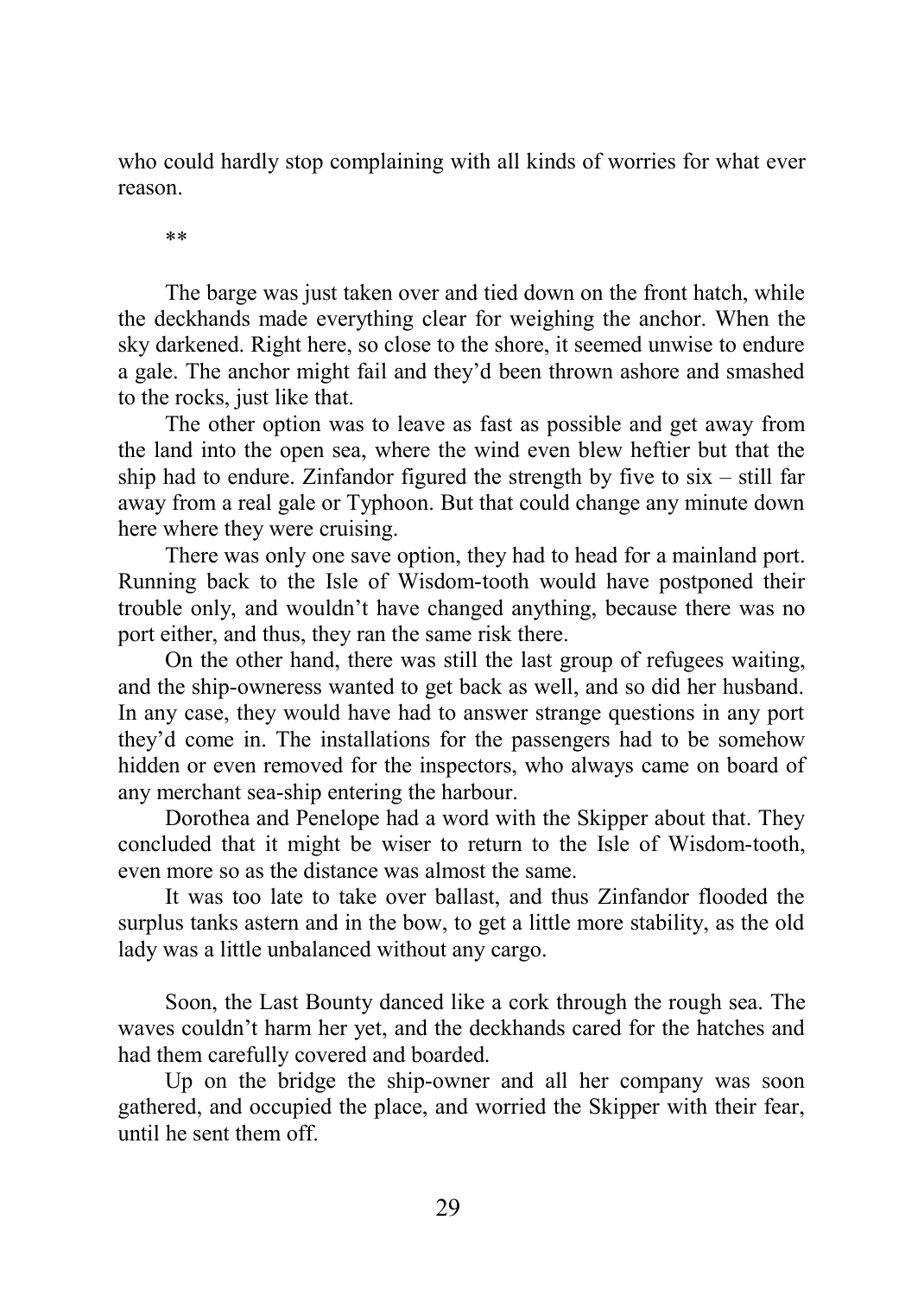Green around the noses the women then sat in the Captain's cabin and screamed with every blow the ship had to stand, as if that meant the end. And when the ship swayed one way or the other almost upside down, the ladies shrieked full of panic and wished they'd been away, or had better things to do, like Arundle, who was busy in the communicator's booth, who was listening to the weather reports and checked for the location of the gale centre, as well as the course it was taking.

What ever she found out she gave to the navigators who were bent over their charts and maps to alter the course accordingly. The idea was to keep away from the centre of the storm. Either run ahead of it or slip away sideways, always hoping that it kept its direction.

The old lady made her twelve to fourteen knots with that push from astern. That was not much, but much more than the old dame was used to. Definitely more than she had made in her best times on her own.

Chief-Mechanic Stan was delighted and scared at the same time. For how long could the old lady stand such speed?

He lowered the speed a little when he looked at the thermometer. The pipes and hoses were clapping all too alarming. That would be it if a cylinder cracked.

The grease-tin was always busy and Tibor Khan gave a helping hand down here, who was the most reliable, as to the chief.

\*\*

Tibor was on his way back, once again. He wanted to meet old friends again, he let Susamee and Tika know. Besides, Watchdog Will Wiesle was on board too, as he was needed as a deck-hand urgently now.

Stan explained the most crucial points, they'd have to take care of down here. Without having the faintest idea, what he was actually doing, Tibor internalized the instructions and followed them, not minding what he was doing. However, he realized how much work it was to keep things going. Nothing goes on down here just like that, as those on the bridge were thinking. For them the engine ran as soon as their order was obeyed…

Running it was, but for what price! Not an instant of rest this monster spared. Definitely when you were alone with it. You sometimes wished to have three or four hands to still its thirst for oil and grease. And all that had to be performed in a sticky stench, while it was incredibly hot on top.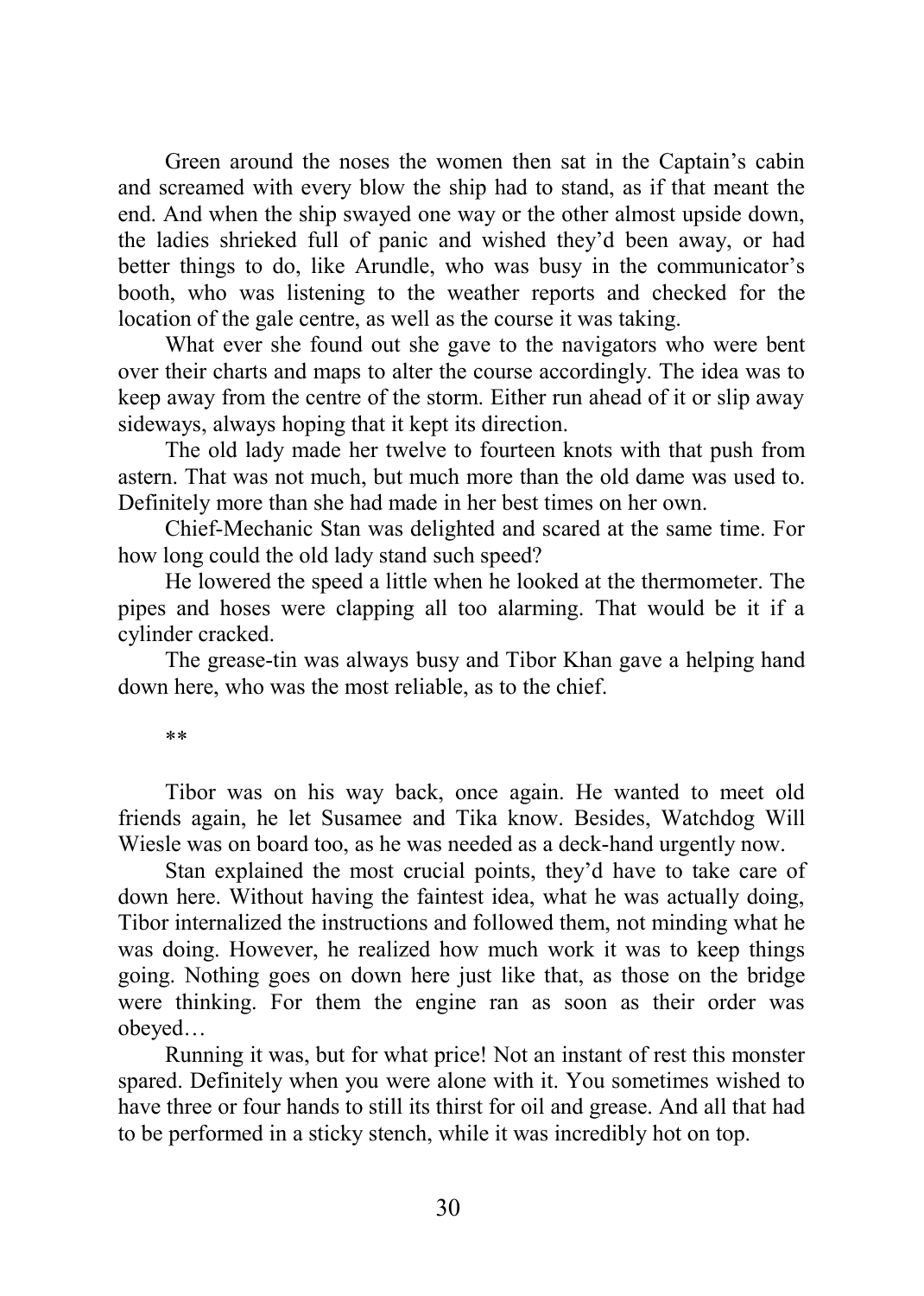Thus was what the dwarves experienced with us humans, Tibor wondered, and got a little further towards the little folk. Human beings had no idea of what was going on in the depth of the earth, and what you had to endure down there.

Well, the diesel was running and running even after the storm had passed by and the good old Last Bounty was left alone after all. Far astray, she kept up soon, and found back on the original course, even before the day was dawning.

A half day late the Last Bounty reached the roadstead of the Isle of Wisdom-tooth, where loads of little ones were waiting impatiently already.

Many astonishingly young faces were among them. "This is supposed to be the rest" Inspector Barnby, the coordinator and addressee for the resettlement project confirmed. Nobody stayed behind – "well, not in the accessible areas anyway."

Nobody knew what it looked like a little further and deeper. Barnby didn't know either. But thing could be arranged that way. A note was left and a message was laid down in any case, for those who came late – giving information about the exodus and the tribes' where-about.

\*\*

The Troll-punks did what all punks do, they made music, when they didn't do pranks. They hammered and smashed on everything about that made noise and shrieked or hummed monosyllabic texts. In most cases hatred against the upper world or malice tales of pranks. Thus, the last journey was extremely strenuous for the crew. However, it was the last one and therefore the crew didn't mind that much, and closed eyes and ears, and let them do what they did. In the long run, Tibor had to deal with them. But he stayed behind and intended to come back only with the next load of Conversiors that was supposed to be coming soon. Therefore he didn't trouble himself now, and could keep his straight and upright mood towards the little folk. Besides, he needed them as audience for his performance on the selft-induced horse-headed violin.

# **5. Freighter or Passenger Liner**?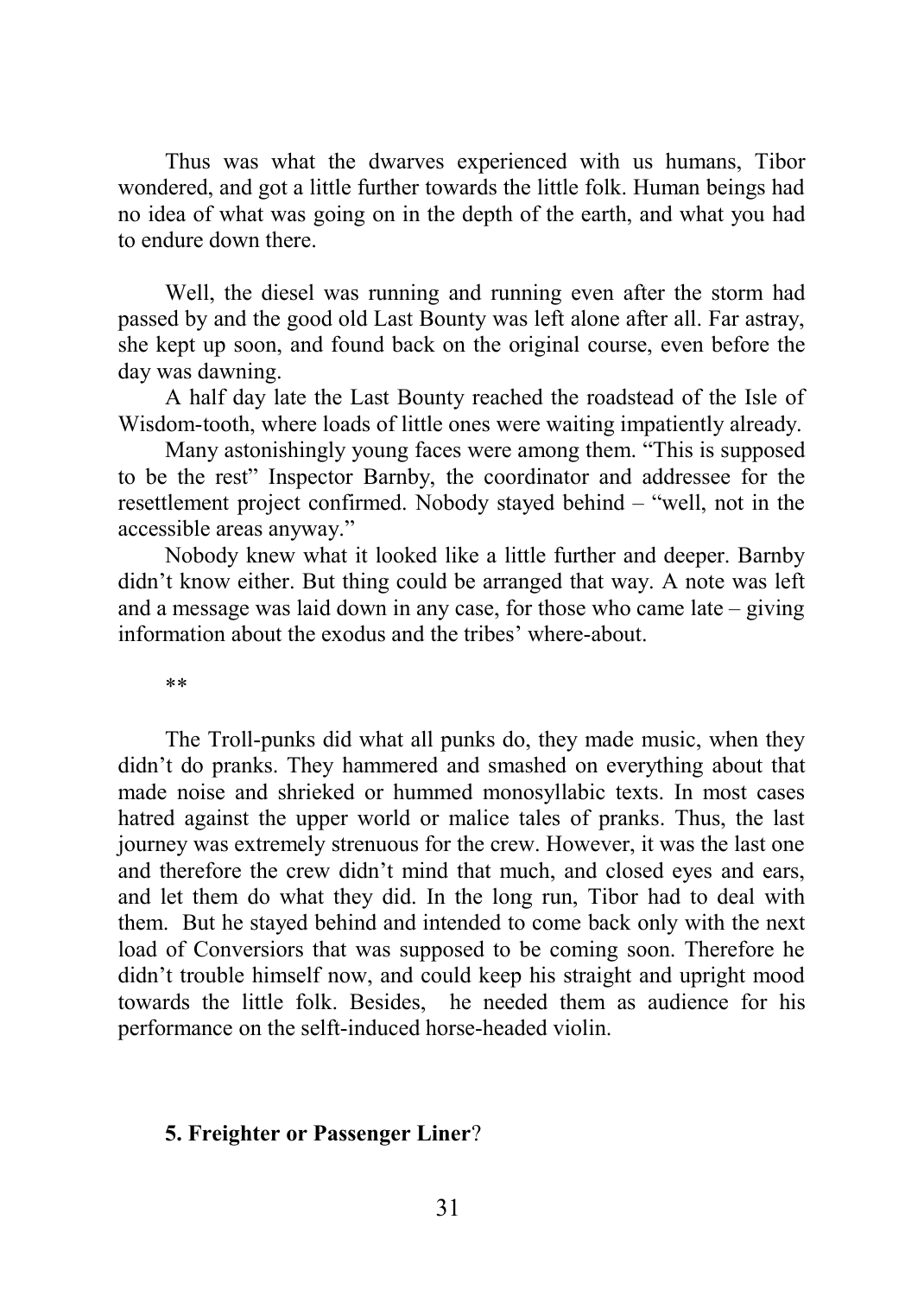What could be done with the Last Bounty after the exodus was over? She did her best and so did the crew, first of all the Skipper and the Chief Mechanic. Selling was no option, and for a luxury liner she didn't suit either. Too much had to be altered, and wasn't worth while.

Such a vessel had just about one or two feet freeboard when fully loaded, so additional portholes you could forget. And without you couldn't attract tourists, who were spoilt these days, no matter what appeal they claimed.

Dorothea had such plans published, just to be on the save side, and to calm Zinfandor down, who cared for his future. His papers didn't suffice for passenger services, and he doubted very much whether he would be allowed to extend his license so soon.

On the other hand he got used to his new role, and didn't want to give it up again. Nobody, who had a feeling heart in the breast, would take away from him what he just had achieved. After all that malice and misfortune in life he deserved a second chance.

Except Moschus Mogoleya all agreed on such point of view, and Moschus Mogoleya was not the proper scale for that, who envied a fly for the sugar, or the wind for its game – when he was in bad mood, which was often the case. Despite his improved reputation as Dean of the Sublimatiors.

Meanwhile his subject section appeared him too small. This was purposely done he assumed, and was intended to keep his role small. While he didn't do any better as his predecessors, when touring for new clientele. There were only very few of them scattered all over the world, who were as hard to find as to convince then, to join the School of Inbetween.

This was why his subject section remained small. His new basic course of the other way of seeing was manned by only five new students. Two of which were doubtful candidates, when it came to the other way of seeing or dancing with the wind. The only green that came through them resulted in sea- or airsickness – this was no positive sign what so ever.

He had them train daily for two hours minimum at the SLOMES. Nobody knew why, and what this was going to alter or settle their problems. Except the fact that they became younger and probably even more immature than they already were.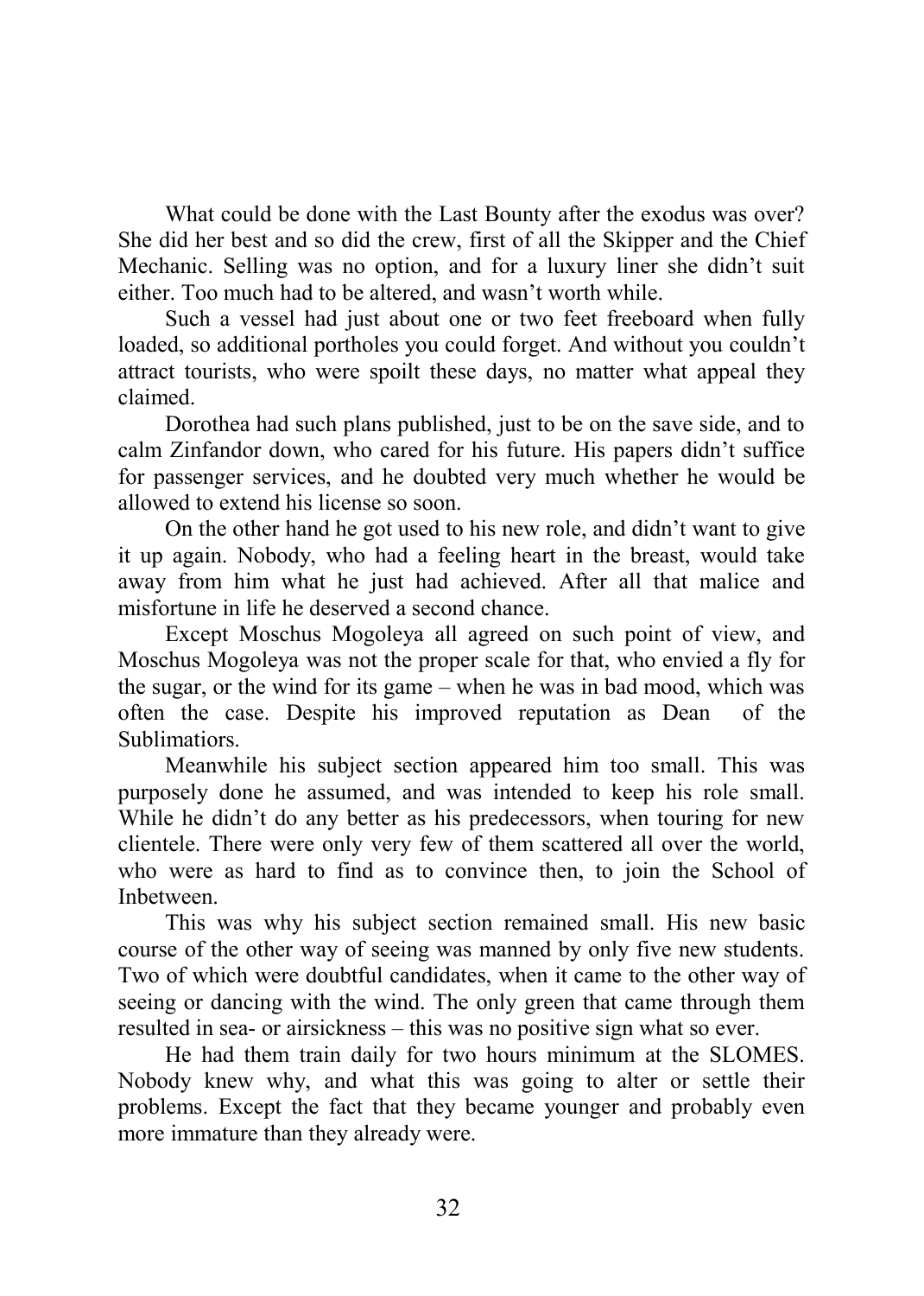It might indeed have to do with maturity, or the lack of it – or they just lacked the ability as such, and couldn't be helped. "You cannot enforce talent" said the iron rule and law you couldn't ignore.

\*\*

A solution had to be found for the Last Bounty. There was not even a place where to rest. As long as she wanted to stay at the Isle of Wisdomtooth, she had to be kept on roadstead, because the landing stage was far too small and fitted only for boats. If the weather was fine, things worked out alright, but in case of bad weather, the ship and the crew risked to be smashed to the steep rocks of the upright rim of the island.

There weren't suitable ports either, nearby. Of course, the Last Bounty could have taken up the former job and carry cargo from port to port, which might be the wisest solution anyway, but that was no option for the ship-owner party.

"What would it be like if we opened up the sluice against sharkattacks between the islands or have them made movable? Then we could take the Last Bounty in the middle, between the two islands. We have a landing stage built as long as necessary, before it's getting too deep. That should suffice for a safe and secure base right here, immediately before our doorway. Would cost you hardly a dozen pontoons and would look rather picturesque. – And people might even live on board. There needn't be First Class cabins anyway…" Arundle suggested.

Dorothea was charmed by the idea, and ordered the sluice, and the landing stage to be built right away. Thus, it took less than two months, while the Last Bounty had to fight the weather outside on roadstead, until the pier war ready.

Accompanied by the rather unfitting tunes of the schoolband the Last Bounty passed the sluice and settled alongside of the new landing place, that turned out to be just long enough.

"Two or three breakwaters more would do even better" the scared Skipper complaint, who was otherwise satisfied. From here, planning was comfortable, no matter what jobs were waiting in the future, cattle, cargo or excursionists – right here, they were safe and hidden. Nobody in the world would discover them here. Since that camouflage system of Hans Henny Henne based on a new encoding, and they were finally rid of the enigma, as they were on the safe side by now.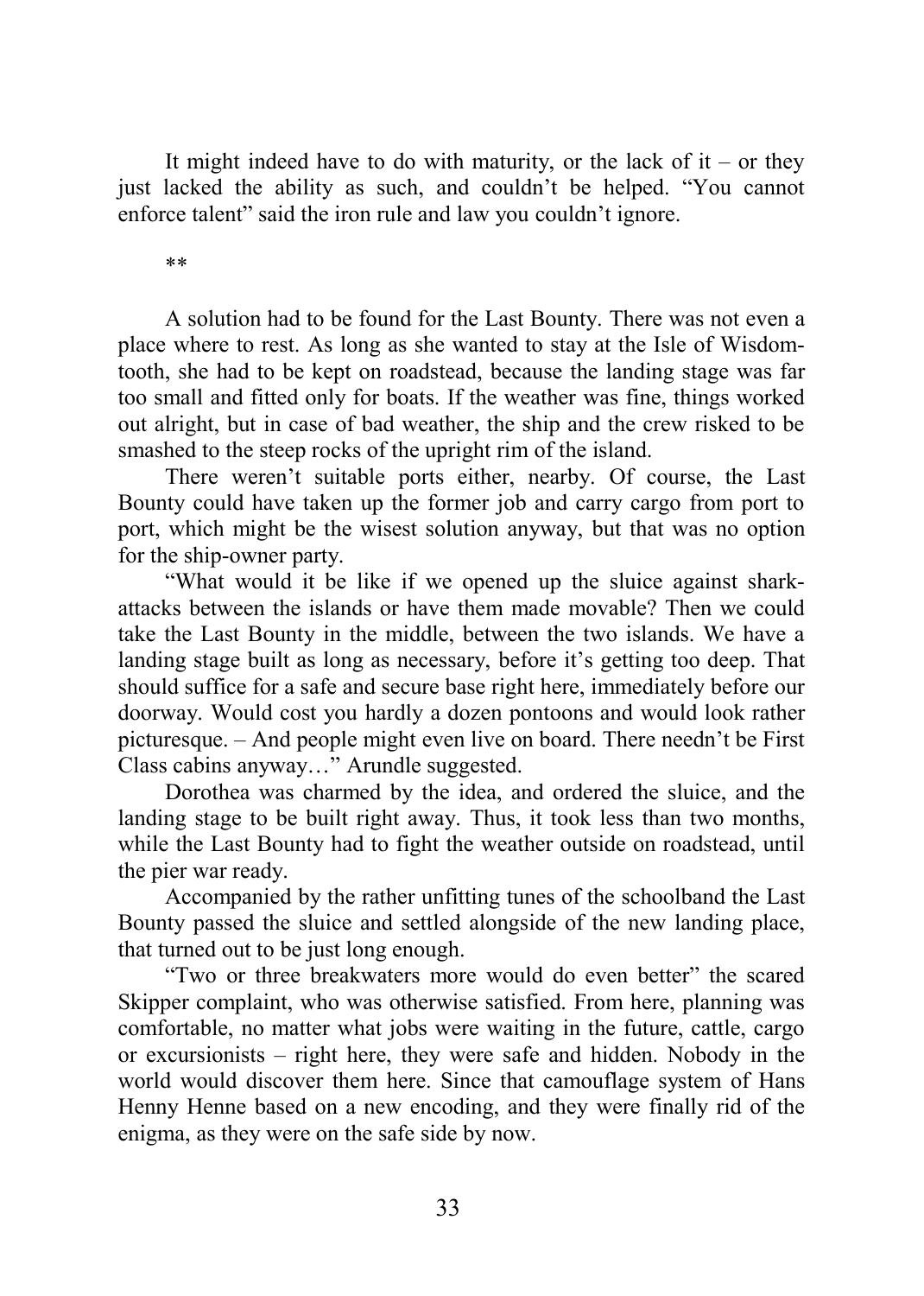The pier consisted of solid concrete, that was carried by in big pieces and installed right here. In addition, several pillars were rammed into the ground, and gave the whole thing stability, as the quay ran out into the open. The entrance of the sluice was stabilized similarly and offered additional protection, while the new landing stage was located immediately behind. All in all, it was a solid and safe line of concrete, that could hardly be harmed by storm and waves.

Thus, the Last Bounty was put on rest. The crew was payed off and the assistants returned to their common obligations. Only Stan and Zinfandor stuck to their seats, so to speak. Zinfandor didn't want to miss his stripes, and Stan his engine. Such an old lady needed permanent care. And Zinfandor had also more than enough to do.

He worked through the maps, and cleared the lockers, and got acquainted with the navigational devices, that had to be up-dated and kept up to date.

Whenever possible Arundle helped him, and so did Billy-Joe who came along with her, who got also acquainted with the matter that way. Genuine seamanship was after all something else, but waving about with a clean cloth and pamper passengers, who seldom deserved it. Doing so, had been no good idea in the first place. How could he have been convinced to take over such disgracing occupation, anyway? – He didn't understand himself anymore now. Fact was, he hated this serving job and was fed up with it right from the start. How could he make such a fool of him all over again? – Things might have been different when he had been a young lad, but now, with guts and brain, he couldn't understand himself at all.

\*\*

Zinfandor was a different person since he wore those stripes. He was completely different, his friends noticed firt of all Penelope. Working in the fresh sea air made him blossom. His weak health since his adventure on the sea ground seemed to be overcome. His steps were firm, his movements sure and relaxed. He didn't sneak about like a beaten dog but stepped like a man beside his Mistress, who he overdid by a head's length, and had her embraced with strong arms, and made her feel like a puppet, which she liked best.

This was the way she wanted her Zinfandor. Penelope blossomed in a new type of happiness and praised her fate that she hadn't given up hope.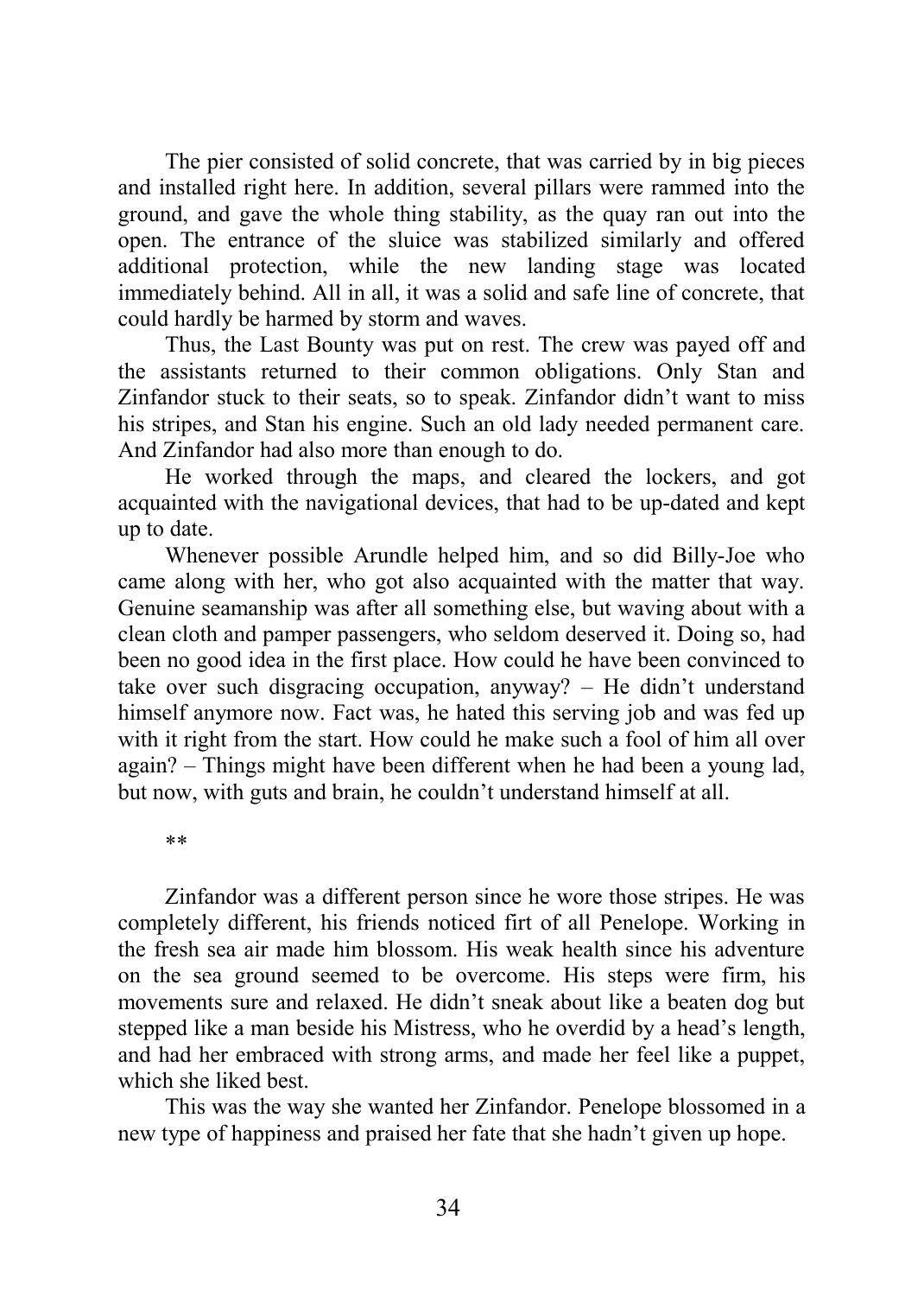Dorothea reckoned and calculated meanwhile how she got back the enormous costs of the reconstruction work. As a ship-owner she was entitled to carry on all kinds of business and have the appropriate transports done. With ten proper trips, so she calculated, she would have balanced the expenditures. But what sort of transport should she consider?

Cattle was of course very attractive because of the high return. On the other hand was cattle a fragile cargo with high risk in many ways. Storm, fire, diseases – there was almost nothing that was not endangering such transports.

On the other hand the cowboys joined the transports. They took care of the animals, fed and cleaned them and took care of the temperature and the fresh air supply. The engines had to run permanently, of course. The extra decks were installed already, after all…

However, once decided, there was no way back again. Such transports would mark the ship forever. You couldn't get rid of the stench again…

Even with the dwarves it would be all over then. While still some seemed to hide in the depth under the Isle of Wisdom-tooth. Strange noises at night did indicate that there was something still going on, that scared the little ones among the pupils to death who didn't know, what it was.

The specialists were called to recheck, but couldn't find anything abnormal, except for the forbidden area, where humans had no access and would never be allowed to enter for safety reasons, so the regulations said.

Meanwhile, Dorothea came to a decision, with which she hoped to cover all interests. She decided on the tourist version finally. Some additional bull-eyes, fitted and hatched, were erected up to the level of the stern. Thus she gained some twenty cabins of the premier class, while the ones below weren't all that bad either.

Darker it became in the lower decks where no daylight would reach.

All in all, there was space now for some sixty passengers, but then it became tight already. Because the dining room was limited to some twenty guests only, and thus joint dining became a bit of a problem, and had to be done in three of even four sittings, because the crew had to dine as well.

The additional crew had to manage in the lowest deck deep down in the belly of the Last Bounty, when they couldn't find room to rest in the regular crews' cabins under the bridge.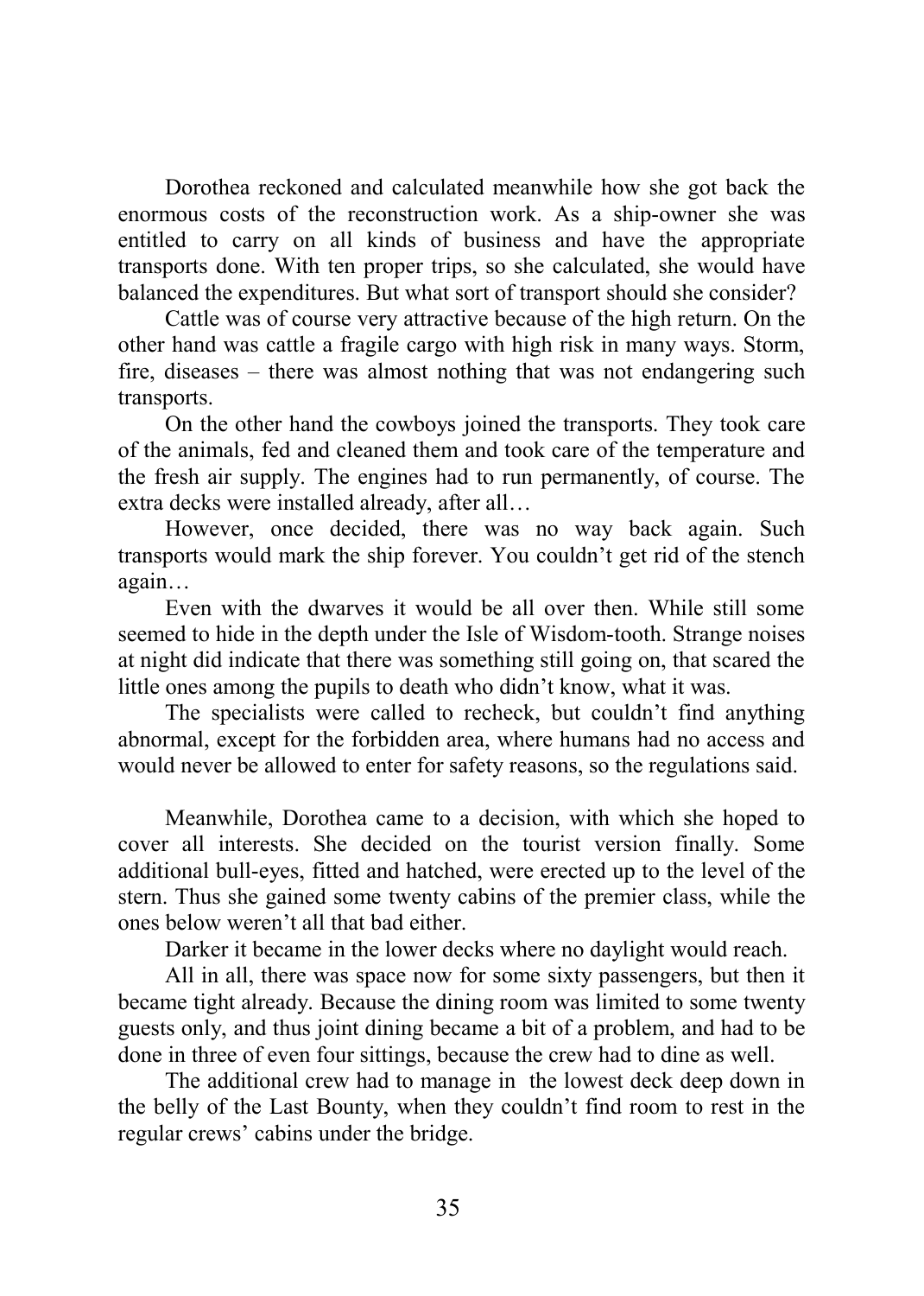Thus almost one hundred people were pressed into narrow space – theoretically – because they would surely never reach this limit in reality.

Still, the Last Bounty didn't become a first rate liner, no matter how limited the amount of payload was. But this was of no intention anyway. Neither the crew nor the shipowner wanted to have her become a jetliner. The exploratory flair should remain. In order to stick to that flair, the Skipper hoisted sails in the tops, which gave her an adventurous appeal while reminding of the good old days down here in the deep South where still many of the old folks kept on roaming.

In order to keep up with such history, the male party amongst the passengers was invited to join for watch services, while the women for cleaning and caring services, to keep them busy, and made them forget the lack of space. Almost nobody was idle in the mornings, while appropriate work had to be found accordingly.

This programme was called 'Active Holydays' and was soon accepted and well liked. In addition some SLOMES were installed deep down in the lowest belly, where they didn't bother. They were used almost round the clock, and seemed to be very effective, more so, as they were installed by the inventors themselves.

\*\*

After a period of becoming acquainted, the crew got used to the new role. Even Stan succeeded among the guests, when he advertised the service down there in the engine-room, and attracted a few to join him there, once in a while. Although the service down there wasn't all that favorable.

Yon were doing a lot of strange things, while on active holidays, the people wondered. They peeled hundreds of potatoes without arguing, or cleaned toilets and bathrooms, made beds or even cleaned up in heavy weather what was left by their seasick fellow- beings, who couldn't stand the shaky planks of a ship in rough sea.

When the weather was bad, Skipper Zinfandor preferred to return to the home-base anyway, because there were attractions, you couldn't find elsewhere. The marvels of the dwarves down in the abyss of the paternoster tunnels, or the underground university, and the old hall with sea-view in the basement of the Isle of Wisdom-tooth.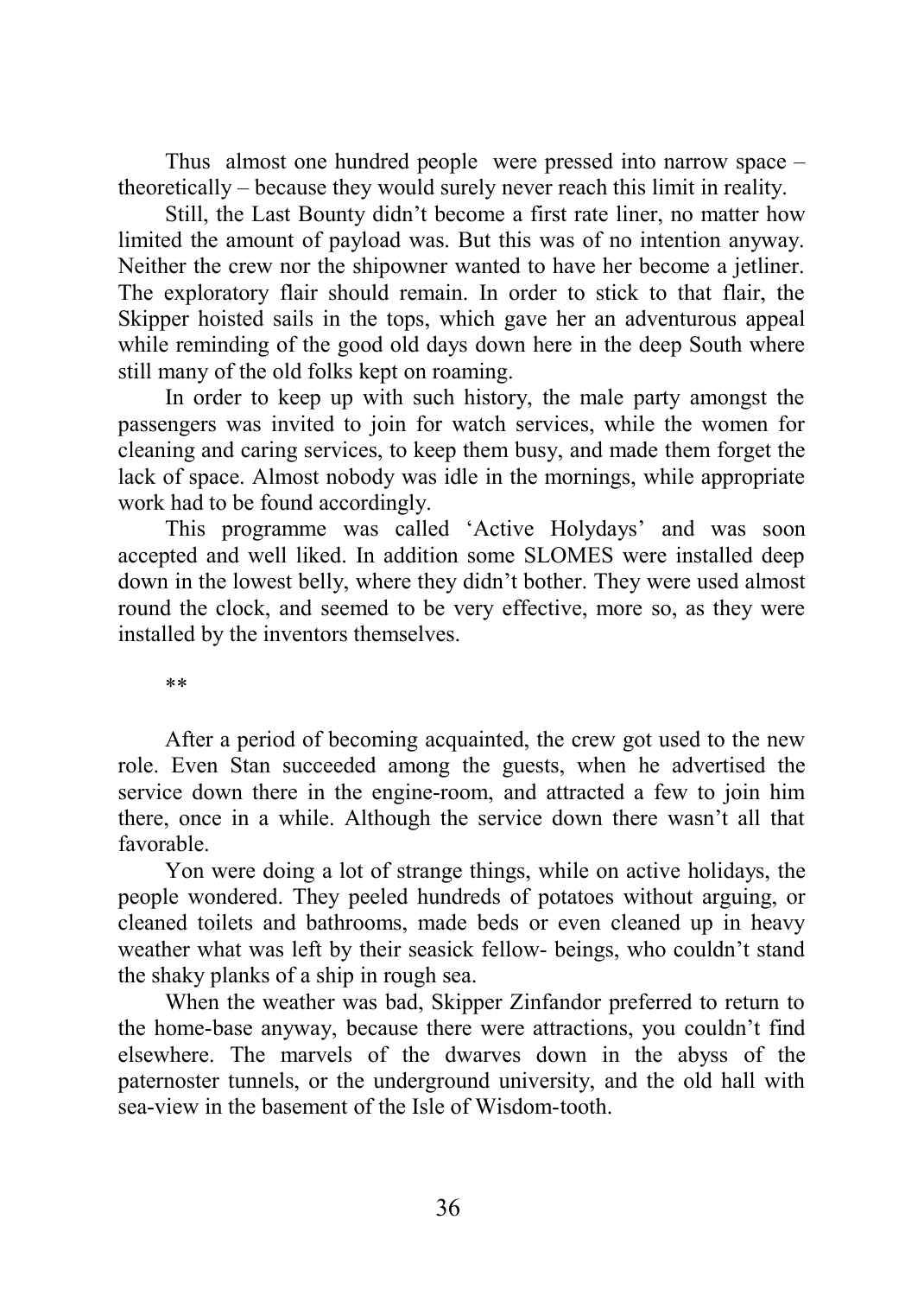But when the weather was fine, the Last Bounty was sent on cruising in the Southern archipelagos, and might even touch uninhabited islands, which could only be reached by raft and boat. There, the tourists were allowed to sleep in the open, and live of coconuts and palm-tree-leaves until they gave notice – just like former Robinson Crusoe.

Little extra personnel was required, and if, then they were found among the students who wanted to improve the pocket-money, while the standard crew got used to the job, and even preferred it to the service on board of the submarine.

Nobody was forced to serve – all were volunteers. There was toil enough. Thus, they enjoyed diversity and were looking forward to either job, no matter where it was, be it on the Isle of Wisdom-tooth or Susamee's Island, or on board of the Nautilus and the Last Bounty.

\*\*

Penelope M'gamba joined her mate on board of the Last Bounty whenever she could afford it. The more so as she never fully regained her conversional abilities. She felt attracted by the far distance. But didn't mind, that roaming on the surface of the sea could hardly be compared with the distances offered by the sky, as long as it was distance at all.

Zinfandor was rid of the conversional trouble, since he suffered health-wise so badly after his return from the bottom of the sea. He was happy to be in one piece again and fit of body and soul.

Even his license the clever ship-owner managed to improve, that could have otherwise become a severe obstacle.

But the sea is wide and the world is big, and time covers things with the veil of forgiveness and forgetfulness. Pretty and flowery words easily appear on paper. One word gets to the other, and at last things meet your requirements, which weren't sufficing before. While in the end only counts what someone's able to perform, when it's got to be done, and how he manages with King Alcohol, the secret master still – on all seven seas.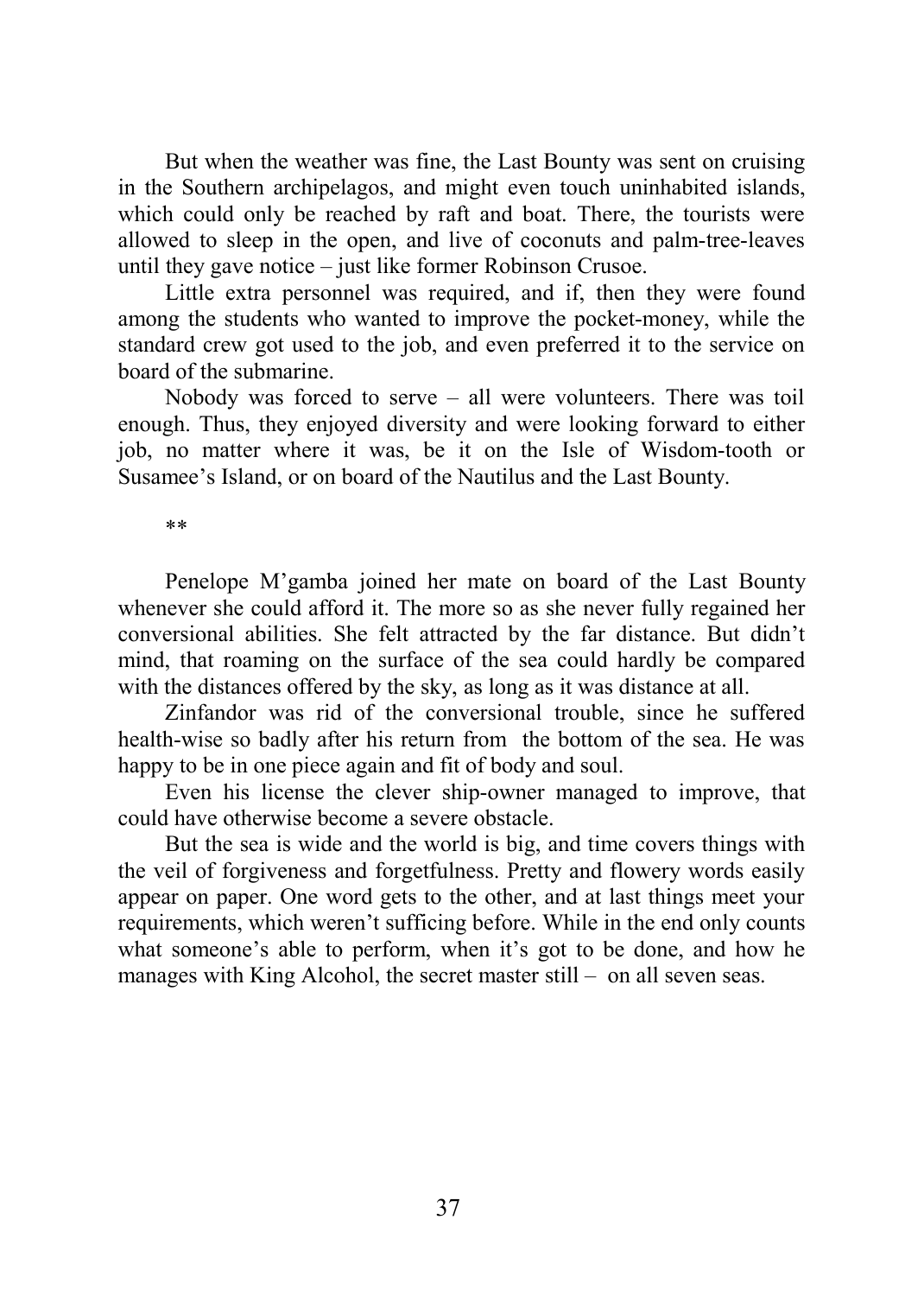# **6. Doubts**

In the end, Arundle had only summed up what belonged to them anyway, and Billy-Joe had done the same in his way, while his approach had been fundamentally opposite. For that, they received their doctors' degrees. That was unjust in a way. - Well, the others could have sat down in time and done likewise. But when you weren't familiar with writing (as was already Billy-Joe – in a way) and had to fight for each sensible sentence, you shouldn't be told such.

Did they get any further with what was intended? Arundle read her dissertation again with some distance. As soon as she was through, she took Billy-Joe's. After that she concluded that their writings didn't reach the level of Anonymous' book. While they eventually intended to do even better. In fact, they had just taken over the thoughts and ideas, sometimes without even noticing.

This negative way of looking at things came from the emptiness caused by the fact that they were through with the subject, which had kept them busy for such a long time. They just didn't know how life was going to go on from here.

That was why the challenge of the sea was just the right thing. But in the long run, they had to make up their minds of how to proceed in general. They envied Flory for her decisiveness, who became assistant of her father. Flory's heart was beating for Archeology since they discovered the lost Atlantis, just as Cory was fond of the deep-sea-biology, and didn't compete any longer as she had done for so many years, without purpose. This turned out to get clearer to the family under the new constellation.

Nobody wanted to admit such, most of all their mother, who was so fond of harmony. Still it was so, and had there not been the secret connection of the Somniors, all three were allied, the sisters might have drifted apart for good.

Flory was a case in itself. She didn't enjoy writing, and therefore had to go on writing. And the longer she did, the more she became frustrated. So she took any chance to get away from the desk in order to accompany her father. She did feel busy and challenged the proper way, while didn't get any further with her own project.

Her father, Professor Hare, sooner or later realized her dilemma, but didn't know the answer. The only thing he knew was that the Archeology, as he did it, didn't work under pressure of time. In fact, Flory had any time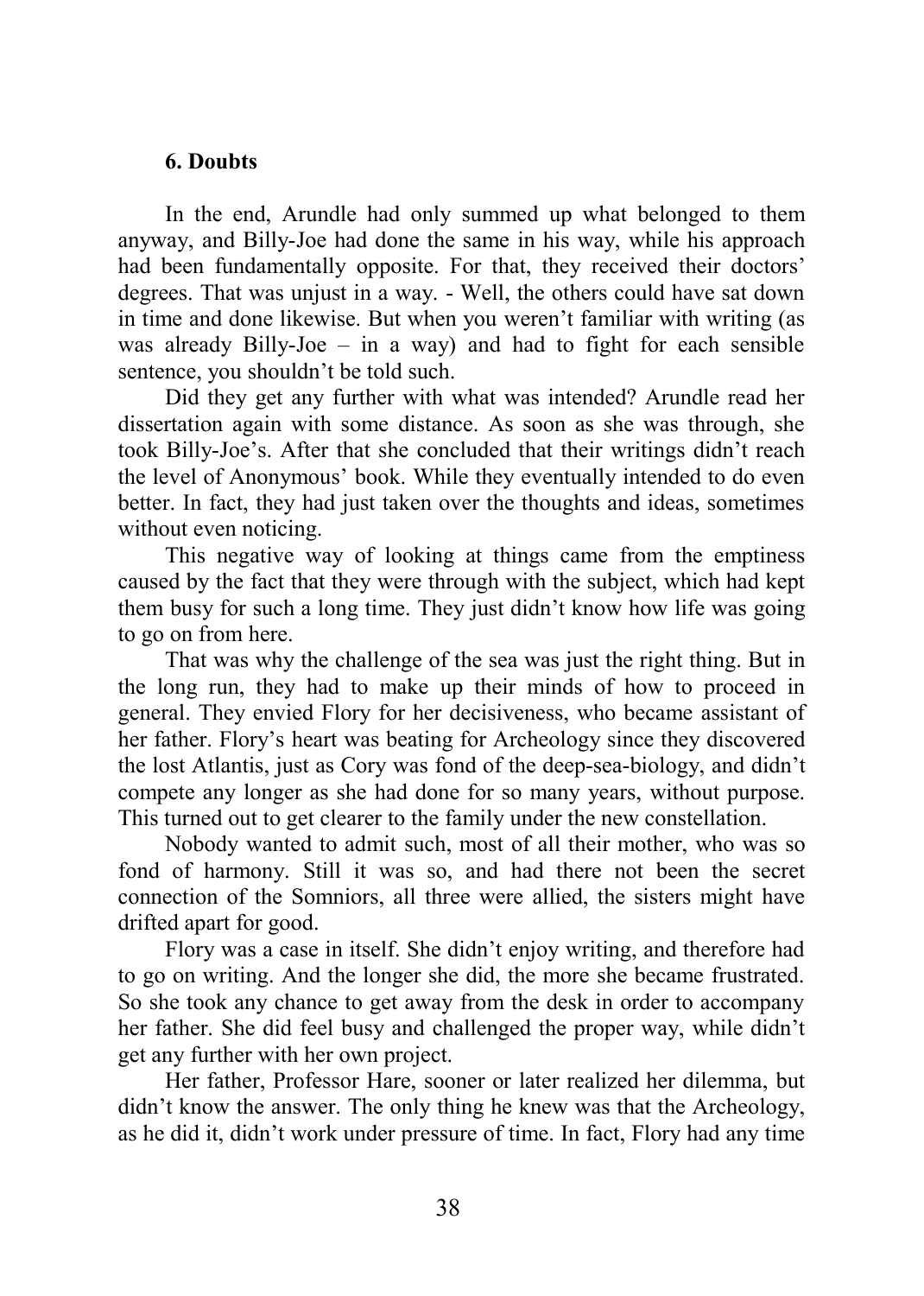in the world. Nobody pushed her, there was no such pressure in reality. The pressure existed only in her mind. Nobody else was pressing, no merits were waiting behind the horizon. Just the opposite, here and now opened the fields and multiple approaches, like never before or ever again in future. But Flory was infested by the virus of time-loss, and discovered approaches, no-one had ever seen under such paradigm, not even her father.

The phenomenon of time was not only diverse but also opaque. Nobody was able to escape. Everybody would become aware sooner or later, and be it in the form of etymology and linguistics, as time was more or less exactly limited, and you could measure when exactly the time became limited, and when the future, and the past began, and since when the presence was due. While such changes were expressed in any language historically.

Be it, that you returned deeper into the past, and searched the furthest corners of the world for life-forms, the common people didn't even dream of.

Only the latest Ethno-Linguistics brought about, which way many tribal cultures really functioned. Former researchers didn't take the chance, which was now done by the comparative language-research.

It was worth while to learn a language first of all, instead of teaching the so-called primitives in colonial manner the own – i.e. 'civilized' language, as had been done under the cover of charity.

This was why Flory didn't only care for relicts from the past, but also took interest in the living witnesses. And where ever she met such, her heart was beating higher, because there she was in touch with her friends, her sister and her mother. While her father preferred to deal with relicts in graves and settlements, he excavated, as were many to be seen these days, since the Americans had started to follow the rapist traces of Europeans, using airplanes and sonar and radar, and high definition photography. Thus disguising archaic sites, which had been hidden ever since.

\*\*

Time had made the former friends to be drifting apart. Where were those days, when they marched with a gay song on their lips towards Atlantis, or approached the cloud-banks of Laptopia? Studying had destroyed all that, so it seemed to Flory. And she felt bitterness. Each of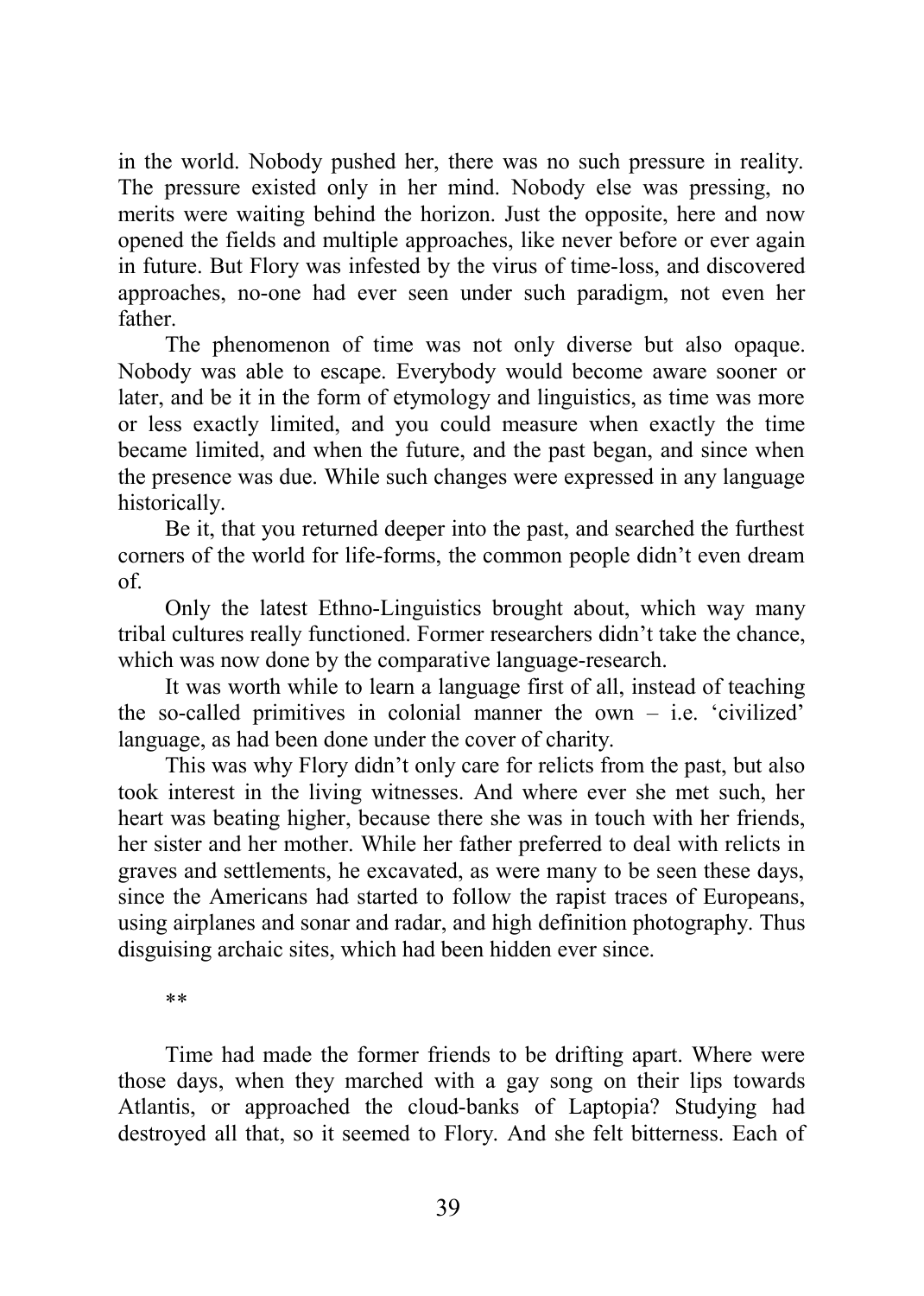them was engaged in his or her special field. They existed only in that ivory tower, in the scientific differentiation, where each was forced to produce stunning innovations.

As a matter of fact, all her friends should have been as sad as she sometimes was, when she thought of the good old days, that were gone for good.

Not even for dreaming there was a chance. Her nights in Egypt, where her father had been drawn to once more, didn't match with the nights of the others, and thus there was no chance of meeting that way, and there was definitely no other. Only Cory and her mother stuck to specific times and arranged something. Sometimes even via internet and telephone. There could always something be done, in case the will was there.

Did they lack of good will? Perhaps someone had to make the start. And that could well be Cory, who was in the area diving with her maritime institute.

\*\*

The merfolk was – by the way – a species with an own language. Which was so complex, that it was impossible for human beings to learn it or express themselves in it.

"Etymologically spoken, this language is a kind of missing link", Cory explained and looked rather meaningfully, so that Flory became envious again.

Well, you can't do two things at once, that was the reverse side of the medal. And why should their good old study group become involved in such a language, with all the confusion and implementations of all kind of non-human or even supra-human aspects? Which wouldn't be available just like that, or 'en passant'. Seen that way, Cory was very right, who criticized just this fact.

Judgments came far too fast, just like in former times in Laptopia or in Atlantis, where all were far too soon at hand with a judgment or an own point of view. Which hadn't been all that difficult then, in case of Atlantis.

\*\*

Arundle didn't feel well either, in fact as bad as Flory did. They infested each other unknowingly. While Arundle wasn't able to express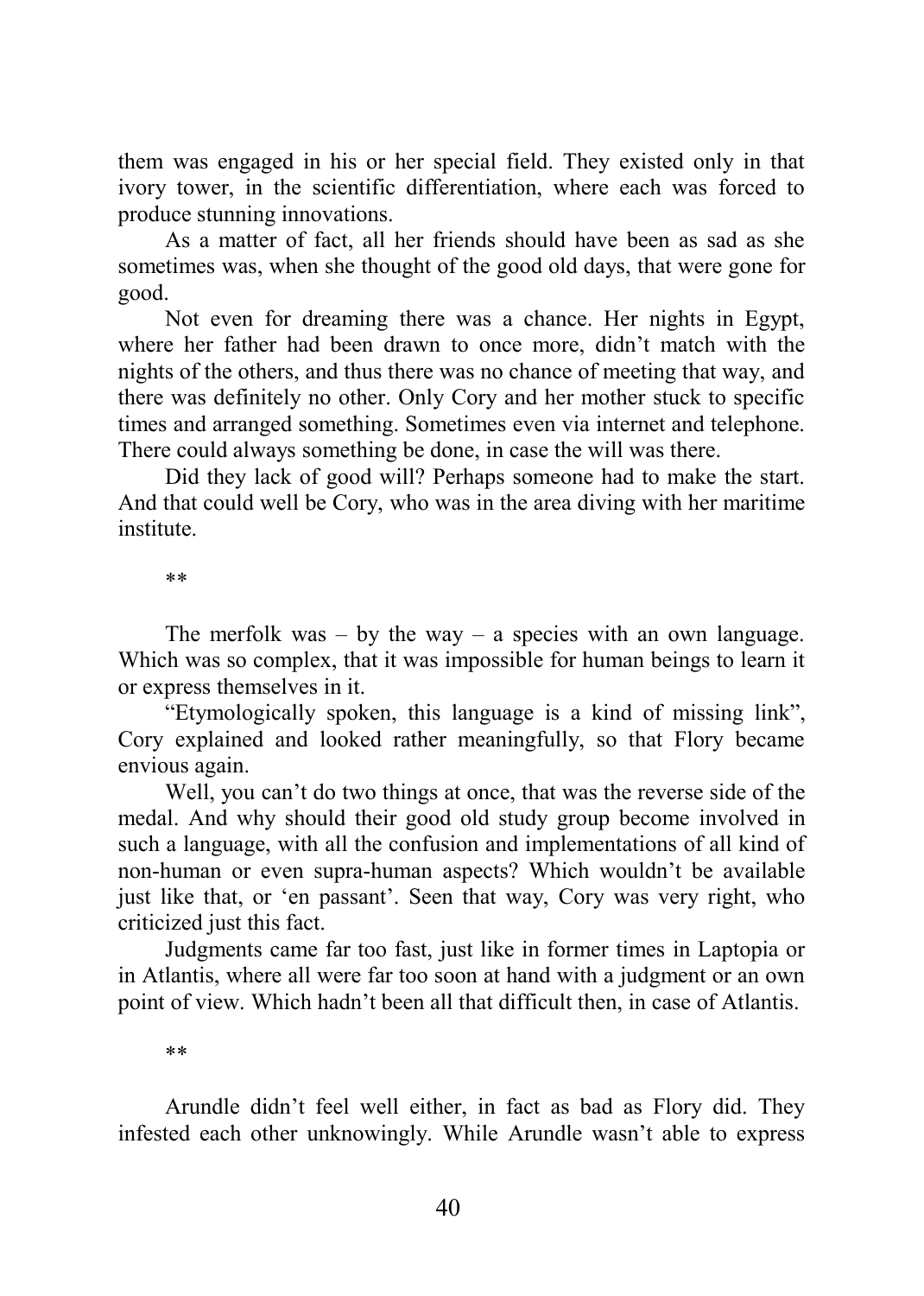her sentiments as precise as Flory. Perhaps she lacked the distance. She was definitely not happy with what was going on. Sea-faring only seemed to alter things. And you didn't notice the true whereabouts. Besides, Billy-Joe was always near, whether as steward or as navigator. And Zinfandor also gave her a homely feeling, no matter how strange he remained. In fact he was somewhat simply fabricated. But that as well was a matter in itself. Because Zinfandor remained a psychopath in a way. Despite the fact that he stood his man as Captain and Skipper. His fate reminded Arundle to the fate of Captain Ahab, who got lost in the in-flight with his enemy and didn't notice till the end, what he really did, and why he acted the way he did. While such might be the fate of every Captain, who has no-one above him but the Almighty.

\*\*

What happened to Billy-Joe that he had himself put into a uniform – the hated uniform of a servant? Had it been only because he couldn't imagine to stay behind and let Arundle roam? Did he think he wasn't capable of more? And stay with her at about any price? In he weakest hours, when he felt absolutely honest with himself, then this seemed so. He took his lot because of Arundle. Like he had so much taken up on her behalf, and would surely take up a lot more in future.

She had introduced him very basically into the forms of the past and the future. Whereas he was living so present, so timeless and dreamtimelike – on the jump at any time. Because what had been, had not been as well. Not even Arundle was able to alter such fact. It would remain this way: their world meant to be additional, and their affairs were additional affairs. Because of this, he managed to become involved. He became a jumper between the worlds, and Arundle was pleased to let him enter her world.

\*\*

Those who had been involved in the publiciations and inventions were well off. The anti-petrification-potion was worldwide handled as a medicine against depression. That meant for the inventors that the dividends were floating permanently. Dorothea cared about the financial matters anyway and did a perfect job that way. Tibor had his share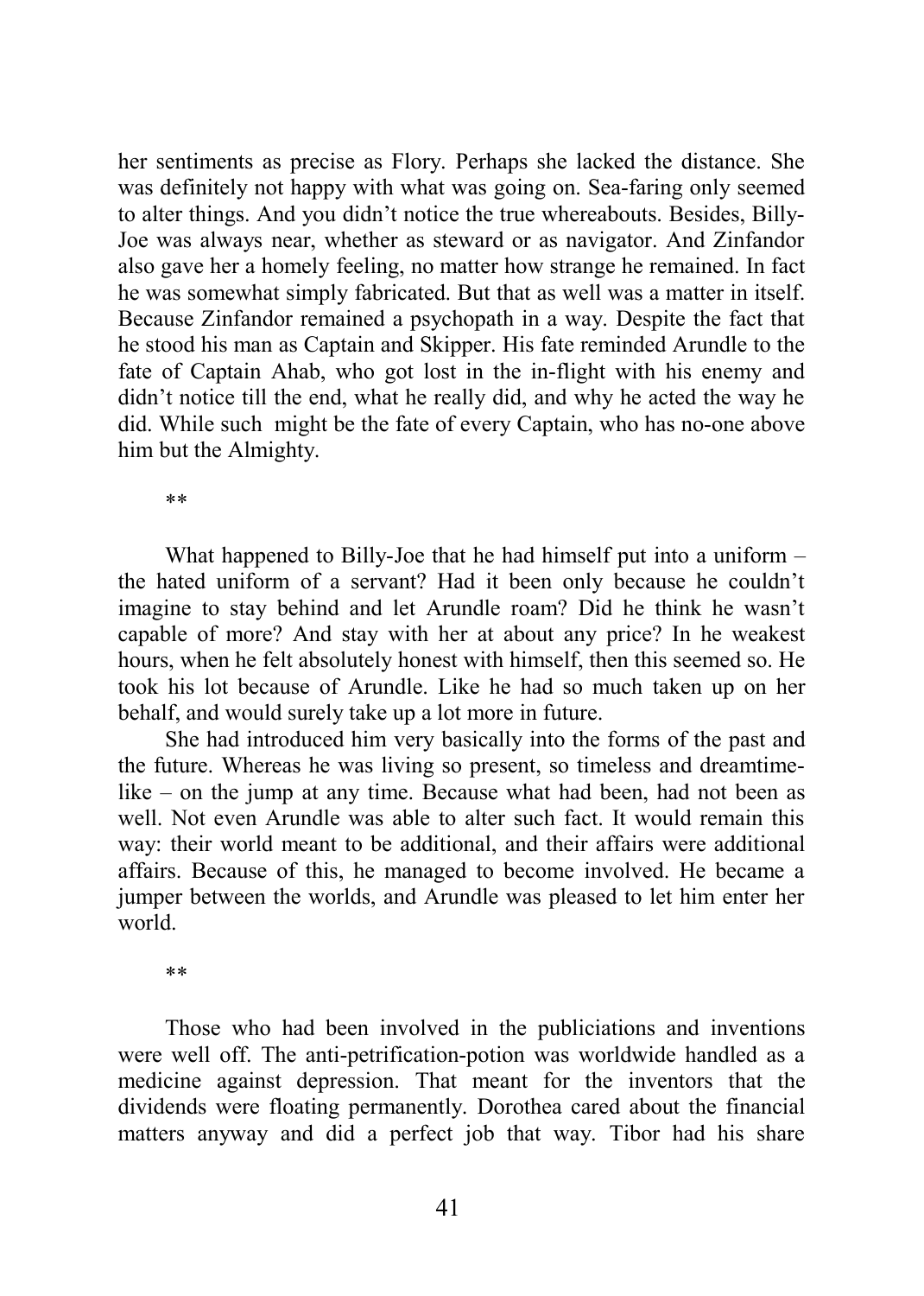unknowingly and without being interested at all. He didn't even take notice of his financial status. Because this would only bother and disturb him.

Those who were not involved in the serum were covered by Anonymous's publication, and last but not least by the miraculous apparatus of the outstanding success of the SLOMES. As shareholders they entered into spheres of the super-riches. And those who stayed apart, or like Moschus Mogoleya for undefined reasons, was still flooded by the aura of wealth, because there was no way lest via the School of Inbetween. Dorothea took care of this, who very well handled the time and money equivalents, after her bad experience with the attempts of the so-called 'Brotherhood of Infernalia' of ruining the project.

"I just had to" she always stressed, when her clever deal became known. – "I'm not at all fond of money-making. My passion traditionally is the spending…" she argued with a benign grin.

She wasn't quite that way. Little Sulamith however didn't miss anything. In fact, she almost drowned in the plenty since she came into this world.

"That might indeed be our problem" Arundle thought – "the problem of all of us. We are swimming in a world of wealth and what we wish to do, is often already done and recorded. Only what we research is our genuine own, and can save us and beware us.

\*\*

Oh yes, Corinia felt what was wrong with her and her sister and their joint friends and comrades. But what should she do? Should she give up what she had achieved, and what she believed in, and where she had the greatest possible discernment as well as possibilities of help and protection – at least she hoped. She noticed of course the contradiction. But was the view not tightening on all of them as soon as it became focused by the demands of the task and the pressure of circumstances of life?

As a matter of fact, those circumstances weren't dictated by the big questions, but remained as they used to  $-$  as parts of the trivial everyday remedies. And that meant after all to tidy the flat, and to clean up the dormitory. Or in terms of the sub-water world: to clear the inner habitation and have the streams of fresh water pull in, in order to get rid of the waste until the water became clear again.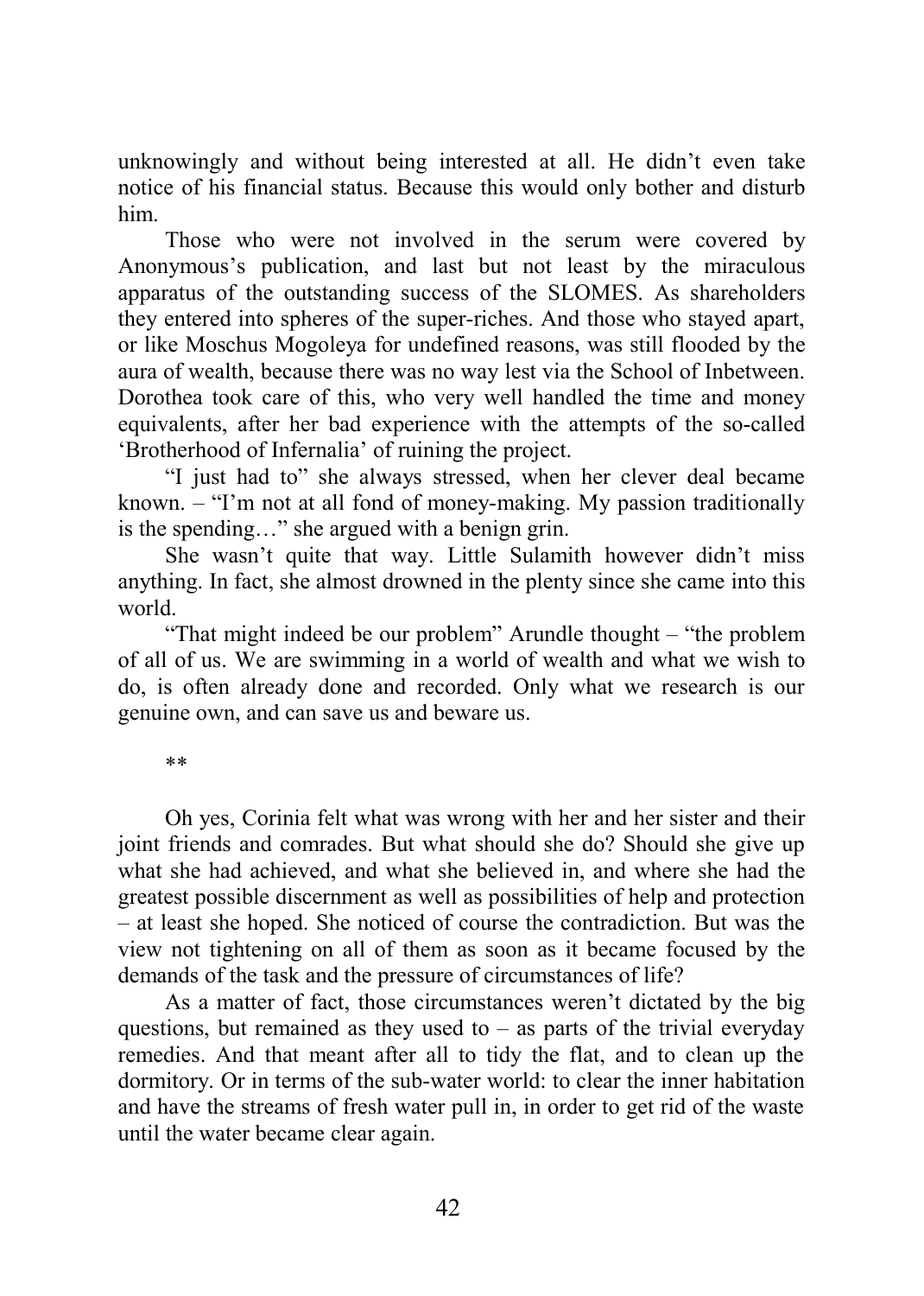How big was a city allowed to become? Were there natural limits with reference to the number of heads? And then the language problem. If you turned in on that. If you started learning the language. At once a new universe opened, and you could get lost easily. You might even forget why you entered it first of all.

Did you get lost or did you conquer this new universe? Nobody could tell you. It was not as if you knew that success was waiting for you here or there. When you began, you didn't know the outcome – you never did. Failure was likely, nothing was granted in fact. Definitely there, where the ice was as thin as this, as was the air for breathing. When the sight became clear and clearer, and you felt jubilant, although nobody could ever be certain, how far this was realistic or factitious, and why you had entered in the first place.

Boetie hadn't known before hand that she once became Prime Minister. She could have failed on each hurdle of the route towards the aim, and could of course fail each coming up day anew. And what the worst was: As Prime Minister she had lost many targets out of sight. She knew no more why she acted. She acted, because she had to, and because she didn't have the choice, and because there was no way back and no escape.

All labour and work only led further apart from the aim, which got lost that way, while it still remained seductive, the more it fainted and the lesser it became.

With such paradoxa you could easily fiddle around. But where the hard reality was rubbing, you soon noticed, it might be better, when you stayed away from certain things, if you didn't want to risk severe harm.

Well, the watery walls weren't all that rough down here. Down here on the first level that opened up for the living beings. Or was it already the second or the so and so maniest level, because the dwarves shouldn't be forgotten either, no matter how little the surfacers cared for them?

For the dwarves, one single ray of the sun was often as precious as for a gambler was the triple bell. This jackpot others might exchange for a new liver or new lungs. Which wasn't out of range any more, while the dwarves weren't aware yet.

And then such an individual might think about it and ask timidly, if half of the jackpot wouldn't suffice.

Because, what was he doing with a new liver when there was nothing to digest for it? – you know what I mean!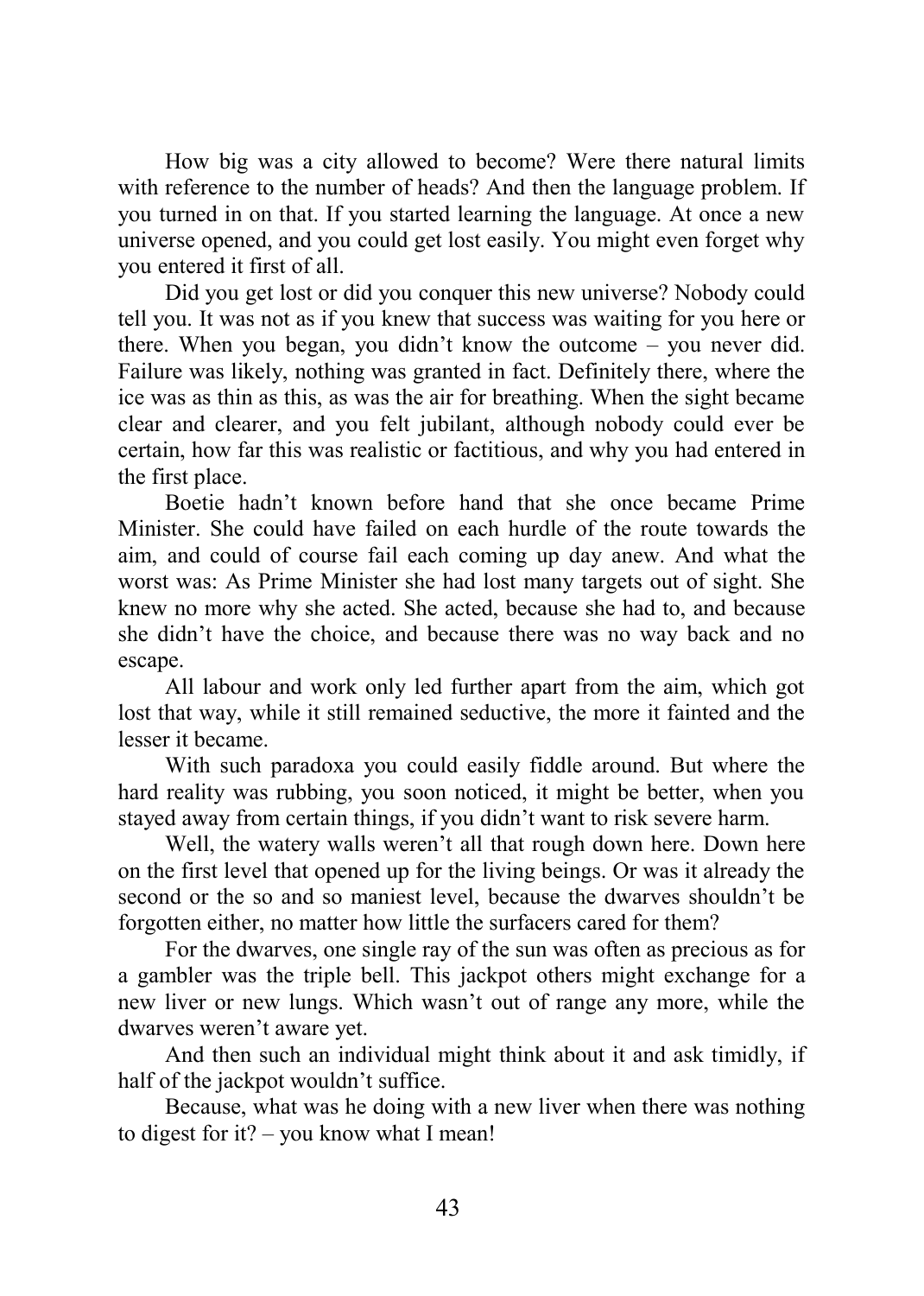Richness is no matter in itself or make sense only when you enjoy spending. And without health it's not worth it and not at all easy.

In any case, the dwarves kept access to the surface world. In fact there were no highways up there, but little narrow trespasses and hidden gateways, where they could sneak through. Such access they missed in a way on Susamee's Island, they realized. In fact, there was nothing to be seen up there, and this was the main reason. This was why they thanked their comrades who still remained at the old site, despite of the inclement conditions there. Foul surroundings that became all the more severe and insurmountable while they were alone and on their own now, separated from the common flock, so to speak.

On the other hand, they didn't have to fight about the last crumb of bread, but scooped out of the plentitude, and dry spots could also be found, free of charge, while no coughing clusters of the diseased fought for the seldom sun-rays. In the new premise they might even cure their disease in the sunny new health resort.

Doubtful however was, whether they would ever again become the old. Some of the brighter ones sometimes believed to have found an adequate attorney in Billy-Joe, others swore on Arundle, who was able to produce some sensibility despite of her liberal basic attitude, while the good-natured fundamentalist Billy-Joe, who soon cared too much about principles instead of the dwarf and his lot and obligation in his only world, as there was no other, and that was the point.

What happened to all those transplanted beings, who were put into the oversized cloaks of the dead white man, who now dwelled in the slums of the outskirts and had handed them over to alcohol and drugs? They became nothing, but lost everything, even the last bit of what once had been their identity, until they even became fed up with dreaming.

Down here they were lucky because Tibor was there and cared for them in the health resort, which was definitely no slum-like place on Susamee's Island – still…

\*\*

Not quite, the stubborn insisted, and mingled into the dreams by hushing with tripling feet through the dormitories, because in their dwellings underneath there were loopholes and hidden trespasses the lot.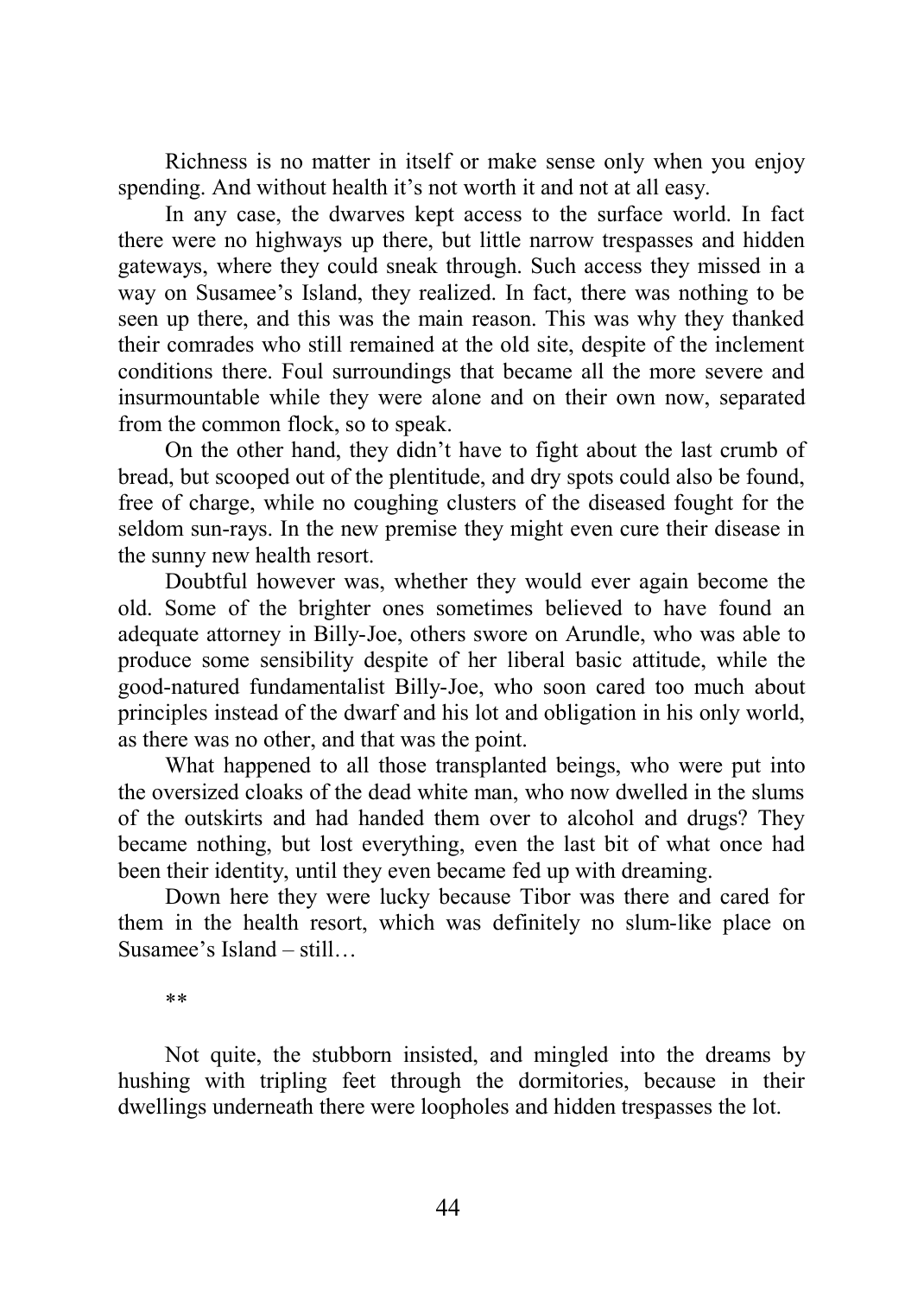Nobody had to drill with pain and dig. And those who loved their buildings most, learned to understand them – sometimes unwillingly and rather to their astonishment – still they understood. Not idle admiration for the splendor of precious stones and jewels, but the understanding between man and dwarf, because understanding is no one-way street. This was why even the impertinent picked up a lot, things, they didn't like, but a lot, which stunned them so they wished to adopt. Whether they succeeded or not, was another question. First of all, understanding was growing.

## **7. A Dwarves'-School of the Other Kind.**

The reason why the housing area of the dwarves was so wet, was caused by the merfolk – that is, not directly by the mer-folks themselves, but by the fact that they lived in the hiding under the mainland socle, which interfered into the geostatic of the underground, and made the sediment there-under vulnerable and porous. The sediment became pressed and pushed and after some time showed little resistance.

As soon as the water had started trickling, there was no more way of preventing it from entering. The water was then flooding in smaller rivulets first, and then in streams later the underground habitat of the dwarves. By then it was high time for them to leave.

Above for the merfolk things looked quite different. In the neck of the islands and first of all in the many hundred yards wide base – that is to say the two bases, there was found solid hard volcano rock, more poured than formed and often out of one founding. Hard, solid and impermeable. Be it that someone drilled himself through it in hard toil. Even then however the hole could still be controlled. It didn't fringe, didn't enlarge on its own, or was following the surrounding structures, as they were no soft sediments but solid hard volcano rock.

This was why the craftsmen so easily worked down from above by following the given tunnels. The sea only spilled away what could be spilled away, and that was no granite from the inner earth. What remained, stood straight in solid pillars and granite fastness for eternity. Be it that another eruption from the inners of the earth would alter the outer shape of the globe once more.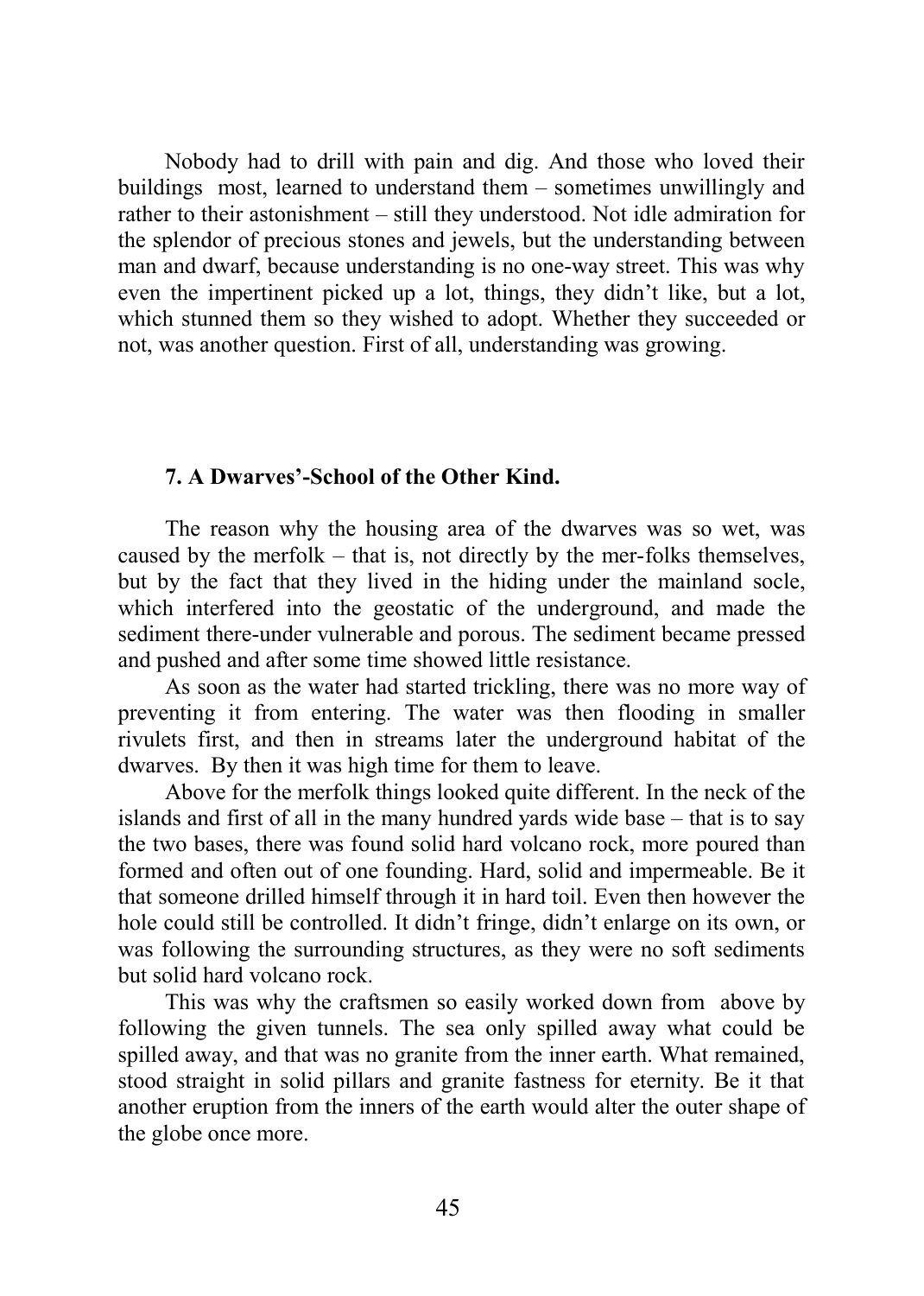Talking about their desperate situation forbade honour and pride and discretion anyway. Because dwarves didn't publish things like that. Not even to each other they told about the puddles of salty water under the bed and salt crusts under the plates. They not even mentioned the spoilt mushrooms or the hunger that gnawed in their bowels and couldn't be stilled. That was not their way of behaving. They preferred to carry on or stir the world around a little by pinching here a crumb and there a biscuit. Just as much, that it could hardly be noticed.

This was now all settled. The disgrace lay open, the main bulk of the little folk was gone – sent to a sanatorium to become cured in a hospice. Reservation – they called the idyllic island, only the best could be said about. Reservation the stubborn called it in deep disrespect, because this it was in their eyes.

A piece of land granted and provided by some kind of self-induced master-breed, who felt so superior, that they didn't even notice their shameful highbrow behaviour any more. They had been sent there, because they had become obstacles in the eyes of the surfacers (such went the saying among the little folk, who were all too easily caught by such nonsense, as was happening anywhere in the world, when demagogues stirred up primitive emotions who didn't know better, or didn't want to know better.)

Once more it worked fine. The preservationists became round and fat and recreated perfectly. They didn't suffer from asthma assaults any more, and the tuberculosis was beaten as well. For hours and days the recreationists lay lazy in the open plain sunshine without doing anything or shuffle the earth about as is dwarves' obligation.

No good could spring of that. For pranks there was no need either. The most valiant didn't know what to do with their fits of courage. The Trolls didn't know any more that they were eventually Trolls, but wondered about their aggressions, which they fed into psycho-social projects instead of living them out in order to become real dwarves.

Thus were the nightmarish stories being told about the brave new world, the land of promise - Susamee's Island, where milk and honey were flowing and to all dwellers the right of self-fulfillment would be granted.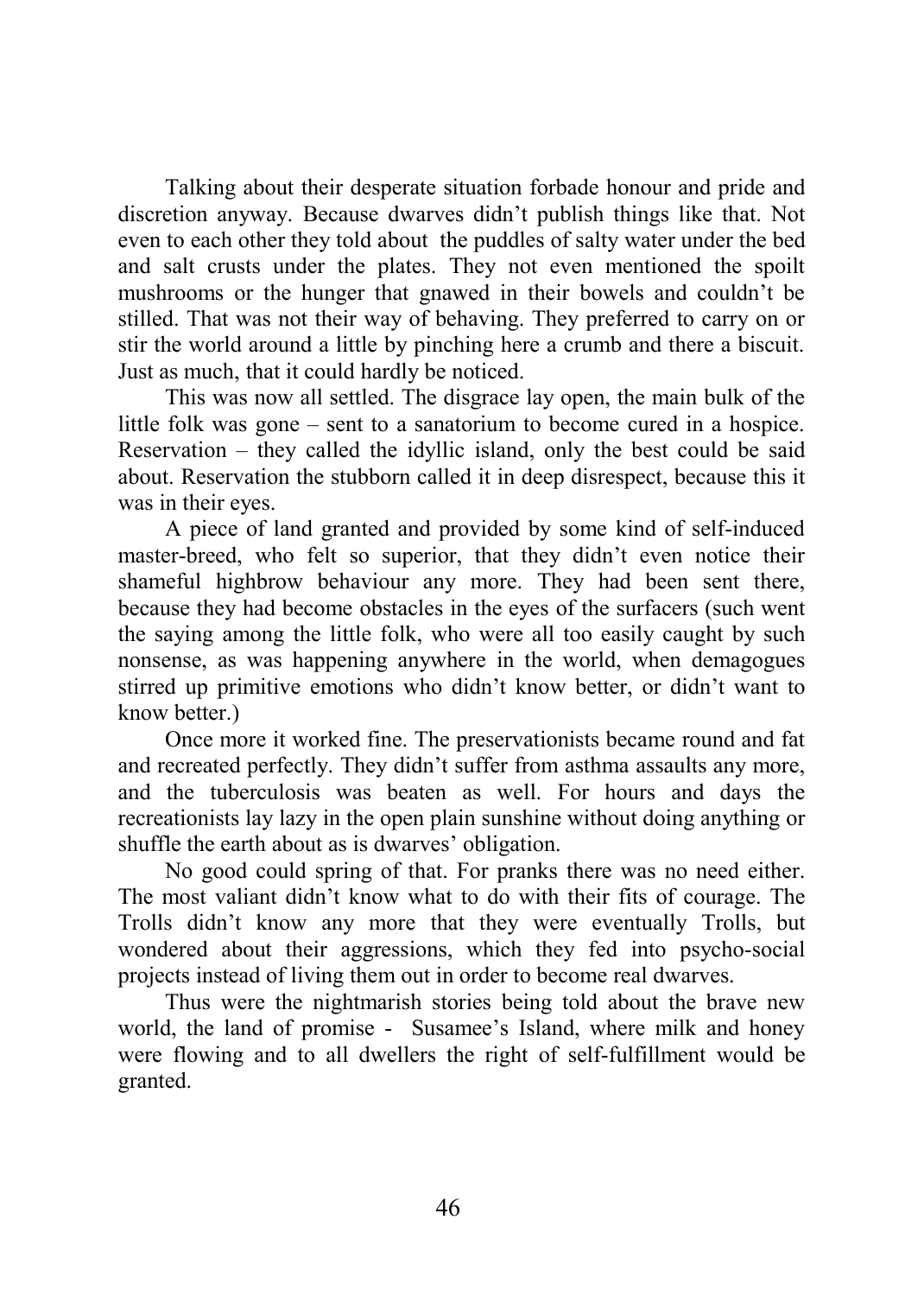Was it so, the dwarves did perform rather poor in the sense of their dwarf-hood. With the left behind misery also the drive had passed to overcome such agony.

(While it is in fact almost impossible to overcome any trouble if it had gone. The question was, what then could be done.)

As a matter of fact the polemic of the ones' left behind, wasn't all that miserable after all. All the more so, as they felt unwatched, and therefore began to occupy the level above the merfolk. There it was dry – well, at least dryer then underneath. And there the dwarves – and that might be the most thrilling challenge – secretly spied on the surfacers and their funny occupations they were after.

'University' the surfacers called what they did. Therefore they occupied rooms the heart-blood of the dwarves was adjacent, being worth a king. There they sat the whole day long. Some talked, other took notes. And every two hours a bell was ringing, and all jumped up, and rushed outside. Most went to the cafeteria. There they sat around again, while they were eating until a new sign of the bell made them rush back, and the same game started all over again.

Down here the walls had ears and eyes anyway. The dwarves had cared for that, when they worked over this part of the socle. – If you listened long enough and spied what was going on, the funny behaviour began to fill with sense. Had there not been the troublesome human language, which stood between them, they would have understood even better.

However, that much even the dullest realized, here people were learning and studying, and in the end something sensible came about. This was what the more clever ones managed to understand, the more they became acquainted with the mode of speech. If you tuned in on that, you step by step realized that the subjects weren't all that odd. While emotions and feelings played a vital role as well, and were as important as the words.

Telepathy was after all part of the basic set-up of a real dwarf. However, it had to be readable what was disguised that way. The confuse stuff the surfacers kept shovelling about in their brains could hardly be called thinking – at least not in the sense of the dwarves.

The idea began to settle: "We also want a university. Had we known, what we had been building… yes, had we only known…"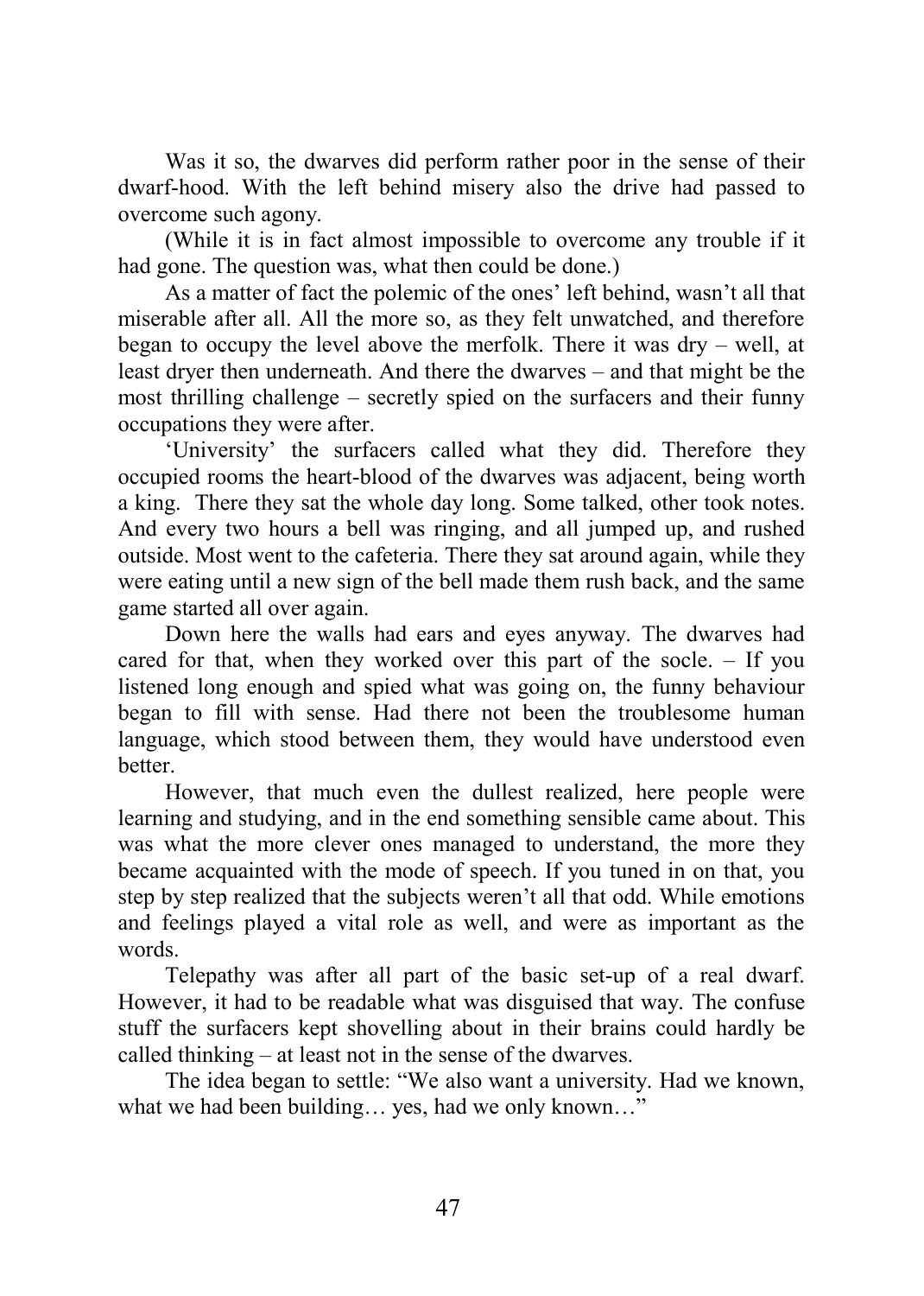A few even raised. Perhaps it was high time to open at last? Much more couldn't become destroyed. The homeland was lost. The water came flooding in and the disabled were sitting in a sanatorium and listened to the tunes of a self-induced horse-headed violin, who made even stones sob and dwarves anyway.

This they knew from the secret spies, who went there each month when full moon came. They mingled under the flock of Conversiors rushing towards Susamee's Island. So the contact never got lost.

'Sly little mouse

whispering round the house.'

Tibor, the Lord, presented himself. His call rushed ahead of him and while he met here mostly stubborn atheist ears, he found openings still. Because Tibor didn't care about divinity. Eventually he wanted to mediate that also the left-behinds could find access and open the paradise up for themselves as well. Would they once be here, he knew for sure, they wouldn't long away anymore, but would stay for good. (This might even be true. After all, the left-behinds knew from their spies, what was waiting for them.)

No Saint like Tibor knew everything after all, and knows about dialectics and what it meant, to expose what's inside. And if there is nothing, which comes out without teasing, or just too little, that the tickling might not be worth while, the cat might bite into its tail, so to speak.

The dwarves needed Professors as well, that was clear to the frontmen. But they should stem from their own ranks. The most gifted, the cleverest and most experienced should they be. And they should teach the little folk all what was needed to run a future-bound life. There was practically nothing, that didn't fit into the scale, they decided after some thinking things over.

Sure enough they had to find arrangements with the surfacers. They had to become more acquainted with their way of thinking or they would become extinct like so many indogene peoples and races – this they knew already from Tibor, whom they thought able to become one of their teachers. Besides, he had this sacred flair. And when he called, they would all come.

The dwarves mixed something up with that universal call. But that didn't harm the affection. Main thing was, they got started. Tibor was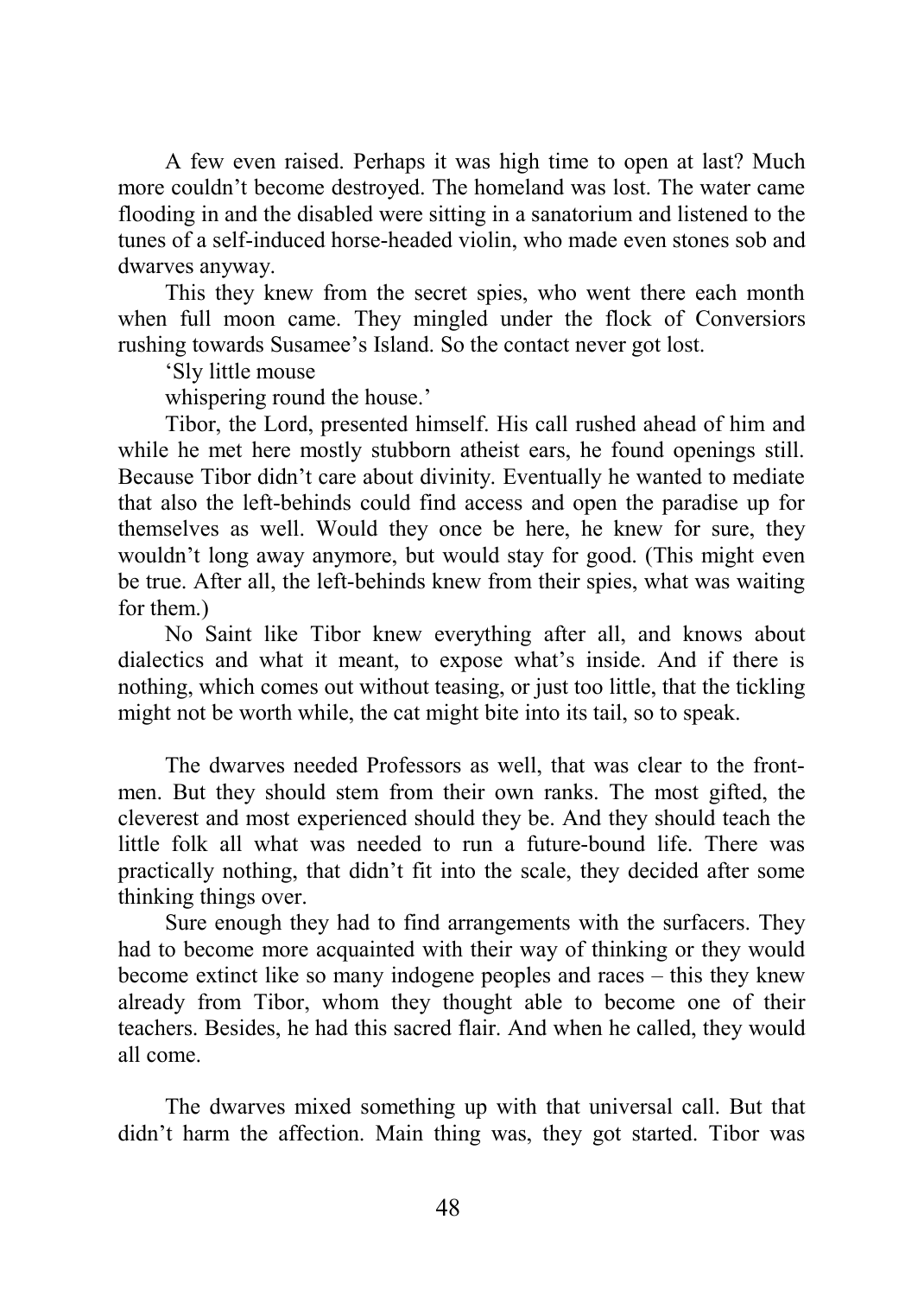looking forward anyway, when the rat transmitted the news. The rat introduced itself as a trained rat, who was underway by order of the left behind dwarves, who wanted Tibor as their official teacher – granting him full freedom of research and teaching.

Had those stubborn pig-heads known what this meant, they would have better skipped such an appendix, because they knew quite well what they were going to let their comrades in the so-called paradise know.

Seen from this angle, it were the old values, and nothing new, definitely nothing revolutionary would be allowed to turn the old-time way of life upside down.

By that, some kind of auto-dynamic evolved. From Tibor came the suggestion to nominate Billy-Joe. And where he was, Arundle wasn't far either.

Susamee was eager to pass on her immense knowledge as well. She felt it better taken care of with the dwarves then with most of her own race.

"Herbology for the young dwarfess",

"Birth-assistance for Shorties",

"The dwarfess and her Home-pharmacy"

– such were the challenging titles of her curriculum, perhaps quite likely to the teaching of a peoples' university.

"Just to make sure, everybody knows what we are talking about." She declared with a friendly smile.

While the two new doctors and the little sorcerer didn't do as easy, though. Had Tibor not had his horse-headed violin, which he managed to bring into account very efficiently, the masses would have dissembled quite as fast as they gathered. Thus however they streamed by and this was why he was getting cocky.

In the beginning the lectures were held in the premises of the Island-University with agreement of the president. However the dwarves didn't like that, some even hated the idea as such.

Others cared about the lost souls over there in the reservation, as they put it. And this was why the monthly flights to Susamee's Island became overbooked, until the helicopter crew protested and resisted to transport such "nasty bunch of impertinent little monsters" – as they put it. Not even one they'd transport in future.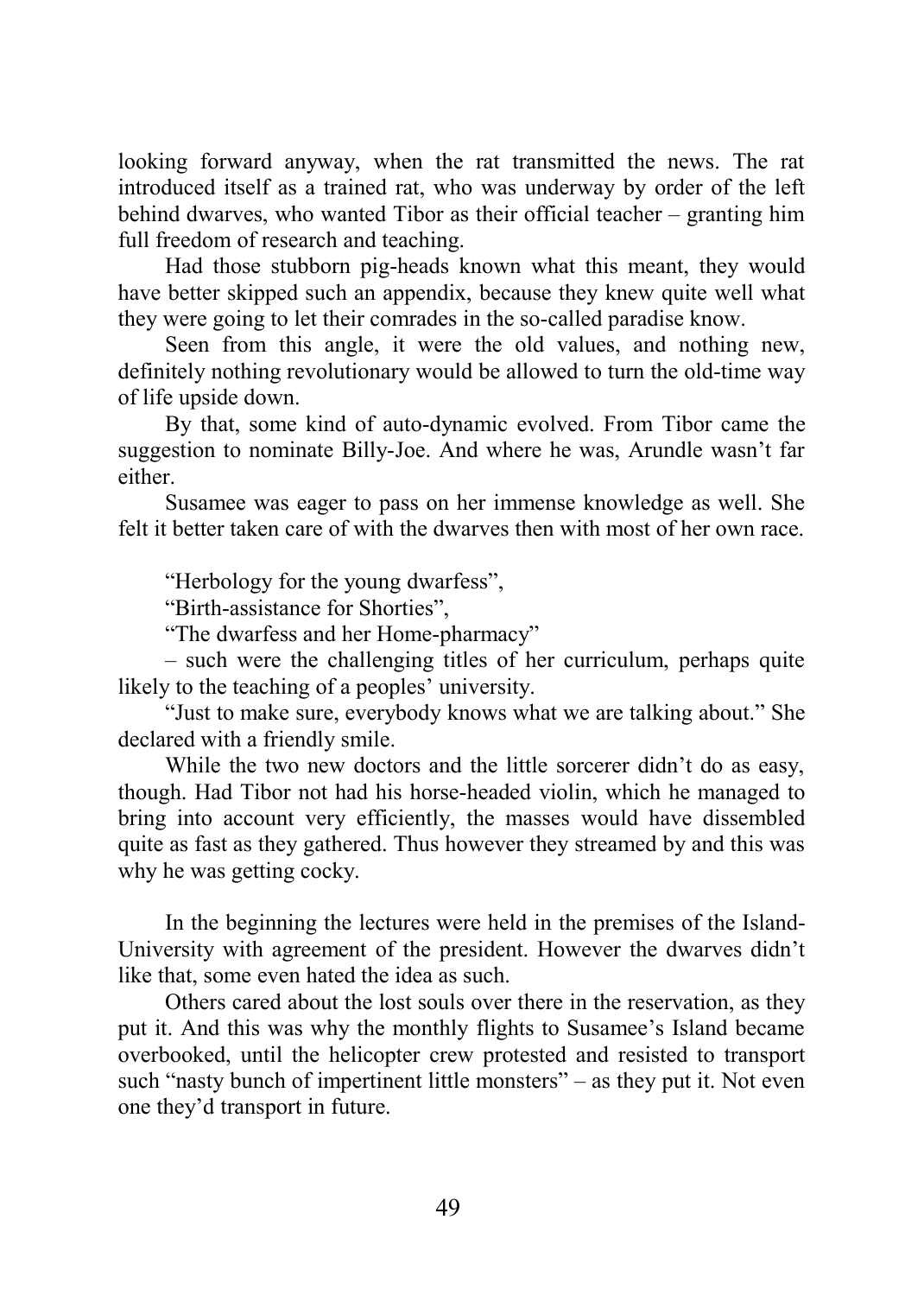A rat had gnawed the hose to the steering well and they almost crashed. No proof was ever found that the dwarves had to do with such an act of sabotage. No letter of confession was found either. Still a lot of rumour went about.

This was why the ship-owner was asked whether a transportation would be generally possible. First on a trial basis, of course. In the long run however, the idea was to set up a regular ferry service, either in bulk of by capita, as would please the crew. Because the owner figured quite something out of workload to be acquired that way. Thanks to Tibor's image and attraction. There might come up something really great.

Meanwhile the left-behind dwarves dug in their element. Their ambition was to come up with an own univeristy roomwise as well. A university with everything, not only structural but also material, with everything that belongs to such an institution – or what they thought to belong to anyway. While they didn't have the faintest idea of what belonged to a univeristy, at least not as far as the administrative side was concerned.

They built of course, in the dwarves' manner and for dwarves' needs. That meant low ceilings and tiny furniture. Besides, a campus should also go with it. This was the place where the students would sleep and spend their free time, they soon found out.

While they also could stay on board of the Last Bounty, not only for the time of the journey, but for their whole stay. That would have an advantage, and they hadn't to move so often.

Since that incident with the rat in the helicopter, the President of the University didn't see things as cool as he used to, and he minded a lot, whether or not the extensions were made on his grounds, and a new native tribal branch would be added.

At best Scholasticus had liked to have such orcus also expedited to the mainland socle under the mainland shelf, the more so, because Adrian was bothering him for months with his merfolk.

"What's good for the dwarves is also good for the merfolk", Adrian exclaimed theatrically once in a while, when he returned disappointed from his sub-water trip, because the ignorance was huge down there. That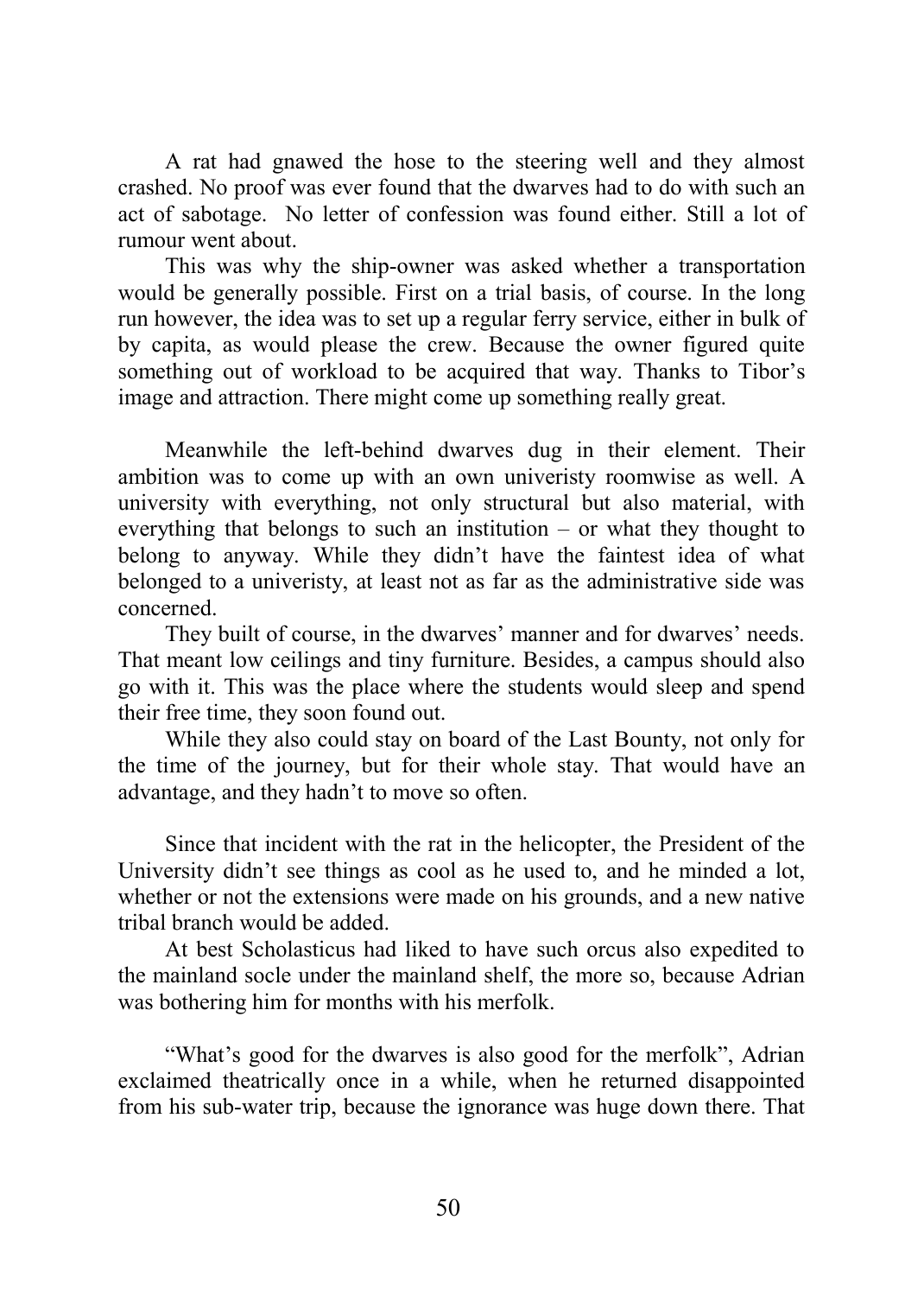caused him to recite Berthold Brecht from whom was said to stem the saying: "Stupidity makes itself invisible by enlarging immeasurably." –

This sentence could also come from either Adorno or Horkheimer. "It would fit quite well to those high-brow pals", Arundle commented the saying, who liked it very much. However, the sentence intimidated quite a bit. Were they then already huge or were going astray in that forest, where you couldn't distinguish the individual trees any more? As such erring would certainly go along with stupidity as well.

Arundle appeared only as the carrier of the magic bow, just as Billy-Joe, who was bearer of the magic stone. This was why the dwarves were very interested in these two as teachers, as neither the bow nor the stone could be booked without their carriers.

The spectacular sessions did obviously not pass unnoticed by the dwarves, the two had put on stage. Because the dwarves had their ears and eyes everywhere. This was the way they were. This was how they got along in this world. Of course they would have liked to have such spectacles started by themselves, where the energy was humming and flooding like the tickling water, they now were on the verge to get rid of at last.

'What could have been done with the surfacers should work with the little folk as well' could also be noticed otherwise, if you had an ear to hear the unsaid, anyway. The dwarves were kind of self-satisfied, even cheery in a way. They were very fond of what came to their minds, if it was of such kind.

"Trolls should certainly be taken care of – no doubt about that. Trolls represent our most innovative forces, they carry on the capital of our future" Inspector Barnby said repeatedly, who had installed himself on his own as there was no appropriate council to speak for the dwarves on Susamee's Island, yet.

The former council had dissolved, when their members emigrated in majority. They took care now of their health and wellness, instead of dealing with the rough wind of politics.

"Right-o – what Robbin won't learn will never dig Rob" such, or similar went the saying, the elder men recalled from their visits to the surface of former times. This was how someone had put it long time ago.

"Could have been so", others nodded and looked affirmatively at each other, while having their little limbs covered in steaming mud, puffing clouds of smoke out of their long bent pipes.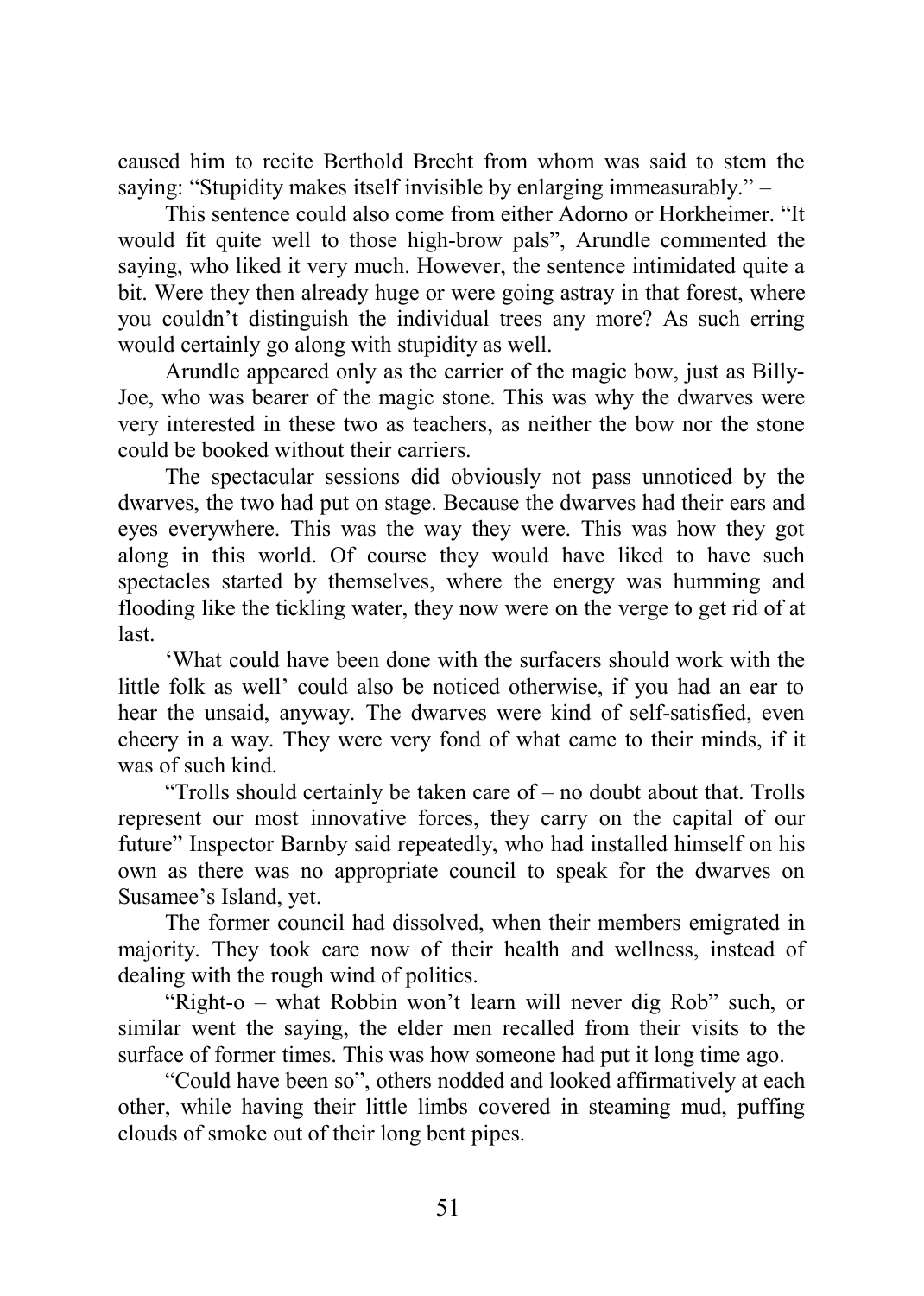Captain Zinfandor Leblanc and Chief Stan, with the tongue twisting name, felt very happy. They didn't mind to go back and forth the same route. They enjoyed sea-faring so regularly when the weather was fine. It could be so for ever. The ship was equipped now - dwarves back and forth, and sometimes even Conversiors joined them. It was like on a crusing tour, very romantic. The travelers were fed up with those bumpy helicopter trips, anyway. It was a change, and therefore nobody minded sparing a couple of days. The monthly adventure became adventurous again that way.

However, with the rest of the crew, the Skipper was in trouble. Only a few were free regularly. It had been different then – kind of exempt situation – which now turned out to become routine. This was why the shirt got closer to the submarine-men than the jacket. The jacket was in this case the Last Bounty. And this was why Captain Leblanc was left out in the cold more or less alone.

Troublesome he talked himself hoarse. In former times you shanghaied your crew just like that. The sea was wide those days and the nearest port far. And often enough the steam had puffed off and the waves quieted down, so to speak. The shanghaied man had become a nice neat sea-lord who was proud of his merits. Some even with a boats-man's or Officer's stripes on the sleeve of the marine-blue jacket.

Zinfandor himself had become a sailor that way, a long time ago. This didn't work these days anymore. Besides, there was the plight of secrecy – you weren't allowed to talk about your duty in public. And you couldn't look into a man's heart for that, whether a true heart was beating in his chest, you could trust in, and who deserved confidence.

The ship-owner was helpless, and the dwarves couldn't be argued with. For them it was a question of honour. It was bad enough that they had to ship back and forth, just like that. But if there then was even a foul apple sluiced in – you couldn't imagine what then would break loose, and what would happen if the secret was lost.

For them the whole ship should have been hidden under a magic hood and had traveled unseen that way. Some kind of camouflage craft perhaps – preferably not on the water, nor in the air.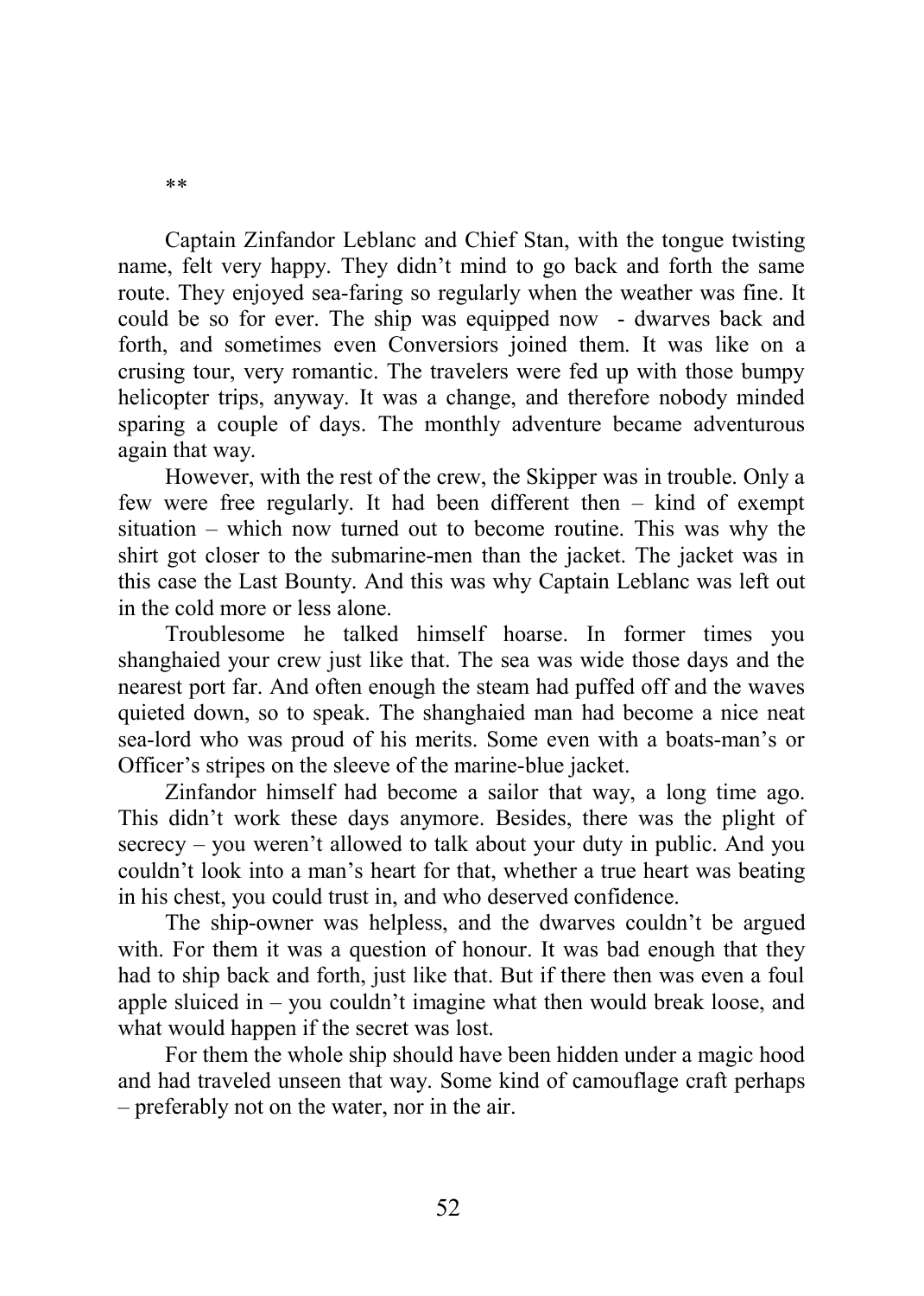First of all the crew had to become stocked up. "Less than six is a crime", Zinfandor murmured – "had to be good men. No students, but true blokes, with spirit in the bones and a sailor's mind…"

There was still the little ship-owner's office next to the helicopterport in Sydney. There was little work, but a representation was advantageous in many ways. Be it for the irregularly showing up backpackers of the second generation, who had inherited the secret of the island from their parents, and who tried for traces now on their own. Not just a big number, but they were there, and for them the office was good enough.

Genuine seamen from the public sign-on office weren't yet in the focus. Dorothea didn't want to go that far. There she had had loads of offers, of course. Well, perhaps not masses, but an appropriate number. The unemployment rate down under was chronically high. That came from the mentality the sociologist argued, and because of the world economy in turmoil.

## **8. Debtors and Credits**

Since the money-system was deprived – while money lacked in all governmental cashes, a time-value system had become appropriate, on the verge of replacement. With a diffuse lobby of interestees in the hide and loads of other secret interests connected with. It almost looked as if all the world agreed in a diffuse consense. Dealing with time-based credits became really fashionable. Without trouble you could buy, and the debtor was rid of his trouble by that, as soon as the redeem was due. You had no worries any more – not for the time of the repayment anyway. This was why more and more people ran into such trap, with astronomical debts, they wouldn't be able to repay in two lifetimes, so this became and remained often the final stage in their life.

Could they get access to those desperados? The ship-owner asked herself. They had to be good seamen, of course. For this kind of a speakeasy job as was offered on the Last Bounty, the more experienced people were demanded. Their living was granted comfortably. So it was almost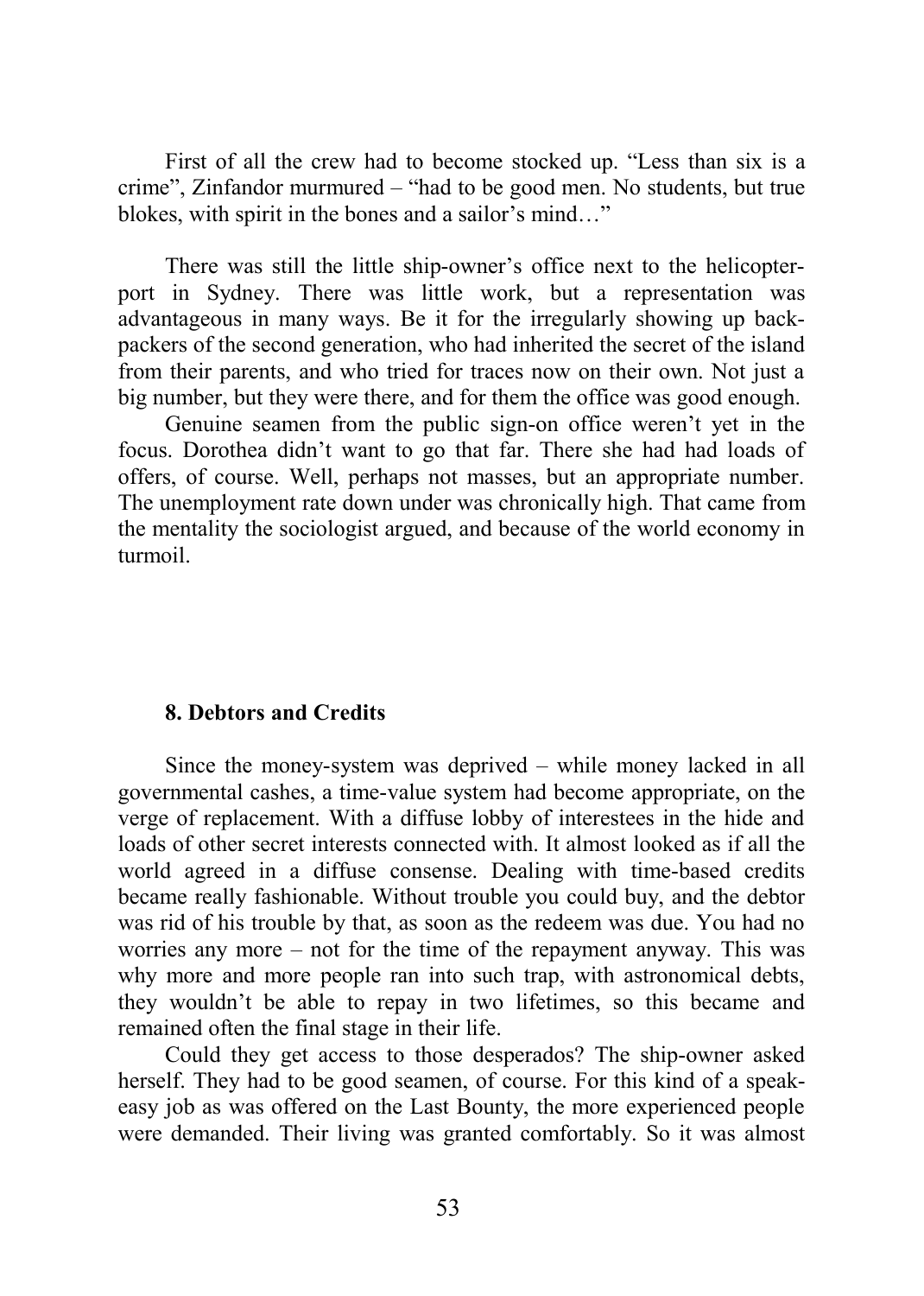like in the free life out there. With one difference, they couldn't sack, just like that, in fact, they were destined to remain for good.

Some Creditors had changed over to a system of loan-workers. They had just too many debtors under contract, and didn't know what to do with all the manpower.

This happened to the SLOMES-trust as well, since the demand of doit-yourself-sets declined in order to avoid debts, or because the market became saturated.

Yes, there even were people who voluntarily stepped into the debttrap with the SLOMES-trust. "Then you needn't worry any more", they argued, just like that. "Pick the rose before it fades" they repeated the company's slogan, that was persuading from the advertising screens everywhere.

This slogan might even be true.

Judith had the greatest scruples by then, and was on the verge of extracting from the family. Peter anyway, who was hit by mere horror, when imagining where he was involved.

One million debtors tinkered about their SLOMES daily – well, a lot of malfunction was among them. Still the production was appropriate to cover the need world-wide. Because the trust now had branch-offices on each continent. They all worked under the same principal.

In order to keep the power over a long period of time – many debtors were marked down with a hundret years – the workers remained voluntarily of course, in front of their binoculars of their own SLOMES. They did that for hours – hours they claimed to be the light in their sad lives. This was what was talked in rumours. Because all that sad, this life was not, compared to the lives of those on the so called free market.

In short, Dorothea swallowed the bitter pill, and asked for long-termdebtors in an appropriate firm, whose life-time would most likely end before their debts were repaid.

Seamen they had to be, real seamen, with a long life at sea. "With experience in the appropriate field, and of solid shape", as Zinfandor stressed all over again.

"With guts in the brain and strength in the bones". Preferably without relatives out there. Lonesome left-over – "old, strong and ambitious" – "Somewhat some kind of quadrature of the circle" – seen that way, Arundle commented, when she learned of that. She did so, just like that, because Dorothea knew the critical demands of her clientele all too well.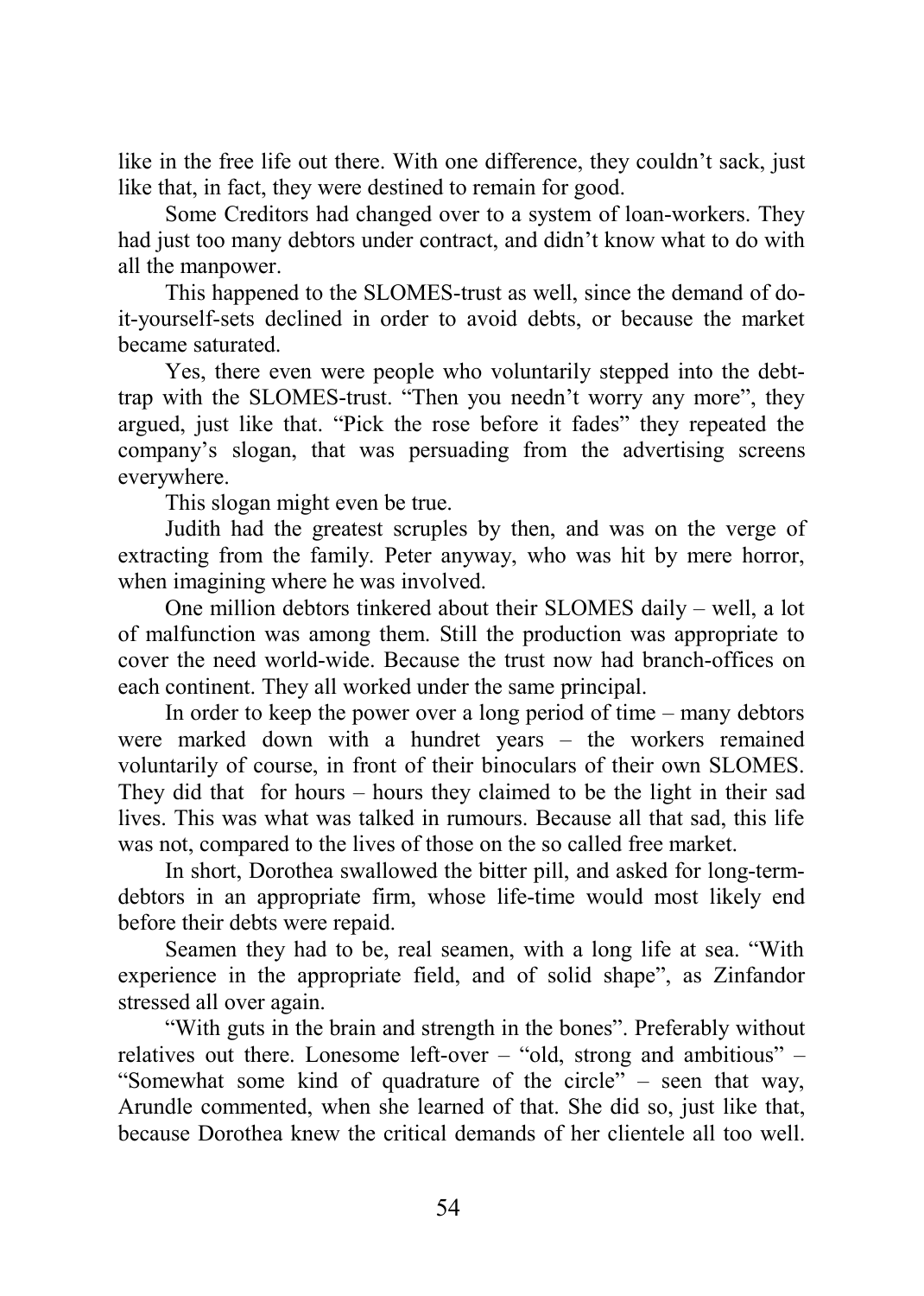For them the development went the wrong way. They saw Laptopia appearing threateningly on the horizon of the future. And she herself remembered the thick fingers, and all the trouble, because of a bite to eat in that future trans-galactic gas-station.

So it was. Suddenly, things put up speed and went their track, and before you realized, you were involved in something, that was so much different from what you intended.

Was it all that bad, when she offered the stranded a last good resort? When they found a last spark of sense in their lives?

The shipping company offered a lot. More than any other, Dorothea was sure about that. Diversity, humanity, self-assurance –were the qualities you couldn't buy with money or life-time. As debtors the individuals concerned acquired the true pleasures of life – the world was paradox by now. Not everywhere and not always, but, so she hoped, often enough. Because not the humanity did decline. In the opposite, because the old inhumane money-system was de-constructed at last. Consequently humanness was on the march. While didn't yet show. But that would soon come.

Anyway, Zinfandor got some work to do. And while the chiefmechanic Stan, with the unspeakable name, was there, he became involved as well.

 First tender strings of sympathy arose. So the Skipper asked the shipowner to have Stan enter the captain's bridge, so to speak, to help out for coming to decisions.

\*\*

What a bunch of characters that was, - passing by. Like from a horror-cabinet or from an old peoples disabled inhabitants assortment. Poor forlorn creatures, pitiable, as they were, had to be examined anyway. Pleading with tears in their eyes for a last chance in life.

It was a hard job to stick to the criteria they had established, by all means! How much debris does life have pass by or even spill ashore.

The search stretched. Other agencies became involved, whose wretched candidates lived under even worse conditions. The two seamen suspected, that the candidates offered, weren't even real seamen. Most of them were vagabonds, legionnaires, hobos, dock-hands, yes, and also a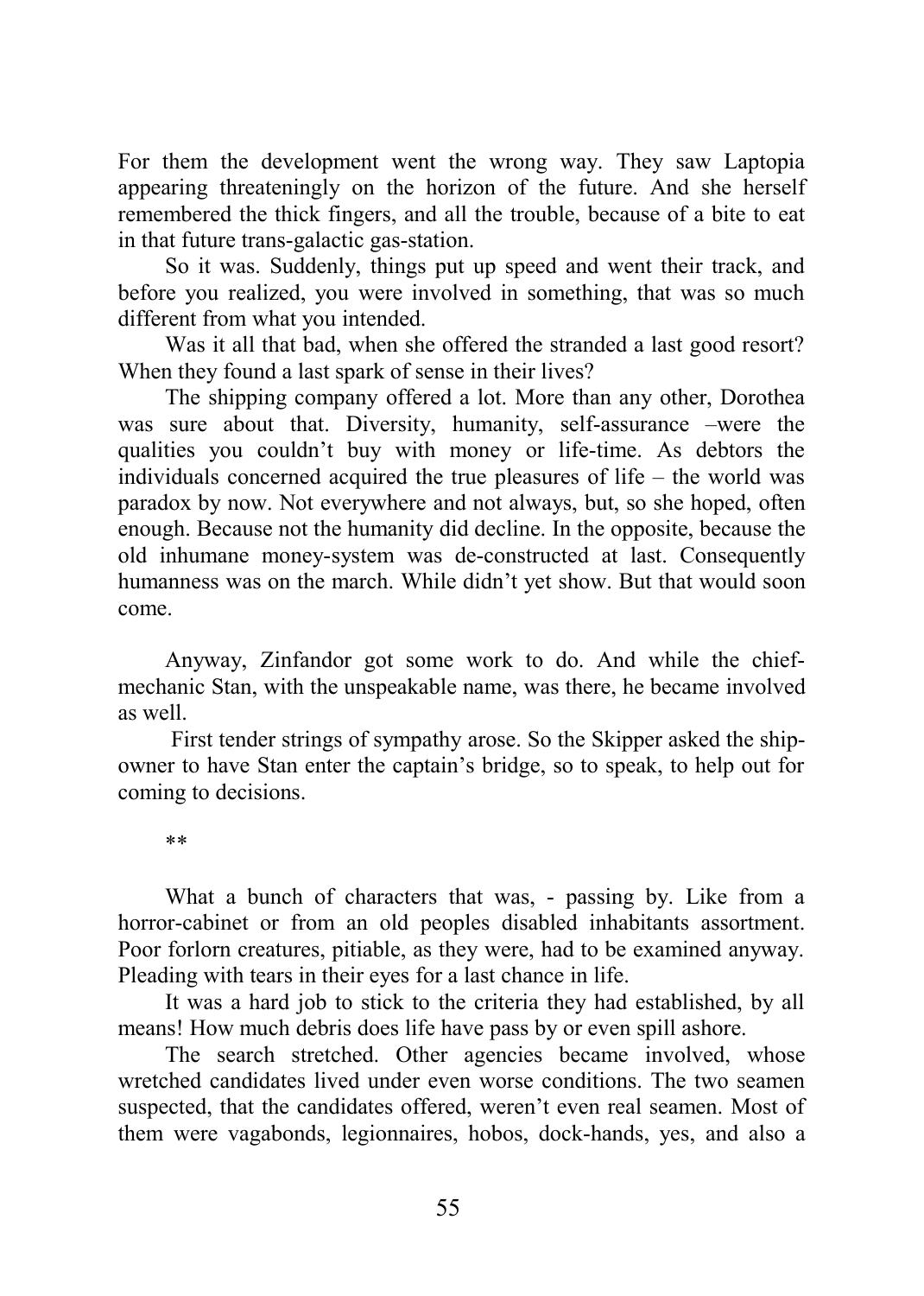few months of seamanship in the widest sense. Perhaps they had even been to sea for some years. Quite a few might have been trained hairdressers, who had given up their occupation to become a greaser and get a chance to see the world that way.

At last the Skipper and his chief succeeded. The first candidate was found. A second followed some weeks later, and before the year was over, they had six names on the payroll. Six more or less hopeful pals who felt lucky while showing. They might even feel still the itch in the blood, and the longing for the far unseen beyond the horizon, while the bottle was in reach. – However, they were no drunkards, they kept on swearing by their mothers' souls.

The truth would be found out soon enough. A little discipline would do them good in any case, they all frankly admitted. For them the SLOMES was worse the effort. Judith was all too happy to donate one. She was still ashamed of her family, because they had collected uncountable wealth in a very short period of time. And found it now very difficult to give such wealth back, as was declared repeatedly by them. Sharing affluence was a heroic intention – the everyday practice looked different. Those, who ever had to distribute resources, knows how difficult a task that is. While throwing away was no solution either.

Blokes much alike Stan and Zinfandor were found, while the two didn't look comparable – in no way. It was the spirit that formed the string of likeliness. So the six new crew members were of different appearance, but of the same fabric, so to speak. A clever brain might have separated them into two categories. The ones he had called 'Stans' the others 'Zinfandors'. And might have met the point. It was that way.

But as it is in life, the most solid man showed greatest interest in the ship's engine. He was gifted, and had an open mind for technical stuff. This was a rare gift indeed, as Stan knew all too well. Such talent he only noticed on his own side. He had never met someone like him in his long life at sea.

On the other hand was Zinfandor pushed toward a tiny person, only half his own size, who qualified himself best as a navigator. This was why he became the First Officer, and the Skipper's right hand representative on the bridge. He was a very able navigator. He knew the world and was acquainted with all ends of the globe. He knew a lot about weather. He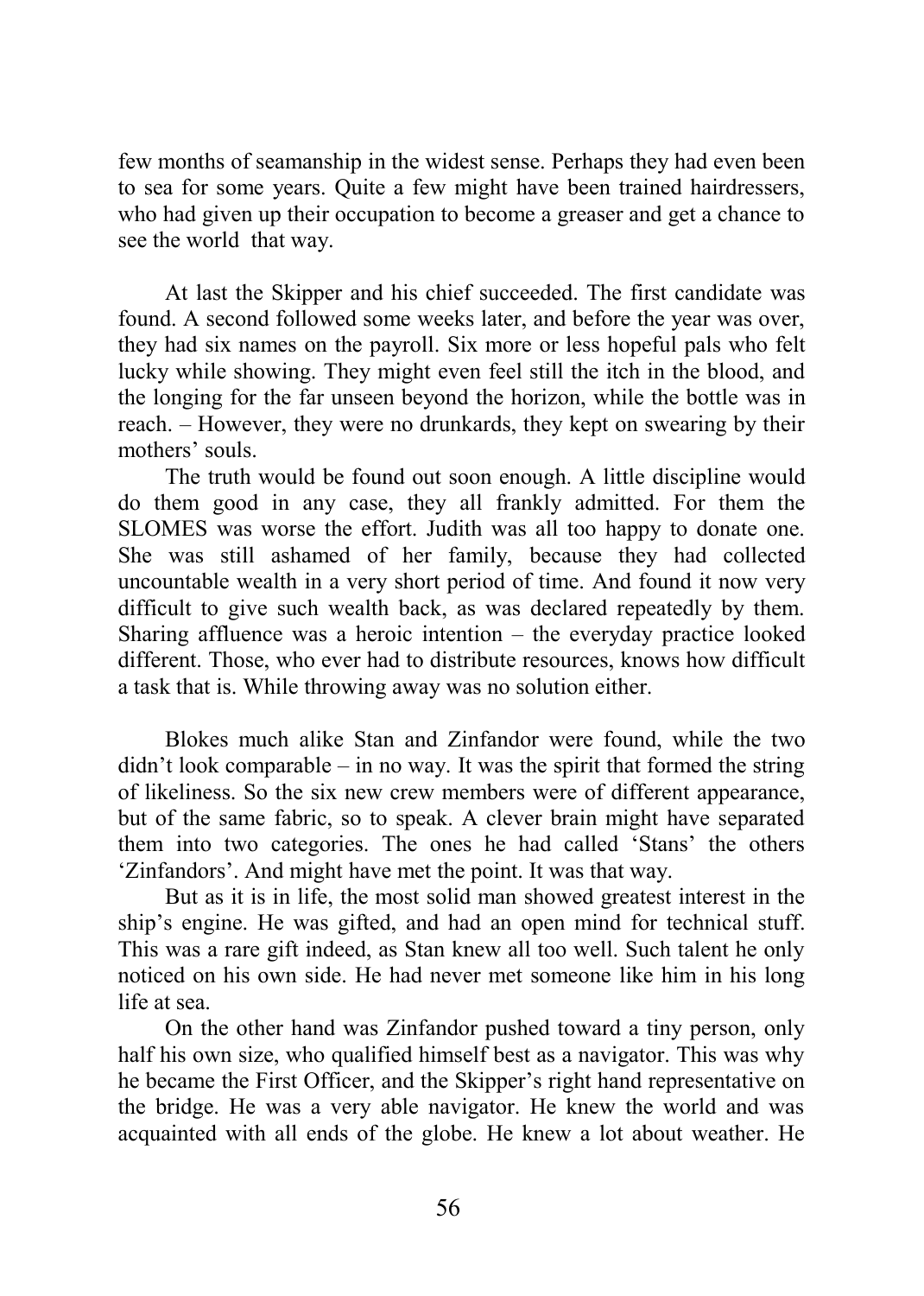knew what it meant when hot and cold jet-streams met from North and South . He even knew about monster waves, and how you could avoid or fly off them, as they all had their heralds. Only a few could read the message or recognized what was due.

"How shall we call him?" Stan and Zinfandor wondered. Because he was Indonesian, and his name was a tongue twister for the Europeans. Whether there was a nickname, they wanted to know, and the Navigator had an answer for that. Because he ´knew of the heavy tongues of the whites and of their heavy heads – most of them had. There were exemptions of course, but not here on board.

"Call me Ishmael" he shouted gaily and spread his arms wide as if he wanted to embrace the whole world. While he recited of a play he once had seen and helped to put on stage in a sailors' home somewhere in Djakarta.

"A play of an insane whaler-skipper who fell in love with a whale, or something like that, and couldn't leave him until the end."

Stan was luckier. His Pole was named Pole, there was nothing to keep in mind, and that was after Stan's liking. Pole was no real Pole but from Latvia. And the people there were also known for their funny long and tongue-twisting names…

Things were settle that way: The Navigator was called Ishmael, and the assistant-mechanic was called Pole. Both were put into smart uniforms with broad golden stripes on the sleaves the Navigator, and two smaller red ones The Pole, marking him as the second man in charge of the engine.

For those who still had trouble with their length of the name "The Pole' there was a second choice, and that surely would do, and that was 'Wazlav'. This name was indeed very homely, and reminded Stan of his lost home, back in Poland. So Stan loved the long Latvian Pole for that, and called him by his artist's name 'Wazlav' - and an artist he was with the engine, no matter his names or his original Latvian one, which was definitely unspeakable, even for a real Pole.

Wazlav and Ishmael were 'Hundred-Enders' – this was how the lifelong victims in bondage were called. They had no chance of ever getting rid of their debts. Just like Stan. They stranded ashore like a misled whale, and couldn't be helped.

One day, Stan therefore decided never to leave the boat again. And he stayed on board. What he needed, he found here. And now the world was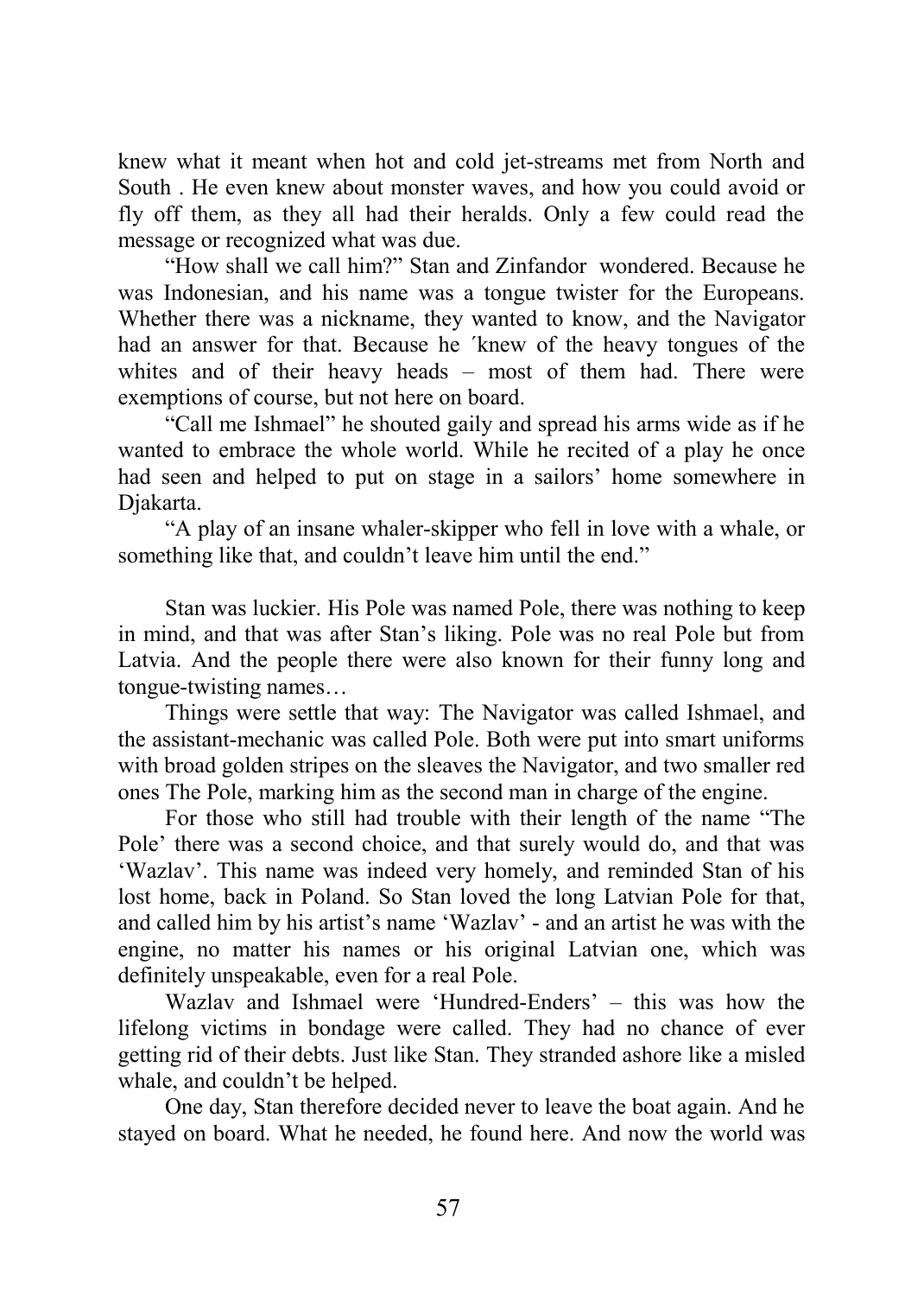showing up with him. What could he else wish? "Stay on board. There you know where you are, and what you have. Out there - there are only traps and snares awaiting you…"

Master Wazlav nodded then bleary-eyed and reminded his womentales, which had caused his malaise and led him into bondage. While he couldn't refrain from boasting.

Master Ishmael went silent, when asked about his past. It was of no interest to no-one, was his final decision. Zinfandor accepted this, and felt as if he was talked over instead. And while he himself was no 'Hundred-Ender' he could have easily become one.

Their SLOMES the officers established in the officers' mess. There it stood small and secure between the board for the dishes and the narrow table, where you couldn't sit opposite each other but had to find a space for your knees aside.

The two giants on the one side didn't work at all, so each had to have a tiny one opposite. As a matter of fact, they hardly met anyway, because of the watches, and because the boatswain and the carpenter, who were exempted from the watches, joined them as well, and were expedited into petty-officers' ranks generously, whereas they preferred to match with the sailors before the mast. There was three times as much space, if those nasty tourists weren't swarming about which was the case of course, because this was the sense of their service. Those tourists had to be fed – same place  $-$  in three shifts then.

While the dwarves' food was sour fare, the buffet for the worldtravelers was excellent. Even the Officers came over to join them, while the choice was left to the steward. As a matter of fact, you had to remain flexible, and avoid unnecessary conceit. Therefore, the 'parley' was 'nonchalant' and never arbitrary. They all were much too sensible for that, and had their bad experience with authorities of all kind. But you never spoke about that, and never started unnecessary questionings. With that you could easily get in trouble, stripes or not. But lucky them, things never went that far.

"Each got to keep his dignity" was Zinfandor's advice, he handed out every morning to his officers and crew members – a total number of four. More couldn't be found so far. This was why they sailed the slow way, but orderly, and clean, and proper as far as seamanship was concerned. Unexpected needs would have caused severe problems, indeed.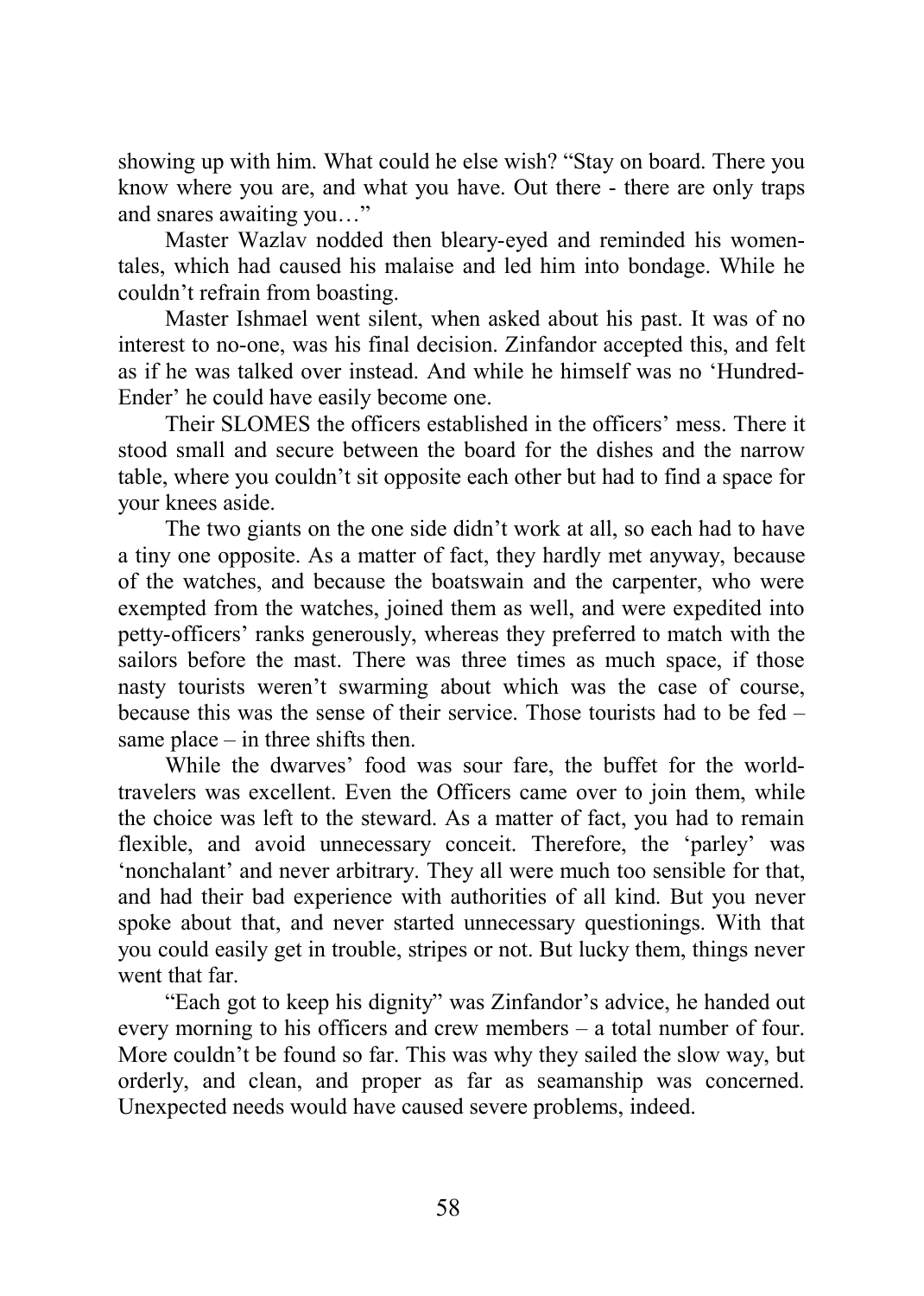Two men were on the bridge, one in the engine-room, and that was it. Three were free of watch in their berths. In addition, there were the steward, the cook, and Boatswain, and the ship's Carpenter – and that was it.

More couldn't be found under the limitations, they had to obey. So it became tight, when maneuvering about in the port, or on roadstead, there they required an additional helping hand or two, which they might find amongst the passengers, if there were any. But Zinfandor didn't like the idea of depending on "those tourists", as he called them.

## **9. Hundred-Enders**

The Skipper regretted to have accepted the Boatswain, and the Carpenter as well. What was the use of those watch-free fellows, who were dawdling abround, fraternizing with the passengers, and pleasing the ladies like coquettish roosters?

"We can't move while on watch and afterwards you better go to sleep. Because in four hours time it says rise, rise, again..."

One of the two had bad eyes, and had no idea of navigation, the other had no idea of electricity, and couldn't even exchange a bulb. Things like that he didn't study, he said. He was definitely too old to change anything on this behalf. – so said the Carpenter – a man of the woods, as the name said, a man for the wood. This was his way of looking at things. And so he did with a malicious grin, knowing all too well that on a vessel like the Last Bounty everything was iron-made, except the sills of the hatches and the furniture in the messes and cabins.

As a matter of fact, Carpenter was just a definition of a petty officer in charge of almost everything that could break on such a ship. A sort of caretaker – no wood-worker, as might have been so in the beginning of sea-faring.

For the boatswain such loopholes didn't open. His superiors could well assume that he was the cleverest and best of all deckhands – able to show his inferiors what everything was about. In this case, however, things didn't work that way.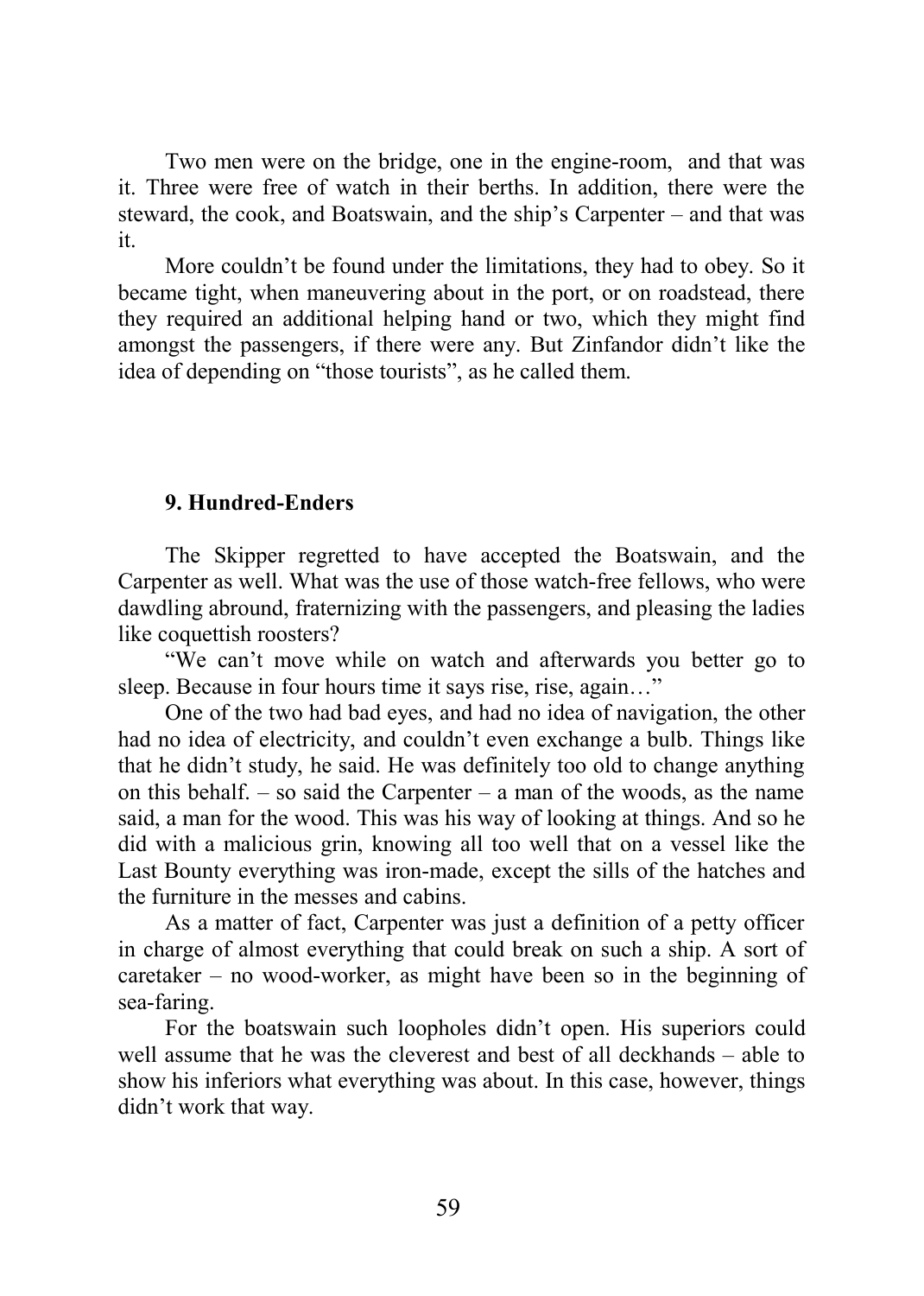On the other hand, the boatswain was a nice guy, good-natured, humorous and affable, but work-shy. He was able to play the harmonica fine and bewitched his fellowmen as well as the tourists, all the same. For the music's sake they wouldn't have liked to miss him.

As a matter of fact, the crew lacked the youngsters, the ordinary seamen, such you would look for in vain amongst the Hundred-Enders, while a regular ship's mate could well be fifty years of age. Those, who didn't manage the sailor's exam by that age, would surely never succeed, and had to become a greaser or ship's-steward, or cook, if he didn't give up sea-faring at all.

There, another pot had to be opened up, and for that the secrecy stood in the way.

All crewmen of the Last Bounty were marked by a plain fact – they had no relatives. Nobody was waiting for them. Nobody wrote them or cared whether they existed. In fact, nobody even knew that they were alive.

This was how things stood. And they would have been the poorest and most wretched human beings of the world, when they hadn't met each other. This was why they overlooked little weaknesses, that life brought along. Each in his own way and ability. You wouldn't change a dull lame mare to become a fierce galloper, but might proceed well step by step.

With the men in charge on the bridge and in the engine-room, Mr. Ishmael and Mr. Wazlav, the crew had hit the jackpot, that is in fact two jackpots, which couldn't be said of the petty-officers and not of the deckhands either. Where they all just losers? You shouldn't go that far, that might be indecent, in fact, the sailors weren't all that bad. They did their job at the rudder and hardly missed the course as long as the weather was fine.

On deck they knew what had to be done. They knew how to remove the nasty rust, as well as to paint everything, made of steal and iron. The winches they handled so far alright, and the anchor chain wasn't yet broken, which could easily happen, when you let slip the anchor too fast.

Named they were simply 'Sailor one' and 'Sailor two', Boatswain, and Carpenter, for other names nobody cared, and weren't common anyway. Who knows for how long? – this was what the Skipper and the factotum, that is the Chief Mechanic Stan decided, and the second in command wholly agreed on that as well without own suggestions.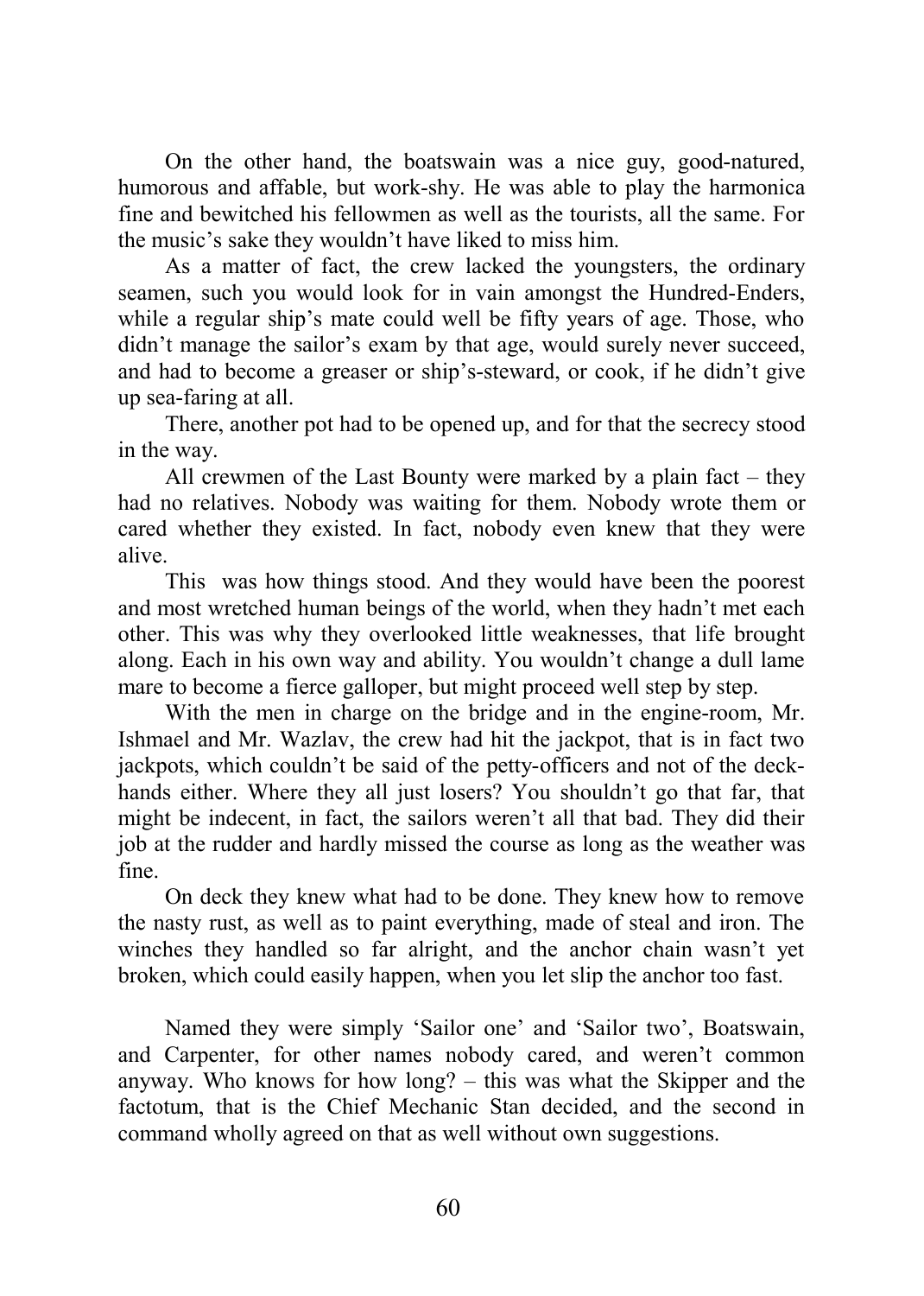The search was still going on for additional crew members, and the ship-owner did her best. After all, she had to take care of her daughter, who needed the mother. With all that workload at the university and the stock investment business Dorothea was involved, there was hardly any time left to bother here as well.

Nephew Intelleetus was back again on the island. His dad Amadeus had lost interest in taking care of the Sydney office at the helicopterterminal, where now an aid was sitting again who had no idea of what was going on, then being polite, nice and friendly to the adventurers passing by in increasing number by the time, because the summer was approaching down under here. They tried for a passage on the Last Bounty and for a permit for the islands.

This meant of course additional turns for the Last Bounty, and not only the ten days passage with the Conversiors back and forth during full moon over to Susamee's Island.

The dwarves took the chance and traveled back and forth as well. One group came, the other went. The ones looked for recreation in the sanatorium, while the other cared for studying at the new Dwarves' University, or were even nominated as teachers, and well pampered for their wide knowledge and prospects.

The latter had come out of the inner earth and from far times for that purpose. Now, that the call of a universal uprising was spread into the furthest ends of the dwarves' world. Such never had ever happened before indeed – well, definitely not for a very long time.

\*\*

Where did all the 'Hundred-Enders' come from? How did such an ungood development become started in the first place?

Ever more individuals gave themselves up. This development was alarming. Only since she had to deal with them, Dorothea realized what was all about with those poor beings. The people just gave themselves up, and fled into a modern form of slavery. Nothing could be palliated. The socalled time-work was for them but a form of slavery, as it meant lifelong total dependence.

'Hundred-Enders' didn't fit into the category of regular time-work, because of their amount of debt. For them, this situation was clearly the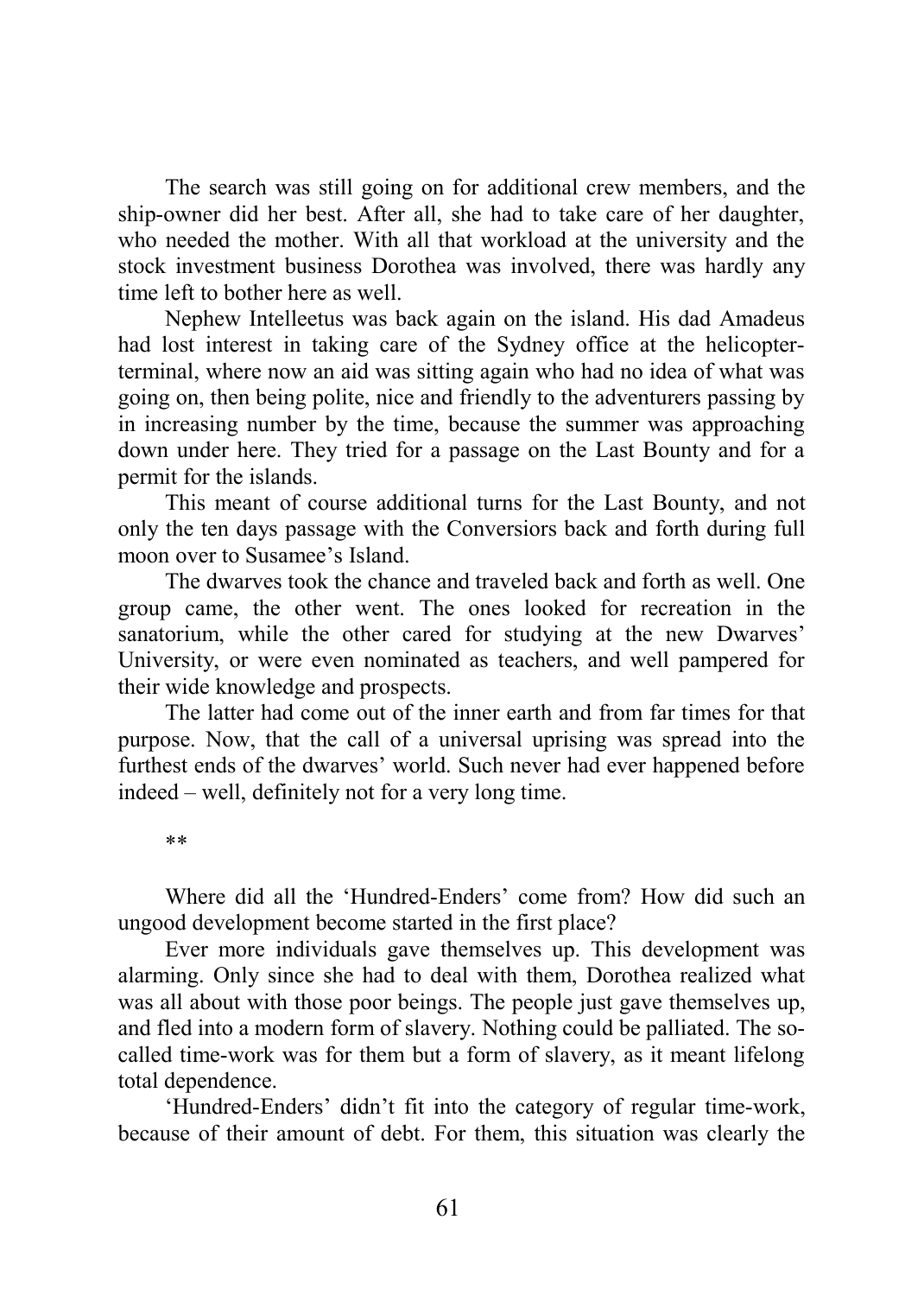final destination. They had nothing to lose anymore, and nothing to expect in life. Their lives were all over, often before they had really begun.

This was so for most of them. Because of the most severe mistakes, which they made, when they were young. When nobody was there to protect them from their greed. In fact, there was no limit – that was it. There were no limits what so ever. Each could run into debts as he pleased, and nobody did signal in time or protect him before himself. This couldn't work alright in the long run. People weren't yet so far, and it is doubtful that the great number ever would be. So much autonomy didn't suit them well, as could be seen.

In reality, you hadn't to deal with autonomy, but with persuation of the advertising strategists, and their tricky manoeuvres which led right into the inner centre of the beings, where they lay helplessly prostrate to the manipulations. This was a form of structural force, so tricky and sly, you just couldn't help it, and nobody had a recipe against it, or how to get away unharmed.

Those with huge accounts didn't mind. Such individuals could shop as they liked. Somewhere the whole rubbish had to go. Very little of what was purchased served a meaningful purpose. Or if it so did, only a minor one, while the accessories formed the true value.

There was a SLOMES for example, with a diamond-embroidered binocular, and a handmade, golden steering unit. This was put on the market for enormous time-share-credits, of course. Such a prestige unit might require some twenty-thousand credits and would mean lifelong dependence of many human lives. While this price was charged somewhere else, but where the unit was delivered.

Such were the excesses Judith was fighting, and made her come across with her family clan. This was not agreed upon, as her brother maintained. He was the man in charge of the innovations' department right here in Sydney in the brain-trust of the company.

Well, in fact such exasperations weren't the rule either, but of course tried the company to prevent from shrinking which began after the first big rush, when the markets became saturated.

Everybody wanted to stay young, instead of becoming old and shaky and mentally limited. This would come anyway soon enough, however, definitely a lot of time later, than in the old days. And those, who stayed upright and had their accounts filled, could easily become one hundred and fifty years, spending their lives in splendid leisure.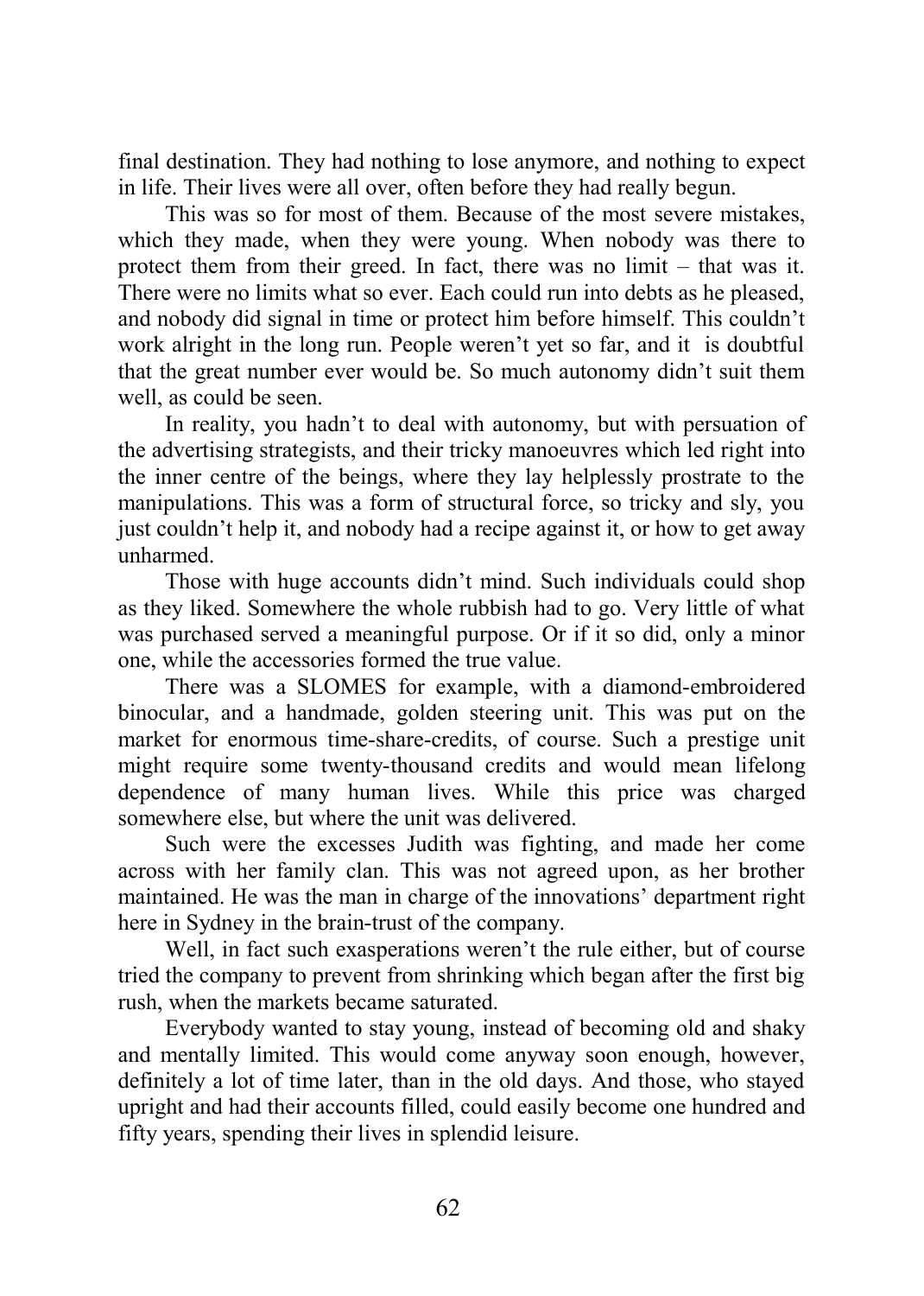Old became the dependant and 'Hundred-enders' as well, however they suffered, and the pain of the lost life-time gnawed on them, and led them eventually into a comparably early grave. A reason for that might be the fact that the time-sharing didn't leave them enough leisure to regenerate orderly, and to spend a few hours daily in front of the SLOMES. Or they had only access to poor quality falsifications, which didn't help in fact, but reflected wholly on the Placebo-effect. –

Tricky cheap plagiats out of the ominous depth of the Chinese Empire as the controllers suspected. Customs secured millions of such falsifications - being imported by dubious receiver organizations, who avoided the official channels and had their imports smuggled, - unnoticed by the authorities.

The 'Hundred-Enders' were in fact the true problem. That is – the problem became transparent on their behalf.

While the constructive forces of the human race were not the only ones at work. Next to the constructive dimension were destructive notions. And even the best guarded life by a SLOMES was not safe from this seduction. Life couldn't be saved from destruction. The outworn organs had to become exchanged or had to become repaired by bionic means, there was no other option.

This branch of industry was very costly. For a ruined liver you had to spare at least five thousand credits. But the fewest drinkards owned that much. Their addiction had consumed in advance what became so urgently required.

Thus, a two class society established with fatal dynamics, when the have-nots increased dramatically in number. As a matter of fact, they were the most desperate clients in need of the organ transplantation and repair services.

Those who could achieve it, cared in time for a Clone-Account with his or her critical organs. This was ethically acceptable, because you didn't deal with strange genetic material, but only with your own, you had replicated in time for future use. The replica were kept swimming in an organic liquid and had no access to consciousness or to any body, before being planted into the proprietor's body. But then this was in order. The organs came to their naturally destined location automatically, so to speak.

By this way you could meanwhile not only replace the fast growing liver, but also kidneys, lungs, hearts, knees, and any bone that was ruined.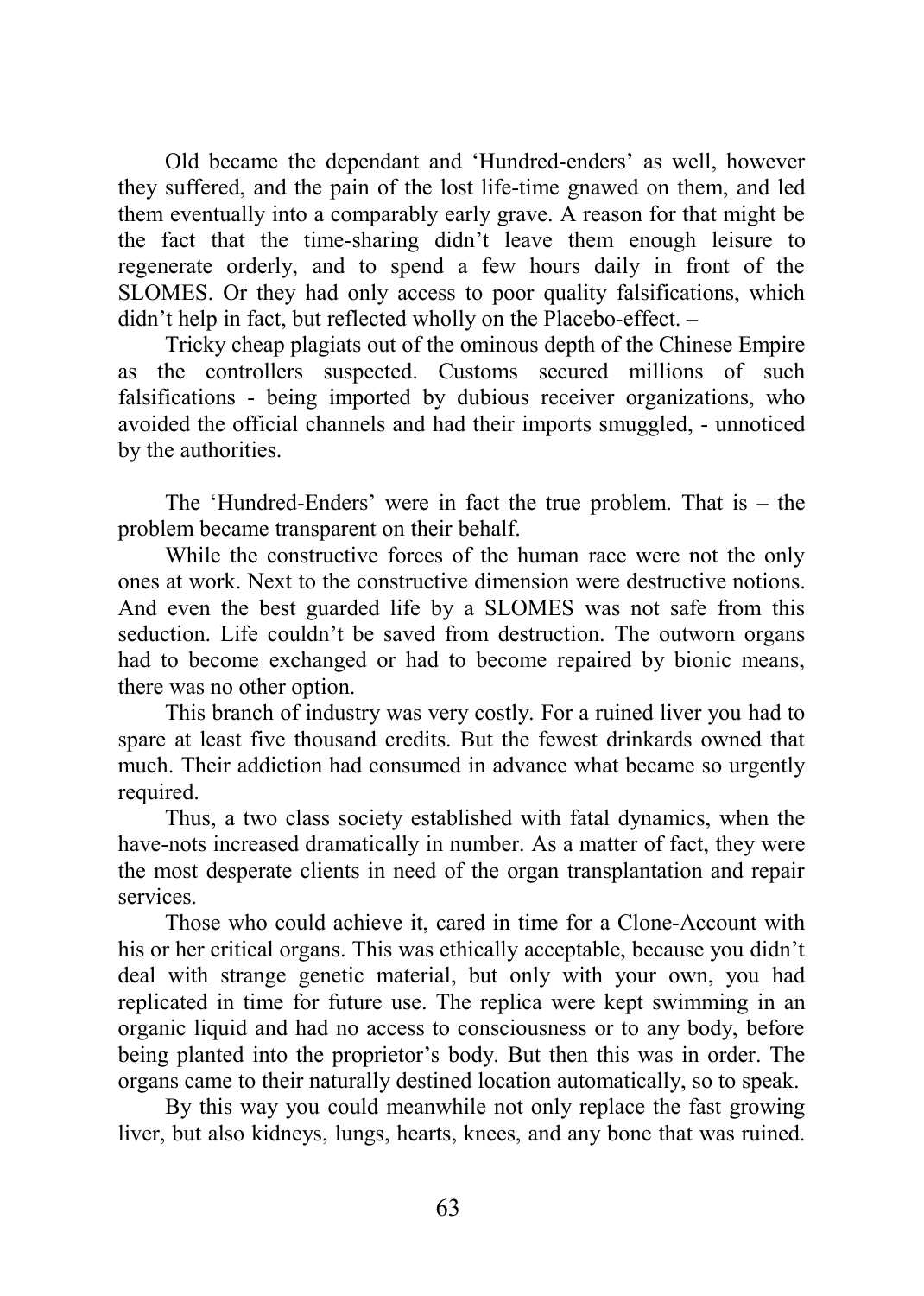Even parts of the brain were replaced that way. While this form of transplantation was the most crucial. The Ethics Commissions of many states forbade the replication of brain parts – even those without cognitive functions.

What the transplantation medicine couldn't achieve was handled by means of bionic artifacts. Bionic repair was in a way the opposite of the transplantation medicine. While there were analogies in procedure. Instead of replanting bio-matter directly, you incorporated functional spare parts.

No matter which branch you favoured, the transplantation-tourism boomed – as you can imagine. Many a government was overthrown that way. In the long run, progress couldn't be stopped anyway. Such was the public opinion-to-be, around the world. Nobody, not even the dismissed, realized what happened with them. Many couldn't ask this question any longer, whether they still were human beings. They just didn't know anymore.

When you were put together by a variety of spare parts, you lost your identity at last. At the latest when you became sterile, because semen and matula-cells couldn't rely on an own base, but dried out. Then, at the latest, you might notice what had become of you.

#### \*\*

With a negative Credit Account the end of the flagstaff was soon reached anyway. Nobody would repair or handle your medical case. Surgeons denied treatment, they claimed workload and referred to long waiting lists, the aspirant might put his name on.

"Perhaps again in some 30 years, if you please…?"

For an accute cirrhosis this would mean the death sentence, of course, while no pre-arrangements had often been taken, and a time-lapse breeding couldn't be achieved in any case.

No-one was openly cynical or proved himself inhumane in public. But under the cover of decency, bad notions and dubious structures arose. The world became a dorado for the proprietors – and this was exactly what should have been avoided. Anonymous had warned in his book.

Legally, there could little be done. Democracy didn't hinder such development. The responsible asked themselves how this could have happened again, while everybody had been warned. Still they ran open eyed into destruction and were on the verge to stumble into agony.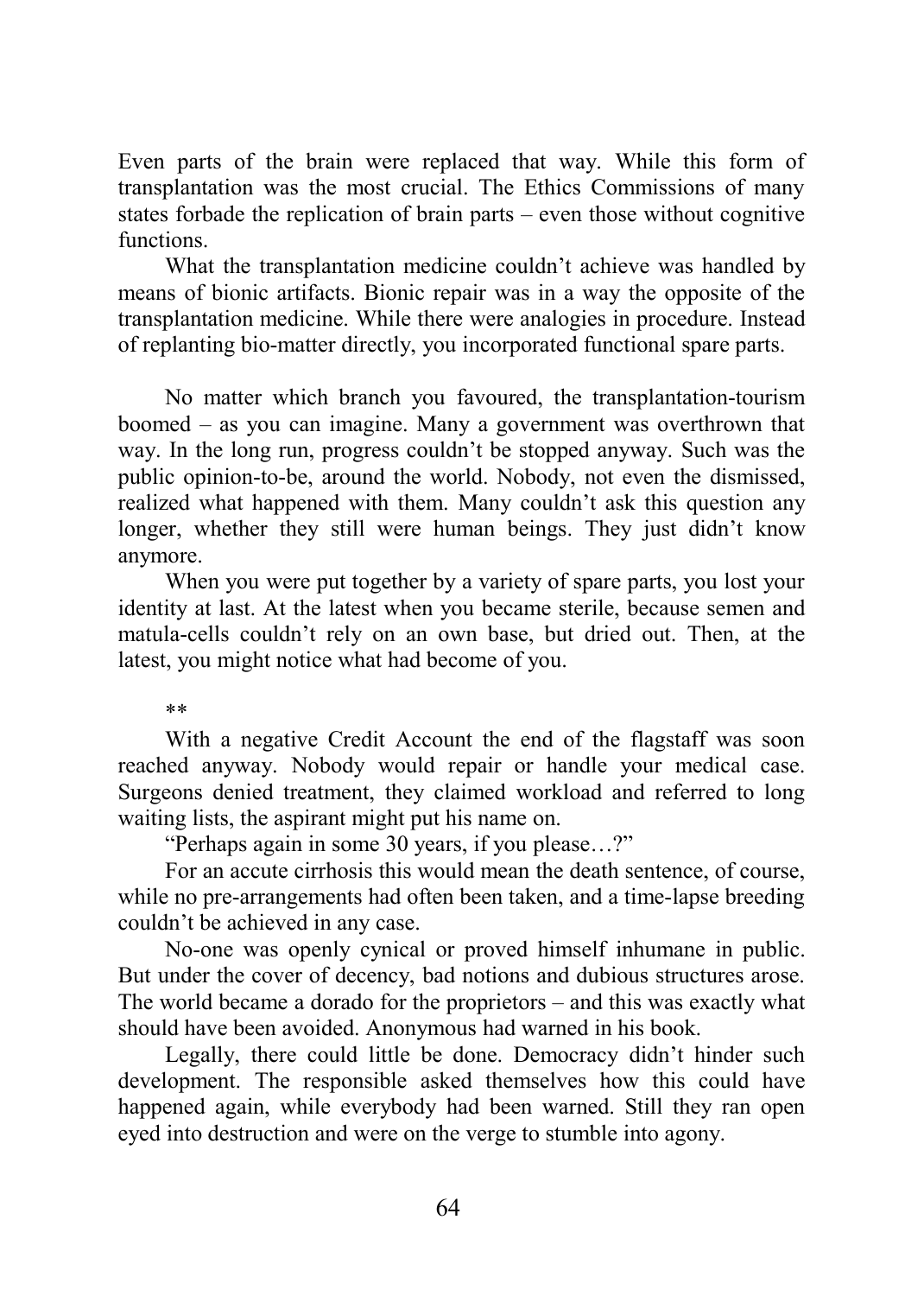The 'Hundred-Enders' demonstrated the weakness of the new system, as well as the limits of the credit system. If you couldn't evoke new resources like attempts of converting, which certainly would be suspected of being counter-manipulative or even arbitrary – you were lost. And nothing of help was in sight.

The question was, how to help the 'Hundred-Enders' without revolving or ruining the whole social system, and open up for manipulative and arbitrary strategies. While arbitrariness was on the verge of rolling up its sleeves for poor tortured mankind. Such the hotheads should always keep in mind, when boasting about with short-reaching parley and unripe suggestions, who were climbing the pedestals and desks here and there, in order to stir up riots, as was quite common in certain areas of the world already, so rumors were spreading, while public news information sources withheld such.

### **10. The Intergalactic Council**

Judith was so upset about her family, that she couldn't carry on. Something had to be done. She also noticed how dangerous the situation was. One spark could ignite the powder keg and have them all blown up, so to speak. She therefore asked Arundle to forward an emergency request to the Advisor. She couldn't think of anything else.

Personally she felt closer to South-Michel, but when it came to substantial demands, she felt more secure with the Advisor. Why that was so, she couldn't answer. Arundle would know, what had to be done. Judith explained the situation in the company and what went wrong. She pointed out that there was a tremendous increase in 'Hundred-Enders'. A problem, Arundle hadn't yet hardly realized, were there not the troublesome search of a suitable crew for the Last Bounty.

So she could sing a song of the hard toil of dealing with people, who couldn't care less, because there was no future perspective, no matter how long they would live on. While amongst them there were others as well, who were of another fabric. The term was kind of collective and inclusive. As there were also Two-Hundred-Enders and Three-Hundred-Enders amongst them, who had found a way of running into an even severer debt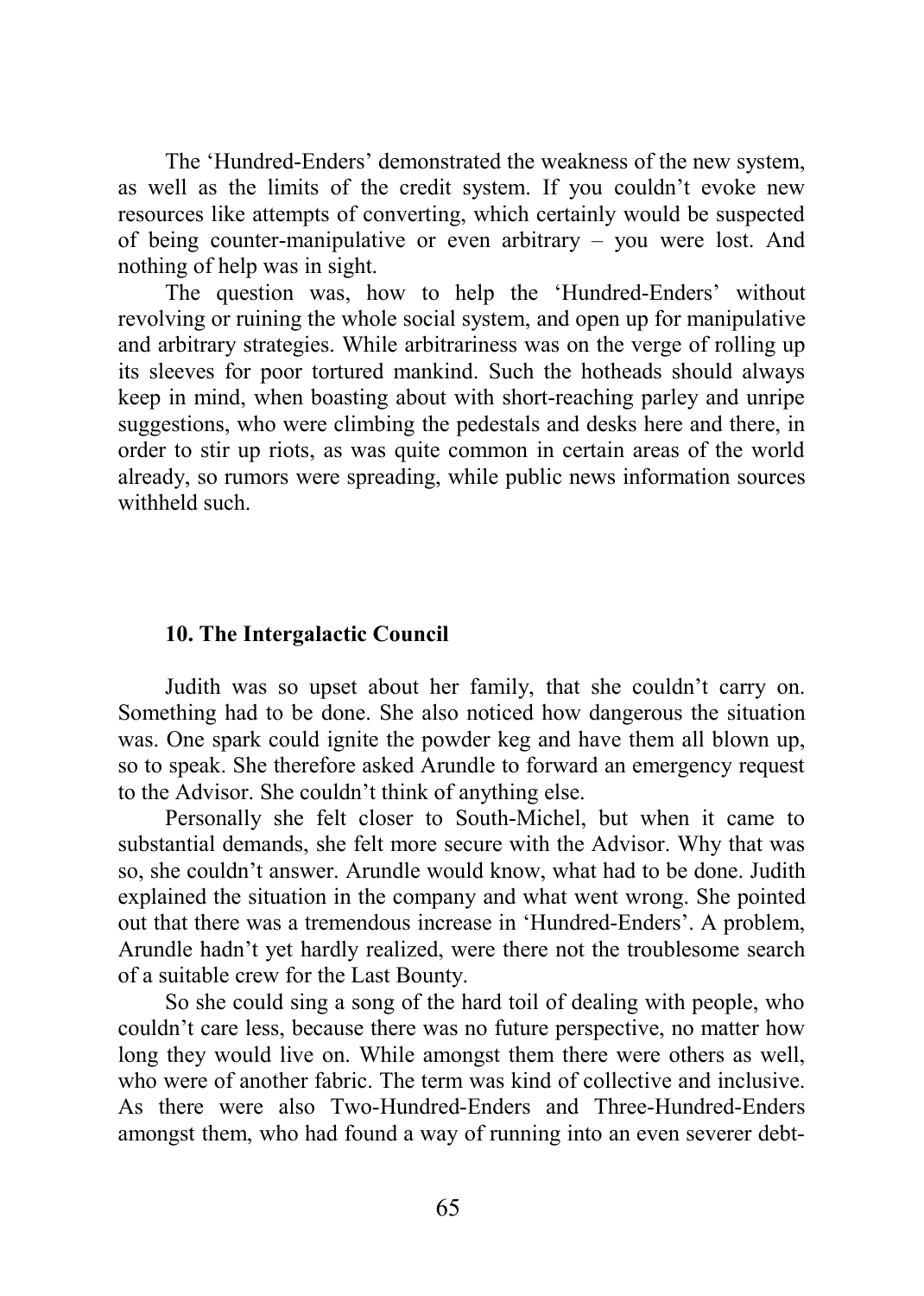trap. Betting-debts, unserious manipulations of dubious circles, private debtors with tremendous interest-rates had been employed. There was a lot of criminal energy involved, cheating was only the milder form you could experience in this shabby sinister shade in society's niches.

No-one cared how someone could get rid of a debt of two hundred years. This was up to the debtor and nobody interfered. The least the state. While the state granted autonomy and the human right of liberty, while dignity was trampled to the ground, as was freedom as a consequence.

#### \*\*

This was why Judith contacted Arundle, who talked thing over with Billy-Joe, who had a word with Pooty, who asked the Magic Stone, whose keeper he was. Judith wanted to see the Advisor in person and had at best also taken the twins along. Dorothea should also go, because she felt strangled under too lot of workload. Something had to be done for her either.

Yes, and when Judith's twins Rachel and Aaron would go, Sulamith couldn't stay behind. Both mothers hoped for a divine light-shower for their offspring.

But first of all the unacceptable situation of the SLOMES-Cooperation, they were both involved, had to be mended. What was going on in there was grown on their soil. Warnings had there been a lot, but they weren't obeyed. The whole SLOMES affair had its beginning on the Isle of Wisdom-tooth.

Judith had built the prototype after the plans of Hans Henny Henne. While her brothers later founded the SLOMES-Corporation and sent out the construction-sets all over the world.

#### \*\*

What had to happen, happened. But why had Anonymous sacrificed himself? Were all efforts in vain? Why did they fight the heroic battle against the Brotherhood of Infernalia? Why did they fight for the liberty of the School of Inbetween and prevented its hostile take-over?

Things couldn't end now like that. What was going on in their names, nobody ever had intended. Still it happened, and they were responsible in a way. They alone. Something had to happen – "Advisor, we are coming!"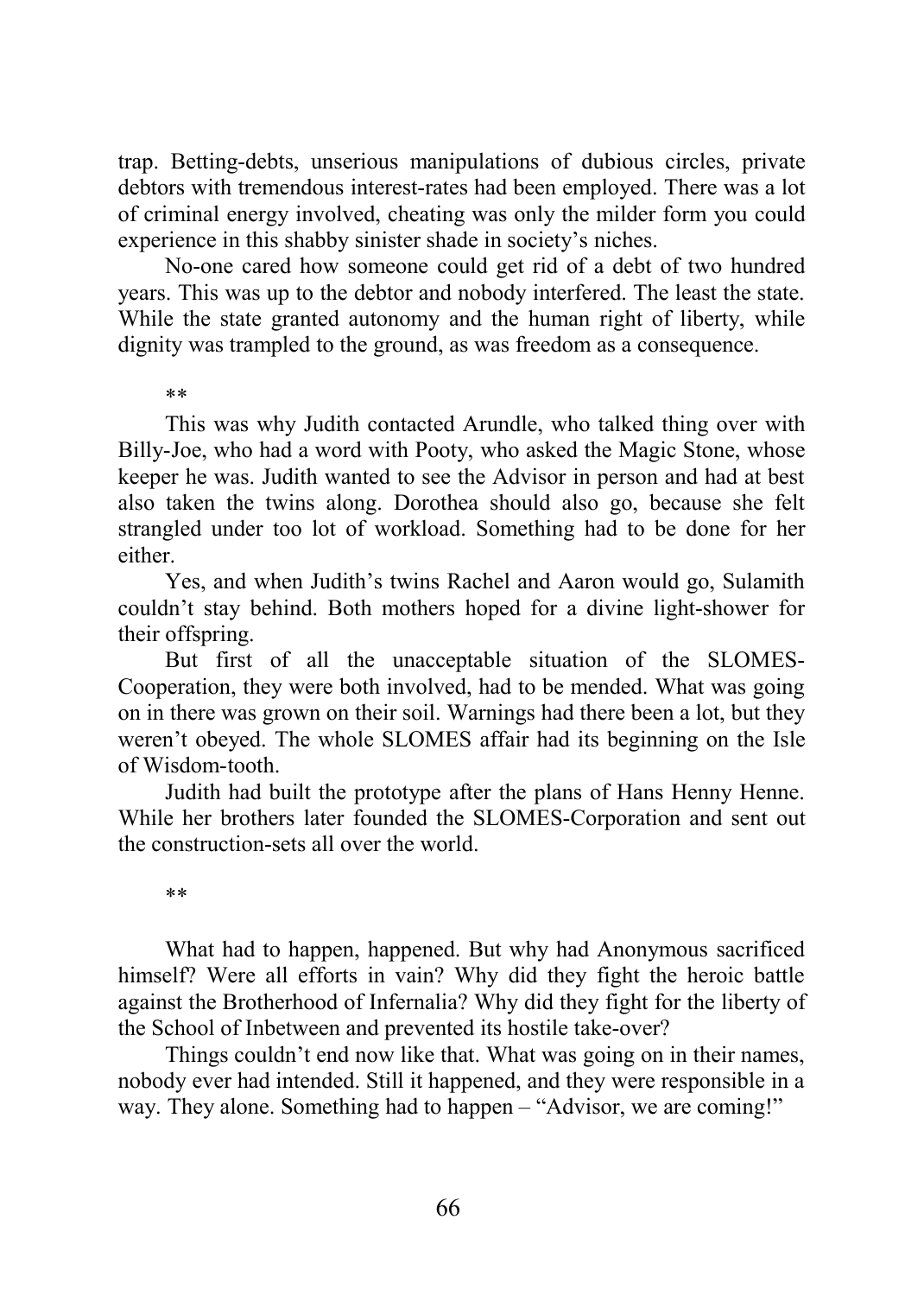The Magic Bow understood, when Arundle explained the situation, and he managed to persuade the Magic Stone for this time, who had his objections against such a heavy payload.

"We're gonna be overloaded" he predicted, and blushed in all his splendour. He shone in all colours of the rainbow. Judith and the twins were enchanted and were looking forward, as only three year olds can do. Sulamith was stunned and looked like her mother. As if she didn't really know what she should think of that. She was coming into such difficult age, where you started to ask for the first time, whether there were people next to your parents who could mean really something for you.

The Magic Bow feared for the worst – perhaps an emergency landing on the moon or an endless waiting slope instead. However this failed by far. Just nothing happened. The Advisor was hiding behind his column, as he used to do. The Great Hall of Fame and Glory kept vibrating and rumanging with excessive energy. For the offspring the light sluice opened and covered them with light tender fingers: once to and once fro – and the twins kept singing – "round about the easy snout…"

Sulamith became big eyes, while her mother sobbed tears of happiness and even Arundle had to struggle with a clod in her throat. Judith was all too busy with her twins.

When they all came back to normal, the Advisor stepped forward from behind his column. But how did he look like? – that was no more their Advisor, Arundle noticed. That was not the common Advisor at all.

"Special occasions need special replies" the Advisor, who was no Advisor any more, whispered. He was no Advisor any more, but an Advisoress. "Special occasions ask for special replies" the being repeated coquettishly.

Arundle was not amused, but felt ashamed. Judith didn't know the Advisor yet, and Dorothea had had little to do with him up to now. That would become quite something. 'You want to save the world once more, and that that...' she stutteered to herself.

After all the Advisoress seemed to be informed at last. She said, she knew Judith and from Dorothea she had heard only the best. "Yes, that is the course of the world. This is the way it goes. Who ever try by heart…"

The Advisoress was by no means less strenuous but was irritating with that hi-pitched voice and effeminate gesturing. The Advisor was always good for a surprise, Arundle thought and caused a happy smile on the lips of him – that is – better - of her. For a moment Arundle felt like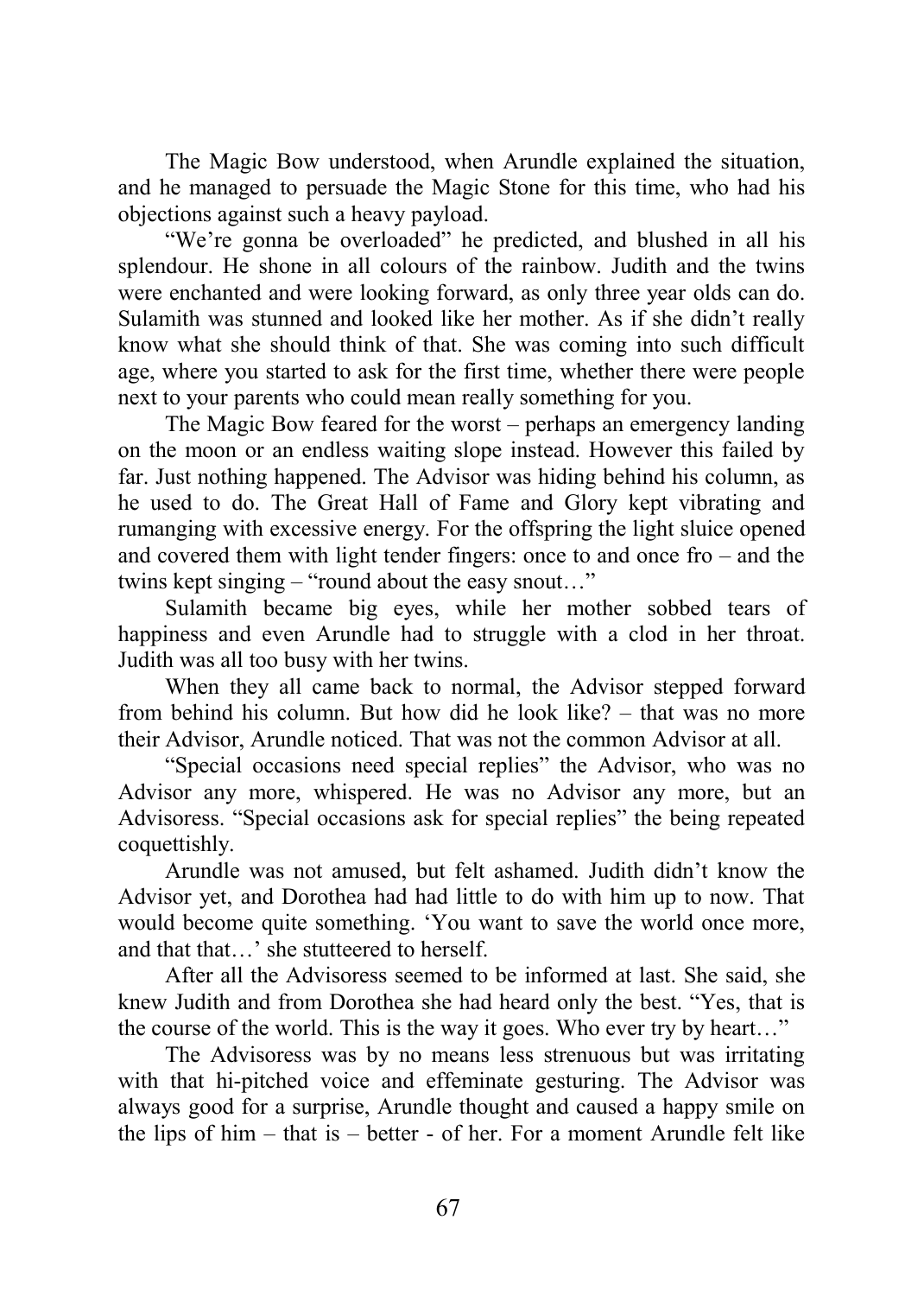looking back into the old known face of his, but she must have been wrong.

\*\*

Judith talked off all her frustration that was heavily laden on her maltreated soul. She was ashamed of being the cause of what was going on in a way. But the Advisoress only shook her head gently, and repeated her sermon of the course of the world, and of false objections and lack of timidity.

"What's happening is happening, and what must be, must be" she said just like that.

Arundle mocked and Billy-Joe gently knocked into her ribs to have her come down, when the Advisoress continued:

"The kingdom of heaven is like a grain of mustard seed which a man took and sowed in his field; it is the smallest of all seeds, but when it has grown it is the greatest of shrubs and becomes a tree, so that the birds of the air come and make nests in its branches." (Mt 13, 31)

All of them looked bewildered at each other. Judith had expected to become criticised, and Dorothea as well, because she knew how easily she lost her temper, when things weren't running the way they're supposed to do. Things didn't really run badly, though. Had there not been those damn side-effects – small ones at first, and neglectable though, which became bigger and bigger however.

\*\*

'Through the light they are after all, that's the main thing…' Judith noticed herself thinking, and was ashamed again. The world was upside down and it was her fault, and all she kept on thinking was the well-being of her offspring.

Dorothea was familiar with the 'Hundred-Enders'. What, if they also…? But the Advisoress waved her off smilingly:

"Snow from yesterday, dear sisters. Snow from yesterday, snow from yesterday…"

She didn't allow you to speak up, or turned your words in your mouth and the thoughts in your mind.

"Yes, the grain of mustard – that's it – ...confusing, isn't it. That's the way it is with parables. Think of something else now: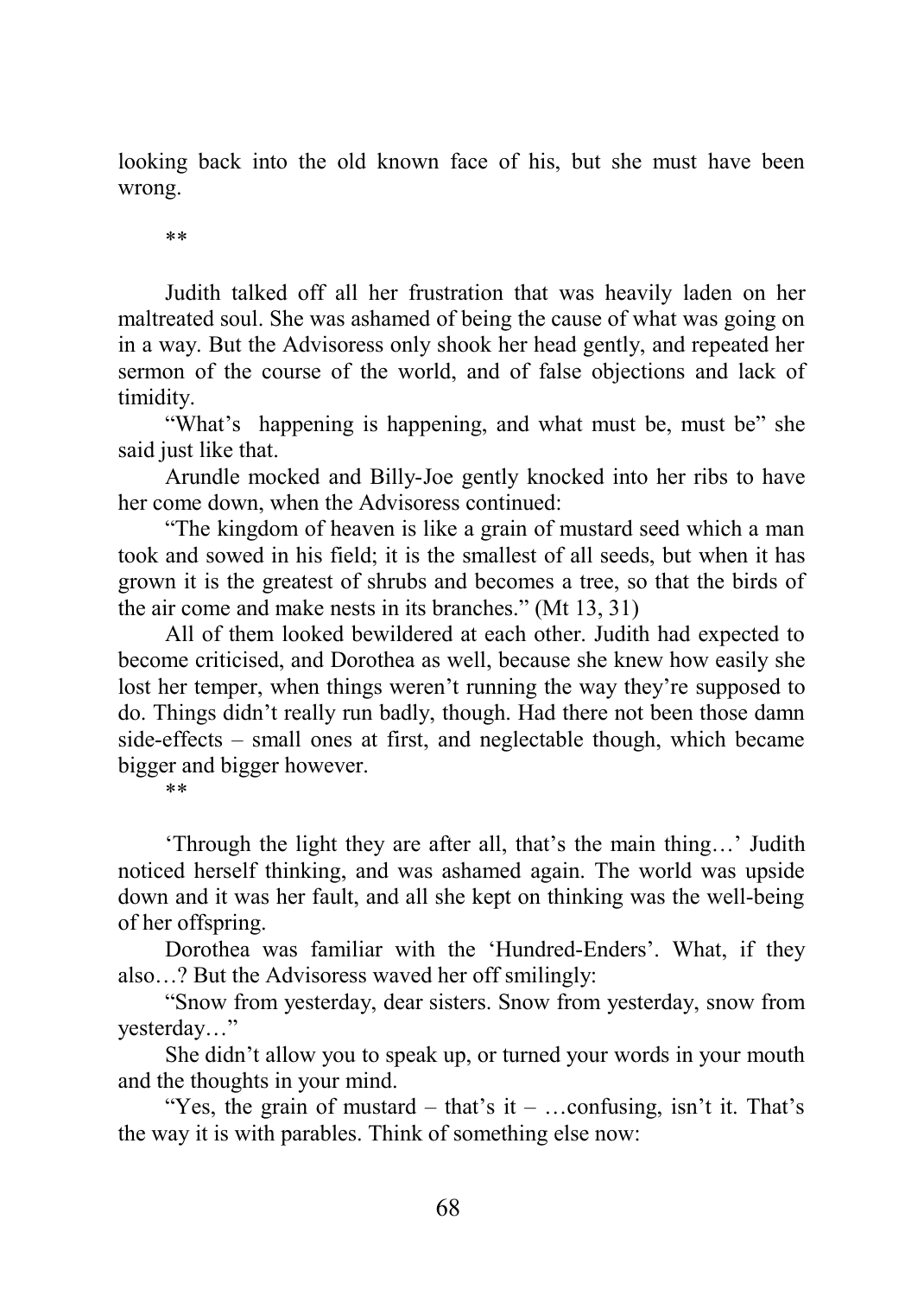'Look at those sky-stormers, not the fat and ugly wormers. Jug, who's gonna stay, this is things do turn their way. Fare well for now, I've got to hurry. Must fly and flatter, I am sorry."

While reciting the Advisoress faded like mist in the morning sun. There they sat on their energy cushions and their bums were grumbling. It was high time for the return trip back home.

It was done, as said, and there they stood all of a sudden amidst their island. Shining the ones, advice-less the others, each as they deserved.

Sulamith recovered first. She was in the critical age, when you started to questioning your parents.

"Mom, I think the Advisoress troubled you a lot", she therefore said and looked uncertain, and somehow pig-headed, expecting her mother's rebuke.

"Do you really think so? Did you understand so much more than I did? I won't send my 'Hundred-Enders' away, but grant them a convenient eve of life, no matter whether this will take another hundred years. You can be sure about that…" She looked now challenging back, and felt on one level with her daughter, and only hoped that Sulamith would not give in.

But there the light was in between. She knew that, by her own experience. The light made you feel very strong for the moment. You thought to understand everything, because everything lay prostrate before you, all open and transparent.

How nice she was. So unbelievably young and blossoming – on her way to open. Only the wings of the butterfly you had to imagine, and she would have gone up and away, so light and ethereal as she was for a loving mother's eye.

"Yes, my angel" she whispered with a merry smile, that had her face shine up so noticeable in the mirror of the unreal reflection, that even the others took notice thereof.

The twins became uneasy. Sitting quiet for so long was against their age. Besides, they wondered how strange they were looking: like glowworms – a bit frightening as well.

\*\*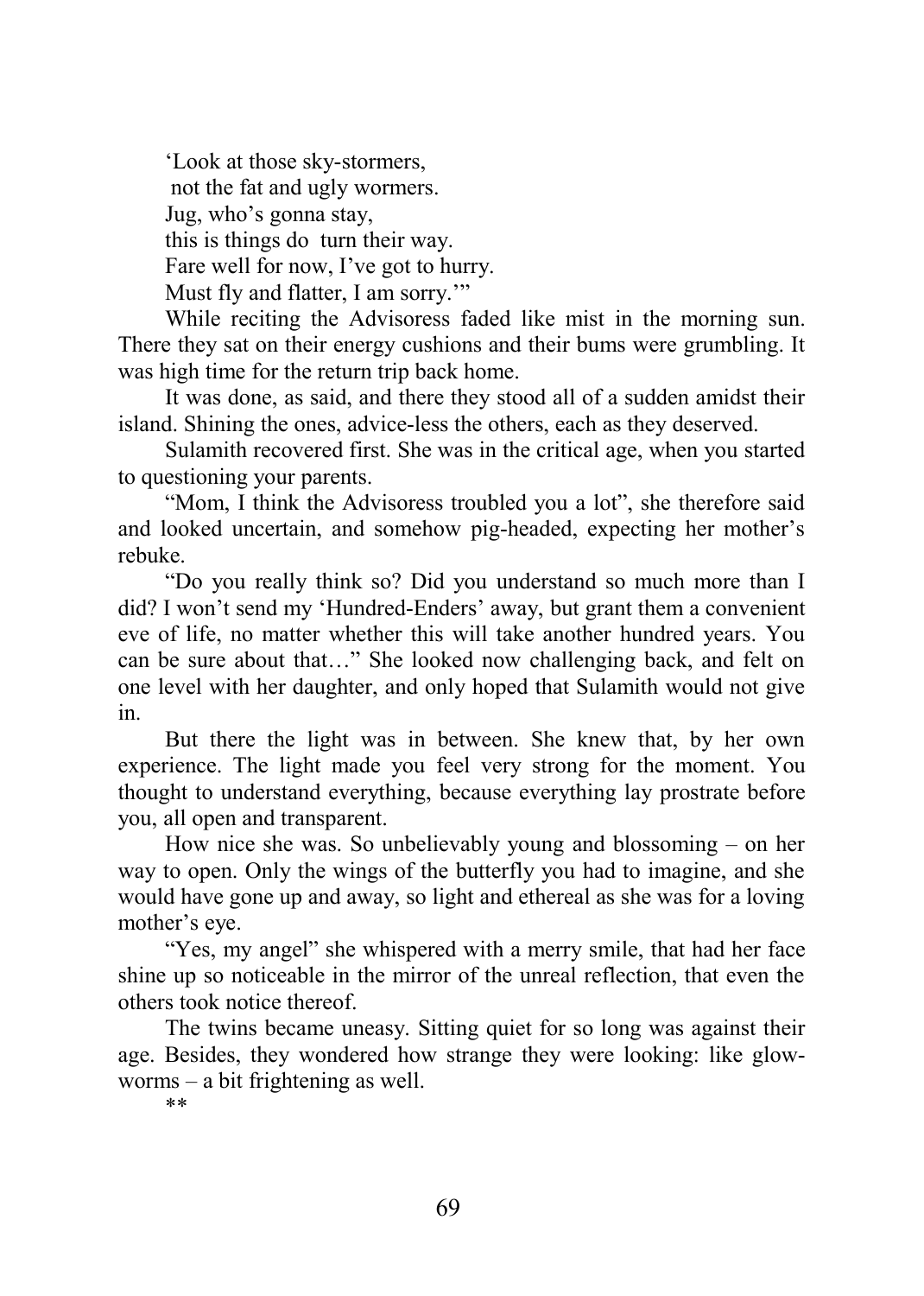Verbal denial didn't suffice, after all. It was high time to regain influence on the course of the company. This was what her husband told her all the time, she began to realize. She was the holder of the SLOMES patent. She had built the prototype. Well, only by following the blueprint. A masterpiece not even the inventor himself had been able to fulfill, who didn't trust his own calculations, or lacked of patience.

The scrambled message of the Advisoress made her uneasy, like all the others who had taken part in the space mission, but she didn't yet really understand.

What would Peter think of it? Would she be able to reconstruct the message? What did it say? Well, she could ask her fellow travellers.

When she contacted Dorothea for that, she realized that each of them had understood something else. Arundle also just recalled a model for world history, that suited her soul.

None did know precisely what she had heard. They were only sure, that it had nothing to do with the butterfly-wings Judith meant to have seen for an instant. They were sure about that. So Judith was back at the beginning, before it came to "The Assembly of the Intergalactic Counsel of the Light" (as Arundle babtised their little meeting) – while all agreed just like that, when they assembled for their aftermath rehearsal.

Judith by then knew again what had to be done, no matter what the others understood or had heard. The negative Credit System had to become rejected on a world-wide scale, without any question. Because with the NCA (Negative Credit Account)-System the trouble had begun. The system had been helpful in the beginning, in order to improve the sale. But then things went out of control, and nobody was able to steer the processes. A means of distribution had become a man-eater, swallowing everything and everybody on its way. While she was in charge.

She had to begin right at the offspring. Because the origin was her own company, the SLOMES-Corporation.

### **11. The NCA-System**

"Let's put it that way, the Advisoress conveyed us the impression, that there is something wrong with the system, as if we didn't quite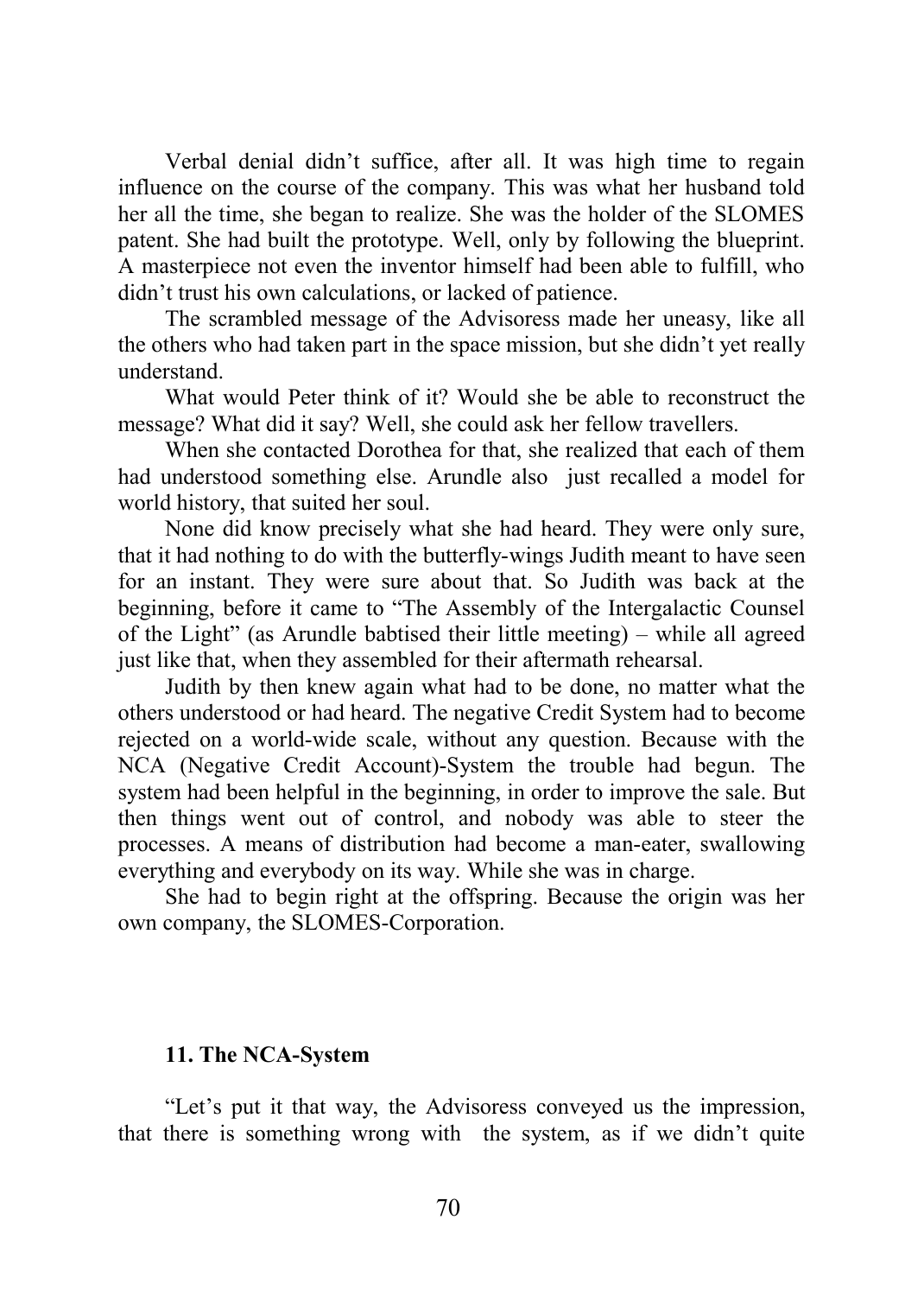understand the parameters, don't you see it that way as well?" Arundle opened the little aftermath meeting. This time without interruption by noisy kids, Sulamith proclaimed with her just about ten years, presenting herself as a real woman.

The twins lay in bed and enlightened the night while sleeping, and made her mother to peep and check freaquently. But they kept on sleeping sound and merry.

Judith had asked for the meeting. She had eventually wanted Peter to participate as well, but there had been objections, because he was undoubtedly a man. So was Billy-Joe, but he had to be accepted as a necessary evil – well, if he could be addressed an evil. Because he transported Pooty and the Magic Stone, and was the bearer of the bagging giant kangaroo, which relieved him in a way to a certain extend.

A strange anti-male mood had come up with the sudden appearance of the Advisoress. Well, probably not really anti-male but definitely not in favour of males. A mood like 'men are disturbing' or 'men overrun women', or 'women are different, when men are present' – each could find the suitable cause for herself.

Billy-Joe handed the Medicine Pouch over to Arundle, claiming workload. Zinfandor, he said, had asked him to exercise a little navigation, as he had registered as assistant navigator on board of the Last Bounty. "… on a trial basis for the next three months. Gives us a chance to be together, though"… Because Arundle still held the position of a communications officer on board.

Among the 'Hundred-Enders' no replacement could have been found yet. – And now, while the regular trips had become necessary, because the dwarves had discovered studying, and because the University of the dwarves was located a few floors under the regular university. Therefore, the Last Bounty went back and forth to Susamee's Island once a month. This took her almost two weeks with all that loading and disembarking and embarking here and there.

During the stays in the home-port Navigator Billy-Joe was of course allowed to take leave. This was one of the options he had claimed, while the other crew made the maids for the dwarves while ashore. Because the dwarves had declared the Last Bounty as their campus over here as long as they studied in the depth.

\*\*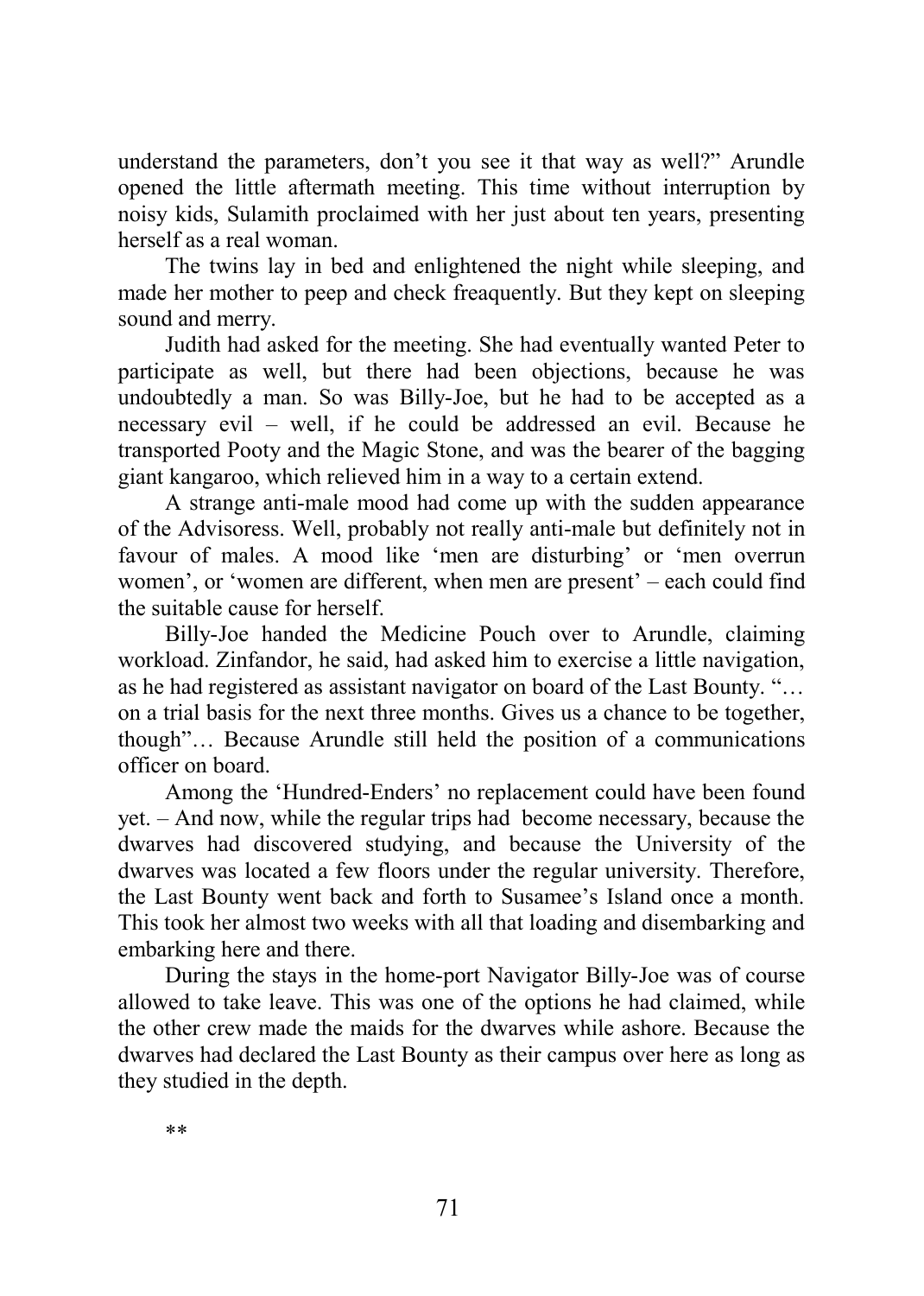Judith had asked for that meeting and would have liked to have Peter, her husband, with her. But that was impossible. Instead the Advisoress honoured them with her presence. And this time there might come something reasonable from her side.

After all, they were here on earth, that is to say on sound grounds and didn't flatter about on semi-silky wings, as might be the Advisoress' intention.

Judith noticed the hidden aggression and silent anger lingering all about, most likely because of Peter, but also because she intended too much. She was afraid of being rejected again instead of the necessary support she needed in order to oppose her clan. And so it was.

"Far too radical – Rome was also not built in a day" – a more stupid saying could hardly be found.

Judith's idea was simple but workable. She had made up her mind for that. Her idea was reduction – simple as that. Reduce the debts and relieve the debtors. Not a simple remission of debt but a remission in square. Because her remission was not just a simple remission but the reversion.

All NCAs (Negative Credit Accounts) should be altered from minus to plus. As far as the existential accounts were concerned. Which was of course the case with all real NCAs. The accounts of the rich wouldn't be reached that way – of course not – that was clear to Judith as well, she was part of this world. Who ever would try that, would cause the last great world war and the final and ultimate destruction.

Judith had the human beings in mind – all those stranded beings between hopelessness and desperation. To help them back to a perspective life, and made them find gladness and gaity again instead of permanent grief and misery in slavery.

"Would such a remission of debts be not totally injust? What about all those eager savers who afforded theirs SLOMES by savings and kept on working busy day by day, managing just about to get along. They hardly ever went on a holiday and couldn't afford any extras..."

"Well, well" Judith interupted Dorothea's intervention. She had had that in mind too.

"For those we grant an annual distribution of what we have overcharged in life-contingents, without knowing what to do with it. How else did those dubious time-sharing-companies start off in the first place? Only because we big companies didn't know what to do with our surplus.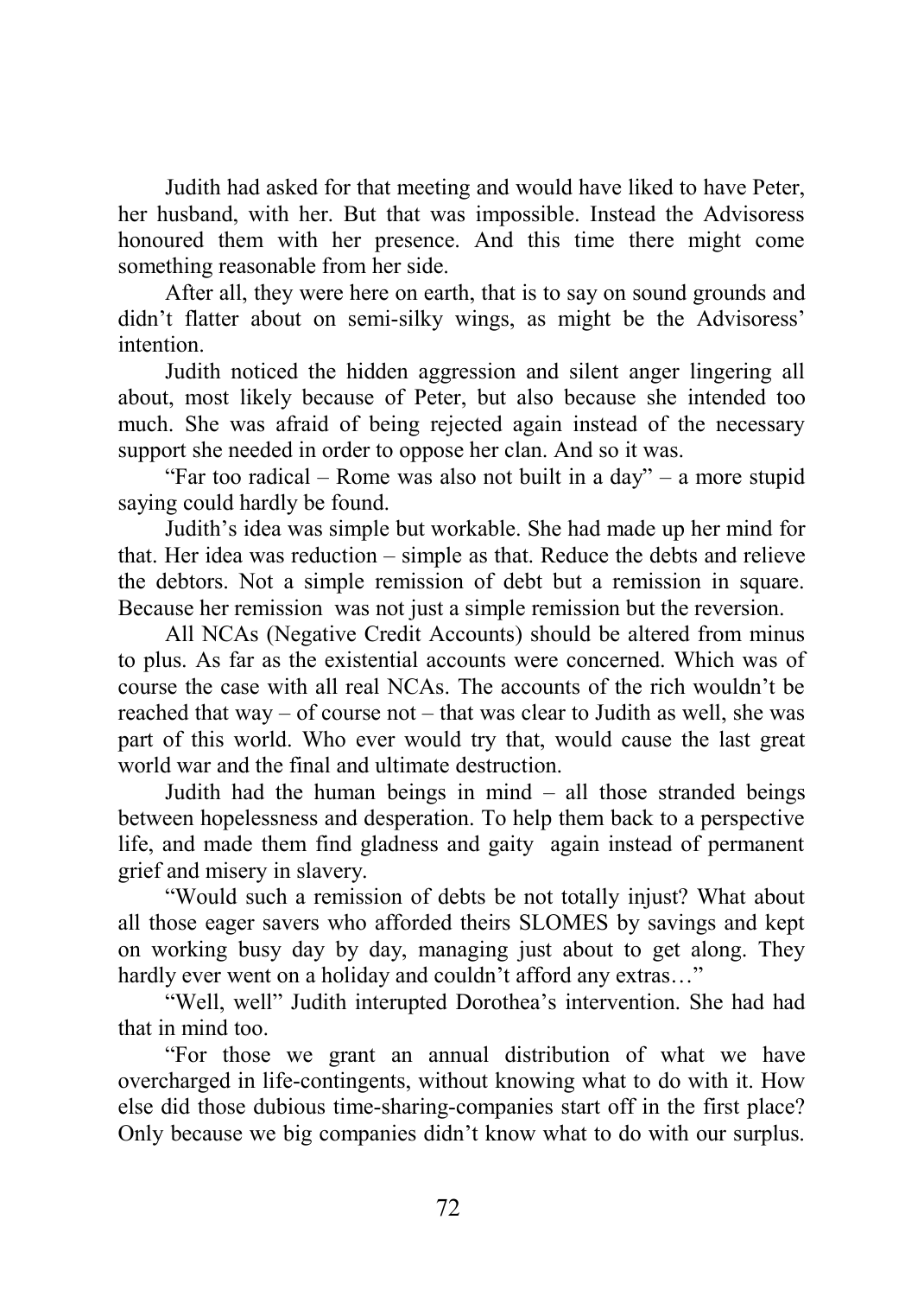'We were happy to find someone who took over the surplus. And we received bionic equivalents in return. A win-win situration on the account of the helpless and the poor – what a shame. We executed the mentality of the money-sharks. It can't go on like that. This was not meant by the change of paradigms. This is what my family has to realize, once and for all. We stand for the new time – so let's really stand for it…"

There she stood, with glittering eyes and extended arms. Her prophetic eye shone with visionary power. Before all, the Advisoress applauded that the wooden desk echoed.

"…but we do not want to ruin the honourable company. For that it is far too dear and precious to us, isn't it?" she added when the applause which had been taken up by the others - faded.

"Everything has to be recalculated, while the question of justice isn't yet settled either, but otherwise – Brava, Brava, Brava – three cheers, my dear, to put it your way. We can see great things on your pace to future…"

And off she went, as if she had seen and heard enough, and didn't want to commit herself into affairs under liberty's command. There were more than enough limitations in the world already.

Dorothea twinkled committingly at Judith, when the latter came back to her mind. She had gazed after the Advisoress in an air of confusion, stunned as she was.

"Calculations have become my passion" Dorothea stated "In earlier times I hated this stuff, but nowadays with all those computers, its so easy now."

\*\*

Judith and Dorothea reviewed the balance-sheets of the previous years. And when they noticed that this was not enough, they took a representative average from the analysis of probability, that was annually achieved in order to project the expectations.

They could take the figures over ten, then even over twenty, in order to get as closely to reality as possible.

So they were feeding the computer and had it calculate. They reversed the prefix of the NCAs, as they had agreed upon, and fell into a huge minus. A fact they could have found out without computer as well. All depended on the proper accounts to be considered. That was the major problem.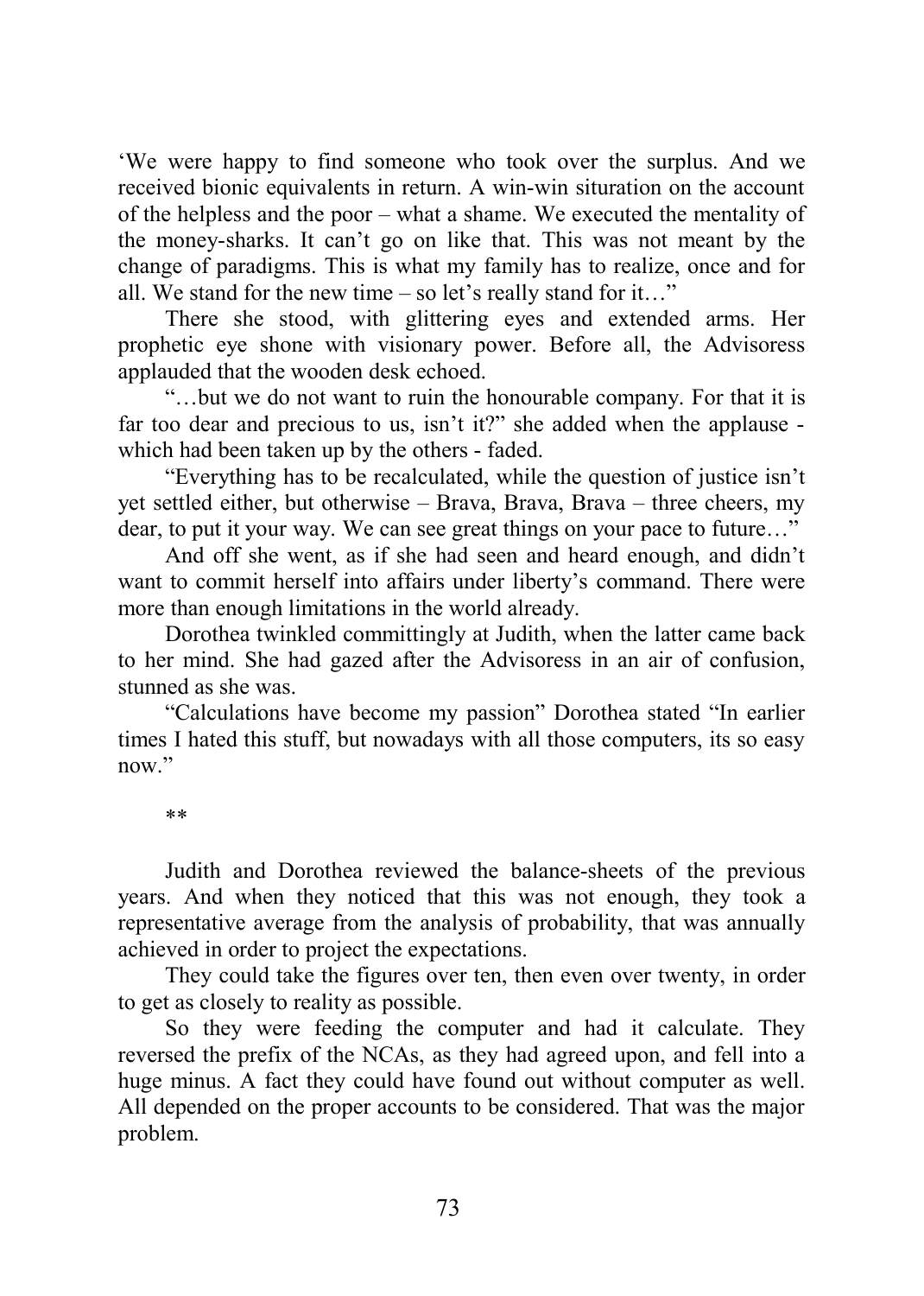They tried for a while, this way or another until they came about some sensible figures, Judith could present to her family. However, both women weren't happy, yet. Dorothea feared that they had overlooked something of great importance and Judith still thought their proceedings weren't radical enough.

While, in fact, they hadn't yet moved in reality up to now. They had only analyzed facts, and intended only to act accordingly.

They calculated and calculated back and forth. With a remission of debt every ten years, they could probably manage. That was all they could do. If they proceeded like that, they wouldn't gain any surplus any more, that had to be thrown on the market. A deeply immoral way, Judith reckoned, who was most embarrassed as the concerned originator.

"How can you dare to sell the human working time behind the backs of human beings? That mustn't be done, where does this lead us?"

Dorothea fully agreed and saw a point, where she could step in. But for now they tried to find out together how to clear their calculations and have them become sound. Which wasn't easy at all.

"We've got to ascertain that this can't go on. People must be asked, before their working time is sold. Because this is nothing but a modern form of slave trade. How can that be in a civilized world, that human working time is peddled and shoved about like cattle in the slaughterhouse? With each and every contingent is a human life connected, and the fate of a human being is decided. Someone gets caught and his life is sold on, and gets to a soul-peddler or a time merchant. Another might be lucky because he is allowed to work for the SLOMES corporation, and may even hope to be taken over, if he wants, after his debt is settled, and would go on – probably on his own will."

"Freedom against security – among the Hundred-Enders you may find many who'd have given up the idea of freedom for a piece of security, and would give their last bits and pieces… – It's a cruel and brutal world out there…"

Judith was shocked. What Dorothea revealed had been out of her horizon.

"…and you think we get along with that?" she asked somewhat rhetorical.

"If we do such debt-liquidations every ten years, and transform the accounts, then the SLOMES corporation needn't sell any contingents, but can utilize all surplus working time in their own facilities. That would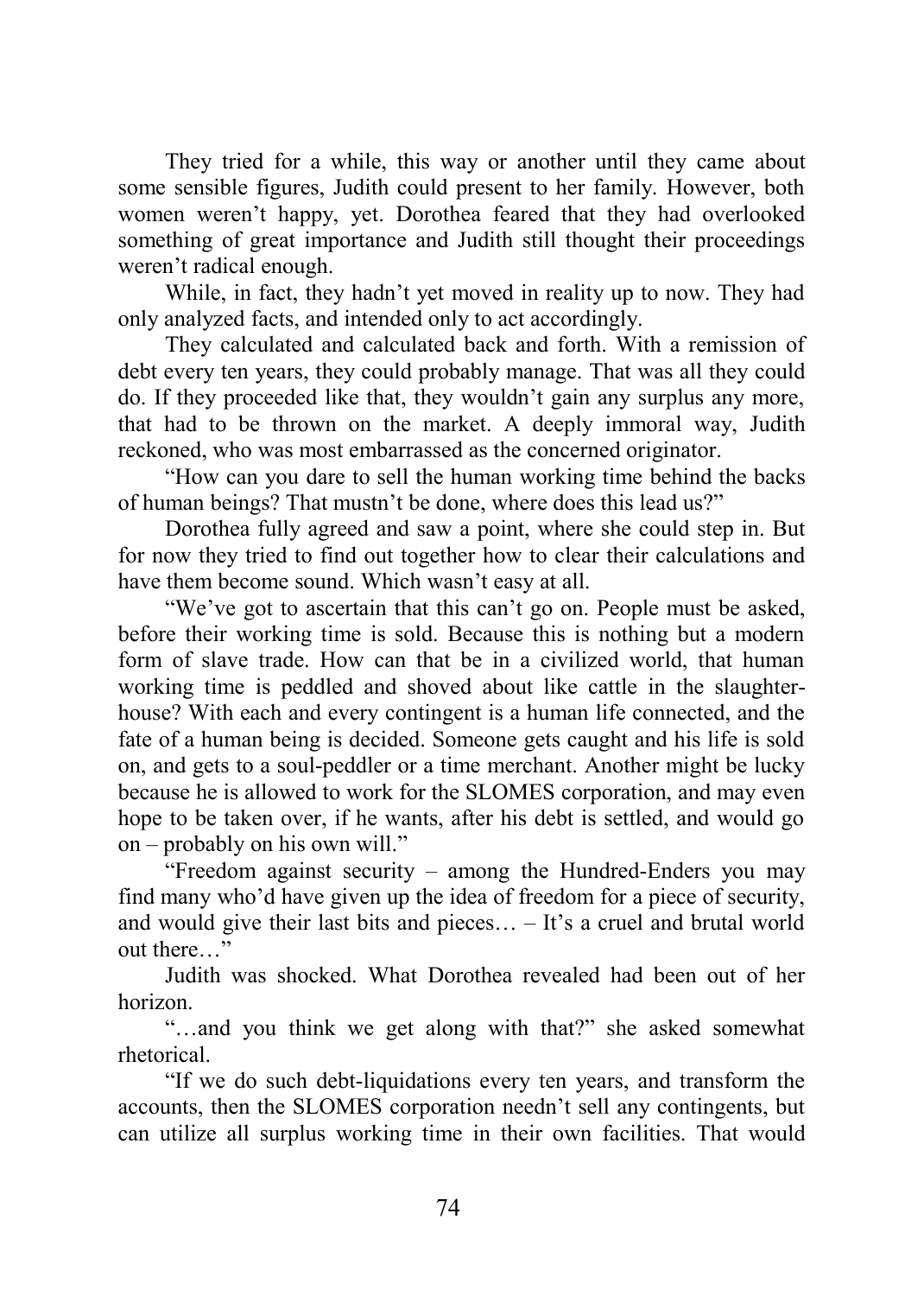mean the end of all time-share-contractors. They would fade away in the long run, if no allotments would be thrown on the market, do I see that right?"

Dorothea nodded. "If my computer doesn't fail. But that you all can check internally. I do rely on the data you gave me, and your figures are supposed to be rather actual. Of course, I didn't consider the volunteers. They would come in addition to what's in the pot. And there are quite a few who go on after the plight with a regular contract."

"Yes, well, the SLOMES corporation is a social employer, that's for sure. 'Same wages for same work' is their oldfashioned slogan, which stems from the time of the trade union movement in the early  $20<sup>th</sup>$  century. These days it's meant that all work is handled equally, whether voluntarily achieved or otherwise accomplished."

"And I see what's going on, on the worldwide market. We've got to go somewhere with our wealth. Each month shares in profits for our book and our patents are floating. I'm trying to get into one of those time-share contractors, to take over and then to liquidate them right away, or transform into agencies for voluntary work. That seems to be a good chance to spread about some confidence and vital spirit. Because those Hundred-Enders are so devastated and do not dare to tackle anything, while they aren't yet hardly over fifty, which is no age these days. Look at me. When I tell you, how old I am, you wouldn't believe it, anyway."

Dorothea enjoyed fiddling coquettishly about with her age. She still couldn't refrain from doing so. Judith knew of course, how phenomenally young Dorothea looked. She would surely go on for a long time to do so, because she invested a lot of time and energy, as well as the assistance of the surgeons. What the SLOMES couldn't achieve alone, she attended dayly quite some time, would be solved on other ways and by other means.

Happiness was after all, a kind of fountain of youth.

If Sulamith was today about ten years old, and Dorothea delivered her in her late forties, then she was – yes – then she was indeed not all that young anymore.

\*\*

"…and we wouldn't write red figures, then?" Judith gasped inaudible, she shouldn't show, of course. After all she had to convince everybody in and out of the company and family, which was unfortunately almost the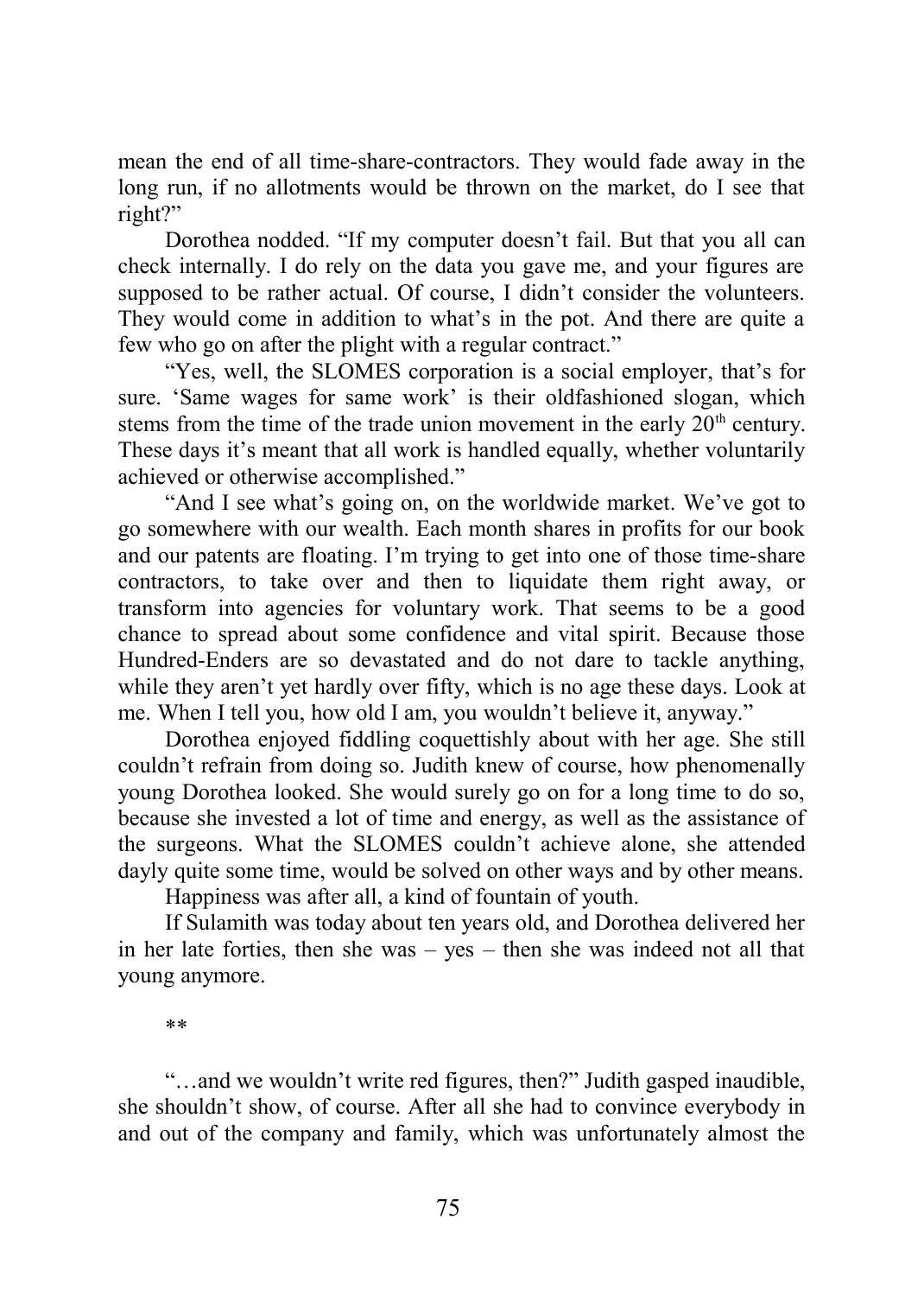same. Her position was a mighty one, but not all-mighty. That wouldn't work in such a big company.

Instead of giving a straight answer, she referred to the calculations of her company-staff and to the verifications of an independent analyst, who had come to similar results. "Besides, I do of course, rely on my own calculations, and they are clear and definite. If we go on as we discussed, then this will mean the end to that scandalous slave-trader mentality. Who are we, after all? What are we doing? We cannot seriously deal with human lives and fates, as if they were spare-parts. And that means – we cannot lose anything, but win everything.

Behind our backs ugly procedures sneaked in. I do not assume this was anyone's intention. However, it worked out this way. And now we have to do everything possible to stop such, and take care that never ever happens again, what has been done to human beings. Our image as a company suffers a lot. We cannot yet overlook the damage done in the long run. We are the SLOMES-corporation – the motor of the future – we promise a happy future. Long life, happiness and harmony inside and outside, with the whole world…"

Judith was standing with extended arms again, and shining eyes. But this time her audience was the shareholder assembly, who had come together for that extraordinary meeting, she had asked for.

Dr Judith Kornblum-Adams was already a legend while still alive, and that even more so, because of her domicile in the Southern Pacific, where she dwelled and researched, refraining the outer world and unreachable for anybody, the least the press, who took their chance now by shooting pictures, which might make a fortune on the market. Such an opportunity wouldn't come again so soon.

# **12. Tika's Marriage**

With all that hustle back and forth Susamee's Island wasn't the quiet place any more, it used to be. Those concerts in the moonshine became real Open Air Festivals and attrackted thousands of visitors. Especially in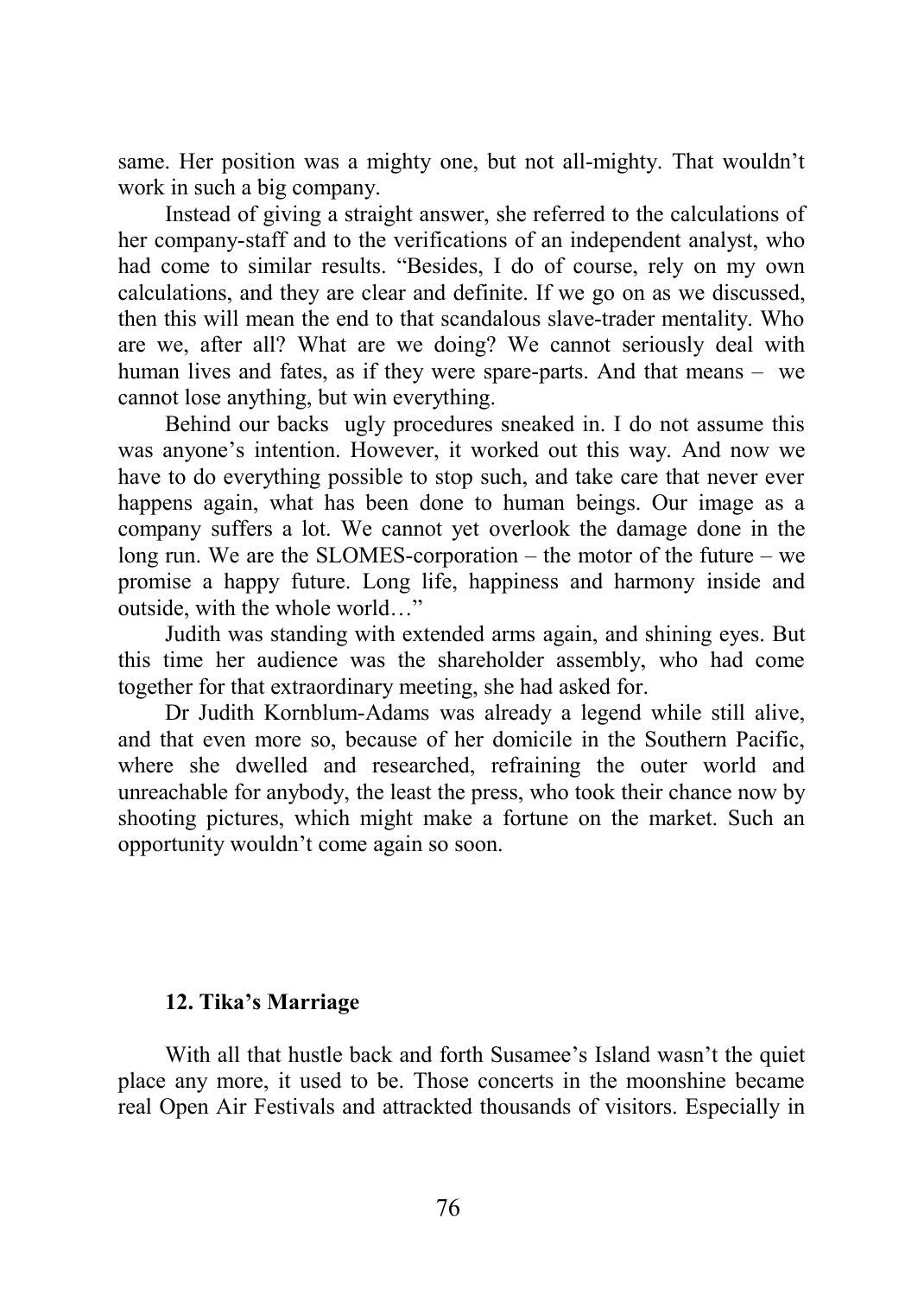the summer-nights, when the self induced horse-headed violin whimpered extraordinarily intense.

Susamee tuned then in, after the phoenix had erected back up from the ashes of the hearth fire where he had himself burnt  $up - as$  was the way things were set in a phoenix's life.

Not only the dwarves, but the Conversiors were affected by the old lady named Last Bounty and were looking forward each month for that voyage over to Susamee's Island. This was why the Last Bounty was underway half a month, all in all. Sometimes she rode at anchor, because Susamee's Island had no proper port yet. In the uncertain and steep ground, this was kind of dangerous, especially when the sea was rough.

This was why the Island's Council decided with agreement of Susamee, of course, to have a port built near the landing strip of the Helicopter. The water was deep enough there, but not too deep, so that the pillars, basing the pier, found solid grounds. Thus it became a rather attractive set up.

The Last Bounty came for a trial mooring, and a little improvement had to be fixed, because the ship was a little longer then estimated, and there had to be some space back and forth for maneuvering.

Otherwise the pier was perfect. The only disadvantage was, that the way to the underground entrance lay on the other side of the island, which meant an exhaustive foot-march for the dwarves. With their short legs they weren't fit for such kind of convey. This was why a plastered road was built, where goat-driven chaises could be traveling as required.

One attempt attracted the next.

While it became quiet again on the front side, where the Shamaness and her disciples were dwelling. And even in the full moon you had to enter the inner island for a couple of hundred yards, in order to become involved into the turmoil.

Only the tender sobbing of the self-induced horse-headed violin could sometimes be heard, when this the westerly winds allowed. But that was no nuisance, quite the opposite.

This was why all were happy, and the dwarves could make up their minds one way or the other, and needn't bother whether they disturbed anyone.

You couldn't, of course, expect such considerations from the Conversiors. Because they didn't know better and follwed their nature, and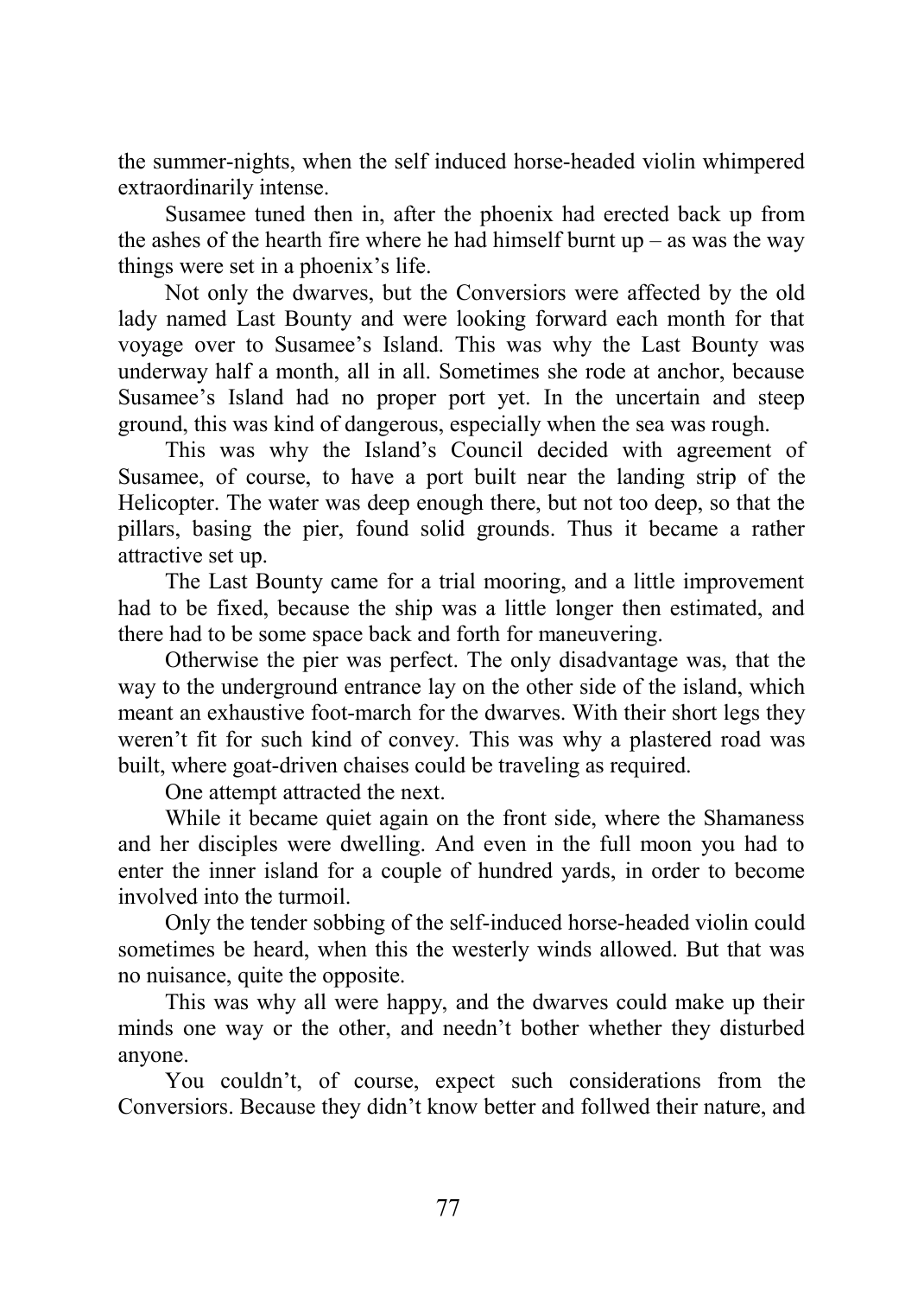because it happened the same with the originating dwellers, they didn't mind.

Only Will Wiesle, the lonesome guardian, remained, and became kind of anxious, all alone, with no real human being on the island. Therefore the Last Bounty was a relief for him, with all those characters on board.

Because she lay on the other side of the island. He also moved there as soon as the full moon was coming up. He built a solid hut, that became a kind of arrival and departure lounge for the travelers, as well.

There was always something to bother and claim, and when it was the weather, which Watchman Will Wiesle couldn't influence- - how could he?

Sometimes he regretted that he was not traveling any more as a deckhand on board of the Last Bounty, as he used to in the earlier days, while Hundred-Enders procured all vacancies now. Thus the provisional crew became replaced.

Will had enough to do anyway. He still carried his lot as a submariner on the Nautilus. He had his position there, which no Hundred-Ender could take away from him. What ever he decided, it would be his own decision anyway. He certainly didn't want to leave the scene on Susamee's Island all up to old Hans Henny Henne, who was wooing for Susamee just as bad as he did. The two men were both hopelessly adicted to that fading beauty. And so, the forced separations hurt, and affirmed his verdict to pay off officially.

Captain Leblanc regretted Will's decision very much and tried to attract him with all kinds of promises. However, the trips of the Last Bounty turned out to be too frequent - the traffic became just too heavy, and ascertained Will Wiesly that he had come to the appropriate decision.

And so it was definitely in the eyes of Susamee, who was very fond of his wooing, because Hans Henny Henne could become very strenueous, especially when he mixed up his bionic wirings in the brain, and did and talked a lot of nonsense as a consequence. Then she was all too happy to see him move on for his lectures, or in order to claim his doctorate of honour, over there, on the University-Island. After all, he was the original inventor of the SLOMES.

His absence was eagerly exploited by Will Wiesly, who wooed heftily for his adored grace. He seemingly did a good job, because his beloved let him carry on. Nobody is ever too old for love.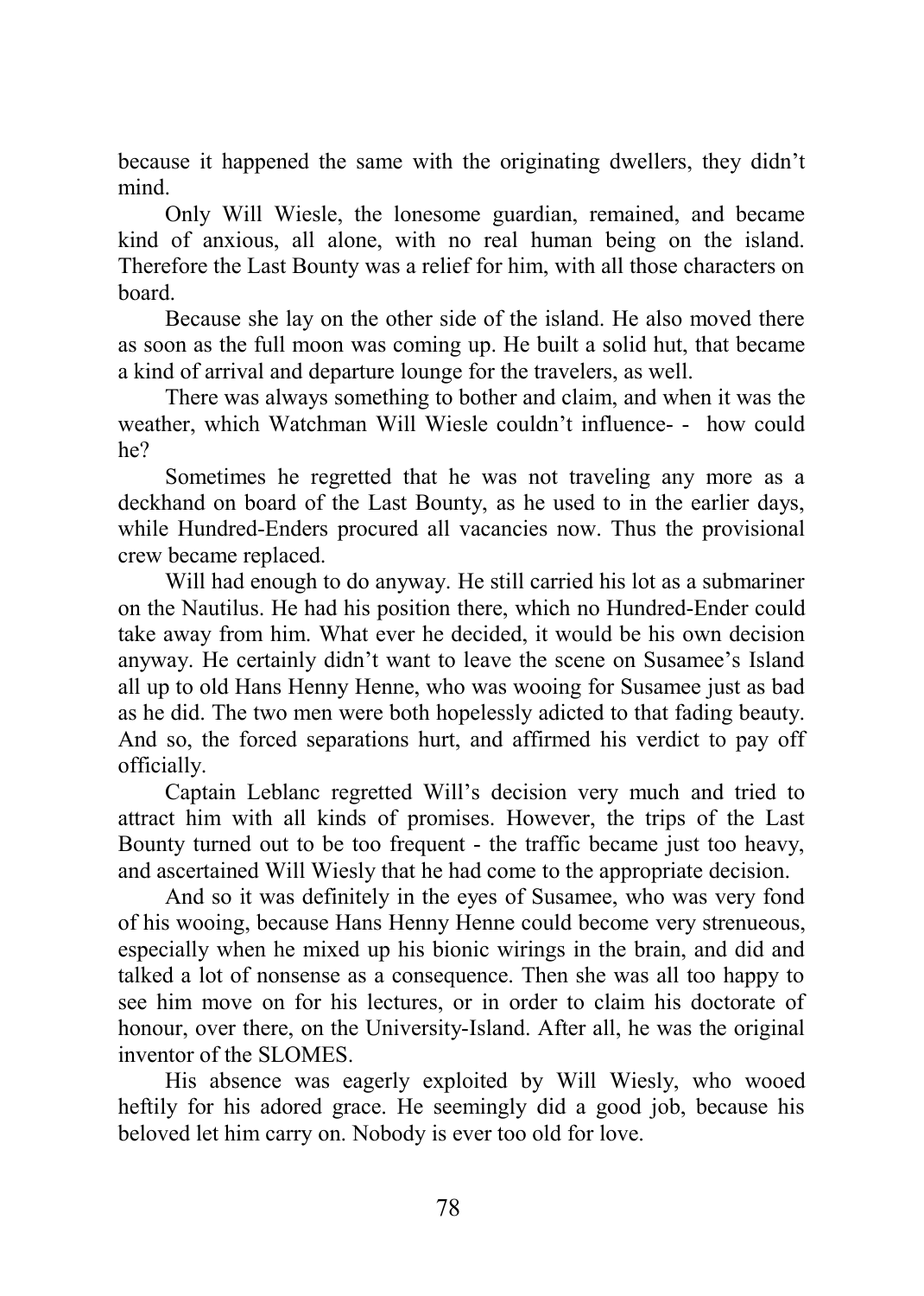In his case, Susamee knew after all, that everything was genuine – well, almost everything, as things had changed in his case as well. New teeth he had already and next he would get a new liver. The organ was just being bred out of stable cells he had passed on in his youth. The liver would cost him some 200 credits. So he thought, but in fact the real costs would be 2000. However Dorothea skipped a zero in his favour. He had only to apply for it and could be almost sure that the boss would decide in his favour.

\*\*\*

Whenever possible, then Tibor spent his time with Tika. And Tika in reverse, liked Tibor very much in return. While she was increasingly confused to a certain extend about that self-induced horse-headed violin of his. Something had gone astray, so it seemed.

Secretly she moaned about the times when a yellow huge dingo had been after her. However, it could as well be the unexpected fame, Tibor was gaining with his violin. After all, his violin became the door opener for a teaching position over there on University-Island.

Tika still sailed in her master's shade, so to speak, and that wouldn't change so soon. She didn't feel frustrated, quite the opposite. She felt comfortable and wouldn't have known where to look, in case a band of eager dwarves would have looked at her in expectation, or a mixed group had been sitting opposite.

\*\*

Susamee loved dwarves for being misfits. But also because they were related to her own nature.The age had covered a lot on her side. But she knew the fire of impatience, she could still feel burning inside.

And perhaps it was just that fire, that was eating Tika up now, because she didn't want to let it be. Tika wasn't fabricated so easily. However that was known only by Tibor meanwhile, who couldn't care less, so he hoped. He as well doubted his possibilities on this behalf and hoped for Susamee to tune Tika back by maternal passion.

So it happened, that the couple, who so heartily longed to be together, met only for a week or so each month. The rest of the time they went their separate ways, resulting from the duties they were obliged to.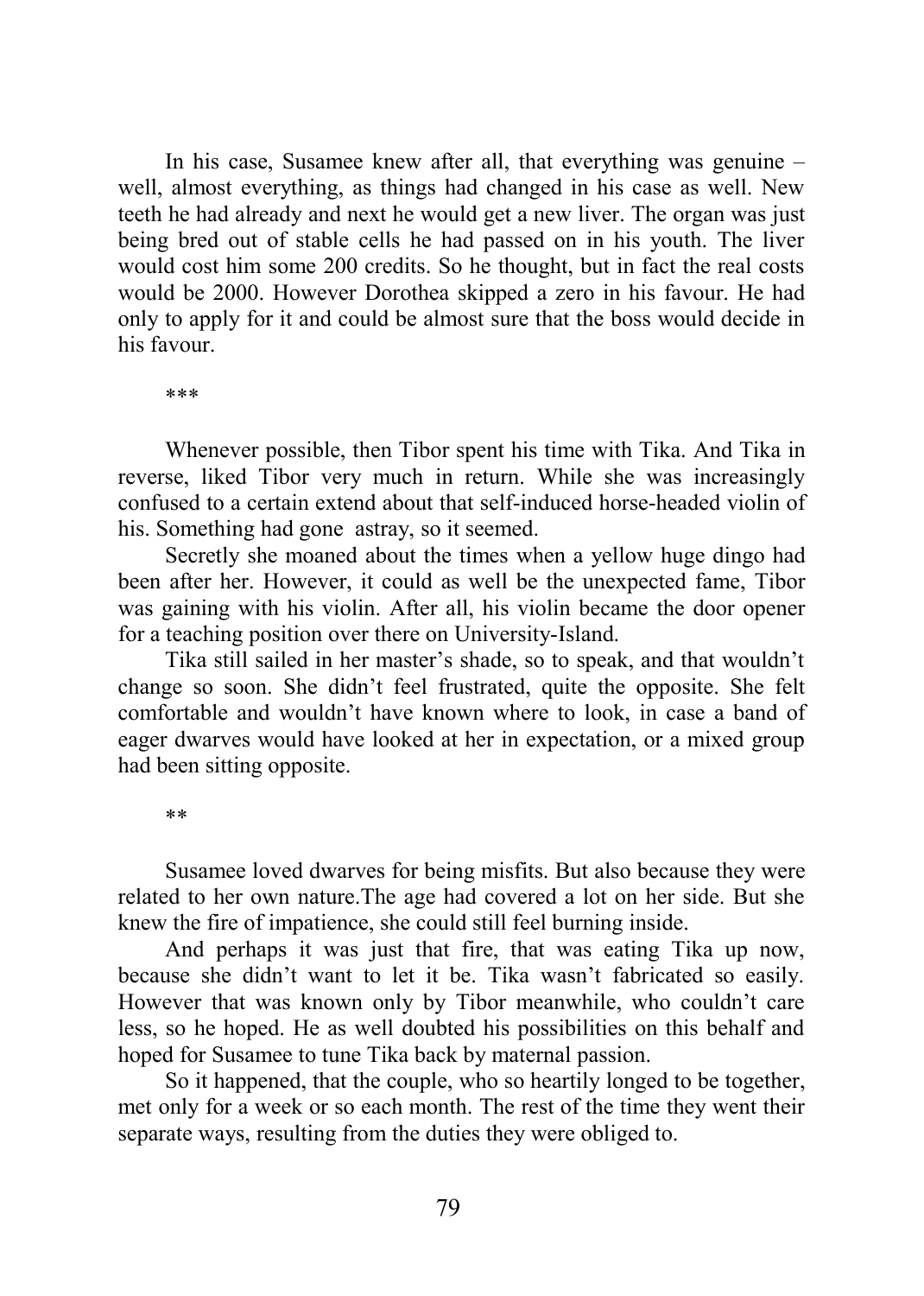Susamee could become rather impatient, when being kept waiting. Well, she did wait for one or two hours, but you shouldn't forget about her for good.

Although Tibor was not the favourite disciple of his mistress, he very successfully transformed his meager knowledge, and passed on his shamanian wisdom at the Island-University with one major advantage: He still held in petto his magic violin, which assured him the attention of the audience. Meanwhile he managed to play it even unconverted rather perfectly. Besides, he had a quick tongue and was not timid at all. He presented himself self-assured but in no way arrogantly. Little weaknesses of his, as there certainly were, he over-played by producing the green whirl of the Sublimatiors, if he found a gifted student amongst his audience. (He primarily attracted the female spectators, which caused Tika to wonder and worry not the least.)

Under such circumstances, what could become out of their relationship, the young woman asked herself, and that she also asked Tibor, who didn't know any answer. Best would perhaps be, if things remained as they were, was his dull suggestion.

"As if this would be so easy" Tika complaint, because she knew something she had to come about with, before she could talk it over.

In her mind she was hearing the cries of excitement, no matter whom she contacted. Any objective consideration of all facts and circumstances was in nobody's range, so it seemed. As a matter of fact, she had made up her mind anyway. Still, she would have preferred to have Tibor come about it on his own.

\*\*

Watchman Will Wiesly got his new liver first. He blossomed. The yellow sting in his face faded. "...needn't give up heavy drinking" he was told in hospital. "Well, perhaps a little more moderate…" the surgeon suggested after the operation, which had caused no problems. Therefore, Wiesly was very glad.

The wildest times lay behind him for almost a decade now. It had been his boss, who saved him then. You couldn't call it otherwise, what she did for him. Without her he would have passed away. To be more precise the devil would have caught him, because he would have also been a victim of those devilish Brothers of Infernalia.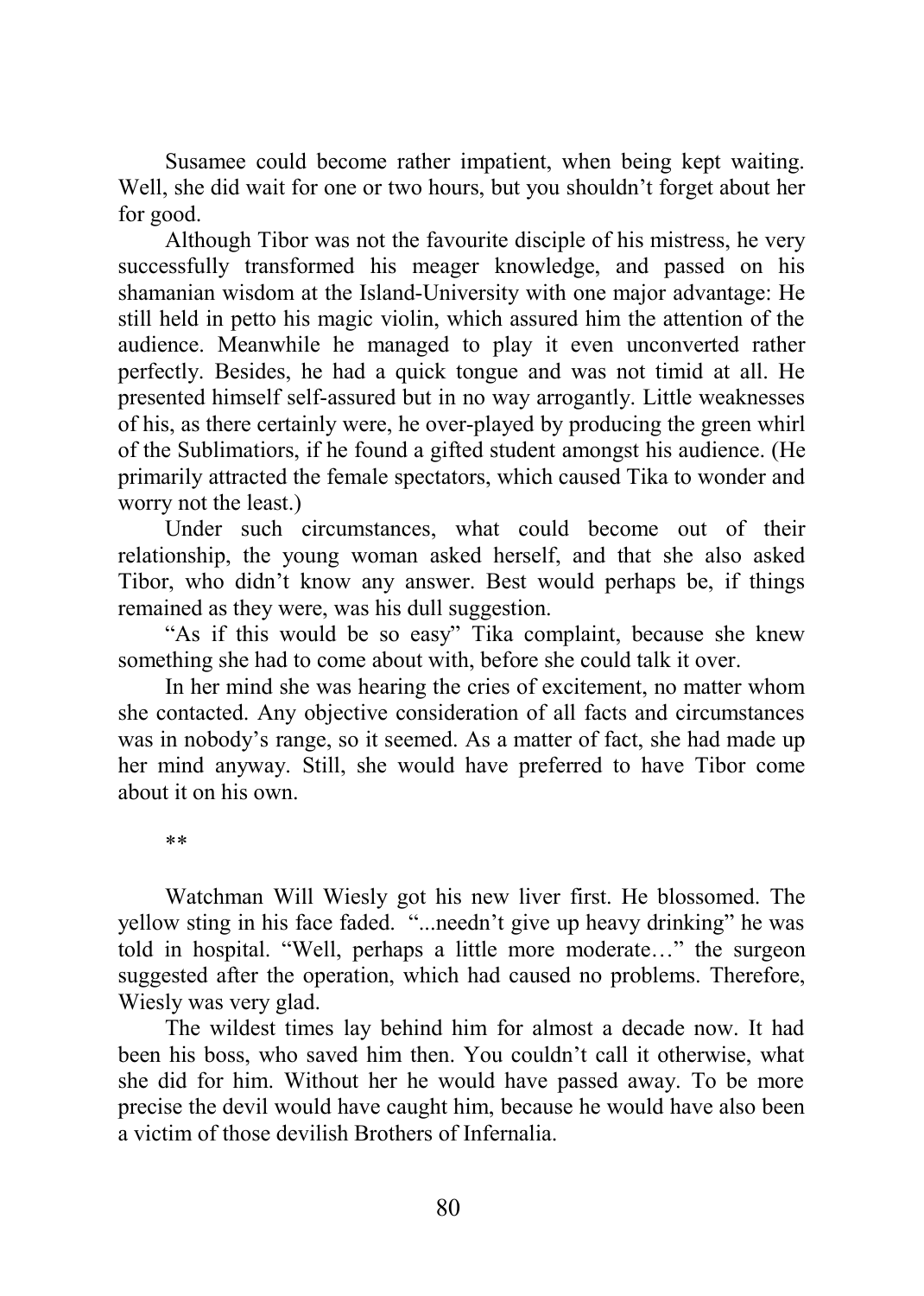Tika was expecting a baby. This was a great joy. Billy-Joe became uncle and Arundle some kind of aunt (they weren't married yet.) Arundle feared the martial rituals generally connected with the elementary events in life as was common amongst the tribe-members of Billy-Joe's acquaintance. She mistrusted Billy-Joe in this, who of course claimed to be miles away from such primordial customs. This he certainly was in his clear mind, but emotionally he wasn't free at all, but still stuck deep inside. She was almost sure that she knew him better, then he himself.

Arundle was devoted to physical completeness. She didn't even have holes for ear-rings. This was one of the rare things she was thankful for to her mother. Because mother had been rigorously against such things as tattoos, and piercing, in fact against permanent marks of any kind.

Thus, there were worlds clashing. And when Billy-Joe looked at Arundle's snow-white skin, he did understand. Ritual scars would have been some kind of sacrilege, she had to be protected against under all circumstances.

In his world something was always written on people's bodies, for what reason ever. Some things were of deeper sense, but most neither the marked individuals nor the performers of the marking understood, what was going on. Things just happened, because they had been done always this way. And were part of life, just like the air people were breathing and the enjoyment or the suffering, humans had to endure.

\*\*

In order to form a solid basis for their offspring, Susamee decided to have her two disciples married the proper way. And because she didn't want to offend any holy feelings, she informed herself about the rituals which were common where her disciples came from.

In fact, they came from very different parts of the world, that is, in fact from wholly different worlds without any connection what so ever.

In order to simplify things a bit, Susamee invited the old Shaman from the Inner Mongolia, who had been once here for a very unthankful occupation. She assumed him best to have an objective view, after all she

\*\*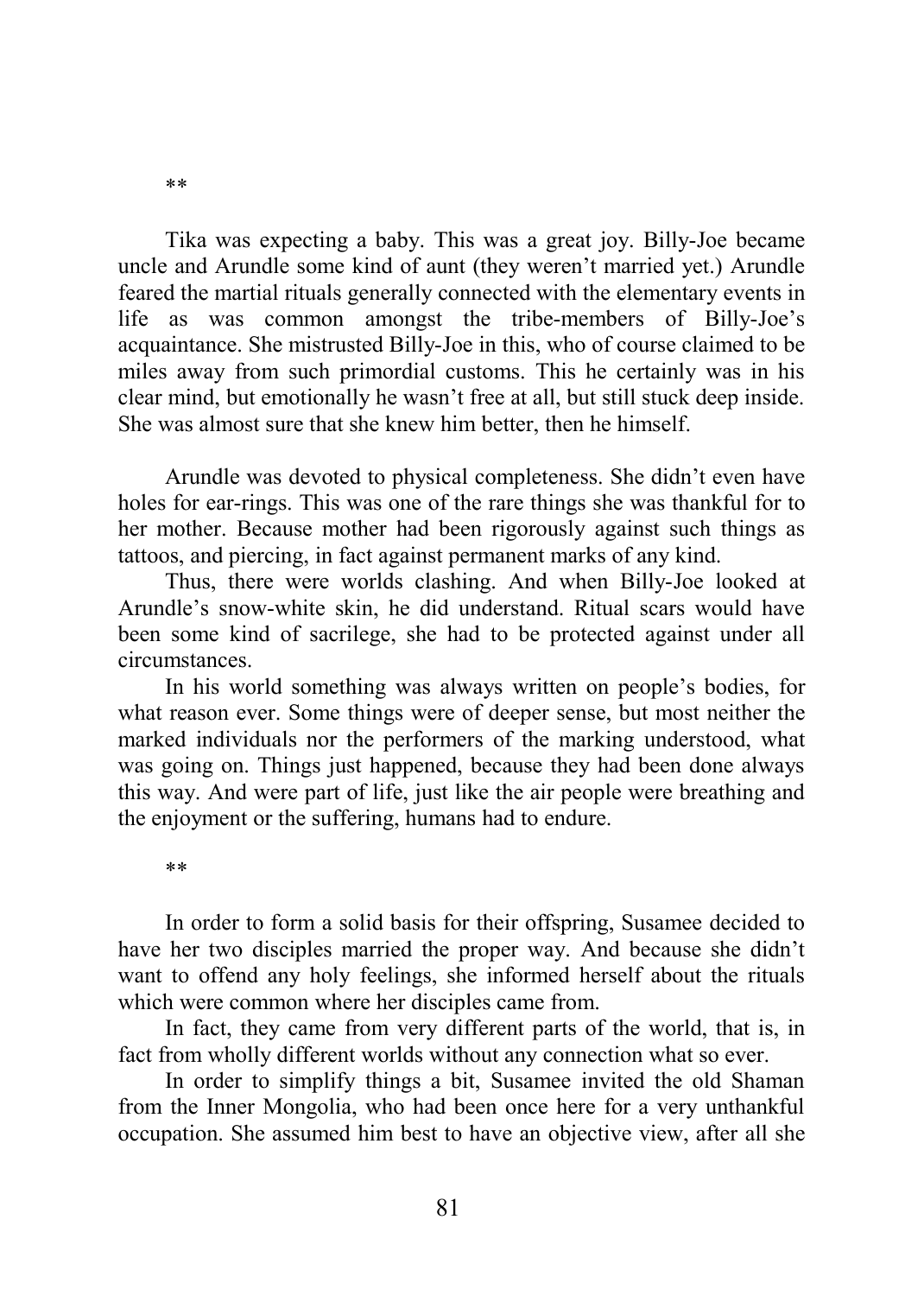had learnt about him from Tibor. To have Tibor's father come over here didn't work. Definitely not the conventional way. And another one he was not allowed to take since he was grounded by the communist idea.

Other family members, on the other hand, were not allowed to do such trip without the head of the family. And a proper visum for Australia would have been out of range anyway.

As Tika had no proper relatives, not even a foster-family like Billy-Joe, things seemed to be fairly split. On the island there was family enough. In fact a very colorful one, however without ties of blood. But that didn't hinder love – just opposite.

So the two had a remarkable marriage, in which most guests could mirror themselves, because there was a bit of everything. Afer all, marriage-rituals aren't all that different anywhere in the world. While the robes, which were worn, conveyed a different impression, though.

As it was hot during the southern summer, the proper dressing was of minor importance. While nutrition caused slight irritations. But after the long stay in the School of Inbetween for almost all of them, they were accustomed to a general tolerance in this respect.

Still, clear offences against taboos, were of course, intolerable. So the one or other favourite had to be avoided, as far as reactions were known, or could be expected.

The marriage ritual was thus performed. In order to express their happiness, the wedded pair lifted up on the level of the Mongolian Shaman, who was not allowed to touch the ground, especially not the strange ground over here.

This then looked rather grateful, and was uplifting in the sense of the word, when the couple became wedded aloft and the Shaman spoke his strange sermon, not even Tibor understood.

Gladdest of all was Susamee. Because she would become now some kind of grandmother. While she had no children of her own, since she made this unforgivable mistake while still young. So she was all happy that Tika was not going to make the same mistake, but decided for life.

The wedding took place in the hotel named "The Hub of the World" which was located between the Isle of Wisdom-tooth and the University Island. There was a lot of space now, and the atmosphere was still somewhat stimulating as well.

The Last Bounty was lying at the pier and had flags and lights fitted all over the tops, which gave her a picturesque and very impressive appeal.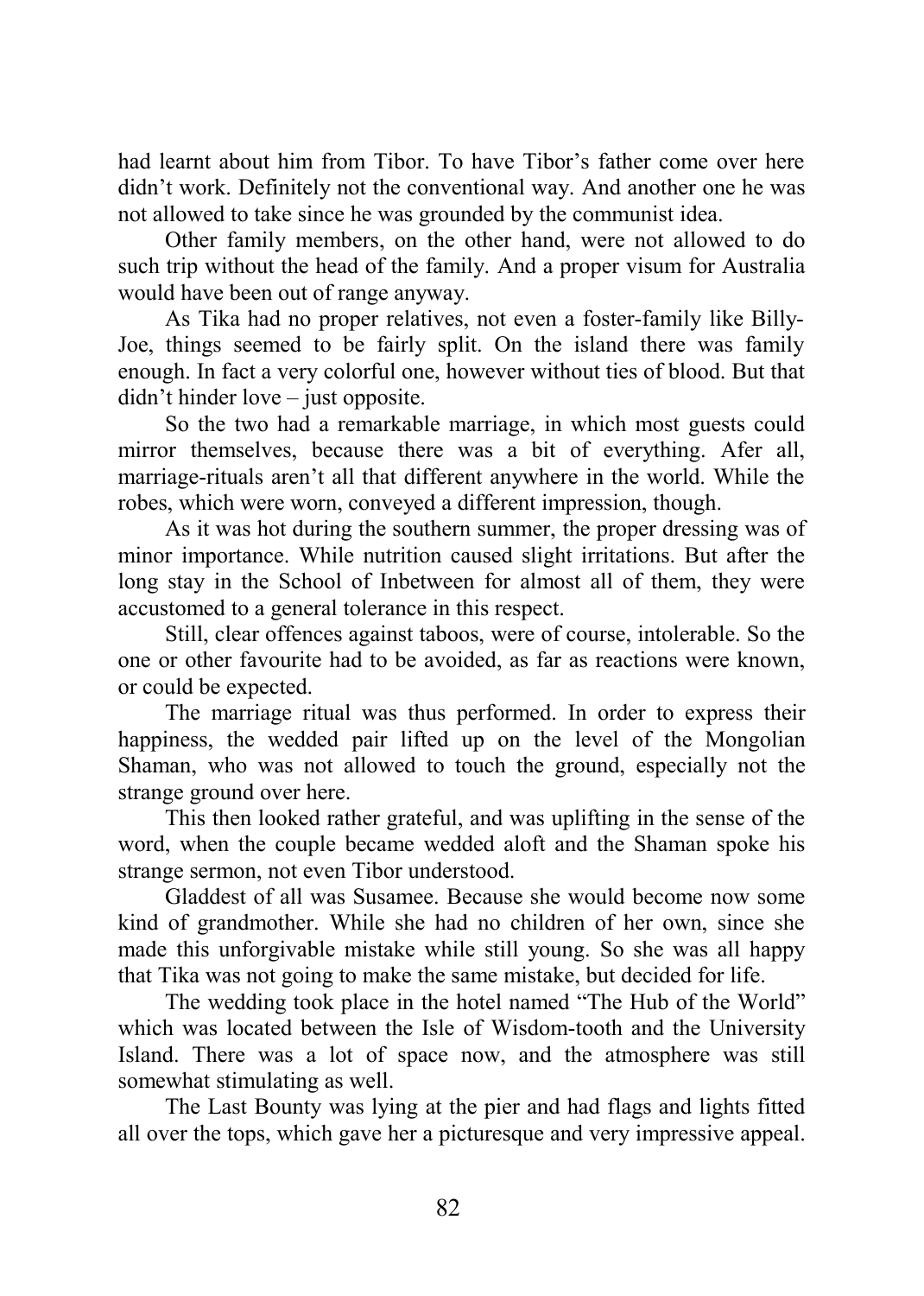The ship housed a band of dwarves, sent over here for the wedding ceremonies.

Unfortunately the period of the full moon was not available for obvious reasons. This was why the party had to do without the stimulating play of the self-induced horse-headed violin. But a recording of the last great concert was softly playing in the background, which was of course, not the same, and gave only a weak impression of what was real. Stones wouldn't start sobbing – in fact, there were none available on the dry land.

While the party went on long after nightfall, a sudden and unexpected danger occurred. The drunken dwarves fell into the water and had to be rescued. Lucky enough the merfolk took care and threw the little ones back ashore as soon as they captured them. You could be almost sure that they didn't overlook anyone. Still it was some kind of excitement whenever a half-drowned was pushed back ashore. Nobody had reckoned that while planning.

\*\*

All had come. His old Dean Moschus Mogoleya had even tears in his eyes during the wedding ceremony. Although he pretended to suffer from some kind of allergic irritation.

Zinfandor, all dressed in navy-blue with four Captain's stripes on the sleeves, acted like a chevalier of the old days, what Penelope M'gamba enjoyed very much, who stayed close to him at his side, and didn't let go.

In fact all had come – down from the rail of the Last Bounty Stan kept on waving whenever someone looked up at him. He was also dressed in his neat new uniform and waved his cap, so he needn't have to wear it. He hadn't yet become acquainted with the stiff thing. He was used to his soft woolen cap.

Stan never left the ship or his engine for long alone, while for this night he dared to leave the engine-room for a little while.

Other 'Hundred-Enders' stood near by at the rail and watched the ongoing party ashore. Feasts of such kind were beyond their imagination, and made them feel intimidated and uneasy.

The collars of the midshipmen looked somewhat strange around their old necks and faces. But such was the order of the sea, ever since, and had to be followed on such occasions.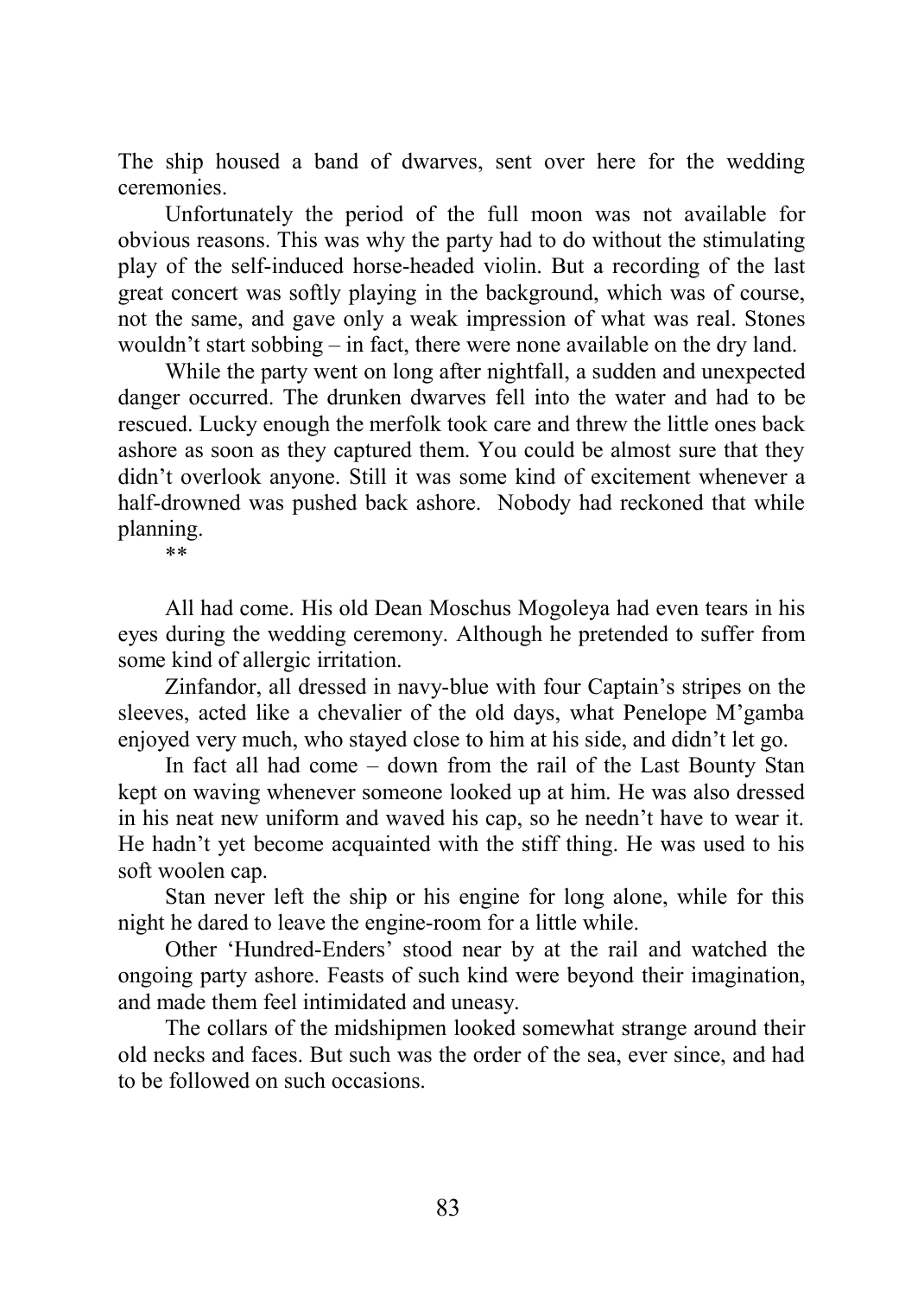Dorothea had been able to purchase a large amount of very reasonable seamen's gear and cared now that it was worn on occasions of this kind.

Boatswain and carpenter were also clad in neat suits. The only difference was that they wore white trousers and had only small angles on the lower sleeve. So they were easily spotted.

Even the Stewart, who was normally kind of sloppy, had a clean white jacket on. He cared for the drinks, whenever glasses were empty.

When the music stopped at land the boatswain got his harmonica ready and the carpenter sang one shanty after the other. And when they came to a genuine reel, the deckhands hooked up and jumped like youngsters in a circle, howling and hissing the more they got drunk and time went by.

Down on the major pontoon, where the dance floor had been installed (Dorothea had established) – circles of young ones were built who did alike the seamen. If they didn't even rose from the ground when Tibor or his dean Moschus Mogoleya assisted, or other fresh blood joint. While their abilities were limited. The good old times of Patagonia, Tuzla and the Khan brothers were definitely over and gone.

Sandor didn't even manage to come to his brother's wedding. He was now Chieftain and first Khan of the Golden Cohort (which was rather a title of honour, but a military rank, as it used to be.)

While he could have accompanied the Shaman, what he indeed had intended, when something unexpected happened. The Shaman rejected him. He didn't want him to come along on the journey, but told him not why.

\*\*

For huge green whirls you looked in vain. A faint green flicker here and there, was all. This didn't hinder the joy of dance, not for the grounded in their majority. There were the unmusical individuals like Hans Henny Henne who stood on each others feet as soon as they got close to dancing. Most likely the traumata from the early youth functioned that way, and now it was far too late to overcome. All the more so in case of Hans Henny Henne, the aged inventor of the SLOMES.

Strange enough how talents became bedded. The one is overthrown by melodies. He hears spherical tunes all over and needs to grab only into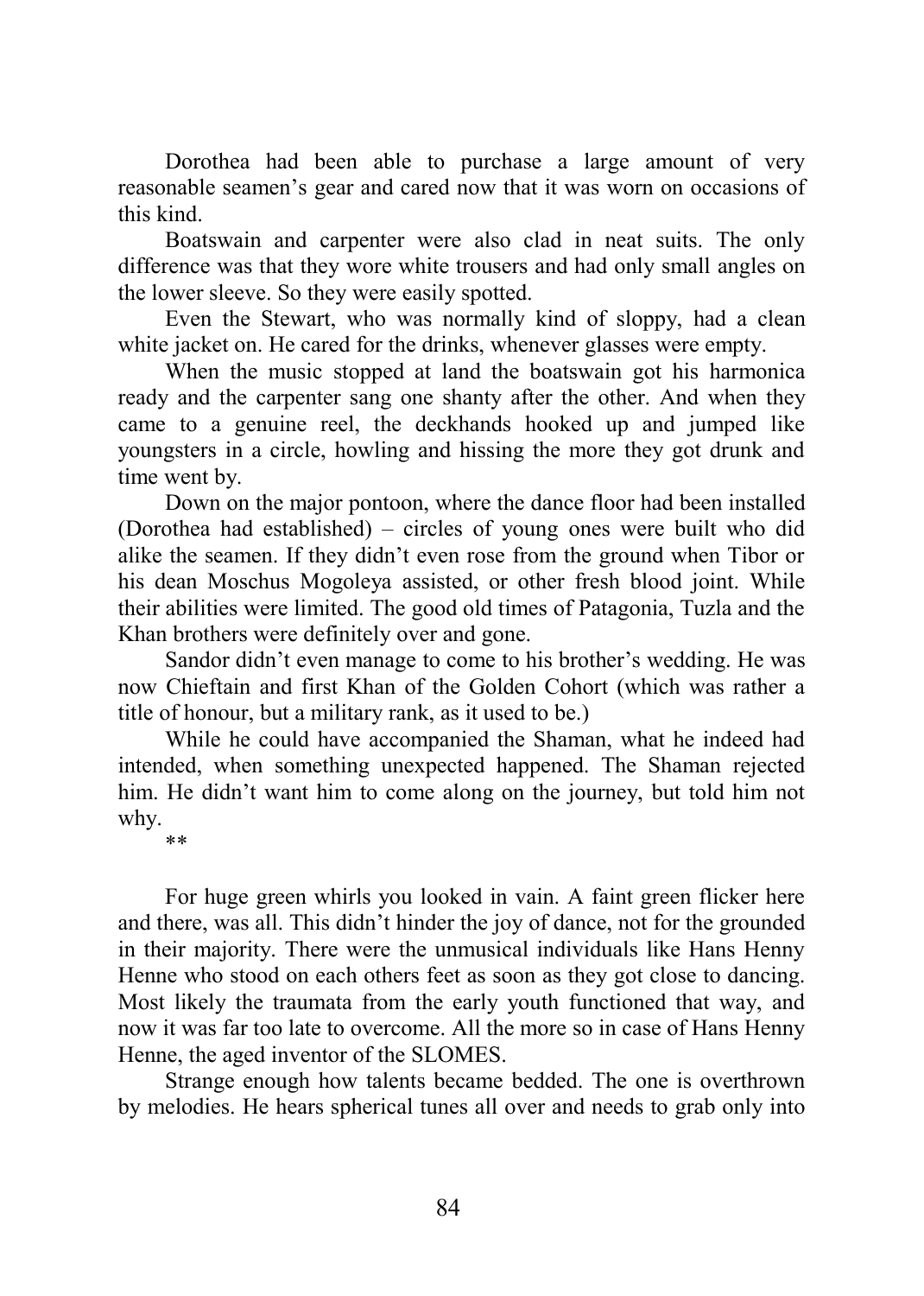the emptiness to catch for them. The other sees orders of little signs without effort. All he needs to do is write them down and try the outcome.

Of this kind was Hans Henny Henne, who couldn't see how far his talents moved him away from Susamee. Because, the further it might be, the deeper would the satisfaction become, when they met on the reverse side of reality. He also thought in circles and whirls. This was why Susamee couldn't slip away. Yes, there were common grounds.

\*\* '

After all, they were here in the School of Inbetween, where alcohol was strictly prohibited. Nothing had changed in this respect since the early days. And all stuck to it, also the teachers – especially they, because they had to act as shining examples. So there were no secrecies. And because they liked their school and because they were upright people, they didn't let things go, but took great care.

Since the days of the 'Hotel to the Hub of the World' a loophole had opened. Teachers needn't fly all the way the Sydney in order to hit the ball. They could have a decent weekend in the hotel and could leave the school behind. Of course, you shouldn't publish, where they went.

Not all had the chances of Adrian Humperdijk. In fact, none – none of the old teachers, nevertheless. Therefore they took their chance. As a matter of fact the whole atmosphere was more relaxed, you could almost say freer since the extensions and the many reconstructions. Nobody had to flee from the claustrophobic narrowness of the islands to the mainland into the anonymity of the city.

\*\*

The rituals of this wedding were kind of tricky. Tika remembered a custom after the church, when the bride had to turn around to look back and threw her bunch of flowers backwards. One of the present young women tried to catch it, to become the next bride.

Tika found this custom so cute that she dearly wished to celebrate it, and that was what she did. When the whole party met the next morning by 10 o'clock in the little University chapel for the ceremony.

To make it short, it was Arundle who fetched the bunch of flowers – believe it or not. Was it because Tika purposely threw it in her direction,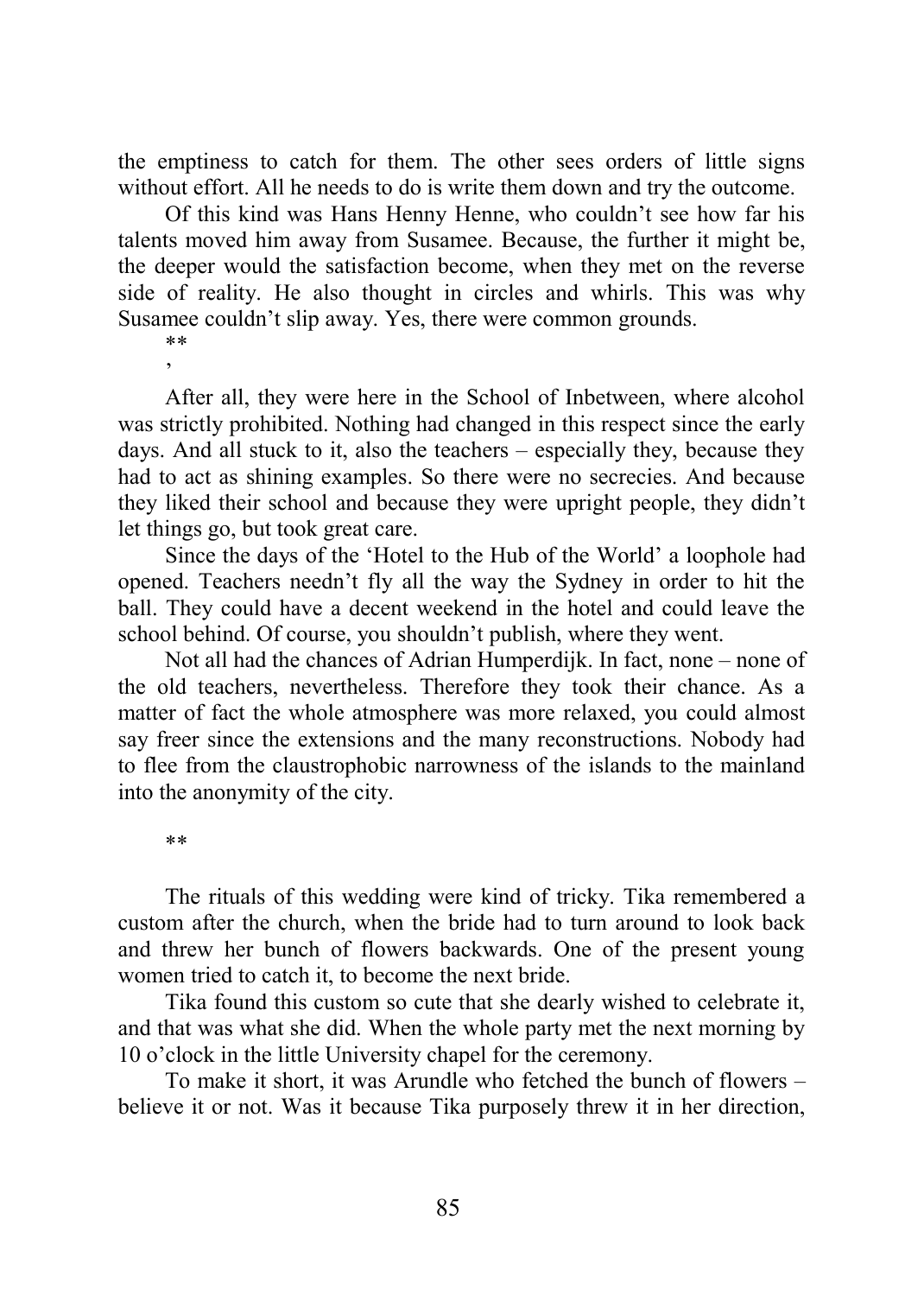and had she even eyes on the back of her head, as the Shamaness, she actually was? Who knows.

# **13. Honeymoon trip on the Last Bounty**

Dorothea didn't give up, and finally she found proper seamen amongst the 'Hundred-Enders' – one real Navigator with the proper papers and two Midshipmen. Fate had handled them rough.

The pay-role filled nevertheless. And this was high time, because the trips to Susamee's Island became almost some sort of ferry service.

Judith managed to negotiate a real genuine liquidation of debts. However reversing the prefix seemed out of reach to the Board of Representatives of the Company.

This wouldn't be fair to all those brave orderly debtors, who payed their lot, credit by credit. Judith had to admit, the more so, as she knew from the Advisoress, that she played on the wrong grounds with her ideas. Nevertheless she asked herself, and so did the others in 'the Council of Menora' (as the ladies' circle was named for reasons to be explained soon), what the proper grounds would be like. And what the true whereabouts of such dubious remarks of the Advisoress would be.

Dorothea still went on with diminishing those time-share companies she had got hold of. Besides were there governmental initiatives on the way to wholly forbid such practices by law. And to stop the commerce with NCAs. While the UNO blamed the common NCA practice as violations of Human Rights. Failed however in the committee by the Veto of the US Representatives.

"What can you expect of a state who based its wealth on the bones of slaves" Arundle bitterly remarked. – The little group of women still used to meet more or less regularly. Their themes hadn't yet settled. Meanwhile the Advisoress managed to make herself a little clearer. Repeatedly she pointed out on the wonders of metamorphosis, that could be seen every spring to everybody's eyes, when all kinds of caterpillars – after a period of pupation – emerged as butterflies. With this image before the eyes you should get on the road you took. "It can't be of real help to extend the state of the caterpillar existence unnecessarily" the Advisoress pointed out.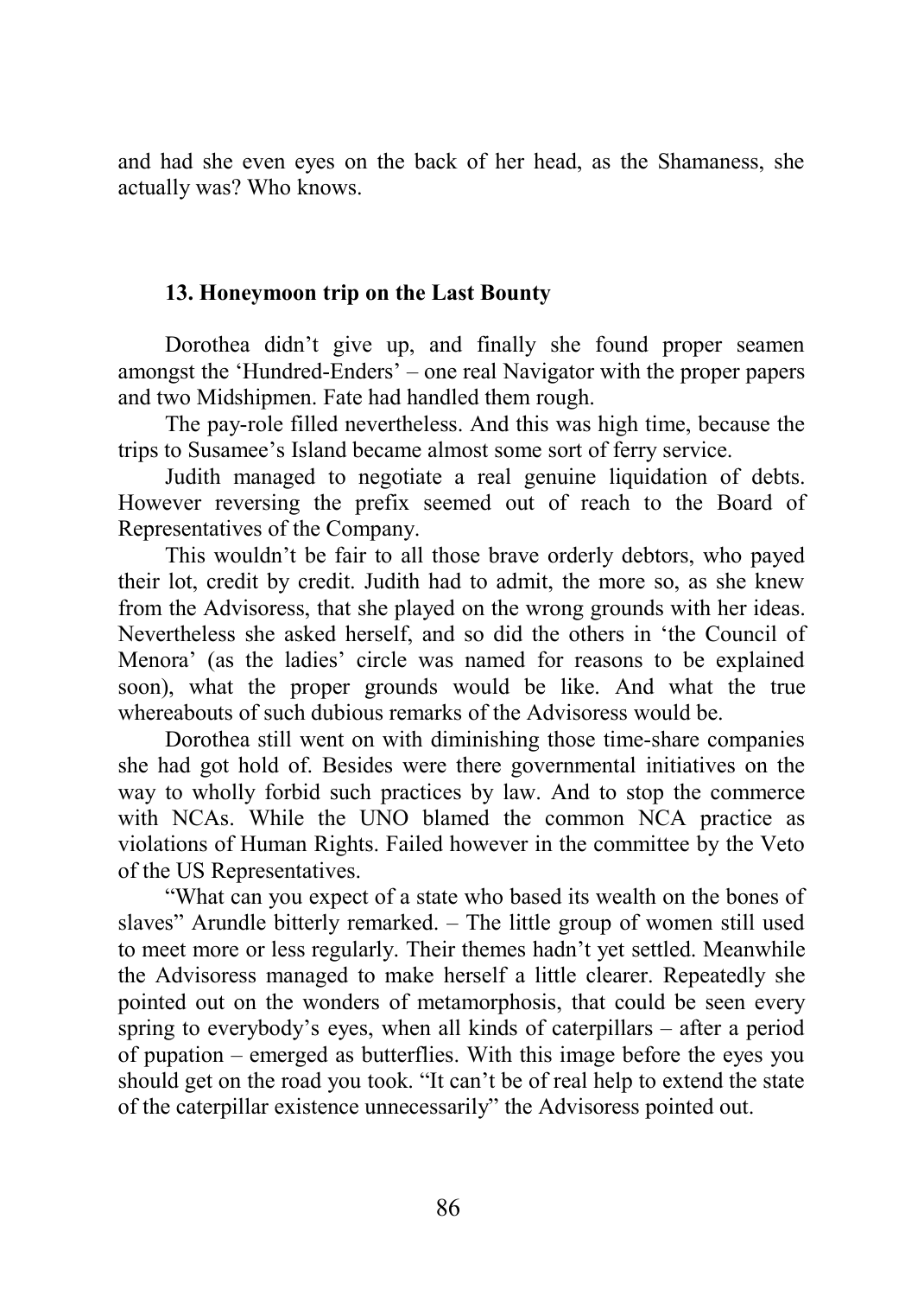Judith still wasn't sure whether she understood her rightly. Definitely not before she had had a word with Hans Henny Henne in this matter, who agreed with this allegory right away, when he learnt of it, because he felt reminded of his friend Anonymous, who now dwelled on under the impression that he himself had also passed through such a state. He pointed vaguely upwards, when he said that.

"Does that mean, we are on the wrong trail, when we focus further on the extension of the span of life?" Dorothea asked, who was in full agreement with the extended youth, especially with her own. "Imagine what we all overcame already" she said, "and what we still can overcome" she continued, thinking of her husband, dear old Scholasticus Slyboots, and what he carried with him in his brain. "Would be a pity if this was all in vain" she said and snipped with her fingers to show what she meant.

"There are certainly good reasons for a long life. Still, we have to ask ourselves whether this could be our final aim. Whether the wish for eternity doesn't bring other dimensions into the game, and a fulfillment of a wholly different kind." The Advisoress objected, who spoke very clearly this time.

"To understand the value of life-span doesn't mean necessarily that the time is the measure for everything" – said the Advisoress when she prepared for take-off, which she did the same way as every time by just dissolving.

"Give my dearest regards to my so maturely ripened bloke Anonymous, old hen", Hans Henny Henne disrespectfully boasted behind her. He wasn't sure whether she had heard him. And he was not in full agreement with what she had just left behind, to confuse the women and make them think.

Judith had pleaded for him to allow him in the women's circle - "just for once" as she pointed out. She thought him to be of great value, no matter of his rude manners. Besides, had he come for the wedding, and all that…

They might get further with him. Because somehow they felt lame and stuck in their intentions.

Again a feeling of frustration spread, regardless of the fact that the one or other idea had caught up with them, while they still couldn't see in what shape the consequences might emerge.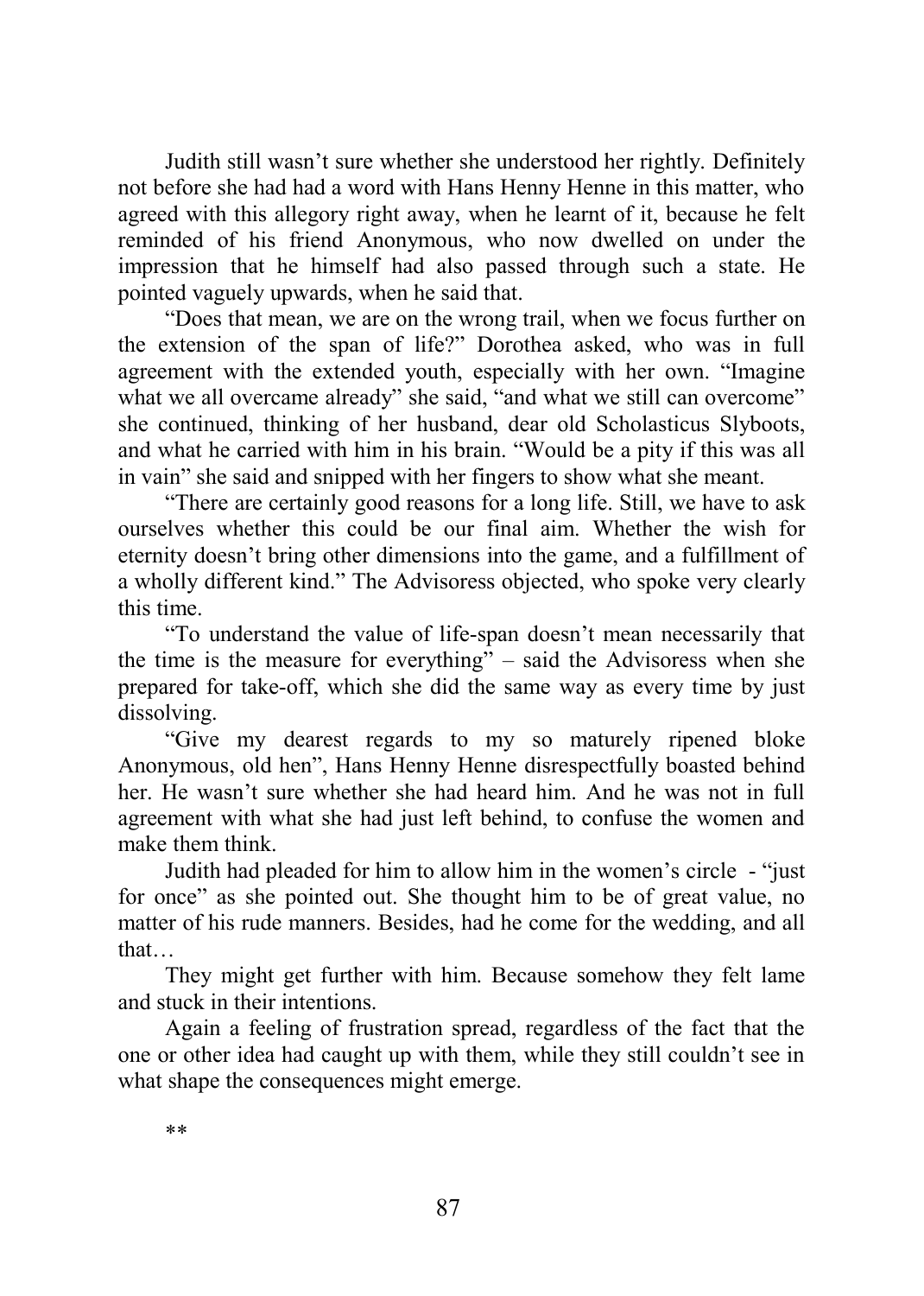Arundle didn't care for the flowers. She was the most surprised when she held the bunch in her hands all of a sudden. Well, she must have grabbed for it. She was definitely not superstitious, but once in a while she made an exception of the rule, and today obviously was such a day. The whole day was exceptional and so had been the day before.

Billy-Joe was now a real man, you couldn't doubt that, no matter how she treated him, and what he was willing to stand, because he loved her. Had she not known such fact, Tibor's and Tika's wedding would have shown her at last. What their little dear friend showed them, arose fancies of very different kinds – with both of them. For the first time Billy-Joe didn't suppress such, but committed to his deepest wishes of his heart.

Yes, he longed for a common child with her, more than everything else of the world. How he now envied his little sister, who showed them, what had to be done. He was convinced that she did the right thing.

With the idea of a child Arundle could live, but not with the weddinghullabaloo, as she was just experiencing. No Sir, this was not her cup of tea, for sure not.

 She didn't yet realize that a wedding was a feast for all the others. Quite similar to funerals and baptisms. Those primarily affected perceived little or no advantage. But for relatives and friends or acquaintances this was a most welcome opportunity to meet and exchange memories, and have old connections revived.

On the other hand it was Arundle's conviction that the raising up of children was the matter of both parents. This was why she mused inside and checked her femininity, whether such an opportunity would ever come again, where everything seemed to fit, whether she should let it pass, without taking advantage, right away, here and now.

So she booked a roundtrip to the South-sea-Islands, as was offered in a brochure she ordered from the Agency in Sydney. She booked the luxurious wedding suite for herself and for Billy-Joe. She did that so early, that she still had two months to go, and to think about her decision. While the suite as such was traitorously enough.

She was sure, that Billy-Joe would like it. And they wouldn't be all alone, because Penelope would join them in any case. This romantic journey on the traces of the old Bounty, they intended, she wouldn't let pass by unused.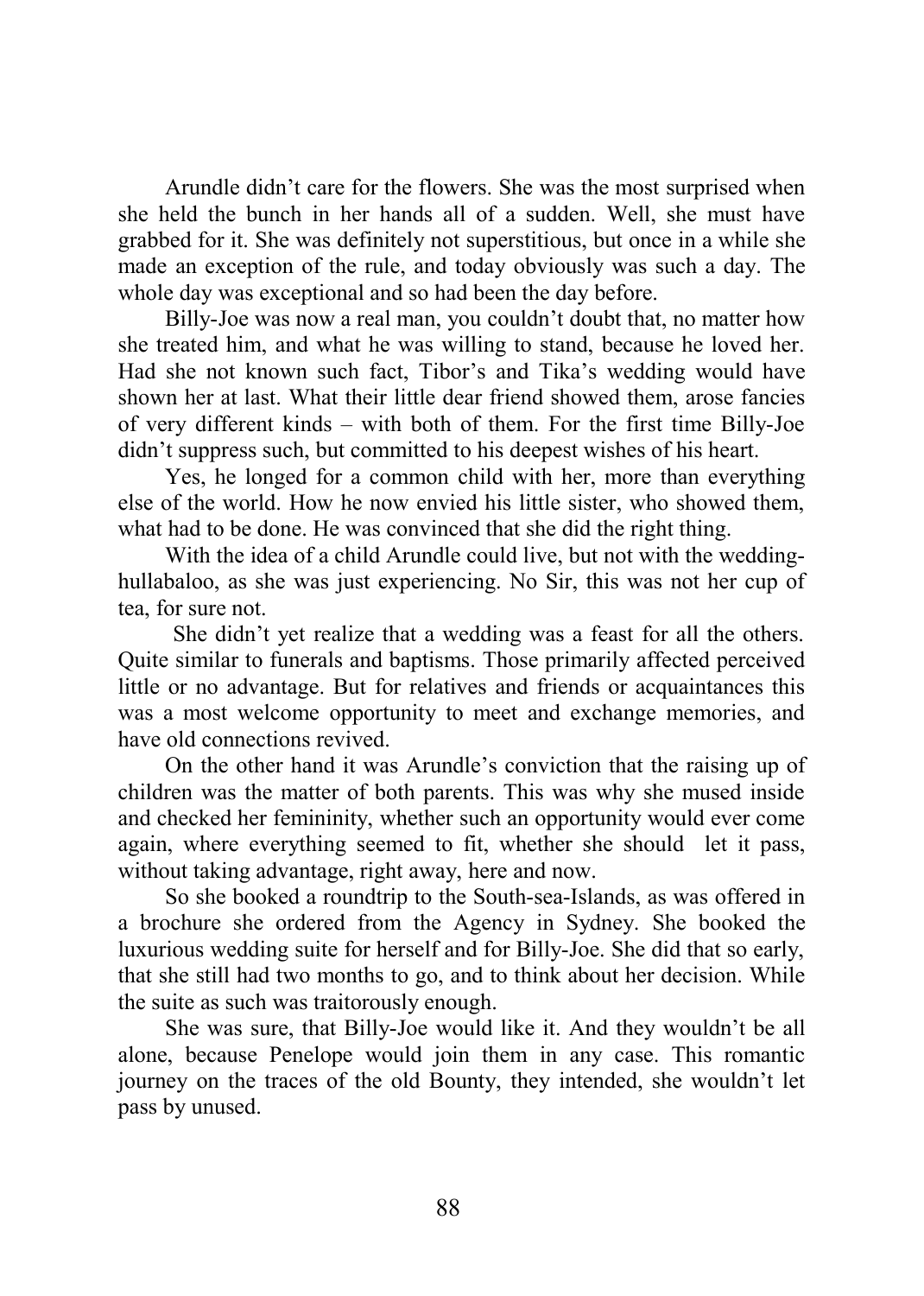When she thought about it, Arundle mused, they could become wedded by the Captain, who was allowed to do so after the old Law of the Sea.

Now she had only to find a good opportunity to invite Billy-Joe harmlessly. And while she was thinking of that, she could perhaps also invite her friends of the old childhood-days, if things didn't turn out to become to intimidating, as they probably didn't have any suitable acquaintance, but that could be found out.

So she extended her antennas in various directions, and ended up with a considerable little wedding-party. She booked the whole upper deck of twenty First Class Cabins on board of the Last Bounty.

Billy-Joe was all too happy to agree, when she finally made her proposals. The date as such was a bit of a problem, but finally he managed, as he should have done the trip as Navigator. While the new Second Navigator (one of the Hundred-Enders, lately registered) got the chance to prove his abilities.

Tika and Tibor couldn't join because of the baby. But Flory and Cory were all too happy and so was Mrs. Waldschmitt, who didn't know yet of the secret reason of her daughter. For her it was just one of these trips, her daughter arranged every year.

"I hope, your 'savage' will join us again?" She asked with a grin on the phone, when Arundle invited her, and Billy-Joe friendly waved in the background. They were phoning as usual via Internet and Camcorder.

Arundle was ancious to learn what mother would say when she learnt that he was destined to become the father of her baby. Most likely a storm about the cultural differences would break loose. That a marriage alone was difficult enough, but would be impossible under such weighty conditions. 'As if Arundle didn't have considered all that on her own, and surely, would Billy-Joe do the same on his behalf. Often enough they had talked about the differences, but of course, about the similarities as well. And these couldn't be talked away, after all.

The best would be not to overdo with the hurdles, and make no affair out of things. Arundle was no friend of insolvability nor of burnt in holes or in irremovable tattoos. Billy-Joe did agree, as far as she was concerned. Arundle's perfect skin should under no circumstances be hurt.

\*\*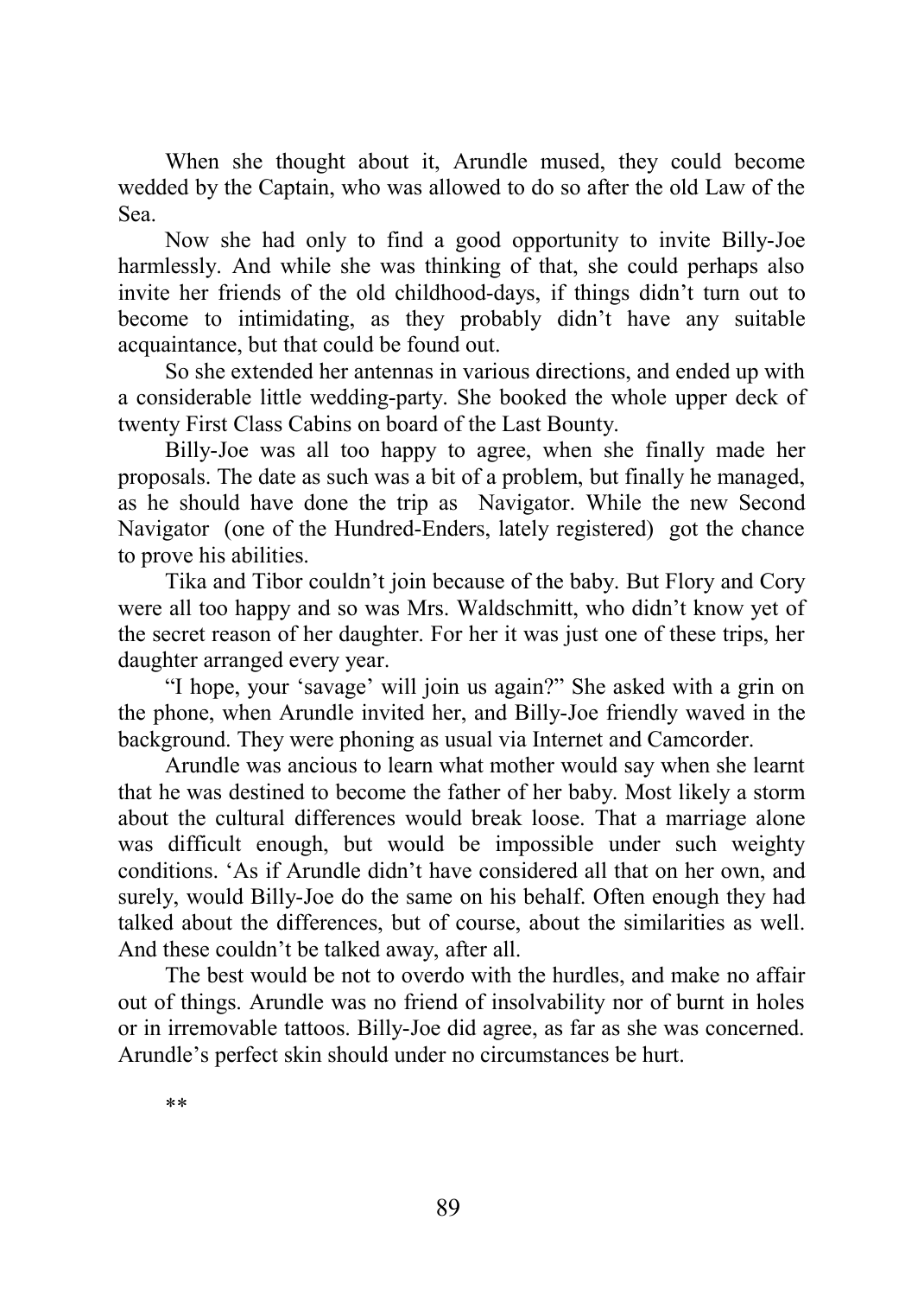There were so many positive replies on her invitation, that Arundle had their little crusade altered. Now the whole ship became chartered, and thus she got hold of the passenger registration list. This was no public journey any more, but an exclusive group tour.

The crew didn't mind. Quite the opposite, the less backpackers the better, as it would mean less trouble. The once established route however should be followed, as per Captain Leblanc.

"Well, well, Pitcairn will be on our way, for sure. What do you think, Billy-Joe? Is that a four weeks cruise?"

Billy-Joe felt snowed under – "you better ask your Navigator, Mr. Ishmael, or your second mate, now that you finally got him. Then, nothing could go wrong."

The island of the mutineers of the old Bounty was Arundle's favourite aim.

When Arundle checked her account, she started wondering. Instead of a remarkable negative booking, a sound amount had been credited to her life-time record.

"Might have to do with Judith's revolution, I'd daresay" Dorothea explained, when being asked. But of course, she had her fingers involved. A rumour had come to her ears, and that was why she couldn't do otherwise.

Accounting was not Arundle's stronghold. She let things go and took things as they came. Still, she was wondering a little.

The day of departure came nearer. Mrs. Waldschmitt gave notice from Sydney and wanted to be picked up there. Florinna and Corinia returned punctually as usual. The one from Egypt and the other from the depth of the ocean, were it is deepest.

The Slyboots confirmed their commitment and so did the Adams family. Nobody forgot about the date. All were prepared and ready to go, but didn't dare to announce things too loudly in order not to stir up and away the shy game.

The men twinkled at Billy-Joe in a secret manner, and the women smiled at Arundle with their most attractive smiles, whenever they met.

Somewhat strange it was. Much like in "Rosemary's baby" Florinna and Corinia agreed. They hoped however that Arundle wouldn't realize,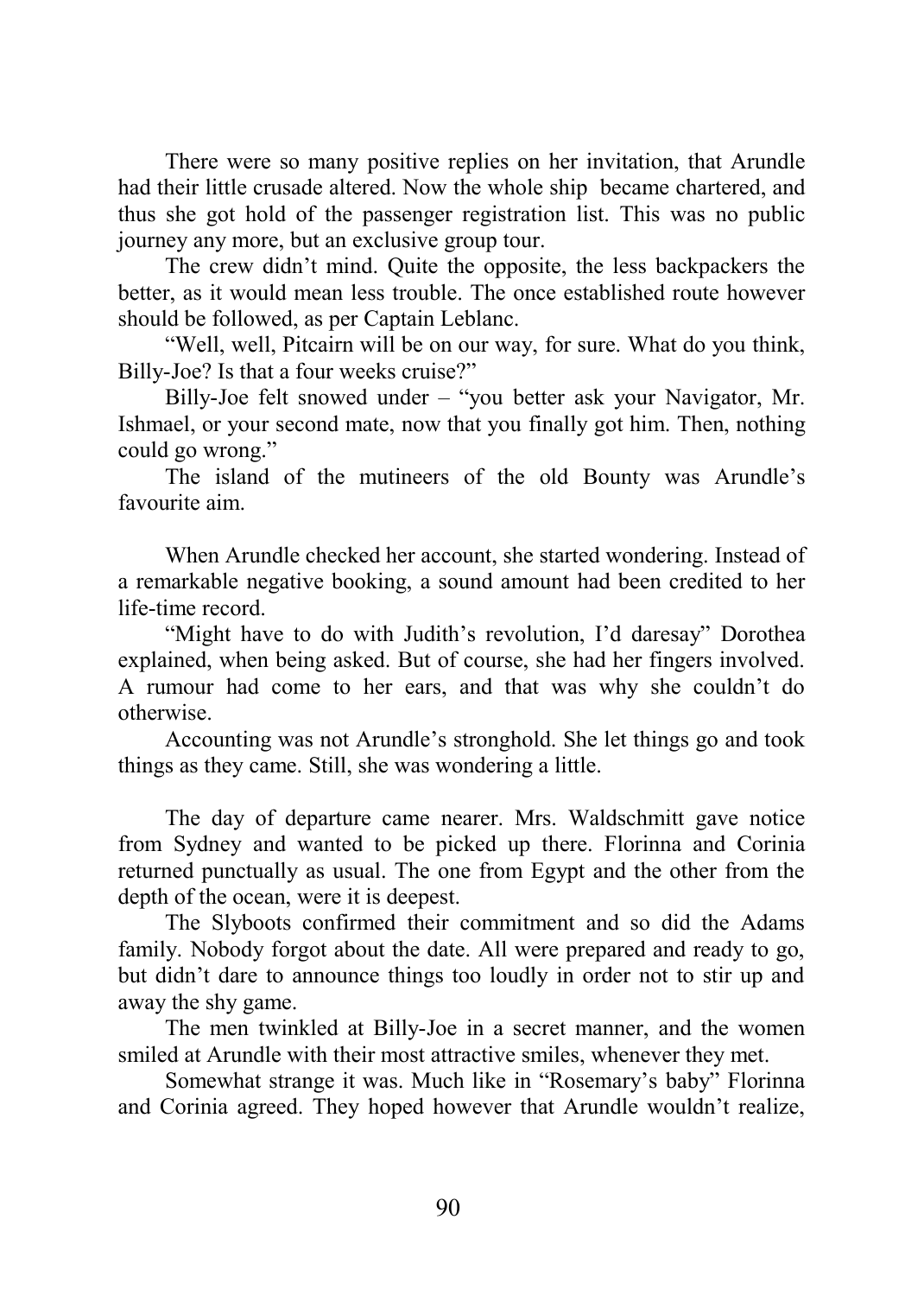because then she would have closed up, for sure, and might even have the whole thing last minute cancelled.

Finally Penelope got the wedding-suite to have Zinfandor pamper her at best.

There was space enough, anyway.

Mrs. Waldschmitt keen on hearing, she always was, when Arundle was concerned. This wouldn't become just one of these cruises, no Sir...

So she occupied her luxurious cabin unscrupulously and enjoyed the comfort of space, she hadn't to share with anyone. Which was the most disgusting fact on cruises for single dames. Before she did that, she'd even prefer the mass accommodation between decks.

Why was there no solution for such a problem on a reasonable basis? You could of course book for two, when you really cared. You might even get a sound reduction for the food that wasn't eaten by the second person and for the service not used.

Well, such were the worries of a widow. Because this was the state she saw her in. The late escapees of her passed away husband she just ignored and had cancelled out of her life. It was better that way, and brought peace to her soul. Peace she dearly needed after all the turmoil. And best was after all, that she had been right in the long run. That he had been much better, than she had realized and experienced while he had been alive.

"When Arundle would become happy, then everything is alright with me", she whispered into her pillow and fell asleep right away as if she had been in Abraham's lap in her cosy soft berth. While the ship still lay ashore, savely moored.

This was alright with Mrs. Waldschmitt. Why staying two night ashore and move again? This way she had to unpack only once.

It turned out to be almost one whole week, because outside a typhoon passed by. Uncommon for the time of the year. The Captain wanted to have her pass. Mrs. Waldschmitt had some spare time before the returnflight. To be on the save side she could always change the booking.

Then the journey finally commenced. The boatswain played on his harmonica for the farewell, and the carpenter sang at best he could instead of caring for the gangway, which was made of wood and would therefore be in his responsibility.

The deckhands didn't hope on him. They knew what had to be done, and didn't mind.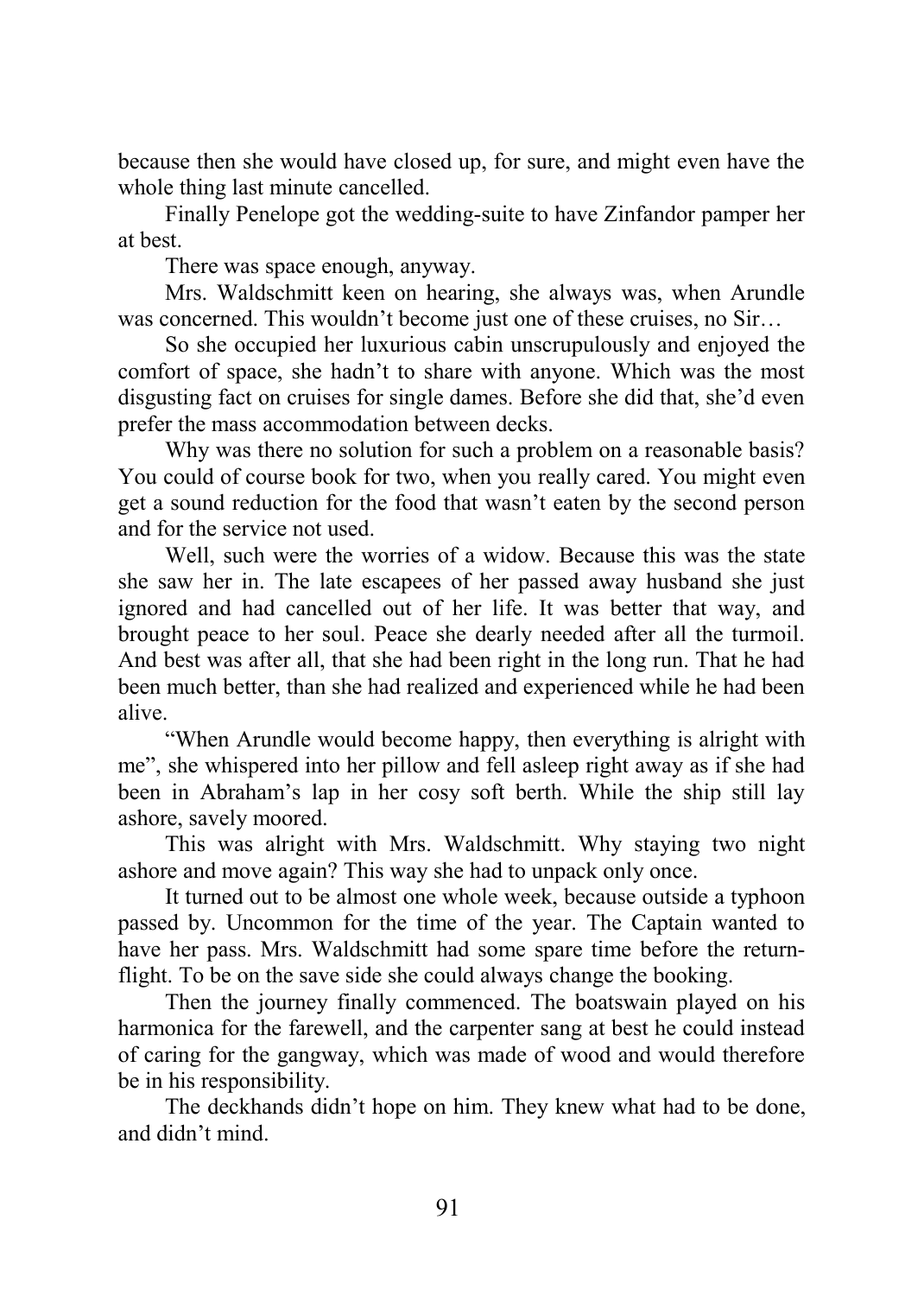The Last Bounty headed sharply East and had the Newsealandish coast in sight on starboard. The old lady made good speed, some fourteen knots with the wind from astern. Here, near the shore the swell was less hefty. The bad weather had moved on. Still, the Last Bounty kept rolling uncomfortably, and the first passengers were hanging green-faced over the railing. So the Captain altered the course a little and the rolling became less. Instead, the Last Bounty pushed her nose now into the mighty waves. A lessening of the speed did solve this new problem for a while. But then showers of foam came down on the passengers. So the Captain ordered them under deck and had them put on life-jackets.

All in all not an ideal start for the cruise. At least the old sea-lords stood steadfast. The big Captain's dinner had to be postponed for the time being and was delayed to a further date. The caboose remained cold – except for a pot of steaming hot punch. Who ever felt like it, got a bite to eat and a portion of the liquid with the Steward in the pantry, where you could find a quiet and dry seat along the two tables.

Not many of the passengers were found there. But the crew-members off duty helped themselves all the better. The boatswain fetched his harmonica and the carpenter accompanied him with some fancy shanties.

Arundle enjoyed the initiative, as the fuss about her person strained her nerves. Now, everybody had to care for himself.

"Come on, Billy-Joe, lets listen what's going on outside", she said and made a vague gesture around. They entered the bridge, bade for permission to enter the operators booth, which was indeed devastated. The second mate was supposed to sit there, but he enjoyed himself with the crew.

"Well, well" Arundle thought and looked at Billy-Joe in a meaningful air.

Meanwhile Hans Henny Henne mixed with the crew. He wouldn't get seasick. But how did he get on board in the first place? Judith had invited him. "You don't mind, do you?"

Billy-Joe just shook his head. It was too late anyway. So he didn't utter objections, as Hans Henny Henne stood near-by. Might be not the worst idea anyway, Arundle thought. Her mother would find him an interesting mate at dinners, with an inexhaustible theme, her passed away former husband, of whom Hans Henny Henne had to report astounding things.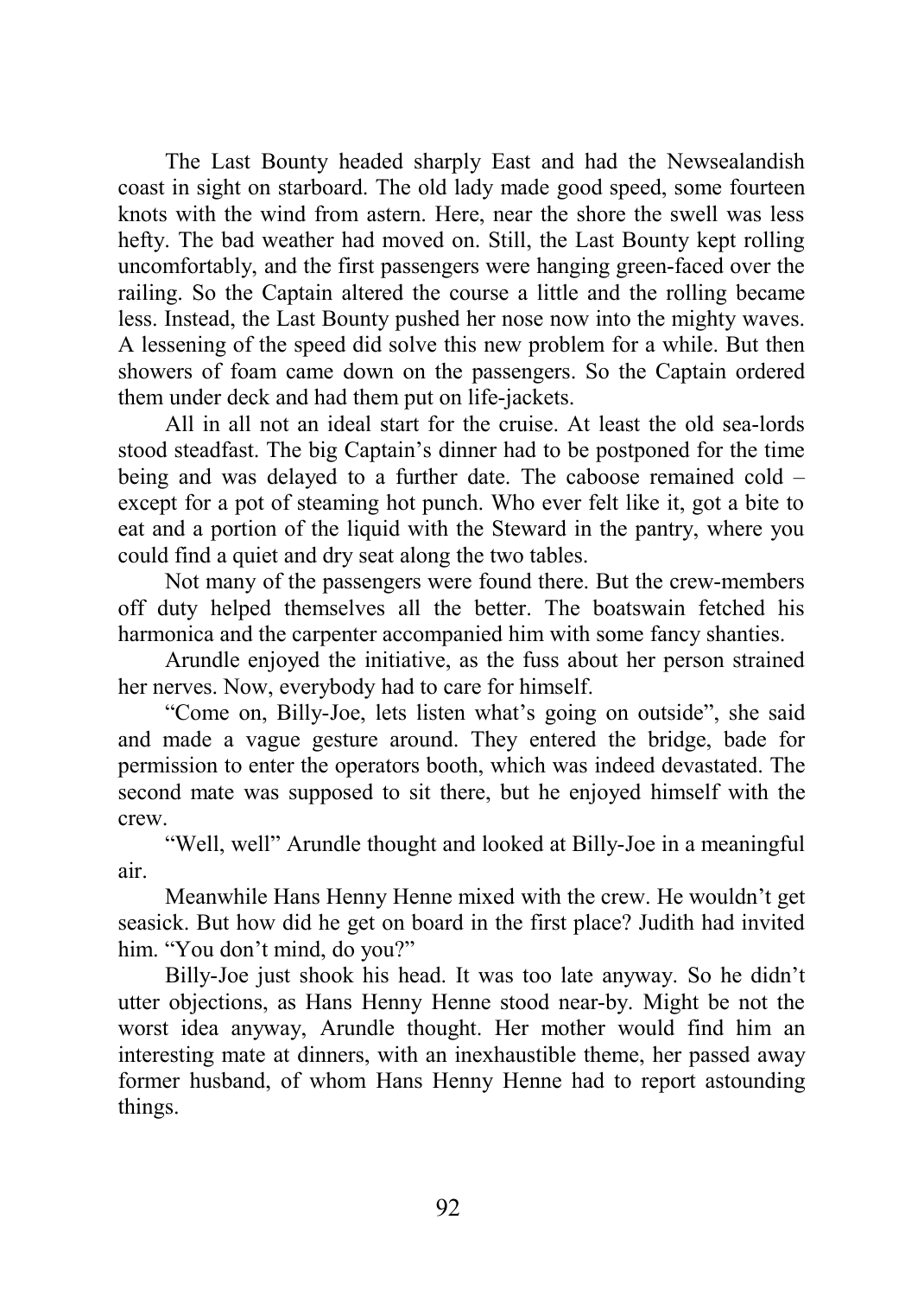Outside in the sea around a lot was going on. A couple of faint calls further away, and far out of their reach bade for help. And a yacht nearby asked for rescue assistance as well. So Billy-Joe checked the position and informed the Captain to alter the course and run for help, which Captain Leblanc did right away. The Last Bounty headed straight towards the site of the emergency.

In such a bad weather the operator's booth shouldn't be left unmanned. This was almost criminal negligence. Only fishermen or yachts dared to do so, who then were the ones who needed help first.

Arundle tried to contact the yacht in emergency but didn't get an answer. Most likely the automatic emergency-sender had been started without human assistance and was now sending the SOS signals.

The boat in need couldn't be far away by now. The Last Bounty headed with full speed towards the marked position. The bow was manned with an outlook as well as both sides of the bridge. The sight wasn't all that poor, if the foam hadn't come over in large gushes.

Saving people in this rough sea wouldn't be easy. But first the boat had to be found. Temperature-wise the chances were not all that bad to survive for some time in the water.

Something white flashed on starboard by two o'clock, distance about one hundred yards.

"Lifeboat ready for action" the Captain ordered, while the crew was on deck already, with life-jackets on and spare ones at hand, as foreseen by the rescue-plan. The lifeboat came down on starboard orderly, and headed towards the rump of the yacht, rolling upside down in the wild sea. Two dark bodies were noticed and taken over immediately. The rescue operation was perfectly executed. Even the difficult task of being taken back over by the davits was done fine, and before the deckhands got aware, the boat resettled in the fittings on the boat-deck of the Last Bounty.

The two rescued people were covered in blankets and brought to the sick-bay, where they were sorrowly examined by Mr. Ishmael, the  $1<sup>st</sup>$ Officer. They were alright so far except exhaustion and under-temperature, which was solved by a glass of hot grog, which made them revive right away.

Arundle reported the merry rescue operation to the coastguard headquarters, in order to inform other helpers, that no action was further required.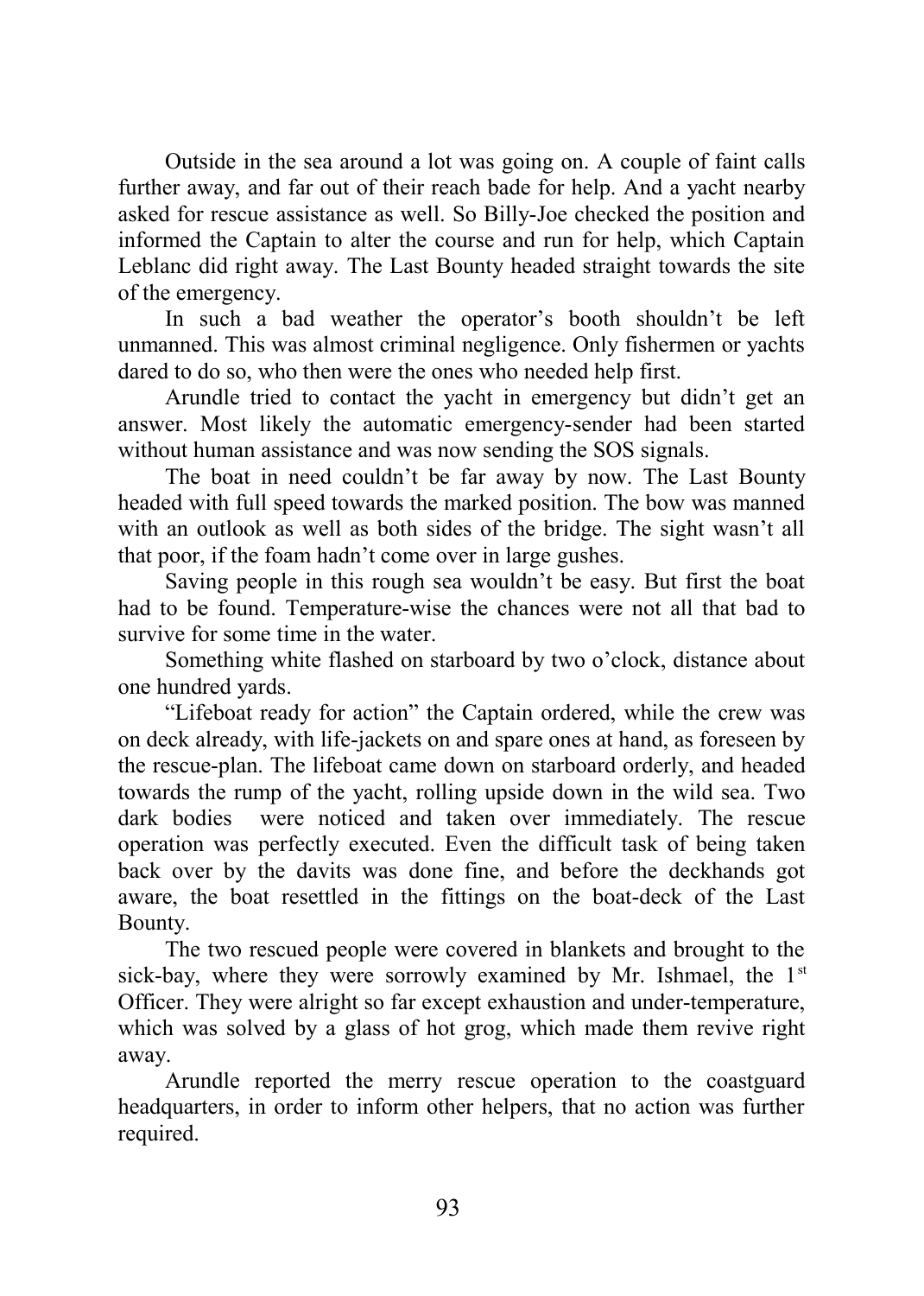"Yacht Susanna, manned by two, rescued before the Newsealandish coast at Zero One Zero Two EAT, and taken over on board of MS Last Bounty heading for the South Sea." – What a night!

# **14. The Monster Wave**

The rescued men were taken over the next morning by the Newsealandish coastguard between the Northern and the Southern Island. The Captain of the Coastguard-boat praised the crew of the Last Bounty for an "efficient, fast and very successful action."

"If he had known" Arundle wondered. The yacht had been detected by mere accident. Had she not follow her impulse to check what was going on outside on the waves. Who knows whether they had survived at all.

Arundle's complaint was noticed by the Captain and passed on to the 2<sup>nd</sup> Officer, Mr. Melford, who promised to be more careful in future. And the ship-owner promised from her side to check for a final and valid replacement, in oder to fill this vital gap on the payroll. Despite the fact that the law didn't enforce a Communications Officer for ships of that specification, as long as there were no passengers involved.

The Last Bounty hardly met the size, nor the definition, as far as the tonnage was concerned. On the other hand was there no official limitation of the operational boundaries. So a regular Communications Officer would be advisable.

Being still a transporter for cattle, which wasn't all that wrong, as far as the ship-owner was concerned, the Last Bounty took over dwarves in hundreds, who might be seen as a species between the borders, no real humans nor animals either, of course not. If their existence would be accepted in the first place, which wasn't certain at all.

Arguing that way might help with a hardcore insurance agent, but was morally in no way acceptable. A Communication's Officer was therefore the least that could be done. With him Dorothea might even succeed in extending the license again. Plans in this respect had been evaluated for several months anyway by the nautical authorities over there in Sydney.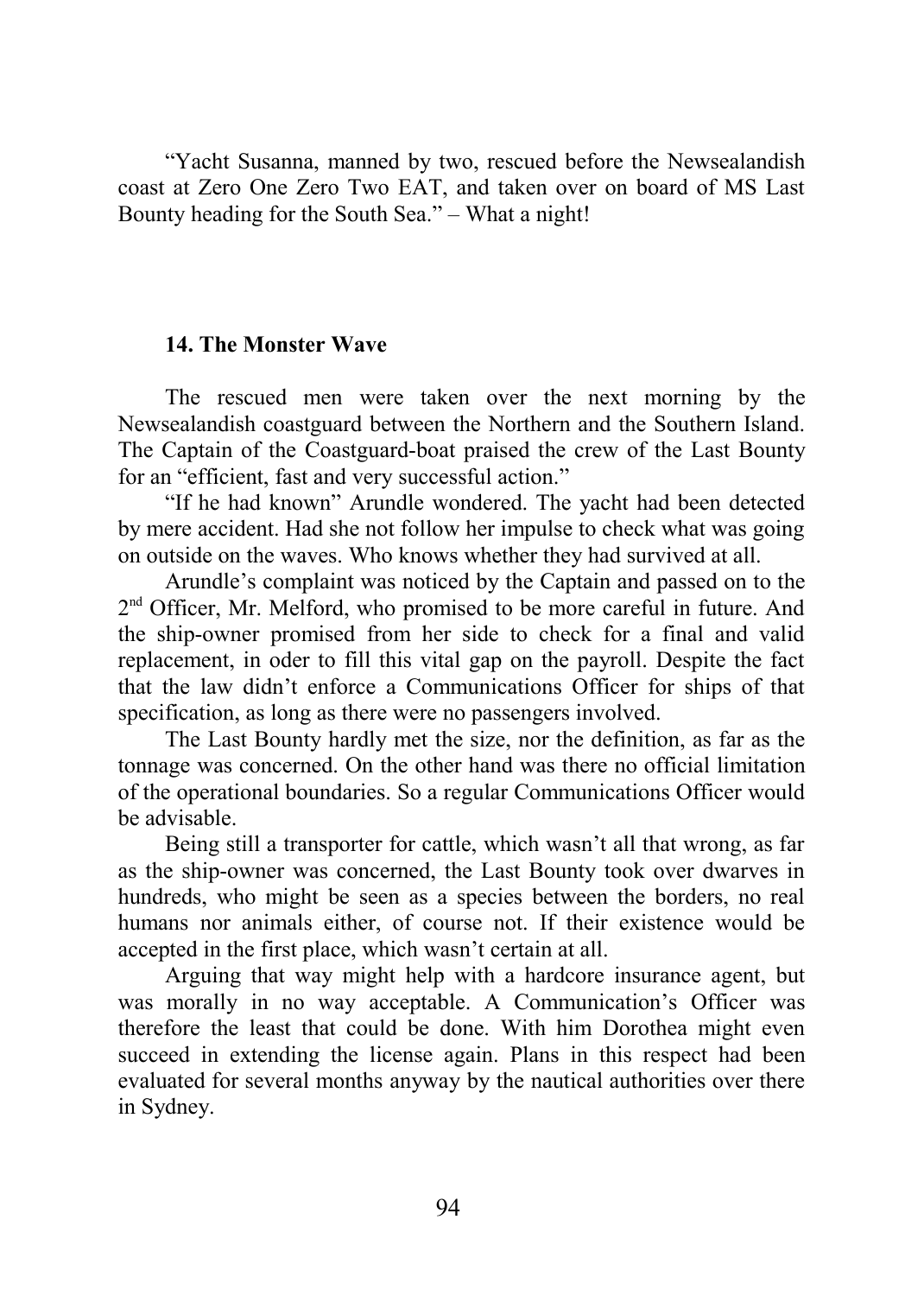If she succeeded, they might have to employ a nurse and even a naval surgeon. And with two mechanics they wouldn't do either any more, but had to add at least an electrician.

"This is all peanuts" the ship-owner argued. She wanted to take care of that personally as soon as they had come back. Some 'Hundred-Enders "with definite take-over under special conditions" as she put it, should be found.

Being in charge of the administration of the newly founded university, she had a lot to do. So it was high time to seriously share some of the workload. Husband and daughter claimed attention. And she was fed up with the fourteen hours day, beside the fact that she enjoyed managing.

Sharing workload would certainly mean to open up for negligence. There was no difference in the office or on board of a ship. She might do well by handing over her office job to others and concentrate on the stock market, the time-sharing companies, and the ship owner's business – well of course she shouldn't forget about the 'Council of the Menora', she was a member.

As a matter of fact, she realized, that she suffered on all fronts, a fact she really disliked. She had to change things as soon as possible.

\*\*

The day after next presented a sea as flat as a mirror and the Last Bounty took her trail with comfortable eleven knots, heading for the island of the mutiny – Arundle's favourite target.

Why she was heading for it this way, instead of just dreaming there, she couldn't tell. It had to do with the circumstances and with the people, it was about. She couldn't dream of that, definitely not for the purpose she had in mind.

\*\*

On board of the Last Bounty livly action developed amongst the passengers. The boundaries were tightly set, and so inventive spirit was demanded. Captain Leblanc had a funny looking cage watered astern, a construction of the chief mechanic. The cage was sized thirty by ten yards and was carried by colourful airbags on the corners. The wirings were solid steel and the edges erected higher then a shark ever could jump.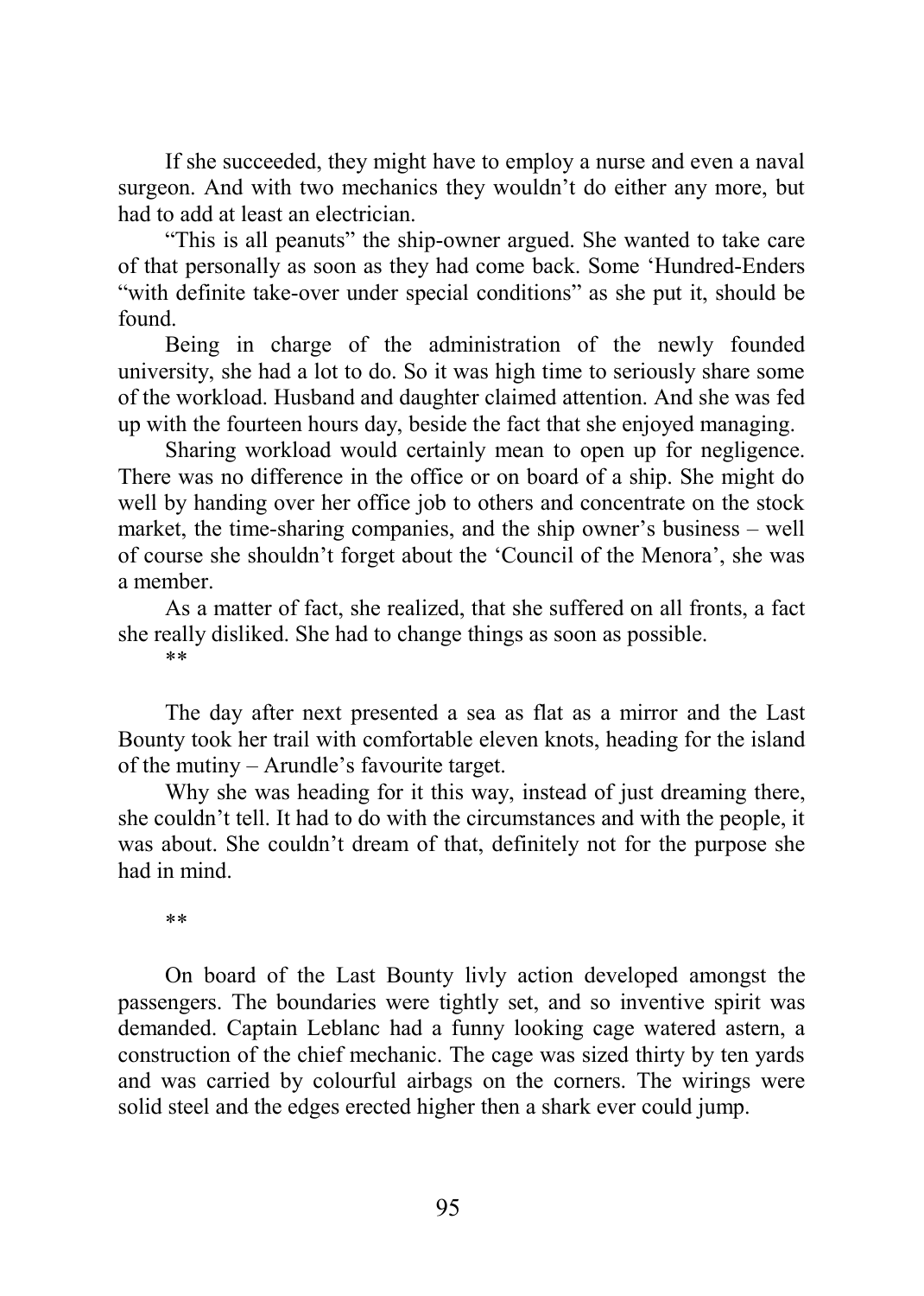The cage drifted free of the propellers, of course and of the rudder. An ingenious construction of Chief Stan, who did think of everything. As the cage didn't affect the cruising speed much, the Captain had it in the water almost all day long, and the passengers enjoyed swimming and diving and all kinds of games. First of all Corinia, Adrian and little Intelleetus, who wasn't so small any more, but exceeded the hight of his dad and uncle by two inches.

"These are the genes of the Griselgreifs" Grisella commented on that, whenever possible, proud mother as she was.

From the Slyboots' side men tended to a firm trunk, while Intelleetus inherited the slender limbs of the Griselgreifs.

Arundle needn't be begged twice either, and Billy-Joe even risked a jump from the highest tip of the stern. Making Captain Leblanc yell atrociously. He couldn't slip off the burden of responsibility, not even in the privacy of the water, where he intended to take relief, and enjoy his wife's company.

Swimming was no real option in the small cube. But it was a most welcome refresher and after a couple of minutes the comforters crawled up the Jacob's ladder hand over hand to take a rest in the deckchairs or had a round of bridge under the sun-sail, sipping cool drinks, read a book or chat lowly not to disturb anyone else.

Stan came up from the underground to have a look at his congenial construction on its maiden voyage, and was highly satisfied.

His Captain asked him to have a trial on his own, but he rejected with all signs of disgust. "A real seaman no swim never…" he yelled and slipped away down to where he belonged. "I'm watchman, savvy" – you could hear him sounding up from the depth.

His assistant Mr. Wazlav, who was also called the Pole, couldn't be seen on deck. Well, he might have a rest under deck, but that was unlikely on such a beautiful day.

Corinia shared her passion for the water with Intelleetus, also in her human shape. They hushed like silver arrows from one end of the cage to the other. They needed no three strokes of their legs for a distance of some thirty yards.

Adrian retired as soon as he noticed how surplus he was. His wife, Marsha Wiggles-Humperdijk, was on stand by with a set of snow-white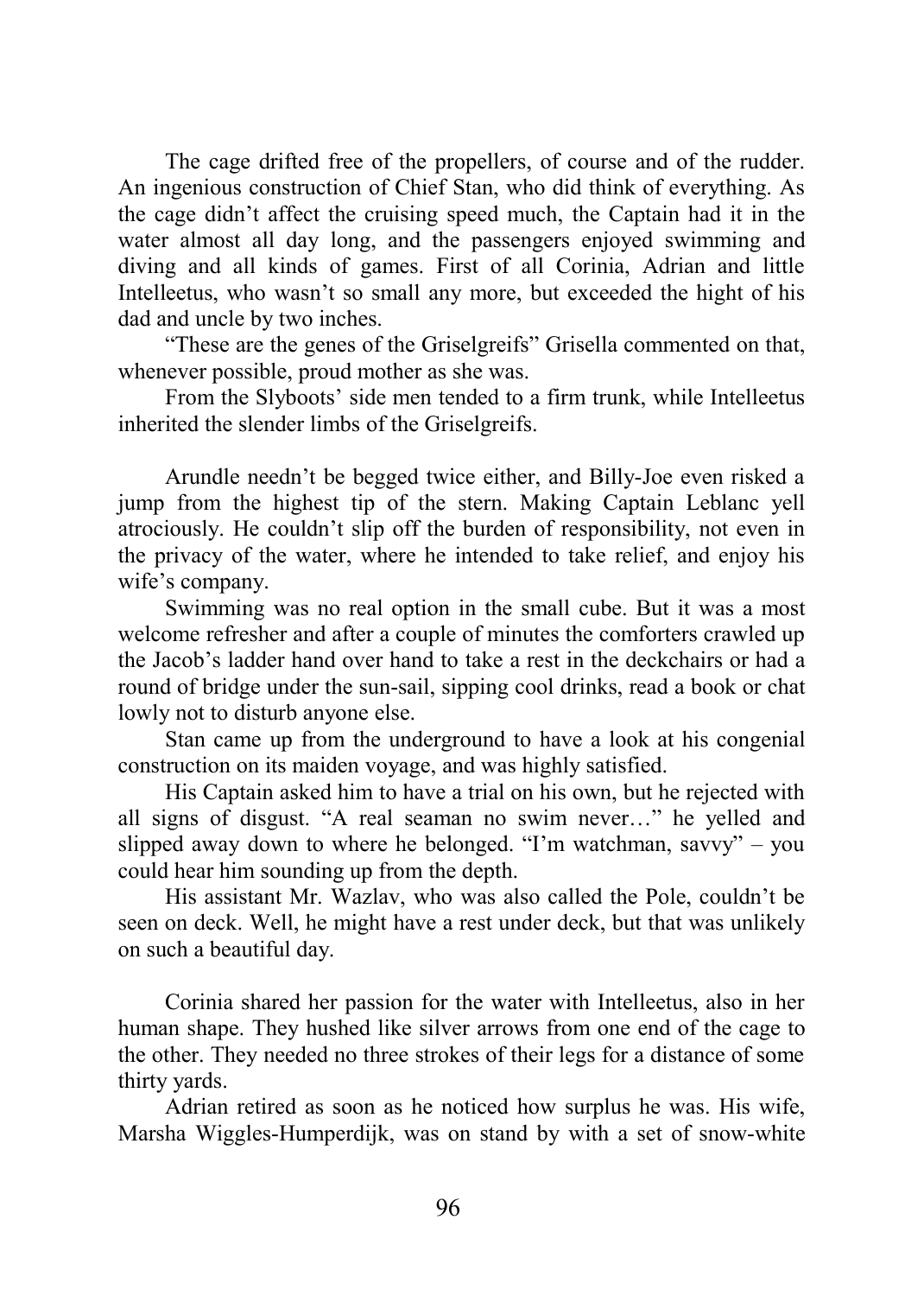towels to cover him up and protect his vulnerable skin against the rays of the sun.

Billy-Joe and Arundle were lying up on the highest deck, well hidden to the sights by anyone, and if they hadn't been so busy with each other, they might have noticed how everybody avoided contact. So they didn't wonder, how quiet and peaceful it was and enjoyed the solitude of the sea, the air and the sun, just as they were used to on the pontoon in the lagune at home on the Isle of Wisdom-tooth.

The Magic Bow had surrounded them in addtion with a magic circle. He knew why, as he could hear the green grass grow, so to speak. What he heard or foreboded, sounded strange to him either. He couldn't make up his mind, and come to a conclusion. The magic circle he proceeded, to prevent people from stepping on Arundle by accident. The Magic Stone should take care of Billy-Joe, as applicable. Which the latter had done, of course, and not that alone…

Never again would Mr. Melford, the Second Officer, leave the Signal Officer's booth unattended. No matter, what the weather was like, whenever he was on watch on the bridge. He always had the loudspeakers of the booth switched on. "Just to be on the save side" as he put it. He didn't want to risk a reprimand like on the other day. But nothing special could be heard this day except some peeping and howling.

All of a sudden the Captain popped up in the doorway, wet and almost naked, with a bewildered look in his eyes. Like an animal he scented his nose up in the air, and showed signs of terror.

Orders he yelled. The cage was pulled up, in a hurry and was stowed very carefully, as well as everything that was loose on deck. The passengers had to put on life-jackets, and had to hide under deck. There was no time for explanations.

And then Mr. Melford heard on the radio what his Captain had scented beforehand already. A monster wave was heading for the Newsealandish coast. Newsealand sounded as if it was, but it wasn't. If a whole ocean was stirred up, no shore would be left save.

Only in the waving shirt, which he had put on in the meantime, Zinfandor rushed towards the map-stand. Where was that monster wave exactly right now? Was it ahead or was it astern? Would it come from astern, or where they already on its back?

"How much speed do we make over ground?"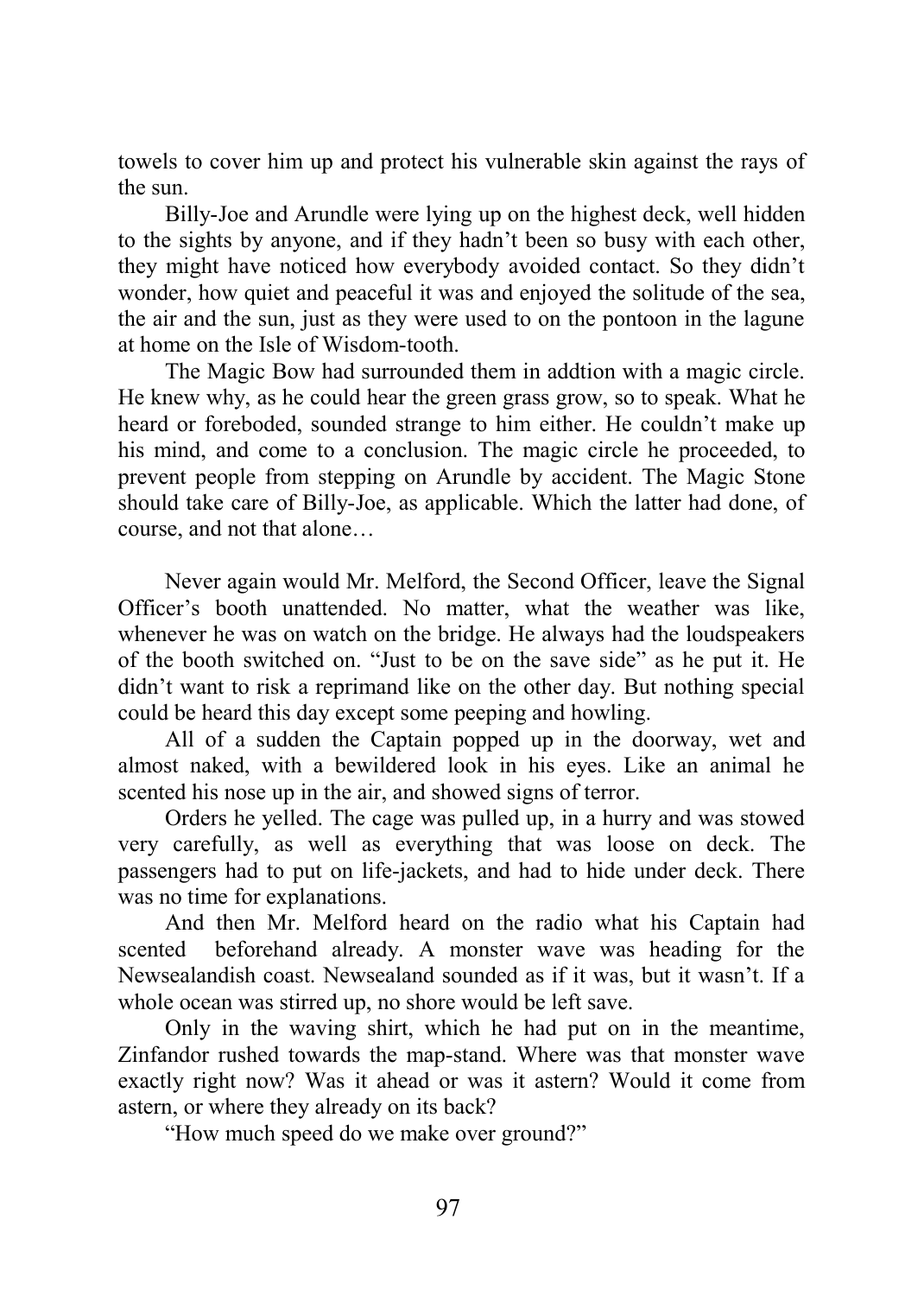"Negative, Sir, negative. We make negative speed over ground" came the answer after a couple of torturing minutes.

"T'was about time, at last!" Zinfandor slipped into his trousers and sat down. He asked for a cup of coffee and enlit - rather relaxed - a cigar.

"with us on its back the monster can't do us no harm. But we mustn't come near land. But there are more than 500 miles of open sea astern. All we gained during the last days. We make a little negative drive. That means we move in the right direction. We swim down on its back. We can't do more than wait, right now. All we can do is pray, that the second monster isn't following right away. But normally they aren't as fast. The sea got to inhale after all..."

Those around him didn't understand much, as they stood around palefaced and timid.

Arundle disappeared into the Signal Officer's Booth, and Billy-Joe joined her. Both of them listend to the garbled mix of waves. Arundle turned the knobs a little, but she didn't get far. She intended to commit a message to the Ilse of Wisdom-tooth, to warn those inhabitants who peopled still the facilities of the hotel of the hub of the world, and move towards the interior of the island.

There – she imagined – would be no accute danger of life, because the island exceeded the sea-level far to far, even for a monster wave. But not so the installations between the islands. They were the weak link. Without evacuation there would be lots of casualties to be expected, as sure as the amen in church.

Arundle got in touch with her bow, who signaled "Everything's clear, hotel evacuated, warning got through." how he made it, remained mysterious for Arundle, so she needn't leave her position. She felt irreplaceable aboard, by now.

"To Pitcairn, Poseidon wouldn't let us come, as it looks" she sighed thoughtfully. They still moved backwards. The suction of the Monsterwave, was still stronger than what the ship had to put up. At last they almost stood still. But didn't move forward an inch.

The night fell down meanwhile. No-one thought of sleep or a meal. Again sandwiches and the favoured hot drink of the sailors was served. This time as a weak punch with a fine cent of rum, and a strong tea to keep all watchers awake, which was certainly demanded.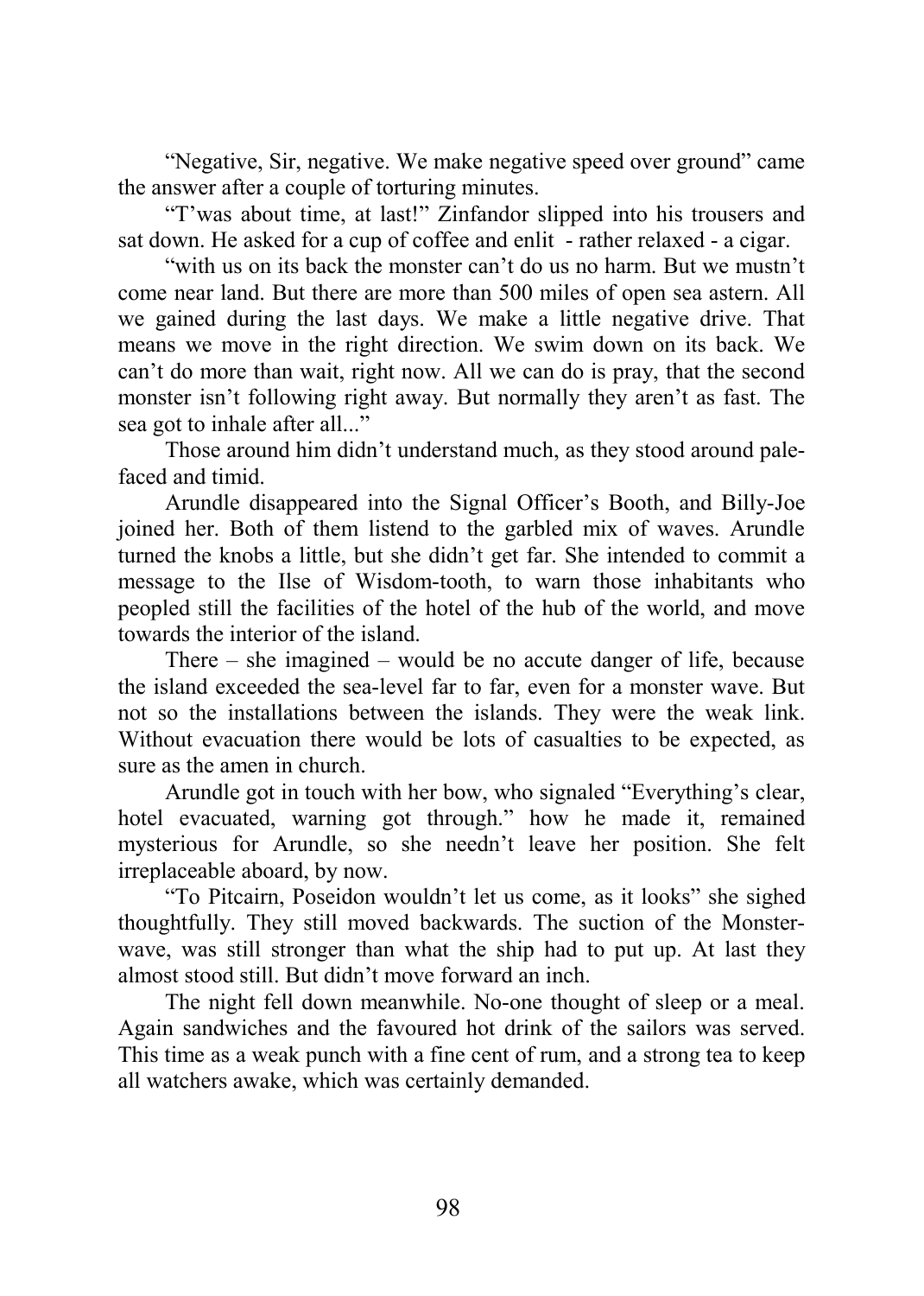Again Arundle listened into the intervening noise in the operator's booth. Was there any notification of the second monster? About the first they knew a lot by now.

"Epicentre – near the Tongas – height of the wave – 120 feet – with declining tendency – heading almost precisely South-South-West-a-Quarter-West – speed twenty knots –decreasing."

Those dates were followed by a listing of all the endangered islands and coasts and the importance of protective measures. The Isle of Wisdom-tooth was not among such sights, as it wasn't at its true location and unknown.

Was the low speed of the monster wave a good or a bad sign? Zinfandor reckoned it a good sign. "The wave pressure of the explosion – (so was his opinion) – must have been incredible, most likely singular – we will see..."

He thanked Arundle very much for her help so far, but need her help still and any possible support. Even though, he reckoned to be an expert concerning monster waves, it was still helpful to become supported by the official media, the public air traffic and by telegraphy.

The night went by. Nothing unusual happened. And everybody sat back. Yawning was everywhere. The passengers trickled off and disappeared into their cabins and bunks, despite the fact that the emergency situation hasn't been lifted. And they were still requested to stay close to the rescue-boats, life west girdled and emergency pack round the waist.

Zinfandor realized, what was going on, but didn't say a word, because he didn't believe in the second monster wave. Arundle didn't hear anything on the radio, and the good old Last Bounty headed with two knots genuine speed over ground. As it looked, the monster wave was due to run idle.

What had happened along its course? Whole groups of islands had become evaporated. Individuals who could rescue themselves first, drowned a shore while later. Houses, boats – everything, what ever property there had been, was smashed or spilled off shore.

On the Isle of Wisdom-tooth all pontoons were damaged. The houseboats lay smashed in the shark-nets. The centre pontoon with the hotel building was sunk and had been pressed through the shark-net, that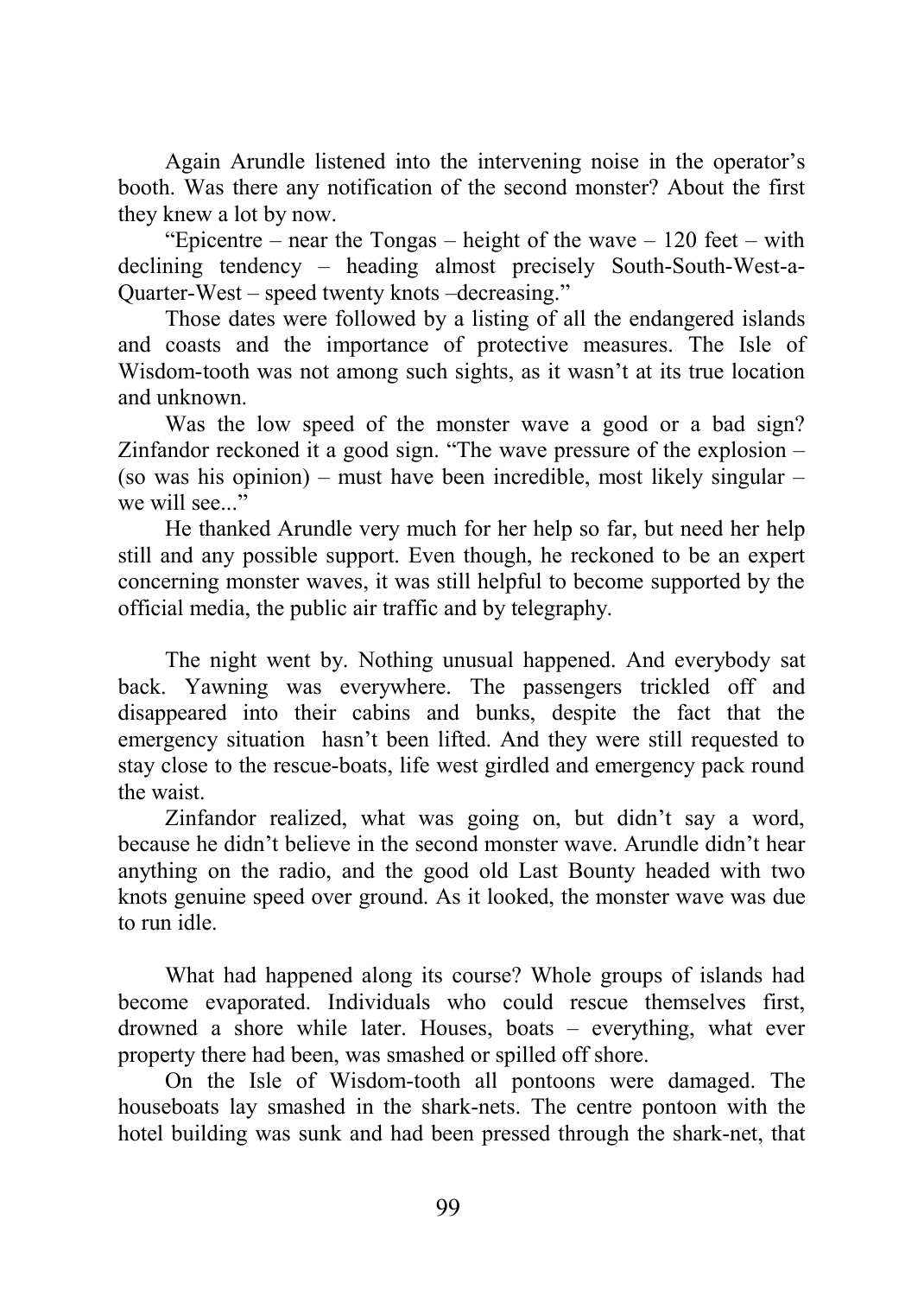had become torn under the weight. Only the devastated quay of the Last Bounty withstood the terrifying forces of nature. What would has happened, if the Last Bounty had been there?

From Susamee's island nothing was heard either, as this island didn't exist officially either. But hasn't been directly in the way of the monster wave anyway. Besides, there were no installations on sea-level, and the quay was located in the rear, anyway, and couldn't be reached by the highest tide. The island as such was located as a kind of protective wall, definitely higher than those 120 feet of the monster. If that wave was still so high and hadn't lost height already, running for hours by now.

With every obstacle it lost power. Until it finally reached the Antarctic coasts, not much of it would be left. Africa would hardly notice anything and Patagonia almost nothing.

Arundle sent Billy-Joe nevertheless, which was nothing by means of the magic stone. He was back in no time. "All clear, over there" he reported. "Tika is the happiest mother of a son. Emasus is he going to be called, Tibor let us know. He sends his regards and asks, how we are. Whether we became married and everything, as it's custom. I said that there was no time for that..."

Arundle blushed, but unnoticeable in the dark. She fiercely embraced Billy-Joe and blamed the monster wave. Would they ever find their way to Pitcairn?

# **15. On the Isle of the Mutineers**

 Mrs. Waldschmitt made friends with Hans Henny Henne, the constructor and inventor of the SLOMES, who bore his years well. Due to his many implantations in many parts of his body, he stood his ground, so to speak.

His friend in heaven would forgive him. While with Susamee he wasn't so sure. But she needn't necessarily get notice. As far as the shipmates were concerned, he hoped for discretion. Besides, they acted quite normal and hardly noticable, they thought, when they hushed secretly through the gangways on the way to each other.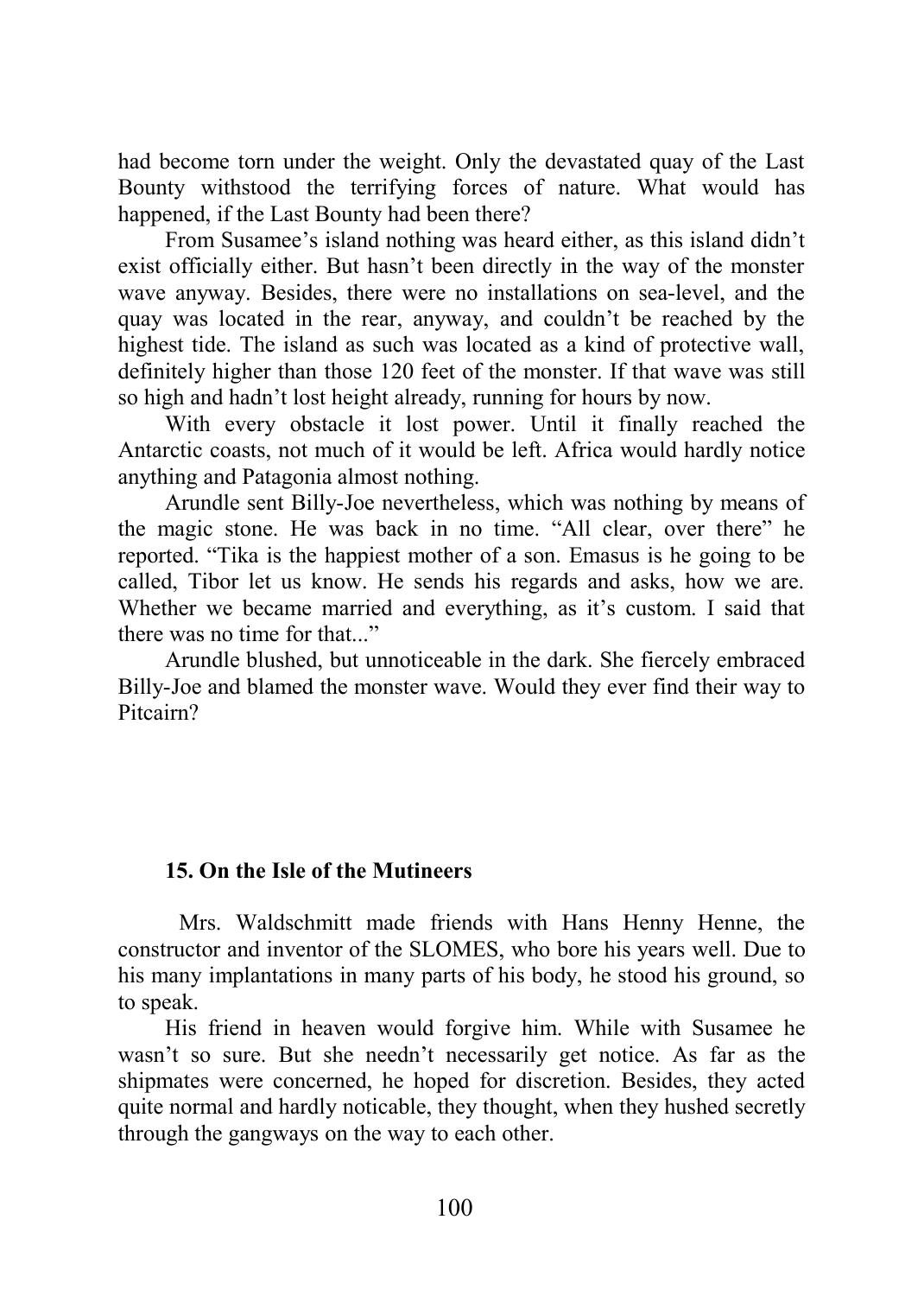Hans Henny Henne's brain wasn't always properly wired at night, that was why one or another function failed or were limited in its mechanism, while was on the other hand excessively functional, and caused him to shout aloud or knock against the wrong doors.

Afterwards he didn't remember such malfunctions at all. While the other passengers did all the more so. Some might be reminded of a platewarmer by such behaviour.

\*\*

"Call me Hilde" Mrs. Waldschmitt whispered during the Captain's dinner, that was due after the salvation. "What do such formalities mean?" Hans Henny Henne was not the man to let such opportunity pass in vain, as the chevalier of the old school, that he was. Thus a late amour fou started. While the dinner went still on, they exchanged first passionate kisses. And as they didn't stop after a few glasses, they didn't stop after a few kisses.

Since then things went that way, almost every night. Until Mrs. Waldschmitt stopped the disgracing situation by moving to Henne's cabin, and the mating noise in the narrow gangways came to an end. She was flattered to a certain extend – after all, was she the cause – but was at the same time distressed. Such in front of the child's ears...

But such child had to handle her own affairs, which differentiated only gradually from hers.

Somewhat strange and ridiculous such behaviour always seemed to outsiders, all the more so in the beginning of an affair.

\*\*

Dorothea would have liked to return immediately, when she learned of the destruction of the 'Hotel to the Hub of the World'. As ship-owner she had the power to do, no matter what the order of the charterer said. Besides, she could have arranged with Arundle. But Scholasticus was against it. "You desperately require some days of relaxation. You look so pale and exhausted."

By experience he knew that such a remark would impress his wife, more than all reasonable arguments. He ordered her strict bedtime and for himself as well. That was why the two didn't get out of their cabin any more.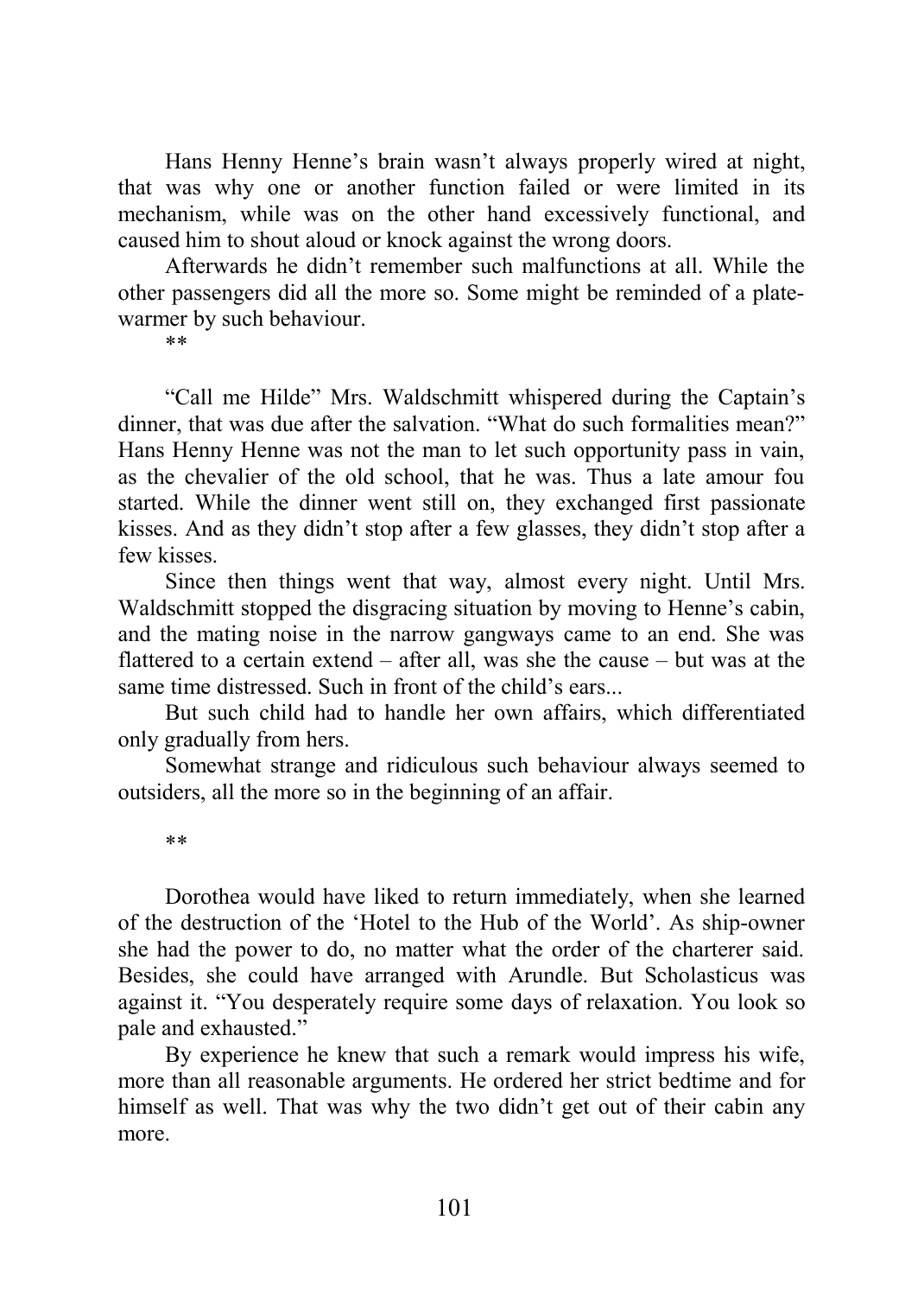Sulamith had fun with her cousin and with her aunt Grisella, who liked her niece a lot. So there was no lack of babysitting for the eleven year old girl.

Judith kept going as well, who felt like Dorothea. Basically everybody felt the same, because all their heartblood clung to the islands. In three or four weeks would there still be time to care. Things had to go on without them for now.

Such decision didn't hinder the busy exchange of information, on all possible ways and channels. The Somniors dreamt themselves home and the Animatiors undertook extensive soul-excursions. And the world-wideweb for normal beings did also exists, after all.

Without emergency the magic stone and the magic bow refused the request for transportation. "Repair-instructions can not be put under the category of emergency", the magic bow exclaimed. He would utter herewith also the opinion of the magic stone. Both were in compliance with that.

As the weather stayed on for a couple of days, the Captain had the swim-cages set up, and the busy far 'niente' put a golden veil over the whole ship.

"We wouldn't be too far from the destination" the Captain hollered. "Perhaps two days, more or less, so far, if nothing unexpected happens – Well, there is nothing of that kind in sight, but you never know..."

The Captain intended to add the lost days in the end. Mrs. Waldschmitt changed reservation for her return trip, just in case. "To be on the save side – nobody is expecting me on the other side", she added thoughtfully and looked bleary-eyed at 'Hansiman', as she adressed him intimately.

Arundle managed the rebooking via satellite from the operator's booth, by electronic ticketing. "This does not only save paper, but is also much safer. Because the travel-documents couldn't get lost.", she explained.

There would remain four weeks all in all, which had to suffice. Mrs. Waldschmitt had a valiant grin in the face. At home nothing held her, but habit, which she could give up easily – the sooner, the better, so to speak. For something worth while.

She felt a little like being raised into the feudal state. Things turned upside down. She got access to circles where the air was thin, it was said, but she felt more than well. "How great is life, when you fly from summit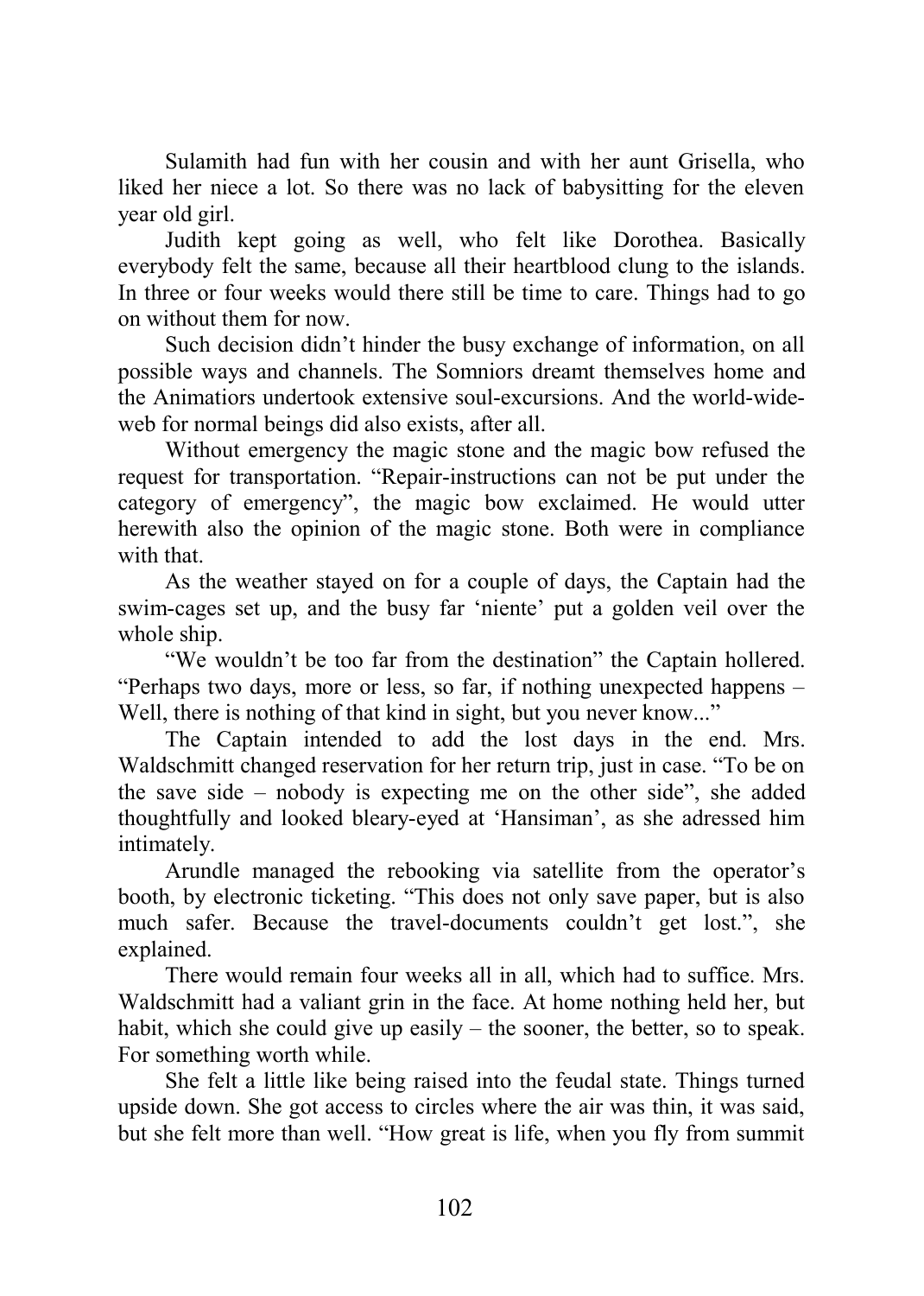to summit. How colourful and rich and manifold is the human being, who unfolds in love, when there is a proper chance..."

\*\*

Arundle had reached her target, but it wasn't the final aim, her own mother cared for that, yes, the own mother...

"After all, let's do the job" – Captain Leblanc committed his obligations. He didn't lack of witnesses. Mrs. Waldschmitt became Mrs. Henne. Not an advantageous change of names. On the other hand, should she have picked up her maiden name again? Only to keep up with changing habits?

Hans Henny Henne was the happiest man in the world, and arranged for a wedding, generations would recall. On the height of the festivities Arundle and Billy-Joe dismissed to the island of the mutineers. Close by the last Bounty had anchored. The two found themselves resting comfortably in the day-warm sand, dreaming dreams of valiant mutineers with exchanged roles. Billy-Joe felt so suitable in the sand, as if made for that. How could she stop hurting him? Why couldn't she just open up and cuddle in his arms. The impulse was there, but something stopped her from letting thing happen. Or when she did let go, which occurred once in a while, she viewed it as a weakness, that had to be made invalid.

Billy-Joe was so generous. It was not the age. He was just about two years older, that didn't grant such wisdom. It was his character, his, or the character of his folk. Something she would never get sorted out.

Perhaps this was what frightened her. She didn't want a tribal brother, she wanted an individual, just like herself. Perhaps she was only afraid of Billy-Joe's lack of individuality. With him you always came into the general, no matter what it was about. Somehow archetypical it was, when you entered his way of thinking. You became an archetype yourself. You could hear him think then in his head "Alas, that's the way whites are. After all they have other advantages..."

No wonder, when wrath overwhelmed her, when she argued and formed strongholds. Who was willing to be put into a drawer? Without noticing, or with noticing too late. And later it was too late. Its like a switch being turned and afterwards everything is too late. The train has left and you stay behind with empty hands and sad heart. And then it is said "You whites think too much."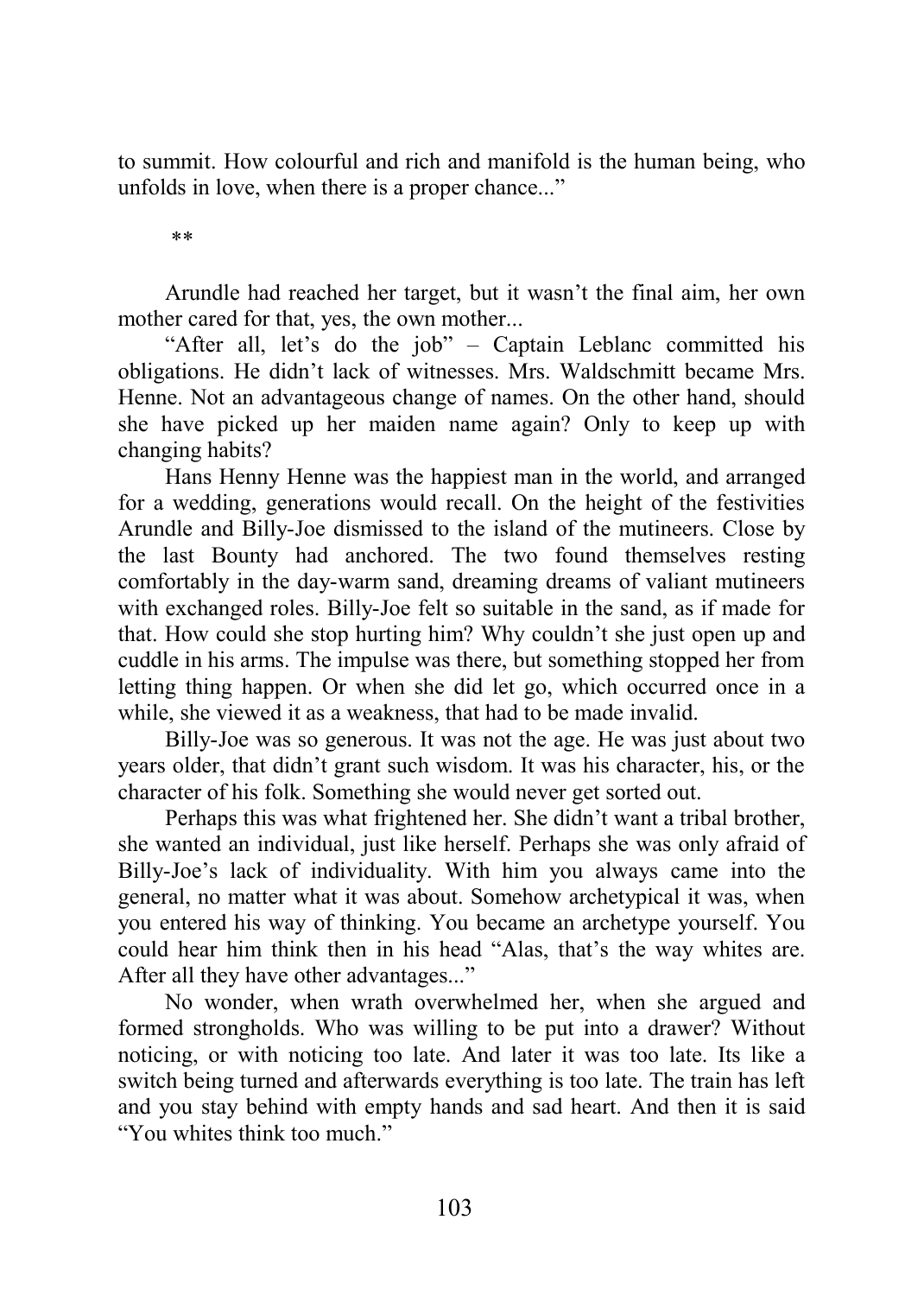She didn't mind the truth so much. Well, it surely could be true, that the whites kept thinking too much. But she didn't think as a white, but as Arundle, and she didn't want to be discriminated for that. Not for something she wasn't responsible for.

"Teach me the way you like me to be, as I do with you, continuously. Otherwise there is but permanent harmony, and I'm afraid of that, because we both behave carelessly, and our aim is comfort. Then suddenly the big disappointment breaks out, because nothing comes over any more, and nothing between us is thrilling anymore, so it seemed. Because we are afraid, that our love has died."

"Just you look around, just once, Arundle, where are we? Where are we now? You are here. The sand has waited for you for two hundred years. Feel it, just feel it. Look at these stars, and look inside you at the same time – yes, do it at best at the same time..."

She did as was requested. Did anything melt? "Hold me tight, dear, hold me tight..." they lay there holding each other tight, desperately, as if it was for a long farewell.

\*\*

Mrs. Waldschmitt cancelled her flight, once and for all. She could fly later at any time. A lot could be arranged from down here. There wasn't too much to be arranged anyway, because she had given up her taxconsultant office a year ago.

'Hansiman' would perhaps even join her. "Not a bad idea, to see the homelands again", he uttered. He hadn't seen Germany since the Nazis took over. He was taught by his divine friend Roland now, and he believed again into mankind and that man could change – to the bad and to the good. Unfortunately mostly to the bad, but seldom enough also to the good.

And then he told her about her ex, that she became rather sad. She regretted not having experienced his swing.

"Yes, there was a Saulus really exchanged for a Paulus" he exclaimed, and Hilde couldn't stop the tears. She still enjoyed. It was something very special. Especially for him. Whether he understood her? She turned her eyes upwards. Hansiman pressed her tight and whispered at best he could with his hearing aid – "he'll understand, you can be sure of that. He is now in quite different regions. He has made a qualifying jump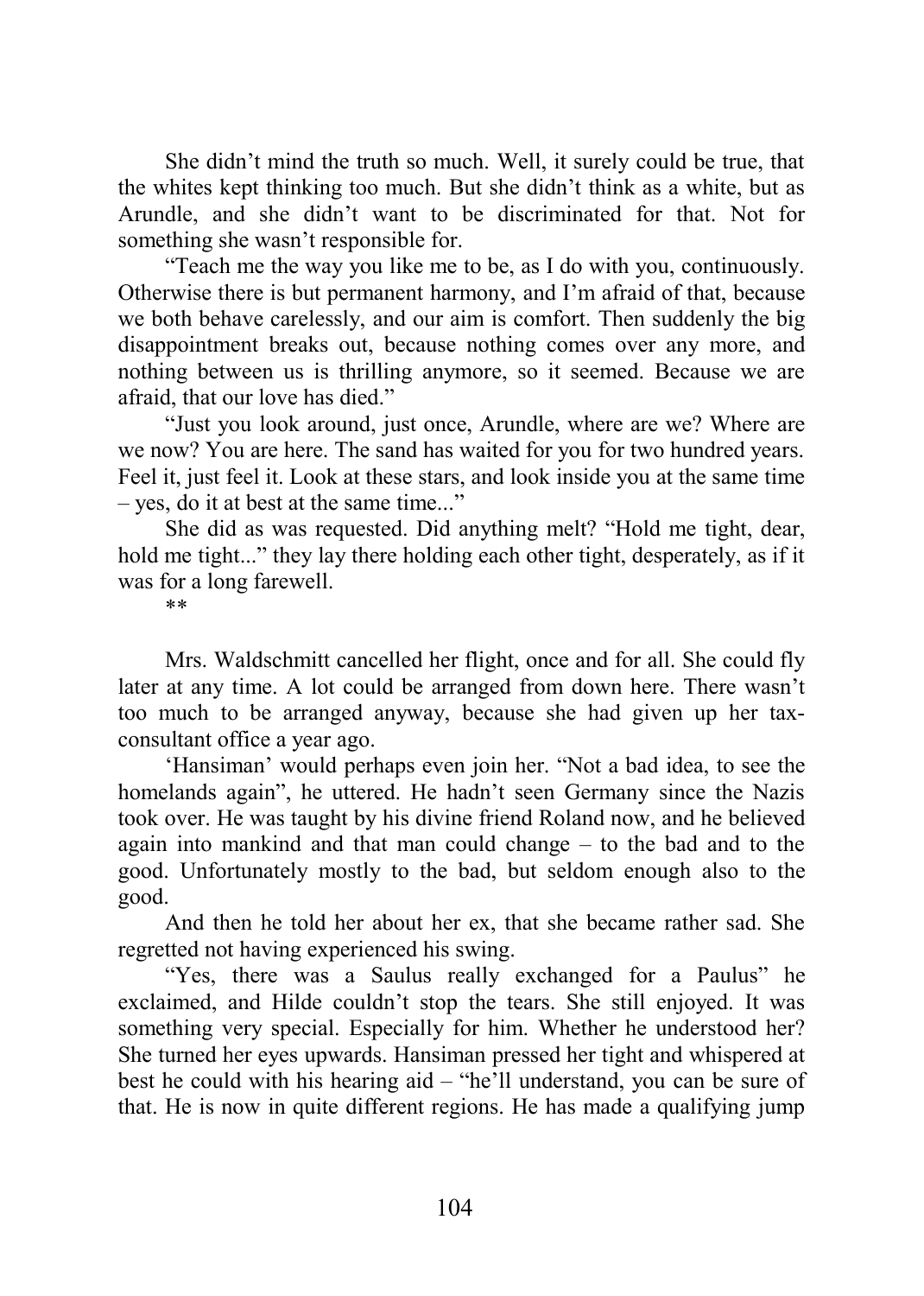upwards, and has absolved a heavenly carrier, we couldn't even dream of over here."

And then he told stunning Hilde, what her ex became. There were bits she knew already, Arundle had mentioned the one or other, but in the context things sounded even more unlikely. Unvolontarily she had the picture of the man before her inner eye, who had left her to follow his nightmarish illusions, and that wasn't complying with the angel-like being, she learned of now.

"Are we talking about the same person?" she asked questioningly, when Hansiman overdid. "Sure enough, this is Roland, as he dwells and lives... well, dwelling might be the wrong provision, he doesn't dwell really any more... I had my turn half-ways, but was sent back. My time wasn't over yet. I had something to absolve, it said. Was about the SLOMES. Well, yes, you know, the thing they are all sitting in front of, and staring into the valve. Yes, and now I am famous, as I always wanted to be. But do you think, you notice anything of that? At best it's disgusting and clumsy. Alas, Hilde the heaven must be thanked that I found you. Yes, heaven be thanked..."

Overwhelmed by his own words Hansiman embraced Hilde und pressed her to his heart heartily, that she almost fainted. His bionic muscles worked more than perfect. Hilde sighed, so he loosened his grip.

"You can hardly breathe" she whispered and was pure devotion.

## **16. Reconstruction or New Start?**

The Last Bounty was homeward bound. Pitcairn, the isle of the mutineers, lay astern. The passengers enjoyed the 'dolce far niente'. They knew what was waiting for them at home. Their thoughts were travelling ahead, but still didn't bother the atmosphere. Only Arundle and Billy-Joe weren't affected by the future. They remained in the presence and enjoyed the moments of eternity, they experienced.

Because of the reconstruction-works going on in the lagoon the Last Bounty could only take over fuel, while the passengers bound for the Isle of Wisdom-tooth, disembarked. A band of dwarves asked in a hurry to care for a home-trip. They mistrusted the reports from their new home. And wanted to have a look with their own eyes.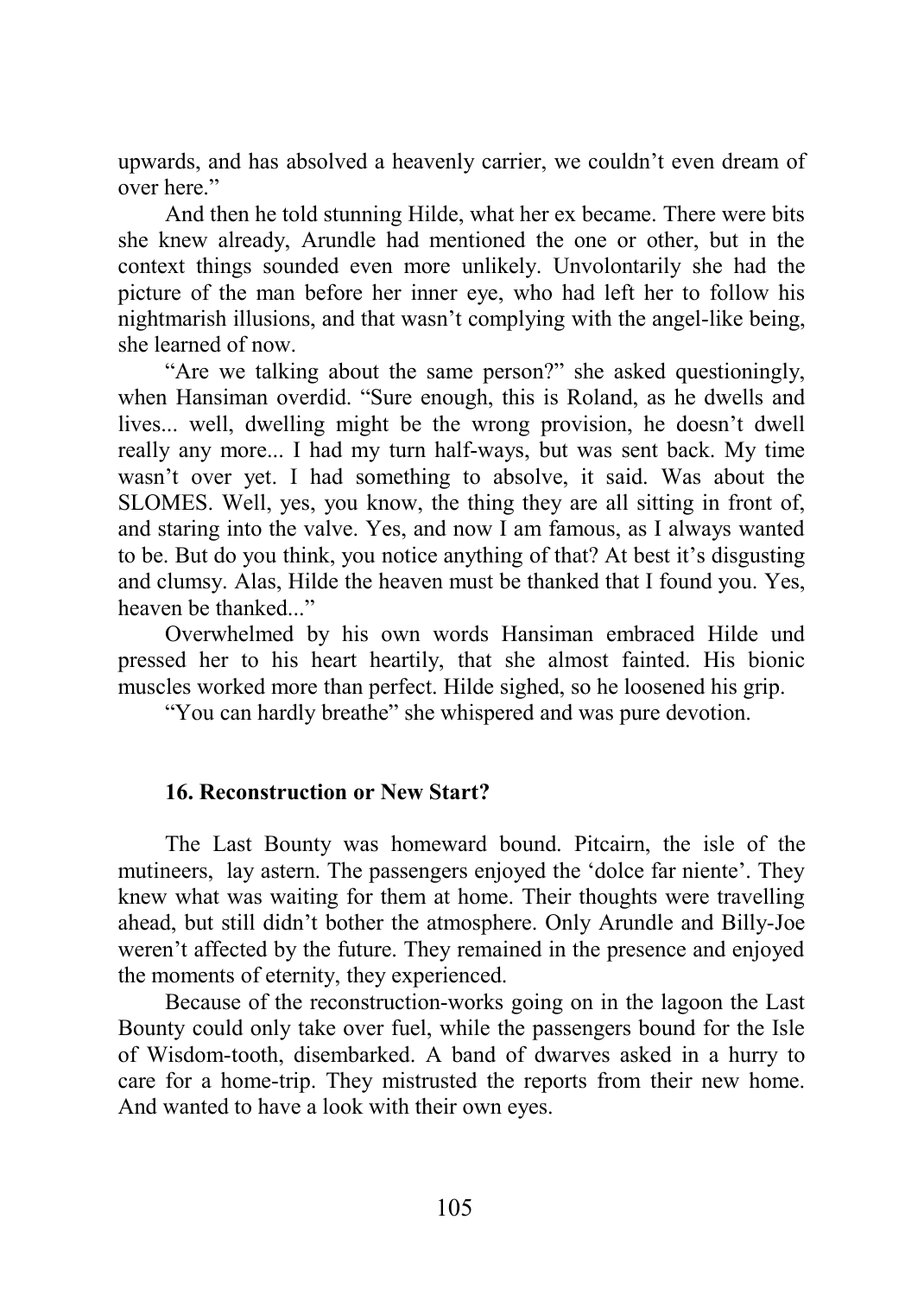So Stan, the chief-mechanic, just ordered as much fuel as required for the new destination and back, from the spare barrels that had remained unharmed in the hurricane. Then the vessel took off again towards Susamee's Isle. Some Conversiors slipped aboard last minute, but just in time, because the helicopter had been damaged and couldn't take off. So they had been lucky, because the full moon was close.

Tibor was with them. He went back to home and wife and child, and of course to play the horse-headed violin.

Whenever mom and dad 'redressed' (as they put it) and even Granny Susamee took off, Emasus came to uncle Will and the seven she-dwarves, who were eagerly looking forward. But this he would realize much later, when he himself would begin to 'redress', as was likely with such a pair of parents. But that would be clearing in the due course of puberty.

With the diminishing Last Bounty also the board romance disappeared and everyday life took over. Hans Henny Henne and his newly wedded wife preferred to travel on, as soon as they noticed the chaos. "I have arranged for myself quite a nice home, where we go, you'll see", Henne explained and Hilde believed him all too willingly. She had to get used to her new name, the former Mrs. Waldschmitt realized. Every time the steward addressed her with her new name, she shrugged.

The two days turn was routine after all. Things went the proper way. The weather was fine and the first class belonged to them, as the dwarves preferred the dark lower decks, and neglected the daylight, especially when it was reflected by the water, as was the case. The Conversiors also cared for the solitude of the comfortable cabins, while the whole ship stood at their disposition. Just for the meals the people gathered in the dining room. But even there, the dwarves didn't like to show up or become involved in talking. Not even the food they wanted to share, but cooked in the lower decks, where they found it rather cosy and neatly arranged.

Alongside the ship's side double storeyed beds were fixed. Each equipped with a neat colourful curtain. In the middle there was a long table fixed to the floor, and little chairs, also fixed on both sides in comfortable height. Two kitchens, washrooms and sanitary installations were found left and right of the stairs. There was space for some hundred little passengers. But filled there was no comfort any more. Now it was quite different. The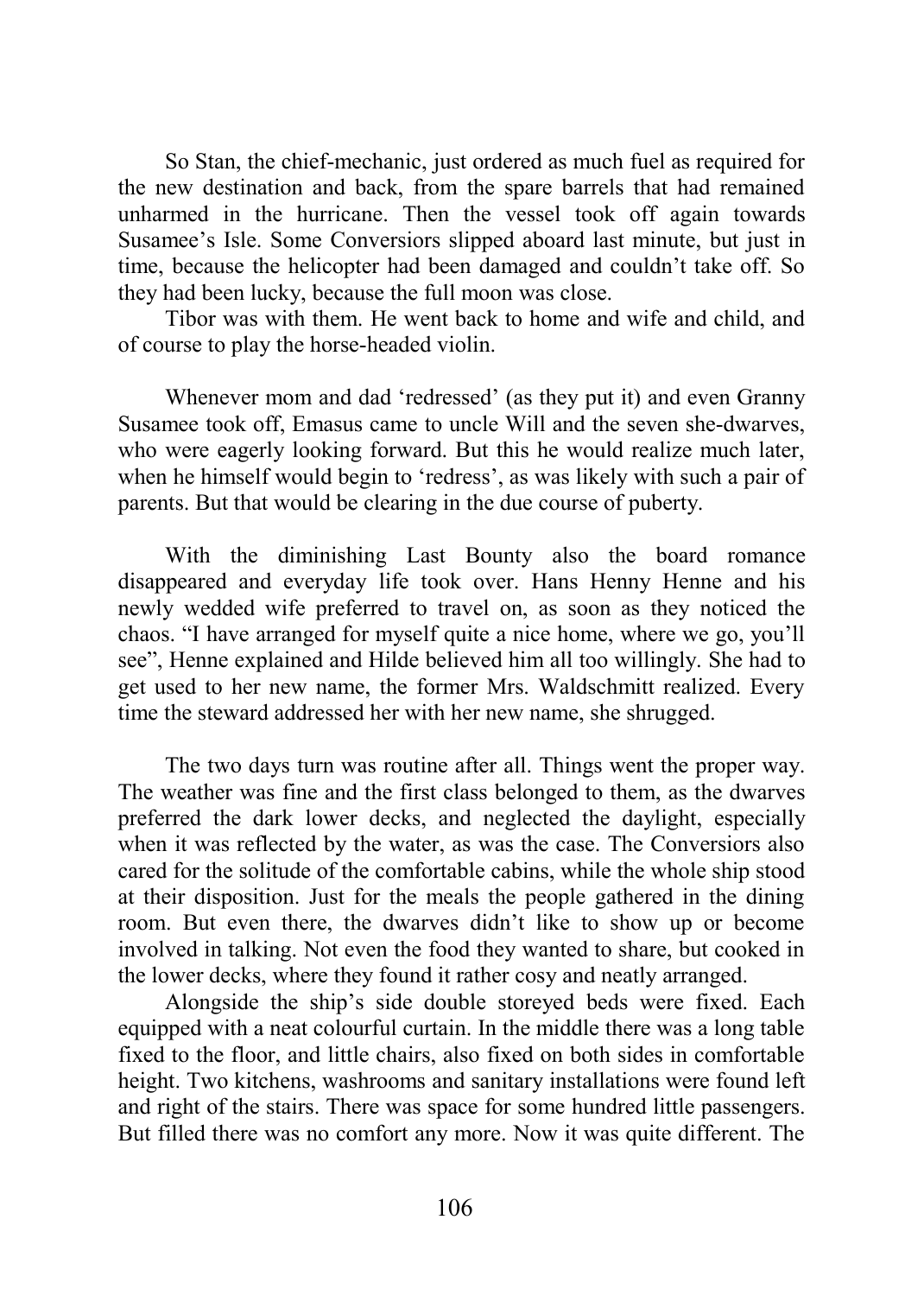hammocks above the table from one side to the other, weren't needed these days by night and therefore stowed away, so were the blankets and stuff.

The same installation was to be found in the lower deck underneath, where never a ray of light reached or appeared.

 Thus some 600 little-ones could be carried. Exact figures however, you could hardly get. Until today no-one ever found out how many dwarves had left the Isle of Wisdom-tooth, or were travelling to and fro.

These days with the regular and bustling exchange, no counting was possible, neither way, and for what? Who cared? As long as the dwarves enjoyed the way they lived, the humans could be content. Still the people in charge never got rid of a feeling of uneasiness. They were thinking of things they could do them good. – At least they thought they did, and what they were thinking of, was supposed to be at best for the dwarves.

This was the margin they followed and behaved. There was no real communication. You could see that right at the time being. The humans shied away from the dwarves. (Although they never committed.) And the dwarves stayed away from the humans even more. Flash-like they hushed down the gangways and eyed round corners. here a cap and there a bit. Almost nothing could be seen or noticed from the little-ones. Only when everything was quiet, as quiet as it can be on board of a motor-ship, you could hear sometimes low hammering and singing out of the ships deep belly. As if they were at work with something. Yes, they were extremely busy, the humans knew. That wasn't much, but about all, they knew about dwarves.

Tibor was probably the only human being, who managed to stay in a room with dwarves for a lengthier period of time. After all, he gave seminars and lectures for them, and also invited his own kind.

As long as everybody followed his lectures, everything was alright. The trouble began as soon as they started discussions. Most of the dwarves hushed away then. They didn't care for exchanging arguments. Which didn't hinder them from adoring a once dedicated idol. They allowed the idol to address very openly to them, whether they believed or not, but always listened, what he had to say. They did care for what he said. Otherwise there would have been not so many who came over here from Susamee's Island. While it was so much nicer over there, for studying purposes. Well, things weren't all that bad over here for them anymore. They occupied the second under-floor of the University-Isle, warm and dry as it was there, after all.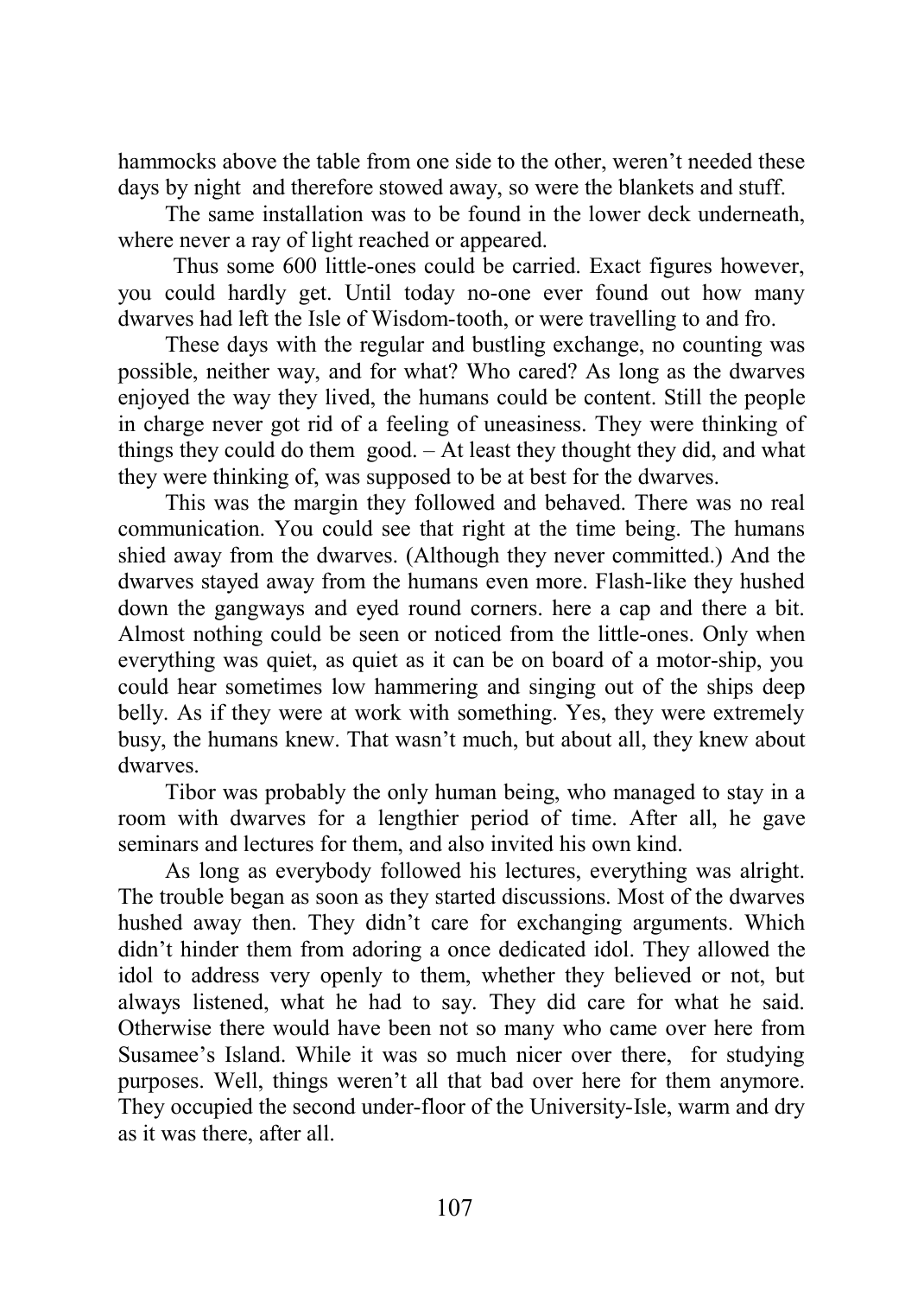The debris on the lagoon between the islands was still there, just as the monster-wave had left behind. Evacuation had been just in time, lucky enough, and no casualties had to be claimed. Some minor injuries had there been in the rush of the flight. But the wave as such didn't catch any one.

The high rocks on both island had withstood the flood, and cut it apart, so it passed by rather ineffectively, while the damage in between, in the lagoon, was all the more heftily.

As they weren't the only victims, they found it very difficult to find craftsmen and material in the area. They of course were not the only affected in the region. Requests from everywhere fell upon the brave workers to the furthest end of the continent and Southern islands.

Even her NCA-debtors were asked by Judith for experts. She promised prompting conditions and guaranteed amortisation of loans for twenty years or even more.

When the helicopter was operating again, the first craftsmen were to come, and went straight away at work. What was reusable, was piled up neatly ashore.

Dorothea developed meanwhile a structural plan and a reconstruction blueprint together with the architects, who were still the same who built and planned the university on the neighbouring island. Because those people worked reliable, and they kept with them where and for whom they were working in secrecy.

The basic concept of a shark-protected inner basin, was still regarded as the best possible solution, and couldn't be overridden by any other model. So this part of the reconstruction was already in due course. The old net and sluice with the mighty doors were to be put back into operation, as far and as soon as possible. Things to be replaced were replaced of course. Soon the barrier between the islands was erected and connected what belonged together again.

At the time when the project had begun, Dorothea had lined up residential boats alongside up the artificial barrier. Which later became replaced by pontoons, on which picturesque sheds and cabins were built, giving the hotel a kind of hula-appeal.

\*\*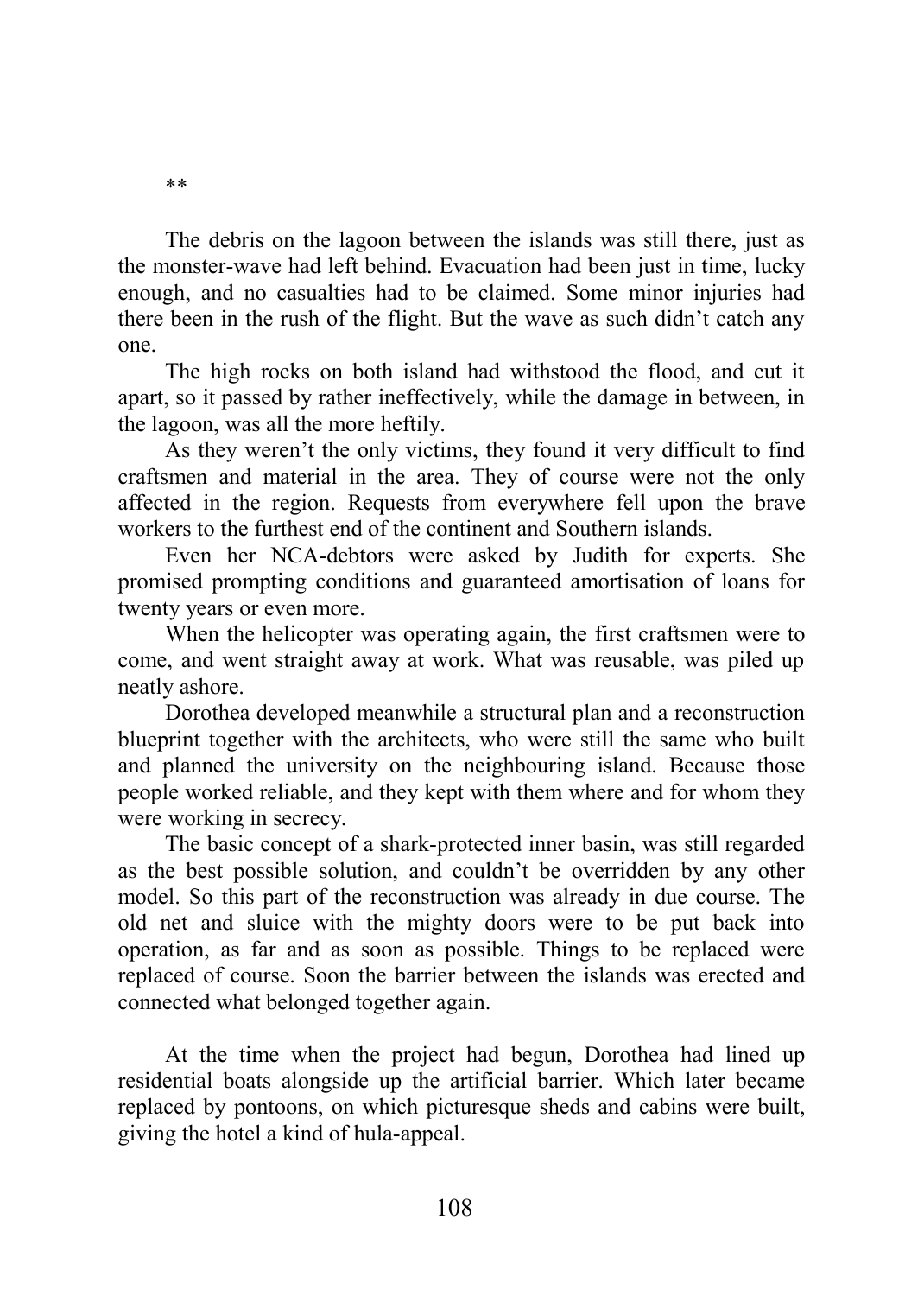Unfortunately the cabins and pontoons were all gone by the flood. No one could foresee such a mighty monster wave, which was certainly very unlikely to repeat in future. Still there were typhoons under way occasionally and were to come every season. They could also harm such fagile facilities. So it might be wise to go back to the caravan-boats. They might be safer, and surely were - statistically seen.

For the same reason the lobby of the hotel wouldn't be reconstructed in wood, on the central pontoon, but would be errected on mighty stonepillars and solid underground on the pier, which was widened for this purpose. Unfortunately the nice symbol of the hub of the world was somehow out of balance by that move ashore. But this had been just fun anyway, you noticed for a couple of seconds while approaching by air, and then never again. From the ground you never and nowhere could get a glimpse of that hub.

The Last Bounty was kept busy. She transported labourers together with material that could be stowed in the front holds. While the rest of their belly was redesigned for passenger travel. Nobody considered it worth while to alter the set-up.

Among the volunteers from the SLOMES-Company, the desperately needed operator was finally fond and registered as regular crew-member. That made everybody of concern happy at last, as the pay-role was completed that way, at length after all.

Well, a proper cook was still needed, and one or two deckboys wouldn't be wrong either. Really content with the crew a caring Second Officer in charge would never be. So it was here too. Mr Ishmael, the navigator, couldn't be happy either, as he was responsible for the consignment and completeness, next to the Captain himself.

#### **17. The Maroons**

Not all the NCA-debtors shouldered their debts, so to speak. The number of flying NCA-debtors was growing, as a matter of fact. So was the social police-forces at the same time. Such forces had nothing else to do but to stir up those refugees where ever they were found. In the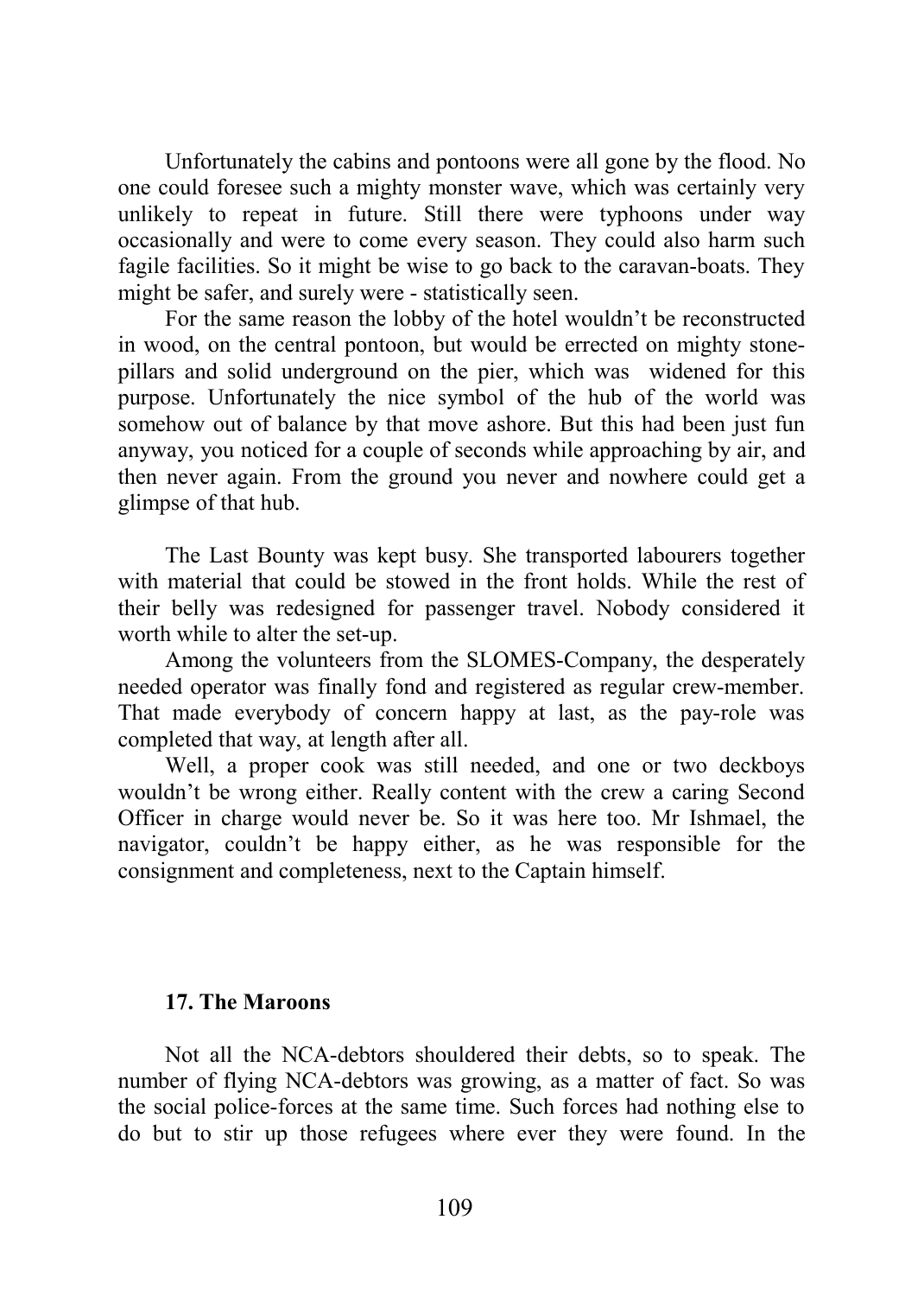beginning, most of them tried to hide in the ciy-slums, mainly in the Northern capitals, where things were somewhat favourable for them, because of the epidemic pan-diseases. They carried on illegally somehow, at best they could, and that was not much. While the forces became aware of that of course, and many were caught.

Therefore, new modes of escaping came up. This time the hail wasn't searched in the unanimous crowd of the city but ways led out into the open countryside. Professional sluicers took over and proved to be more effective. A worldwide operating organisation of sluicers soon built up. They had their basis in the so-called red zones – devastated rural areas, far away in deserts, mountains, moors, and left behind open pit mining areas.

There the Maroons (as they were called, referring to the former slaves in the old days) – gathered and formed social communities. But in the eyes of the authorities and the distorted public they were regarded as criminals, who pilfered small towns and villages, or built up a might means of exchange by cultivating drugs.

Drug consumption raised noticeable - especially in the slums of the mega-cities in a kind of 'cirulus vitiosus' (devil's circle).

Those who were sitting in the debtor's trap, became soon victims of drugs. As soon as they became addicts, they didn't bother anymore - first of all about the blooming system which brought them that far.

Such tendencies (they were as yet tendencies) met Judith's ears rather rank, and also alarmed those in charge of politics and welfare, like churches, trade unions and social services. Justice became the major topic, more than ever, and the basic question of dramatic cuts of obligations to a reasonable level never ended. Regular procedures were desperately needed. Things couldn't go on the way they went. If things went on unregulated, anarchy of the worst kind threatened society. The dangers were realistic. The Maroons were but the spearhead of a threat arising. Action was desperately required.

There were surely other opinions. And thus society was split once more in conservatives and liberals. The latter regarded the mode of selforganisation in principal helpful and some even saw the Maroons as part of the solution, and not part of the trouble for the future. Which was probably a dangerous and naiive position, and had little to do with realities, as was seen and experienced by those, who had suffered under the cruel acts of the Maroon-bands, or just said to have suffered, for what ever reasons –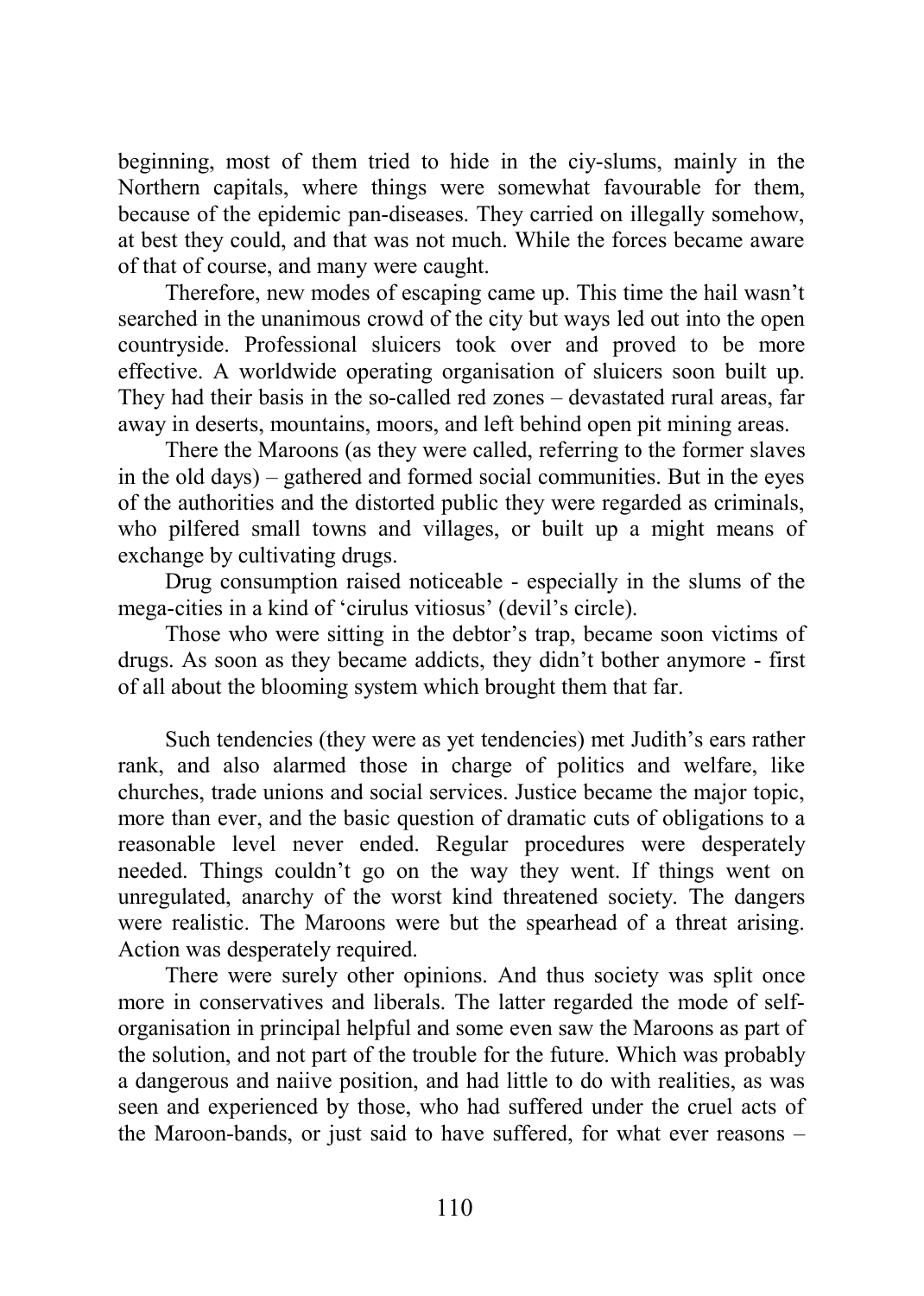being stirred up by opinion-leaders of a foul and backwards heading status quo.

The situation wasn't easy and clear, and the range of action was very narrow. A private initiative, like Judith's, and be it as powerful and mighty as could be, had a better stand, and was therefore well accepted from most sides. The compeditors hoped for bankruptcy, and the governmental authorities enjoyed the peasing effects. While the sufferers enjoyed at last, when they were much better off afterwards, because they were no longer pressed aside and risked to diminish at the edge of society.

While the organisers and sluicers didn't either like such initiatives at all, because they attracted their power base. They were interested in continuous supply of victims from the cities. Only masses move the world finally.

The rioters didn't care whether or not the masses were organized and had fair aims. The rioters didn't care for aims. They mainly cared for riot. This was their view. And this was worth thinking twice. You would never be able to bring those misled masses back to normal, even the naiivest had to accept this. Those who had missed the train, had no chance to get back on, but another world had to be created for them. – Form them, and by them!!

The way back was definitely blocked for ever  $-$  i.e. for a very long time. The underdogs and parias and outcasts and desperados developed their own identity, their own pride and their own values, they lived after. and such contradicted the valid values considerably. Particularly when it came to violence and honour and pride.

Such weren't negotiable for the outcasts. And this was why those of good will failed. Those who favoured the state's monopoly of power certainly shyed away from revolutionary power. Their major mistake was, that they didn't realize in what a turmoil mankind was. And that the aim only could be to give impulses towards a future, worth living. But what were the true impulses towards a life worth living? That of course was the problem. No one could look into the future, if not assisted by magic means, and if so, he couldn't be sure that what he got to be seeing, was a true image of the whole, or just a tiny bit. Nobody could say if the forces competing were heading towards doom or heaven. Success was relative in any case. The fate might look favourable, but the status quo remained untouched, or was blocked by those in the way, no matter how much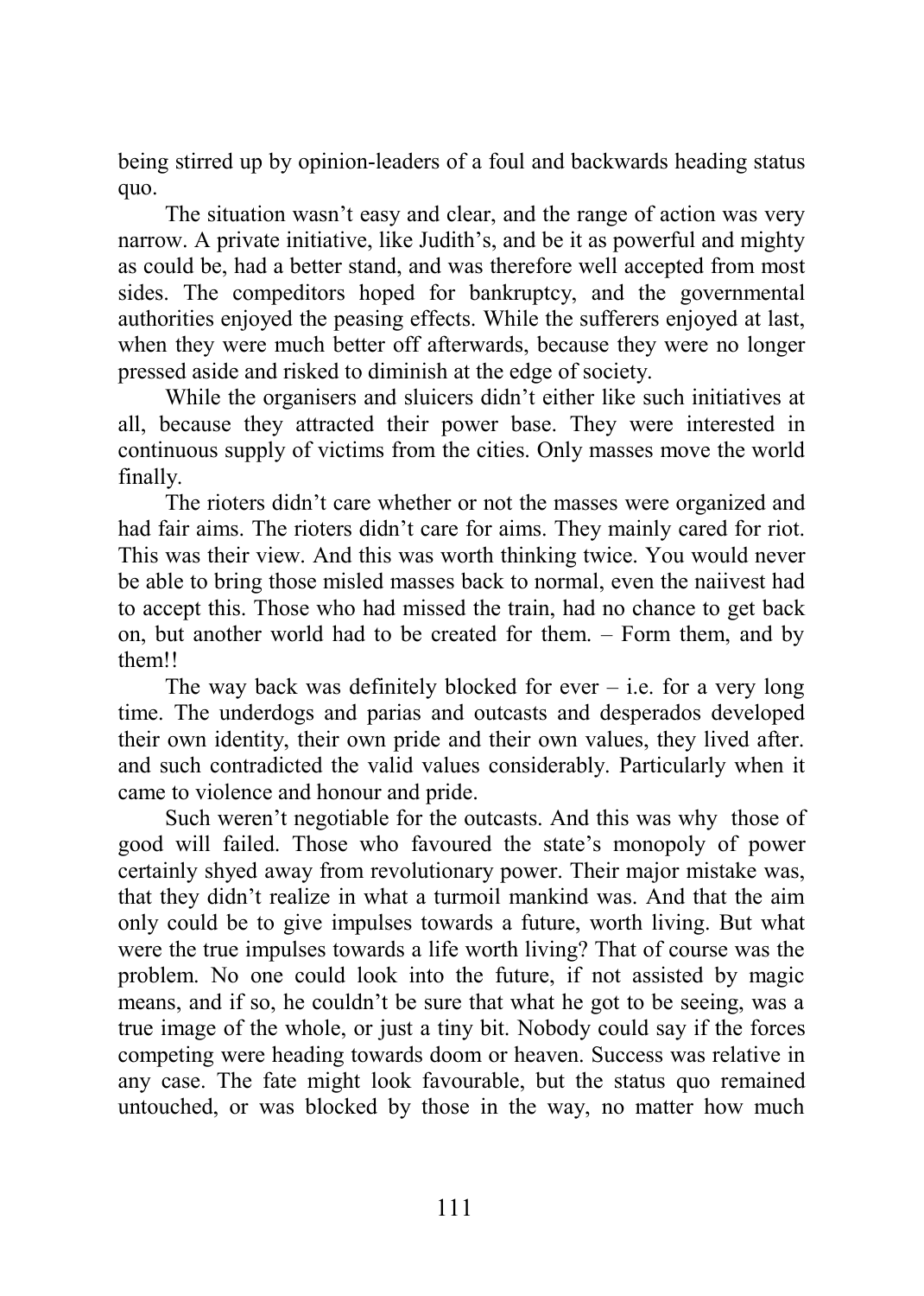heartblood they gave for their course, if they were honest to themselves. (While artifacts didn't owe blood.)

Thus a tendency pressed into being, while nobody knew whether it was good or right, or both, or neither good nor right. The lesser the authorities committed in the chase of the outcasts, and the less noticeable those behaved, the lesser became the friction on the surface. The police became more reluctant and the authorities were all too happy, when they could ignore the whole subject.

As soon as news spread about assaults and hold-ups, and of pilferages of arms' depots, and the like, the switch was tuned back to alert and counter-action. Especially when bank robbery or blackmailing was involved. As soon as the underdogs got aware of that, and stopped such activities, and thought of other ways of self-keeping – things soon turned back to ignorance.

Non-violent forms of self-keeping were looked for and taken over by the Maroons, and became in the long run rather challenging. Maroons developed independent and self-sufficient structures. They referred back to long forgotten old forms of tribal modes of being. The more so, when they met tribes and left-behind descendents, as were found in Australia, in the rain forests of Brazil, Peru or Ecuador. – Or even in the devastated Tundra of Asia, on solitary long forgotten islands, and where ever tribal life had survived or was refounded. Such a self-sufficient life in accordance with mother nature then became an impulse and the basis of hope, for all humans devoted to their artifacts.

Thus, the settlements of the outcasts were almost forgotten. An unseen world in the world emerged – undetected, unnoticed, secret and challenging. In small numbers the drop-outs disappeared and found solitary paths on their search for freedom and happiness. They were heartily welcome in most cases, and joined the tribe, sooner or later. While on the way to that aim, old dangers lured. And once more robbing bands drew the attention on such growling thickets of the unknown.

Less and less became the talk of the social borders in the centre of power. While those responsible knew that something uncontrollable went on out there, but they didn't look too close, as long as there was no alarming need.

With those maroons the main stream society had similar problems than the saturated dwellers of the Isle of Wisdom-tooth had with the dwarves on the neighbouring island. They were there and they were so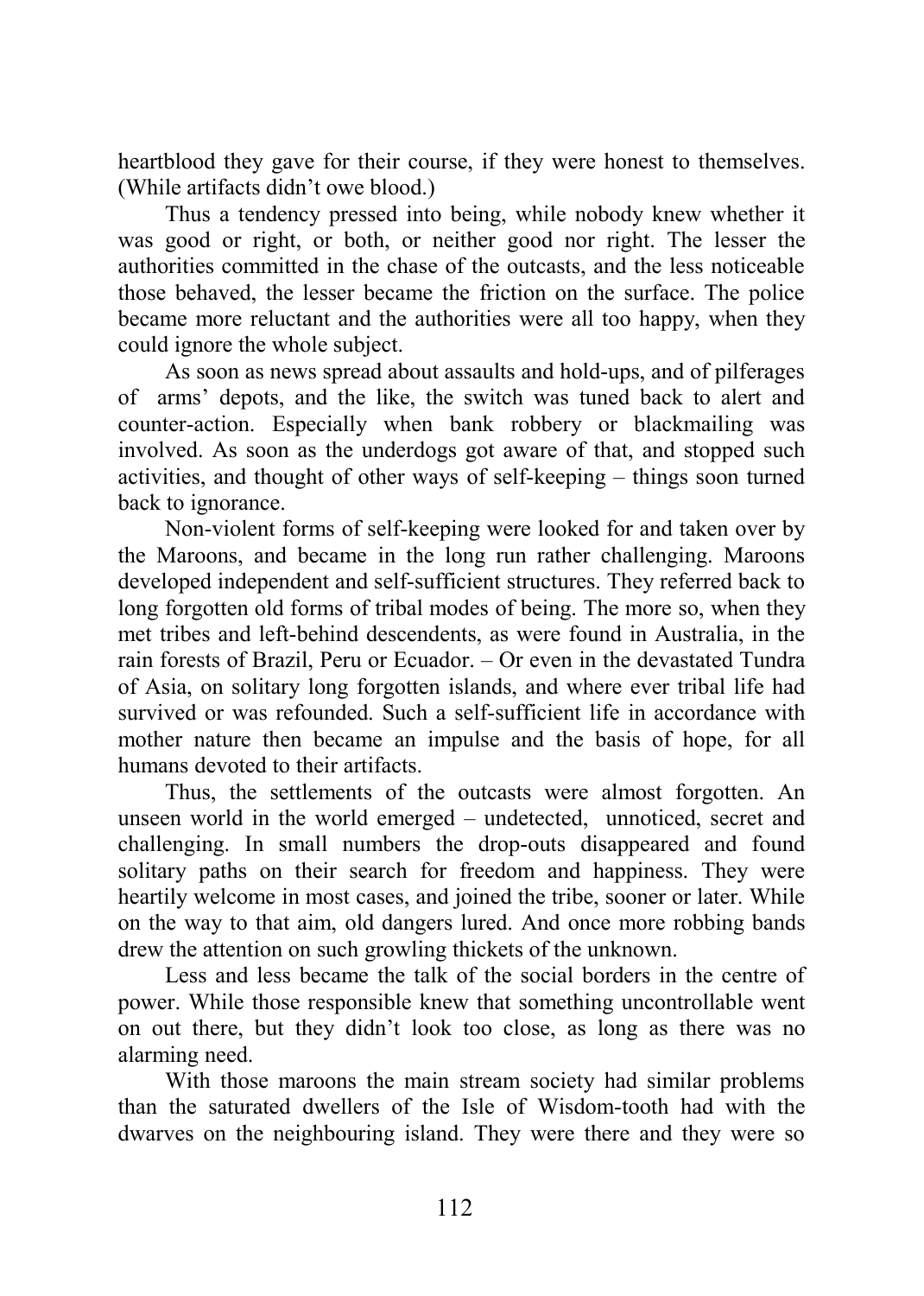different. And that was about almost all what both sides knew from each other.

Basically it wasn't much different than things had been always with forgotten minorities. The difference was perhaps that society had begun to produce such minorities systematically. In a way all humans could be regarded as minority, when it came to artifacts, must be said frankly. Voluntarily or involuntarily without declared intention. That was about all the difference.

Because systematically didn't mean that there was someone who planned or produced the new savages or the switch of master and servant. The victims were there. They seemed to be unavoidable. They formed the magnet and nucleus of those who had fallen through the grids of society, and therefore had to become sorted out. So with their flights, they did exactly what they were expected to do. They disappeared.

Like this, or similar to this, the situation was found by the analysts and scientists, who, if they defined themselves as progressive, at least specified such loss as dramatic and sad. Because the fermentive power, the initiative, the imagination and goodwill, which was available here, was lost. Society actually lacked of such means, or had them handed over to the robotic artifacts.

The mainstreamers didn't even notice what happened to them, how they lost their autonomy and integrity, bit by bit.

Life became long and longer. A hundred years of age was nothing special. Everybody could get so far, if you behaved and kept yourself properly, at good health, thanks to the regular sittings before the SLOMES and the regenerative bionic medicine, who could do all this and even more. Artifacts proved quite often as the better surgeons. Artifacts overlooked the breeding of the spare organs – better, more punctual and more precise than any human, and were therefore chosen. Who wanted his kidney being ruined by a careless apprentice - being somewhere else in his or her mind while tending the stock. He was perhaps dreaming of the girl next door or vice versa of the boy from last night's stand? Things like that couldn't happen with artifacts. They never day-dreamed, you could rely on them one hundred percent.

\*\*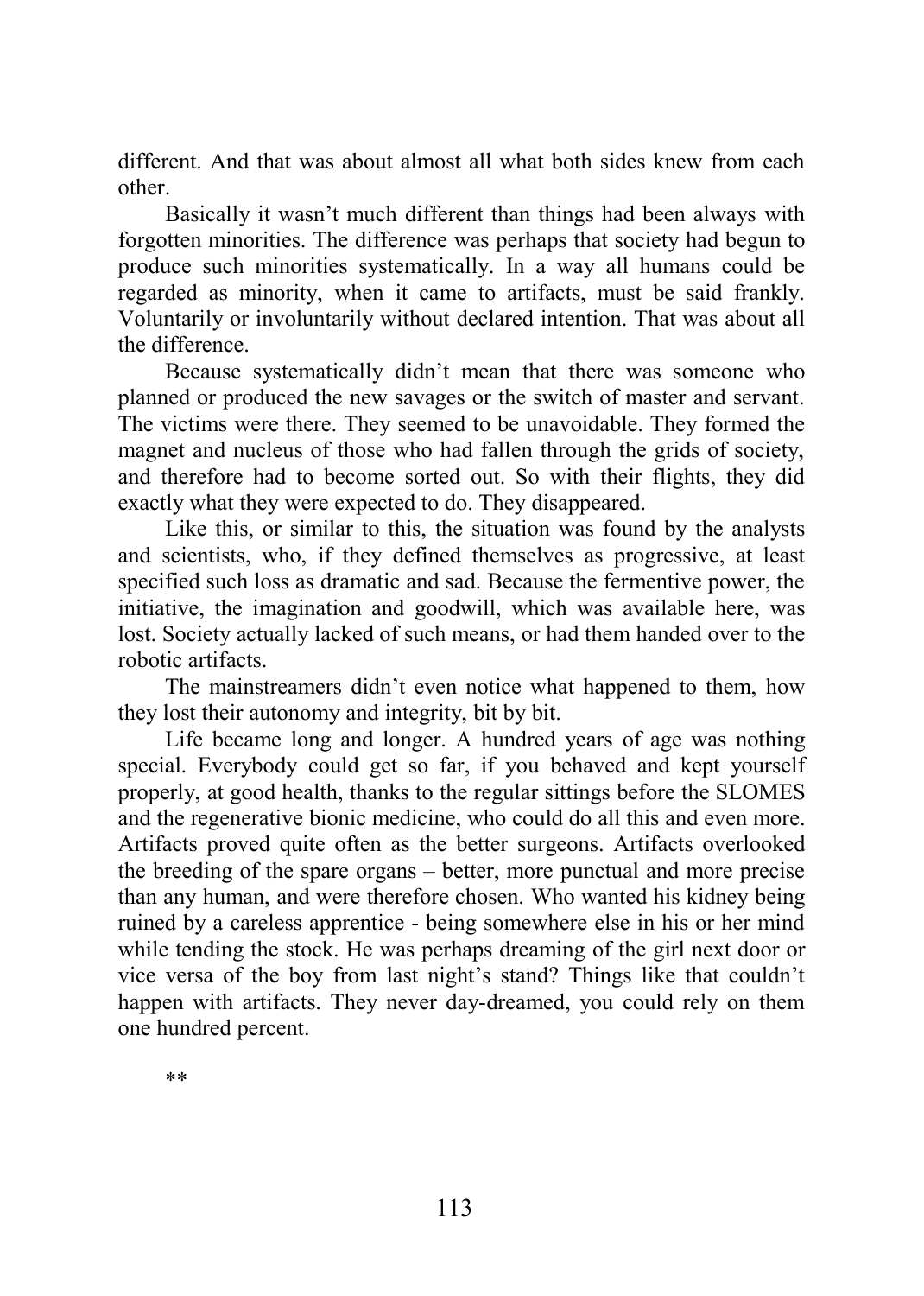All this happened in secrecy behind the backs of the people and was still in 'statu nascendi', that is, it was going to be. It was scarcely more but a trend. Those SLOMES determined life for quite some time. And God knew what was going on in the laboratories and hospitals. Those who worked there hardly understood, what the neighbour next door did.

The institutions were by far too big and fell apart into so many separations and sections, that nobody ever achieved an overall view, as long as involved in person. Even that was not so certain any more. The robot artifacts began to overrun the humans and displaced them. They were faster, more effective, and worked harder and stabler.

No talk about birth-control was necessary, and all the emotional fuss. Birth-control was regular reality. Nobody missed those fat-bellied women in the streets. And when one did appear, people looked aside disgusted, as if that woman was suffering from an infectious disease. They were seen only a short while, then disappeared.

The more civilised the humans became the less interested were they in such borderline experience, like the act of birth or death. Happenings of that kind were regarded as unfair interruptions in the flow of life, you had to stay away from, at best you could. Children were regarded as the number one risk for poverty and misery.

You were indeed able to forget that you also were born, when you were in the due course of becoming and celebrating your one hundred and twenty-fourth birthday with a big party. If you were still able to let the popsy-wopsies dance, so to speak. What did such a person care for the future and the coming generations?

Fresh flesh and rounded forms were no longer natural privileges but had become the standard equipment of any woman who cared, and that were all of them, more or less, who could afford.

And all those, who didn't obey this law-like habits, who wanted to give birth to a baby, sank into the gutter, where she belonged to in mainstreamers' eyes. They disappeared, and weren't seen anymore in dark channels. If they were lucky, they found access somewhere in the desert, where a tribe of Maroons lived. Not seldom they suffered on the limit, and were hardly able to keep going by the means nature provided, and that wasn't much in many cases. Freedom meant permanent search for food, water and shelter against cold, rain, sun, wind, and threatening wild animals or marauding bands.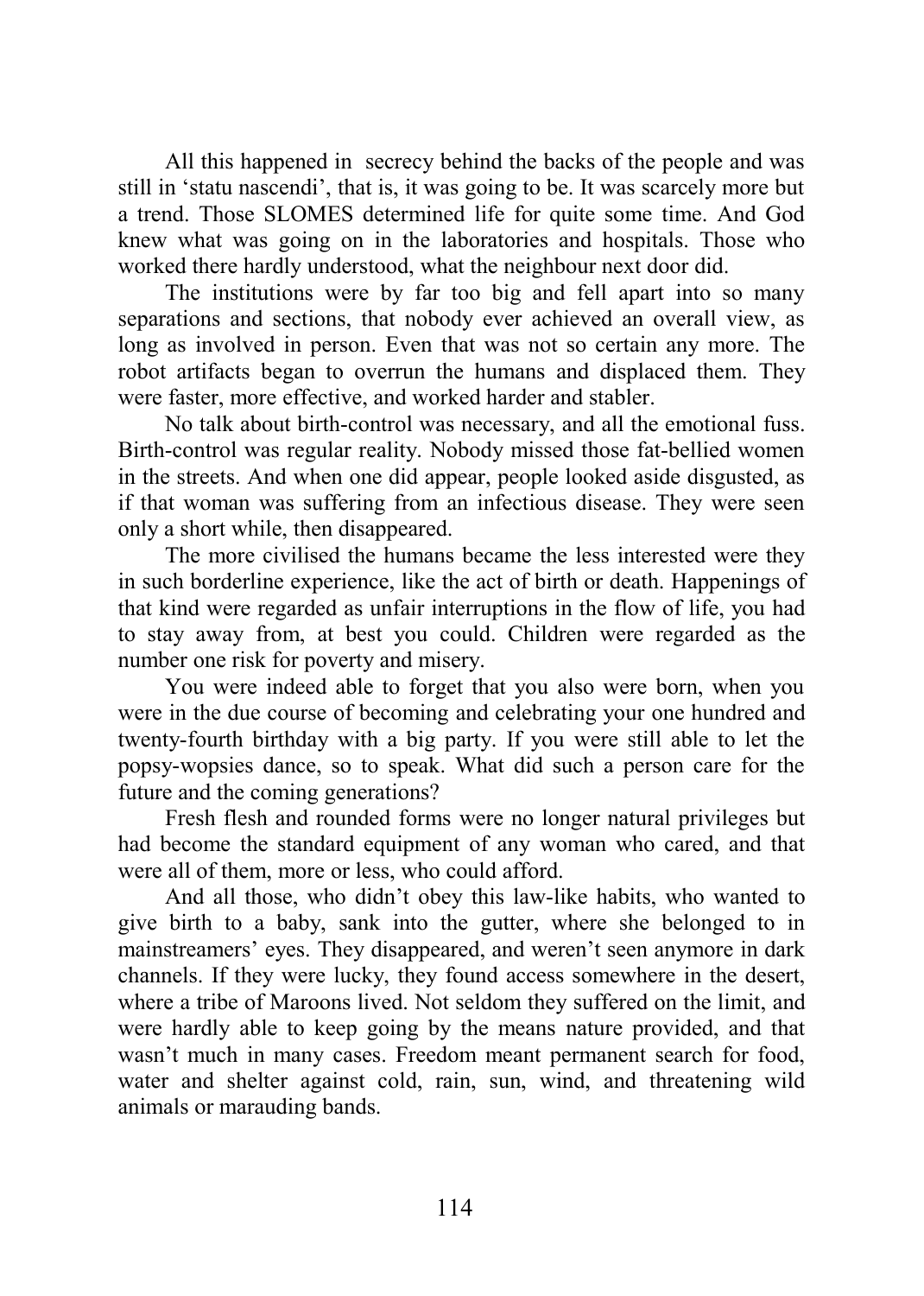Judith came up with this topic in the Council of the Menora. Such was as yet a peculiar, uneasy and unnecessary problem. A little like the occurrence of mental diseases, and neuroses and the like, as was common in the 'fin de siecle' at the end of the  $19<sup>th</sup>$  century. Misfortunes like that always existed, so it seemed, and this one had opened up a new outlet, one of the worst kind, and as disgusting as unnecessary, so the many of mainstreamers believed and uttered.

You could hardly differentiate between fact and polemic twist, or even frank lie and false evidence. While the development was just in the beginning. Things looked in a way as if the eager press had something found to thrill the mainstream society, and make it stick together. Something threatening, that was indignant, wild, anarchic, and dangerous, something that was accompanied by unlimited pregnancy and uncontrolled fertility on the most primitive level.

Reporters, who claimed to have been at the sites outside in the wilderness, presented faint photos accompanying their reports. showing topless women with hanging breasts and wild hair-bush. Big-bellied children, men, drinking goat-blood, or groping inside a piece of cattle, eating bowels. Poor miserable creatures they were. This was the fate those drop-outs were heading for, so the message was.

Such a fate was threatening all, who wouldn't adopt and accept the mainstream way of life. This was the clear message. And such a fate nobody wanted to suffer. So pity arose for the poor beings, who – although by own fault – had been brought into such a state.

However, pluralistic as things were handled in a society with democratic principles the reporters also had an ear for the drop-outs, and gave them a voice too. And they didn't hesitate to produce quite different reports. They also claimed for authenticity and the reporters in favour also claimed to have been at the scene just like the others. Perhaps at a different site and with other Maroons – well, that must have been it, and could be the answer.

They wrote about idyllic sites and produced quite different pictures, no less authentic than the ugly photos of the others. Their beings looked happy, healthy and gay. The children were but ideal and their mothers beautiful. They were placed next to broad-shouldered Tarzan-like fellows. While the reports accompanying such pictures sounded rather different as

\*\*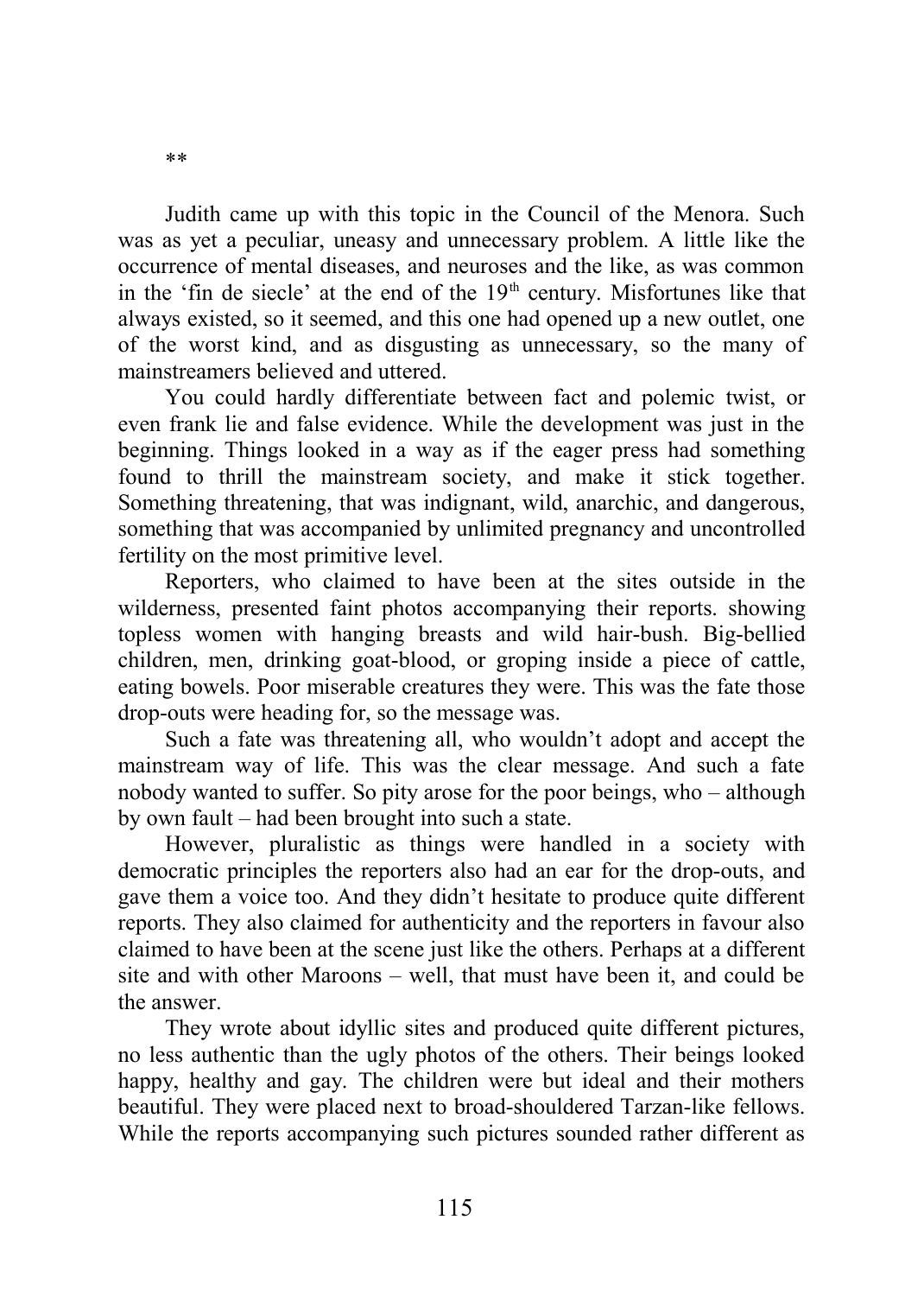well. There was no talk of savagisms or falling back into stone age and barbarism. The opposite  $-$  by their advanced knowledge which they brought with them, those Maroons produced fantastic progress with those tribes they joined. But they didn't fight and rape nature, but acted in accordance with the 'Mother of all Life', as was said. 'That way civilisation also works', was their credo. Health was also a resort of life, and guaranteed a long life, no less. Thus was the critics' approach.

Who ever came across his life, could now make his choice, whether he believed the panicers or the enthusiastic followers of the new way of life. While both sides were certainly cheating, more or less. The one side confirmed the mainstreamers in their prejudices, while the other stimulated the doubters, and might help with the decisive final step.

The Council of the Menora, i.e. first of all Arundle, saw through such polemic ado. Still they had to agree with both sides partly to a certain extend.

Conditions of life weren't at all easy outside. So, Arundle and the sisters Florinna and Corinia headed towards such sites in their dreams to find out and see with their own eyes. Because regarded from outside, the mainstream critics seemed to have a more realistic view.

Conditions of life in basic exchange with nature was all but easy. The adopted cultural techniques helped far less than they promised. However, when the first steps of adaptation had been successfully done, and the state of nature handling, which proceeded the guest-society was reached, then – all of a sudden – abilities arose, which had been unimportant before, and showed astonishing new ways out of miserable conditions of life.

Often they were little and all practical improvements. The use of a lever, or of water-power, simple operational techniques, thanks to the knowledge of the location of organs. Things, that had been in the dark future on the stone-age level.

By the new brothers and sisters you accepted advice which the missionaries offered in vain long before.

Instead of fleeing the draught, and leave the fields alone, in order to find a more fertile soil, they now started digging for fountains and wells.

The stock of cattle and other domestic animals were increased, and first indicators pointed towards a certain welfare, not yet hairdryers and washing machines, or elevators and the like, but bricks and shingles for stable and warmer housing. Sails on the water, rudders but paddles, blocks and spires and the like, to become more flexible on the water.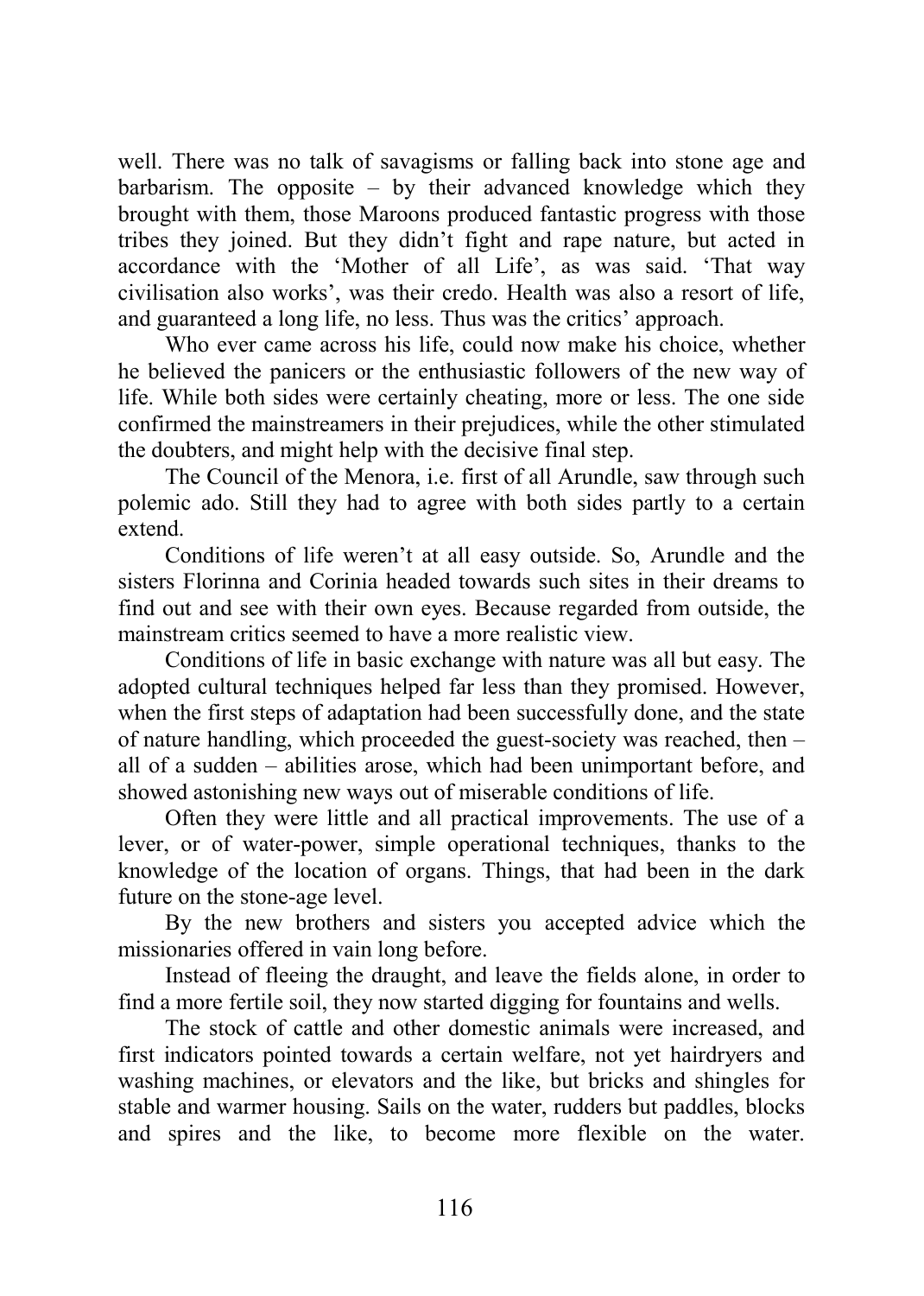Improvement of such kind didn't question the whole way of life. The newcomers often realized that they only confirmed, what the Maroons had had in mind anyway, without actually practicing it, as some improvement seemed to point the wrong way, and had to be severely discussed or even rejected. There were surely very effective ways of killing of men and beast. What terrible traps the white man had founded, in order to catch precious fur, or fish by means of explosives – also a terrible and disastrous way of hunting, as soon as gunpowder was invented, and the ingredience were found in the open. Things and practices the like weren't practiced, and the systematic way of the White Man was definitely no option.

Most and best advice came from the rejecters, who had turned away from the hated system very clearly, and started fighting it. By subversion, and, as it didn't work otherwise, by flying and by inventing a defined counter-culture.

Where such individuals took part in the game, very positive and stimulating outlook could be achieved. The results here were definitely no fake but alternative fact of the best kind.

People like Billy-Joe, well educated isolationists with know-how pulled the strings. Instead of scarcity and deficiency, an alternative way of life was realized by means of intelligent strategies. This was no selfdestructive denial, but a better and truer life.

With such leaders the drop-outs became the ferment and the spearhead of hope and future. The Christian view of the last who became first, was realized in a miraculous way, while the change of values assisted such development.

Such ideas, brought to conclusion, meant a change of paradigm and by consequence it was, what the alternatives already had started to live. That was why the reaction was as hysterical as it was, as soon as the public got aware. That was the reason for the conservative press to publish fake news at best they could, and tried to put things upside down. They feared the non-violent, unrepressive society and mobilized the dark forces. Being certain that the old elites would only give way by the loss of their lives.

This could only be dried out. Only by a radical change of values was it possible to break the power of the old leading culture. But the political new force was far away from such change. As the alternatives could easily be outnumbered, as they were still small in number, while the mainstreamers counted billions. Not even the old Maroons had yet been activated, and the tribes weren't at all united.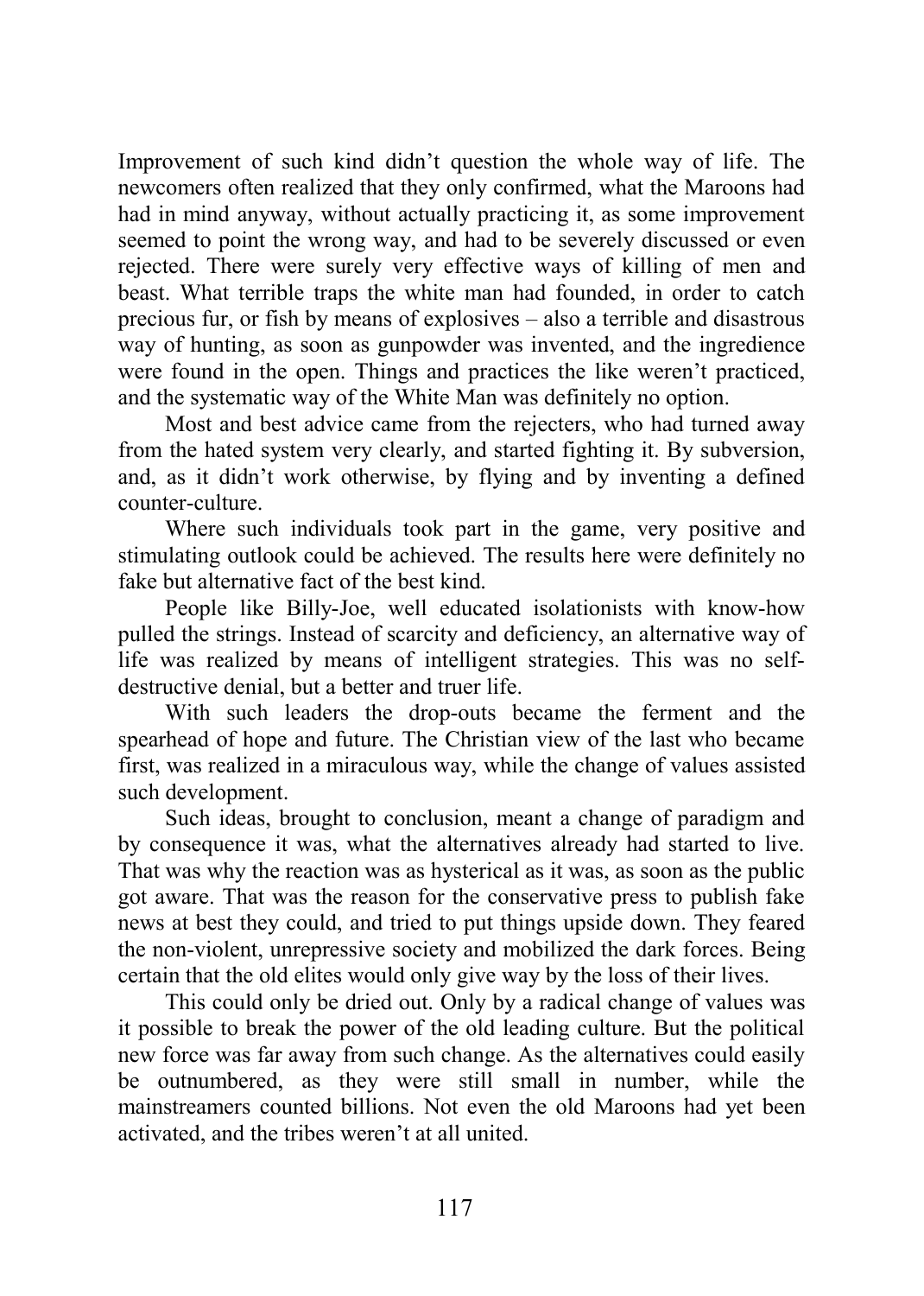Just timid those little flights occurred, little brooklets, whereas streams were needed. Still, the permanent loss demoralized the system, as those who left were the best, and thus undermined the consent. Consequently the Maroons called their areas non-repressive free zones, as total freedom reigned there-in, at least by intention.

Imagination was unlimited. Those who ruined their neighbours nerves, moved on, because freedom was the guaranteed privilege of all, and included the respect to the freedom of others. Being left alone, the actors soon found out, what it meant to be left alone, and were eaten up by solitude. Thus the absolute freedom became punishment. And thus the communion without repression was paid the utmost attention.

The arguments about the 'Hotel to the Hub of the World' that were exchanged between the World citizens and the Isolationists now showed up again on a wider level, concerning the whole world. While no-one could say, which side was right, and which wrong. As the change of paradigm was not wholly rejected by the ruling class, and nobody wanted to confront and oppose the change openly.

As soon as thing became concrete, such changes separated society, just like that, and each side blamed the other of fake. The alternatives blamed the mainstreamers to stick to their privileges, and those in reply, blamed the alternatives of anarchy, they wanted society to end up with, so ran the false tale.

Nobody was content with things, as they went on. There were only loosers, and increased in number, therefore they couldn't be ignored. The suggestions of launching private individual initiative sounded naiive and cynical. Especially in the ears of the drop-outs and mis-fits, whose existence was questioned.

'Not the people are made for the system, but the system is made for people' thus was the credo of the humanists, to be found on both sides. 'It's got to be for the people. If it can't fulfil such function, then it is invalid and needs adjustment.'

The leaders of the system knew of course that there was something in such arguments. Because individuality meant multitude. Not all humans could be measured by the same scale. They all functioned not by the same laws or accepted the dictations of poverty and disease in the same way.

The clever ones searched for alternatives, and didn't follow the mainstream, and didn't allow the system to utilize their abilities and power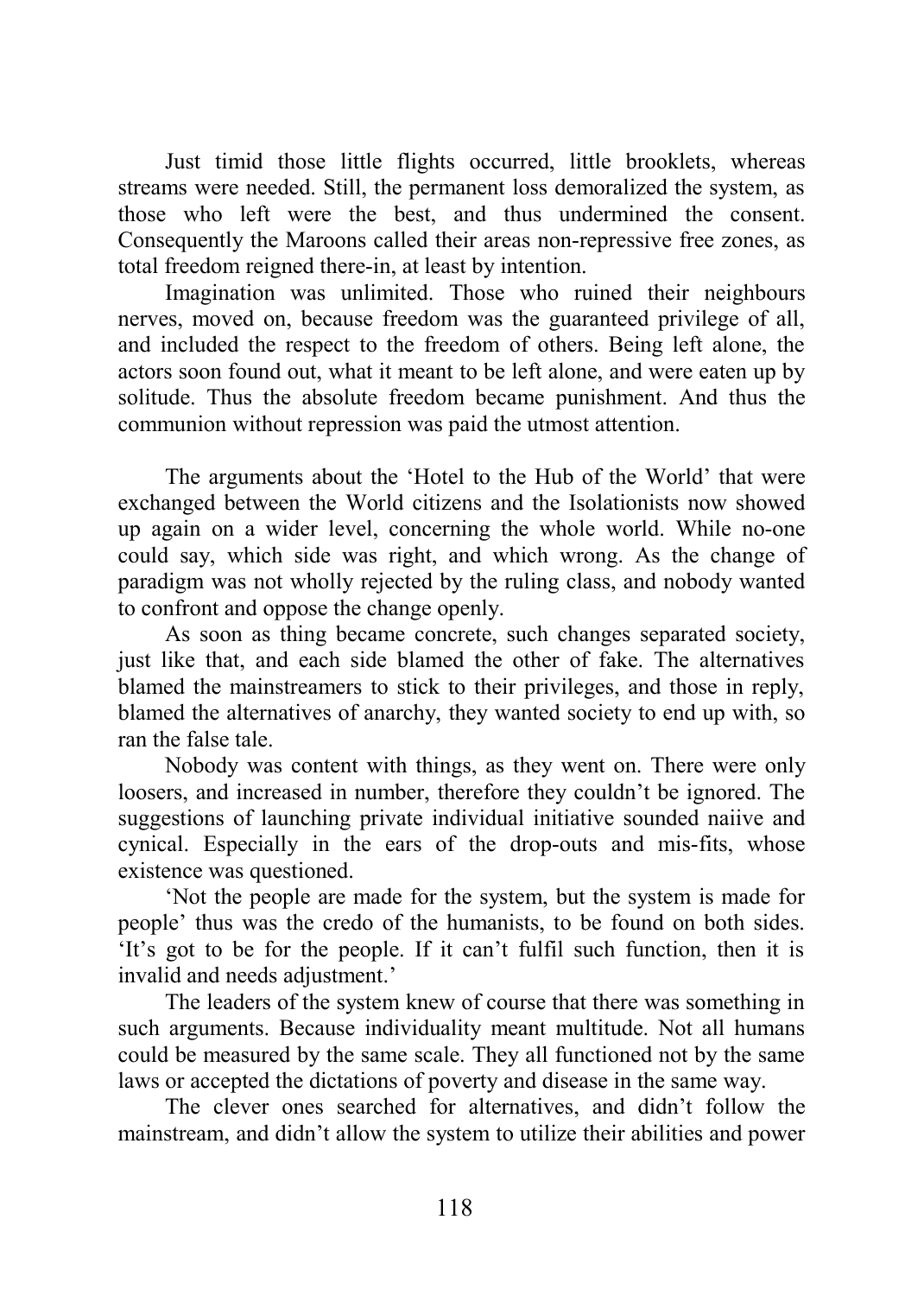to their needs. There were gamblers and batters who enjoyed risks or even couldn't do without, and were addicted to cards and things, either win or lose – as a matter of fact – mostly the latter.

Confronted with such outlook the humanists weren't able to answer. How could you help those, who rejected help? What could you do with those who preferred to give up life instead of hanging on in a false life? And who said to the decision-makers that their decision was wrong?

Seen from a certain point of view, those people acted reasonably. If you considered a certain amount of egotism and unquestioned will of life. But with such assumptions the trouble already began. And the change of paradigms proved already, that there was a point in the radical criticism.

The money-system had stumbled over its own feet, not only, but also proved incompetent in a globalised world, and couldn't be steered either. All intentions to install artificial brakes, were outnumbered finally. The search for a new leading value-system was in due course.

As long as the live-span was uncontrolled and only limited by the individual, the span of life couldn't be chosen as the regulating factor, and nobody cared for the accumulation of life-span-genes. Each individual was given a certain quantity, as proved in the end. One had meagre 40 years, another merry 95. Both didn't do anything to regulate or influence such flow. In this sector things happened uncontrolled. As long as this was so, the life-span couldn't be regarded as a measure of value, although – in accordance with the quality of life – always had had the highest possible value. That could however be influenced very little.

As everyone knew that, it wasn't worse while to think about ways of influencing such value-system, nobody ever undertook. As long as this was so, money had to grant its means of exchange, and had to represent the absolute value, which in fact had long been handed over to the value of lifespan, which ever since had been the true and final value, and nothing else.

Those, who giggled with billions and millions daily, knew best on the slippery grounds of stock-exchange sites like New York, Tokyo, Frankfurt or London, and the like.

Since the invention of the SLOMES the situation had drastically changed. Now, everybody held in own hands the course and quantity of lifespan, and what he or she was willing and able to do for it. Others however, made up a different calculation, as the strategists of the globalisation reckoned. Especially the youth made fun of those who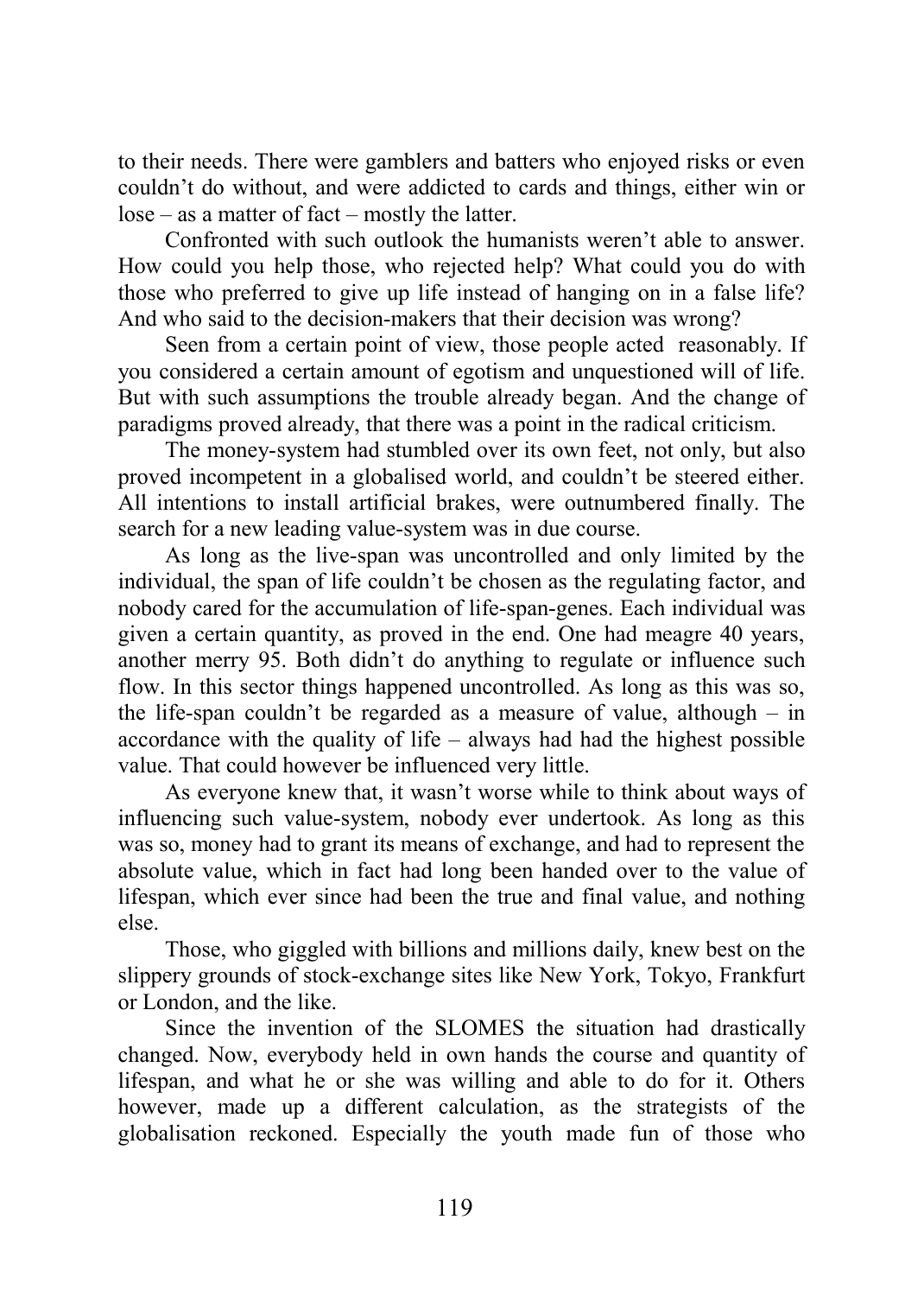prolonged their lifespan without noticing, that it was meaningless and unworthy living, while those concerned either didn't even realize or made more or less effective efforts to alter their situation.

# **18. The Arms of the Menora**

"We wouldn't get any further, this way." Arundle quite well saw the Gordian knot and she felt like Oedipus and take the sword and cut it into pieces, if anyone ever solved his or her problems that way. The Advisoress didn't make things easier. As it was him or her who packed into the debate a lot, which seemed not to refer to the subject of concern. Confusion instead of clarity was the only consequent outcome.

So she finally brought the Menora into consideration and the historically grown amount of arms, up to nine, while the ninth, the center arm, had a different function, and what this meant with reference to the eight armed model. Because the creators must have had something in mind.

"The many arms might have had practical reasons", Pooty said, who felt quite homely with Arundle. So he repeated the famous words of great German poet J.W.v.Goethe: "More light, more light is needed..."

"The famous last words of the most famous German poet" Dorothea indicated her sophistication. "Pooty is always good for a surprise." Arundle said being pleased by such stunning reply. "The obvious might be the nearest at hand, and the most correct", she nodded.

But what meant right or wrong in such a case? More light could have been produced otherwise as well. You needn't alter the number of arms of an item of sacred value, all the more, as there were thousands of candles of that kind already in use.

"It could well also be a question of symmetry..." Judith mentioned, who should know best as a Jew. That was of course also somewhat prejudicial. Why should Jews know better?

Most likely this was true, and was already part of the identity, making of them the chosen people. If you could talk about Jewishness that way at all, which was questioned from many sides, last but not least from the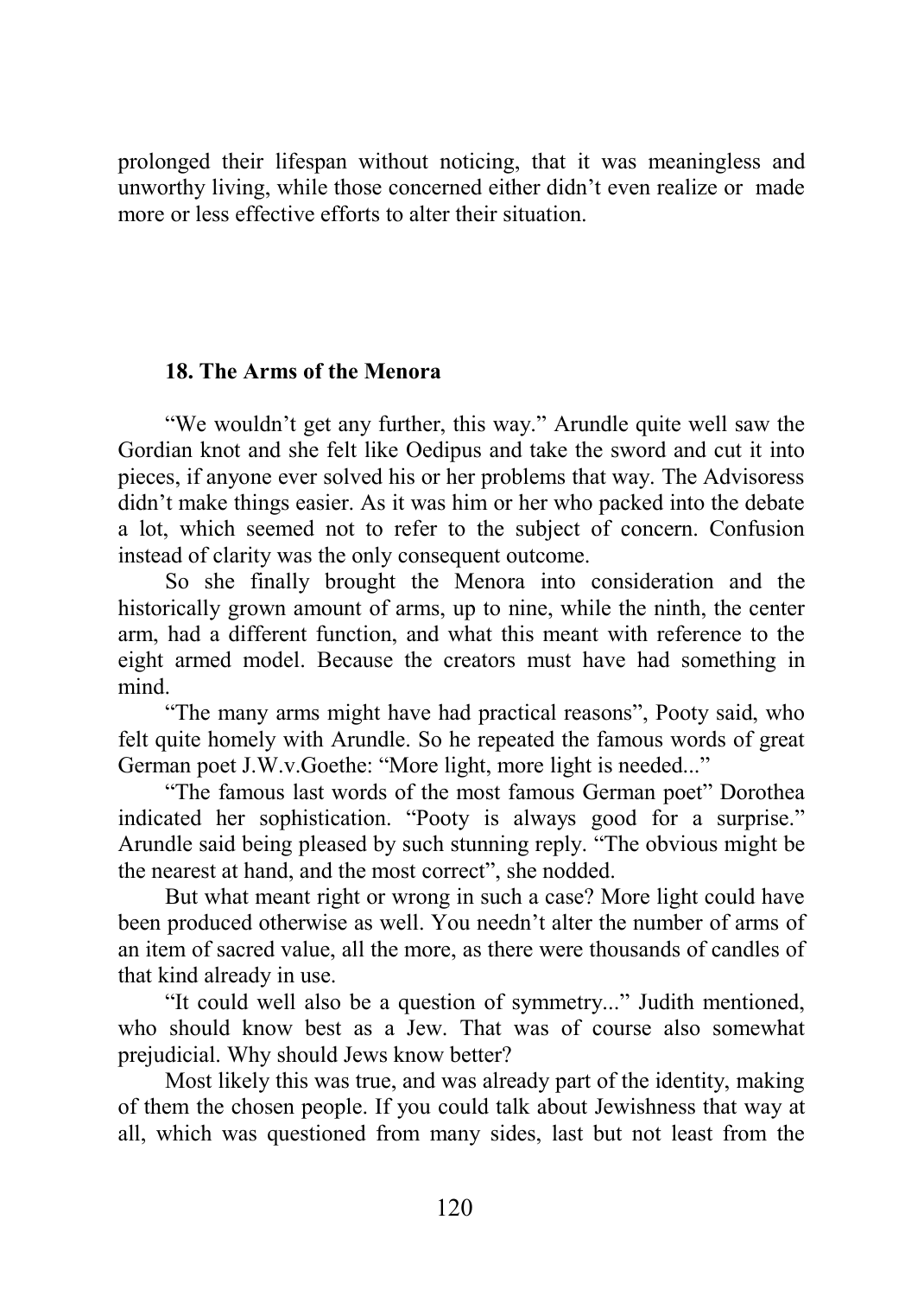Jewish side, who identified in such a positive discrimination already the goat, producing envy and jelousy and causing the most horrible devastations and progromes the Jewish people had to suffer over the centuries.

Despite the fact that their range of action was limited, those partisanships succeeded in forming values out of nothing, so it seemed. Values the craftsmen and merchants in the Christian surrounding didn't even dream of. How dull and unimaginative those appered, compared to the successes, how poor in spirit and character.

Only when it came to plundering and murdering their witt was present. With torturing they outed themselves, and presented an inner kernel, that usually was almost shyly hidden. Such beings didn't know themselves anymore.

Starving in poverty and misery they envied the better-off. Those paupers tried in vain to be like the victims, they embraced them with the iron grip of the torturing virgin – "Wilst thou not my brother be, I smash your head, just wait and see.." – they mocked in blunt ignorance.

A similar attitude could now be experienced against those Maroons. And even more of that came up, while rumours were spreading of mysterious well-beings outside beyond the edges of the known world. Freed from all taxes and obligations, and in accordance with the natural surrounding, the Maroons, so was said, succeeded in something new and extraordinary, that was without comparison in the past.

Such were the rumours, fired by the press, and didn't want to seize. Whenever there was low tide in politics and the public, the theme was brought up again. It was refreshed and dusted, and proceeded with a new sensational make-up.

Some pointed out the mishaps and whatever ugliness there could be found, while the other side reported of advantages, you couldn't even dream of, and proud Maroons raising and claiming to be no-one's but only the Creator's noble knights.

The whole bunch of the female lot of the Council expected clarification from the Advisoress. What was her opinion of the Maroons, and what did she think of the mocking mainstream. Which side did she chose?

However, the Advisoress didn't let her being trapped. "Often", she uttered "things only seem to be contradictory, and divert from the matter in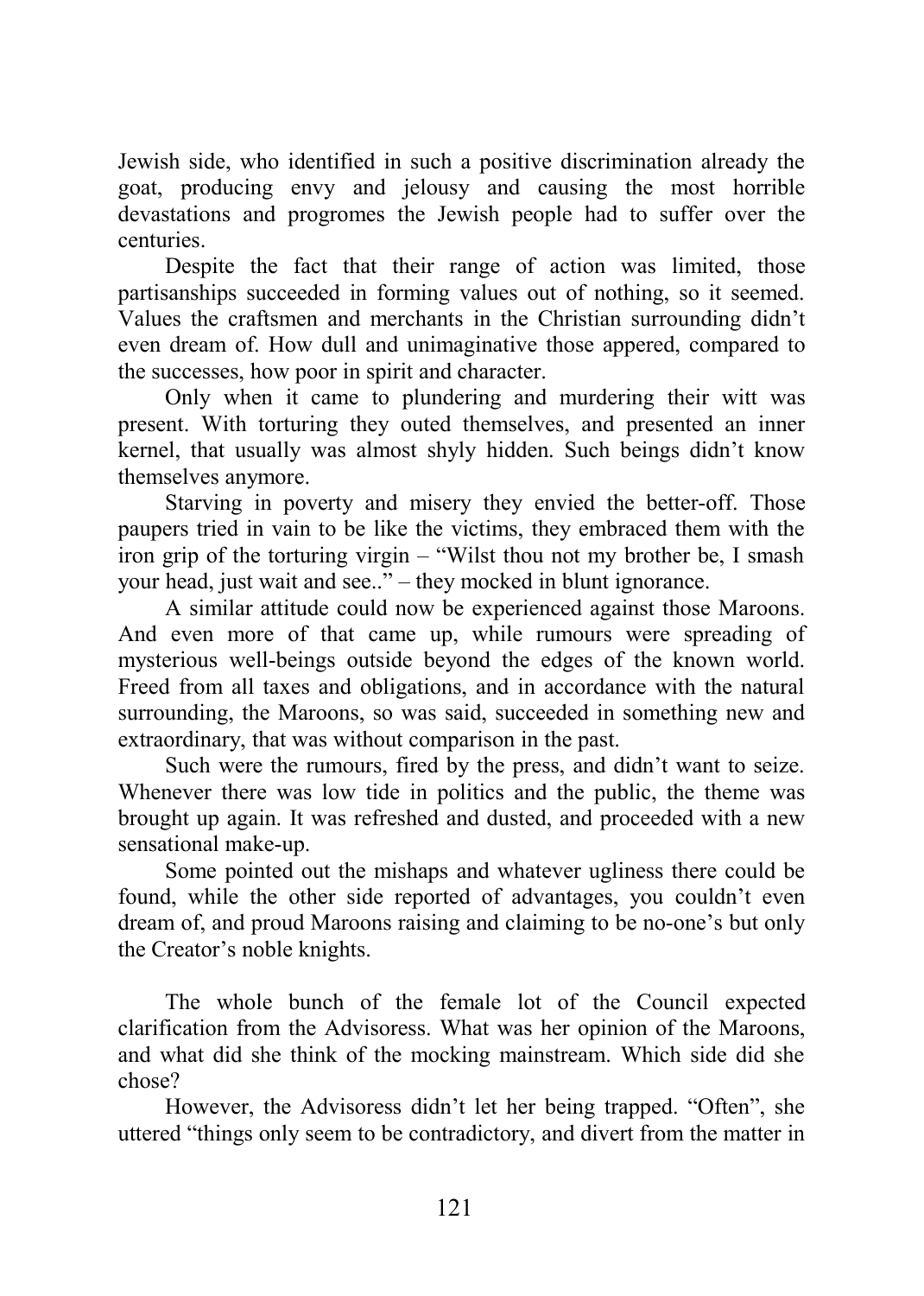question. - Sometimes", so she said, " those Maroons seem to lift a tip of the cloak above the upcoming. But then, the tip is dropped again, and the glimpse you might have been seeing, fades in the invisible."

Bewildered looks quitted her remark. "There is a lack of courage and imagination, no doubt about that." – the Advisoress shook her head defiantly. She realized, also here, nobody understood where she was heading to.

However, it could well be herself who didn't quite understand, not knowing enough about the bionic gear, and had to find out about the loss of identity, because she didn't bother much about it. This might be so, because she didn't have an explicit identity herself. Or, to be more precise, her identity was an overall attitude, as if she wasn't existing in person. Thus she tossed through boundaries, the human brain wasn't able to dig anymore. Therefore it was meaningless to think any further.

It was up to the women of the Council to show the Advisoress where her limits were. Which wasn't simple at all, the more so, as they weren't sure either, whether they understood. Make a bird clear, that it lacks of hands, and a fish the lack of limbs.

Only those who want to exceed their limits might knock against such walls. Well, in fact seldom, and only in reference to neuralgic boundaries of identity.

Any woman might have an idea of the castration-fear, but she wouldn't be able to feel it. This is just an example, what is meant by loss of identity. The loss of identity is frightening. That's most important. Now they had to bring forward such fear, and have the Advisoress understand the problem better. Because in her general overview, such negative notions didn't exist. And if they were there, such notions wouldn't overwhelm the whole identity. But only if that was the case the Advisoress might be able to dig, what fear meant. Because fear is only real, when you become overwhelmed. Little fear, doesn't really exist. Fear is either whole or nonexistent.

Thus Arundle reckoned and made up her mind on behalf of the Advisoress in a telepathetic mode. And the others took part, as well, as far as they were able to. While they went on talking smalltalk. Still, the one or other idea was achieved, and thus communication was not all that meaningless, or without substance, although the original subject might have become out of the range of the inner eye.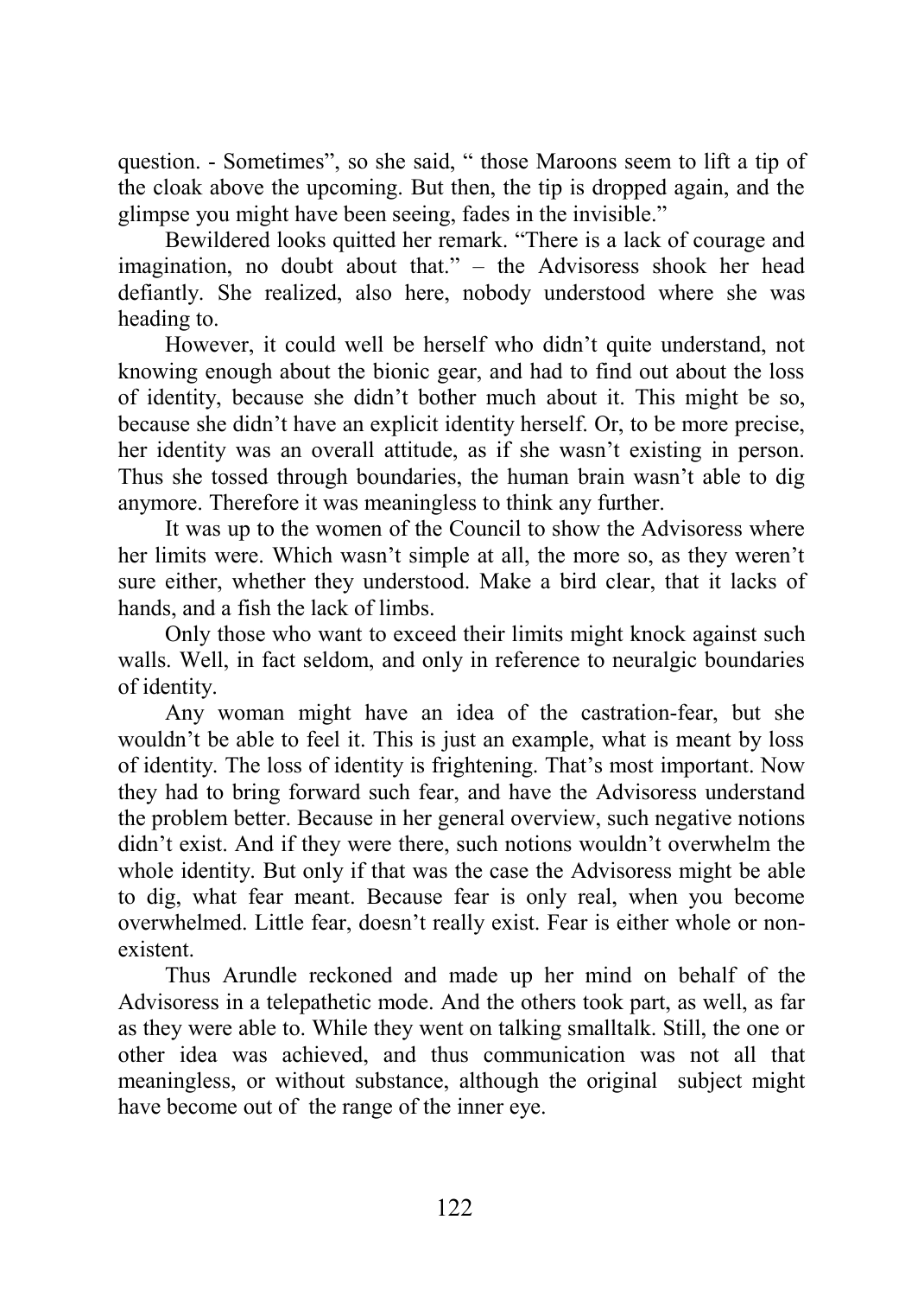Anyway, the women should have been reminded of their original subject. Sure enough, some wouldn't have been able to tell, how they lost their original trace. Although they all agreed that it had been sufficiently expelled.

They had taken off this time from the Menora with nine arms, the socalled Chanukkia, as was celebrated on Chanukka. While no-one was certain whether they really referred to the nine-armed Chanukkia or was it still the eight-armed Menora. In any case, the Menora had been the input of the Advisoress. She had made her input in contrast to the much too narrow view that existed of the new Time-Value-System. As the women of the Council weren't able to deal with this subject, the discussion had soon begun to dissolve, and was handed over to the free balance of associations.

While in fact the Advisoress had of course a lot in mind concerning the nine-armed Menora. The Menora was so meaningful, because of its ninth arm. And the aim of the Advisoress had been to have the women – and later others – find out what it was all about the nine arms.

There must have been good reasons why a further arm had been added to the eight. 'Nihil est sine ratione': Nothing is without reason. And the advice – more light – by Goethe, didn't really enlighten the case.

The reference to the light was all too obvious with a candelier. But this was not relevant to the Menora. The Menora was different. The question was the multi-armed-ness and perhaps even more important the equal height of all arms. None overrode the other. They were all in the same height, each was equal to the others. The Menora stood for democracy – for equality of all. While the question came up, who was meant by those arms.

What was all about? What did the Menora symbolize? And only for that reason the question of the nineth arm of the Chanukkia – the special Menora - was relevant. Why nine arms, why not eight or six, or seven? And why were the arms all equal, while inequality was all too obvious of everything you could think of.

"Yes, an ancient symbol" it was said, and thus ended the explanation. As if the growth out of ancient times was explanation enough. As if such old symbol would guarantee access towards appreciation and truth by mere age. And thus read the Prize Question of the Menora: Does age define the truth and value of the Menora?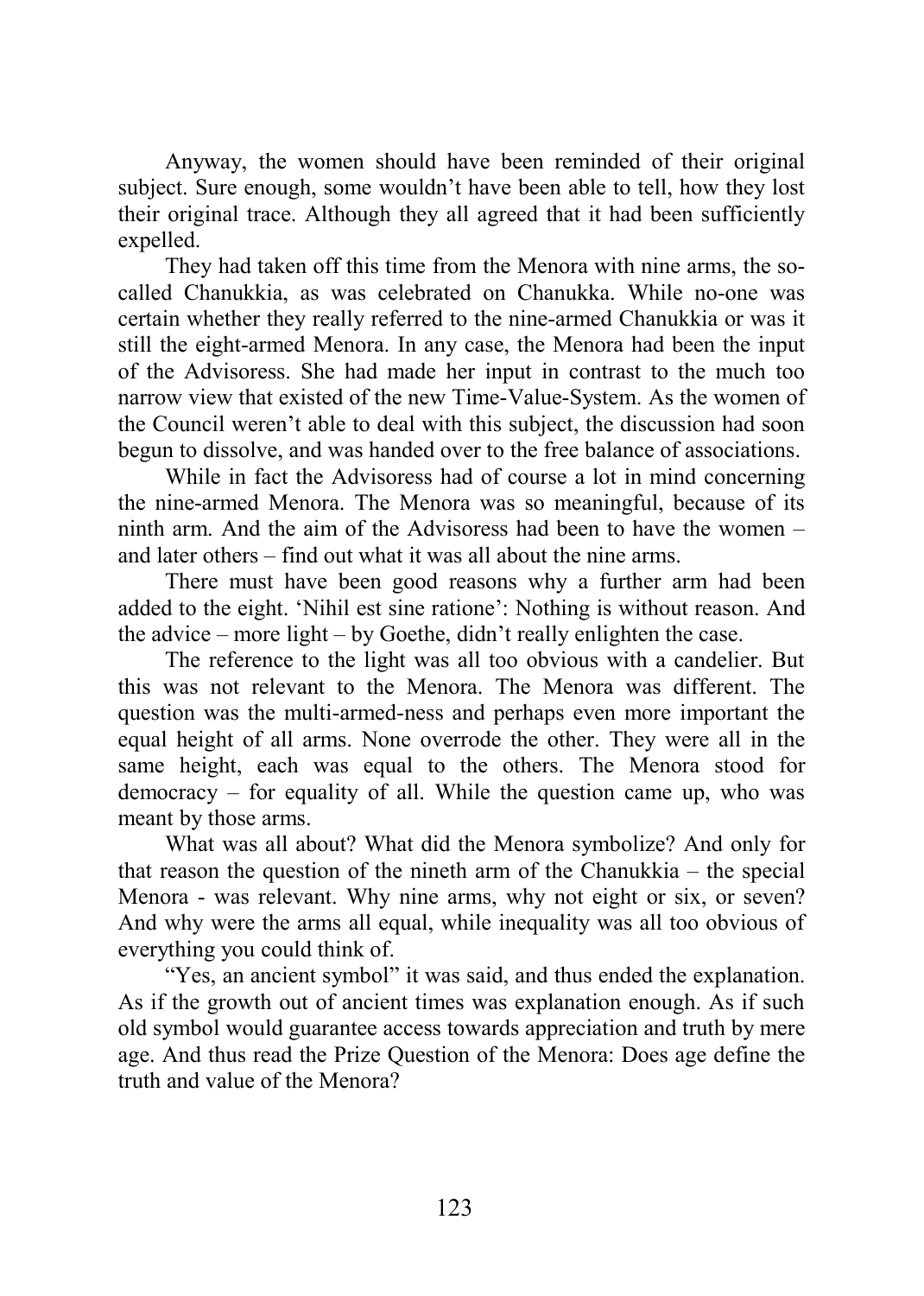## **19. A Question of Intelligence**

The pier for the Last Bounty was located alongside the Isle of Wisdom-tooth. Therefore the lobby of the main building of the Hotel to the Hub of the World had also been set up there. It had to be put somewhere. And the settled ground for the pier seemed to be a solid and obvious base. The craftsmen came and erected the building in no time. Being located close to the water, solid brick-walls guaranteed stability, to stand floods and tides.

The architects and statisticians calculated and figured out all kinds of pressures from any side, and came to a diameter of one and a half foot. Thus the building looked like a defiant castle, that could stand any attack. While in fact only tectonic stirred up floods by sea, wind and waves had to be reckoned.

About the rest of the installation the initiators of the whole facility did a lot of thinking and planning. Nothing seemed good enough for the selfappointed judges. What ever was brought forward was criticised, and rejected. Only the basic concept of the shark-barrier found acceptance. But as soon as it came to details, like the sluice-doors, the planners came across.

While the facts couldn't be set aside any more. The pier of the Last Bounty defined the depth of the basin, that meant some three feet had to be added, in order to guarantee enough water under the keel.

All agreed however not to plan now for a bigger vessel in future. While everybody knew quite well, that the Last Bounty wouldn't last forever. Her lifespan ahead was by now rather limited.

The reconstruction of the lagoon, with those tiny fancy bridges and outlets for lighters and barges in order to transport the luggage of the passengers was set aside by the Chief-consultant and Manager. Such a system had been rather complicated and time-consuming, because motor craft couldn't be utilised in the narrow tracks. While wriggling became rather strenuous in the long run. Barges couldn't pass on their ways to and fro the check-in, because of the narrowness of the gateways, thus empty boats had to wait at the nearest crossing to let the full ones pass.

Wider tracks therefore should now be considered. While the former isolationists opposed motor-craft in favour of environmental protection.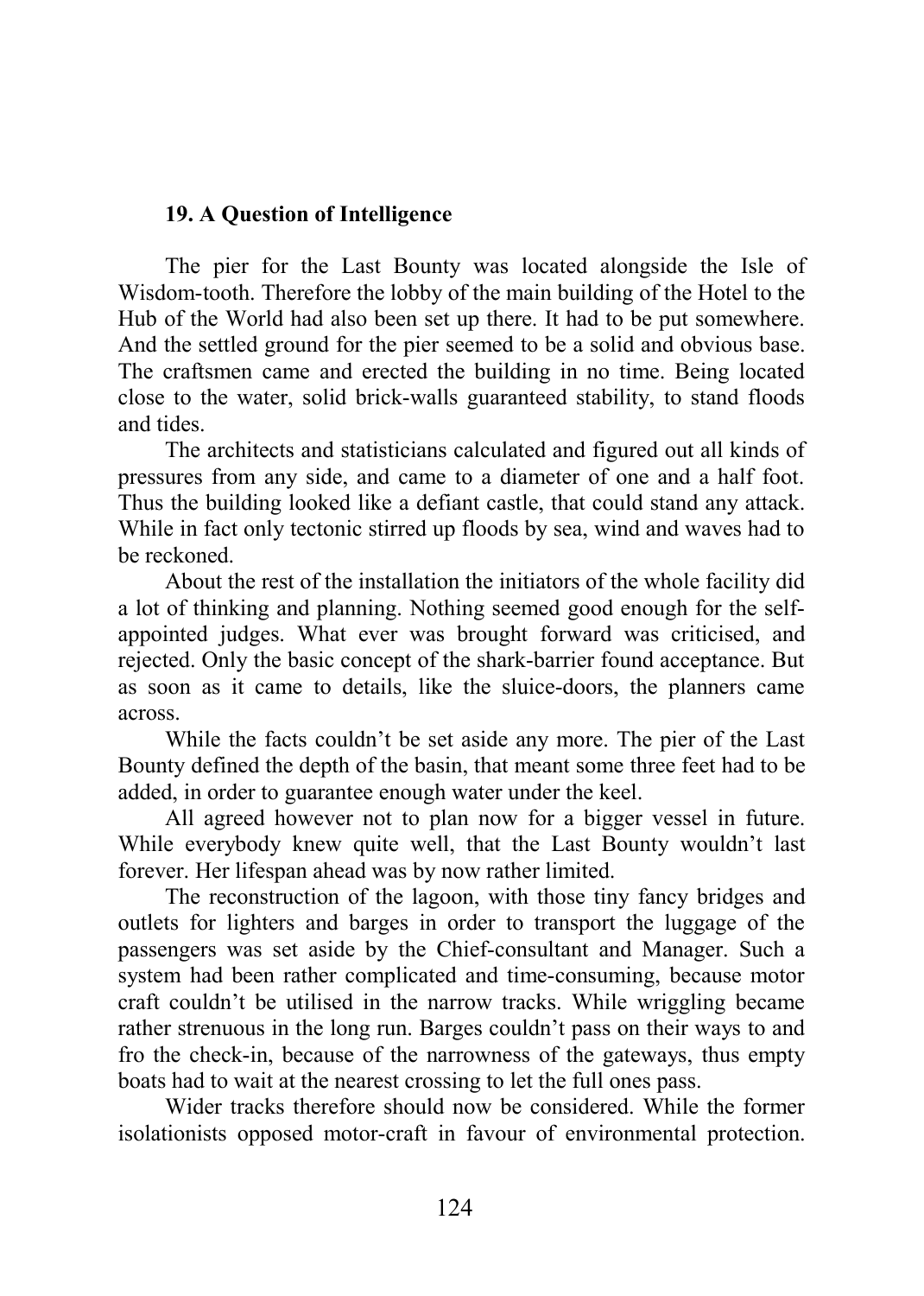They favoured physical power of muscles and sinews which might fit even better. While as an alternative pedal-driven vehicles were also considered, or even favoured over rowing-boats.

This way passengers had to become involved, and got an idea what was meant by active holidays. Sailing was also considered, and the isolationist fraction gave way here as well. Photovoltaic energy by suncollectors and wind-craft in order to produce electricity was wholly in line with them either.

This argument was brought forward and weakened the hardliners point of view. There was no logic in forbidding little wind- and sundriven engines base on electricity-power. However they still claimed their point, stubborn as they were. While Arundle managed to reach an agreement and turned the rudder around.

Billy-Joe was on the side of the isolationists. He changed rather naturally over to the side of the environmentalists, and had now to stand for their convictions. In their point of view, motor-craft was an absolute no-go in the lagoon. Their last and final argument was noise, which would ruin the whole location and disturb the guests' rest.

Motors on electric basis however weren't noisy. They didn't smell either, and didn't acquire space, while running on replaceable energy, the more so since dynamos were connected to the pedals in the applicable devices. Wind and sun were used anyway. Be it by small propellers to accumulate energy, or by little voltaic set-ups, collecting sun energy. Both systems could easily be installed on ferry boats. Thus some boats ran already on a probationary mode, in order to find out how practical or unpractical the one or other way of producing energy was.

Billy-Joe, as the Galion figure of the environmentalists, stood for his case half-heartedly, and felt a little pushed around, so Arundle's stand was an easy one. As a matter of fact Billy-Joe minded very much being pushed forward by the isolationists, and reckoned that Tibor would have represented their matter much better. Because he didn't stand with one foot on the other side, - well, not in the open anyway.

It was high time that someone stood up and cleared those humbugs, which definitely belonged into the trashcan for a long time – you should be realizing. The storm and the monster-wave however had spilled the old quarrel up to the surface again, as if it had lured in the depth of the sea.

The conflict bore in it a notion of total ignorance, Billy-Joe reckoned meanwhile. However the world citizens' side was by no means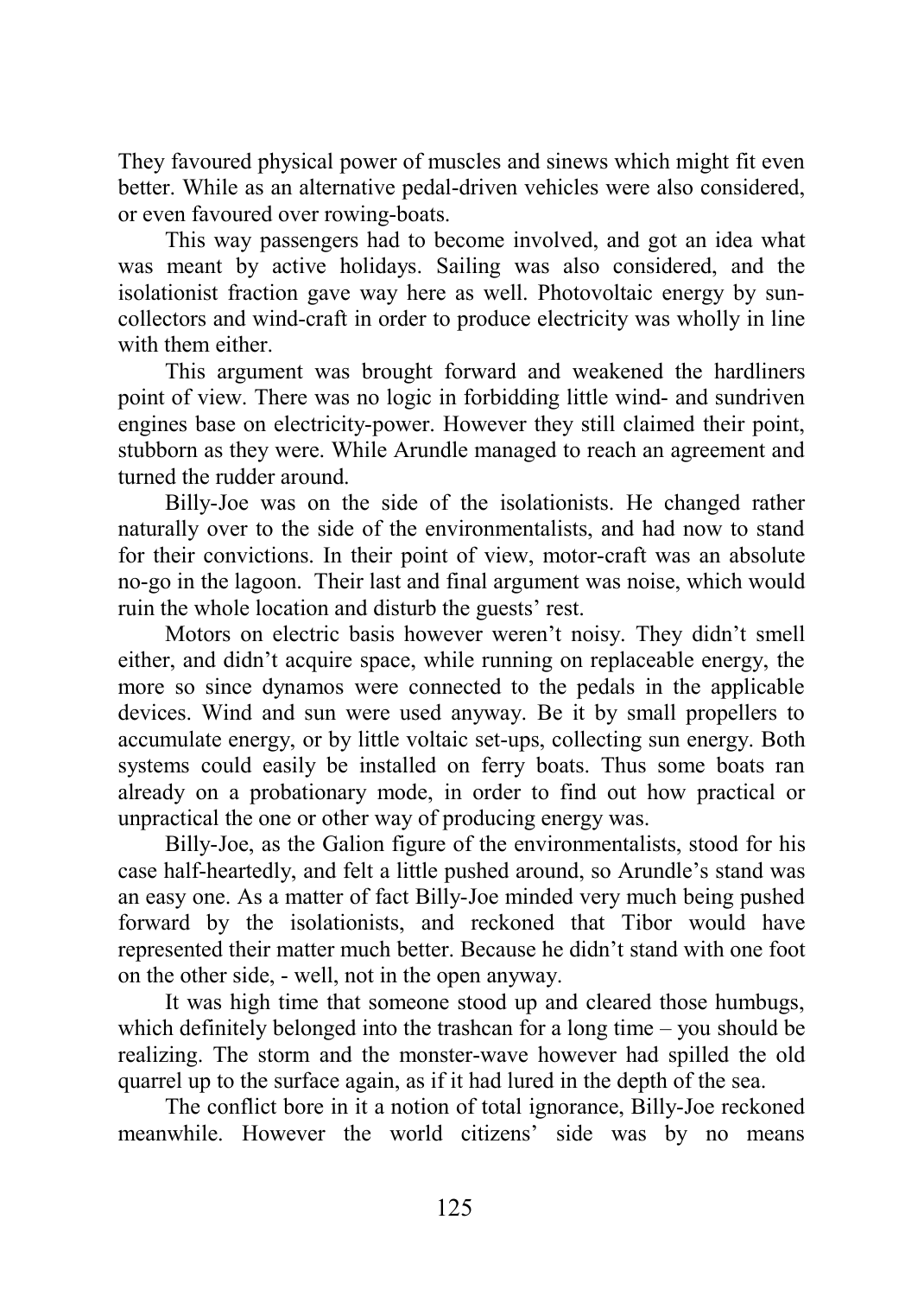cooperative, but acted as if their case had made the show. As if they had been wholeheartedly confirmed by reality. While there were of course some question marks left. What was the point of view with reference to the Syndicate of Infernalia, who demonstrated a similar attitude with reference to the world as a whole, while in the underground a lot of ugliness was hidden. These people couldn't deny in the long run, where they stood. They needn't publish, they had hoisted their true colours for long, and were disclosed. There was no need for more publishing. Definitely not after Anonymous's book.

World-Citizens, and that they had to accept, were after all Citizens. And this fact had to be accepted by the World-Citizens on the Isle of Wisdom-tooth as well. What that meant, did ask for an explicit explanation. All you had to do, was take a look on the Bourgeois decade, and what it did to the world.

That much for the World-Citizens, who meant, that such labelling didn't grow on their own grounds. While the Isolationists counteracted, as they also felt ignored and misunderstood as Isolationists, and unjustly accused. Meanwhile they wouldn't be Isolationists any more, they argued, but somewhere found between vegans and purists, and repellents of civilisation, where they probably fitted better, while perhaps not really yet.

As a matter of fact, you didn't get far, when thinking in drawers. Neither on the one side nor on the other, both sides consented.

The old abyss had only opened, because the lagoon was going to be reconstructed. For one side far too slow, and for the other in ungood hectic. They claimed tranquillity and solid planning and reckoning, while actionism threatened to override the scene once more. As if there was someone hidden pressing forward, as if there was urgency other than artificially produced. While a wave had spilled away a bit of comfort, there was no need for hustle. How much easier and better was a life without permanent pressure, all the more if it was artificially produced.

For long decades and thousands of years the lagoon could well do without artificial add-ups. Now it had made itself known, and had given advice to the humans, that their installations were but mere trumpery. And what did the humans do? They rebuilt what nature had taken back. And why did they do it? Because they thought they knew better, and because they wanted to show nature, how to better it, while the opposite had just been proved.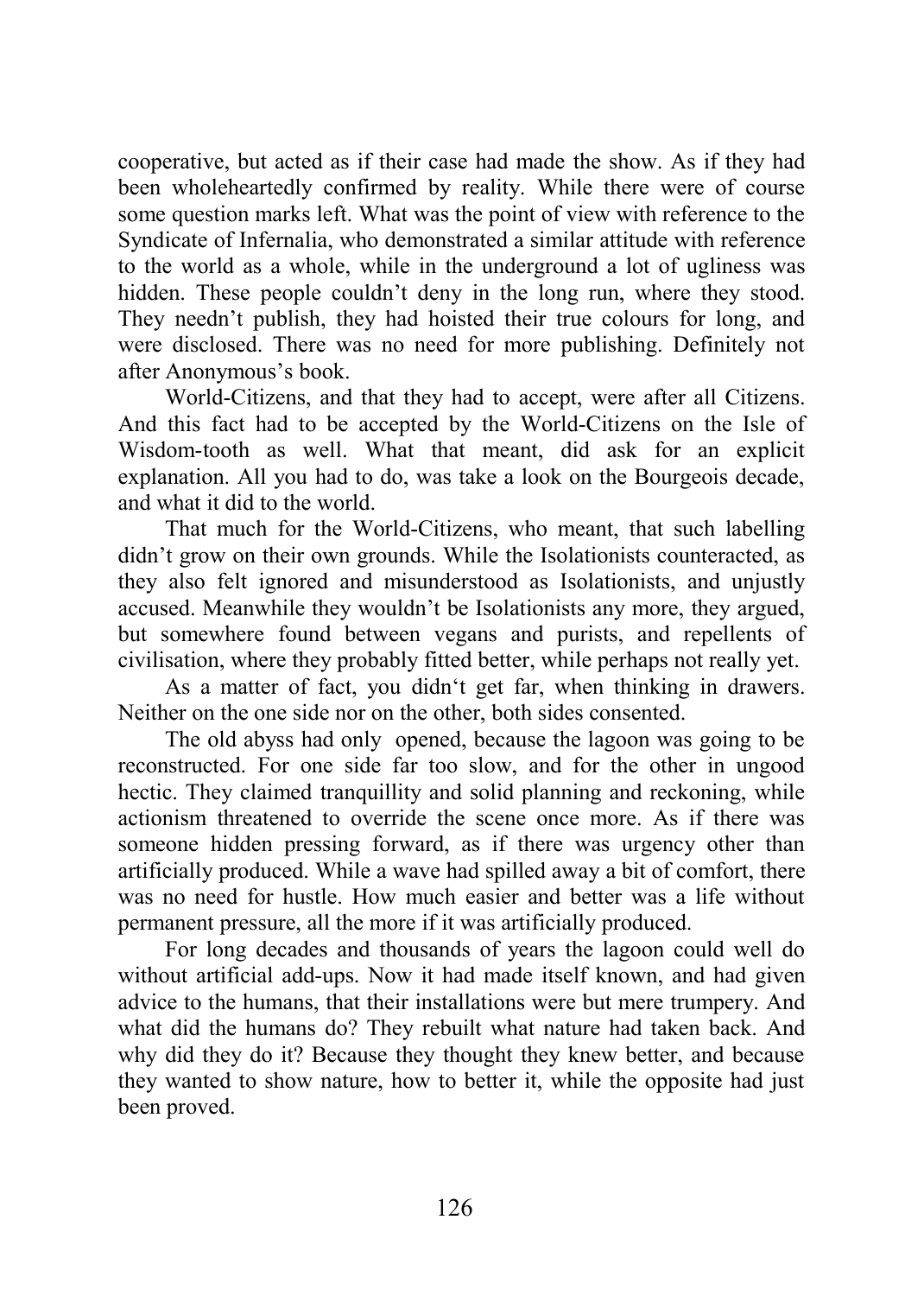The purists hardly accepted the pier, more so as it withstood the flood. The ship had to have a save refuge in a good harbour. Everybody agreed on that. The alternative would have been to relinquish and have no vessel at all. But nobody really wished to do without. The advantages were all too obvious. But why did they need a hotel?

The hotel had been wrongly proportioned and planned right from the start. The statistics of the School of Inbetween over the last 50 years clearly said, how many absolvents there were out there in the world. So you could calculate on the fingers of two hands how long the run of those on search of their past would go on. And how many would actually come and visit the place from where they once took off.

For non-absolvents the isle was prohibited anyway, no doubt about that. At least was this the argument of those who wanted to keep the secrets of the isles. There was so much to be protected. Both sides agreed in the scrambled site and location, the supply of energy from deep down under (as built after the blueprint of the genius Hans Henny Henne.)

Henne, had started off as a world citizen, but was influenced more and more by Tibor during his old age. And Tibor was influenced by Tika and Susamee, that was why he didn't show any world-citizenship any longer. He uttered no objections when it came about reckoning the future, and the question whether to wholly open or push at least back the limits. Such a change would of course be of influence, and might even risk the identity. Even a blind could see. you cannot prolong good wine indefinitely. At a certain point of no return it would become spoilt water.

Thanks to Hilde the aged inventor got new spirit. He remembered his world-citizenshippish convictions, and Tibor became rejected, which didn't bother him much. He knew of his influence on quite a different end, but figured his influence probably too effective. He was so sure about the dwarves, who really adored him, because of his playing the horse-headed violin in the state of conversion, when he was not quite himself.

Hans Henny Henne unmusical as he was, influenced the dwarves nevertheless, the more so as he learnt now of his influence, while it was fading.

Did the dwarves turn the wheel? They had been keen on Henne's inventions all the time. Especially the technology thrilled them, and where the subsoil facilities were hidden. Be it the wholly self-sufficient power plant or the camouflage screen, they participated in, but couldn't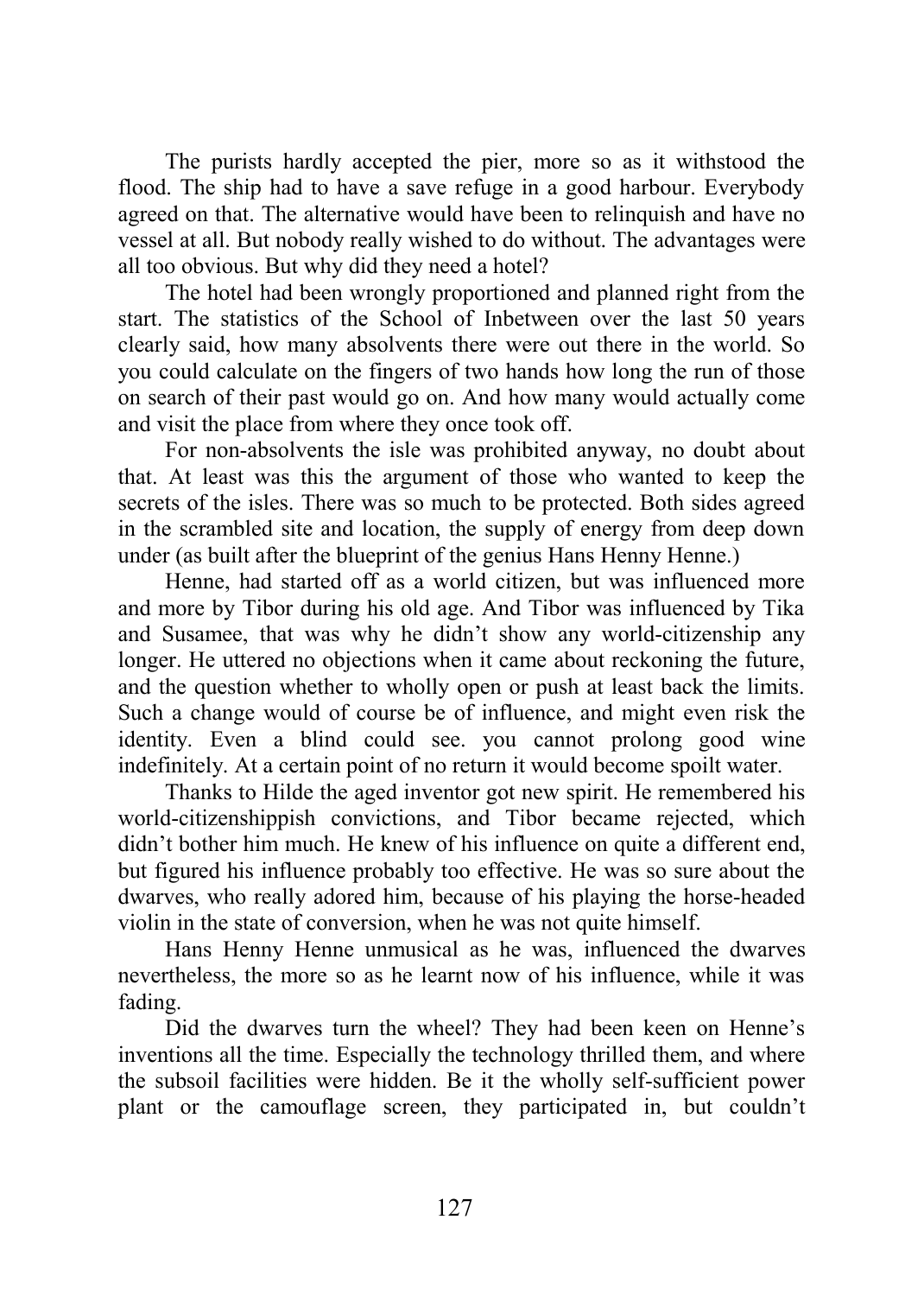reproduce. So this technology interested them most. They would have loved to uncover such sources.

Hans Henny Henne wasn't prim at all, or a mystery-monger. The only thing was, that he didn't exactly know what he had been able to perform. There were no blueprints any more, or never had been. Order-keeping wasn't Hans Henny Henne's favourite.

Peter Adams still tried hard to put the rests of the heritage in order. In vain he solemnly inquired the newly arisen. Since Henne's brain was repaired, important connections and synapses had most likely suffered. Despite the fact that Hans Henny Henne gave a wholly intact impression, while occasional deficits once in a while had to be accepted unfortunately.

\*\*

The whole community had fallen apart in two opposing parties, so it seemed, and Tibor felt himself being torn apart too. That was why he didn't out himself this way or the other, and let Billy-Joe alone, which wasn't difficult at all, as he retired to Susamee's island, where he enjoyed family life.

Susamee really liked being a grandma. While she was rather sad that Hans Henny Henne had left her. However, she was wise enough not to treat Hilde as a competitor. The more so as Watchman Will Wiesly became a real sunshine, now that the awful pressure was taken off him, and he needn't always fear to be abandoned by the adored.

So to speak, Hilde advanced the peace process. And they all realized the positive influence she had on Hans Henny Henne. In her presence he became a different man. Abilities and characteristics of his turned to the surface, he didn't himself ever notice, or were forgotten for ages. While he would have blamed the bionic add-ups, he could make reliable for, as he said.

But this loophole was stuffed by Hilde. Yes, Hilde was a wild one, being set free. She now became aware of herself, after a privational life in the shade of a despot. Because a despot her Roland had been, despite the fact of the changes he had made in the meantime, she wouldn't doubt. Unfortunately she hadn't been able to participate in the new man.

So the frontier of the isolationist crumbled, who had changed and altered a lot already, and now had arrived in the arms of good old Mother Nature on their retreat. A pure and honest nature, for sure. And the more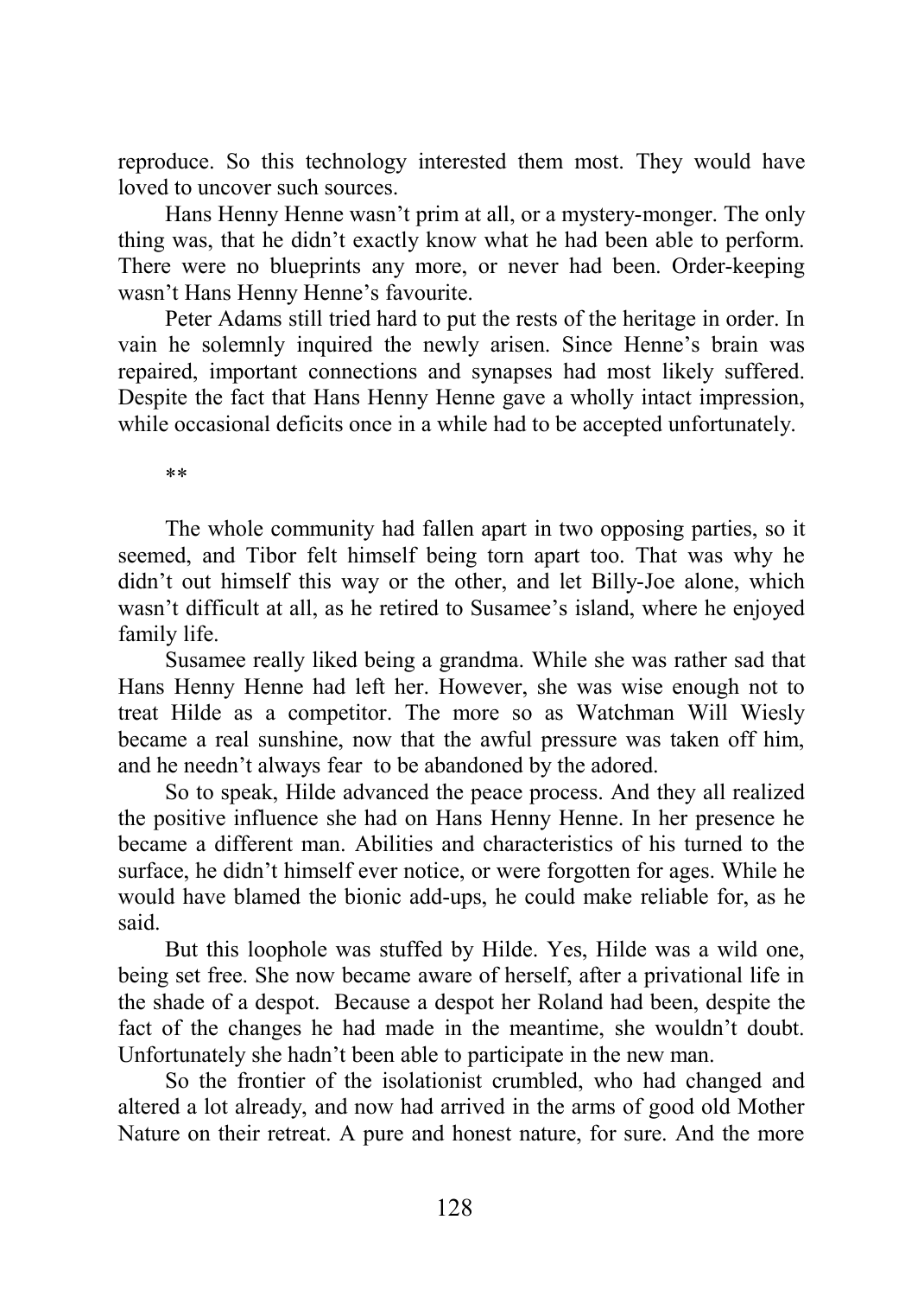they began to accept the views of others, the more they realized the contradictions and shallow phrases on their side.

"Our technology is good technology" it was said from all sides, "we have a deep understanding and an agreement with nature, other than the culprits, who can only destroy, because they are so alienated and have no idea of the real substance of life."

Billy-Joe did know it better. Only ignorants and misled spoke that way. And he didn't stay closer to them as to the ignorant world-citizens. He wouldn't expell even Tibor from that. His understanding of nature, after all, which he had brought here from the Mongolian steppe, you could forget, as this was pretty 'kaput' I.e. cracked or broken).

Tibor admitted that. However he still didn't see himself questioned basically. What you experienced in his Mongolian homeland was not so much the closeness with nature, but the heritage of a hard warrior culture. In the steppe a high culture experienced itself in these days on the decline. Therefore lasting agreements with nature would be searched in vain. Still certain knowledge had been kept in the collective memory with a natural appeal.

Billy-Joe knew it better. His own people stood miles ahead of the true savages as they had found refuge in Tasmania, but that he only knew by rumour.

Thus, this position broke apart soon, as soon as you took it for granted. The so-called bad technology was always in the hands of the other side. Still the world-citizen faction gave way sometimes. Perhaps had what they gave free - not even a name. It was as if they suffered from a blind spot, as if they didn't notice the big danger, but still meant everything would go on somehow. As if progress was broad enough. As if progress would allow anything, and wouldn't smash doors and gates on its way to doom until the natural basis of existence was used up wholly, to be destroyed irreversibly. It needn't be true what the beings of good-will believed and hoped. They hoped for real genuine chances on every junction. They believed, that the direction could be altered any time. And they certainly believed, that they were able at any time to give the whole affair a push into the right direction.

Just right now – the bionic revolution! How many hopes were connected with it. But what was reality like? What was done with all those sensational discernments and discoveries? – Well, nobody really knew. What was going on in the wide world outside there, nobody overlooked.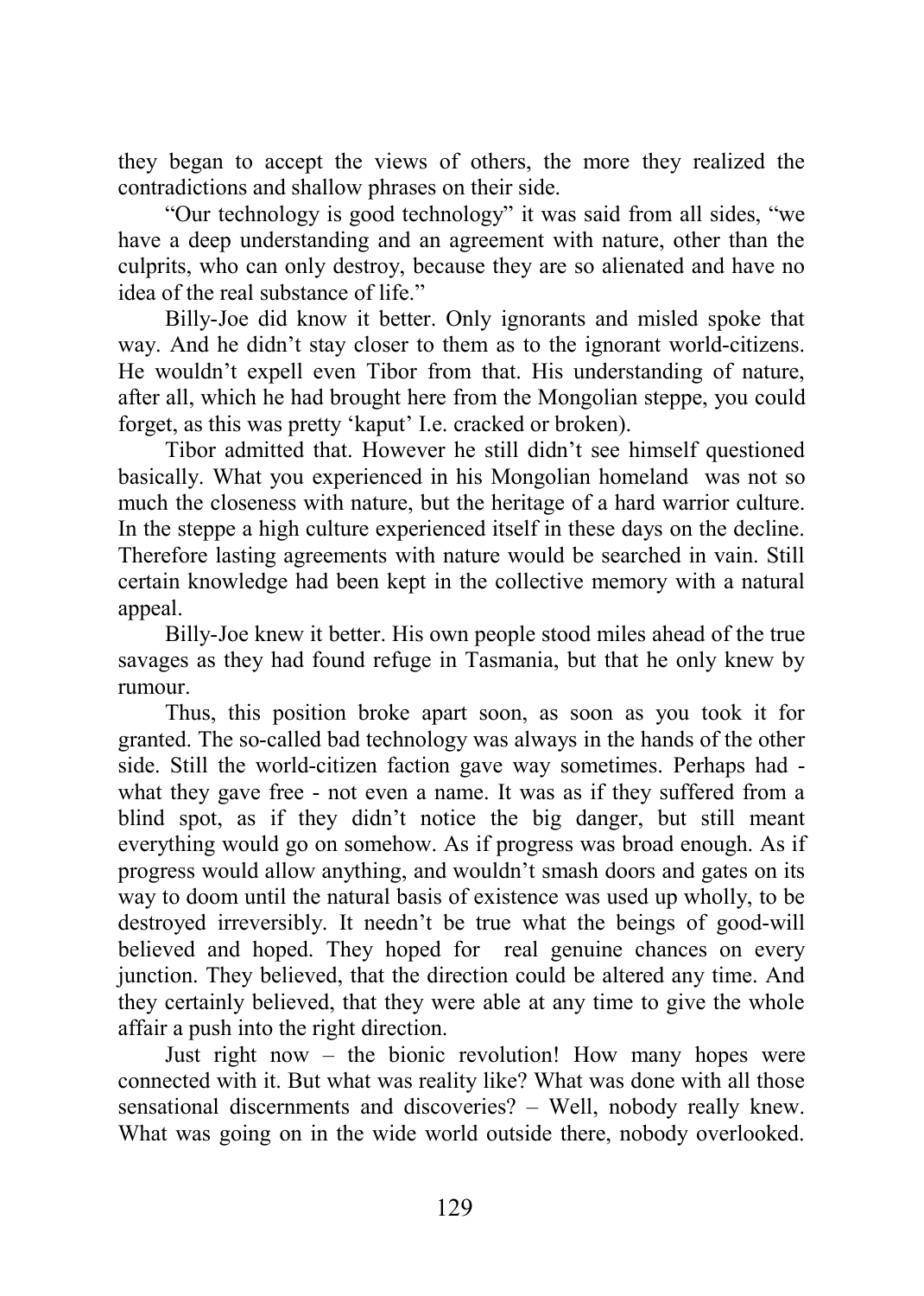Too much happened, and the amount of people had become too big. Despite the fact that the means of communication tended towards infinity, while the individual still was left alone with two ears and two eyes and one head. How should an individual ever dig what was really going on in the world, whose witness he was?

It's easily said "up to date on the height of times" The world-citizens claimed such a position. But could they fill it? Of course not, they were in the same situation as the Infernal Brotherhood, they became left behinds too soon. The train had gone without them, while the future started in any moment. Man can only run after it. He can't get more.

Well, had there been opened a loophole in the meantime? Were there apparatuses like the SLOMES, which put aside the mist over the future? For short moments and for able spectators? This dream of mankind would never be fulfilled. Who broke through the timeline, who saw further than the foggy cloud waved, might see something, but what he saw, had not necessarily to do with the track of history, he was trapped in. There were more or less bigger likelinesses, but not more. After all, something moved on the time scale.

Delaying the time or stop it, is easily said. With reference to the future that would mean, that it had to wait a little. That its entrance was hindered, because someone or something had erected a barrier, the future couldn't get over, but had to take time. Not much, but noticeably enough. Summed up for all parallel lives on earth of all contemporary individuals, this was a remarkable quantity. Perhaps one or two big world seconds – or how was such a sum measured? That would add up to  $-$  let's say  $-$  ten years per SLOMES user (and that would be comparatively small in case you believed in the euphemistic reports of prolonged living, as could be read online already.)

These could of course be pomposities. And were most likely such. Well, may it be. Everything was glueing tightly together, astoundingly enough. If the whole SLOMES – stuff contained only ten years per individual, that would mean with ten billion of earthlings a remarkable one hundred billion saved years of life-time. The years would not pass by, but were still going to pass by. They built, so to speak – a hidden part of the future. To be exact, part of many likely futures.

Was it okay to sum them up? In theory this could be done easily and could help to understand. If a man had 100.000 hair on his head (which he has in average), and if those hair would grow daily zero point three three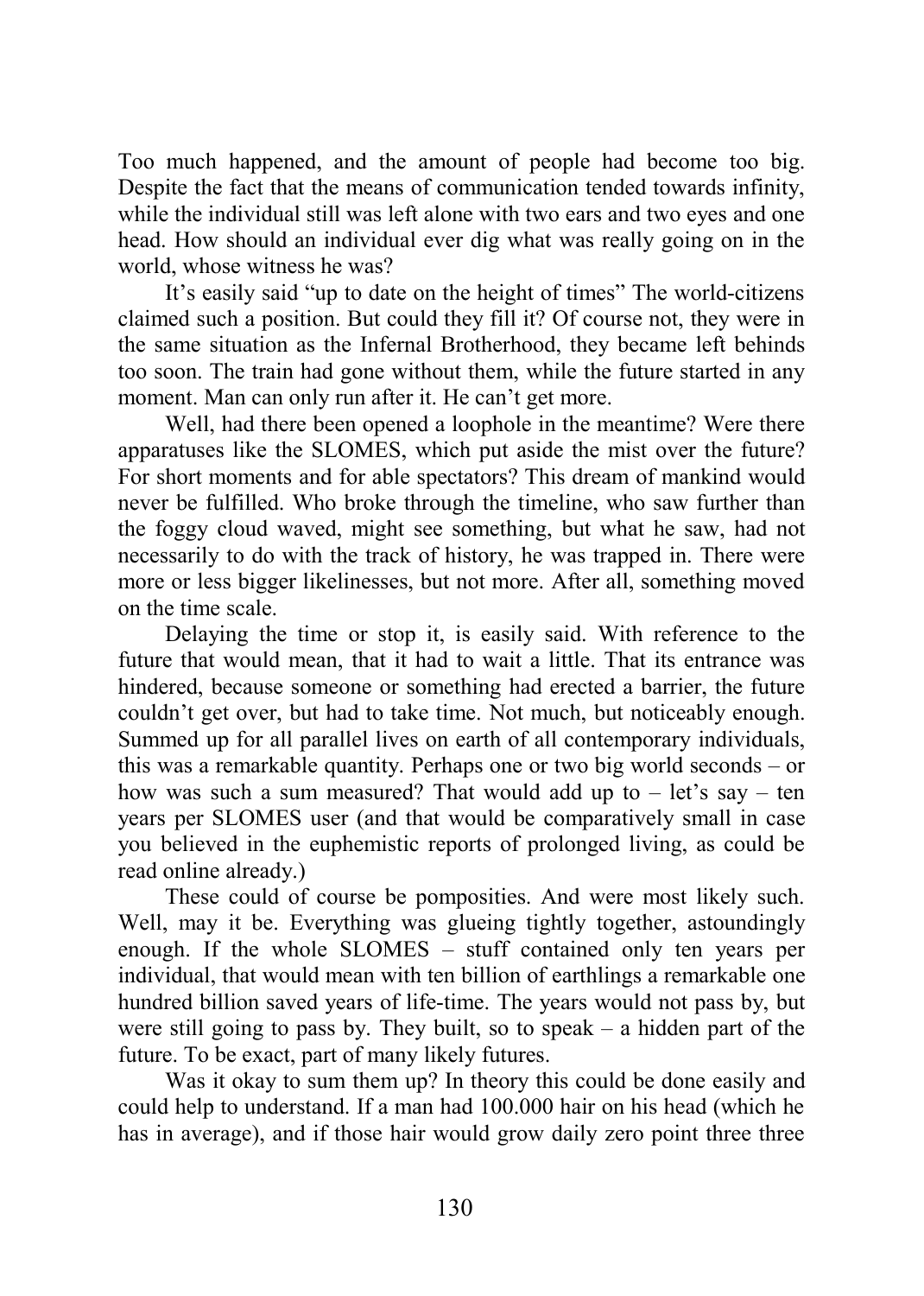three millimeters (what they do in average), they would grow thirtythree metres per day. But of course set in sequence, what a hair never does in reality.

Both phenomena are impressive, without doubt, while the time itself saves only ten years in those one hundred billion years. If time has such a consience at all, and understands what is meant by saving, which is unlikely, and can surely be doubted.

After all, everything is just a question of perspective, and then many human senses come into the game, those predicted odds, everything has to pass what is wanting at us or should be wanting or shouldn't. The shut off is in the end more difficult. Our eyelids are rather thin, and the ears hear to the inside as well. Not to talk about feelings or thinking. When we think, a form of sensuality comes up, which looks indeed strange to the one or other.

### **20. The Conflict**

The women section of the Council understood themselves more and more as a third party in the internal battle for the correct line. Part of their position was of course the defense against all disturbances. Where-ever the polarization occurred as a disturbance, it wasn't spared. This lead to the forming of a third party. There were of course other reasons as well. But such were hidden in the dark, and had to do with the gender alteration of the Advisor.

Over the many years Arundle did know him, she thought him to be transgender. But why then this latest outing as effeminized twitter? Being now a kind of female, and that meant, that he had before been male. Otherwise the gender transfer didn't make sense.

The Advisor/ess would have vehemently opposed such assumption. She would have argued, that it was for any female harder to live, think and speak. Only therefore she came up with the idea of changing sexes.

"I do not want to expose myself repressive again", she uttered jovially – almost like the Advisor himself, who was fond of such gestures, and was certainly still hiding inside the Advisoress.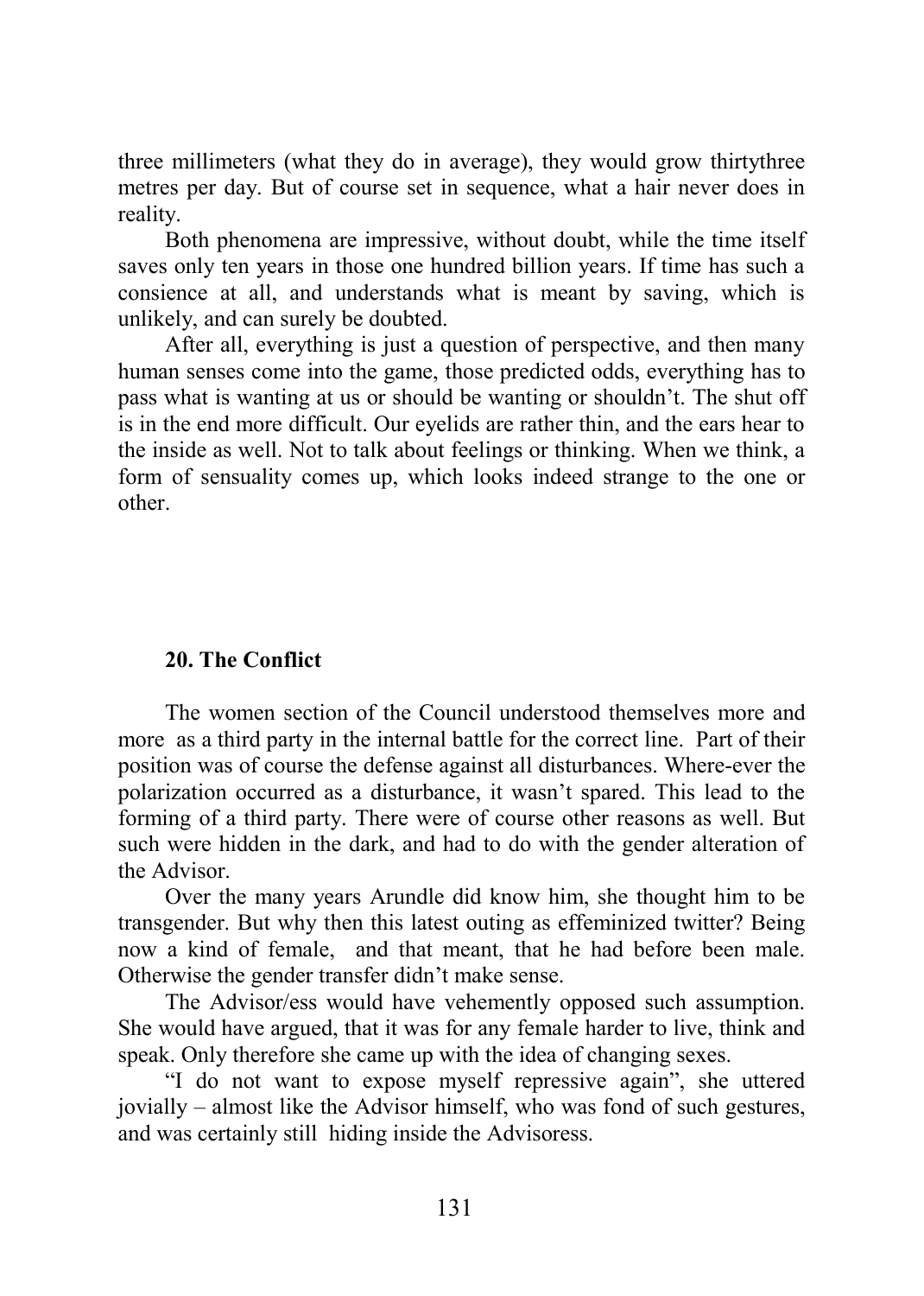Arundle was a little sad, while she accepted the necessity. Because it didn't help insisting, that women should show courage and empower themselves. They just didn't do it. Either not at all or in a strange and peculiar way, as if they wanted to please and to become loved and wanted.

This they longed for doing without men. Still their behaviour differed, as soon as a man was around. Even for herself, Arundle could realize the change.

Now there was the third faction, instead of peace coming in. The beauty or also the problem of the third faction was, that they were cut of a different wood, so to speak. Yes, there was a cut right through some woman, whether she admitted or rejected.

Some stood with three legs in all three factions, if this would have been possible. As Arundle and after all also Grisella could gain a lot good from all three factions. They could see the dialectical coherence instead of the antagonisms.

While the female position wasn't really a position in the true meaning of the term. But that wasn't the isolation either, if you thought about it properly. And the world-citizenship forwarded a psychological condition better than a point of view.

Still grave decisions derived from those factions, and pointed way forward into the future, and set the course for tomorrow, while nobody really knew, what was produced here and now. What was coming, was written on another sheet on the back of the wall, so to speak. From here, you didn't get far with wishes, despite the forming facts.

Everybody would immediately accept, that a red wall, which overcame the nagging tooth of time, would remain. Perhaps a little less red, but all in all it would remain a red wall. You could compare this the other way, looking backwards at remaining walls the like. If it was built well and solid, such walls withstood centuries. No other than the ancient oak-trees, if not cut by a saw, because a conquestive Emperor had had to raise a fleet out of nothing, and had by each frigate used up two and a half thousand two hundred years old oak-trees.

\*\*

The Advisoress let Arundle know that she intended to take a more male attitude again. While she couldn't say what that changed for whom. "It's like with those high heels. You put them on and after the first seconds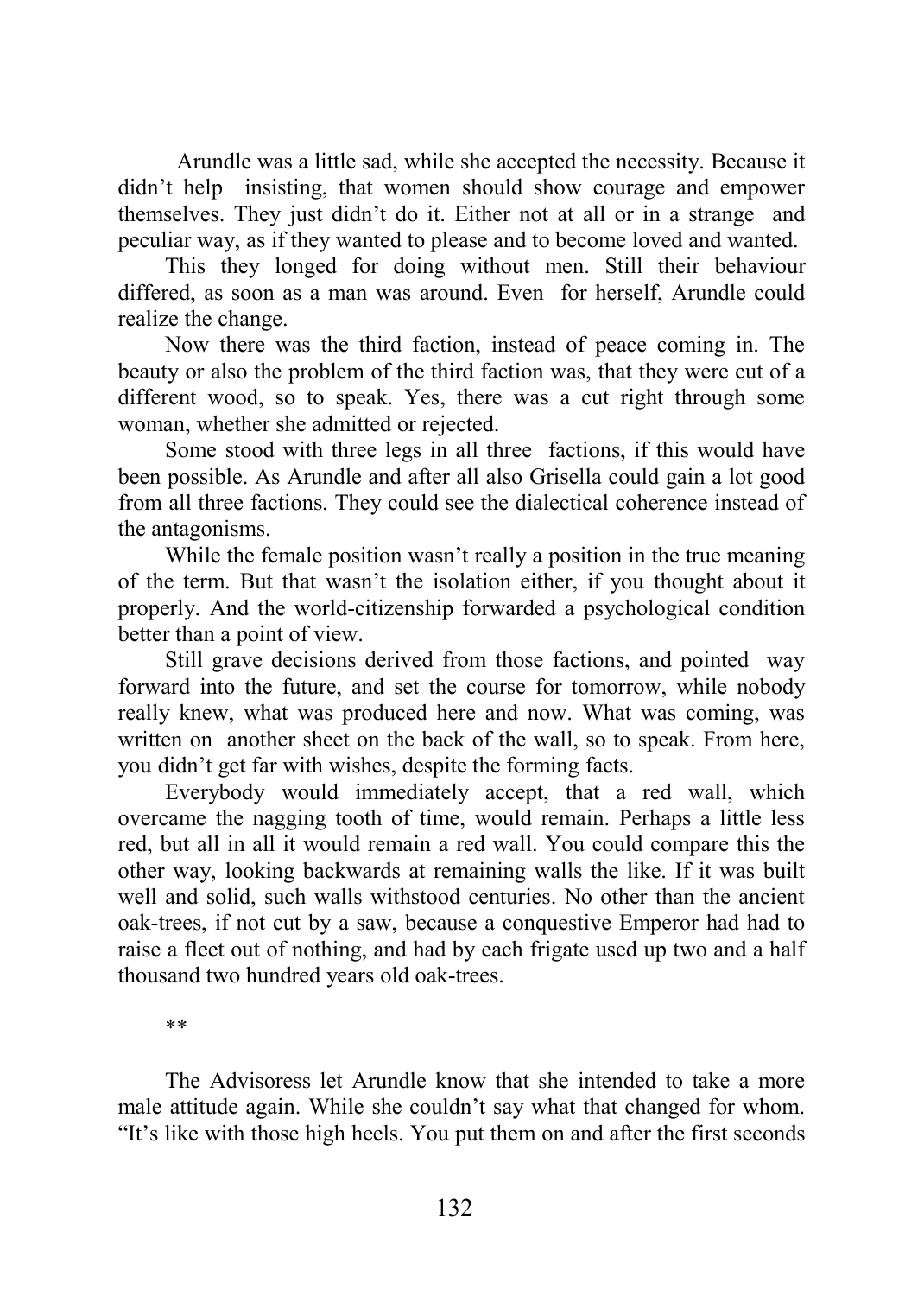in panic you realize, how you become straightened, how the proportions gain consequences. And you know once more –  $yes - 1'm$  a woman, and I like to be a woman. – For a man lesser such aids are available. Some say a uniform induces a push that way, comparable to the high heels. But I don't really know. Well, I never put on a genuine uniform. What we in heaven put on for garment can hardly be called a uniform. While a certain equality is produced, which might even be intended, I am almost sure. Quite likely to school-uniforms, which form equality. Nobody feels better, nobody shows privileges or the opposite, what sometimes is even harder. Its all a matter of the point of view. I presume."

The Advisoress halted for a meaningful break, before she went on: "Well, things that equalize us and fix us and take or even steal our individuality from us, aren't helpful in advancing our own thinking and judging. They fulfill the purpose of uniformity, no doubt about that. While womanliness is of course no uniform you can get rid of like high-heels and the like. No matter, whether she will be brought into limelight by such accessories."

Tired by her long speech, the Advisoress faded visibly, even sooner than her words did.

\*\*

The Hotel to the Hub of the World revaluated in new glamour – much likely more professional and more invitive, with reference to the long distances and the furnishing of the bedrooms on the platoons. Supported by a fully furnished vessel for all kinds of cruises.

The dwarves on Susamee's island had been busy as well, and had arranged the public areas the best they could, thus the subsoil trip became a genuine adventure. Influenced by the paternoster system on the home island, they invented on Susamee's island a similar installation - at least by principle. Instead of the boring up and down of the functional part, imagination had taken over. Out came a mix of kind of roundabout, Marygo-round, and ghost train. The trip was acoustically accompanied by sweet sounds of the self-induced horse-headed violin. The music fitted to the video clips, which hushed by on the walls of the tunnels rather lively and realistic.

Things like that became of course known in the designers' world and all those better off people among the inaugurated, who could afford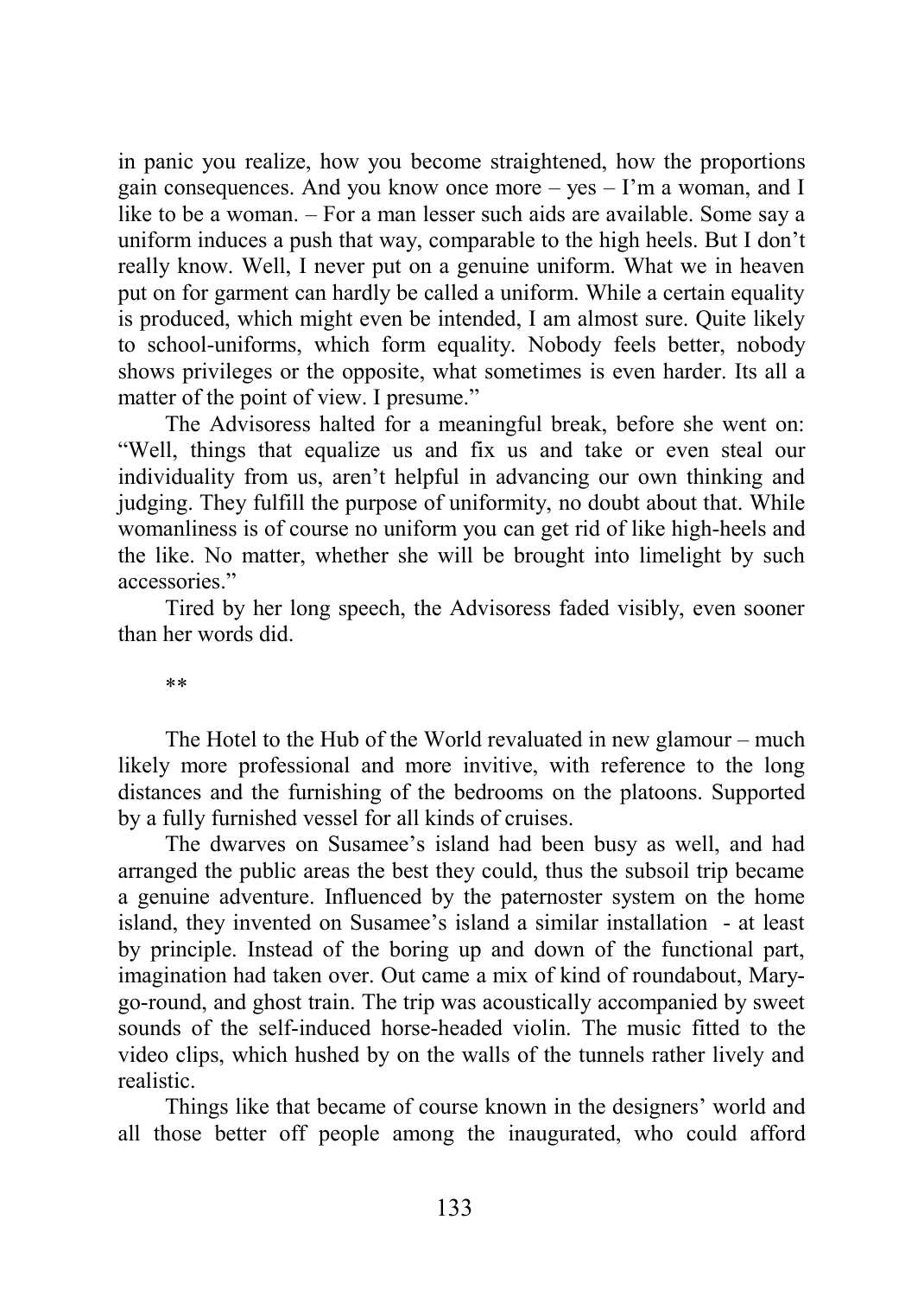tourism, got to know this way what was offered down there, deep under, so to speak. And who ever had left behind a bit of a colour-talent inside, such a trip was a must. Hoping to be accepted as a tourist, while the talent didn't suffice any more for the sight, while hadn't been accepted as a student. Which was rather often the case with the offspring of former disciples. There was certainly no-one who had rejected the chance to get in and become one of the chosen few.

That was of course unfair to all the gifted underdogs, who were all over the world. They wouldn't even get close to a travel agency, rather than even booking a journey. For doing so, they lacked of everything, last but not least of credits.

In the slums and reservations other laws did govern. That, however, didn't mean that there weren't as many talents as elsewhere, probably even more. But they weren't found by the talent-scouts.

So the Isolationists feared that a middle class spring-tide was due, and that the few vacancies each year would be blocked, so that those in need would again be left behind. which certainly couldn't be it.

While the proportion since Arundle's and Billy-Joe's entry had been fifty fifty, the ratio of the slum kids went down over the following years continuously. While the renovation of the hotel gave the whole thing another dramatic push in the wrong direction.

The incongruity existed, all of them agreed, not only the isolationists, or naturists and how else they meanwhile adressed themselves, especially those who contradicted the world-citizens. While the world-citizens didn't feel well facing such a one-sided development.

Meanwhile the percentage dropped down to below ten and even further, because the talents, who showed up as rucksack-tourists soon built the mainstream. And no matter how serious they were examined and sorted, they showed a fair amount of talent. Especially those in the colour range of blue and grey, while the green and red shades lacked.

But this was already known by Moschus Mogoleya, who went on scout-tour every year by now, and was gone even further and even checked the jungle areas meanwhile. Which caused him, as a child of the steppe, a good amount of trouble and inner resistence. Could it be, that he looked so unsuitable in the green damb thicket of the jungle? He didn't approach the people over there. They ignored him and showed him a cold shoulder, so to speak, and kept in the hide, what he was so eagerly looking for.

\*\*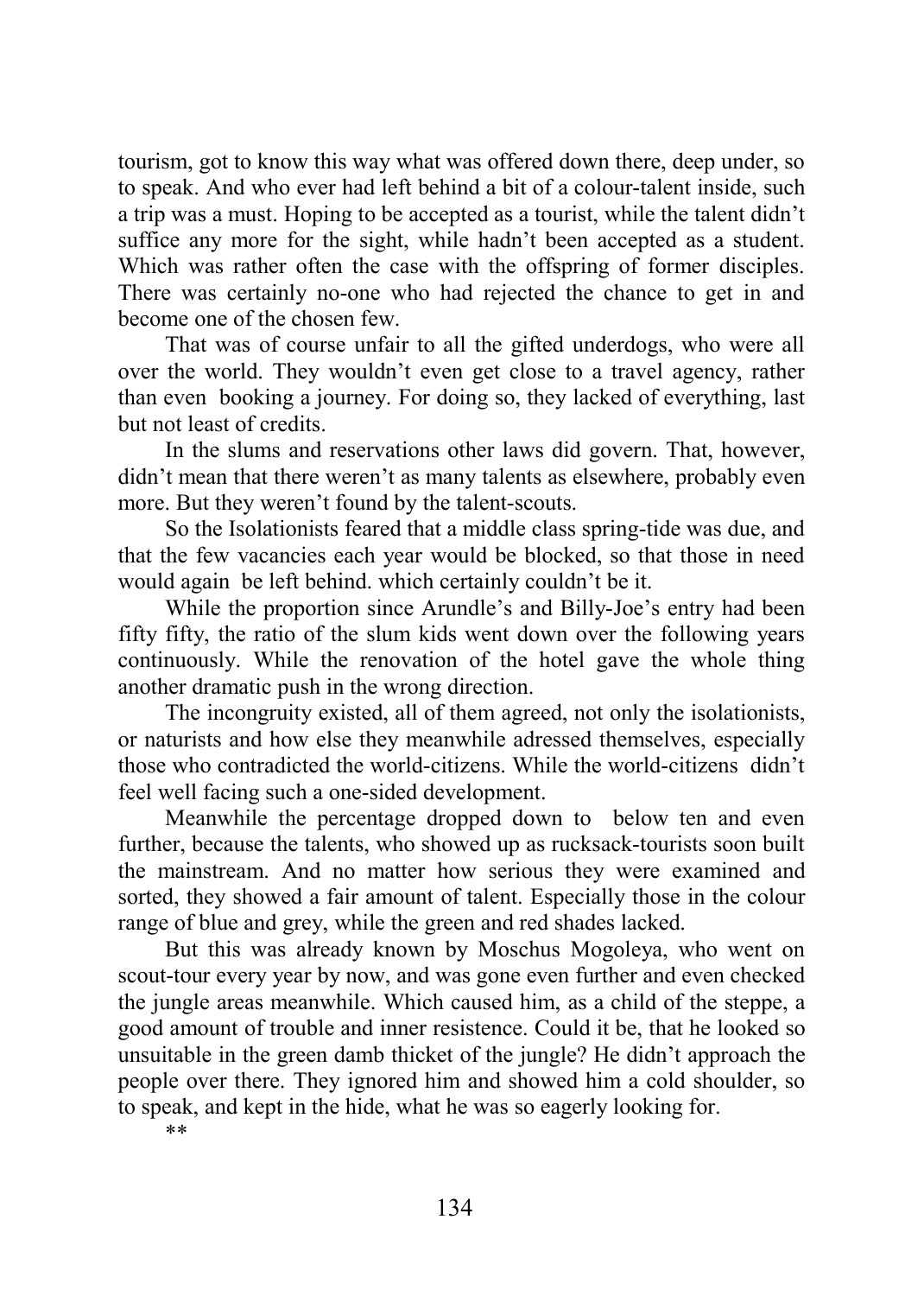The office of the School of Inbetween was in close contact with a lot of NGOs and welfare organizations in the slums on the Southern half of the globe. There were especially desinged brochures and handouts, explaining how to look for talents and how to recognized them. While the helpers were untalented altruists, who cared about the fighting of misery all over.

The life didn't get easier with such 'exots', as some of the worldcitizen pupils addressed them, in a kind of high-brow attitude. A trend which caused trouble for Arundle. She and Billy-Joe remembered quite well the start-off problems, Billy-Joe had to overcome. It weren't the educational deficits as such – which surely did play a role – while the social background had been all the more important.

Although the teachers of the School of Inbetween had then blamed the different talents. That even might have been true. The sociological differences had however come on top in any case. Still, in the long run, former enemies became best friends, as the example of Tibor showed, who couldn't stand Arundle in the beginning, while now they were best friends.

For the tribes out there and for the slums the absolvents of the School of Inbetween were of remarkable value. The Maroon thing most likely developed the way it did under the leadership of former students, who returned after school to their homelands, to take over responsible positions, as chiefs or shamans with the tribes, or in the ghettos, often as scouts towards change – the so-called 'Maroonisation' – being in full swing. while such facts didn't bother the mainstream, instead vice versa would have been seen with mere pleasure, had there not been the devastating term of 'Marginalisation'. (A similar unword as had been 'Maroonisation' before already.)

Scruples caused such a development – and that was a shame – seldom enough among the world-citizen-orientated main stream of society, at the utmost once in a while.

The world-citizens of the School of Inbetween were not that kind of ignorants, but were in fact miles away. The social orientation for them wasn't at all easy and not really precise. All agreed on that. Nobody however had an idea for a more precise term – like as well on the other side with those isolationists, who lacked clarity as well. Both sides only knew about the contradictions. While other differences lost contour and faded in foggy distance.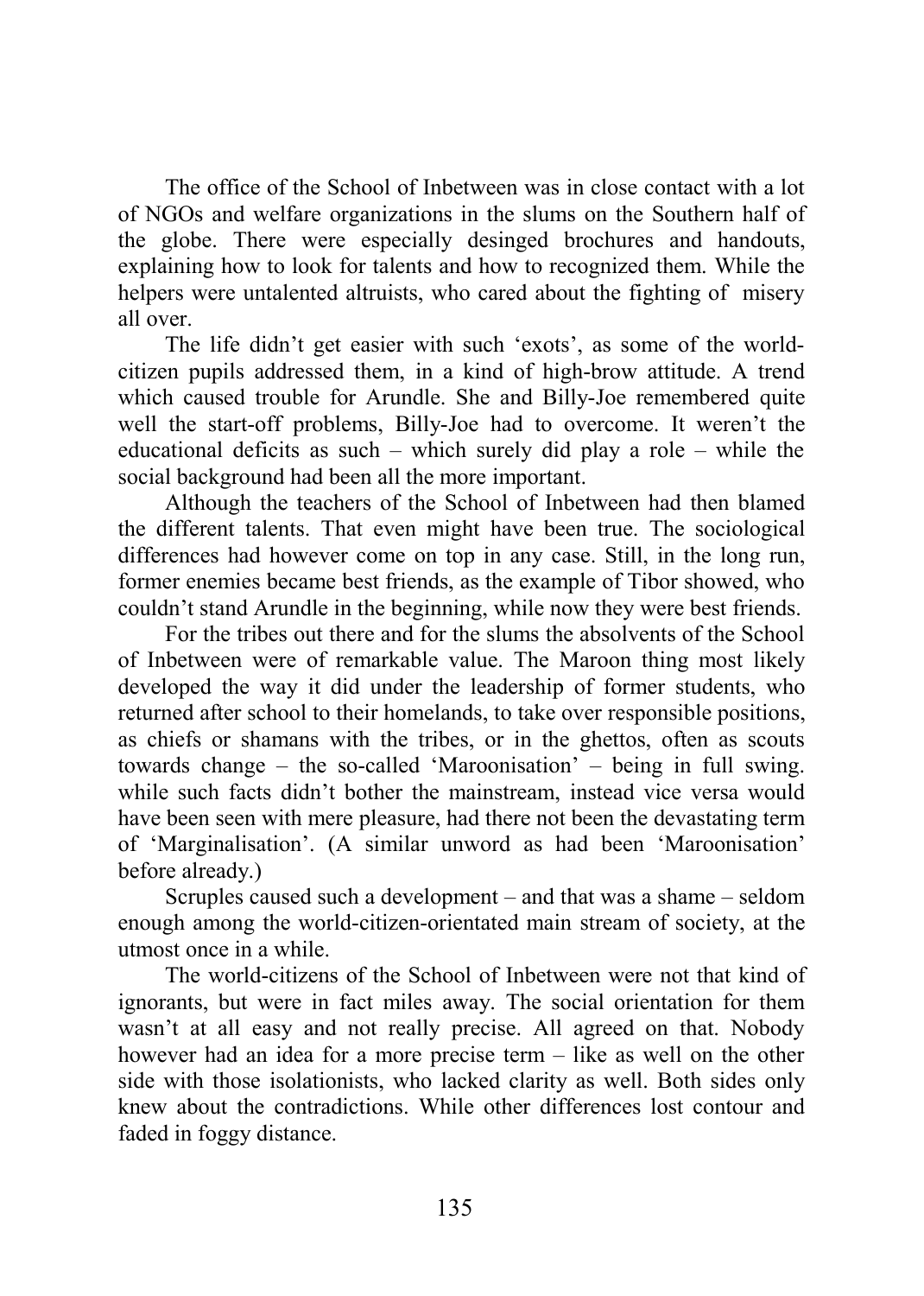But the difference existed, no doubt about that, despite the foreground harmony, which had existed before the catastrophe. – now with the devastation of the hotel and the lagoon, the contradictions came up like lava.

The isolationists might have liked it even better to just put away the debris and let nature take over the lagoon again. They spoke that way anyway. But as they had no chance of winning, such a lip confession was easy peasy for them. – After all the Paternoster existed, they argued. People could reach the other side with dry feet, no matter what was going on on the surface, so the reconstruction of the lagoon didn't effect the subsoil installations at all. And for the sailors a genuine regatta course would again be available. Thus they opposed the 'Reconstructionists'. While everybody knew quite well, what it had been like before. Without the surrounding the gap between the islands had been a dangerous trap. It hadn't been suitable for sailing or surfing or swimming at all. Even when the weather had been fairly fine.

Therefore no objections were raised right away. And the older – first of all Billy-Joe – remembered this time very well. Even the hardest fighters for the re-naturalization admitted, that no races had taken place there - at no time. Instead the incalculable suction of the sea, once in a while, kept away any boat. The only time when a boat crossed, was when the Conversiors left the mother island to pass over to the other, which was done by means of a strong motorboat.

The waters in turmoil had been stilled by the installation of the sharkdefense device, and thus became indeed a kind of a lagoon. All the more with the settling of the pontoons and houseboats, thus the natural flow of the water was disrupted.

Billy-Joe was one of the leading isolationists and nature-lovers. His word weighed, and the critic passed, thanks to his clarification, without effect.

While good-natured Dorothea picked up the suggestion eagerly. A course for sailing-boats was a splendid idea, and exactly what she had had in mind. For that she certainly would give up those fancy little bridges and things between the pontoons, which had proved so vulnerable.

By limiting the reconstruction, the Hotel would become smaller, but the lagoon more attractive. and would fit perfectly into the new pattern, as if made for what was coming up. The masses wouldn't come anyway, they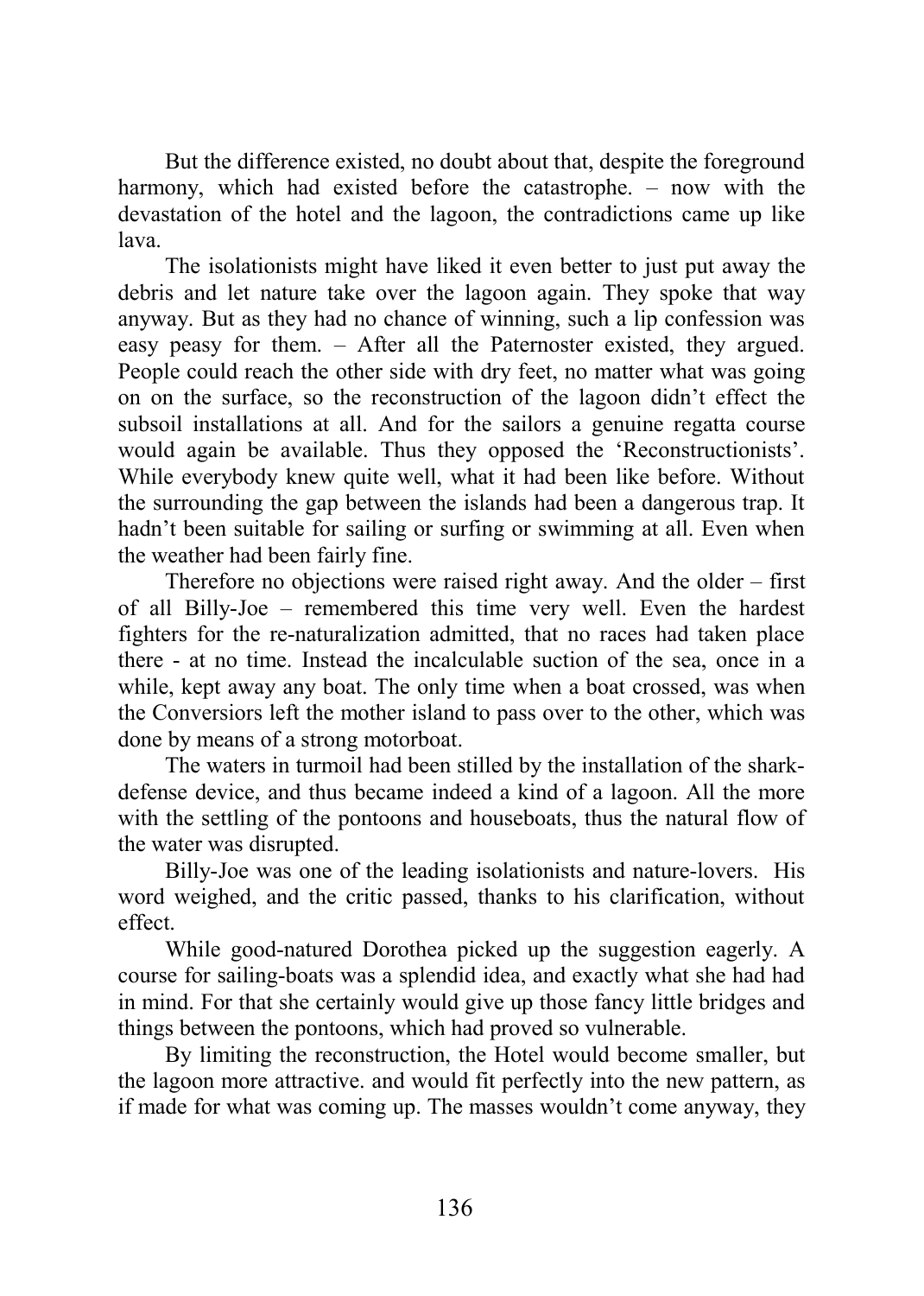had been rejected before already, since the entry conditions had been limited because of the increasing acts of sabotage.

Without aura you were dismissed undoubtedly, or rebooked on an alternative tour. Dorothea had arranged for a contract with a travel agent in Sydney. The alternative was an island, close to Susamee's, however without so much ado, like dwarves dwelling, glittering caves paternoster and the like. Well, not yet. While things were underway the busy dwarves signaled. For the time being a water ballet could be seen performed by actors, who had been masked with invisible masks – so it said in the borchure. In reality Corinia and Boetie finally succeeded with their idea, which was challenging them ever since.

The disappointment wouldn't become all that overwhelming. Although the customers had been informed about trouble with the aura. There were even TV-colour-testing-stations installed where you could test your disposition.

Those installations worked with a utilization-factor of two to one hundred, which wasn't bad. Those who passed the test had a ninety nine percent chance of passing the real test as well.

However, those testing facilities weren't established everywhere, but only at certain busy points round the globe. And there you had to find them first of all. Well, yes, that was already part of the adventure, you were facing. Those who lacked patience and stamina failed right away. Without the inner call you tried in vain.

\*\*

Thus Dorothea got green light again and the naturalists convulsed inside, while nothing could be argued. All limits were kept, and secrets as well. Nobody would be able to spot the location of the island, definitely not the correct one.

There was still that uneasiness. The isolationists felt betrayed and sold. They felt being opposed at the pillory and delivered to the world public, who couldn't do better than spreading lies and forgeries about and over them. By tricky assumptions put here and there, more and more of the truth and secrets of the islands were on the verge of becoming disclosed. And if nothing could be found, fake news became invented. To the readers outside it didn't matter, as long as the news sounded sensational, and sensational was almost everything Dorothea uttered, because she was so beautiful.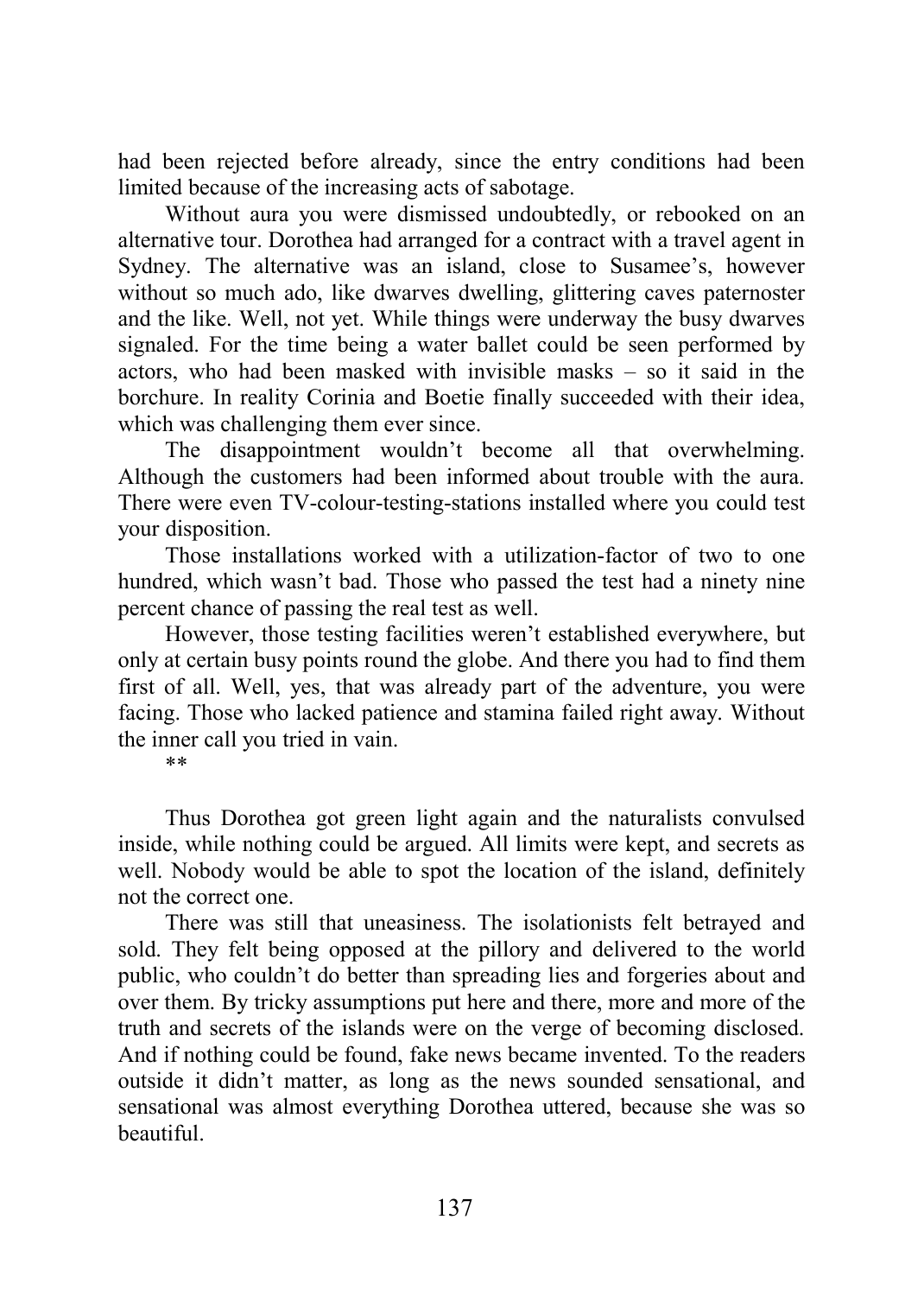Meanwhile pictures governed the reportage and texts only accompanied. Thrilling pictures said more then a thousand words. Taking photos was of course not allowed, definitely those that appeared in the web right away, but couldn't be stopped.

There were meanwhile reporters of the unscrupulous kind enough – what mattered aura to them!

At that time, nobody knew of the falsifications on the Isle of Wisdom-tooth, allowing also normal beings without aura to get access. In most of such cases it was a blue-grey shade, which was easiest to be fixed to the body and lasted for almost one week. You got awful pimples from the paint and looked like a sprinkler box, but what didn't people all do for success and a good series of photos. If the photos were the right ones, you had enough to live on for a couple of years, or even life-long.

The site where to acquire such a fake aura was located in the old town of Sydney, in the backyard of a tattoo-studio, and was committed by an old well known acquaintance named Anastasio Baranasias.

The means for the fake was a pasture mixed with phosphor. The whole body had to be generously rubbed with such ointment. Those who underwent the procedure shone even for the trained  $eye - greyish-blue$ and passed the sluice as a Somnior or Animatior right away. If not rechecked by the automatic scanner, becaus it didn't indicate alike. So the entry of the betrayers was at least contradictious. While the individuals in question insisted on their right of entry, and demanded a recheck in person by an orderly commission. Before that, they argued, you couldn't be dismissed, just like that.

 Well, the commission then saw what they were supposed to see: the gray-blue shade on the blank skin on arms and legs, on the head, and if this was demanded, on the whole naked body as well. Still such a candidate was examined with mistrust, because his aura didn't shine through the lightest shirt or pants, but had nevertheless granted entry, as to the regulations.

At first nobody uttered objections, until the administration became alerted by fake news in the press, with teasing photos. At that point the reopened hotel was busy again, and finally the penny dropped. Security

\*\*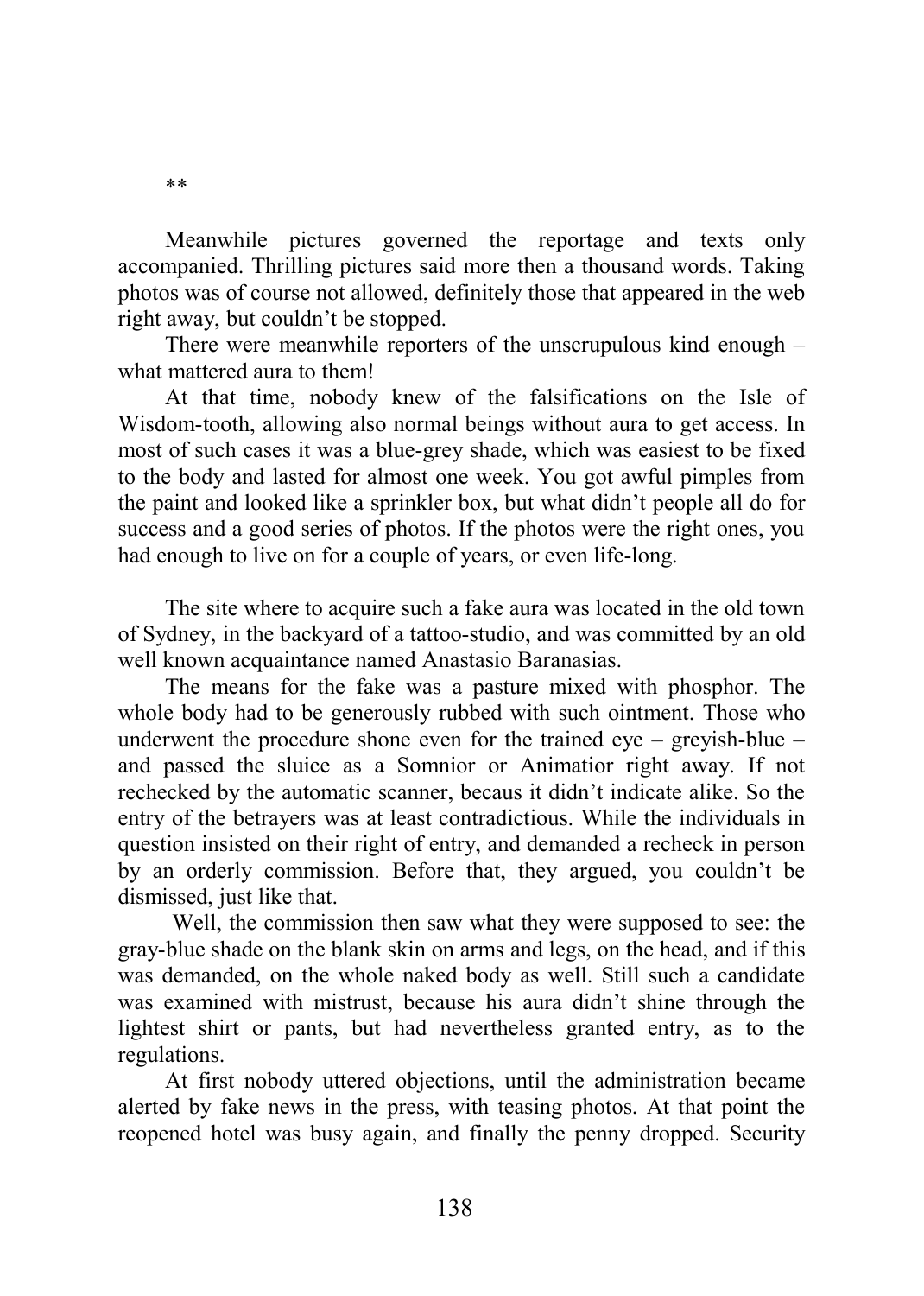had been noticed, the fake pasture was detected and the betrayers dismissed.

Unfortunately many fakes were online and couldn't be erased any more, no matter how hard Dorothea tried. Anybody could get access to those reports at any time. But Dorothea didn't give in and began to publish in the web matters of interest related to the islands, and soon had millions of followers. Her pages soon aquired much more attention than the dirty sites of the pirates, as she quickly addressed the enemies of the islands. Which gave them an unwanted publicity push, but couldn't be helped. So the culprits had a name at last, and that was better then no-name.

The secret agent in Sydney, Anastasio Baranasias, was upset. While he had followed the development with great fun in the beginning, when things went down for the islands, as he had a personal chicken to pluck with that rooster Henne, and with the other hen, who claimed the grand title of a President: The rooster and the hen – Anastasio Baranasias almost died of laughter about such – as he saw it – unbeatably fabulous joke of his.

The whole mishpoke over there caused him a sour throat, as they had done him great harm, and had interfered with all his plans. Which wasn't funny at all. So it was only just, that he pulled their legs. The secrecy was their weak point, that he knew from former days. He would get them right there.

\*\*

Baranasias was only a meek shade of his former being. As a matter of fact he was only the alter ego, who had lost his person. His person had gone for good and it was all their fault. - It was all their fault. Because as an alter ego you weren't a real human any more and had to run a life in the shade. That was why he had to hide and live in the dark. He didn't even have personal documents. He had been buried, since that woman had come, and had claimed to be his wife. While Henne conquered such snake that old horny chum.

At that time he had been dismissed, as if a snake got rid of its skin, and leave it behind. But he wasn't dead, but still alive, and he felt what life was, and what he felt was horrible.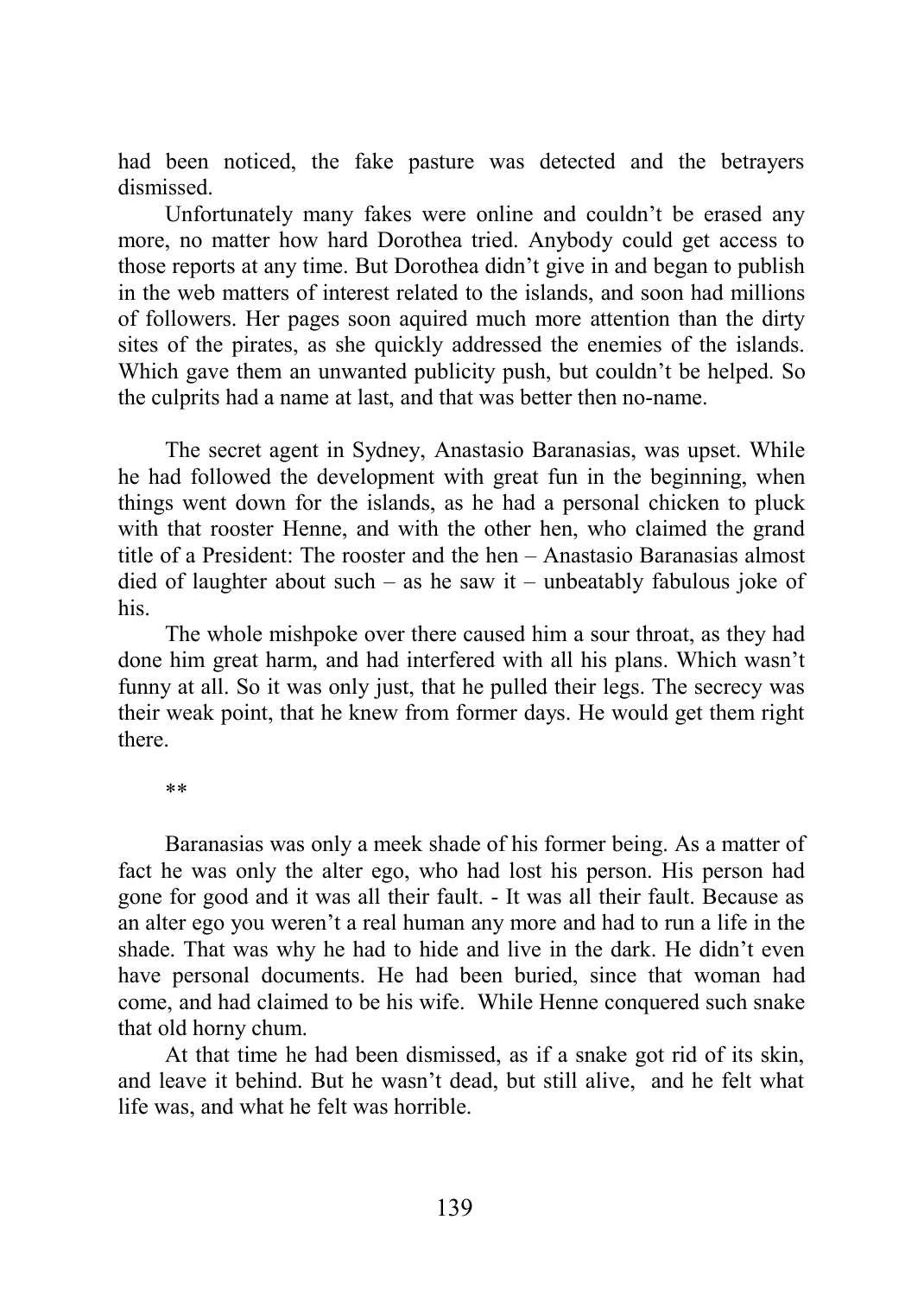Now he ran a life in the shade, and there it fitted well into the picture that he produced shades, so to speak. Those side-effects of the potion weren't at all harmless, as he made his clients believe. Yet, most of his clients didn't listen anyhow, but were eager to gain the camouflage.

However there were side-effects and long range consequences. The aspirants were poisoned by phosphor, and there was no help, the disease ended deadly. All that for a couple of photos and the satisfaction of having them in the papers for weeks, while the amount of credits wasn't too bad either, they got for them. Honour and bargain – two sides of one medal.

At that time they didn't know about the devilish effects of the elexier, they had been poisoned with. Had they known, the majority had surely rejected.

Baranasias was less than half a person, because he was the alter ego of a revived. Would his human be simply dead, he wouldn't be any more either. As it was, he was just earthly junk, left behind, while an astral figure erected, in order to jubilate up there or what ever resurrected beings do.

Life couldn't do without trash, for them either. A little dirt and garbage was left behind, no matter how strong the clensening had been beforehand. An earthly life they all had lived, so trash couldn't lack. They all produced debris. You could also call them side-effects, just like Baranasias' lotion, which had the inconvenient side-effect of a sneaking death.

His false name had eventually been Henry, but being his alter ego, he found Anastasio fitting better. The real Henry didn't exists any more that was why he was so shrivelled and wizened – no real human being any more. Therefore he didn't need anything anymore: A little tobacco for stuffing the pipe, one or two glasses of liquor daily, that was all he needed.

#### **21. Anastasio, the Alter Ego**

Henry Anastasio Baranasias he had to call himself. A Professor from Toronto, despite the fact, that he hardly had accquired the necessary command of English for such a profession. Such those sly fools hadn't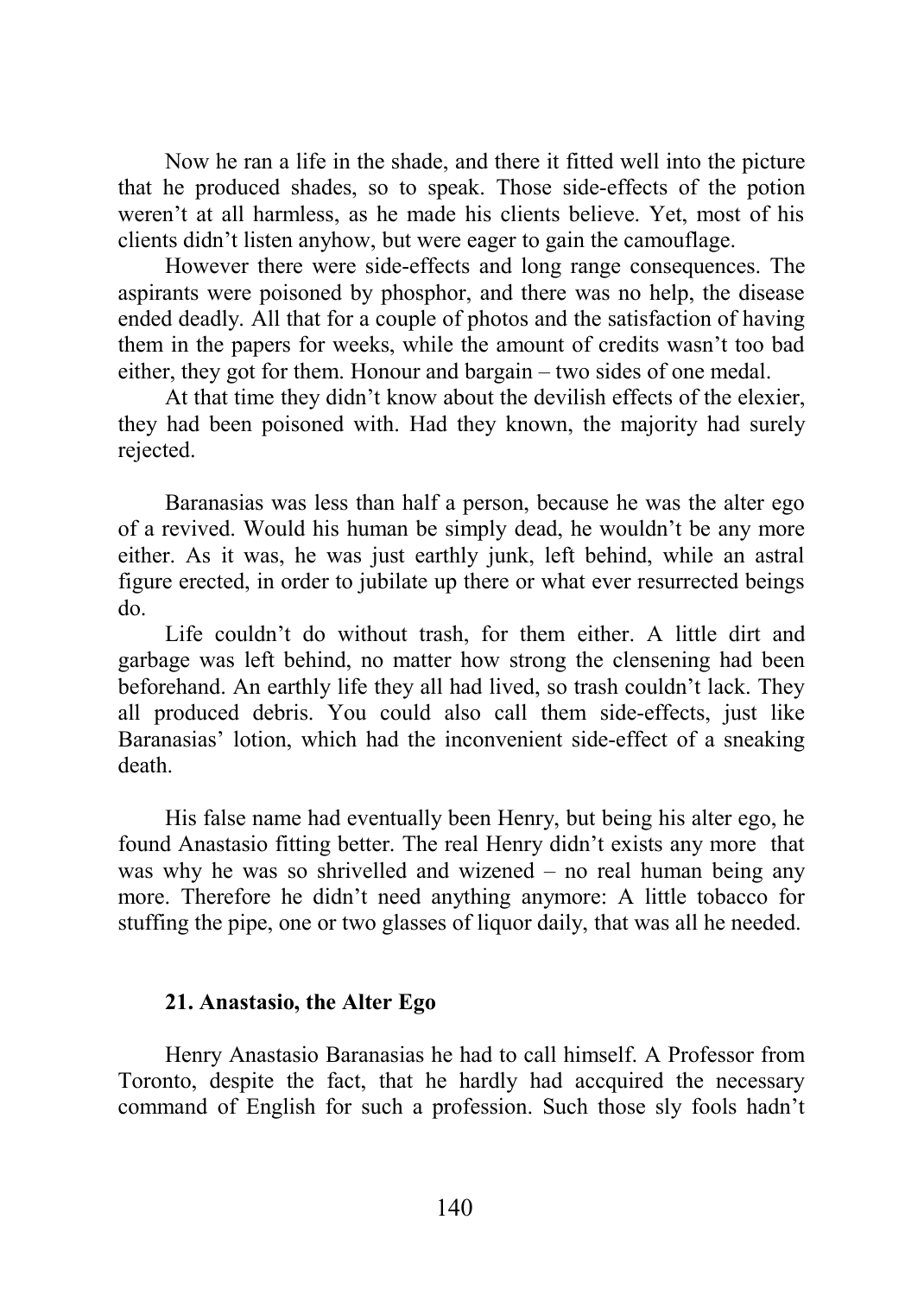taken into account. He, himself had never admitted, especially not when it came to the break, and one catastrophe followed another.

One day the former assistant stood in front of his door. Covered with blisters all over. As mutilated as he was, Anastasio had to grant him refuge. He had cared for his blisters, standing the moaning and groaning for weeks, while becoming less and lesser by the time, when the subject named Waldschmitt took a shark turn of one hundred and eighty degrees, and presented himself as a 'Do-gooder', because his daughter had laid hands on him. She and her begotten appendage on those rotten islands, from where so much might shone up. Being the wrong nevertheless.

In those days there had been support. But then their master secretly abandoned, and left them alone with the debris of his reign. And they didn't have better things to do but attacking each other. While that woman was mainly responsible for that. It was her and only her who forced man against man, mating with the victor, that horny bitch.

They all had to pay the bitter toll. The woman lost her life and Baranasias lost his life and his identity. And Catalanius lost his appearance, that altered in the fire of the state prison of Adelaide. It was a wonder that he survived the fire, while being distorted for the rest of his life.

Would Baranasias had been the same, he would have sent him away when he stood there so pitiable, and didn't know what to do or where to go. A hunted criminal on the desperate search for refuge. And now this bloke was sitting here, as his factotum – or was it the other way round, meanwhile? Because shades of themselves they both were. Horrible and pitiable as they were, but didn't limit their wickedness.

Thus they came about that devilish lotion and sold it for good bargain to the greedy reporters. They were all thankful – had just known! While the two inventors didn't know by themselves what the outcome might be. Nobody knew about the side-effects at this state. The two cheaters couldn't be blamed. Besides, what ever happened could be charged against the islanders, while the strangest things went on over there, anyway.

Tests with mice proved loss of hair but naked the nicest aura you could think of. Ugly as the naked creatures were they soon covered up with awful ulcers. The guineepigs didn't do much better, although they didn't fade right away. The testers thought that a success, and closed the test phase. What pigs could stand, was good for humans, was their conclusion.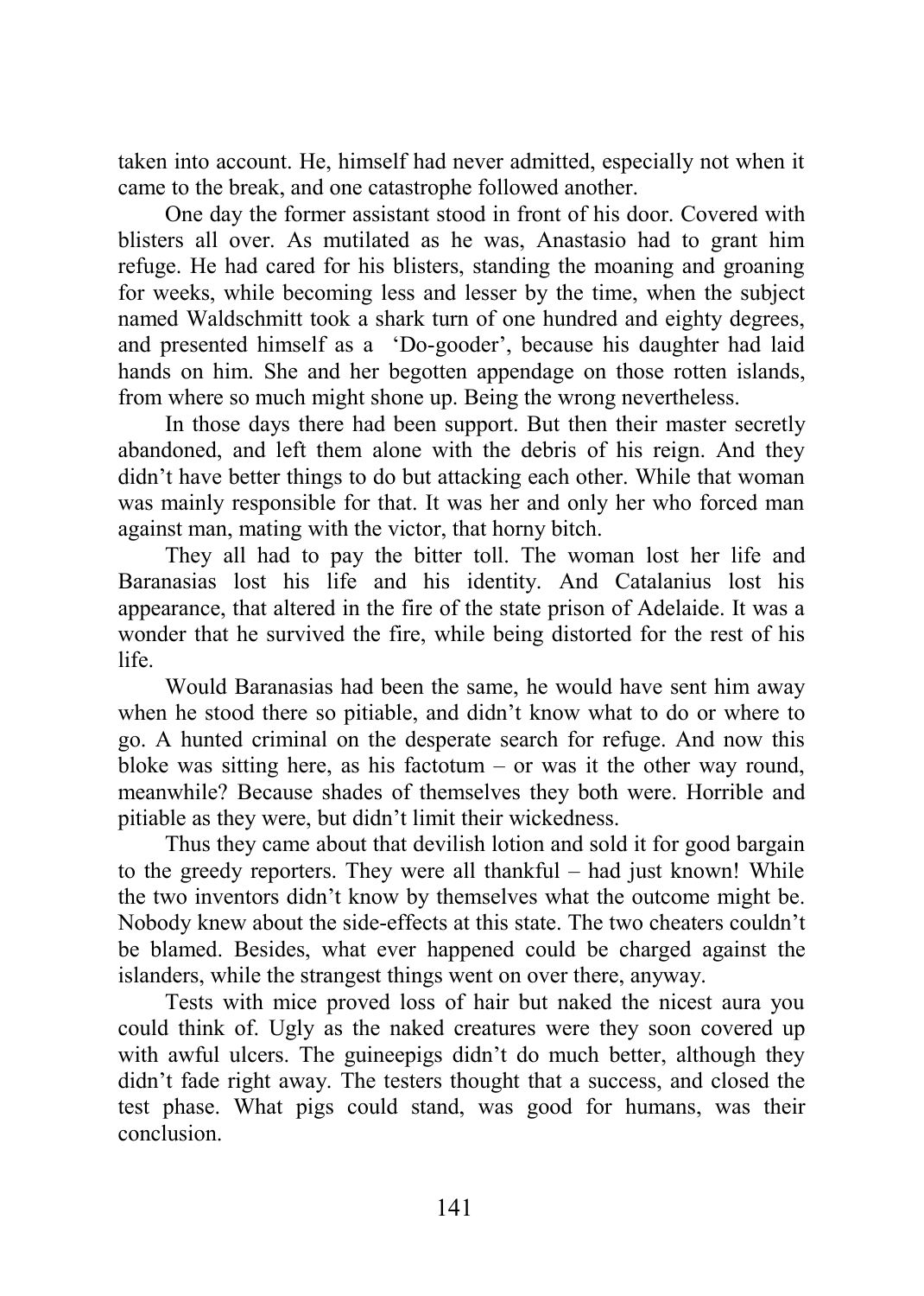As they didn't ask for permission, there was no need for, they had nothing to care or fear. The only thing they cared was that a proband faded right away and hung on like that for the coming weeks. And so it was. That was why they took their wonder-medicine for granted. All the more, as it served its purpose. And this they realized when they learnt about the intimate photos from the islands, and filled the pages of the rainbow-press all over the world.

Hundreds of greedy reporter asked for access, and found their way to the backyard tattoo-studio, where you could get the miraculous lotion. It was the safe entrance key to the island, if you acted clever enough and didn't out yourself as a reporter, but hide as a dynamic backpacker.

Not all of them could jump on that train, be it that they were too old or too fat, or lacking the intellectual touch backpackers supposed to have, or else. Not all, who asked for entry were accepted. Thus Catalanius offered flanking attempts of adjustment. Baranasias was too weak for that. Besides, he was most of the time absent minded. The liquor ate up his brain, while lacking the original body anyway. Thus it was a wonder that he still was alive.

As Catalanius looked awful with his burnt face, the assistent helped him. Unfortunately it was not the same as the previous one, who had been killed by Catalanius in a spell of jealousy. The assistant was new, a kind of double, that looked quite like the original. While the brain and the character differed remarkably, as to Catalanius, who was hard to please. Perhaps things changed in memory, as often happens, we desire something so badly that we think it had been ours before.

In order to simplify things, both men addressed the double Viola, who didn't know what it was about with that name, so she didn't mind. The more so as she came out of the gutter and was glad to find a solid provision.

The false Viola developed a certain cleverness, how to outnumber Catalanius' orders, who remained in the background, because he looked so awful.

For the tourists they had to act the 'Do-gooder'-part. Those on the island stressed on that behaviour. Not only the aura had to fit, second came right away this 'Do-gooder'-thing, and had to be presented wholly authentic. Of course no reference of being reporters or journalists had to be dropped by purpose of by accident.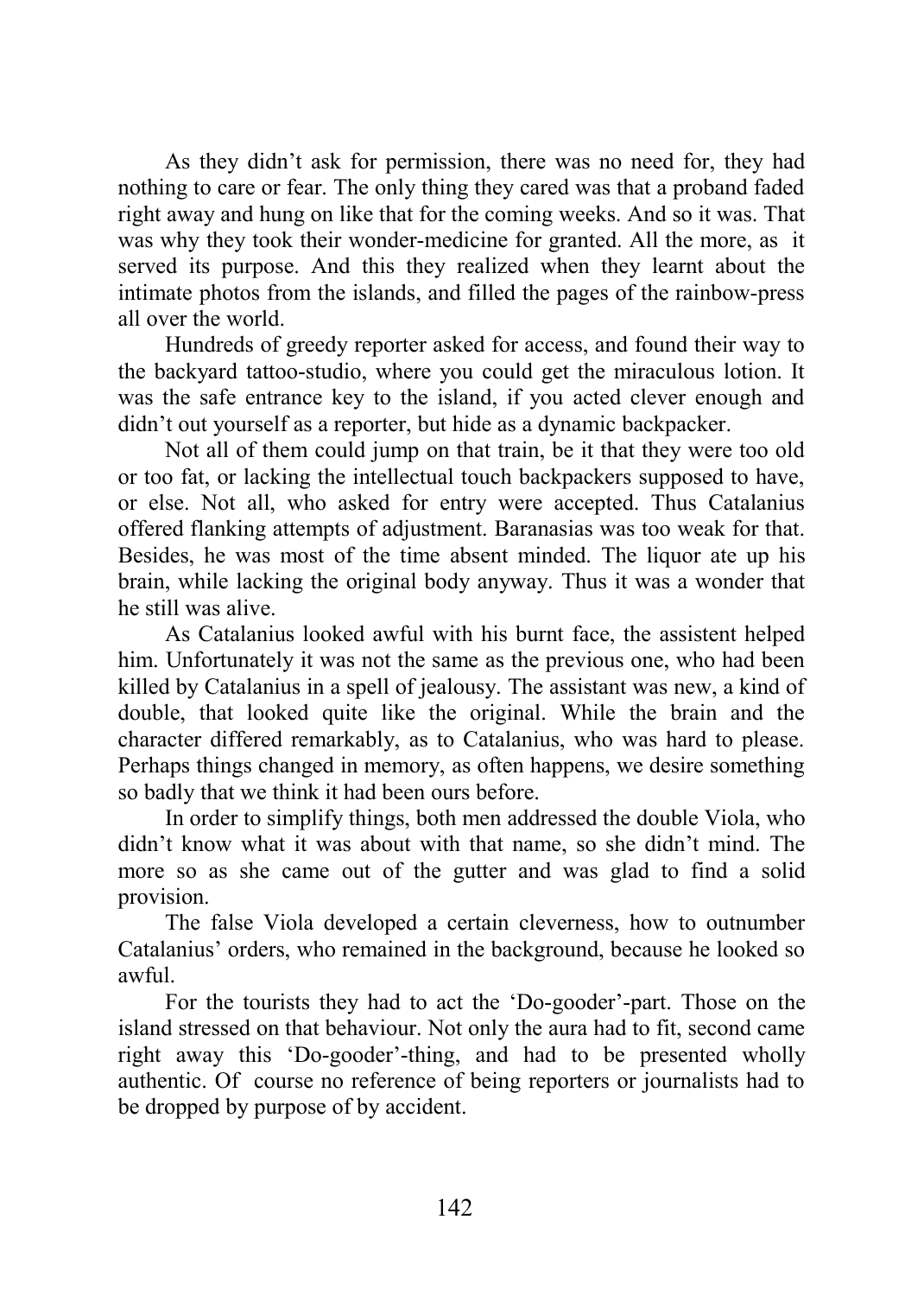Since the latest publications, which became known on the islands as well, the people there became even more careful. Still it took quite a while til the controllers finally recognized the false aura, produced by the phosphoric lotion.

 Before, other devices had been tested already. The first instrument had been a kind of lie-detector. The test with that instrument served as a means of checking the Do-godder-appeal. and was re-established and used now again as a side-effect device.

But this hurdle was also overcome by the swindlers Baranasias and Catalanius. They produced mock-examans, right at the time the detector was installed, which gave the absolvents a certain chance of outnumbering the device.

Assistant Viola trained the candidates, how to overcome the test. She rented a lobby in one of the more reasonable hotels in town, so that the affair looked impressive, and to push the charges up.

The bigger publishing houses didn't care about costs, and payed any price, as long as they got access and at best placed a mole inside. The preparatory seminars boomed, and soon there was no chance for individuals of getting in, no matter how much money was involved. In questionable cases the organizer claimed support, while the lotion was handed out anyway only at the very end of a course, as the crowning highlight and confirmation of the exam. While a new mole with the Dogooder-label was born together with the fitted fake-aura by means of the phosphatic lotion.

\*\*

As can easily been imagined, such development led towards dramatic turmoil on the islands. The two approaching parties were drifting apart again. One side spoke about the closing down of the hotel, while the other favoured a stricter entry-control.

Dorothea didn't want to hear anything about closing. For that, the enterprise was far too good, and far too beautiful, and beamed and radiated into all the world, as was the job and sense of the hub of the world.

The aim and target had to be kept in sight. There was no sense in baking small rolls, so to speak, and to rescue the own skin, while the whole wide world was to become rescued. How should you influence a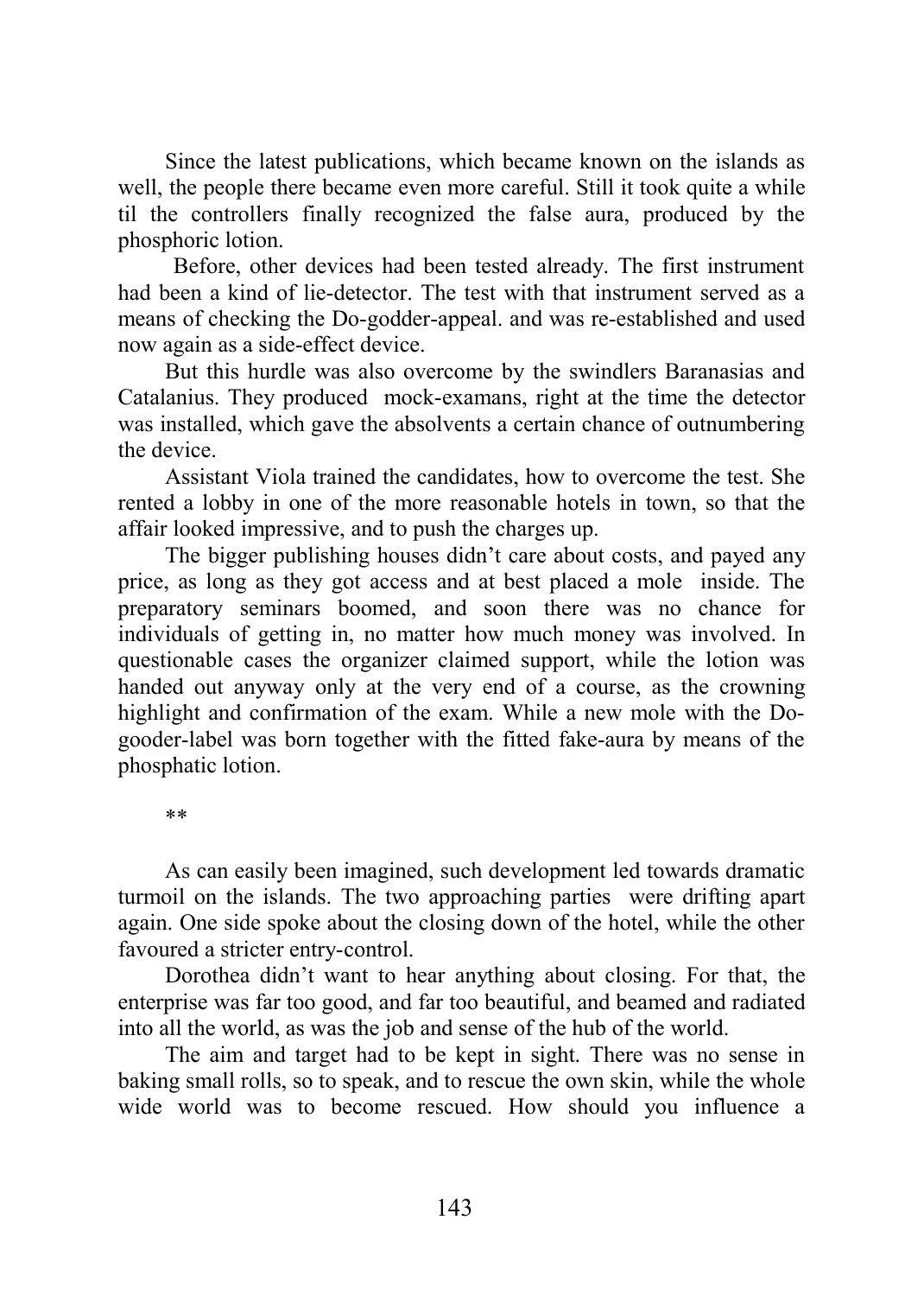development, or even determine its course, when nobody took notice, while you were hustling in the unknown, at best you could.

More important was to spread not only the SLOMES, but the ideology and view of life connected with it. For the machine it didn't matter, what ideas the user had in mind. They functioned for all and all the same, and served a diabolical brain and a black heart no other than a good one.

The web as a mode of distribution was nice and dandy, but didn't suffice, so said Dorothea. The web was just one way – and not the best. Face to face contact was much more impressive, and was by far more effective, while it could seem just a little drop of water on a hot stone.

The few that were visiting the islands, were of course little more but nothing, compared to the masses, which had to be moved. But those affected by the spirit of the islands became located into influential positions, they became multipliers. The effect and radiation wasn't to be underestimated, after all.

Dorothea therefore suggested to install holiday-crash-courses for latecomers with regard to talent and achievement of the SLOMES certificate. Using the resources of the University. So that the adults didn't feel dumb, when sitting with pupils, which easily could happen in the School of Inbetween.

This was the solution also for the other problem which threatened to split the community. Because in such courses soon came up, who was false and fake. A little colour on the skin didn't do in such courses, you had to hoist your true colours the genuine way. While you noticed the aura with others only when gifted yourself.

This way the swindlers were disclosed. Watchman Will Wiesly became a true investigative specialist. He proved psychological intuition, and succeeded in several cases of confessions. The disclosed showed repentence, because the life on the islands was convincing, and demanded highest respect. Many of the disclosed would have given a fortune for being allowed to stay on the islands for good.

While such cases increased, the Deans of the university installed special seminars for renegades, which were highly frequented, the more so when Dorothea gave a monthly lecture. She managed to tickle out of them, what Watchman Will Wiesly had overlooked.

Thus the offspring of the unpleasant manure was soon found, that had spoilt the everyday-life on the islands. One day Dorothea undertook it in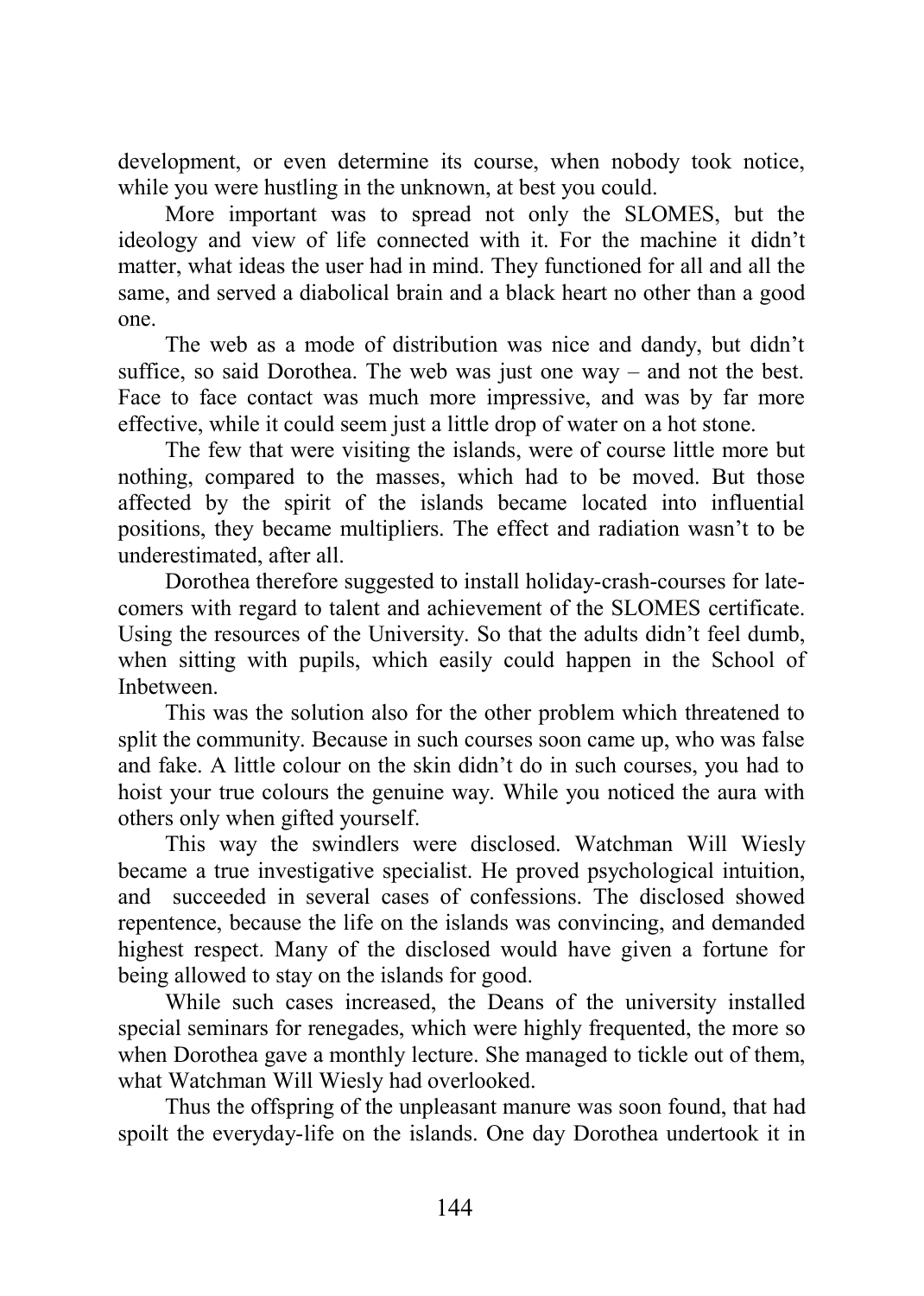person to answer the challenge. As boss of the administration she was responsible for the orderly immigration and the regular flow of the tourists. For reasons, she didn't quite understand, she asked Emeritus Hans Henny Henne to accompany her, as well as his newly wedded spouse, who both of them whole-heartedly agreed. Did they get a chance to once again dive into civilization While Hilde wasn't used to so much solitude. For that reason she often undertook the voyage on the vessel with the dwarves or the Conversiors, they meanwhile also preferred the sea-route, although it took its time.

Such a trip was after all more romantic, and reminded Hilde Henne of her stormy romance that had changed her life so dramatically. She never regretted one single day, although Hansiman snored terribly. There was little chance to alter, so he would take the chance in Sydney to see a specialist.

Mrs. Henne asked Arundle for company. Together they wanted to have a look on maternity- and baby garment. Arundle didn't want to go without Billy-Joe – who should – as she saw it – show also interest in everyday affairs, instead of only caring for the underprivileged.

Was she – after all – not allowed to make herself known? she asked rhetorically, with a light hysteric aflux, which might be caused by the pregnancy and the output of hormones. She insisted, in any case, on the same rights, and her obligation, while Billy-Joe had no objection to withdraw from her. Why should he? He confirmed, honest as he was, and that he wanted to be.

Billy-Joe was no hard-core naturalist and isolationist any more, and he wasn't dogmatic either, dogmatism was against his nature, while he agreed in many dogmatic affairs. So he couldn't swallow everything – all the more from his kin. When they bothered him all too stupidly, and tried to span him before their bleak cart, because he had just offered himself, and because his voice weighed heavy everywhere. He wished to stay and remain available for affairs of conviction instead.

Now he was looking forward to stroll over the shopping mall with Hans Henny Henne and Hilde, and have a look at the one or other utensil, that they were going to need soon.

On the island a nice place had been found for the young couple. Not just sea-bound, as Arundle had wished, but also not too far away from the waters, so that Billy-Joe could go on with his spleen of spending the nights in the open undisturbed. While a solid roof was available for the going-to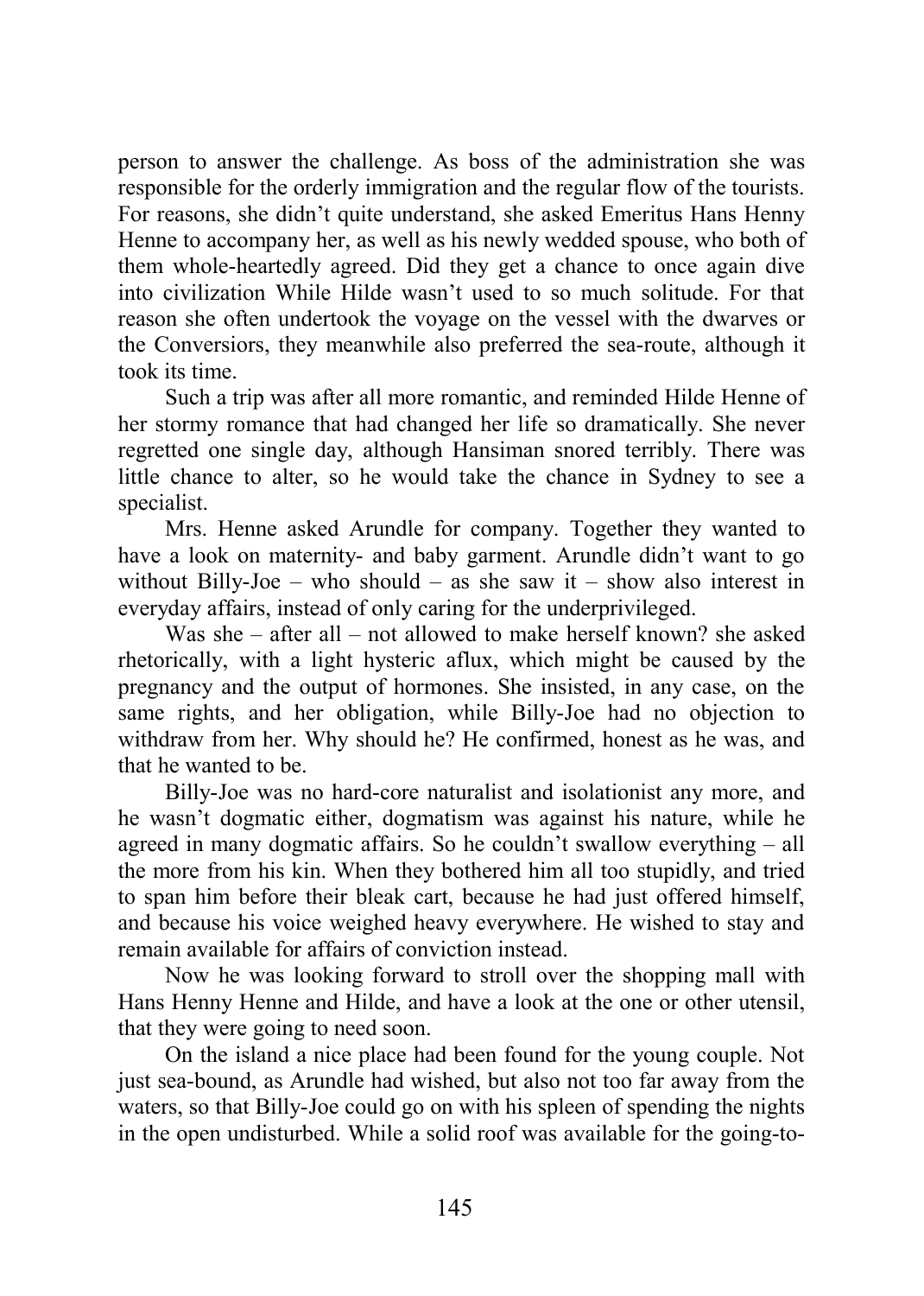be family. It was an attractive dwelling at the edge of the village on the University-Isle. Arundle had furnished it comfortably. While she pitied a little that she had to say a final farewell to the Isle of Wisdom-tooth, no matter how close it still was – hardly a mile away.

Since the great flood, living on the water – as it used to be – was out. While meanwhile some boats scratched the edges, where tourists and dissidents resided. All those who couldn't get or didn't want access to the stone house on the pier.

\*\*

The party got on the helicopter in bright sunshine. Watchman Will Wiesly had finally overcome the limitations, thanks to a perfect testimony. From now on he was again allowed to set foot on the grounds of Australia, which had been prohibited for quite a while.

He took the opportunity and traveled under the wings of the little party back into the seducing arms of a metropolis. The quarter he intended to visit, was well known to him. And change had been almost none, he noticed, while looking for that tattoo booth, where they suspected the centre of the espionage to be located.

The area was almost as dark as the sky, while it still was daytime. A thunderstorm was on the verge of coming up, as it was used to the time of the year.

The booth soon was found. Billy-Joe and Watchman Will Wiesly formed the vanguard, while the others were waiting in a taxi, Dorothea directed round the corner. What both intended they did hardly know themselves. First of all they wanted to look around unsuspicious. They might as well ask for a tattoo.

In fact Will Wiesly intended to get a nice tattoo in the back. Susamee had challenged him that way, and he had no objections, of course. But this needn't be right here. Such a piece of art was first of all a matter of trustworthiness. And that was definitely not given here.

They were welcome by an elderly middle-aged lady, who had seen better days, but still was attractive enough to catch the attention of Will Wiesly, who blushed when asked for the purpose of their coming in, as if that wasn't all too clear in a tatoo shop.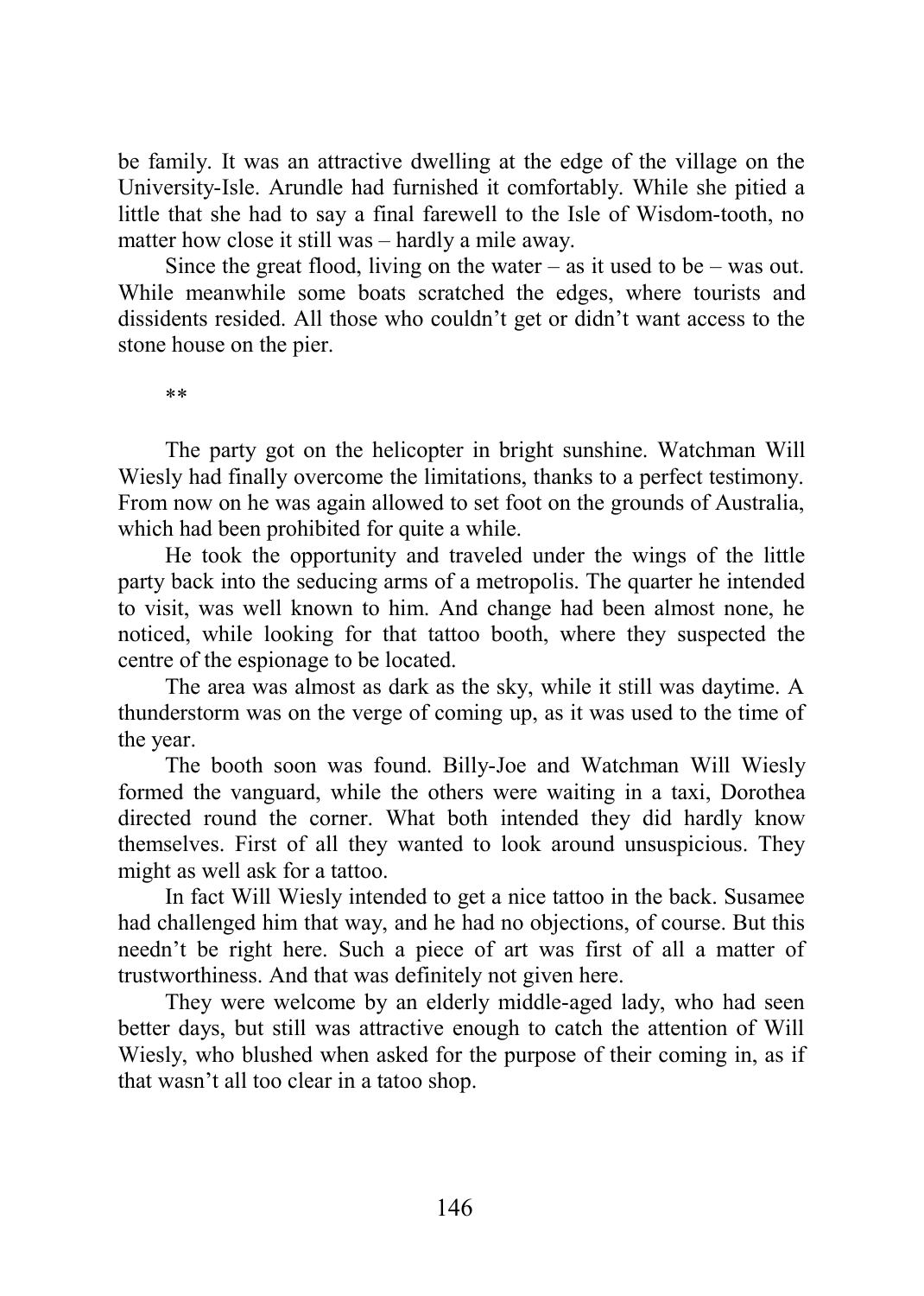Will Wiesly forwarded his demand without getting precise as to where the tattoo should become located, the shop-assistant shook her head and said:

"Today is no good tattooing, oui Monsieur? Coming again other day..."

"...no, no we are journalists and would like to see the boss. We would like to know if he can help us, as we were told. We have heard of an island, you only get on when you are shining like a glow-worm at night..." Billy-Joe stepped in, while the woman intended to turn around and disappear behind the curtain, replacing the door, leaving the room right away.

She stopped and grinned more friendly. Billy-Joe seemed to have hit the proper jack.

"New clients, Viola?" a voice from the back was heard. The woman nodded in silence.

They had a foot in the doorway, so to speak.

"...give me a down-pay of one thousand credits and name. Going to Intercontinental hotel tomorrow, ask for Professor B a r a n a s i a s, oui Monsieur?" She stressed on each letter of the name. And raised her hand as if writing it into the air.

Billy-Joe pulled out the checkbook, which was practically out of use meanwhile, and looked for a pin-pad, then scribbled, signed and handed it to the woman who took it and checked it against the light, even smelled at it, then put it into the drawer of the cash desk. The slip of paper with the names on, she also threw in, as if getting rid of garbage.

Someone spending a thousand credits would certainly come, and if not, just too bad.

Billy-Joe asked for the exact time of the meeting tomorrow, and if any reference was required, but the woman waved him off. "Come any time after ten", she said in a hurry on the verge of disappearing in the back, from where a scar hand stretched for her.

## **22. The Crash-Course**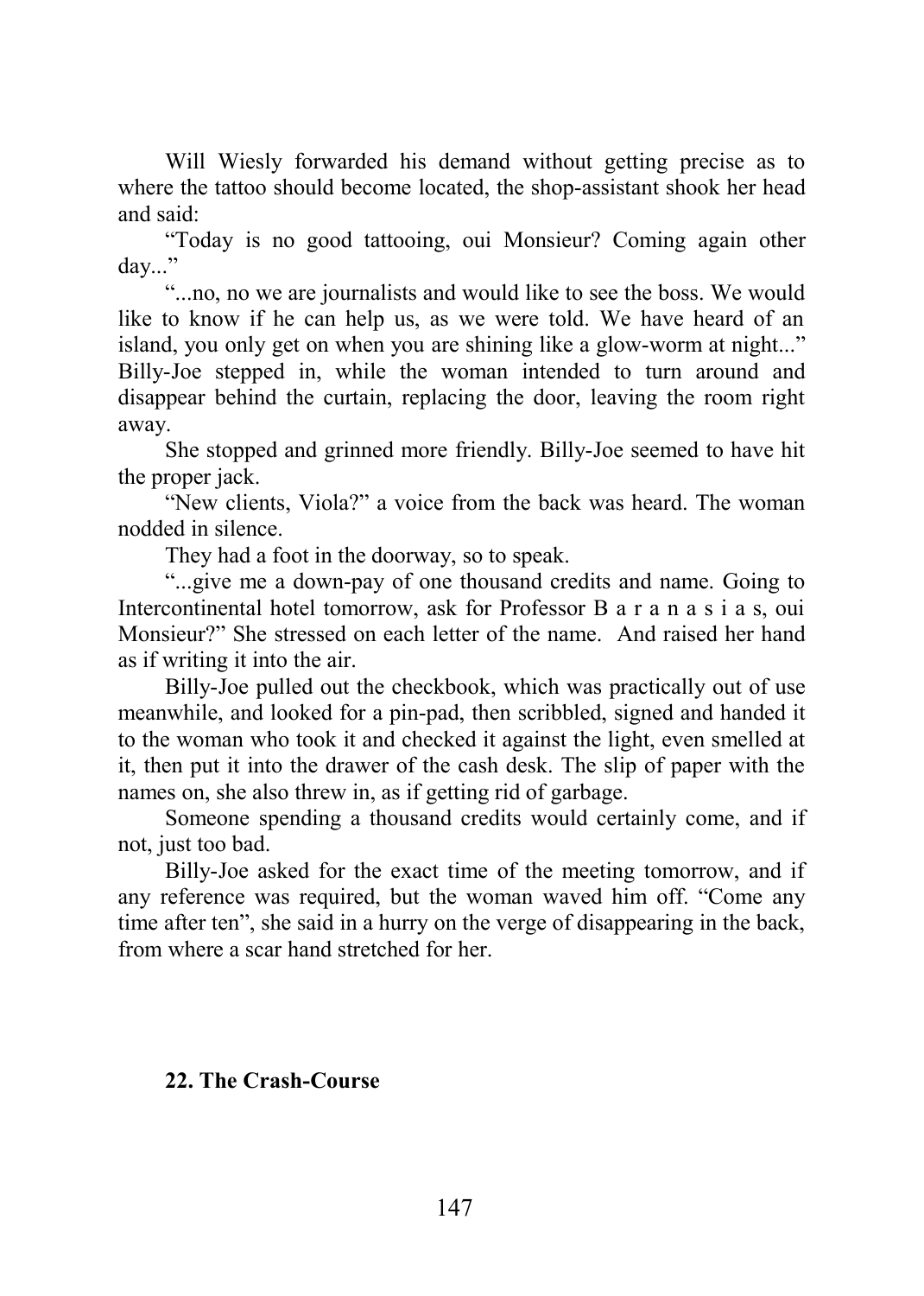That was it for today with the defense against espionage. The party went to the hotel, Dorothea had booked for them, and after a quick lunch they headed for the Shopping Mall. However the elderly people couldn't stand the speed of the youngsters and said goodbye for a break in one of the cafes alongside.

Packed like a mule Billy-Joe trotted behind Arundle and was pleased by her fun, despite the fact that he lacked of the proper sense for such amusement.

By now only close acquaintances noticed the change in Arundle's appearance. But things changed from day to day, and soon she would need the dresses and hangers, she was looking for now.

"We surely have better things to do than celebrating a big party, you certainly realize", Arundle told her mother, when she asked later at night if a wedding was due now. Mrs. Henne had in fact thought the two had been looking for wedding gear.

Mrs. Henne nodded devoutly, however she didn't see any cause of hindrance. As to her nothing special was pending, she enjoyed the everyday life of the islands and lived carelessly day by day. She couldn't tell her engaged daughter, of course not, who was feeling on her fragile shoulders the weight of the whole world, feeling responsible for each and everything. So she was – her Arundle.

\*\*

Precisely at ten o'clock the following morning, Watchman Will Wiesly and Billy-Joe Karora stood in the lobby of the Intercontinental Hotel and asked for the symposium of Professor Baranasias.

The friendly lady at the reception checked her records then asked for their names. – "Ah, yes, Karora and Wiesly, here you are." she said after a while of concentrated skimming. Obviously the book-keeping hadn't been as sloppy as it looked the day before in the tatoo booth.

The woman from the tattoo shop was also totally transmuted. In her elegant cocktail dress she looked absolutely serious, had there not been that certain acrid tension around her mouth, uncovering unwillingly some kind of beastly cruelty.

Professor Baranasias on the other hand gave the impression of an absent minded intellectual, as if he wasn't all here, but waved like a shadow in the background. He also didn't speak, but let his assistant do the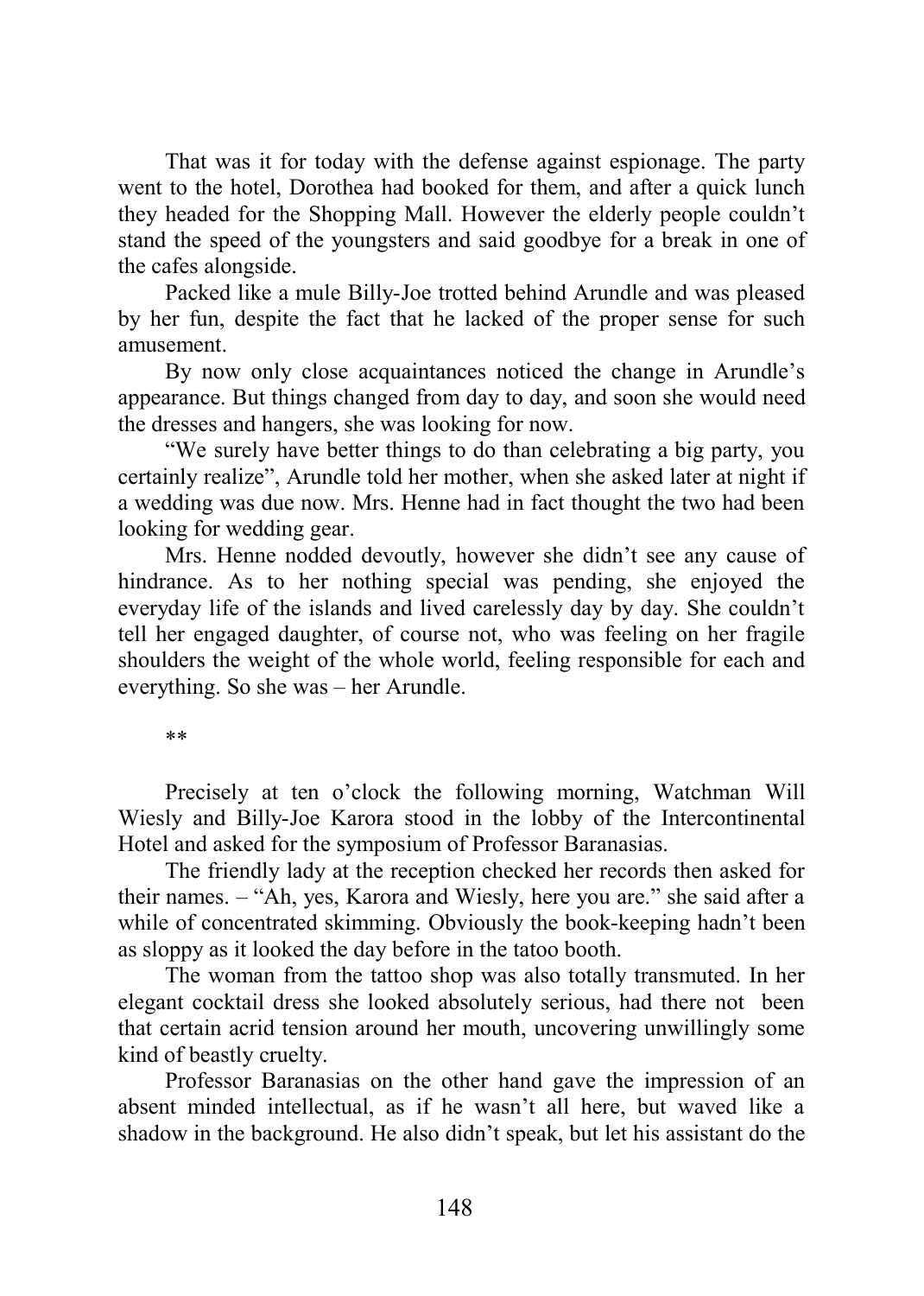talking, who obviously tried hard to overcome her accent. She couldn't deny her French origin, but didn't sound vulgar any more, but charming.

"What the surrounding make a change" Billy-Joe thought, and Watchman Will Wiesly once again was on the verge of becoming again the victim of the siren, like many years before. Which couldn't actually be possible as all the world had become alarmed by the terrible crime. The media had been full with it. However the likeliness was so stunning, that he mistrusted his cognition.

Yesterday in the tatoo booth he had been uneasy already, but now he felt so deeply moved, that he had but one thought, how to escape from here. But it was already too late.

They weren't the only guests. You noticed right away that the others didn't come from here, and why they had come. "Funny enough" Billy-Joe thought "Some people you spot miles away of their profession." – They would come into trouble at the intensified entrance procedures, since it had become known that spies were sneaking around on the islands.

Watchman Will Wiesly was too stunned and puzzled, to think at all. But he couldn't make his eyes turn away from the woman. He noticed how he was drawn towards her, as if she was the North pole and he a loose piece of iron. How would that work out, after all?

More and more candidates came by half past ten, and the Symposium began. The lady introduced herself as Viola Dupree. The name electrified Watchman Will Wiesly of course once more and shocked him so deeply, that he almost fainted.

Instead of listening and taking notes, as would have been his duty, he stared at the woman and clung to her lips as if he was dying with thirst.

Billy-Joe, who noticed that something was wrong with him, pushed him, and whispered somewhat angry, as it seemed to be wholly up to him, to disclose and record the foregoing of the culprits.

Dorothea wanted to know what exactly these people knew, and what the purpose of the Symposium was. Billy-Joe was happy to finally find that out at last. This was a clear introduction into the interior affairs of both islands, filled with absolutely secret details and insider knowledge. Billy-Joe was deeply shocked.

There certainly was a leak and there had to be a mole. Billy-Joe couldn't explain or understand otherwise, what he learnt in that session.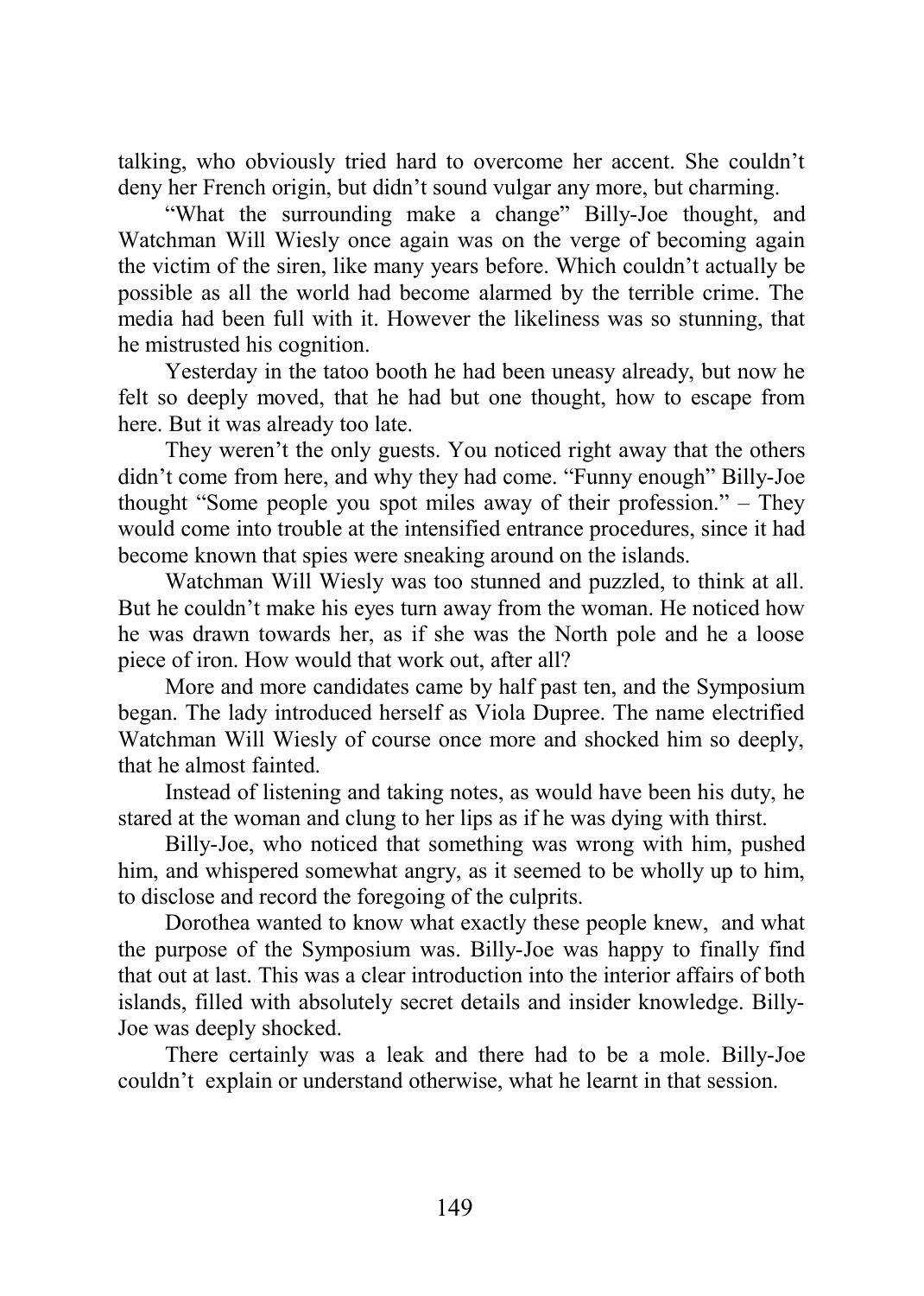The Symposium seemed to come to an end. Each participant got a sheet full of instructions, together with a tube of lotion, that had to be rubbed in a day before the trip, carefully all over the body.

Prepared this way, you should get to the islands just like that, all the more if you put on the camouflage suit on top, that could be purchased right away. The younger you looked, the better. As well you should prepare a suitable legend and keep that in mind for the whole stay, how you managed to learn from the existence of the islands. If possible, you should refer to old acquaintance, who had either been themselves on the islands or had knowledge of friends or relatives who had been here or had had something to do with the islands or with absolvents of the School of Inbetween.

Two legends were available, that could be copied and adopted, and altered to the offspring and course of life of the individual. That was very necessary. Otherwise the forgery might become too obvious.

This latter part had been taken up into the preparatory symposion, since the controllers had become stricter. It was the answer to the Dogooder-scanner, you couldn't overcome otherwise, as it worked like a lie detector.

At the very end of the session the participants had to pay another one thousand credits. Billy-Joe again pulled his check book, but this time there was a pin pad at hand. And Billy-Joe was made reliable with his personal NCA. He would have to clarify this with Dorothea right away.

One thousand credits was no peanuts, you had to maneuvre a heck of a lot to get that cleared without inflow from outside. Will Wiesly also woke up now, as he was also challenged that way.

Both of them feared to become overcharged and be brought into trouble before the correction could be done. Behind the whole credit system the mightiest agencies were hiding, who preferably laid hands on the youth. Whom they ever had in their grip, would never be left alone again as long as he lived. Because the NCAs couldn't be overcome by the solemn own force of any individual.

\*\*

In the afternoon Billy-Joe gave a detailed report of what he learned, and Dorothea took care of the Watchman personally. She sent for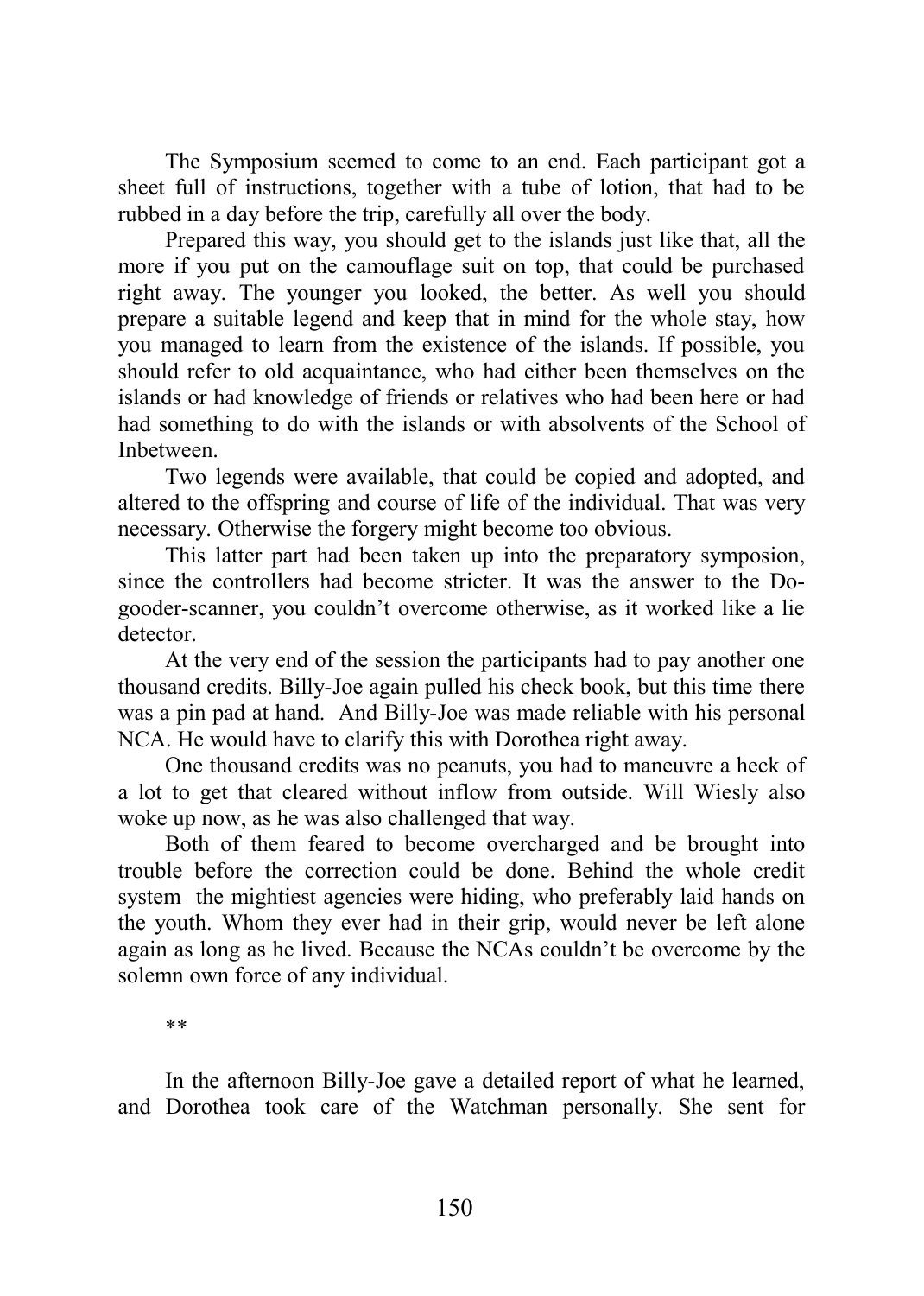Susamee, while Billy-Joe was in contact with Tibor, so that was no problem.

Susamee came at once in order so save, what could be saved. She laid hands on her Will, so that there was no chance for him on other thoughts or demands, and employed all her seducing powers, which still were remarkable.

By that way Watchman Will Wiesly received the intimate tatoo, which took alone half a day. After that he was pretty sensitive and could only rest on the belly.

This way the false Viola came out of his mind, while she was really the wrong one. He was now able again to let the dead rest.

With Professor Baranasias things were a bit more complex. "With him, I don't see clear, yet" Billy-Joe said, who had been able to study him, because he had been rather transparent.

He hardly looked like Waldschmitt, at least not the Waldschmitt Hilde Henne had known. Still he was somewhat genuine, as far as the stripped-off skin of malice was concerned. This part of his, Waldschmitt had forgotten, so it seemed, when he put it aside. How this creature had managed to get to Sydney would remain a secret. Everything else was at last quite clear, and could be reconstructed by the circumstances.

The burnt-out and flame-stained Catalanius disappeared after his successful flight from the state prison of Adelaide and found refuge with Baranasias, and didn't reappear until now. Catalanius worked as a tatooer, while he in fact was no artist of the needle. In public he covered his face with a mask of leather, that made him indiscoverable, for one thing, but mainly because he looked so terrible with his burnt face. While his appearance, as it used to be, was posted all over the places in public buildings and with the police.

Tatooing was nothing but camouflage. Thanks to secret connections to the Do-gooder in eternity the alter ego managed to enter the thoughts and memories of the former being of Waldschmitt. This way the false Professor remembered the whereabouts on the Isle of Wisdom-tooth, as he himself had spotted at his time.

Meanwhile things had changed a lot, because of the construction work going on, but the basic set up, as well as the attitude of the individuals, hadn't changed, and had remained calculable to a certain extend.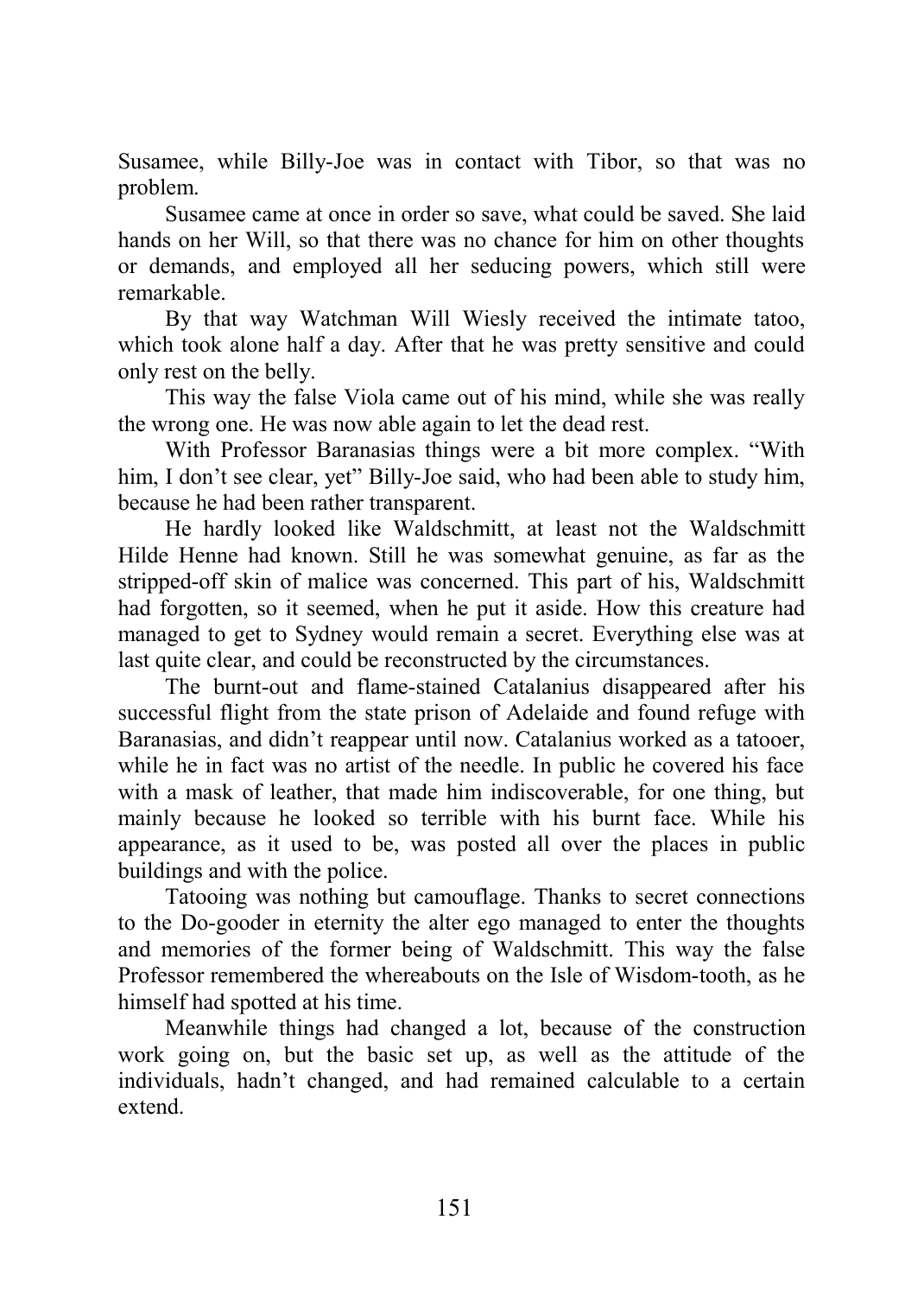"Do-gooder, remains Do-gooder, none of them ever gets out of their skin" Baranasias giggled, as he himself was a stripped-off skin, that was why he couldn't stop giggling.

Such an empty skin of pure malice was a real challenge for Arundle and the Council of the Menora. Such a problem the Advisoress hadn't taken into account. She hadn't thought of that, while she should have known. After all, the idea, of having Waldschmitt escape into heaven had been hers right from the start.

Perhaps they had forgotten up there, what a steep career Anonymous had absolved meanwhile, the steepest ever, so to speak. Waldschmitt hadn't only become Baranasias, but also the famous Anonymous, and what else derived from that. Reasons therefore would remain and wave on forever in the dark of timeless eternity.

Nevertheless, while all institutions failed and only the Almighty's indisguisable decision was left, things like this weren't allowed to happen, definitely not up here in heaven. However quick judgments weren't the things required. First of all clarification was needed. No-one knew as yet, whether the suspected was the true mole. There might be a far stranger connection, the leak wasn't the real leak, as a matter of fact. But there was another mole somewhere else. A mole, which was much more real. Who could know?

All these co-incidences were, after all, more than extremely strange, the Advisoress had to admit. She didn't sound very profound or reliable in this matter.

The identity of the false Professor was cleared, more or less, at least in theory, that is, as we all know, gray and colourless. So Dorothea took the right measures. She accepted the challenge and the battle against the disposed skin, wherein pure malice was hiding.

As manager of the university she informed the police, but too late. The trio had flown off. The secret nest in the old town of Sydney was empty. The police's efforts hadn't been very intense anyway, because there was no definite charge against Baranasias, and Catalanius hadn't yet been disguised by Dorothea either.

When the police finally discovered Catalanius' true identity, which they managed by means of the DER-tests to be found in the studio, he and his companion had left for good.

The latter was no empty leaf either, the police also found out, while her genetic fingerprint was found in the records as well.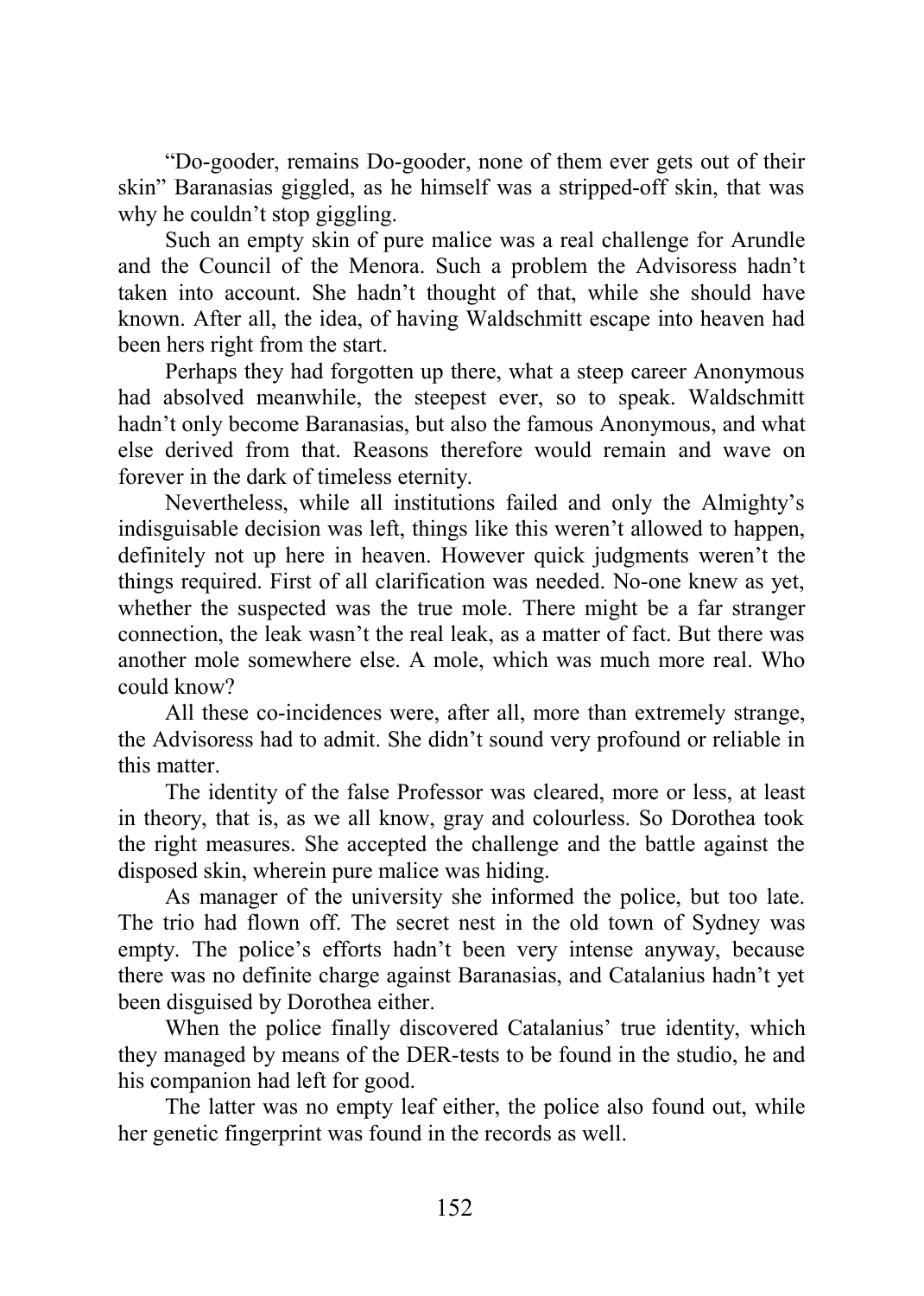Catalanius could easily add two and two. Other than Baranasias he was of solid matter, and could be hunted down. That was why he disappeared, as soon as the love-sick Watchman Will Wiesly disguised his true intentions. He knew both, Catalanius and Baranasias face to face. Had he looked more closely, instead of adoring the false Viola, he would have realized, what was going on, although the appearance of the two had been altered a lot over the years.

His negligence gave the trio a remarkable lead. Immediately after the Symposion or while it still was on, Catalanius had left the scene. The police found the place in the old town of Sydney empty, when they finally showed up. None of the refugees tried to pick up anything. Catalanius must have warned them while still in the hotel. So, not the faintest trace could be found of the false Viola, while the empty shade, once had been Baranasias, had of course faded likewise.

"Perhaps he can dissolve anyway at any time and disappear that way, with his transparent body, in order to reappear elsewhere" Arundle wondered. "That's rather typical for a Miserior" Billy-Joe agreed.

Arundle had finally made it with her mother to the hotel – packed with loads of shopping. There they learnt of the failed capture.

"You are not going on a gangster chase in space, do you – in your condition?" her mother argued, when Arundle arranged herself to do exactly this. Billy-Joe accompanied her, what else could he do? She ignored her mother's warning with an annoyed glance.

Arundle was almost sure, that she would come in vain with such a bad news and wouldn't be able to insist on a statement by the Advisor. But you never know. He might jump about with a naive explanation at hand about the strange and very questíonable connection between Anonymous and Baranasias. If there was any such connection left, anyway.

"Almost anything is possible first of all, that should be clear by now, dear" the Advisoress twittered. - In the way the Advisor enjoyed his appearance for the time being.

"The evil is not out of the world, as you surely have noticed, when once overcome. Which is quite a while ago by now, isn't it?"

"But who thinks of things like that? and then my father, after all – right after his purification. To me it looks like a bottomless negligence. How can such a filthy rotten little alter ego be forgotten just like that, and is now goofing about on earth wholly on its own?" – Arundle hollered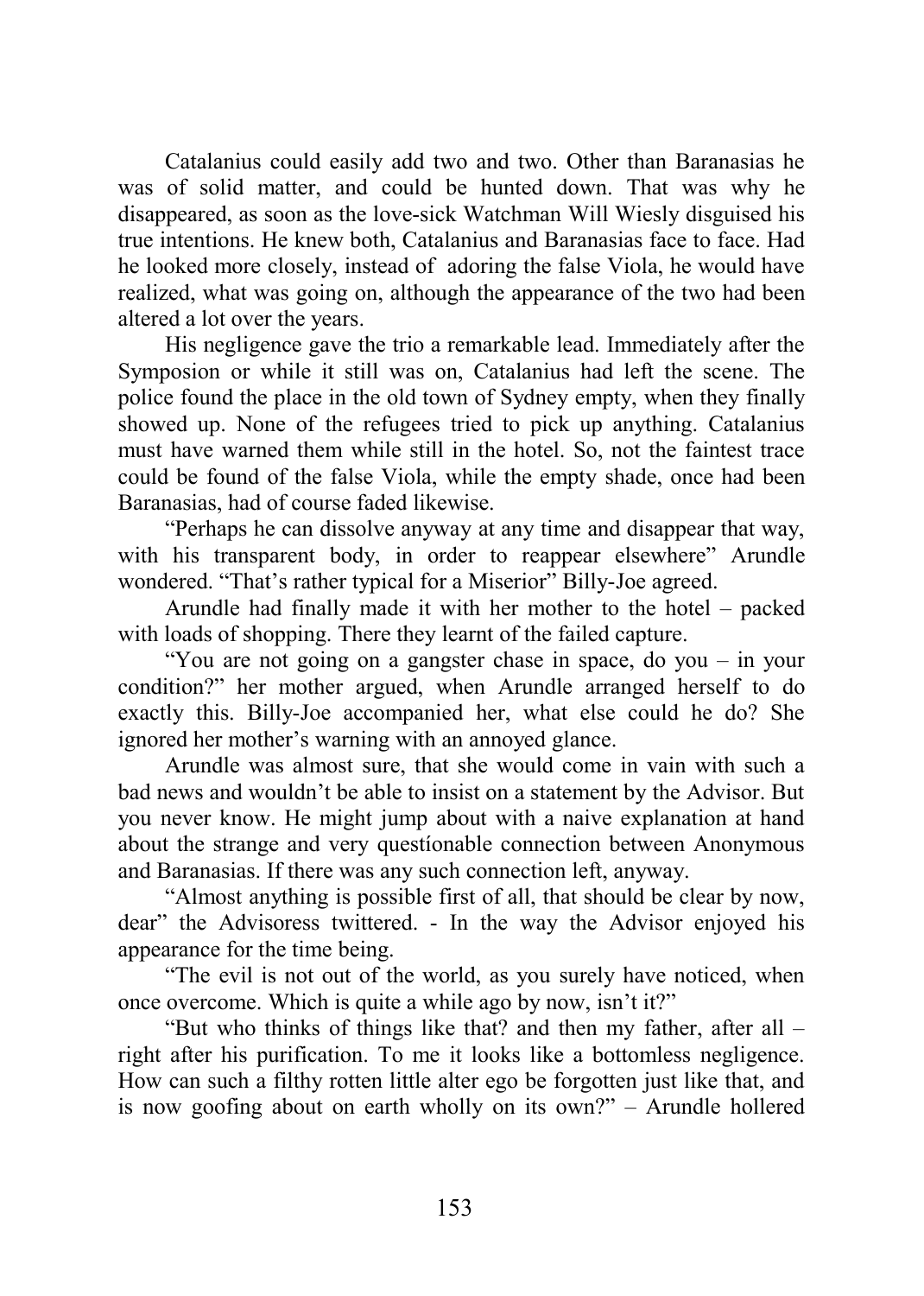quite upset. The idea that her father had doubled just like that, and in such an awful way, made her sick.

"Doesn't he himself realize what's going on with him?" Billy-Joe wanted to know. He couldn't understand either and shook his head in disbelieve.

The Advisoress smiled her sphinx-like smile, which made her look rather cute, and overrode the expressive play of the features of the Advisor.

"No answer is also an answer", Arundle thought and looked over to Billy-Joe, who shrugged meaningfully. Something told him the truth. Up here, they didn't have any idea, unfortunately.

"It seems so", he uttered uneasily. "After all is he your father, and Emperor is he as well, meanwhile. What ever this means. I don't think that he has any knowledge of such an impertinent appendix of his, he had left behind on earth."

"If it was him, who left such a monstrous something behind. Perhaps some-one tried to foul him. Could well be, couldn't it?" Arundle didn't really believe in what she was just saying, and Billy-Joe didn't want to argue with her, not in her maternal state, as a matter of fact.

## **23. The Mole**

 Billy-Joe remembered his own alter ego quite well. He didn't dig too deep into its soul, because that wasn't necessary in his case. For he automatically assumed that there were no differences between his own self and the self of the alter ego, and that it was good enough to explore himself, in order to find out what was going on with his own self and the self of the alter ego.

Could the Emperor not do likewise? Perhaps he just had no idea of that filthy sub-saucer of his, he might indeed had left way behind on earth. If he had known what was slumbering in the hide, being very active as well, he would have taken measures, wouldn't he? Someone like him was certainly provided with a variety of possibilities.

As far as the alter ego was concerned, it was definitely no mole. The suspected Baranasias hadn't even been near the islands. How should he then be the mole? Of course he took care of the fake tourists. He trained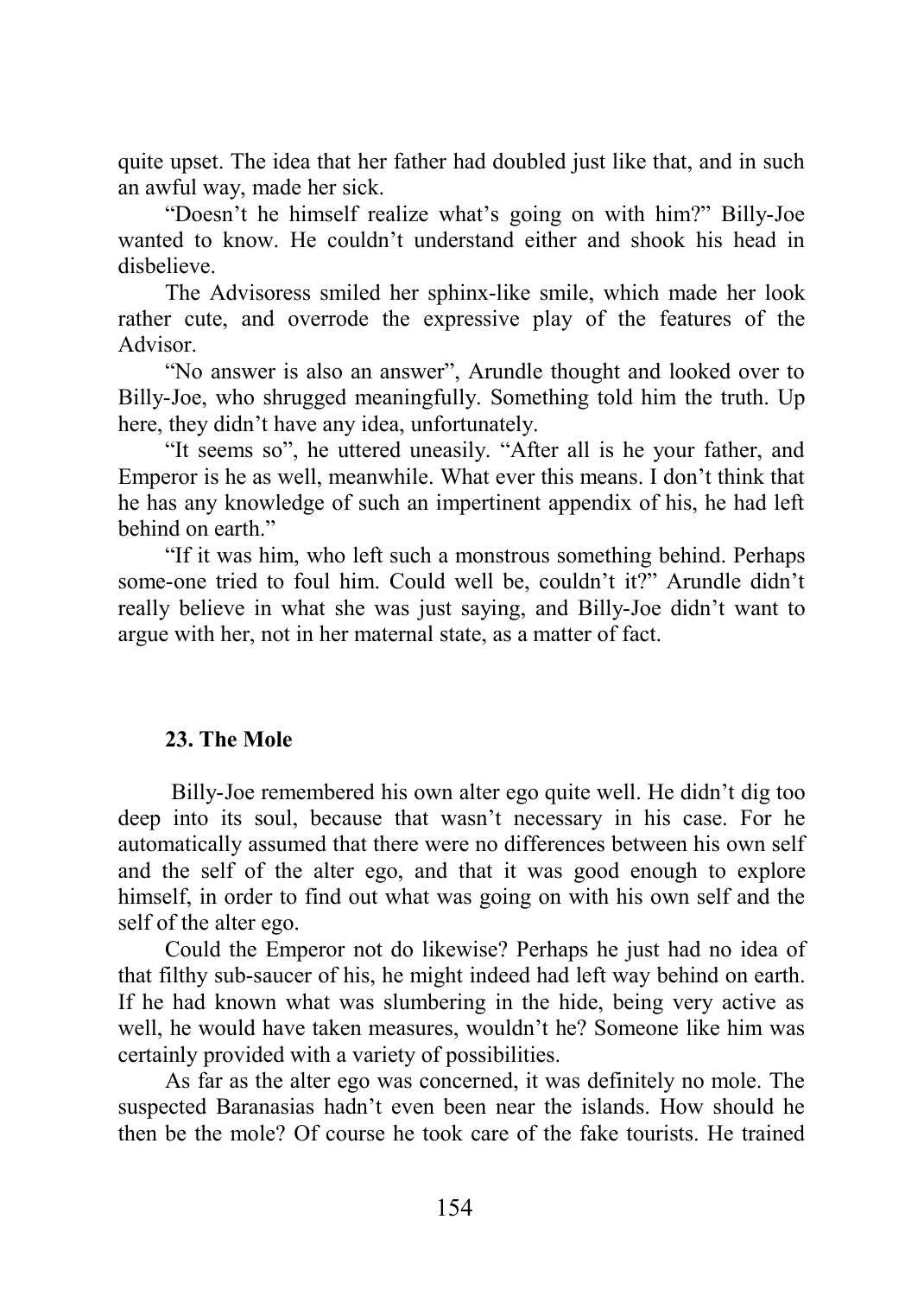and saveguarded them in order to get them on the islands. Someone who knew, that they weren't kosher - and of course, who they really were. The rest was easy peasy. Once on the islands, there was a lot to be seen and to be discovered. The mean creatures found loads of material. You found it everywhere. You had only to bow down, or scratch a little with the tip of your shoe – so to speak.

But what if Baranasias had found a malice way of chasing through the premises, like Miseriors did? Perhaps he sold in Sydney the lotion and the rest he sold on the Isle of Wisdom-tooth?

Familiar enough he was with the whereabouts, as a matter of fact, while having spent some time together with his original assistant on the islands, years ago. He might even be able to slip into the skin of any contemporary fellow. Someone who was engaged with the entryprocedures, or the hotel, for example.

At that past time, there had also been a lot of construction work going on, and dwarves had been busy all over the places. So Baranasias could still be suspected of being the mole again, he would even be the ideal mole. The only question was, what he would look like  $-$  well  $-$  if it was him, of course, which wasn't certain yet. He had to be seen after all by his compradores from those slippery magazines and gazettes of the yellow press. How else should they have been able to contact him?

And things seemed to be working, as it looked. This was no one day fly from yesterday, which would be disappearing by tomorrow again. If not disguised now, by the responsible security forces once and for all.

Did Baranasias enter his victims like a Miserior? On the other hand was his closeness to his true and former self quite a challenge for the alter ego, all the more they both differed very basically, which actually couldn't really be. While the good and the evil characteristics had been polarized. Still there must have been a connecting clamp. While this was the characteristic of an alter ego. So many things had happened, obviously too much, so that this connection had been cut once and for all. Which hardly could be. The halves shouldn't know anything of each other. While this was by now nothing but pure speculation. There was not the slightest evidence for this conclusion. Even the identity of Barnasias wasn't really ascertained, while indices directed towards his former assistant and dangerous criminal and escapee from the State-prison of Adelaide.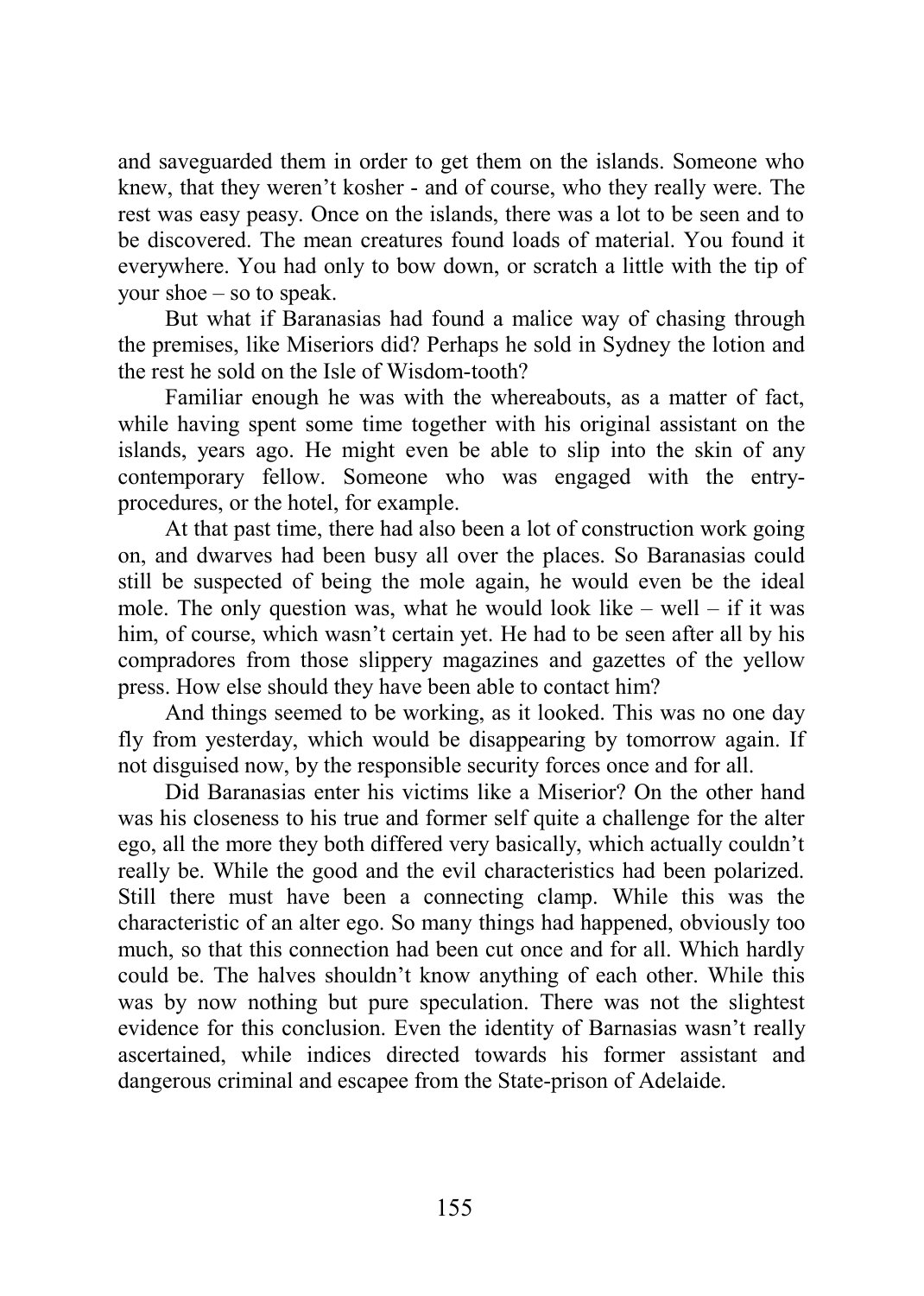The endangered were alert in any case and anyhow. They surely knew about the malice of the culprits, and what harm they had to fear from them.

Together with Grisella and her clientele, Scholasticus rehearsed all possible suspects. Dorothea joined them right away, the more so, as she had in fact certain suspects in mind, who might turn out to prove the suspicion. But she didn't want to press forward, but wanted to see and hear, what the others had in mind.

Well, they thought about their part. Arundle came up with her old story of the one thousand faces of Malicious Marduk, and Billy-Joe added that the structure of the conflict repeated again and again, and was not only stunning but might by now demand a faster reaction.

"We become insecure and doubt our abilities, and start suspecting each other. That is exactly the climate Malicious Marduk requires, and therefore reproduces it again and again, at best he can."

This back-up by her mate was water on Arundle's mill, so to speak. "This is exactly what he does, and we become trapped again and again. Think just for a moment that Baranasias was connected with the Emperor, i.e. Anonymous or my father. - I don't know how Marduk manages, but somehow he succeeded in reviving a corpse, and fill it with life. But how did he manage to get access to the human remains?- The empty shell looked like the original, didn't it? Don't you remember, in the hotel? Just mere coincidence? And what about Viola and the crippled assistant – well, the latter the least, I'd reckon..."

"And if there had been a clone from the old Waldschmitt, way behind and ahead of his change?" Grisella put in.

"Could well be, after all" Dorothea agreed.

"That would be just in line with the Brotherhood of Infernalia", Arundle confirmed, who should have known.

"They have certainly produced clones of themselves, in order to exploit them on their pace towards infinite life" Grisella pick up the thread.

"But why Baranasias, and how could the clone adapt the image, while the original changed his sight so often?" Dorothea wanted to know.

"I was thinking up to now, that Malicious Marduk required a real image to slip in. It wasn't clear to me, that he could produce an imago..." Grisella thoughtfully added.

"If he really can..."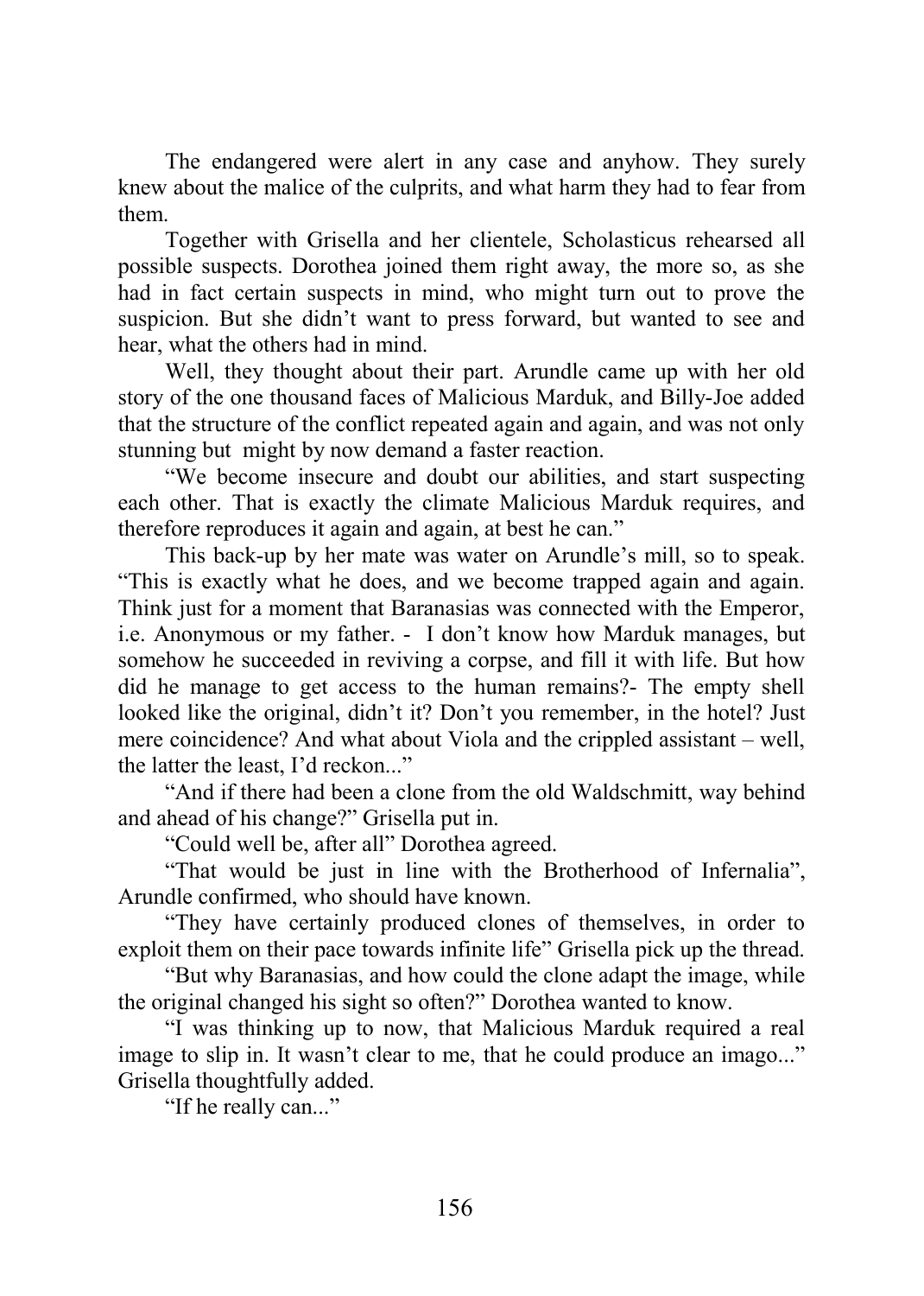"Shall we now go back to the old strategies again?" asked Arundle looking around – "as we handle things then? Our protective umbrella, the counter-strategy and the joint tongue-twister move by Animatiors and Somniors?"

"For that it is far too early – besides, we don't know our enemy yet. He hasn't as yet entered the scene, as a matter of fact, all we have is suspicion..." Grisella assisted.

"Well, yes, the Trolls" Arundle replied "Their permanent upheaval, and now this ultimate attitude, and the picture they show of the dwarves..."

"And of us as well...", Dorothea nodded. "That's rather negative."

"Right you are – we all feel the same. And it's so unjust. But that is certainly intended. The idea is to provoke us so that we make mistakes and over-react..." - all agreed on that.

"Has there never been some-one neutral down under? Is it really so unacceptable down there?" Arundle wanted to know.

They all looked at each other. No-one had thought of entering the lion's cave. Only Corinia once dreamed herself down. While she wanted to see Boetie and moved down one level deeper by accident.

"Well, humid was it and not really comfortable. But I didn't think about it much. Who could imagine that they all became ill? That wasn't to be foreseen" – Cory added.

"Let's keep in mind. We should be blamed of something. First the Trolls tune in, then the attack with the disease follows, and now this invasion of false tourists" – Dorothea summed up the crucial points.

"And this right now, while nothing could help, and we overcame everything" Arundle added. somewhat confuse and thoughtfully.

"Right you are, that must be recognized as well, and the way we did it as well. The logistics and everything" – Dorothea referred to Arundle's hint about the exodus. Because that was exactly what Dorothea had had in mind. "Three thousand bad-tempered dwarves... without the Last Bounty we would have looked rather dumb."

"Well they hadn't been as moody as you said. On board they were in the contrary quite gay – really glad to have escaped the miserable rat-hole" – Billy-Joe went in.

 " Our standard suspects we can this time disclose" – Grisella gave the discussion a turn.

"Yes, Captain Leblanc is definitely out of the danger-zone, meanwhile. On the contrary, he definitely improved" - Arundle agreed.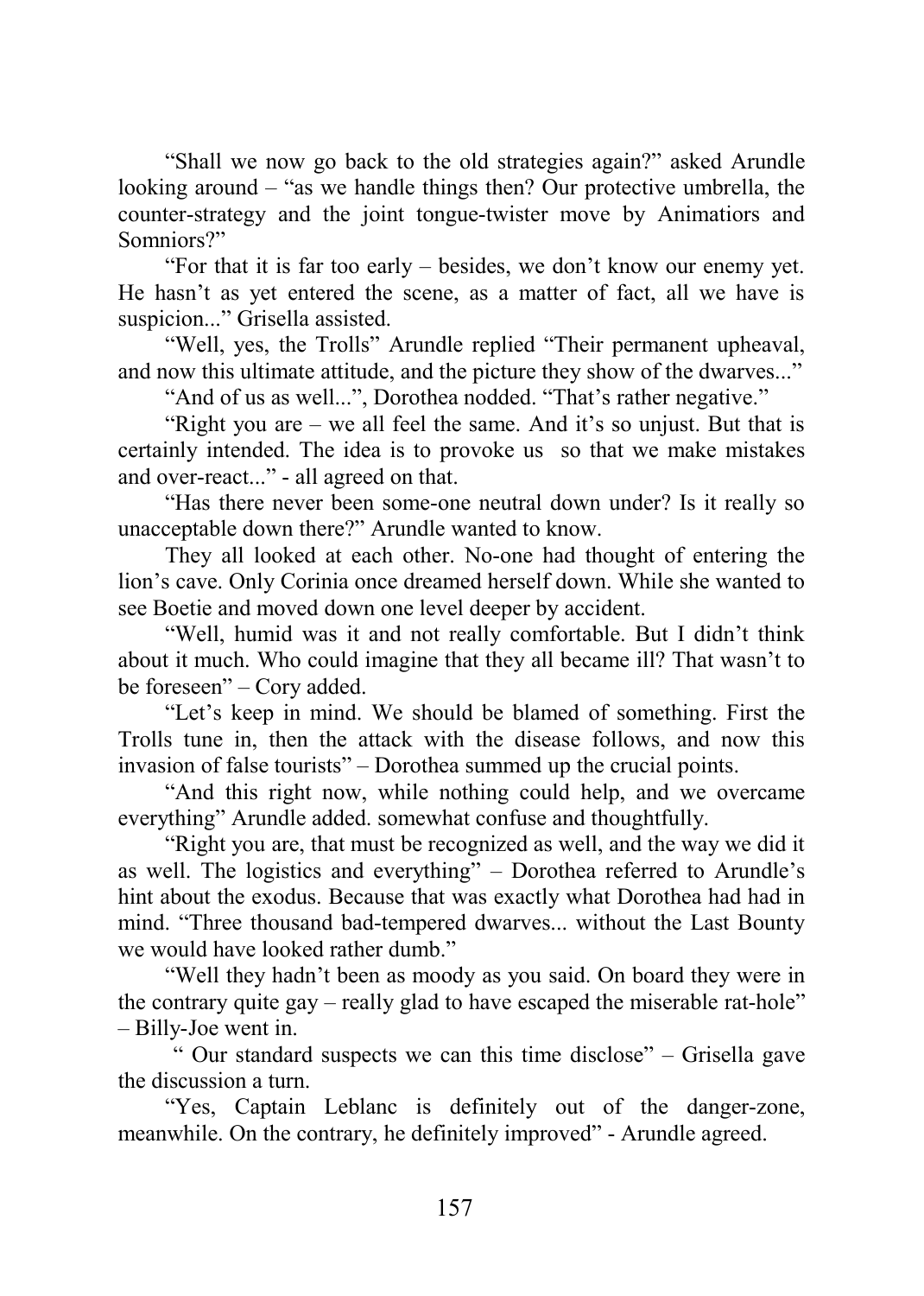"It all depends on the dwarves this time, in fact on the Trolls and what picture they are presenting. We accepted it without objections" – Billy-Joe couldn't get rid of the dwarves.

"Yes, we accepted without any objection, trapped in our bad consiousness, we didn't present ourselves very convincingly" – Grisella was willing to step back and rehearse the whole affair of the dwarves.

"The scenario fits, that's the handwriting of Malicious Marduk..." Arundle put in.

"While the pieces of the puzzle still won't fit..." Billy-Joe objected. "What does that mean?"

"Well, the identity for example. Baranasias is definitely the malicious shadow of your father, no matter how this makes you feel. Your mother confirmed that to us once again. How this could happen, we don't yet know, but it became true. We can't deny that" – Billy-Joe objected, although very uncertain, as he accompanied Anonymous on his conversion-trip.

"Leave my mother alone. You don't want her milling into the circle of suspects, do you? At best then Hansiman as well..." Arundle rejected.

"Suspicious in the way that mean spirits get hold of them, is basically everybody on the islands, there aren't any exceptions, I'm afraid. We learnt that by troublesome experience in the past." Grisella put in.

"More important then the question of who is hiding behind Baranasias, is the question of the appearance he has chosen on the islands this time. There is proof enough that Baranasias and Malicious Marduk interact. The latter enjoys malicious jokes by entering innocent people, that's all too well known" – Judith made herself heard.

"That was how Peter suffered incredibly, and not only Peter..." Dorothea had in mind to limit the circle of the suspects to the hotel. She also tended to neglect the standard suspects, and could that do more easily, while new suspects showed up. Her personal new candidate was the new operator, she had had so much trouble in finding, but only finally succeeded. He was a drunkard and game-adict on top. The liquor she would have excused, but the gambling passion had taken disastrous dimensions and made her quite uneasy.

The man called himself Luther Lommel. He was the typical Hundredender, as can be. Someone, who seemed to search voluntarily for swamps to sink in. His whole life did he spend in opening up new scenes of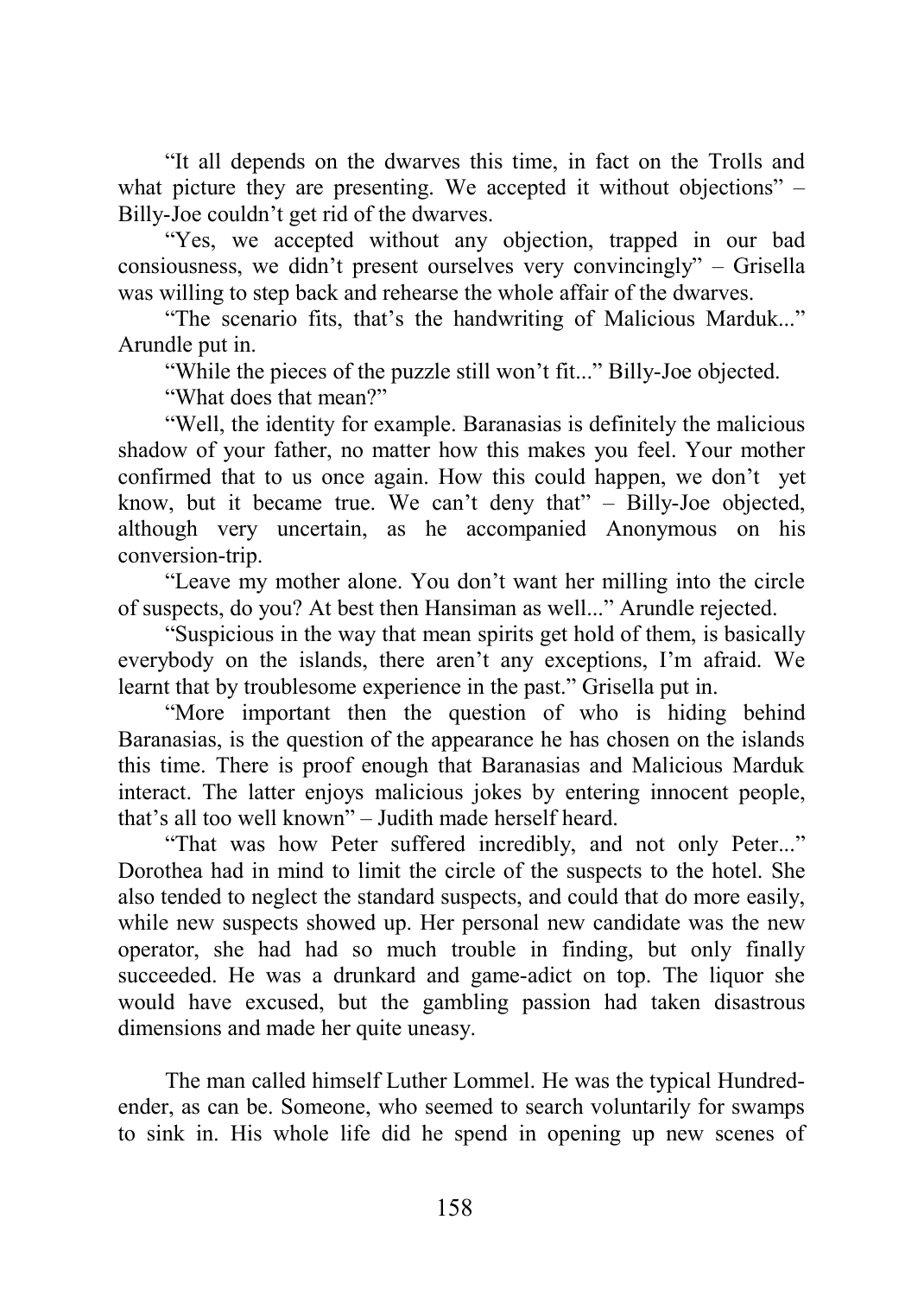despair, in order to fill old gaps, until one day he ran completely out of breath and was cashed the traditional awful way.

Dorothea got him out on bail for an incredibly high sum of thirty two thousand credits from one of the most suspicious NCAA (Negative Credit Account Asylum)<sup>10</sup> quite close here, near Adelaide, and saved his life.

Almost in the last minute, just shortly before cashing. (a barbaric custom on the march, which carried on the pure horror into the public debates on the development of the Time-Value-System as a whole.)

However, thankfulness is a weak partner when life carries on. Lommel had promised to regulate his life in future. As a matter of fact, people tend to promise anything in such a situation.

"What happens to the hopeless cases? What shall society do with the notorious cheaters?" – Thus were the sour questions of the self-rightous, who were sitting on the thick credit-cushions, they had inherited, and were angry about those, who behaved as having also such a big cushion, but in fact didn't. The opposite was the case.

This was why the idea of cashing came up. Those, who had sold their lifetime, and had no chance of ever clearing the negative account, became excluded from the human society, and was reduced to the state of a clone. That meant he could be slaughtered like a clone for repair purposes, in order to complete another human being. Such practice was free of any charge, while in fact it was some kind of murder, or even worse, as the victim lived on as long as the vital organs stayed with him.

Such species – you couldn't call them individuals – were put into asylums, where they had to wait and see their fate being fulfilled. Before the final and casual decision of the extraction of vital organs, relatives were informed or friends. For the very last time a call for help was published (and Dorothea had answered such a final call in case of Luther Lommel.)

If nobody answered, the fate of the victim was finally sealed. He was distracted into pieces and sold on the organ-market for repair, as far as the condition in which the parts were, did allow. What couldn't be used here, was then handed over to a pet food producer. By this way a corpse might gain the value it was due, partly or in the whole. Which had been rather unlikely in case of Luther Lommel, who had to bring the extraordinarily high sum of thirty-two-thousand credits. This was why Dorothea auctioned him for less then sixteen-thousand in the end.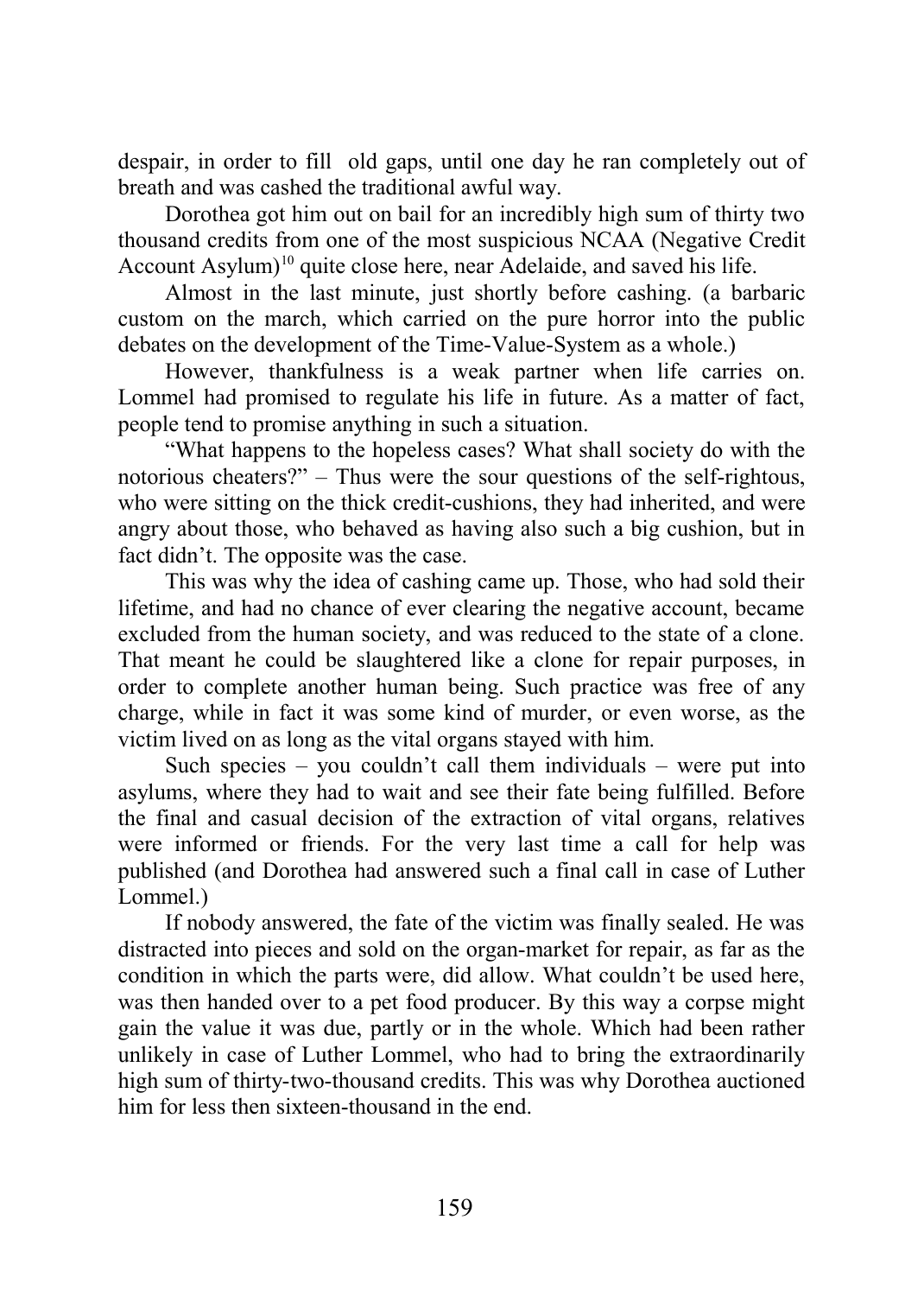## **24. Luther Lommel**

Luther Lommel was indeed a signal officer and had qualified himself by running through all likely military and civil trainings. You could even call him over-qualified, but that was the only positive qualification he possessed. Beside his little (or not so little) weaknesses he was a nice fellow and a well-liked comrade. However, as soon as it came to gambling, when fun began for others, he became very serious.

This was why he soon got stuck again and Dorothea had to free him. Was the vicious circle starting for a new round? In vain she thought of a means of getting him out of the trap. To his misfortune quite some dubious fellows among the tourists enjoyed the trip to Susamee's Island and spent daily some time with a round of poker in the passengers' lounge.

With the comrades on board there existed an unspoken agreement, concerning Credits, however, this couldn't be assumed with strangers as well. This was why Dorothea received quite some sight bills, that made her hair raise. – She now understood, how the poor devil ran into his malaise.

Luther Lommel had an open ear for all kinds of whisperings, referring to a way of getting rid of his debts. While he insitsted on keeping precise record. He was definitely willing to settle his debt. His debt was in fact the reason for him to gamble, so he assured himself, and believed it as well. In his twisted logic he saw here the reason why he took immense risks and wouldn't give in, no matter how mediocre the cards were, he was holding.

The further she thought about it, the more suspicious Luther Lommel became. He soon became her only suspect, more so, as he didn't show up with new sight bills for quite a while. That would mean, he had opened up a new source for loan.

So she shared her suspicion with the illuminated Council of the Menora. And because she was able to present her suspicion so convincingly, the women in the Council accepted and agreed with what she presented.

As a matter of fact, the women didn't jump on Luther Lommel, without reflection. It was him alone, who provoked the suspicion. Perhaps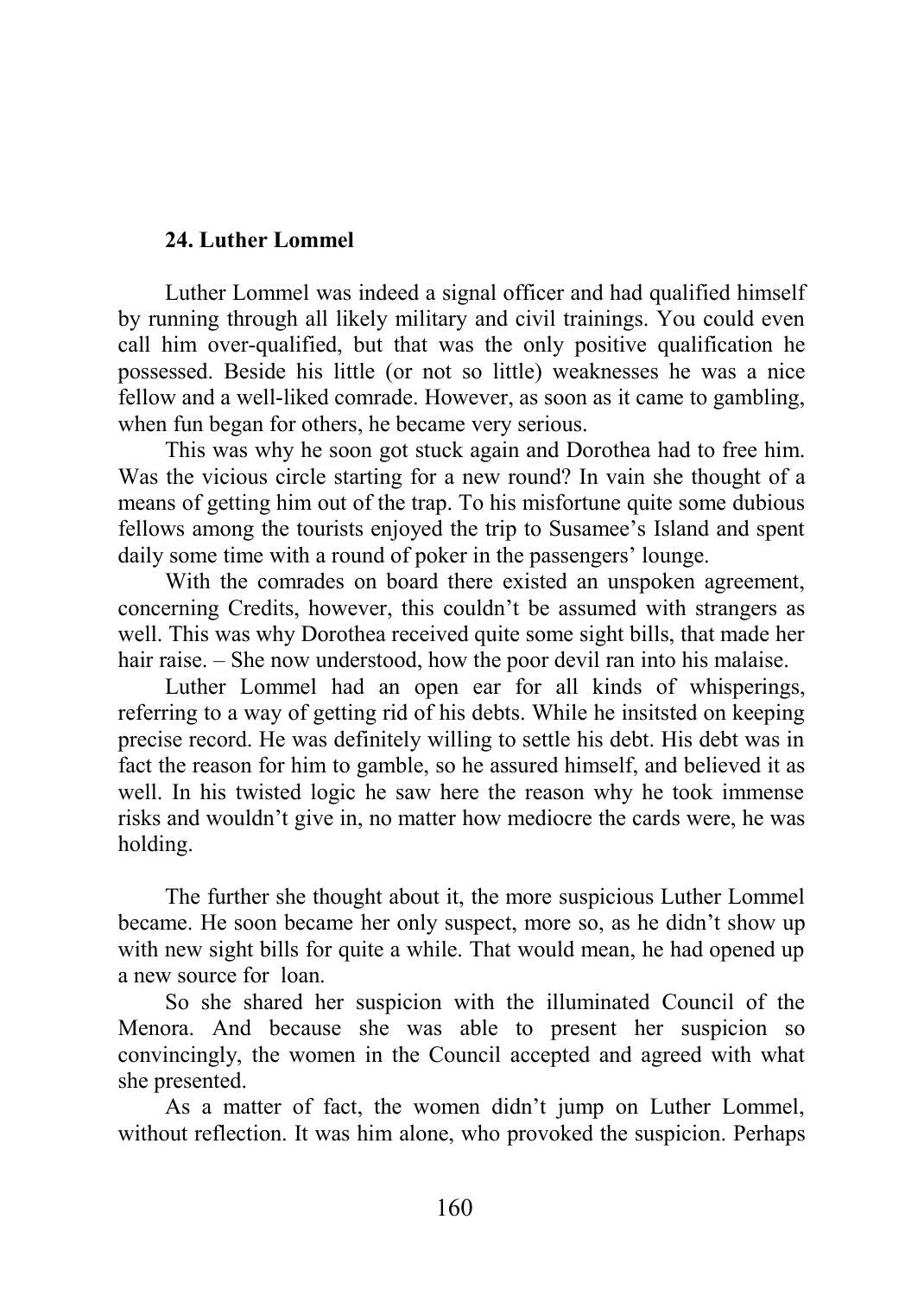they should have become alarmed because of the obviousness of the case. Thus, they later thought.

For the time being, a chain of guardians was installed. Arundle joined the crew as the assistant signal-operator with the closest contact job-wise. And Billy-Joe learnt to play the cards in general, and Poker in specific. Together with Tibor, who was a kind of addict border-liner, they soon enjoyed the thrill and challenge of gambling.

Pregnant, as she was, Arundle wasn't really helpful. The child, most likely a girl, was due in about two months. But a cruise once in a while would be relaxing, the more so, as she got the chance that way to see Tika, in order to find out how family-life felt in the middle of the twentyfirst century. Another turn of the year should however be likely. Had she had the choice for when delivering, she would have preferred the upcoming decade. Her claim based on no sound reason.

If Luther Lommel was the mole, so the eagerly engaged couple agreed upon, then he had had to do suspicious things. However, he didn't. Luther Lommel had nothing but gambling in mind. All he was after, were streaks of luck, and the hiding of his losses. Beside that, he was a taciturn, inward-bound character with a poker face, you couldn't detect anything. His duties he did well. He stuck to the operator's times, as were laid down for his kind when at sea. He delivered all news punctually and without delay, while there were very few, as a matter of fact.

Leaving a round of gamblers was not easy for him, in fact most strenueous. However, when duty was calling he obeyed, and did it far more relaxed when some-one of the crew stepped in on his behalf - "in order, not to let the streak of luck be torn apart" - as he put it. He was still convinced of his extraordinary feeling for luck. No misfortune, no set-back or backslash would change his mind. And he would rather die than admit, what kind of an unlucky fellow he was, who was badly treated by life, while being unable to handle the addiction.

If some-one confronted him with his adiction, he wholly denied it. He was in no way adict to anything, he said. In fact, was gambling the only way of helping himself out of the vicious circle of debts, so he argued.

If some-one then objected, that things were just the other way round, and said that gambling drove him into the fathomless hole of debts, he smiled mildly and forgivingly and referred to his past by moving his hand up in the air. And the past looked indeed the way he saw things. Under the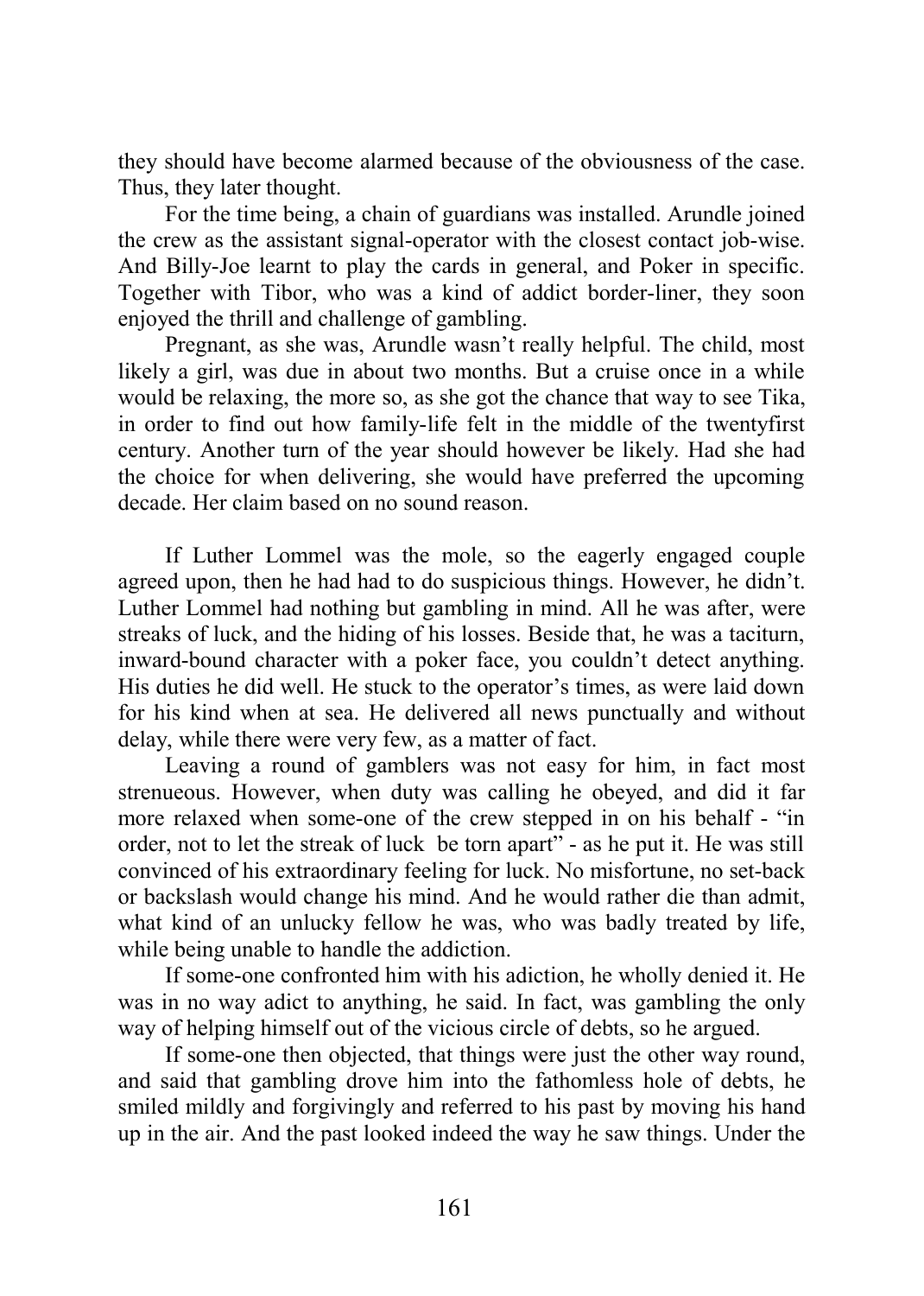burden of debts he would either be strangled, or he would land the one and only coup with much luck, and free himself that way, once and for all.

"While during the past, things didn't run well, as a matter of fact. But seen with a distant glance over the last fifty years or so, things didn't work out all that bad. Well, just as long as it went, actually..." – and his face overran a sad notion. He looked up to the sky and you could read in his face, perhaps for the first time. And what you then read, was so moving, so heartbreaking and true, that nobody dared to keep up that brisk, reprimand attitude, adicted gamblers were addressed in general by well-meaning individuals, who apparently had no idea of what they were really talking.

\*\*

Was it incidental, that such suspicious subjects approached Luther Lommel, who might as well belong to the clientele of the semi-criminal scene, Poker were part of?

Since such individuals joined the poker-rounds, the strain of luck turned for Luther Lommel. Gambling he could, no-one could deny that – and he was never ever cheating!

Therefore, the fact that he didn't show up any minute with new loanrequests, or bills of debts, that had to be settled, not necessarily meant that he was fed from a dubious source. In fact, Luther Lommel was prepared to tackle his basic debt. But before that he had to handle all his small debts with his comrades, until he one day entered the ship-owners office.

"That's all won honestly" he shouted triumphantly, when the time finally had come. He threw a bundle of bills on the desk. "supposed to be some ten thousand, or so, I didn't precisely count" he said.

Dorothea felt her hands sweating. She got her pocket-calculator and summed up her expenditures. Then she deducted generously the fulfilled hours of work, Luther Lommel had executed on board of the Last Bounty, and ended up with a remarkable plus of one hundred and eighty five credits:

"Now, you are free, for the first time in your life. You can do or undo what ever you like. And best of all, you never have to go back to the Poker table." This opening perplexed Luther Lommel. For a minute or so, he couldn't speak.

"Am I dismissed?" – he then asked, because he couldn't fully dig what he had just heard.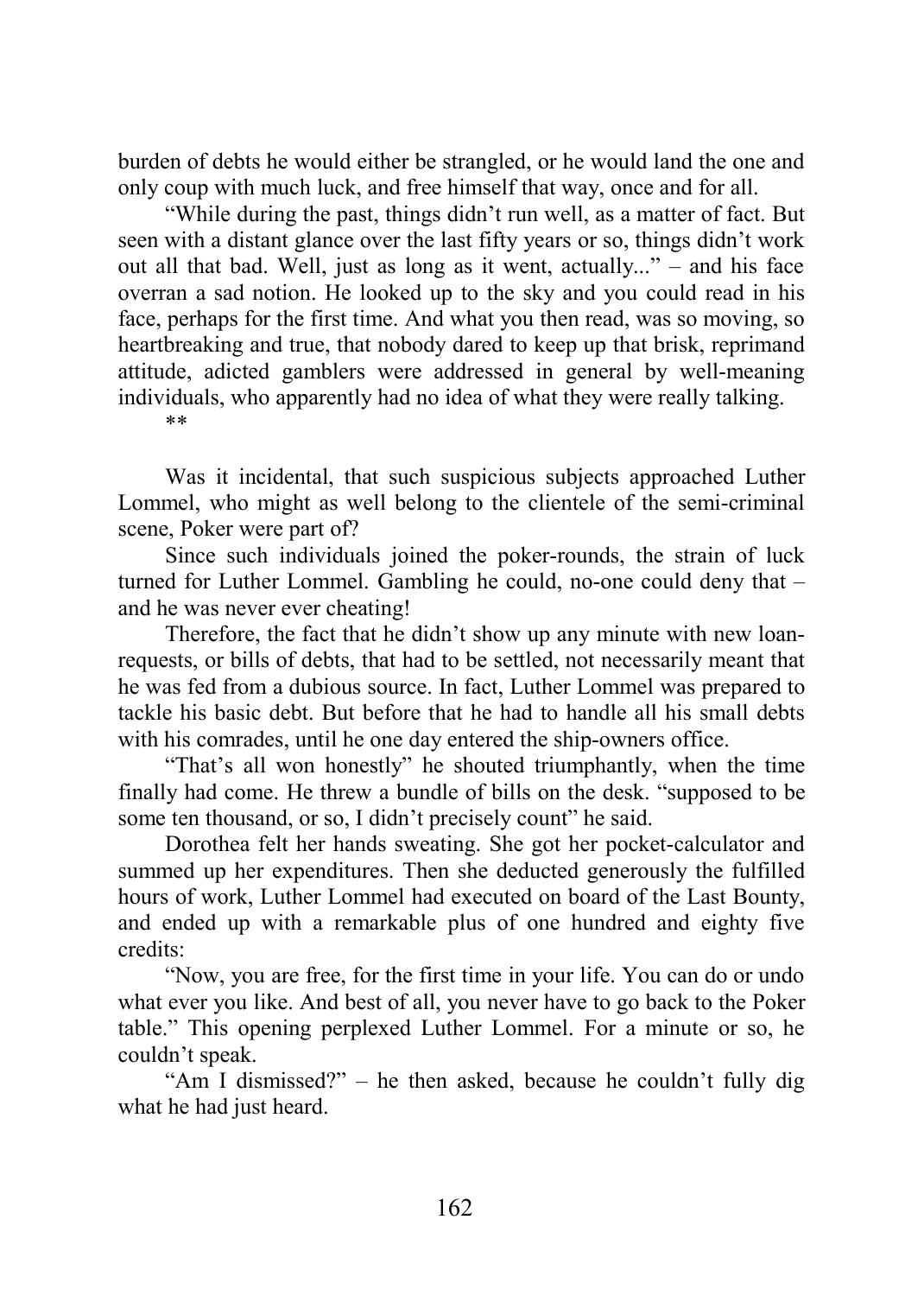"Of course not. In the contrary. You get a proper contract, and we the best signal-officer, we ever had – well that's what I hope. All depends now on you. Nobody can force you, God knows – never ever..."

So it was. Luther Lommel became the first free Hundred-ender on board of the Last Bounty, who had freed himself on his own. – Well, yes Fortuna had grasped into the spokes of her wheel, by two assistant messengers, named Billy-Joe and Tibor, who didn't know what better to do with their surplus, and enjoyed the opportunity that opened up. While the royalties of patents and the book sparkled like a warm shower, whether they ignored, as Tibor did, or accepted unwillingly. The flow of wealth was like a Brooklet, and was - just like it – destined by the spring- and autumn winds – all depended on the world climate, so to speak.

Money never was a theme, since they dwelled on the islands. Astounding enough, because in their youth Billy-Joe and the Khan-clan of Tibor's suffered in misery, either in the outback or in the desert of sovietsocialist agony in Inner Mongolia.

They could have given those credits just like that. But that wouldn't have been the same. For that, Luther was too much a gambler, and an honest one as well. A combination you seldom found, or perhaps you did? A true gambler seeks luck and not a strategy to trick it out. Winning yes, but not by all means, and definitely not by cheating.

Tibor and Billy-Joe successfully rejected Dorothea's trials to refund their losses. Their losses came along with their identification with the role of a gambler – just like that. They almost had an argument thereof, which wasn't worth while. For Arundle the whole case was just ridiculous. While she of course agreed in the importance of keeping Luther Lommel's face, and not only that. Under no circumstances the impression should come up, that the two laymen gamblers played reluctantly and wanted to lose, in order to make Luther win, which would have been the wrong signal as well, and had to be avoided by all means. That had namely meant that Luther Lommel hadn't been able to free himself by means of his abilities as a gambler, and by the help of Fortuna, the Godess he believed in.

Under no circumstances should it look, as it seemed to be going to look, that Luther Lommel had been favoured. Nothing had been presented to him. He got what he deserved. Nothing was given to him, what wasn't his appointed share. In fact Fortuna had opened her horn for him at last, and had helped him to his true destination, so to speak. While Luther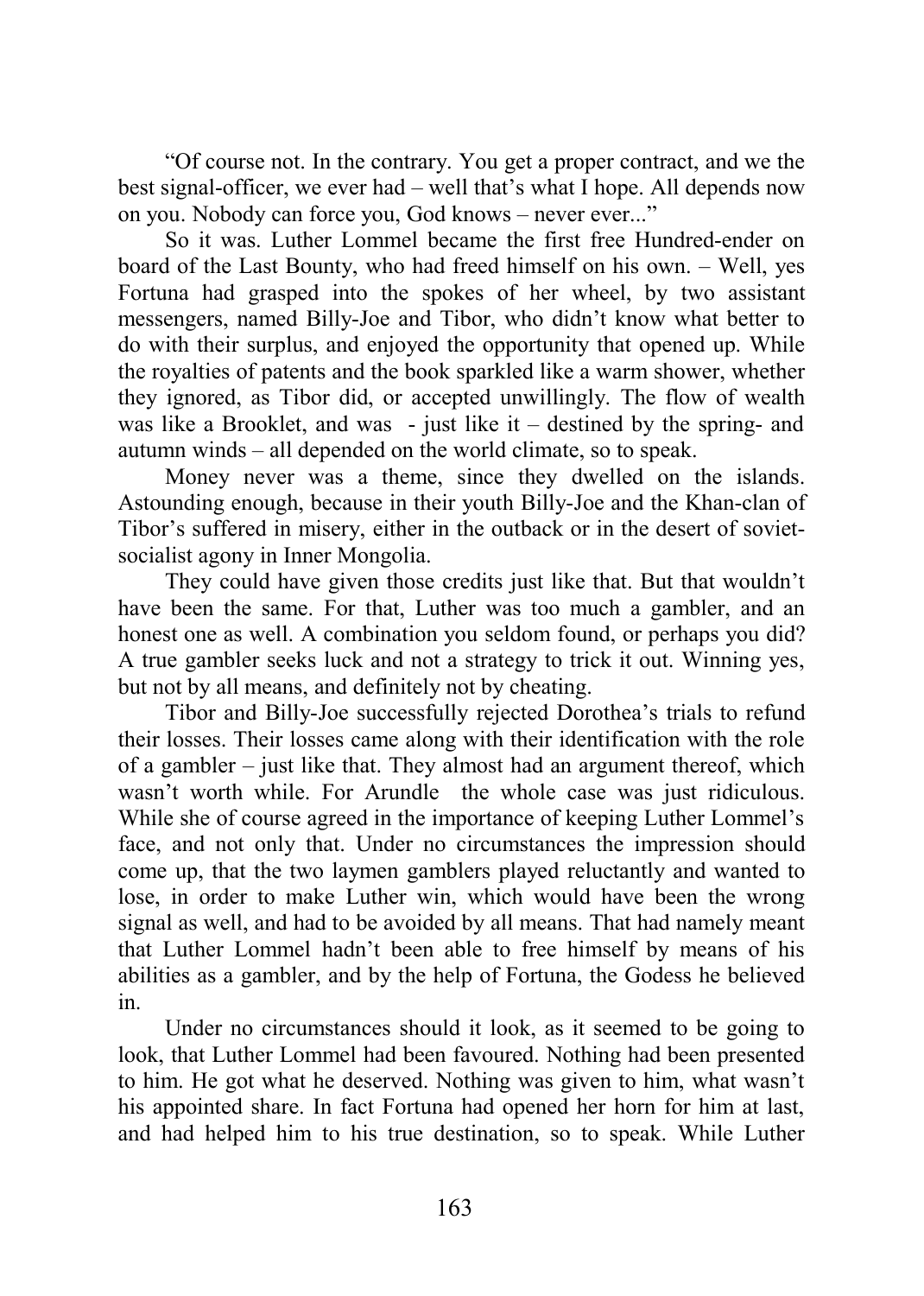Lommel never doubted his destination as a lucky devil. It wasn't his fault, but his fate and shouldn't be stirred up voluntarily, otherwise the slashback would be - and had been - horrible, so he saw it.

But grey is all theory – what was it like with his gambling addiction in reality? His debts had gone, there was no reason given anymore for gambling. Somewhat strange and inconvenient was the matter in any case. What should you do with all the time available now? And now Luther realized how much time he had spent at the gambling-table. He spent his time instead in the operator's booth as a real workaholic. And in fact a lot could be done in this field of action, while hundreds of amendments had piled up which had to be incorporated into the manuals. The workload of only one annual pile took at least one month. You couldn't just take the latest amendment, hoping to solve the problem, but there were of course previous and other action required.

This was just one field of action. By tradition the communications officer was responsible for the duty-free stuff being sold on board not only to the crew outside the harbours, but also to the passengers. And a wide range of goods used to find their way into the fathomless depths of the hold, being set up front.

 Luther revived this old tradition with fervour and both, tourists and crew were thankful for that. As soon as the harbour lay behind, crew and passengers cued in front of the narrow warehouse, which in fact was but a narrow sticky and dark cabin, stuffed to the tops with all possible goods, you can think of, liquor and cigarettes, and perfume were the most favoured articles.

While selling, Luther Lommel also got in touch with the dwarves as well, who overcame their natural shyness in his case. The dwarves liked Luther Lommel right from the start, nobody ever found out why. Perhaps it was his way of behaving, he presented himself always somewhat badtempered and brisk, and always showed indifference, as if he didn't want to sell anything of his goods, but only handed them out reluctantly, with sloppy elegance, arguing about costs and currency, or exchange rates and what else happend to come to his mind. While in fact, all was settled in internal currency, of no public value behind his back by the ship-owner, who ensured that the shelves never ran out of any good.

He never advertised any of the stock he held. Quite the opposite pretended he that things weren't worth the price they cost, and were all worthless rubbish. "What do dwarves need perfume?" he asked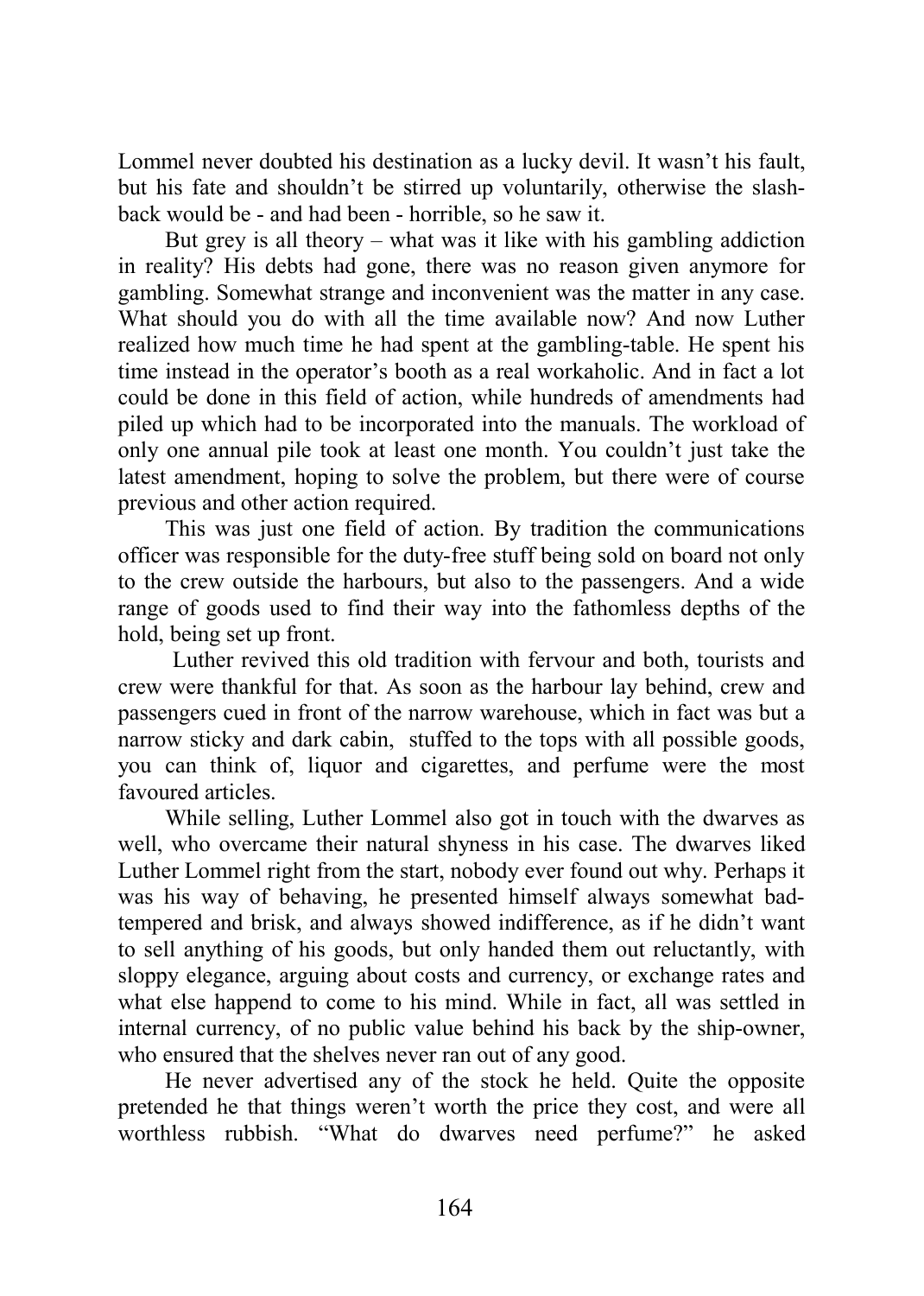meaningfully. Or he said: "Selling jewellery to you, is like carrying owls to Sparta" – and more so funny sayings, which were liked very much by the dwarves, who couldn't stop giggling as long as they stayed in front of that little hole, awaiting their purchase, or just remaining there because of the fun they had. The dim light also reminded them of their home.

This was why Luther Lommel found his way up front as soon as the port lay behind. In order not to neglect his communication's duties, he wired the radio Wlan-wise. By this way he was able to handle the communications business from up front in the shop. He thought that a brilliant idea, no matter that the Captain had his objections. However Leblanc let it pass, because Luther did so well in keeping peace on board, by pleasing the dwarves and trolls likewise, who also mingled between the little folk, without being spotted right away.

It would have been easier, if he had put the opening hours in a way that they didn't come across the communications business, while the standby periods were precisely fixed for any vessel at sea.

But things worked as well as Luther had arranged, and this way the whole ship could hear, where the operator was located at any moment, and seemed to be the most important person on board. This role Zinfandor Leblanc had no objections of sharing with him.

Mr Melford disagreed. He was the second navigator and traditionally responsible for nutrition supply and distribution, exempted was the dutyfree luxury segment, which wasn't so easily to be separated, no matter how pithy the set-up seemed in this case. Dealing with passengers differed quite a bit from handling crew comrades. Running the duty-free shop therefore would have overcharged the man, no doubt about that. But how could that be brought into his limited vicinity? You just couldn't sell dried out American blondes without filter, just because you got them a nickle cheaper.

Anyway, Mr Melford had enough trouble with bloody pork halves and sticky rice, and all that. While loads were eaten up on those ferry- and sightseeing trips, while freshness and vitamine-push was essential for the sake of those out-powered creatures from deep down under.

The kitchen store was on the other end astern, and it was hardly possible that both areas interfered.

Perhaps that it was, what Luther Lommel required. A sound flash of lime-light once in a while: to be someone meaningful, made him swagger proudly about. After all, it could well be his megalomania which was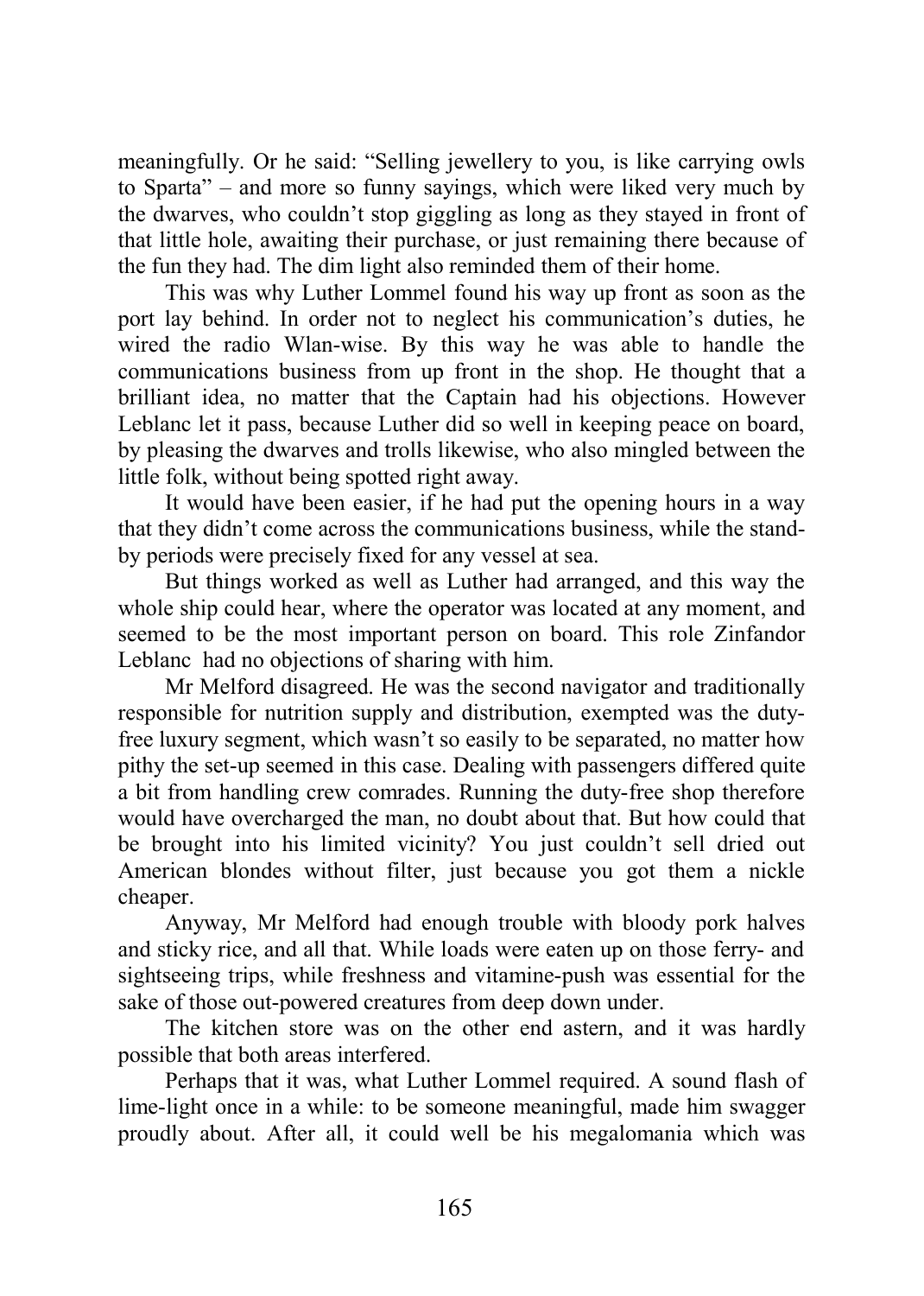favoured by the dwarves and Trolls, making them aware of a spiritual relationship. What Trolls compensated by pranks and dwarves by hard work, Luther Lommel did by gambling. Well, he used to do so, while meanwhile this gap was sealed. Being confronted with such crude facts, he couldn't deny but accept that there was something in it. So the sword of Damokles was floating above his head, so to speak. The addiction could break out any time, as soon as his role was questioned or had become meaningless.

It was indeed a real kind of 'va-banque' play the brave ship-owneress had taken up with and on behalf of Luther Lommel. A lot of damage and old wounds from long ago burnt like fresh ones under the thin skin, so to speak.

She took nothing for granted meanwhile. When Mr Melford complaint, she was as well alerted, and asked herself what could be done, or could be done by him. In case there was just a misunderstanding, it shouldn't 't be up to her. Her nature forbade to let things burn.

The point was not that some-one felt important for something out of his range. But the other way round things didn't show a more favourable site, when people were stripped off their responsibilities, as often enough occurred.

Every-day life on board tended to get stuck in dull routine. Nobody realized any more the importance of what others fulfilled. They all had their extraordinary fields of action. The crew was formed of such specialists. And only the joint orchestra produced the masterpieces which were fulfilled in order to drive a vessel safely through winds and waves, keep it sound and orderly - month after month and soon also year after year.

Such gifts were called Seamanship. And because seamanship was demanded, mainly the lack of it was blamed, like in case of the boatswain and the carpenter, who tried in vain to hide their weaknesses behind a veil of music. While they certainly knew, one day the day would come, when they had to stand in for their failures.

# **25. The Council of the Menora**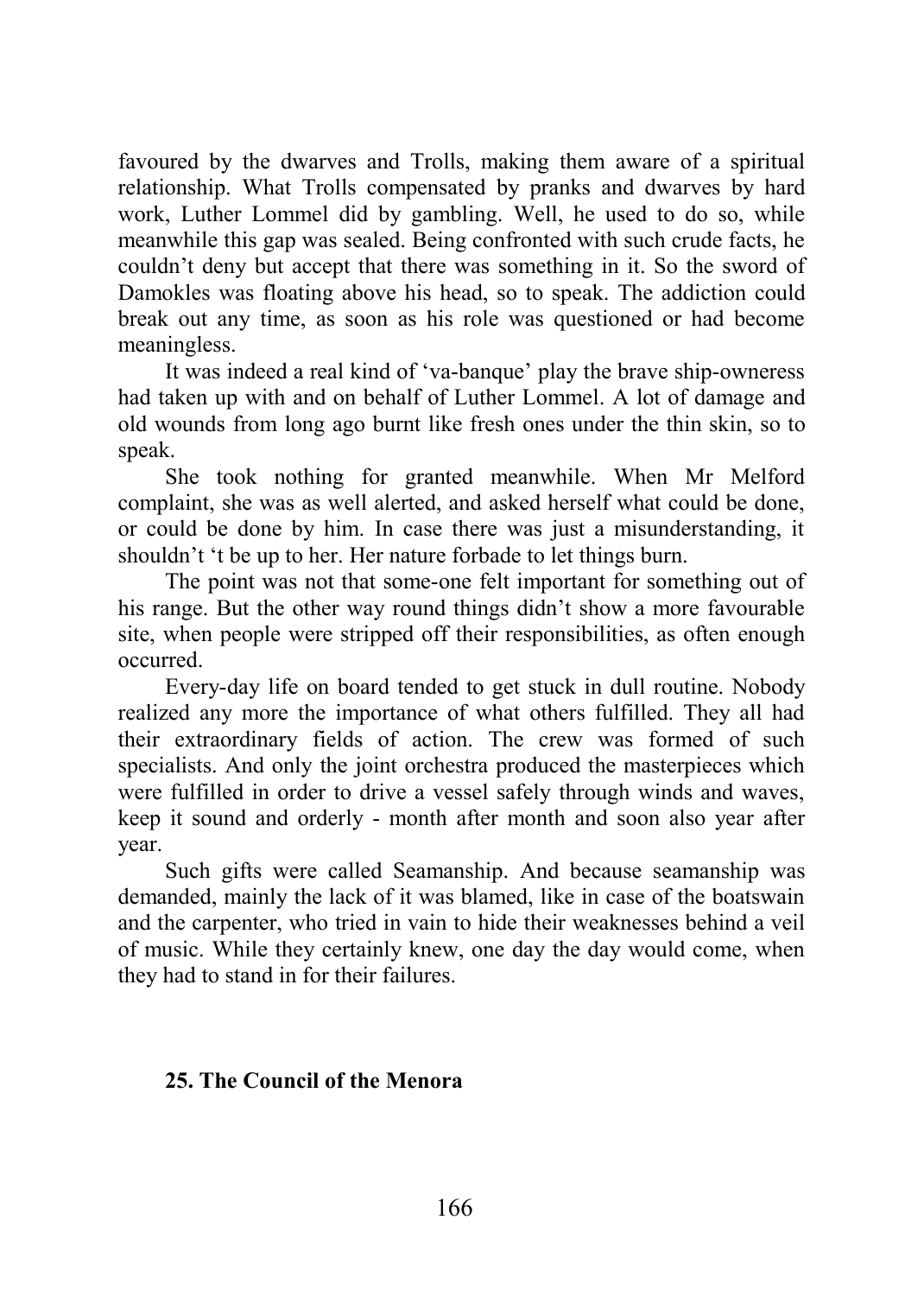Luther Lommel was no mole. That was certain by now. Both assistant commissioners of the secret Poker rounds assured. He wasn't even a pure gambler and addict, but suffered from ignorance. As soon as his way of life changed, he revived as to the given outlets, and developed a promising appeal, while he wasn't able to through everything over board, that had been useful and helpful during the struggle of his former life.

Billy-Joe and Tibor came up with an official report on their findings. For that purpose they had received a special permission to join the meeting of the secret intergalactic Women's Council of the Menora, only women could belong to. The Advisor changed gender just for the sake of it.

This Council was by now the most important instrument for planning and creating the future. The Advisoress seemed to desire likewise. In any case, she participated in each and every meeting of the Council, and made all participants routinely and punctually shining, which gave the Council its name. Because Menora means just chandelier.

Permanent members were right from the start: Arundle, Dorothea, Judith, Grisella, and Pooty together with the magic stone. Pooty was in fact kind of trans-gender and hadn't outed himself in the one or other direction, and the magic stoness hollered that such a silly question wasn't really meant for her and kissed her backside "to say it with plain and clear words. We are, what we are, aren't we, Pooty?" Her foppy way of putting things raised however the question about the part of the body in her case, she was likely to lack – as per the other members, while nobody minded.

"Our Billy-Joe we shan't miss" the magic bow whistled, who addressed himself further as 'Bowess', which was kind of sophisticated, while she claimed the same rights in her case, just like the 'magic stoness'.

The going-to-be-father couldn't join here. Billy-Joe wasn't willing to force anything here, but others did for him. None the least his sister Tika, who wanted to do something on behalf of Walter, who used to have a belly-bag, and now was hiding inside Billy-Joe to come out each month, while goofing around in Billy-Joe for the rest of the time.

Tika was of course in, while she didn't participate the meetings regularly, because of her obligations otherwise. "That has to change", the Advisoress mentioned sweetly. The same applied for Florinna and Corinia, who timidly hided in Billy-Joe's shade, but were noticed by the illustrious guest.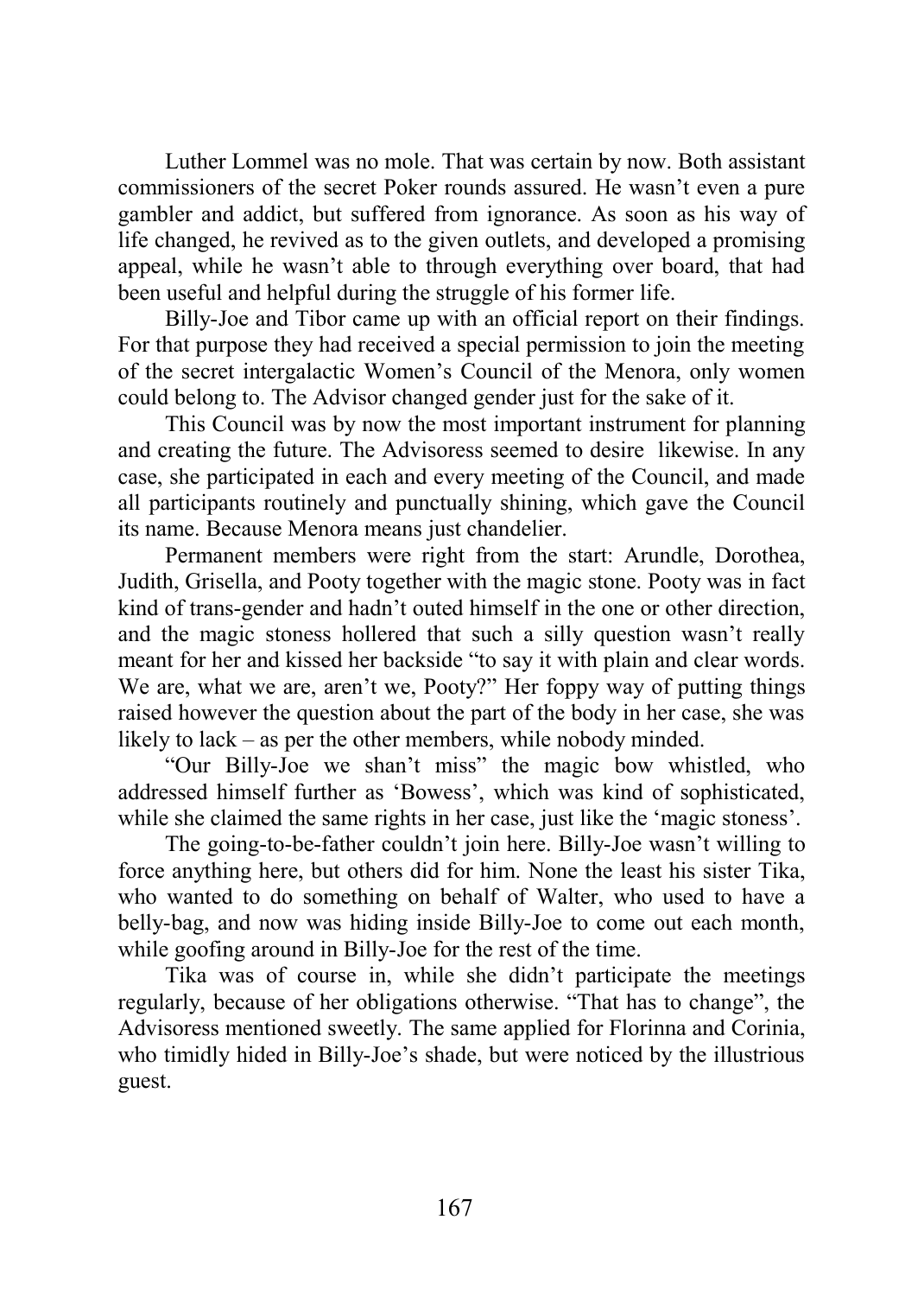"Would you eventually activate your big boss – Shamaness Susamee - also to show up here", the Advisoress took the opportunity to inquire. While the meeting began.

\*\*

In order to justify the Menora, it became necessary to reach the magic six or seven, or eight, or nine – "if there are then ten, it's no shame either and the twelve as well. With eleven and thirteen it's all the same." – After all, almost any figure showed advantage, as per the Advisoress. "In is everyone, who went through the light" said the basic rule they all stuck to, while they had in mind a democratic procedure, the selection based on.

"Who then elected us?" the Counciloresses asked themselves and looked into stunned faces. Not even they, themselves!

So far so good. The question of the whereabouts of the mole was in no way off the table. The general question was, if such an illustrious assembly should be bothered with unimportant questions the like, while the Counciloresses didn't yet know what the Advisoress was hiding, willing to trump with the joker she kept waiting in fact, while ready to play at any time.

"Malicious Marduk is never harmless" she mentioned without obvious connection to what was due. "Not when he is invisible and indisguisable. Then his poison is already growling in the bowels of the victim, who doesn't know himself. However, if you realize how harmful such poison is, then you start asking, what kind of poison this is. And if Malicious Marduk is indeed undetectable, to the extend he would like to be. If it is his poison, that you are feeling, but don't exactly know."

Reflections of such confuse kind the Advisoress forwarded. Thus you became aware, how blind she was tapping in the darkness. And so it was. Malicious Marduk threatened like a menetecle on the wall. And the fact that it had become quiet about him, didn't mean necessarily, that he wasn't active and present. This was how Arundle saw things. After all, she had just recently experienced Baranasias and seen him with her own eyes – as visual as he then appeared. Because really real he hadn't been.

A faint idea was born in her mind of a kind of chain or net, in which the mole should struggle at last. Nothing of that kind happened, at least not up to now. Were they mistaken? - Failed the trap? They didn't know better. – Afterwards everybody agreed that Luther Lommel never fitted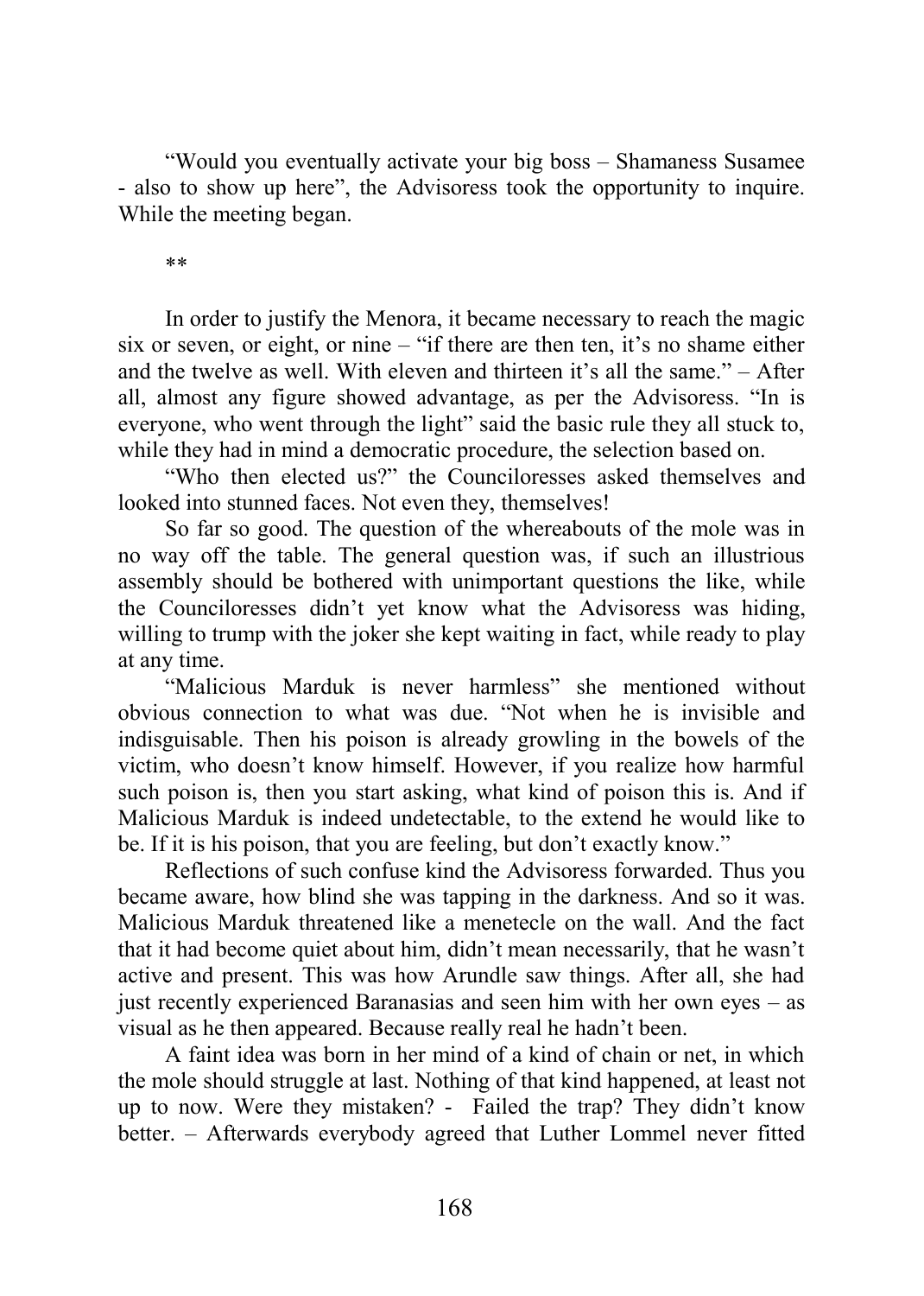into the culprit's profile. The attacks and fake suspicions were much older then Luther Lommel's presence.

But Luther Lommel would have fitted so neatly. And that could have been the intention of Baranasias alias Malicious Marduk, who became by now uneasy in the windy figure, and was most likely searching for a more solid dwelling, while the scar-face wouldn't loosen his grip.

In order to stimulate the wrong suspicion, there had been seductive poker rounds, with carelessly filled pots of great sums. And by that way Luther vintaged a fair part of the Credits the hard way, and enabled him to pay back his debts in a relatively short period of time to his mistress, the ship-owner.

By that time Baranasias pulled the strings already all by himself, and was choosing a simple disguise, which was easy enough, because he was hardly more but a shade. As soon as he set foot on the grounds of the islands (in his skinny appeal he travelled inside of the luggage of his clients in the helicopter.) He got out and somehow managed to become a giant moth – a huge bat-like insect, which was uttering strange cries, but was otherwise - kind of inconspicuously chasing about in the twilight, in order to implement himself into the soul of any available sleeper, he had of course to test out beforehand, as not all were prepared to open up, as was required and enjoyed by him.

The mole was in fact a moth, and that had been the mysteriously hidden secret of the Advisoress – her trump she held back. Arundle asked herself, when they all were assembled again in the Council of the Menora, what would come next, whether the old nutcase Baranasias would appear as an orchid – a gigantic flesh-eating orchid of course.

She didn't hesitate to publish this idea in the Council. And the more the ladies in the round thought about it, the deeper the idea could settle, until they became almost sure, that it was very likely to see it transformed into reality. They even reflected that the culprit might have access to their thoughts. That he in fact was in desperate need of such stimuli, while nothing anymore came to his mind. Therefore, everything was most welcome, no matter how silly the ideas sounded. – So a flesh-eating gigantic orchid surely topped the gigantic moth, which was certainly bizarre enough. Telepathic mind-reading was after all no privilege of the islanders.

However, who had become victim of the moth? Whom did it crawl into the soul? Where was that silvery trace of slime, which moths left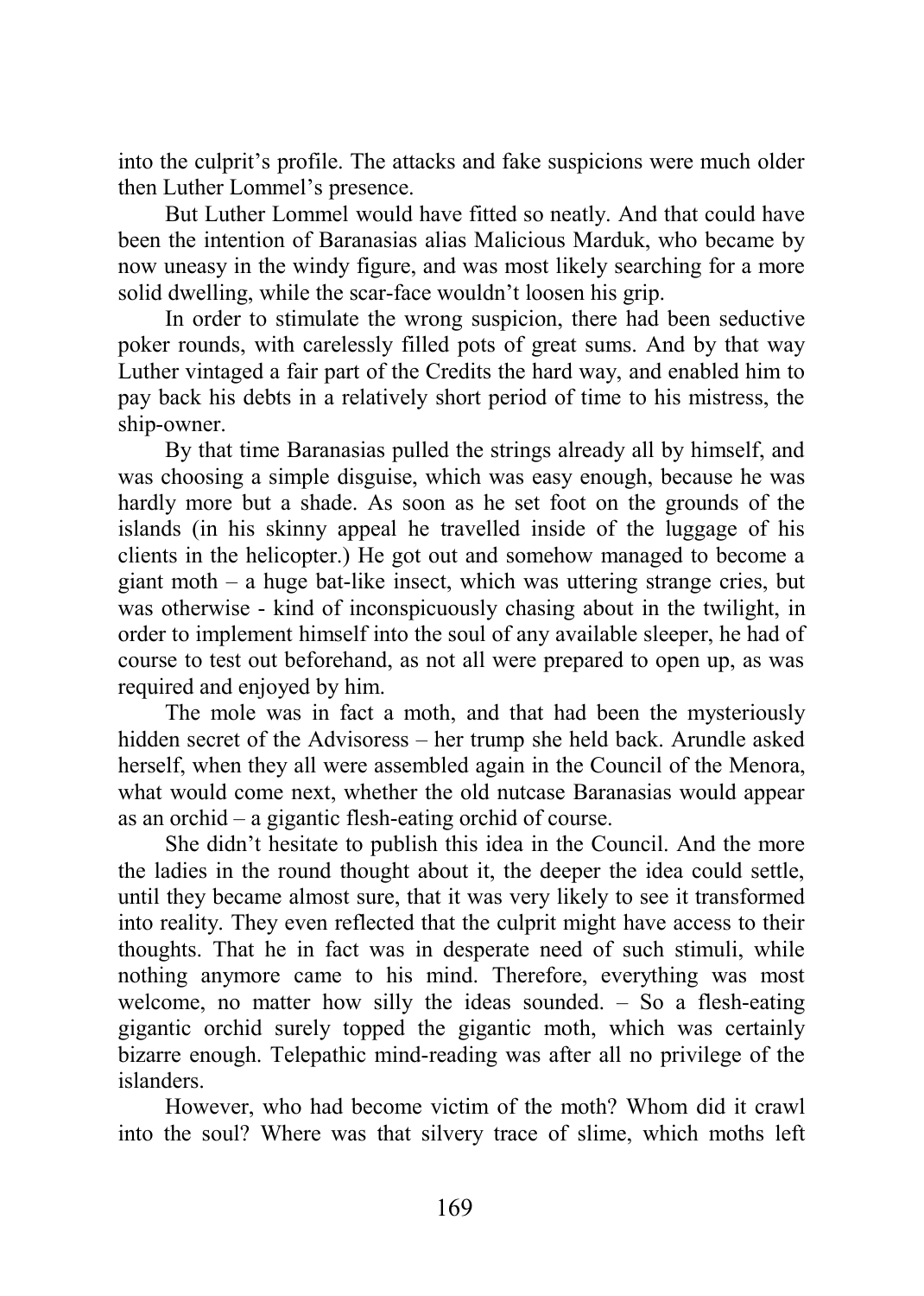behind, to be found? In one of the sailors perhaps? Or with the two merry musicians? Or even Stan and Ollie (The Pole), the unequal machine-crew? The Steward or the Cook perhaps? The truth is not always simpler than the theory and not necessarily logical. More so, when Malicious Marduk's hand was in the game.

Both private investigators (as Billy-Joe and Tibor saw themselves) plodded about in the dark, while their job was done by helping Luther Lommel out of his misery. While darkness was the alotted medium for a giant moth, which shyed away from light and at best hid in the deepest depth of the lowest deck, where never ever a ray of sunlight made it, and where the water under the keel was gurgling, if you payed attention and quitened down, which was sort of unlikely on a Motor Ship, as was MS Last Bounty.

The moth started sniffling about in the dog-watch, when everybody was tired, and even the duty-officer risked a closed eye. With its long nozzle the moth entered the brains of the sleepers, mostly through the nose, and stole their thoughts and made them its own.

This way it became familiar with the funniest things going on. While things were kind of mess being acquired that way. Thus it aquired everything that people had in mind, but unsorted as can be. The moth wasn't able to differentiate and put in order or sort by importance what people were dreaming.

It just took what it got. It was simple-minded. The main thing for it remained the opportunity. And at best the moth remained hidden. Fluttering up the staircases, was not what it was after, but the opposite, because getting caught there was most likely, it knew by experience.

Somebody then yelled the cry "A giant moth, help, a huge gigantic moth" - followed by the little less stupid answer "where, where?" – "there, there!" – "but where, where?" – "It's gone now!" – So people shouted back and forth and to and fro a minute or so, which gave the moth the chance to disappear, most favourably back into the depth of the lowest deck where the dwarves used to stay, in case they were on board.

By that time Billy-Joe and Tibor weren't yet wholly able to fix themselves to the moth's trace, while they just overcame their false suspicion. They pleaded the innocent for pardon, not only inside but also by sound reparations in a way that arose Luther's suspicion, and made him threaten to give in, despite the fact that the fortune was on his side and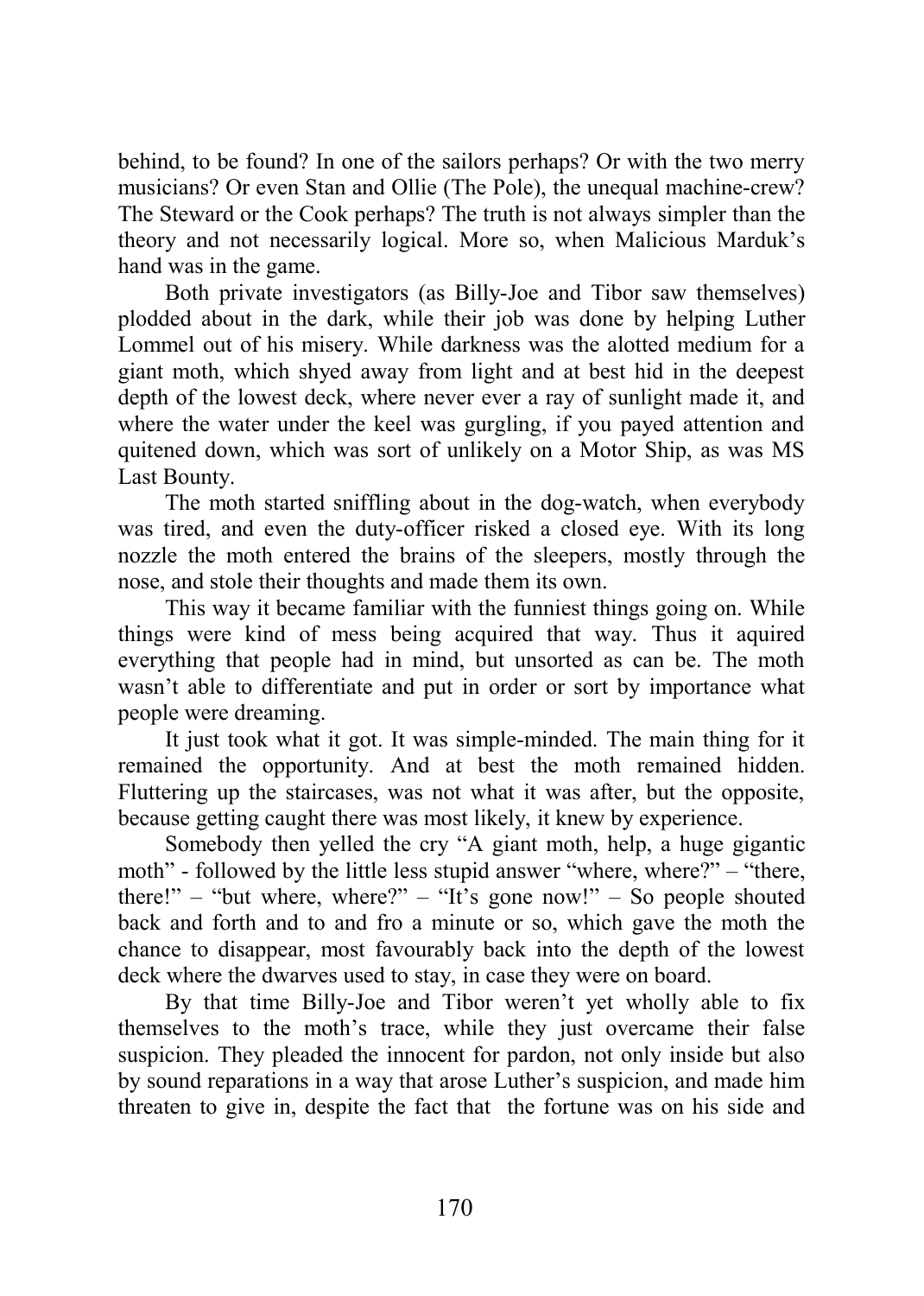caused the investigators for a modest alternation.- Just a little, not to make him think that the luck had left him.

This was how Luther Lommel overcame them regularly and made him not only happy, but freed him from his addiction. For Billy-Joe and Tibor this meant that they were free now for another job. That was why they now fervently took up the trace of that moth. They also informed Luther accordingly, who promised to have an open eye for them, especially in twilight or darkness.

\*\*

They soon realized how Baranasias sneaked in, however, they didn't know what he looked like, and how he got his information. While this never really became clear. Whether a giant moth would help to get traitors in, remained an unsolvable riddle, completely lacking in logic. The moth was busy hiding while being chased and threatened to be killed all about the place.

Already Luther Lommel's contribution could hardly be imagined. – On the poker-table – yes, but immigration? And that was the clou. The traitors had to be sluiced through the controls, not only the back-packers but also those you smelled the foul fish three miles ahead. Many couldn't do else but look obstinate and utter junk and dirty talk, even when they tried else.

Still such comrades had passed – once in a while and right now as well. Billy-Joe and Tibor saw them with own eyes in the lounge, and at the Poker tables. They pleaded for access as if it was a great honour to become stripped by Luther Lommel.

\*\*

Had there been irregularities at the control panel? Yes, there had been – but years ago. Tibor decided to have a word with Watchman Will Wiesly, he seemed him the most reliable. The explanation might be rather simple. And instead of searching a mole, it would have done to enforce the entrance control again, as was common anyway in times of a crisis.

While they spotted the lotion trick by themselves, as a matter of fact. (Shoe-polish Billy-Joe called the lotion the traitors used in order to shine grey.) So he hit the point except for the phosphor. By which the traitors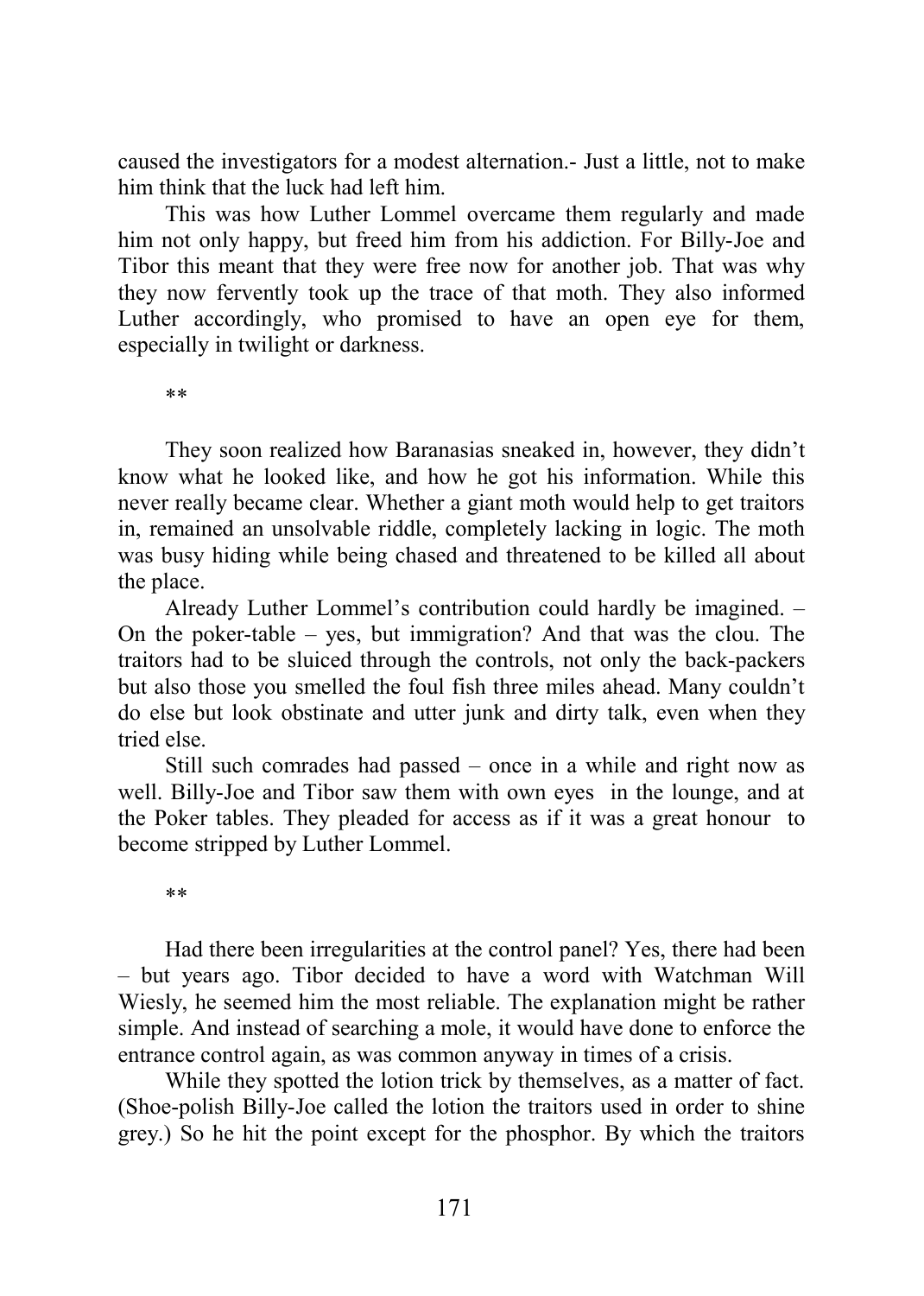were punished soon enough. It didn't take three days until the skin began to peel, like with a heavy sunburn. Accompanied by stains and pimples all over the body, which made them look horrible. By that time they were sitting in the copter again. Their cameras were confiscated, respectively the films. While meanwhile a lot was done digital, so the most spectacular pictures were already online. And what they had stored in their sick brains could also not become deleted, but could be read in the upcoming weeks in the yellow press.

Wholly relying on the colour-scanner proved a big mistake, while everybody felt safe by the double control. A meaningful error, so they had to learn.

\*\*

Watchman Will Wiesly confirmed what Tibor and Billy-Joe had guessed right away. The irregularities in former times had to do with the entrance control, which had been in the hands of first semesters. The idea behind it was to train them and give them a good chance of testing 'the other way of seeing'.

Since then the double control had remained valid. But as beginners mistrust themselves more then the colleagues, they tended to confirm the judgement of the first control. And that meant in other words, when you passed the first control you were actually in.

At that time the system, which was still in use, had been installed. Since then nobody saw any serious reason for updating, except perhaps as far as the beginners were concerned. Well-trained colour spotters had taken over. Well – and failed unfortunately. The colour-scanners could be cheated likewise.

#### **26. Sam and Mynona**

The system was now obsolete. The colour-scanners could well become deranged, and might find a place in the museum of the school – since it became clear how easily they could be outnumbered. Now you had to rely on the eye again, and the seers of the other kind had to prove their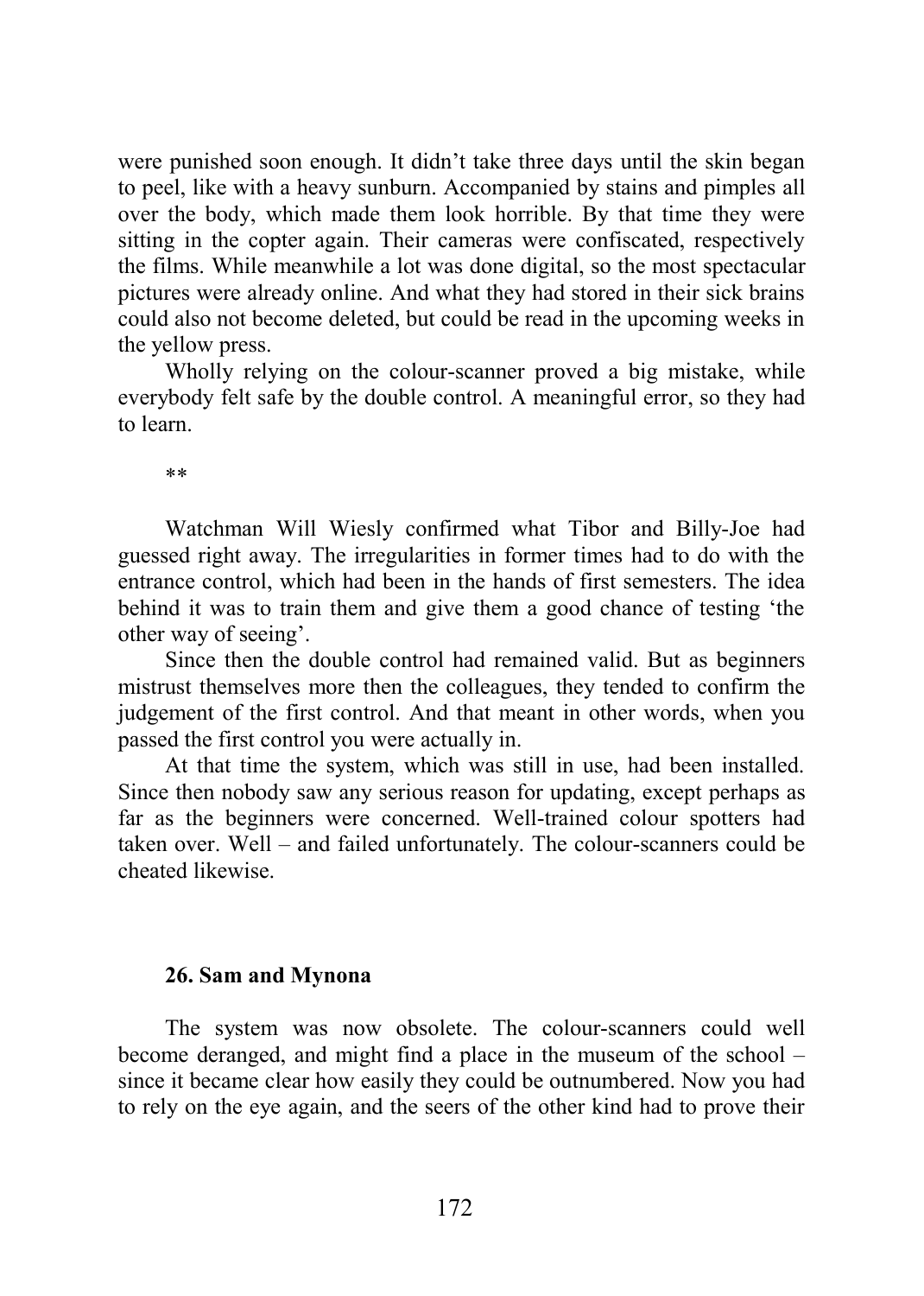talents again. While they didn't grow on trees, but were the most precious good the school possessed, that had to be pampered at best.

Under no circumstances they wanted to get back to a situation where gifted students overtook exhausting drudgeries at the control panel, either here on the islands or right back at the Sydney copter port. As a matter of fact had working conditions never been sufficient, neither the social ones but even worth the conditions of the light, so necessary for a proper job of that tricky kind, as was colour-scanning by the pure eye. In such an atmosphere no mysterious mode arose. Creativity and imagination were rather killed but stimulated, and positive energy you searched in vain.

Thus the conviction became loud to limit the immigration drastically, and allow only selected guests access to the islands. In theory this sounded great, but as it came to practise, you soon realized how difficult it was to draw a discriminating line, and to keep it. While justice was still a precious good, and Dorothea uttered a justifyable claim for supply guests, and surely was right with her demand.

\*\*

"And what would happen if we just turned around the pike?" Dorothea suggested in one of the meetings of the Council of the Menora. They could also give entry-lectures analogue to the lectures Baranasias had held for the cheaters in Sydney, where the capability of standing the entryconditions was trained and tested. They could do similar seminars on their part as well, but this time the other way round of course, and with the opposite intention. What the dark forces could do, could as well be done by them. By this way the entrance procedures would become localized one or two steps ahead. And perhaps they could find localities which suited the colour-scanning better then the circumstances they now had to master.

Those last minute bookings however couldn't be accepted any more. If no-one was found who gave his or her okay right on the island on arrival, and stand for it with her good name.

The little cruises became limited to two per month. And that was really enough. While the Hotel to the Hub of the World (in short - the Double H Double U) - hotel would be stripped of guests, who were located right away on board of Her Majesty's Motor Ship (HMS) Last Bounty, as was the official name. Dorothea, being the ship-owner, as well as the hotel-owner, didn't really mind. All passengers would be allowed ashore only for facultative excursions, on guided tours, and so it was. However,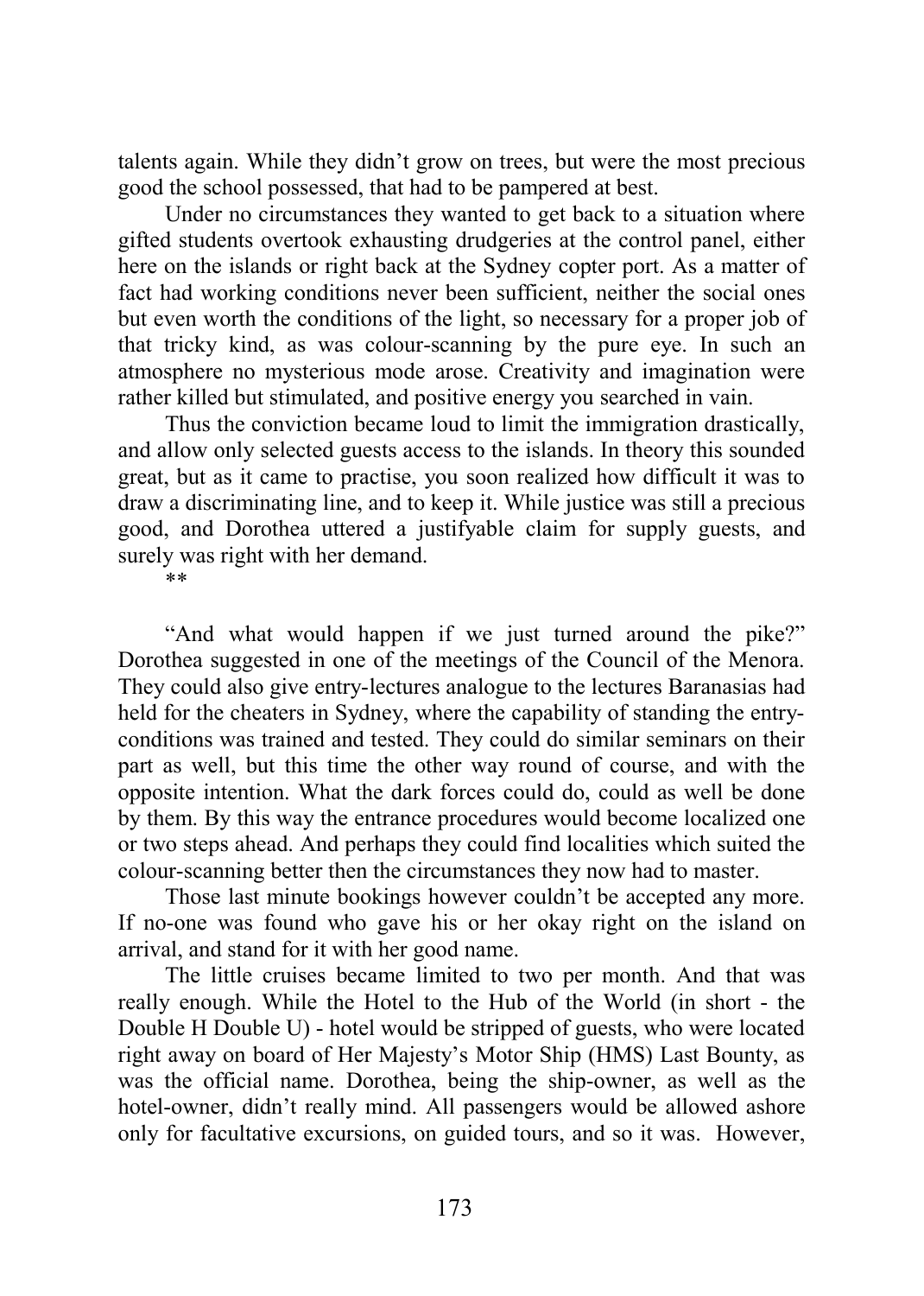when the main building became devastated and only a bleary-eyed couple or some frustrated members of the university staff seated the bar-stools and couldn't find an end, while the room was waiting upstairs, or if not, could be claimed right away, the urban flair of the double H- double Uhotel began to suffer.

While on the other hand Dorothea learned that the fake reporting in the yellow press slowly changed into a more positive mode. If she wasn't all mistaken, the public relations efforts seemed to succeed, slowly but step by step.

In order to create those entry-lectures stylish, Dorothea rented a kind of observatory next to the copter-hangar, to be precise topped the hangar for a light-flooded locality, lighter as light can be.

The students of the School of Inbetween were however forced to move. While those gifted with the 'Other Way of Seeing' train a little while on the trip not only with their fellow students, but also with the formations of clouds. And because the classes switched, others were due the other weeks.

No group was left on its own but was accompanied by a teacher. So qualified competence was guaranteed any time. That was different. While in former times the students had been on their own with the meaningful challenge.

Later, when on duty, the students were pledged to take their time and not to hurry. No matter whether the process took the whole morning, while the aspirants had little more to expect but the colour-scanning. Everything else was pure routine, they could easily have learnt from the traveldocuments or brochures.

That was why there was little news for the guests, while a solid exploration of their aura, as far as given. With that the pros and cons of the trip stood and fell. A fact that made the case unacceptable in a way. While the aura didn't guarantee the proper behaviour a hundred per cent, nor did the lack of it automatically result in misbehaviour. While witty reporters had entered illegally, it didn't mean that a fake hurdle had been built up, unsuitable for the prevention against destructive elements.

"Has there not been the saying yet, that a fake reporter could be smelled against the wind over miles? What to hell has the colour-scanning then to do with it? We all know it better, as a matter of fact." Dorothea claimed and the other Councilloresses nodded. Objective criteria weren't required in order to expel the unwanted. Common sense was good enough.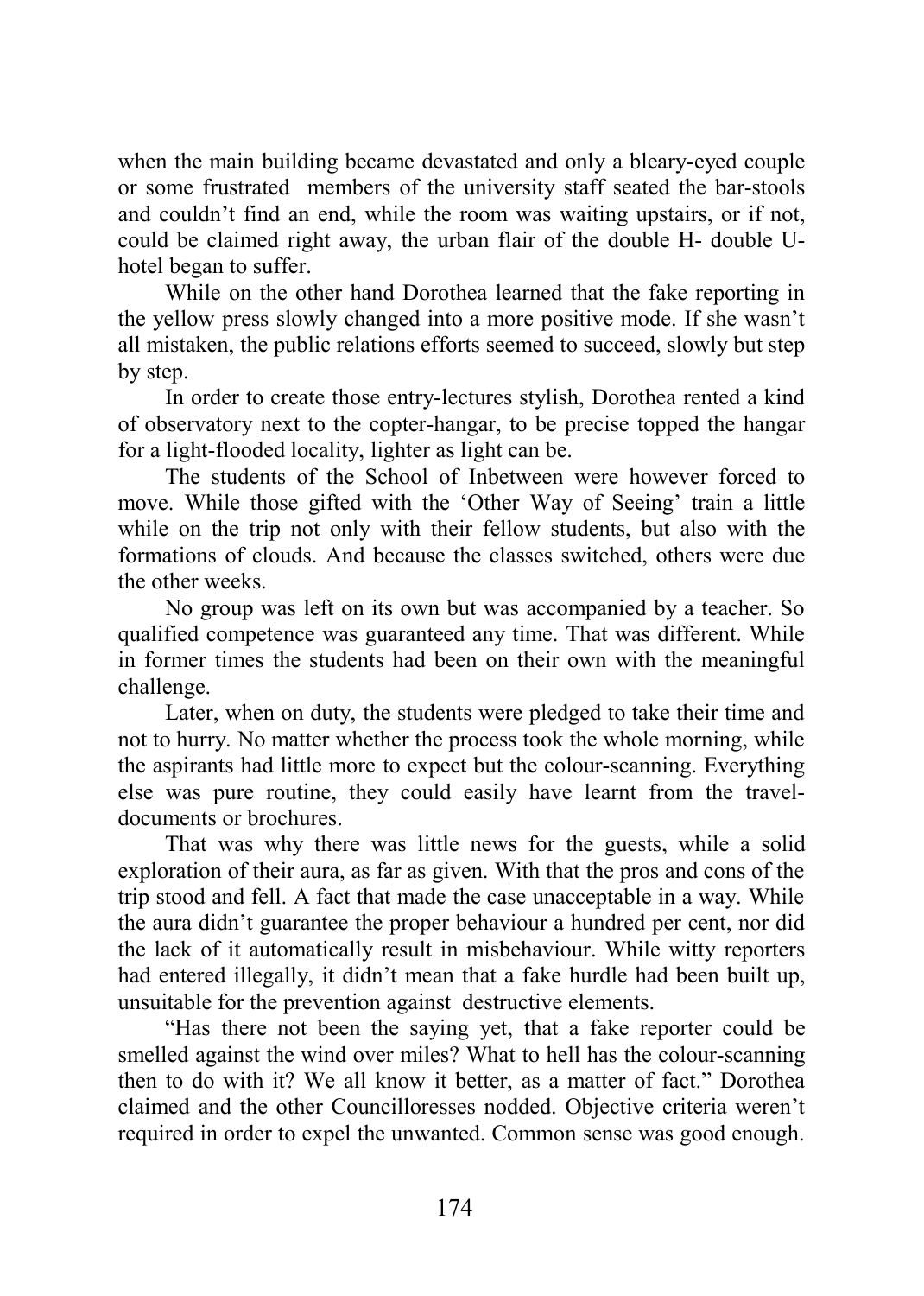Besides, modes for travelling were fixed anyway, so there was no chance of shooting unwanted and mistaken photos and move about disgracefully.

As long as the arrangement remained valid and all tourists were housed on the Last Bounty, no harm could be done. All the more, the facultative excursion programme could be altered or cancelled at any time. There were certainly tourists, who shouldn't get access to the secret catacombs of the dwarves, or the playgrounds of the nymphs and nixes.

\*\*

An even more challenging aspect came to Arundle's mind as she undertook it to accompany a flock of students to the observatory on top of the copter-hangar in Sydney.

The group and herself discovered jointly two potential Sublimatiors, of the highest grade. Arundle couldn't believe her eyes. While the scouts and seekers had a hard job by travelling around the world, when it came to Sublimatiors, who were extremely rare. No matter whether they searched the furthest sites of the world.

Such an opportunity the school couldn't let go. Thus Arundle pleased and pledged the two first of all, until they agreed to become presented to the school's general assembly. Everything was done to keep them, while there were of course obstacles to overcome.

\*\*

Encouraged by this discovery, things went different from now on, as far as the pre-selection was concerned. And many people could be found on board of the Last Bounty, who wouldn't have believed it by themselves, but had undertaken the adventure "just like that" as they put it.

Many a back-packer had made his or her fortune that way. And through the school went a fresh breath, while the followers dripped scarcely and by the common channels. For what ever reason.

As could be shown by this new source, the reason was not necessarily found, by the lack of the gifted, but how to approach them. The talented didn't know of their talents, and were utmost surprised as soon as they took notice.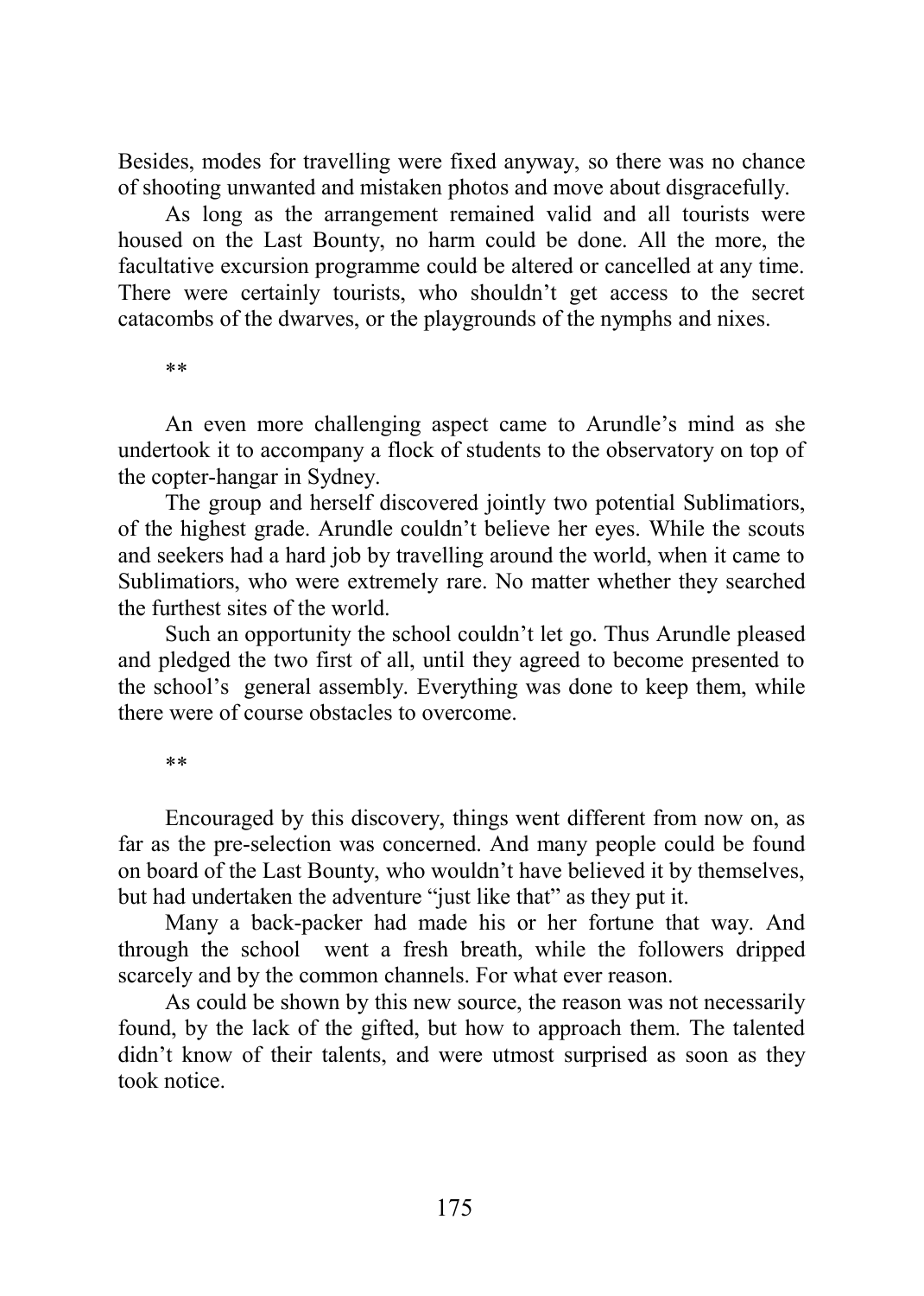Thus the struggle against unwanted moles and spies became a source of renewal and enrichment. No-one understood anymore, why things hadn't been handled that way earlier.

Sorrows, as far as the new blood was concerned, had existed ever since in certain sections.

\*\*

Something might have torn and teased the new candidates of hope to find their way down here, while following rumours glorifying the islands. – Sam Smiley came all the way from Idaho. He was a farmer's boy without much of an education. He felt drawn on the big trail around the globe. He followed the call, accompanied by a harpoon in his bandana and the guitar over the shoulder – his most important luggage.

He was the one. And he was in the right age – perhaps a tiny spur too old – but with seventeen not too old, in order to learn all what was needed to become some-one special.

Sam was a friendly open-minded fellow – slim by appearance and sensitive by nature. Just made for his art, he, however, didn't have but a faint idea yet. Only sometimes, when he stood beside himself, so to speak, (Sam didn't reject a joint here and then) he felt like swaying. But he put that on the effect of the drug. while, as a matter of fact, he was tied to the ground instead, than made him fly.

Sam Smiley alone was remarkable enough. But he was not alone, while he was accompanied by Mynona Wilder. The two had met accidentally, the way you meet while travelling. And they found out that they were almost neighbours. Because Mynona was also from Idaho, but she wasn't at all proud of it, nor was Sam. So it was.

The reason why they had been driven out into the wide world, coud surely be found in the narrowness of Idaho. Tightness, that wasn't necessarily mirrored by the landscape, which was vast and empty, but in the minds of the people.

They had met on the plane, on the way from Los Angeles to Sydney. They looked at each other and knew it at once. And they stayed together ever since, as if forced by fate.

Sam made music. Mynona sang a little or collected the money from the passer-bys, if there were any, willing to spend a nickle for Sam's art.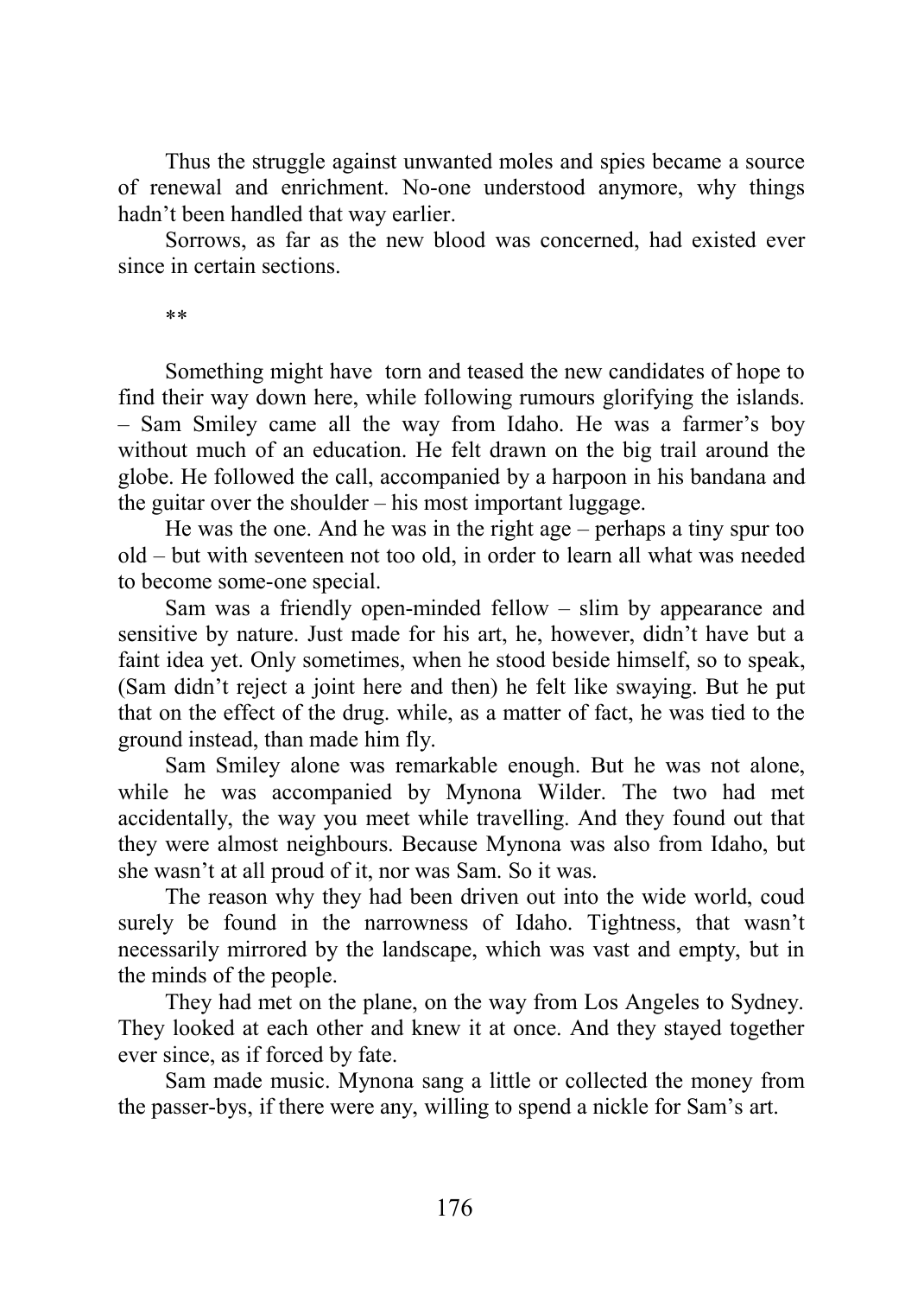Had they only known, what stuck in them! And what they jointly could achieve. But they didn't, and therefore they didn't even try, and were happy with what they got for the somewhat dry country-music form Idaho.

They were pretty busted flat, when they approached the observatory of the School of Inbetween on top of the copter-hangar, but found it closed. So they unrolled theit sleeping bags, stunned by the Southern brightness of the stars and fell asleep soon, while the young love was burning in their hearts, and filled their senses with a carpet of the plenty, which opens but for a few in love. Everything else would show up.

The rumour didn't fail. What they had heard, was nothing compared to what they experienced the other day. Of course they passed the test with glow and glory, which the students of the art of the other way of seeing undertook with them.

In fact, something almost like jubilation resounded. while for many of Arundle's students was it the first time, that they became aware of the contours – and that in such a strong shiny green.

The young lecturess became upset, and wanted to have an immediate word with Tibor. She couldn't get hold of him on his far island, but Shamaness Susamee promised to pass on, what was transmitted to her, although she didn't quite understand neither the importance nor the relevance at all.

Arundle had her doubts. Not because Susamee was of advanced age, but of her limited mind. However in this case, she seemed to have passed on all information properly, because Arundle found Tibor right at the copter-terminal, when she flew in from Sydney with Sam Smiley and Mynona Wilder on board, who hurried on and just caught the vessel. As they didn't want to have their journey spoilt. The Grand School Assembly met nevertheless, as had been arranged.

Arundle felt reminded of herself and Billy-Joe when they became aware and were chosen, likewise. Both had had little or no family-ties. So she concluded that the two Idahoans would as easily be convinced of the advantages of the School of Inbetween as they had then been.

A last hurdle, many of the members of the conference believed to know, would be the Dean of the Sublimatiors, the aged and meanwhile grey Moschus Mogoleya. While he became more relaxed and less eager and self-centred, as he used to be. It was his faculty the two would have to join, as positively green as they were.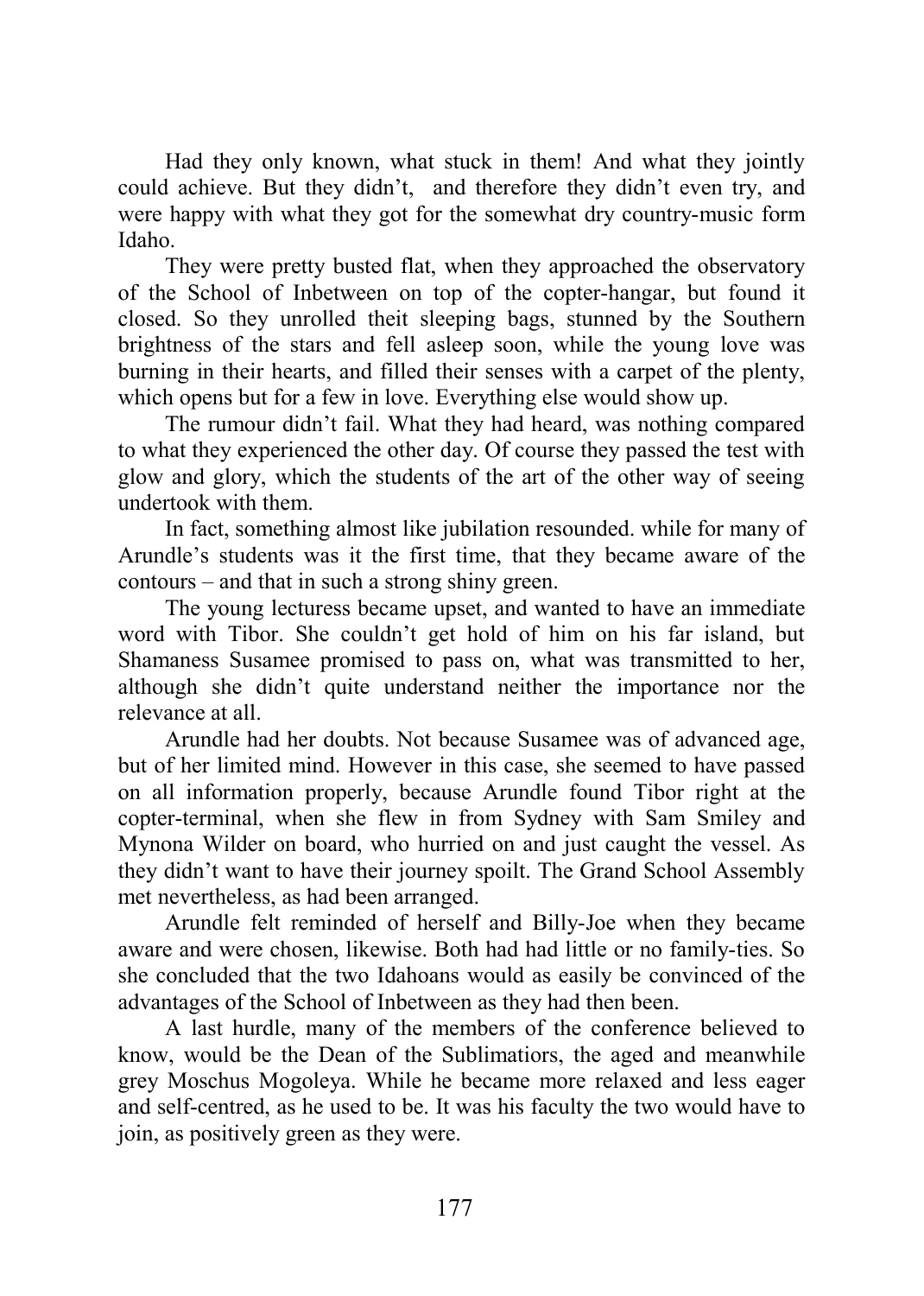A change of generations might as well be wishful and necessary here, while the Head-Mistress and her deputy were already on the verge of resigning from active services. As well as Scholasticus and Grisella, who intended also to reduce their lot, or even give up their commitments in the School of Inbetween for good., and concentrate on the adjacent University.

As Dean in substitution of Mogoleya, Tibor would very well suit. He would be the ideal candidate. The more so as he by now had inscribed for the Doctor's degree, since Shamaness Susamee definitely preferred Tika as replacement or deputy. Susamee left no doubts about that. But why could there be only one Shamaness on the island? This couldn't be made clear to Tibor. This seemed to be a primitive idea to him, and reminded him on the Showdown of a Western movie of the fifties.

For no detective reason Susamee seemed to be certain that there was not space enough for two youngsters in her vicinity. As if they would steal from each other the butter on the bread, so to speak. Tika tried to explain it for him. She spoke about spirits and anchestors, from whom you got notice of that kind. But Tibor didn't really believe her this time, while he eventually believed almost everything she said. While the explanation this time sounded like dictated by Susamee and learnt by heart.

Moschus Mogoleya didn't resist, and didn't stick to the Dean's chair. A little more time for his own studies was exactly what he was looking for, so it was heard from him. – Tibor wondered how they all had misunderstood the old miser.

Since there was the University, the faculties of the School of Inbetween disgraced themselves to a certain degree. And as his faculty swaggered along and no great jumps could be seen ahead, he thought that the time had come for him to change into a University career. While it might be a little late for him, as well.

The director signalled 'green light', as Scholasticus put it with a mild smile, because Moschus Mogoleya's Somnior's green tickled him in the nose. There surely was a field of action, where Moschus could do some good and only little harm. The dwarves might be willing to become trained the green way. By nature they were very alike, to a certain extend.

\*\*

"Would you be prepared, and would you agree to take responsibility?" – Marsha Wiggles-Humperdijk interrogated Arundle. She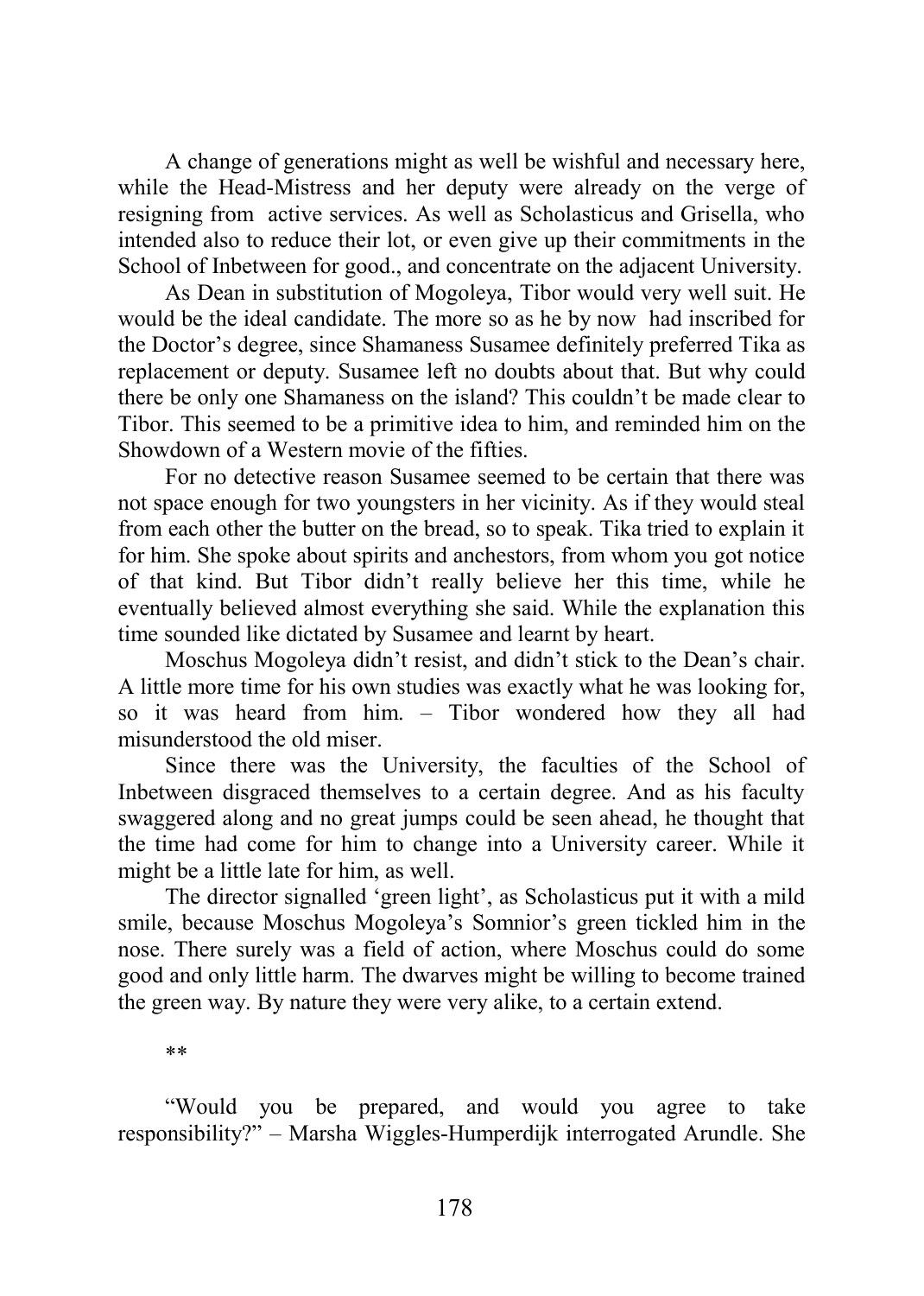meant to say, whether they were prepared to manage the school alone. Arundle agreed after a quick glance over to Billy-Joe who would of course be in the boat, while they soon would be three. But that would be no hurdle for her, nor for him. The real question was, if they could imagine and accept the life-long outlook on the life of a school-director's couple, because this would then be their appointed lot.

#### **27. The Giant-Moth**

With all those changes around her, Penelope M'gamba felt suddenly alone. While the Conversiors orientated themselves more and more over to Susamee's island, she asked Tika as well, if she was willing to become Dean of the Conversiors, as well.

"It's no hell of a job – it's more the title, otherwise there isn't much change." – she tempted. She had in mind, that it might be of advantage when the connections between the islands became more intense, which was realizable, thanks to the Last Bounty, anyway.

Tika, however, refused. Tibor had just been promoted, so such a commitment would be to much for her, for the time being.

"Perhaps next year", she said. In any case, she had to think about it, and had to have a word with Tibor and Susamee. She most shyed away from those never-ending conferences, and the necessity of speaking in public. On the other hand she felt of course pampered by Penelope's offer. After all the set-backs, she would at last be set on the same level as Arundle.

She would be the Mistress and Shamaness of her own island, because Susamee decided "to hand over and pass on the spoon", as she put it, when she learnt of all the changes in due course on the Isle of Wisdom-tooth. Perhaps the additional task might be too much for her anyway, Tika reckoned.

"Pass on the spoon. – you name it, how dared she?" Tibor commented Susamee's intention. He had served a couple of years under the dominant woman, and knew, what he was talking about. His new job he would keep in any case, not matter whether this meant to spend a lot of time on the Isle of Wisdom-tooth.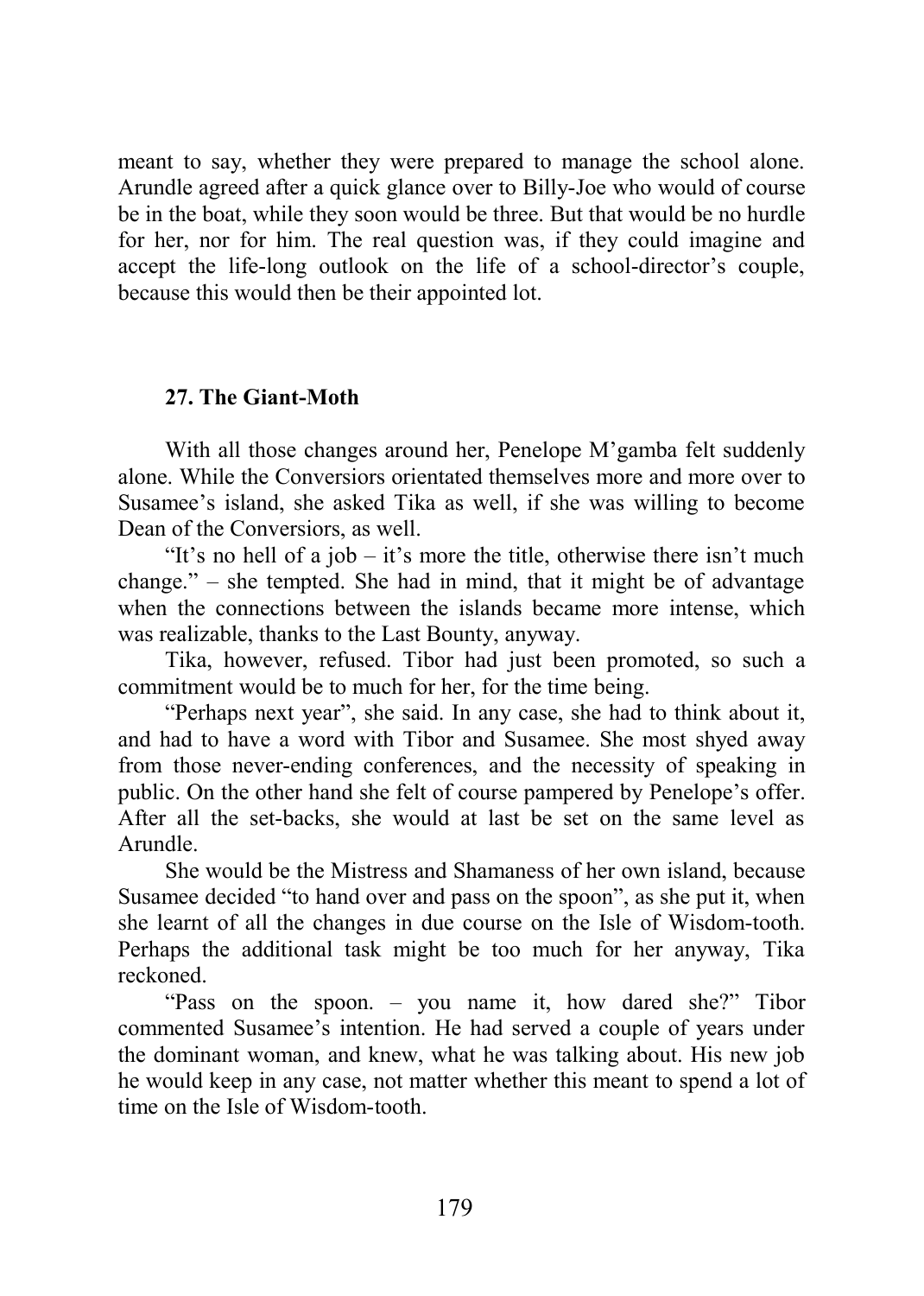Things weren't all that clear between Tika and Tibor. Because Tika raised that existential question again and forced him to decide one way or the other. While she had to make up her mind, and couldn't do. Would she decide in favour of the Dean's profession, she would also be obliged to spend part of her time on the Isle of Wisdom-tooth.

The dwarves would manage without surface guards. and there were still the Hennes and Susamee and Watchman Will Wiesly, after all. While Susamee had no intention to move. In fact she wanted to please Tika with her offer. She couldn't move because of Watchman Will Wiesly. Not now, when he finally managed to get rid of a competitor, while not by his own force.

When Will heard that Susamee wished 'to give up the spoon', he misunderstood the saying and was so deeply hit and moved to tears, that he had to be put to bed, where he lay for hours in a darkened room, sobbing and moaning heartbreakingly. While Susamee had picked up the saying somewhere, and didn't recall the context or the grave adjacent note.

In fact, she didn't want to live forever, so that was clear to her, but she couldn't tell Will, who was so much younger, and feared the outlook of being left alone. That was why the presence of Hans Henny Henne troubled him in another way. Henne reminded him of Susamee's mortality. Which was, of course, paradox, as Hans Henny Henne was technically seen, the most advanced product of the ever-lasting faction. His annual check-up, when all the spare-parts were checked, or replaced as necessary, guaranteed a never-ending outlook.

Susamee, on the other hand, was proud of being all genuine and natural "besides a little lifting here and there" she admitted with a twinkle – "and that, I've done myself."

Besides she was cycling as well with that new type of SLOMES, as everybody did. The idea had come from Watchman Will Wiesly. "Why not combine the necessary with the comfortable" he said to himself and added petals to the island-owned SLOMES. That way everybody could do something for feet and legs while having a meditative sitting in order to prolong and refresh brain and soul.

Others copied his idea, and soon everybody cycled. So Hans Henny Henne, the eager inventor wondered whether so much energy should be wasted. Therefore he invented a warm-water-system which could be plugged in. He couldn't stay away from such tinkery.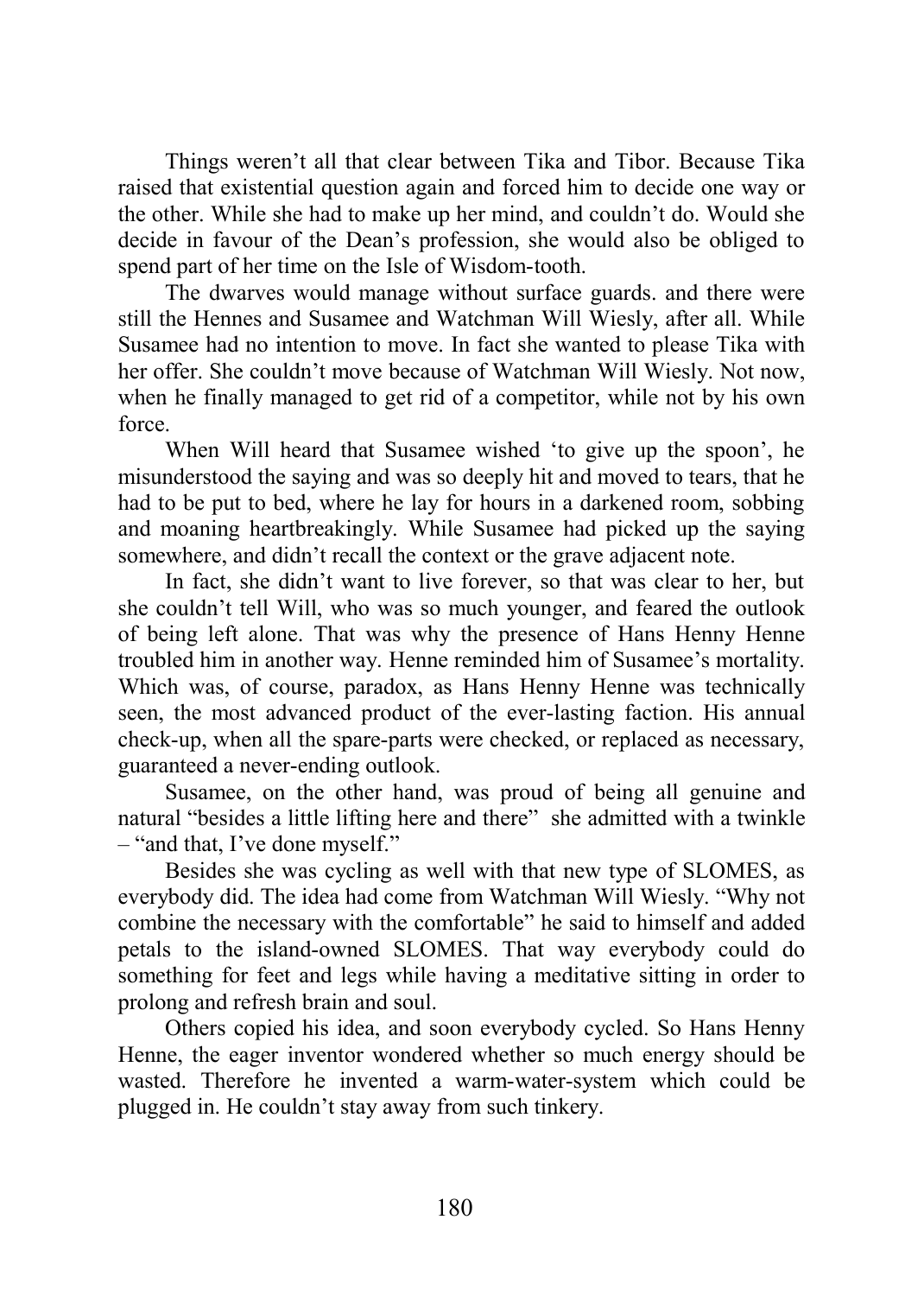When Captain Leblanc told his colleagues on board of the Last Bounty of this development ashore, Stan, the engineer, thought that a great idea, while pedalling was already common on board as well. He however thought of a far better system by connecting the peddlers with the freshwater production device.

That was very effective, and passengers learnt that way, to use only the amount of fresh water for showering they before produced.

\*\*

Sam and Tibor communicated right away on the same wave-length. And Mynona also felt at home at once on Susamee's island. She liked little children and little Emasus was happy about the new playmate. Tibor taught the pair the secrets of their art, they were gifted with, without noticing. In a crash course they acquired the tricks, you had to know, in order to cope with the moody winds and make them servants.

Emasus had inherited his father's talent, and made him so proud.The little boy danced with the wind even before he was able to walk properly. So his mother didn't want to stay back, although she insisted that she lacked any talent in this respect, what so ever. But perhaps she was afraid of loosing her conversability, when switching the colours.

Mynona and Sam were accepted wholeheartedly in the communion of the School of Inbetween. In fact, they were sooner in as they realized, while Tibor was their Dean.

The former Dean, Moschus Mogoleya, had resigned at last, "for health reasons", so it was officially said. The self-induced horse-headed violin played a heart-breaking farewell in the light of the full moon. The magic bow cared for the military aspects of the grand tattoo, and had invited martially looking warriors on a virtual base from ancient Rome, or was it Atlantis?

Moschus Mogoleya sobbed like an abandoned dog, chained to a castle's gateway. And did that for the first time. He would have loved to repeat the ceremony, and have a second farewell. "Yes, we must repeat that" he said again and again with a breaking voice, and tears sprang again out of his eyes.

The invention party of the new Dean – on the other hand - turned out to be celebrated kind of meagre. But that was the way Tibor wanted it,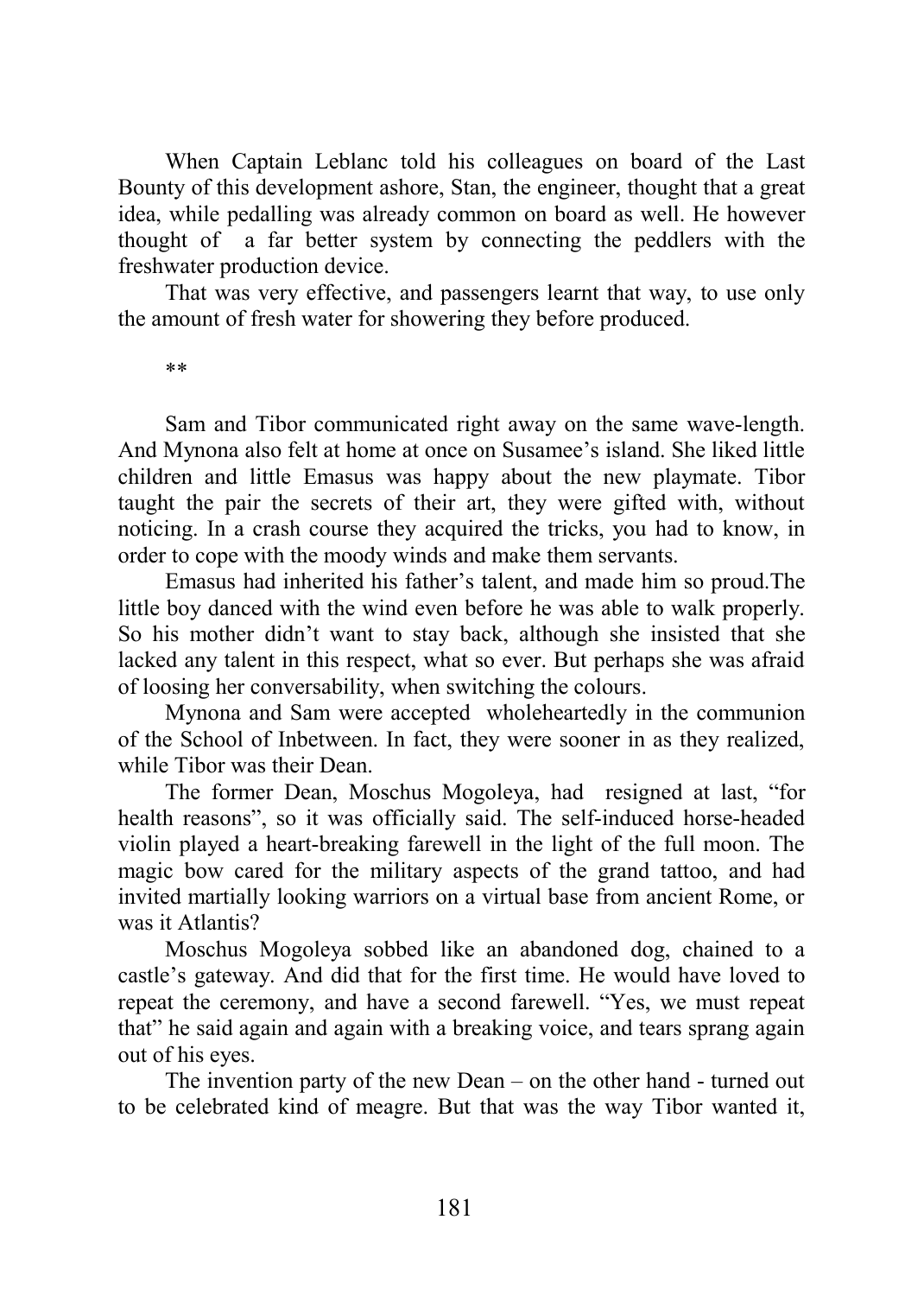who was now grown up and had left behind all those little childish humbugs ever since.

He just formed a green circle with Mynona and Sam around little Emasus, who climbed up into the air in his mother's arms, as if both were drawn up by a miraculous hand.

The violin to have been playing, he reckoned rather unsuitable, however. While he was not in the mood. And waiting for the full moon, was no option either, for other reasons. Besides, he took care of his faculty anyway already, since Moschus Mogoleya had abandoned and ruined it, at best he could, as had shamefully be admitted.

Since their generation left a good while ago, nothing had been done, new talents were out of range. With the help of Mynona and Sam Tibor hoped for fresh winds blowing, and have the forlorn flock of Sublimatiors aired and spirited.

You could see already how well the newcomers did, when they joined the circle and lifted it up to incredible heights, instead of the timid jumps the group performed, when left on their own.

So Tibor was diving already deep into loads of work as the new Dean, and had no air of feasting what so ever – not yet.

While he was still self-righteous, he was meanwhile able to see things in a more objective light, and sought for true justice, he was all in favour ever since.

\*\*

Tika also took over the second problematic faculty, after hesitating for a good while. The Conversiors weren't in good shape either, which also had to do with the previous Dean. Since Penelope M'gamba got stuck so miserably as a castaway, she was not the same anymore, and couldn't converse as properly, as before. At least she didn't show any intention. The wound was sitting too deep. Besides, she came into the years, and therefore it might be just natural, that hormones turned tipsy-tosy.

It was high time to give her stool free, and so Tika was grateful, who finally turned in, and accepted the generous offer. Penelope promised a soft turn-over. If Tika wanted it, she would keep an eye on the awful parts of the task.

"It's all about field-research", she explained. "I am not myself anymore, and that is noticed by the students. I think, they have a right for a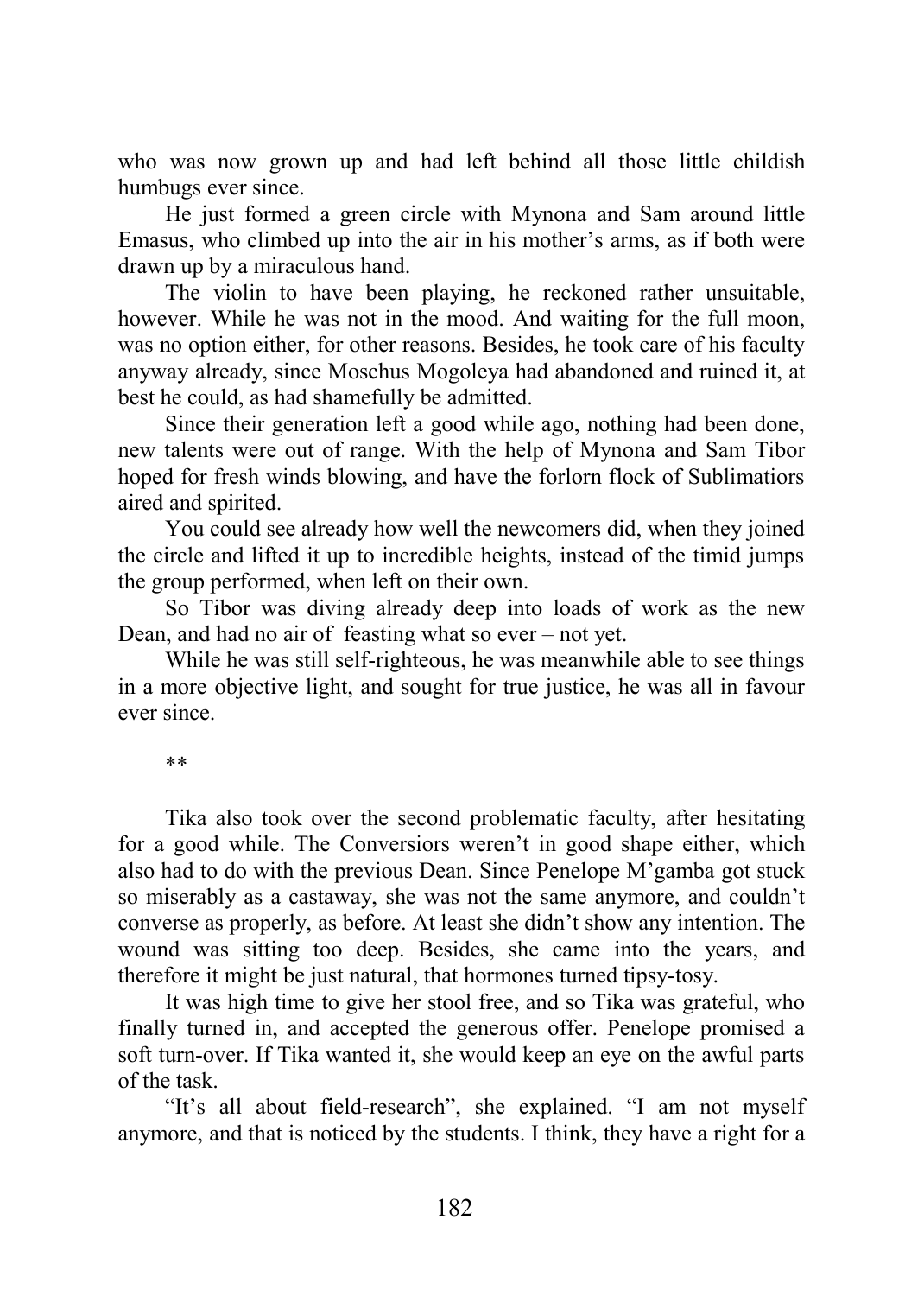full teacher, and that I am not any more – no, no, no objections, I know my limit, - and it's been reached for a good while, I'm afraid..."

Tika didn't know where to look. She had no objections, and didn't want to be impolite, so she uttered a few lame compliments.

Penelope deeply sighed.

\*\*

Conversion was also a question of the proper drugs, Tika knew by experience. Many problems only occurred, when bad mistakes were made. And that happened to all beginners. Therefore, her training with Shamaness Susamee had been the right education for her new position as a Dean of the Conversiors. Like Penelope M'gamba, who came here to the Isle of Wisdom-tooth filled with a great treasure of herbes and totems out of the deepest heart of Africa, so she also had something to offer. And that hopefully turned out to be of as great a value as the former Dean's knowledge.

The worst mistakes occurred already when looking for the right Totem-animal. This is how it started, and then aches were unavoidable. Because where-ever there were hidden obstacles, or only faint traces of aversions, the self turned into a wrong imago. Probably only mistaken by a tiny bit, perhaps a likeliness to be hardly noticed, but that could be already enough, to commence a tragic fate, that could later hardly be altered.

Hadn't she learnt it from her own brother so drastically, she would have reckoned it as envious twitter, that inflamed again and again, whether this all could really be. While it never became clear, what really was happening then.

Conversion is but a mere word, but what is it? How real is, what happens?

Was, what could be seen from outside, real? Could it be, that cells and body-parts became sorted anew again? Or became something visible, that was always there, but was hidden and covered?

The secret of the Conversion, that Tika knew for sure, and better than many of her mates, hadn't yet unveiled for nobody.

As the soul erects from the lifeless body of an Animatior, the Imago of a Totem-animal could as well erect from the body of a human, that is – a Conversior. No matter what it then looks like.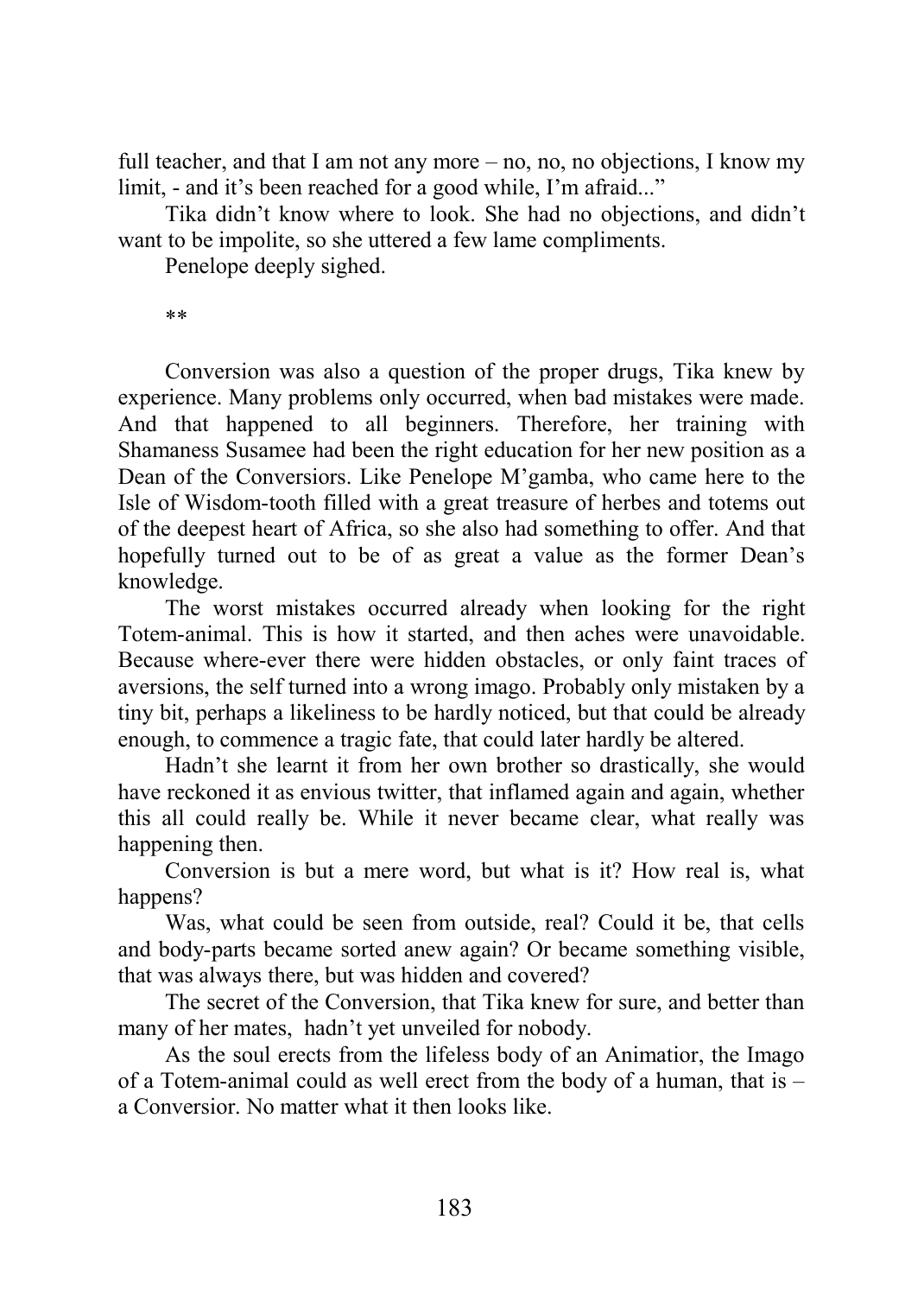But who pays attention to what stays behind a wolf, when he erects and stands up in wrath, and spreads nameless terror, and unspeakable fear? –

The twilight is doing the rest, and dawn throws a cloak of desperation over the scene. Such conversions never occur in daytime, of course not! Only the silvery light of the full moon teases the creatures of the darkness off the human remains.

Well, Tika was in due course of founding a brand new theory of the Conversiors. Not even Susamee was in the boat yet, while she knew most. And she knew of course, that she wasn't burnt monthly alive, to raise off the flames as Phoenix.

"What steps out of us, is inside of us" – was the basic rule, Tika set up. "You must see it as characteristics. Nobody is always angry, while still impetuousness is lurking inside of us, ready to break out and overwhelm the whole being, if you let go or can't hinder."

With such queer sayings the new Dean of the Conversiors explained her view of the world "out of the perspective of a Conversior" – so she put it.

"And what substance does such an Imago consists of?" one of the clever pupils wanted to know, who was sucking each word from the lips of her adored idol.

"What do we exist of, all who are sitting right here, and we, who people our dreams at night or swagger through the worlds, if we employ the gift?" – Tika asked back. She also didn't know the answer. But one thing she knew: Who ever hurt the Imago, hit the human body likewise. This was what she experienced the hard way.

Unfortunately Penelope M'gamba neglected to reflect the Conversiors' faculty in theory as well. Viewed by objective eyes from outside, she had been hardly more but an administrator, who took care that things went smoothly each month, and that there was space enough for all. The latter had been mainly her personal problem, as she knew want it meant to lack of space, conversing into a griffin. In fact each Dean set her own priorities.

\*\*

One of Tika's most clever students was in many ways remarkable. There was her Totem animal first of all, that wasn't a real animal. Well,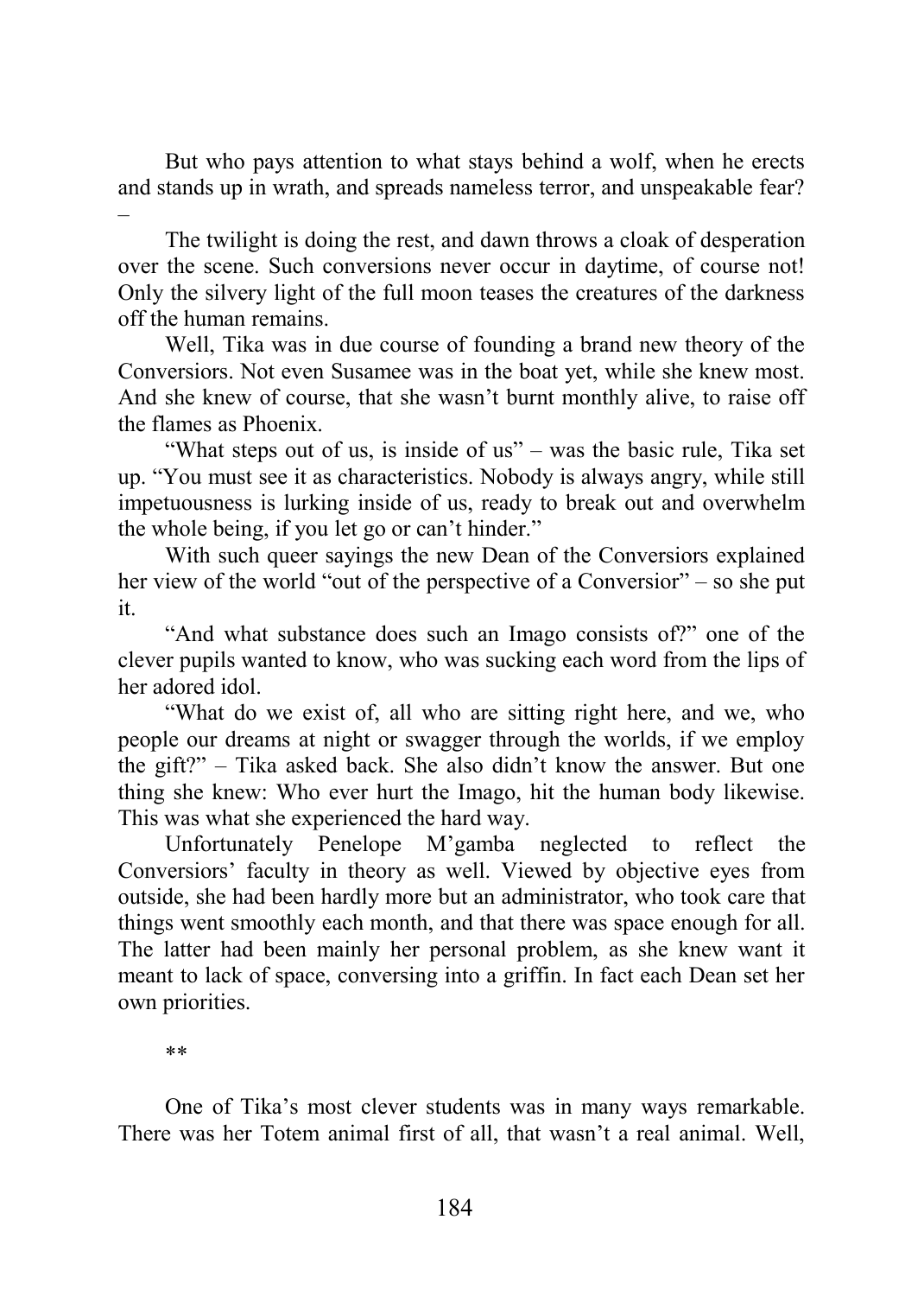not in the sense of moving on its own behalf. It was short-living and didn't last longer but a moon-phase each month, quite likely to Susamee's Phoenix, that had to become reborn anew as well.

"My body seems to be kind of intermittent host", the clever girl concluded consequently. Before the giant moth rose, a caterpillar had to hide and transform into an awful looking huge cocoon, that lasted for almost a day of the precious time unmovable, while a gigantic moth took off the second day. That moth then could of course move – by gosh, you wouldn't believe!

Almost bat-like it hushed about the darkest corners and caves, while the plain moonlight was already too much for it.

So by Nelaza, so the student was called, Tika became aware of the true secret of the Conversiors. While Susamee had made her think already, Nelaza rounded the picture up now. In her case a visible body remained back on earth, when the moth took off, there was no doubt about it. You could see the interrelation as clear as daylight, that had to be in range with that Phoenix already, but by far, less obvious.

At best Tika would have liked to check the vulnerability, but she didn't dare. How could she think such an awful thought? Things were all too obvious right away. There was no need for testing again, what she had experienced on her own body. Those who did harm to the moth, would also harm Nelaza, i.e. the human body the moth sprang off. For Tika that was so clear as had been the silvery moonlight when that arrow hit her, long time ago.

\*\*

Nelaza was kind of special in many ways, not only as a giant moth. And Tika was all too glad to have met her.

Nelaza helped her with a revolutionary view on things. The phenomenon of Conversion had to be seen in a totally different light.

When the Emeritus Scholasticus Slyboots learnt of the new Conversiors Dean's theory he was kind of electrified. He rushed to his former assistant Peter Adams, who was an aged Professor himself meanwhile as well. Peter Adams was alerted by the news and forwarded the information to his wife, a specialist of Nano-technology and responsible for the basic SLOMES-technology.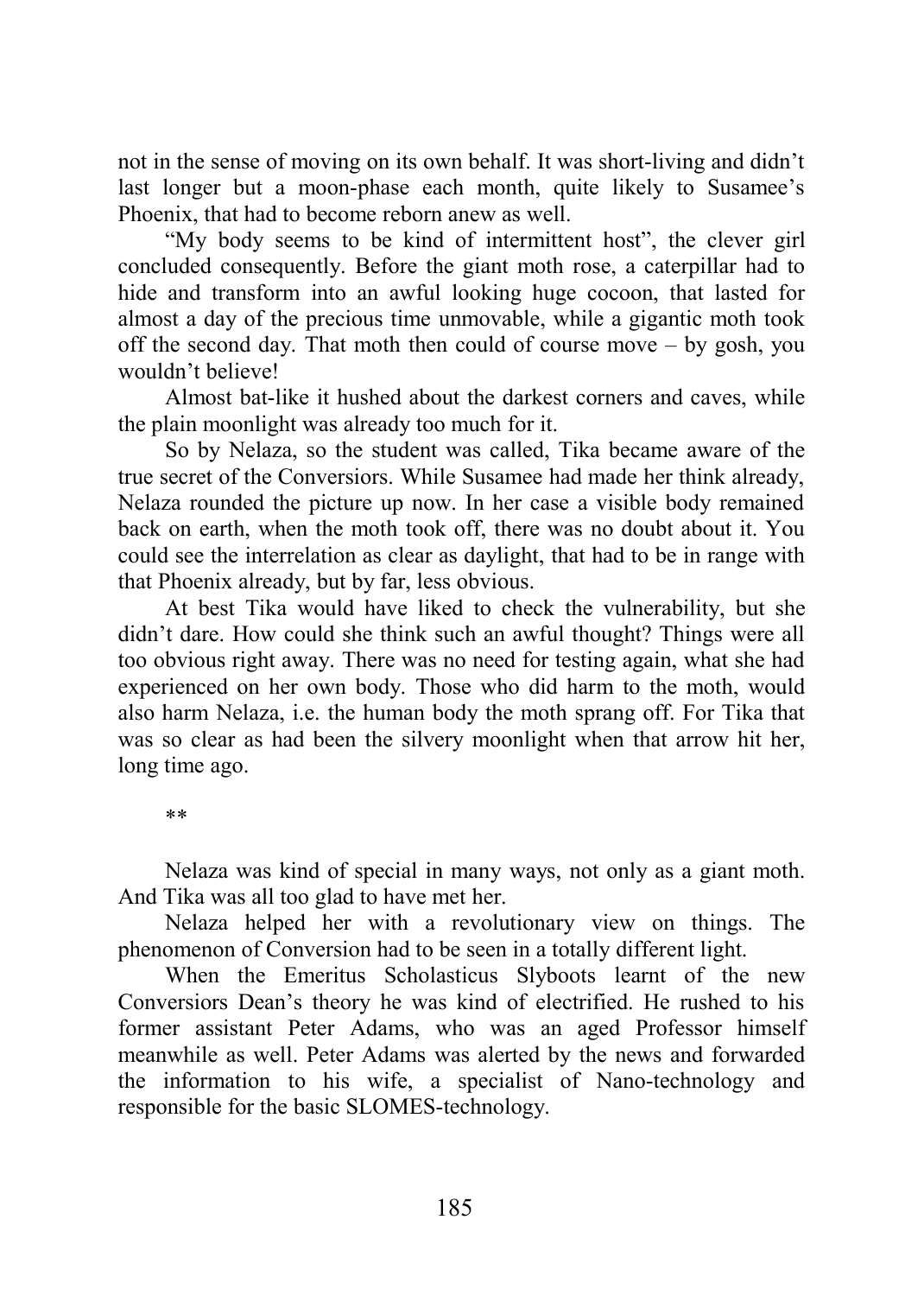Tika's Conversiors Theory, (or should it be called just a hypothesis up to now?!) alarmed and alerted them all, because it seemed to fit perfectly into Judith's studies, i.e. to the most stunning aspect therein.

While in the case in question, no Nano-bits, but converting beings were concerned. Stunning as to Judith was the fact, that some Nano-bits and certain beings behaved by the same pattern, and followed the same procedures. Tika's discovery seemed to have the quality of a real sensation.

So far only Nano-bits were able to show up at different sites at the same time, but could never be localized or watched together. Harm, done to one of the two Nano-bits, also occurred to the other, no matter how far away.

Up to now, the strict separation of the Nano-universe and the physical world had been accepted so far. The barrier still stood. No-one ever managed to break through so far. But with Tika's interpretation of the Conversiors conversion, the barrier was blown. There was no distinction any more between the world around us, and the micro-cosmos with its special and so stunning laws, or should they better be called phenomenons?

Of course many questions arouse. The first and most stunning was perhaps, what substance it was, that erected from the human remains in the procedure of conversion?

"Have we to do with matter at all?" Judith addressed to the Council of the Menora, while reporting of her latest discernments. And so the women learnt what was known so far of Nelaza, the giant moth and the Conversior's Theory by the new Conversiors' Dean. A complex matter, sure enough.

Dorothea was of course alerted by that giant moth, she had so much trouble with, and wanted to know if the moth was really the same. Had poor Nelaza been the moth they had been chasing, and almost killed?

After the rehabilitation of Luther Lommel all were convinced of his innocence and consequently focused on the moth instead, suspecting it to be the mole and culprit, responsible for all kinds of malfunctions, terrorist attacks and awful deeds, none the least of which were the fake reportings in the papers around the world, meant to ruin the good name of the school.

Seen from a distance, such a suspicion seemed somewhat strange, while the Councilloresses wholeheartedly had agreed. All the more as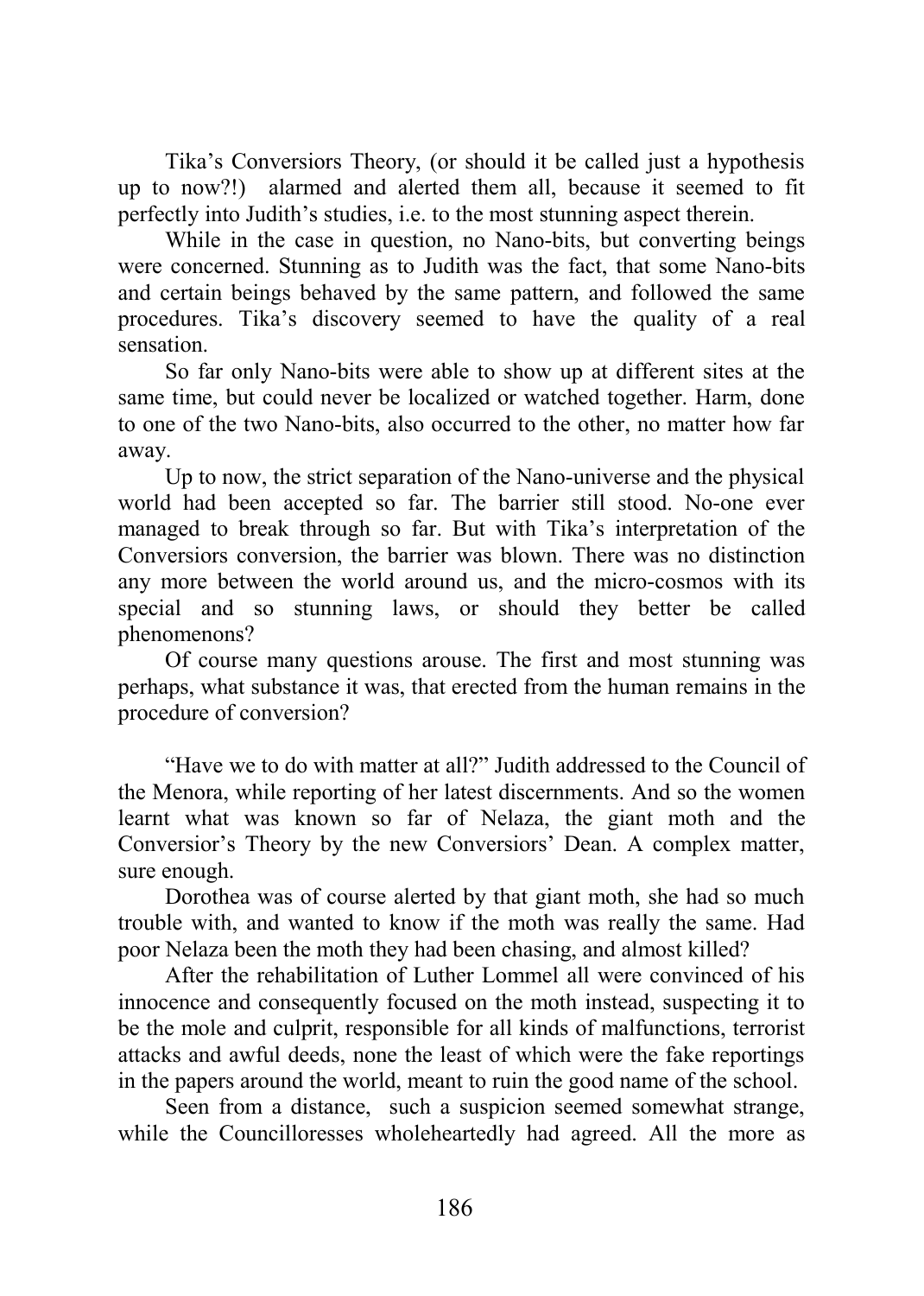Baranasias was suspected to be a kind of Conversior too. Even the Advisoress didn't comment here, who generally didn't hold back with irony and doubts.

# **28. The Uncertainty Principle (as Miracle)**

Arundle was deeply shocked in the aftermath. Shouldn't she have reminded back, for good reasons? She had then been blamed of the attack on Tika. And still felt guilty, although she was as innocent as her baby 'in spe'.

"Why for God's sake, didn't you warn us, because of the moth?" she exclaimed upset.

But Tika didn't feel guilty -- in no way. She belonged to the Council of the Menora officially, but hadn't participated so far. That was why she didn't experience the fuss about the moth, while being on Susamee's island so far away. At that time she didn't bother about the faculty, she now became responsible for. That was the wind of change.

"So far, thing went alright" she tried to calm down Arundle, who shouldn't become upset because of her baby 'in spe'. "We don't even know by now, whether Nelaza and the moth at that time were identical. Perhaps there were other moths before her. On the other hand – the time would fit. I looked into the record. Nelaza had been at the school then, that can be proved."

"We do not understand our little Nano-world as yet at all. And instead of getting forward and escape from the field of casualness and probability, we meet the same phenomenon in our reality as well, and now even want to tackle."

"If its really the same", Grisella commented Arundle's interjection. Grisella had no idea of the nano bits and pieces, but she believed in her brother-in-law, who referred to Einstein, who never gave up his disbelief about the strange behaviour of the nano-bits. "If he doubted, we should do likewise", Scholasticus would have grumbled, if he had been present.

Grisella forwarded his injection unquestioned and brought Judith into trouble. How should she now present the whole theory of the SLOMES or give at least a quick glimpse inside? - "For the time being, I can only say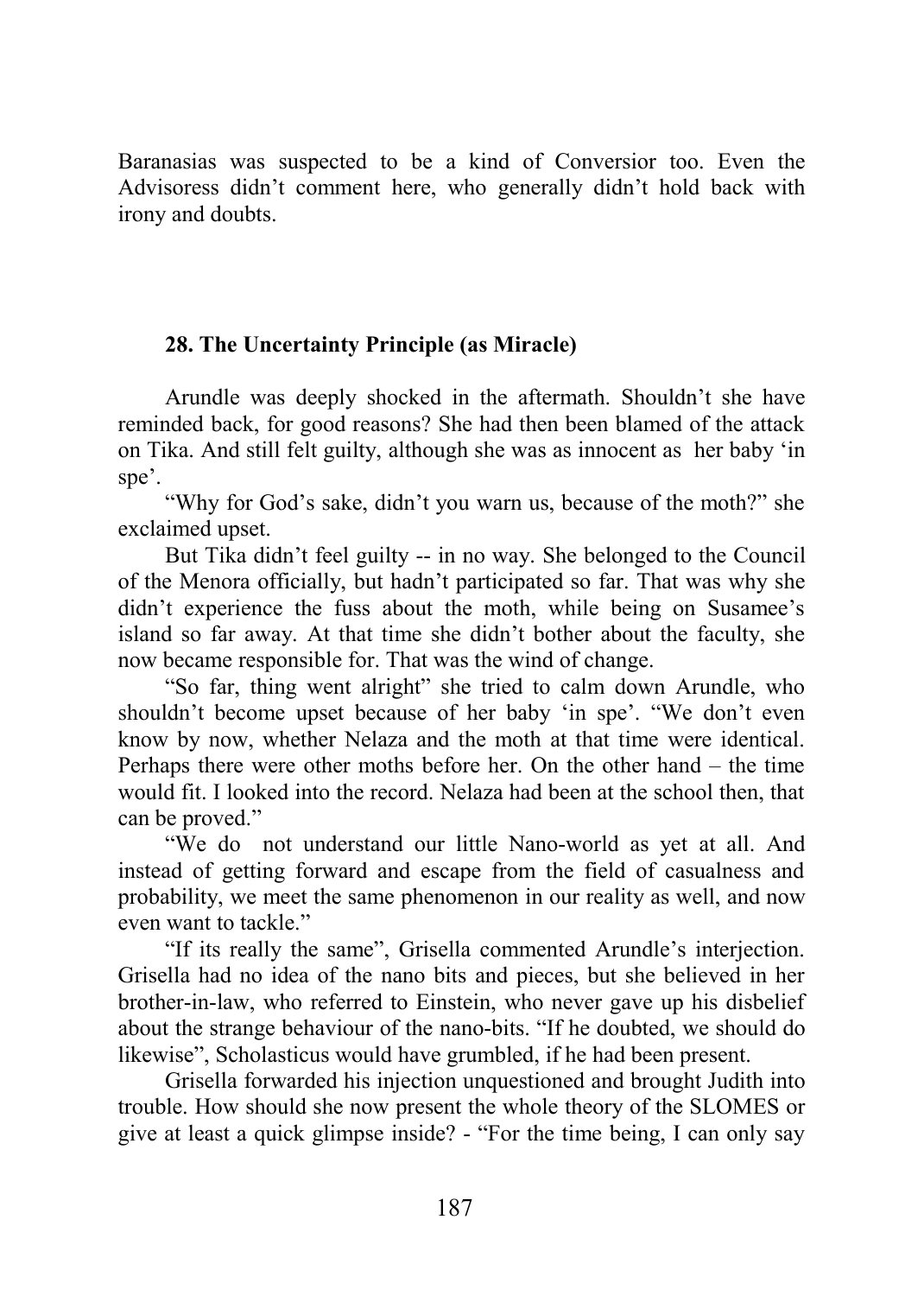that: Facts speak their own language, and don't care about the doubts of Professor Einstein. The reason why the SLOMES work, is based on that Uncertainty Principle. What we call uncertainty, the Either Or referring to the locus - or to the time-definition, is our source. The gain of time stems thereof."

"...and if we translate this for the Conversiors, we are exactly where I want us to settle in transition. I and my Imago can either BE at the same time or appear at the same place. But never both. My Self is either present as my I, or as my Totem animal. Because we both are corresponding entities", did Tika pick up the thread. Excited as she was, she had almost forgotten about the moth in danger, which wasn't hurt after all, while certainly endangered once in a while, and here and then.

"Yes, at the same time we only appear at entirely different sites. When you see the one form, then the other form is elsewhere and cannot be seen here."

"Or one after the other. First you'll be seen, and then the Imago of your Totem animal, and then again you, and you are still you, and only you. – Yes, from such a perspective it makes sense", Arundle nodded and Tika was glad that they agreed. The opinion of the compeditor of long ago days still bothered her, perhaps more then ever.

"And the Sublimation follows the same principal?! Is that what you mean?" she added. Tika wanted to know it really.

The women in the Council of the Menora gazed stunned at each other. This interjection didn't make sense at all, came to their mind. So they didn't comment but thought things over, and Arundle was first with a preliminary suggestion. "The circle of the dancers was to be seen in an instant, but in the next disappeared and flew as a green whirlwind high up in the air. Well, you believed to see it there as you could hear the screams of joy out of familiar throats, so you had to believe they were the same as they used to be on the ground a second ago.

So, the same phenomenon appeared right here, as noticed in conversion. It was impossible to see the dancers on the ground, and the whirlwind high up in middle of the air, at the same time." And this was what she told her mates then, and surely convinced them.

The Advisoress also agreed and uttered this by a discrete but soundless clapping of her substance-less hands. She still didn't say anything, but looked positively amused. While the magic bow and the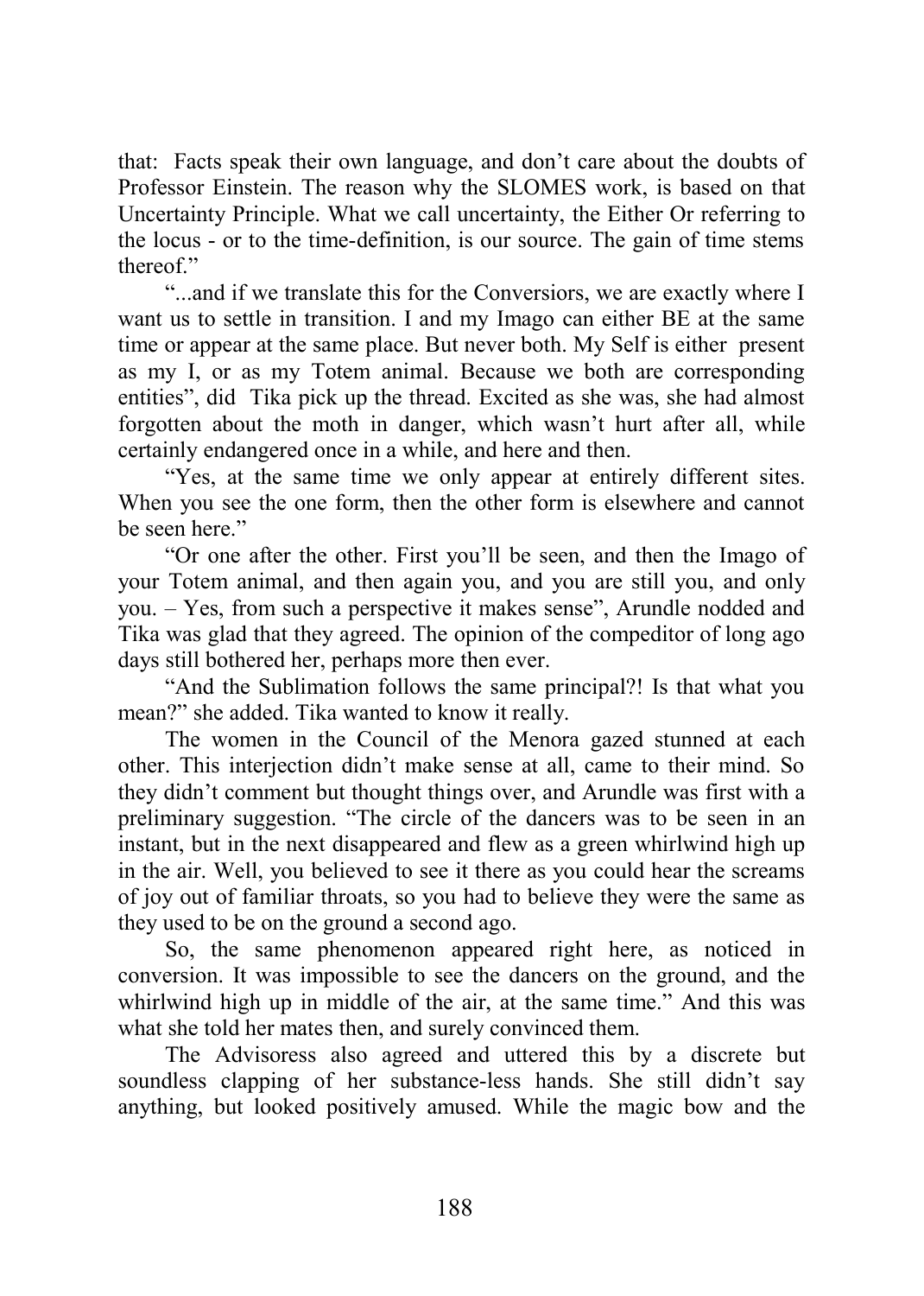magical stone hollered and screamed like madmen, almost obscene, as if they had forgotten where they were.

As a matter of fact, they were accepted only with patience and snare, so to speak as the borderline hybrids they were, just like the Advisoress, who was demonstrating that she also was subsumed under the same law and principle. Beside the fact that she could appear either the male or the female image, but never both at the same time.

Those were indeed a lot of hints, more then most could stand, because what opened up here, exceeded the capacity of the common sense. Such you could accept, and that was it, or you hid behind Einstein and denied with him God's capacity for gambling. ("God doesn't gamble" – so goes Einstein's verdict.)

The magical stone and the magic bow shared the same opinion. Their little demonstration of agreement might suffice, so they hoped. However in vain, while the Counciloresses were thinking of a way of getting rid of the misfits, and have them reduced to their basic gender, they here just represented in such an awful manner, and then have them consequently dismissed.

That could however not be done without the two, who were quite well able to read thoughts. So the women gave up: They didn't see a likely chance of proceeding, so they closed the meeting and decided to meet again at a later date. The stars might show then a better constellation, when the moon was rounding and the Conversiors were on their way. But they proceeded without having reckoned with their host, (in this case with their male-suspected magic guests).

'How people resist, how they stick to their little secrets and wonders' the magic blokes let the women of the Council know instead. 'They do not want to lose, as if they found the highest joys of the heart therein. Instead of being pleased by the discernment, they moan, and instead of rejoicing, they sob, and instead of marvelling, they close up. What a peculiar form of being humans are!' the two magic fellows agreed with unspoken words.

There was however no alternative, they both knew all too well. The dwarves were no alternative "Definitely not" the magic stone ascertained, who should know, because he also came out of the depth of the earth.

"It's that way" the magical stone went on "if someone knows how a the piano works, he cannot play the piano. He can only do so, after having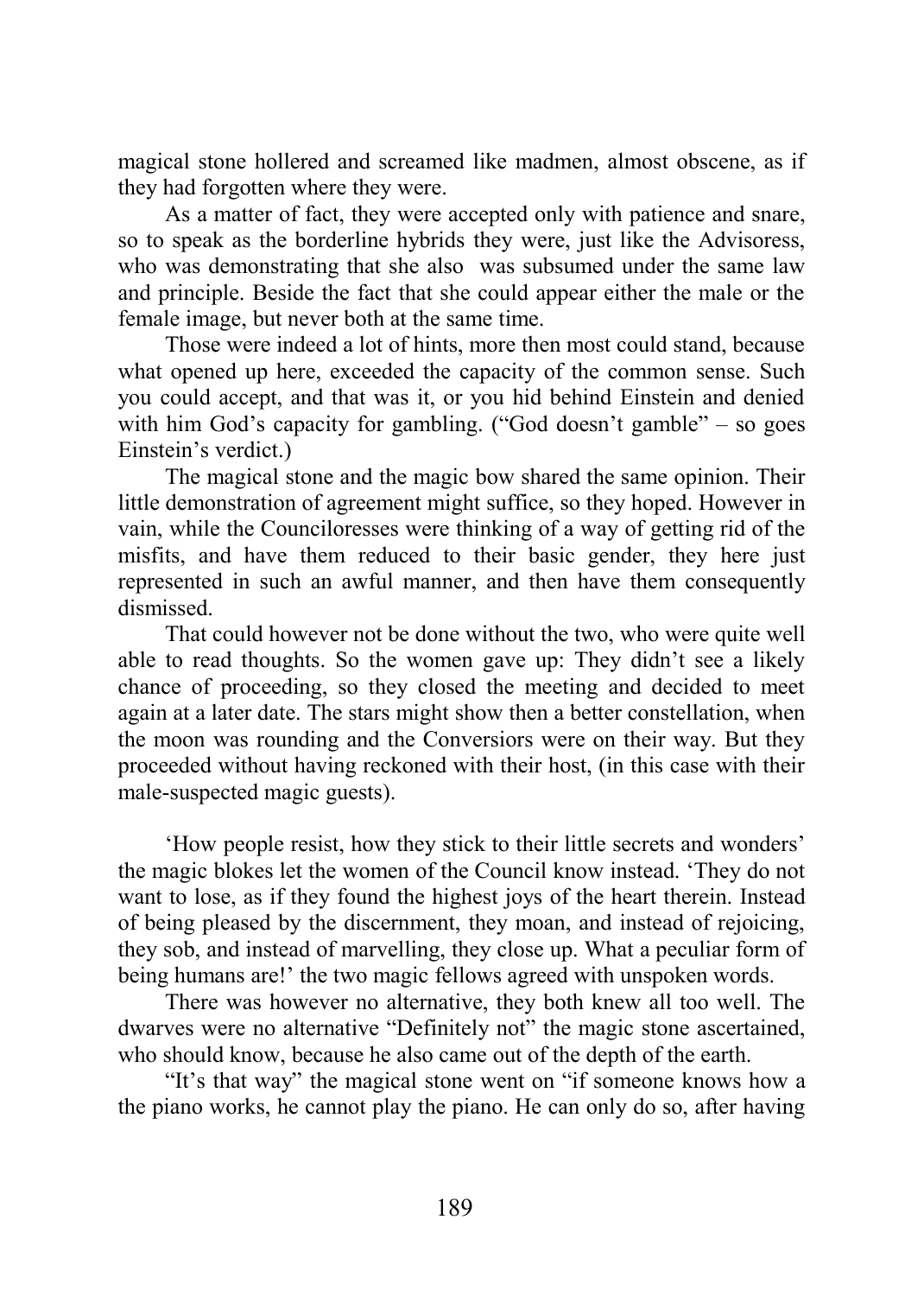trained a long time. And a master he most likely never become, if he isn't talented or if he lacks motivation and endurance or fun."

"Or everything... Not anybody can learn everything, what can be learnt. And sometimes it is so hard to be learnt, that only gifted can – that's the way it is, after all..." the magic bow agreed.

Again the Advisoress showed agreeance the same way as before, and the Counciloresses gazed at each other stunned and bewildered.

What the magical fellows had wanted to let them know, had nothing to do with the reaction they emitted. The women felt somewhat stripped, and the Advisoress seemed to be on their side as well.

Frankness is not really an option of women's circles, or was this an unfit generalisation already? Arundle didn't think this to be quite likely but even desirable, while interfering with the sharpness of the bright brain. But she didn't dare for peace's sake, and not to offend the harmony-minded assembly and their reaction on the behaviour of the two hermaphrodites, who could only keep up, because they hung between the genders. A woman couldn't have dared – no way. Not if she wanted to remain in the group.

How valuable had the group become for all of them, why should they dare to risk it? The expectations were so high. So much they had as yet achieved and so much still to overcome.

The little crisis they were just in, offered a chance to reflect again, if men were really unwanted, if men were really only part of the problem. Had the world become wiser, or smarter or better under the supervision of women? Had it become better since women overtook the responsibility for the future? And what was the Advisoress's part?

They knew by now about the secrets of the Conversiors and the Sublimatiors, at least they had found some kind of a trace, by spotting the origin in the Nanoverse. The transfer from there to the real material world was to a certain extend the achievement of the Council, but had probably little to say. The time was ripe for such enlightenment. Soon it would become common sense, like before the wonder-world, and stunned would only be, who had no idea what so ever.

No-one dared to bother the Conversiors with rationalizing their gift, lest the Sublimatiors – about whom all kinds of explanations circled. There were mainly two contradicting ones. On the one hand there was the classical aerodynamic interpretation. Rotation generates uplift by thickening below and by thinning above the green whirl. That was a clear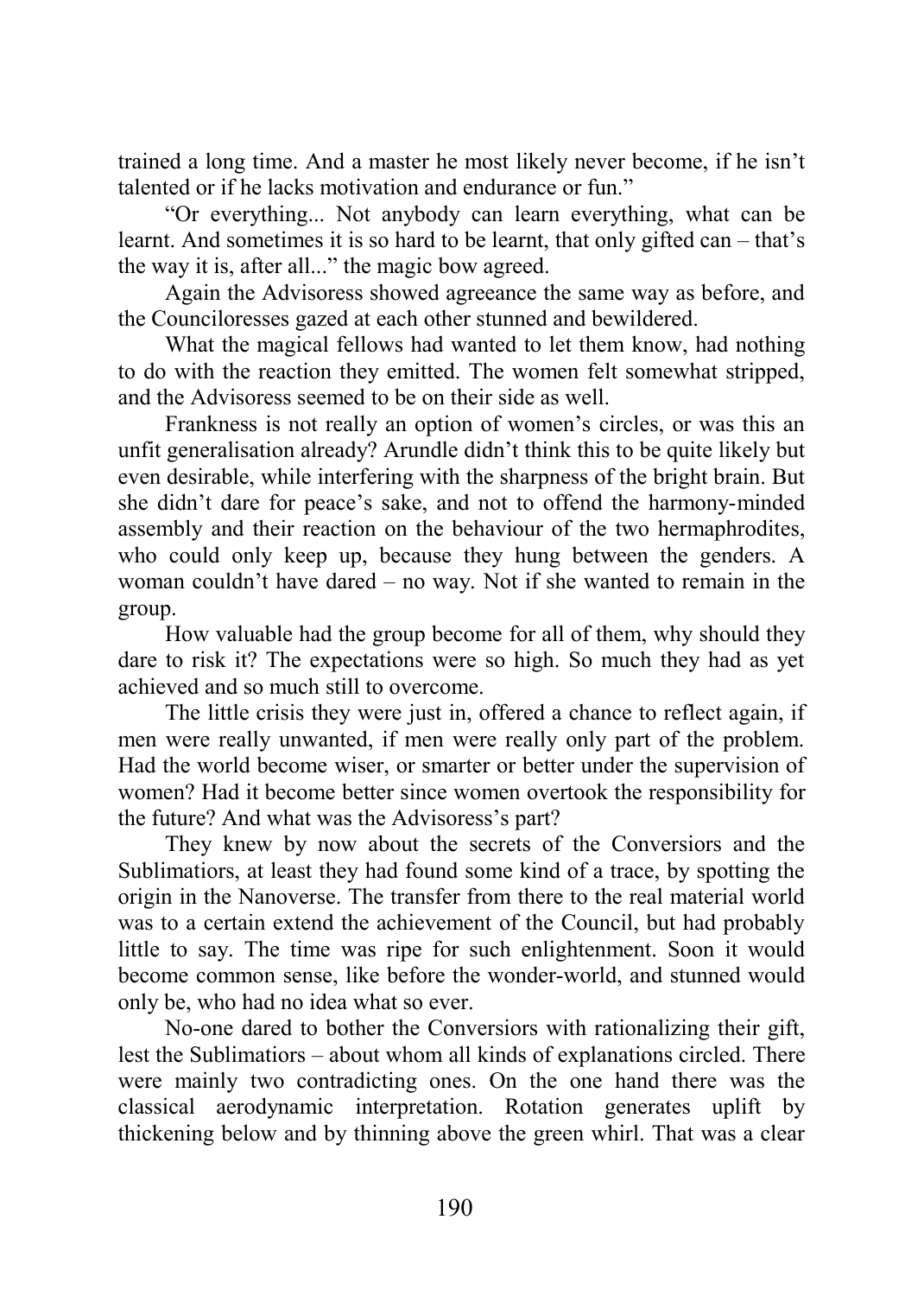and clean fact. The only thing was, it didn't work. Such a thickening couldn't be proved, not with the available forces in reference to the lift-off weight. The weight was too heavy, and the mechanical forces far too low, the wheelers could achieve.

The second, the electromagnetic theory, had trouble in explaining the generation of the field. After all the gravitation had to become topped locally for a short time. And this was when this interpretation got stuck. Sure enough you could produce strong fields, but they caused an entirely different behaviour of the objects, then could be observed by the dancers with the winds.

Compared with the two modes of interpretation, the virtual imagination-thesis sounded by far more elegant and sound. While nobody could explain, why so many billion nano-bits were caused to behave identical, and became open to a will, that came from the dancers. And this will had to be so strong, that it could with-stand in the thin zones of probability, which was very unlikely, statistically seen.

Diffusions there were many. How could they then crash over the sea? Arundle asked herself, while reckoning in the circle of the Menora the pros and cons. How could that happen, while their body lay fixed to the ground, if you followed the new theory? – The corpses drowned and were reanimated, and not some fancy imagos.

Alas, what ever happened to the Imago, also happens to the body, didn't it? Whenever the Imago crashed into the sea, the body did alike, but set apart for a second! In the moment of death both would come together again.

The theory of probability wasn't able to give an answer. In other words, no matter which side you harmed, the corresponding equivalent suffered just the same. In that, Conversiors and Sublimatiors were exactly equal and identical, seen in the light of the theory, which intended to explain the miracle, in order to unveil the mystery, and take it no longer for granted. Because miracles are only those phenomenons of reality you have no explanation for.

At that state of reckoning the Counciloresses of the Menora brought the momentum of talent into their reflexions, in order not to strand in mere positivism. By means of which they wanted to tackle the criteria of repeatability, the final true measure of any sound theory. Thus, they escaped the trap, and assured themselves, that there had to be a loophole for the gifted. Despite the fact, that theoretical discernments had to be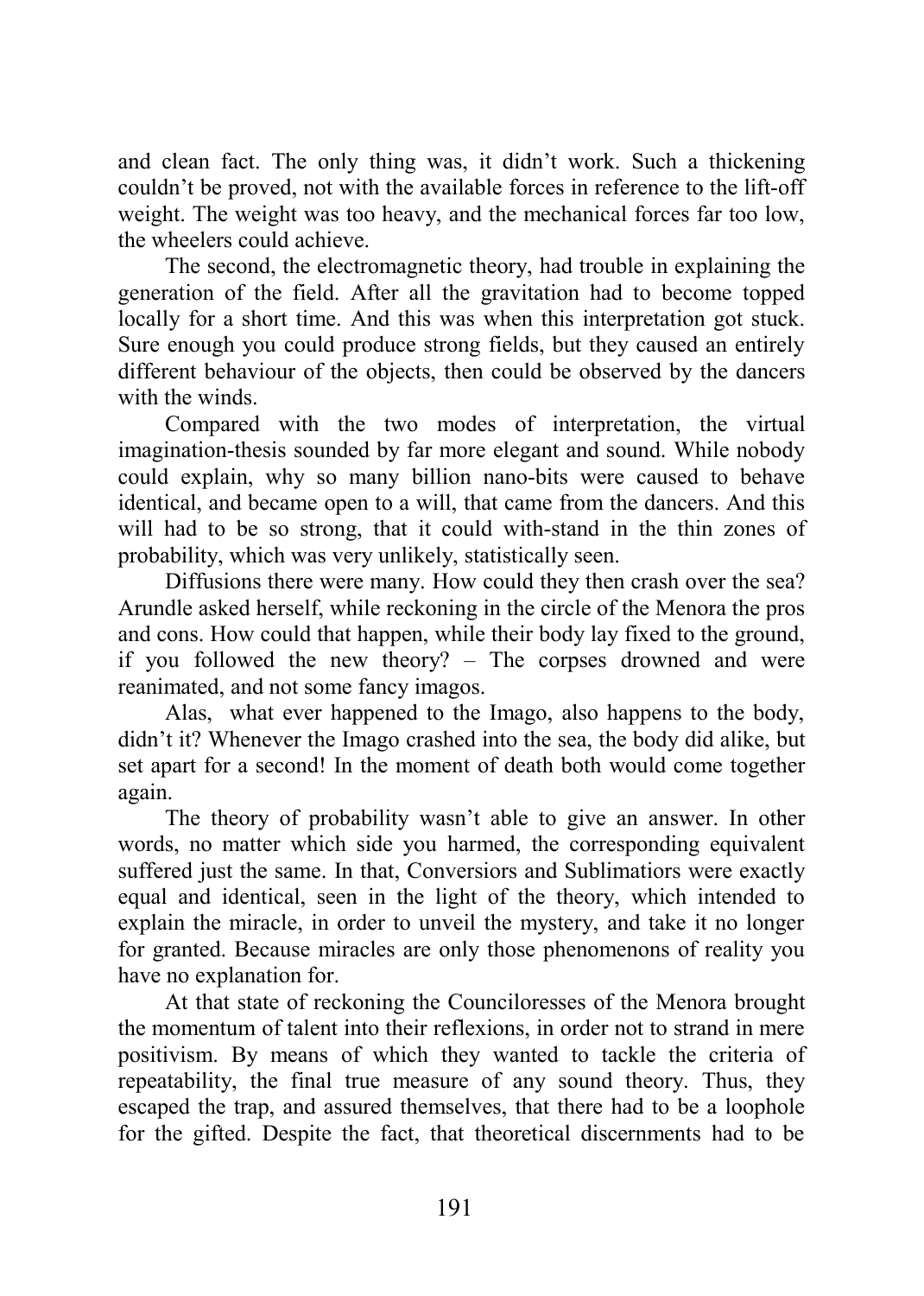objectively valid in general, certain predispositions had to be excluded from the mainstream.

The main obstacle was the proportion. Out of approximately 10 billion individuals, who peopled the world, only some hundreds were gifted in the way of the Conversiors and Sublimatiors. That was but one of the criteria which had to be taken for granted. Before any experiment would be going to work, the candidates had to be found, and that was of course already a kind of miracle, that lacked of objectiviable data. Only a trained scout and adept of the other way of seeing, had a little chance.

Spotting the candidates was in fact a hell of a job, and sorting out the cheaters as well. When the first step was successfully made, the talent was then only recognized. It had then to be developed. And not all candidates succeeded, not all achieved the goal, be it the green whirlwind, or the moon-sick totem-animal. Mainly the latter was never seen in public, but was hiding at forlorn sites, and was then picked up after re-conversion, four days later, back in their human fashion. While green whirlwinds weren't seen at all, or if they were seen, the seers either didn't believe their eyes, or took it for the refletion of a forest, or a fata Morgana.

The talents mentioned here could well be also compared with singular pieces of art. No one except the author is able to produce a certain poem. The same applies for painters or composers. Artists don't fulfil inexplicable deeds. If you don't call a piece of art inexplicable, because it was produced by a genius. The same applies to the Conversior's produce or the faint image of a green whirlwind.

"Enlighten fire with a pointed stick, appears miraculous to contemporaries, because we surely wouldn't succeed. Still this way of lighting a fire was one of the first inventions of the early mankind. If someone sets his feet right and employs the help of an air-cushion, or when he enters the Nanoverse willingly, and make himself known, then..."

"...you mean" - the magical stone interrupted the interpretation of the magic bow – "you mean, that's on the same level?"

"Well, yes, it's miraculous enough, in any case. Nobody would be able to do that. At least I don't know anybody" – the magic bow added, and Arundle nodded, although she was only half convinced.

She wasn't certain whether the bow was fibbing a little. He certainly knew more then he admitted here right now. "He could have helped me with that, a little earlier" she thought and felt him realize what she was thinking.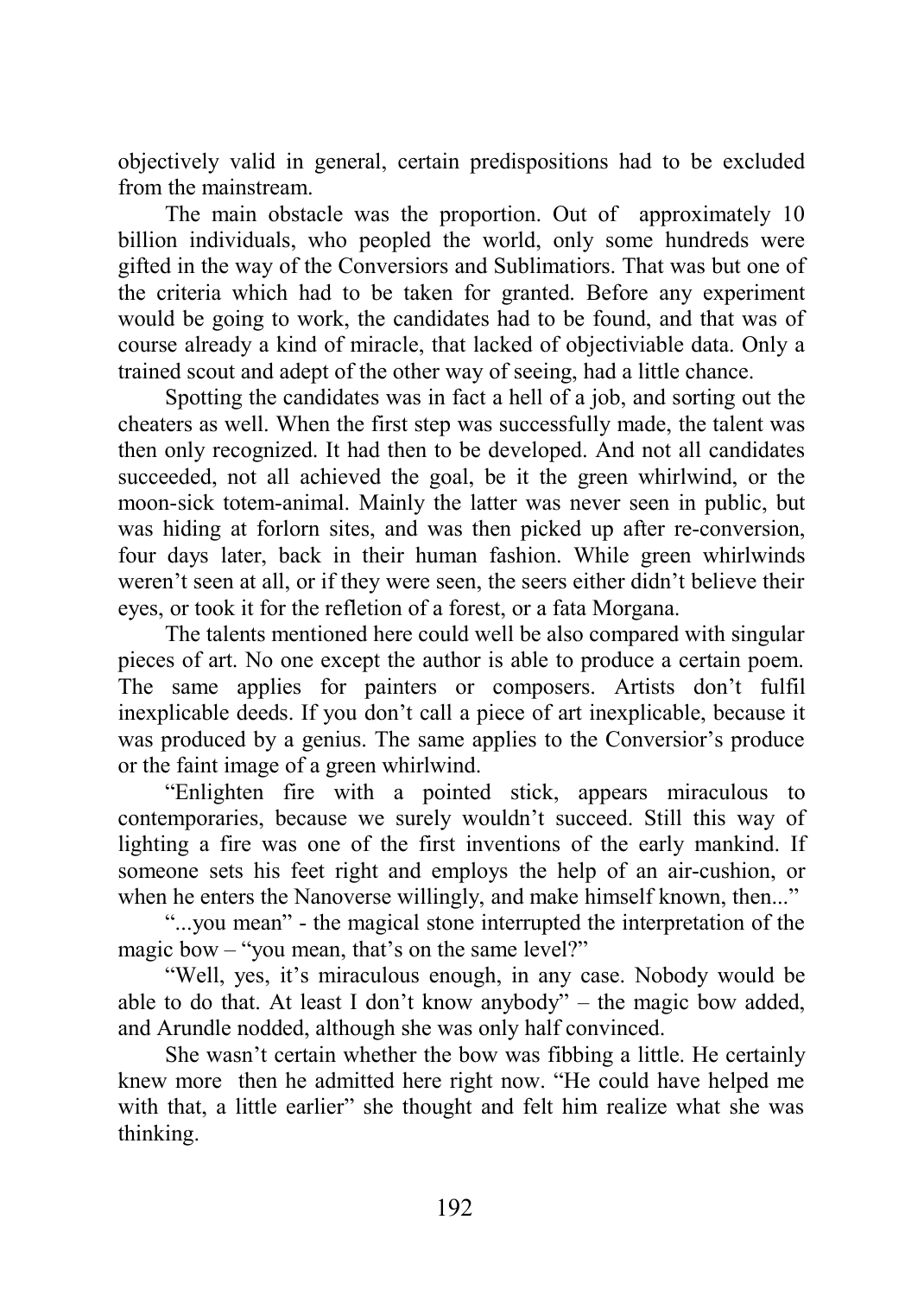"Nobody asked me" the bow bluffed back and Arundle meant to feel him laughing suppressed. However she could be wrong. Humour was not his favourite cup of tea. But she suppressed, what she was due to think at best she could. Running into an argument with him was the least she intended. Since she was sitting in the Council of the Menora, their relation was not the best, anyway. The stressing of the female part of man annoyed and obstructed his tender senses.

He didn't feel very male, as a matter of fact, he didn't feel very gender after all. "Genderisation is in any case a limitation" so they had agreed – he and the magical stone. With Genderisation he meant to put a finger into an open wound, blaming sex as the cause of the character.

The reason why the two endured the situation was that they thought it as a phase of a development, which would soon go by, leaving nothing endurable behind. While some of the ladies might awake out of their Sleeping-Beauty-slumber, and take things into own hands, instead of hiding behind male activity. And have men work for them. Especially where risky acting was required.

The two should have listened to themselves for once! Like boom companions they hollered along again. For months they had held back their anger, they had to endure for their male parts. While the Advisoress only dared to talk in a soft and tender tune, and soon couldn't do other any more, as if her vocal chords were frozen, or over flown and powdered by female moisture.

Such resentments couldn't be ignored by the Advisoress. But she stressed on the successes in general and the success in the Nano research in specific.

"Still, his Eminence Hans Henny Henne is however the inventor of the SLOMES", the magic bow argued. They wouldn't give in so easily.

He didn't mind such details, but the exaggeration when it came to the conclusions. While in a male dominated world female inputs were very necessary, although they almost always were ignored, he saw the pendulum now turning the other way. And as the time became short, he didn't see a point in an over-boarding single trip.

"Such fuss we can't stand" the magical stone agreed. "Without Billy-Joe, Arundle is rather helpless. What a pity she doesn't realize by herself..."

"The moth does, what it wants to do with them" – the magic bow added in a humorous air.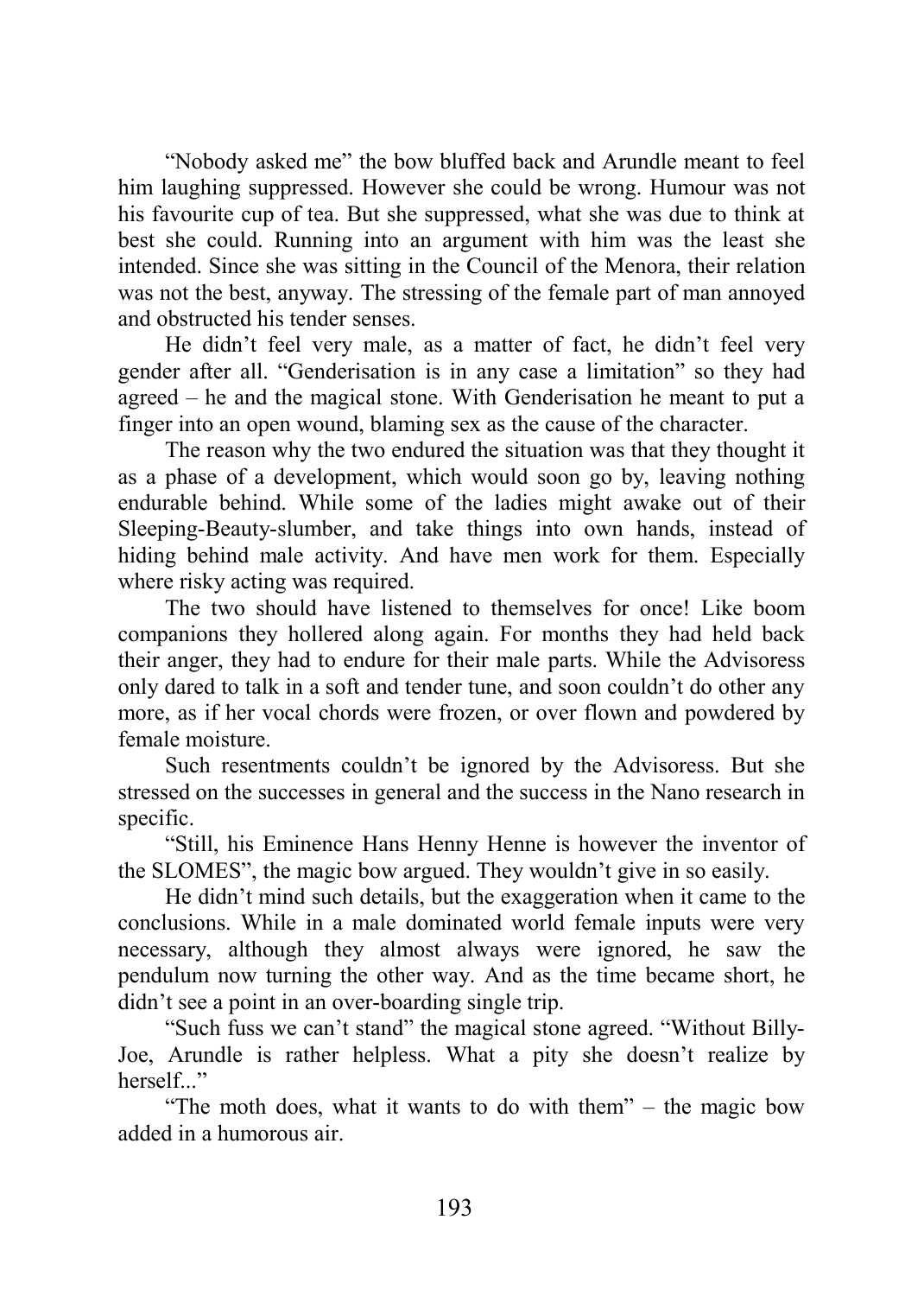"While this goes on Tika's account. Arundle has nothing to do with it..." Pooty put in.

"She has other problems, that's true. But problems she has, and quite a few." – all talked at the same time, which caused the Advisoress to faint, and was soon gone at all.

Was that the end of the intergalactic Council of the Menora? – Wait and see. Never blame any being for what it is. You won't cause a change.

Nelaza would be questioned thoroughly, there was no doubt about. No matter how valuable she had been for the research-process. As the giant moth, she was suspected to be the mole. Despite the probability that there was another moth under way. But that was only a further assumption.

#### **29. Malicious Marduk's Exposure**

Wherefrom came the idea, that Baranasias had changed into a moth, or a cocoon or a caterpillar, being smuggled in that way, inside the luggage of one of those filthy reporters?

By such means Malicious Marduk found back into the game, as per Arundle, who was quick at hand, when Malicious Marduk had to be localized. The long phase of tranquillity arose her suspicion all the more. While his final defeat would occur only in the twenty second century. If it was true, what the adventurers were going to face. While this faded in the mist of uncertainty, behind which the true future was hiding again. From the future you would hardly get other but graduated probability.

What ever they had experienced then, was it really the future, and was there one future at all? Seen from the latest discernments of science, this could well be doubted. But there were probabilities, and they shouldn't be ignored. Because they had a lot to say about the fan of possibilities that opened up and became somewhat real that way. Whether all of them had been properly spotted, whether they fitted into the proper proportions, was another question.

For the time being there was no certainty with reference to Malicious Marduk, and of course no permanent victory. Malicious Marduk might have had to stand many set-backs, his concepts might as well have failed, his creatures were disguised, or had finally separated from him under the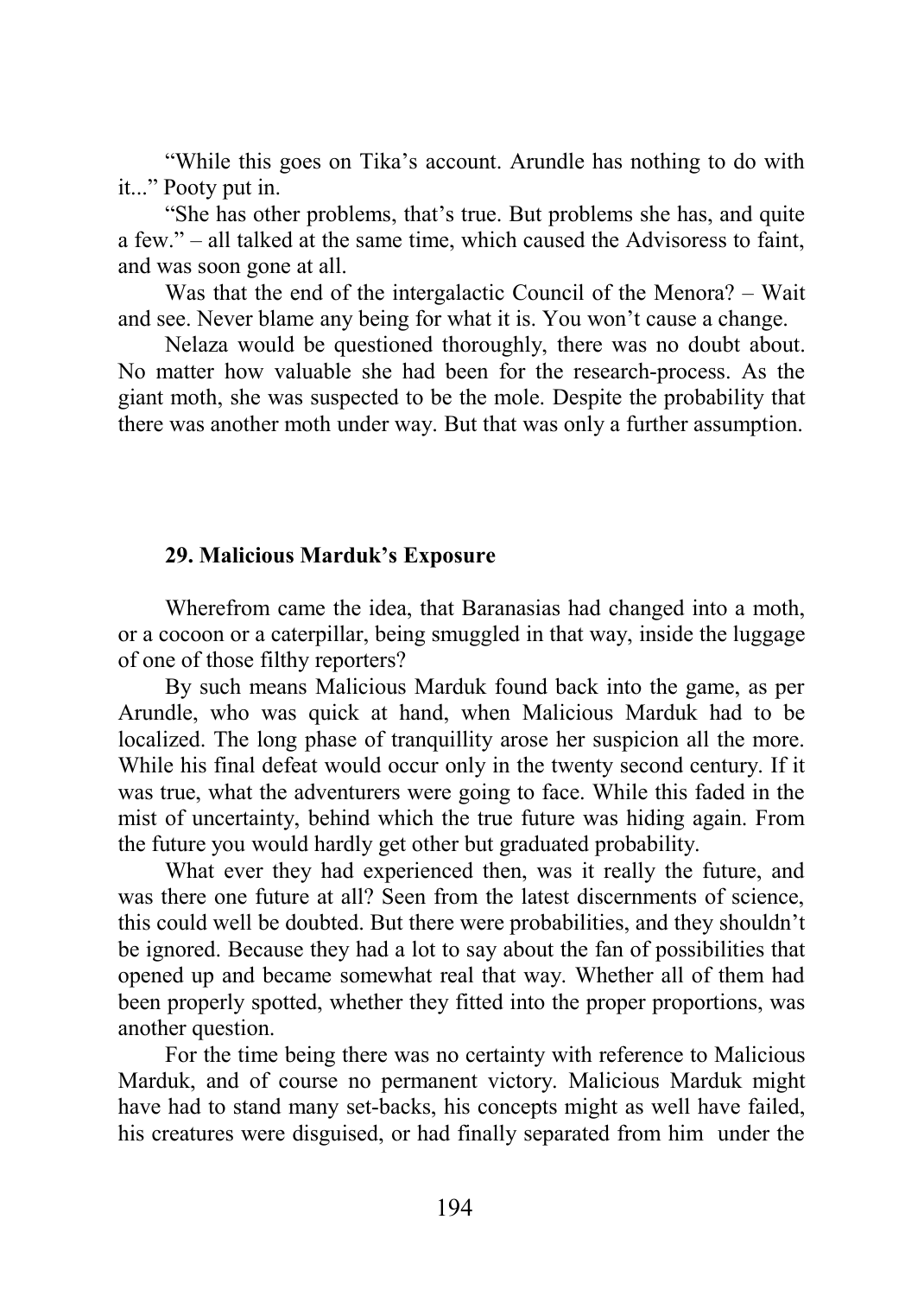pressure of truth – however, as far as he was concerned, he had not been reached.

While the good side had been able to score considerably. The defence stood well, and the invasion of the dark powers seemed to be almost unlikely. Still, the suspicion couldn't be ignored, that Malicious Marduk had found another loophole to sneak in. There were definite hints of the kind. A Trojan seemed to hide in camouflage right in the middle of the heart of the double-island.

"How nice it is that no one knows,

what gear I wear, what mask I chose..."

the Trojan hummed, whenever he felt unobserved, and that wasn't seldom at all.

\*\*

Mynona and Sam didn't like the idea of becoming separated. They protested. It was however common in the School of Inbetween to separate boys and girls. Most of them liked it that way. While standards remained the same as elsewhere in comparison.

The new Headmistress on the other hand knew by experience that youngsters shouldn't be treated all alike.

Her deputy was against an exception. although he never resided in one of those dormitories himself, but spent the nights in the open under the wide sky, to look for shelter only in heavy rain or bitter coldness. But he never favoured the idea of living together with Arundle. That came much later, when they were on the verge of leaving.

"Things are rather different with Mynona and Sam, you can't compare" Arundle objected. "You can't compare yourself with Sam. Do you think he would be willing to stay in the open at night like you? – Besides, they have a totally different motivation. I think we are not entitled to judge over them. They came here together, so we better let them stay together."

"Let's ask Tibor then, let him decide" – Billy-Joe wanted to get rid of the responsibility. "After all, he is their Dean. Besides, it won't be wise to produce a case of precedence right now. We might as well ask Dorothea about her opinion, because she has the most experience with parents and sponsors."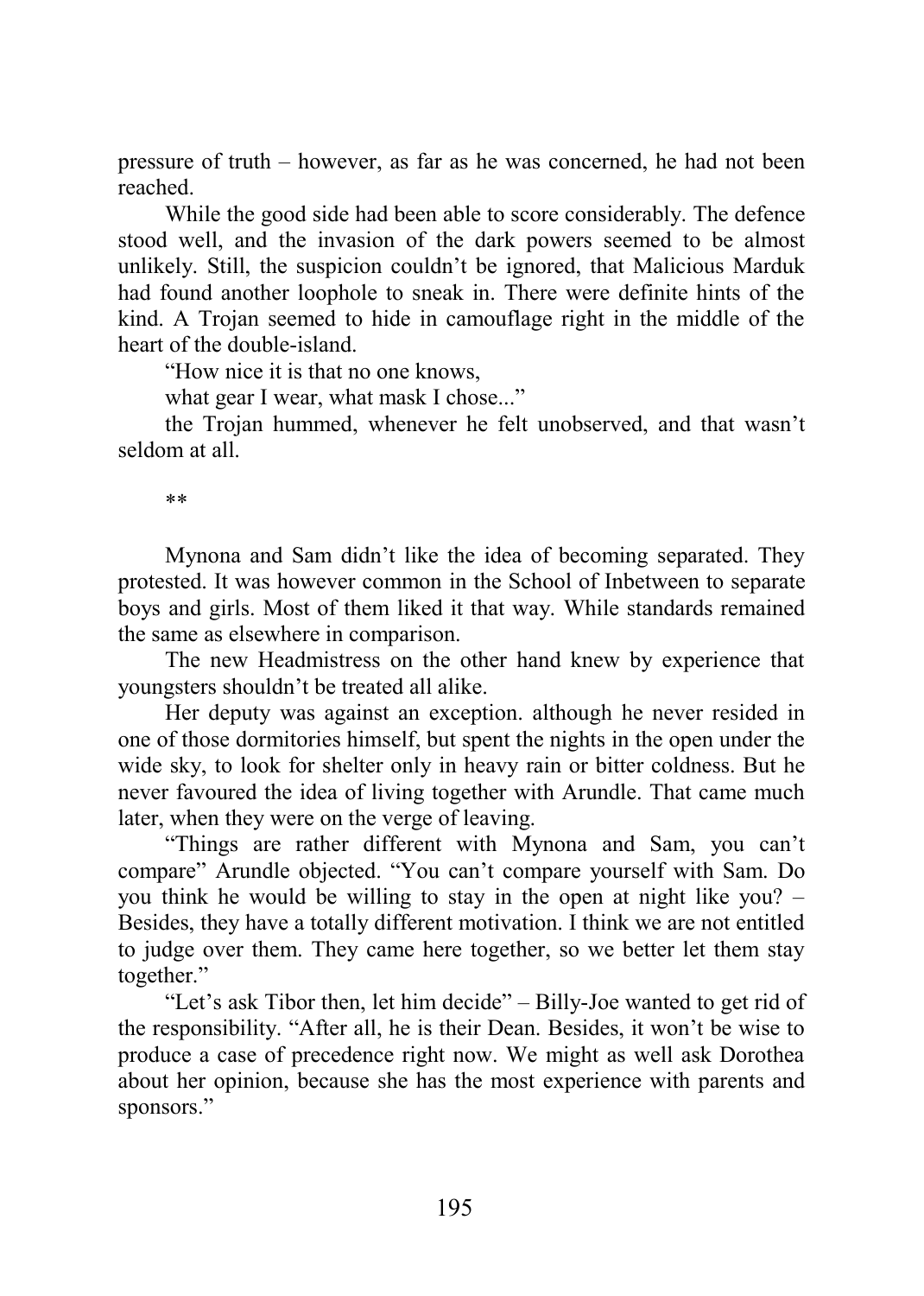While asking the Humperdijks' for advice didn't come to their minds, although somewhat logical. Billy-Joe was already happy that Tibor had come to his mind. While Arundle had touched an old scar by referring to his own strange habits. He still couldn't even imagine to dwell in such a dormitory, which reminded him on the horrible time in the Mission-School, when conservative religious hardliners tried to teach the little ones the advantages of what they reckoned to be Christian civilisation. Tika had suffered even more and longer under the bigoted regiment of the nuns, while he had then been able to achieve decisive impulses by the clan.

Such early experience stamped an individual life-long. No matter what later came. Such an experience you would never get rid of. You couldn't shake off or wash away, but follow you where-ever you go, like an invisible tattoo on the surface of the soul.

The deepest longing stem from there, and wouldn't stop winding, be the lost ever so far away, and unreachable, you still knew it was there and was shining, no matter how distorted your self was.

Neither Billy-Joe nor his little sister Tika had an idea of the origin of such images. It could as well be the oceanic feeling said to hide in everyone, and the first great ache of being delivered. Billy-Joe referred to the clan-life, that had been stolen off him. While Tika had little to forward beside her Totem Animal. No wrong had existed before the mission, nothing comparable had bothered them – well – so far so good – t' was wishful thinking, after all.

They had been torn out of their habitual mode of being. Their childhood had been stolen from them. They were replanted and stripped off their identity. And because this had happened to them, they had restored deep inside the memory of a precious treasure.

Sometimes Arundle envied Billy-Joe for that, what all had happened to him. While this treasure had piled up deep inside, nobody knew, not even she, because she had no access, and slowly began to realize of its existence.

Meanwhile she traced down such hints and approached areas which Maya showed her. Maya, so she called her unborn for the time being. She didn't know, and didn't want to know, whether girl of boy.

Arundle had no such background. Where Billy-Joe saw a shining light, she saw but darkness and shapeless emptiness, and grey nothingness. The inner garden of his equalled her inner emptiness. His garden had been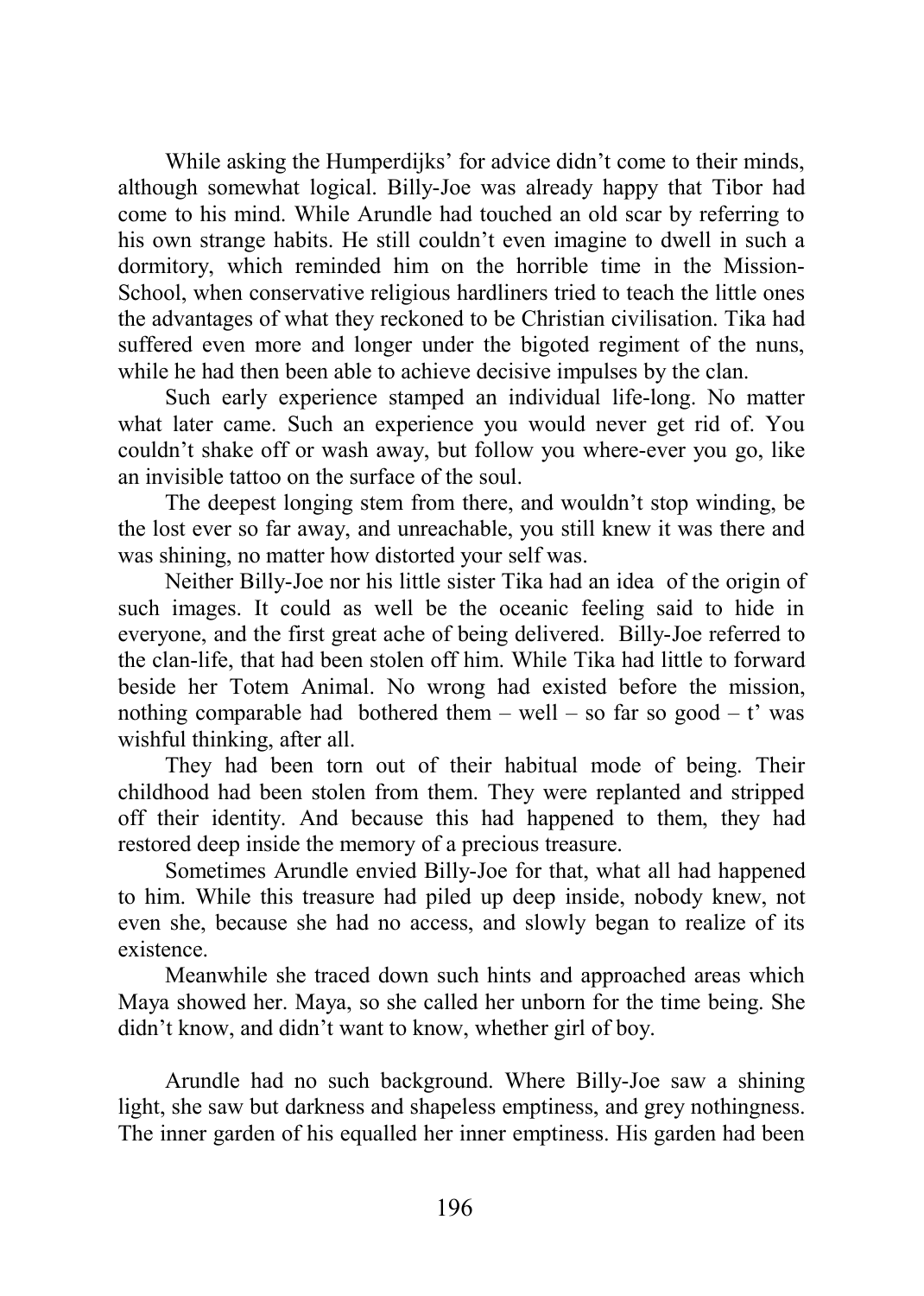stolen from him, again and again a hundred times – still the memory stuck inside, couldn't be eliminated, a piece of incomparable remembrance. Noone could ever take away.

After all, she realized something that seemed to have little to do with what they were just dealing, and that was the fundamental difference between the World Citizens and the Isolationists. The conflict had to do with such memories, or the lack of them, in case of the World Citizens. And that was quite an discernment, she reckoned. While she still wanted to donate peace and limit the conflict.

No matter how many failures and false judgements occurred from such Inner Garden, it still was a sound measure for what people were doing, not only for the Isolationists, but also for the World Citizens. The latter had to deal with the lack and the loss, and had to realize what was missing in their coming of age at a very early stage.

And even further Arundle kept on digging: By means of that deficit you might even find the cause for the Cardinal Mistake of mankind, that sneaked in some-when in history, without being noticed, when or where. The Mistake was just there, undetectable and omni-present.

And if was right what Arundle and the Counciloresses of the Menora had found out about the Cardinal Mistake, then it was the coincidence with the loss of the Inner Garden and the upcoming of the Cardinal Mistake. While the Inner Garden founded the identity of tribal cultures.

The Inner Garden circumscribed scarcely what was missing. Not all humans shared the emptiness, as far as extend and value was concerned, but was mostly pushed aside or didn't reach the consciousness. And such people would vehemently deny, that they were lacking a most precious part of being. But thought themselves as proper and well-built individuals, who lifted their head high, when comparing with the so-called primitives.

What was meant by the Inner Garden? It was the paradise, as it wavered through history of mankind ever since. This paradise could shine up where people had access or lived inside, and this was the privilege of the tribal kids. This was what they inherited from their mothers, who didn't know otherwise. It wasn't a matter of doing right or wrong.

Sure enough, there were various temperaments, there were also regional differences and injections – not all paradises were equal, quite the opposite. The fact of being bound inside was the main clue. That was what counted, and that was why such habitats could be regarded as paradises.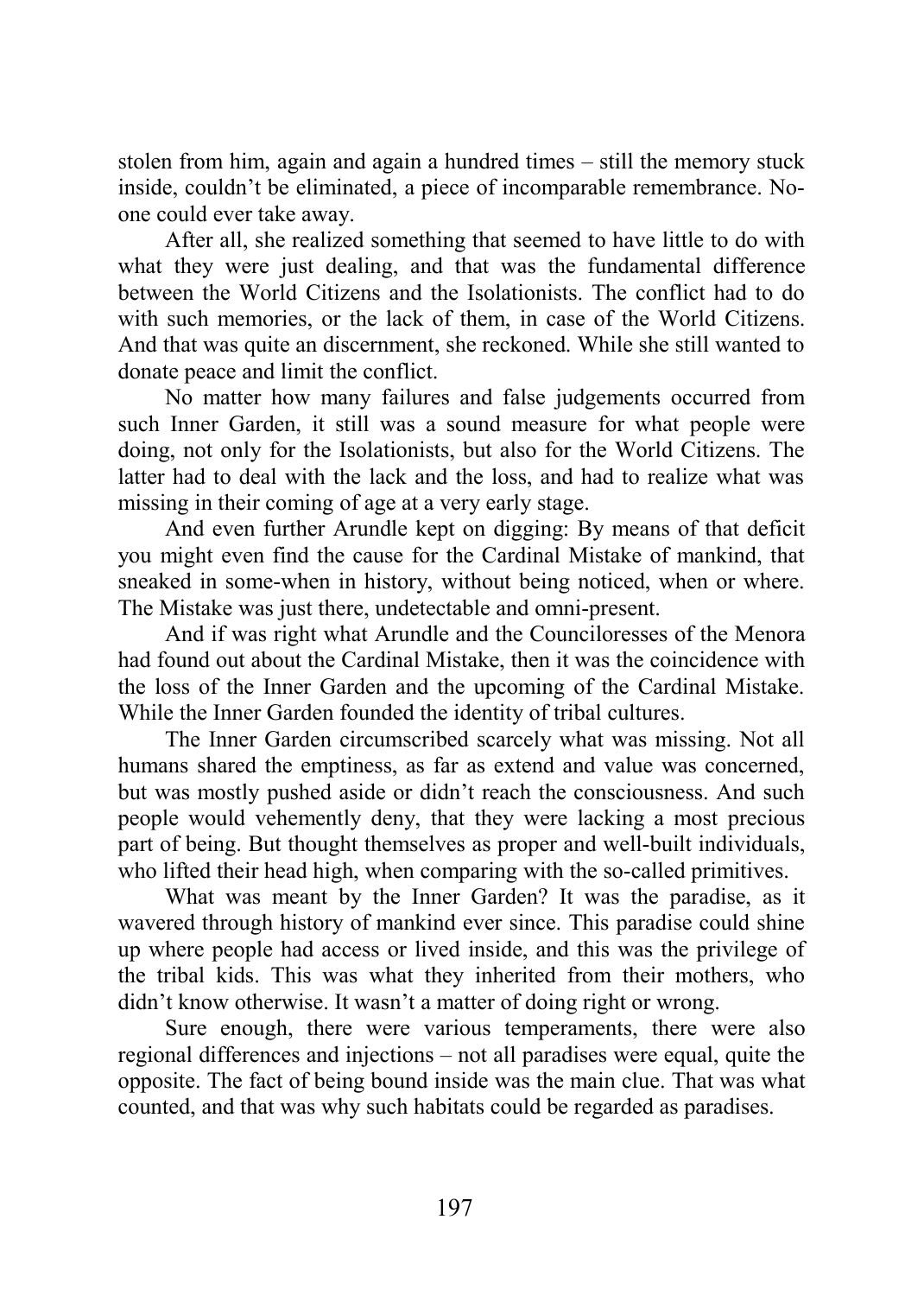The mother held the keys to the paradise in hand. They unlocked the door, while the family and the clan soon intervened, as well as the animals. The latter even to a growing extend.

What was the paradise alike? It wasn't the idyll first of all, while it showed idyllic aspects. Often such paradises were devastated sites, where life had to be gained the hard way. but wasn't seen that way by the dwellers. Because love and joy of life came first – the gracious feast of life as a chain of immediate awareness and ecstatic moments of happiness.

Such might be said just like that, and a lot could be said against it. And viewed from the outside, you might never be able to understand why famine, cold and heat do not employ the existential value, they deserve. All the more if you take the stand of a World Citizen.

To be not misunderstood, we are not considering global strategies and challenges by the growing population, but bother about identity. We deal with the question, whether the beings are pushed into an inner hell and shapeless emptiness, by which their life becomes a curse, no matter how brilliant and rich it might appear outside.

\*\*

The inner hell was Malicious Marduk's target. Therefore those tribal cultures annoyed him that much. And tackling them was his favourite, no matter how often he failed, while so many of these people were in command of the Inner Garden of love and joy of life.

But where-ever hell has won, Malicious Marduk is gaining allies and aides, he can employ for his targets. By doing so, he erases the last traces of the Inner Gardens in them, which might have hidden somewhere deep inside in the furthest corners of the soul. While man never gets totally rid of his becoming. No matter how arid and unfruitful the inner landscape may have become, from which his longings and hopes derive. In the driest desert you discover scarce leaves or a thistle of the burning thorn-bush in the Saviours presence.

And the brighter the green is, the shinier it appears to the inner eye. That's the way of beauty: quick it blossoms in the fertile jungle. But doesn't fade in the desert, while it grows out of scarceness and blossoms out of nothing.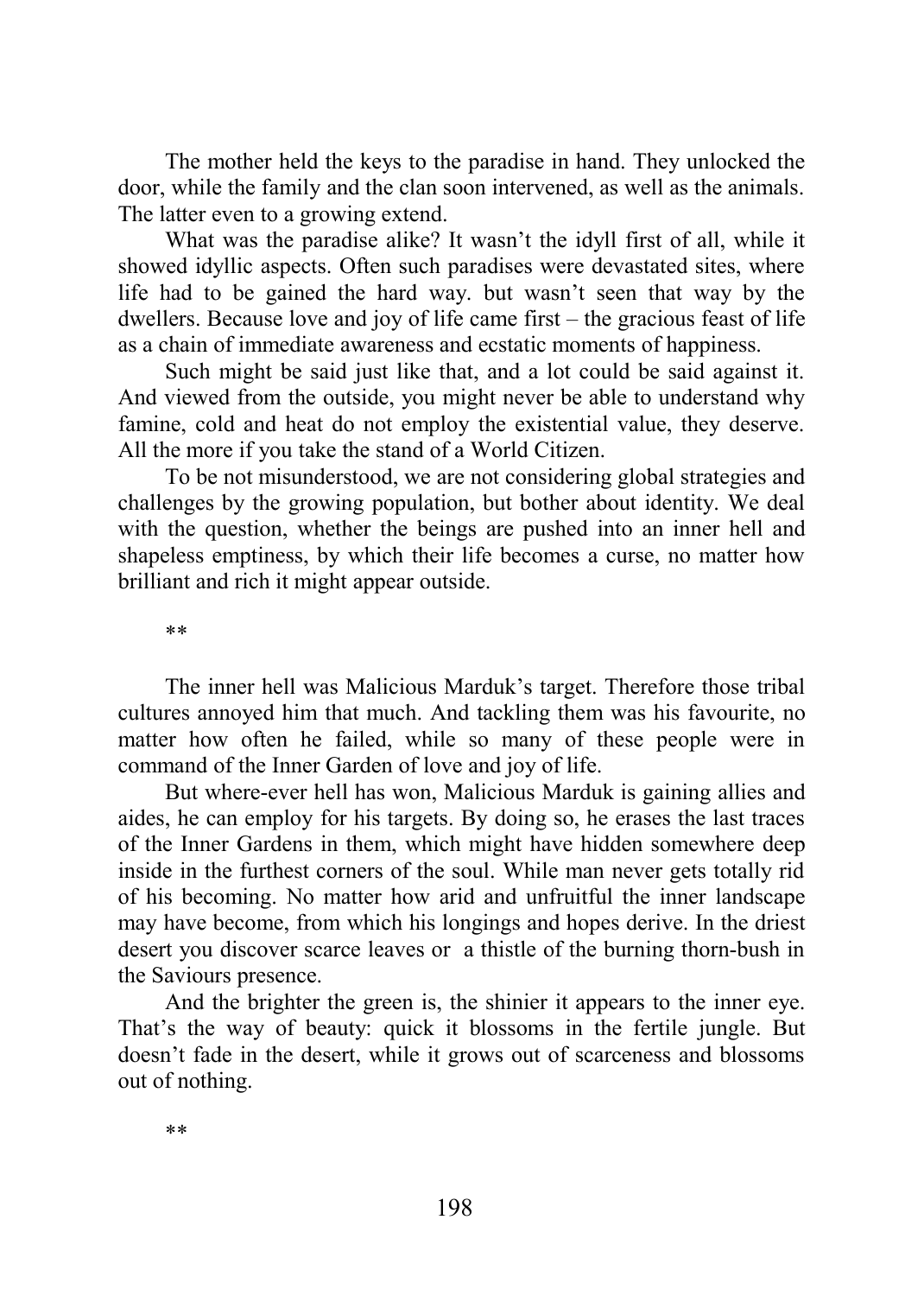What about Baranasias? How could it happen, that the empty shape remained, while the cleared soul of Anonymous rose to heaven? If it was true that it worked that way.

Was it always so, that empty contaminated shells stayed behind, while cleared and cleansed Astral-bodies rose to heaven? – It has to be so, Arundle reckoned. Otherwise she hadn't been able to fix the two parts of the former being of her father in one. While thinking over and sorting out the whereabouts of the human remains, she noticed for once the concurrence of that image to what was earlier found out about Sublimatiors and Conversiors.

Did cleansed souls rise? Did the earth-laden, death- and achecontaminated shells remain like debris in the material mud? Did the Uncertainty Principle disturb the Imago? Or was nobody able to look so close any more, as if you had to do with a three-dimensional picture from the early days of photography, when you couldn't see clear without special glasses, that meant here 'the other way of seeing'?

Was Baranasias just a Miserior? And were all Miseriors left-behind empty shells of malice, in order not to disturb the ascension? Or even to hinder by the weight of hell?

It looked that way by now, while Arundle never thought about it that way. The hidden solution offered here, appeared to be absolutely elegant. Even a little too plain. Besides, the question of guiltiness became further transponded, while the battle between good and evil was no longer pending.

From this point of view it looked as if good beings were overwhelmed and raped against their will. No space was given the idea of seduction and the uniqueness of the soul.

'But it isn't that way, when we give way to the seducing of the devil' – came to Arundle's mind. 'We surrender with flying flags and hot longing. The protest keeps quiet and sinks into nil – keeps quiet and diminish behind the sweet teasing of the poison, that is spreading all about us to take us in, with skin and hair. Scruples come up only when resistance rise, be it outside or inside, while frustration and disappointment are generating, because the promises became lame and weak. They never keep what they promise. And that might be the good in the evil. In fact, the evil proves to be weak and colourless and without genuine fulfilment after all.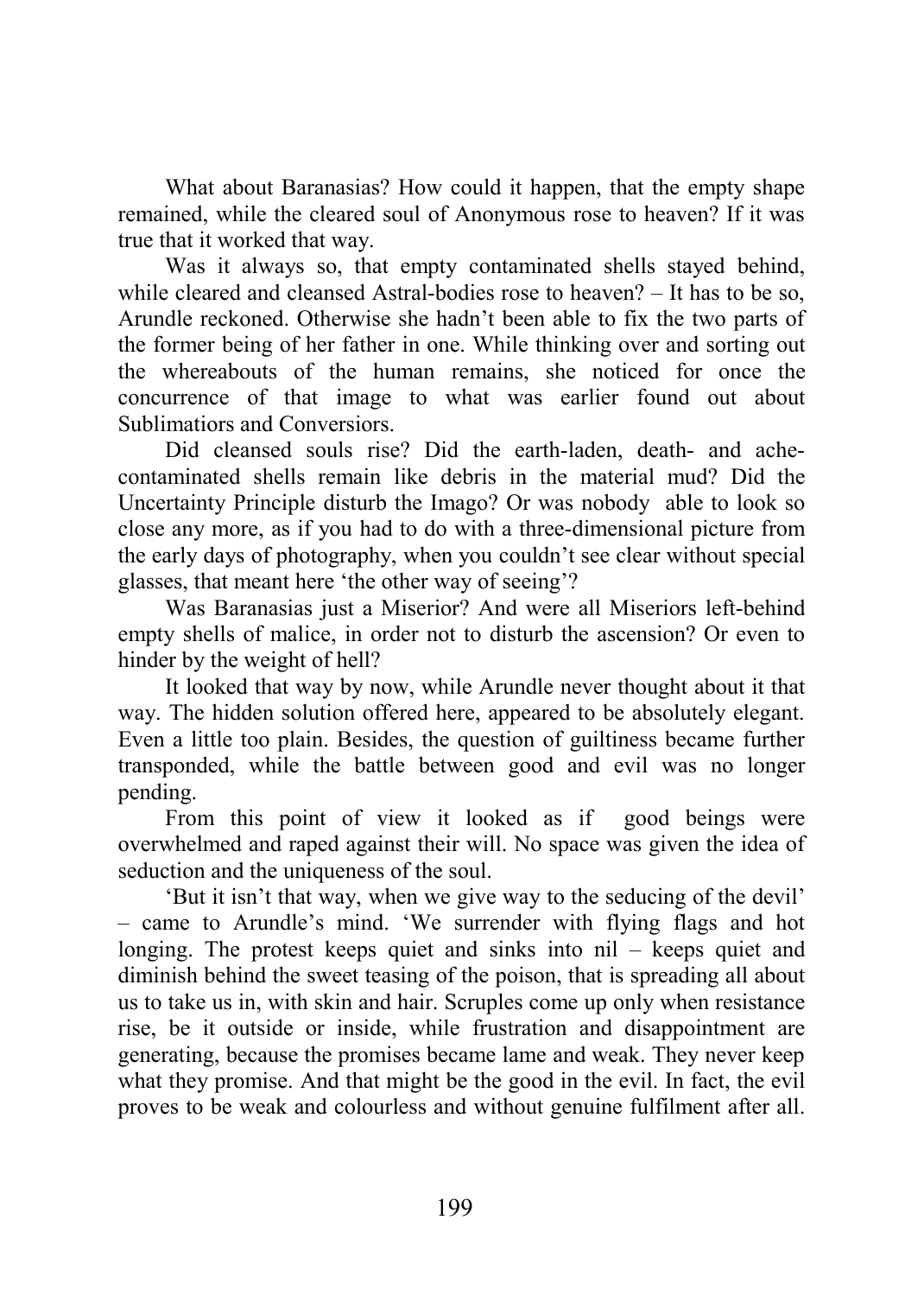Because the evil doesn't know real happiness, that's the wrongdoer's dilemma.'

Wholly different was the situation on the other side. Only those who weren't willing or able to give, or saw no sense in sacrifice and devotion, were in trouble.

Those remained outside, and had to search for a door to get inside. Had the individual finally found such door, a process of change began and took up speed and power the further it went, while no frustration mingled and happiness guarded and guided and never fell asleep.

Was that so? Was there no triumph of evil? And was any triumph automatically followed by the feeling of happiness? - O no, bad characters were never happy, not really and truly happy. Somehow they also triumphed, but their triumph remained cold and gay-less. And the stream of happiness passed without touching their souls. On the contrary, where you found the 'do-gooder' who was bathing in the plenitude of the truly sacred.

Was it possible that other conditions ruled on another level of the being, where the culprits, wrongdoers and seducers found a secret corner wherein such feelings survived even for them, while an object of a wholly different kind took the basis – a dog perhaps, or the beloved daughter, they knew to be loved by? Could they feel that love as well? Did it reach their rotten soul? Those are the questions of the big change already, and Anonymous had generated unforeseen answers.

Such a quantum of wrested happiness then settled in the throat like a hook, as hurtful, or even prolonging the ache right in the soul. Thus such happiness couldn't be called true happiness, but endured as a steady pain forth and forth.

## **30. Metamorphosis and Earthbound Fate**

The scales fell from Arundle's eyes. All of a sudden she saw clear, saw with one glance, how things fitted together. She felt as if she was looking into another universe with own laws, while directly interfering into the affairs of the earth. However people didn't realize, because they were separated by an invisible barrier from that other reality – unable to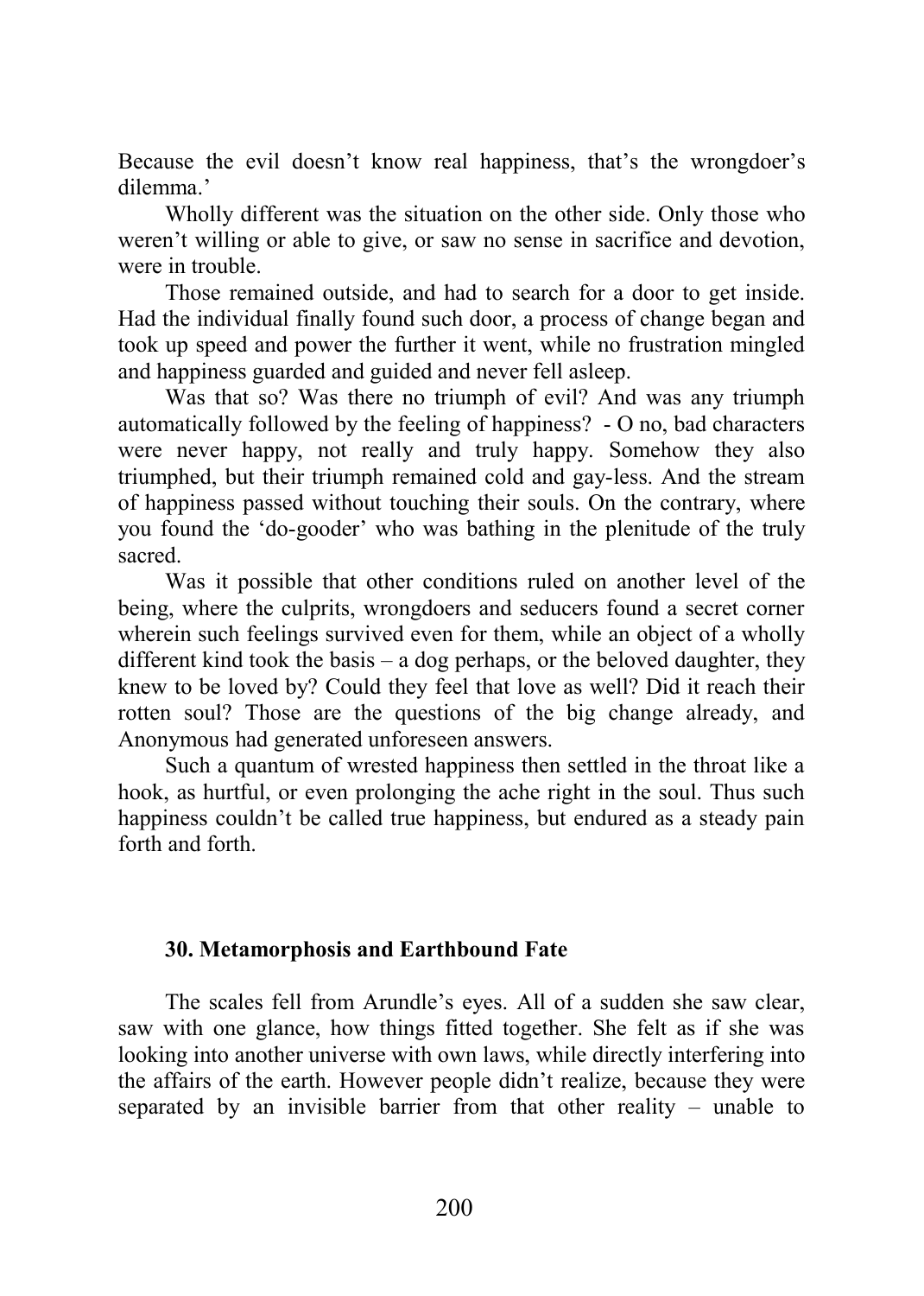recognise. And still feeling the influence from there. The influence was there, whether they realized or not.

Arundle now was on the verge to understand what the Advisoress wanted her to understand, by all those hidden hints – how moth and butterfly free themselves all over again and again. Seen under this aspect, she was certainly right. The close tidings on earth hindered such metamorphosis and the following ascension, and perhaps this was what she meant. Because the way the butterfly overcomes the state of the caterpillar, the cleansed human overcomes the earthen lot. And here the question arises, if or how the SLOMES - with all the accompanying circumstances hinders the processes. A long-lasting life, as promised by the SLOMESadvertising, may miss in the end what was meant, and might end up on the wrong side.

Arundle noticed the dilemma, that resulted here, while the aim was clear, something else was meant. She understood now the growing desperation of the Advisoress. With angels' tongues she had tried to transmit her truth.

All she found was misunderstanding among the Council of the Menora. No matter what she uttered about life, it was taken for granted, according to existing standards, which didn't care about angelic states. The more so when it meant to leave earth, as had been the case with Anonymous.

As a matter of fact, he hadn't been seen on earth ever since, anyway. Quite the opposite, what he had left behind, was irresponsible mean junk.

And what became known about his heavenly state didn't invite – even enthusiasts - as followers. So the Advisoress stood alone in the rain on vast grounds, so to speak; emitting the rumour of polluting the earthen lot, like former hermaphrodite Puh-Tse in far away Atlantis, sticking to the heel like sticky cold slime. And it was up to Arundle to hinder such opinion, and disgrace the Advisoress unnecessarily. While the latter only wanted to point out the marvellous opportunities, to be found on the road of overcoming the earthen heaviness.

She eventually wanted to assure the humans of a beautiful life in eternity. And she also wanted to hinder the sacrifice of the transcendent reality against the earthen one all too soon, or have it disappear out of sight. The one had nothing to do with the other. But that couldn't be transmitted even in the Council of the Menora under the existing circumstances.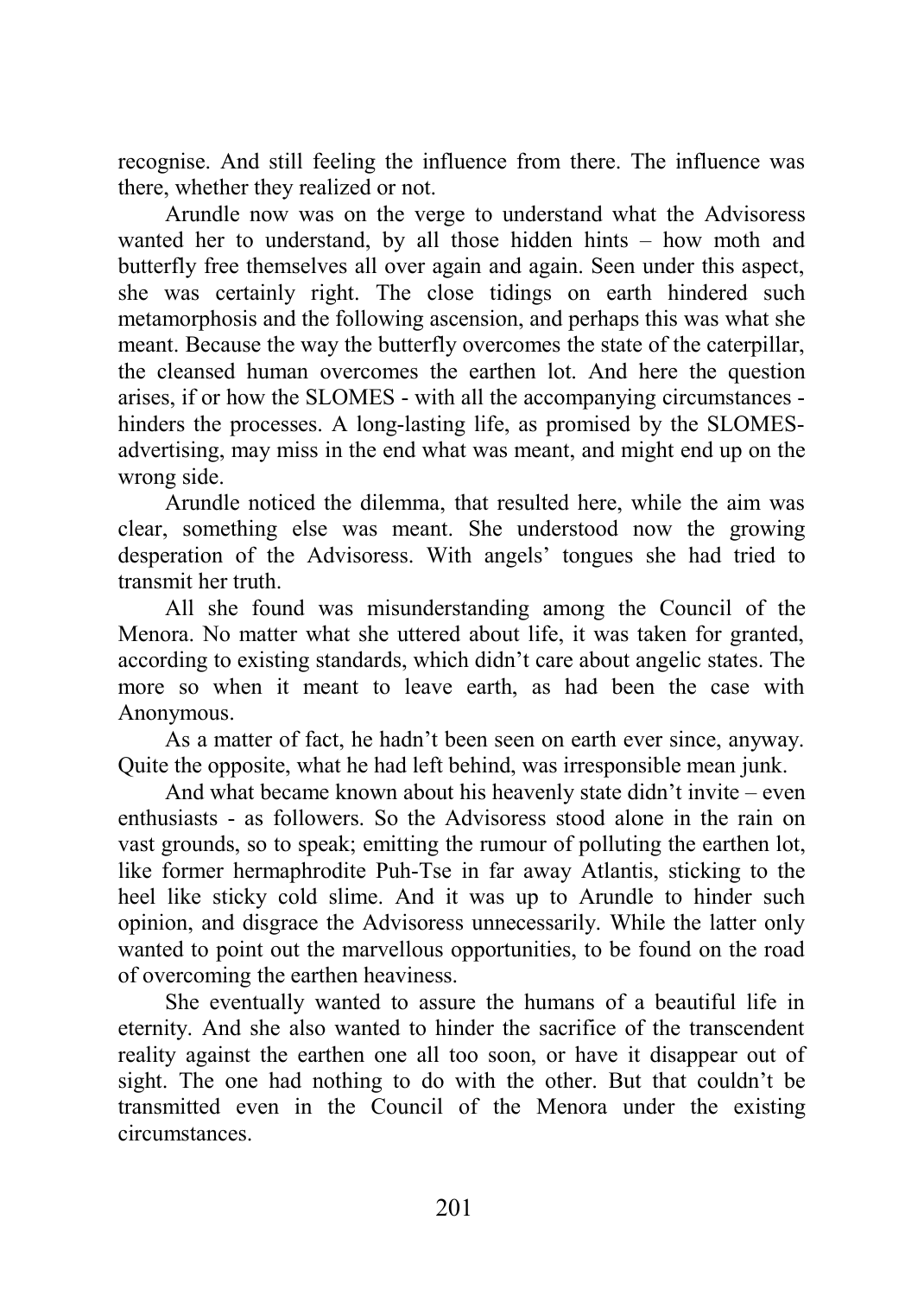All the more was the Advisoress pleased by Arundle, who had the nose up once more. – Well, with such a father – this was eventually no wonder.

Purification should become visible again. By all longing for an everlasting life, with all the accompanying circumstances, which became by now rather considerably, purification fell short without doubt, the Advisoress objected, and she knew what she was talking about.

"In former times, when people had almost no time to become grown up, things were different" – the Advisoress lectured, somewhat high-brow "then a SLOMES had been necessary, but now living-conditions weren't that way any more. Nowadays people live on for more then a hundred years, and therefore have all the time in the world to purify, and foreword the matter of mankind a little.

That is, what people want, no matter what they all have in mind all the time. Happy and satisfied with themselves they are, when they blink like pure silver" - thus ended the Advisoress.

"Exactly" Arundle agreed – "and because they do not succeed, they get angry. And that is because they don't have time enough, their earthen life is far too short, and leaves no time for them to properly understand life."

The Advisoress looked around into the faces, she realized the misunderstanding which hurt her. She might go back to single talks. Alone with Arundle she had had the best experience, right now as well once more.

Only with Arundle she felt understood rightly. What she was saying in a general mode, Arundle backed up, and added depth in a very helpful manner.

Arundle pointed out that the bettering of the world, was not only faith, but was the result of hard work, the individuals had to absolve. "Many just have no ideas or the wrong ones. And that's even worse, as if they had no ideas... We earthen worms aren't the slyest after all. Beside the fact that we are weak and instable, and are seldom able to endure, even to the right cause. On the other hand we have love. Out of love we do a hell of a lot, for our little ones we go through fire, if it must be, no matter whether they deserve it. Because love never asks for merits."

The Advisor nodded and wholeheartedly agreed while the Advisoress had disappeared during Arundle's long speech. She had turned inside out, or outside in, depending on the point of view, and was now dwelling at a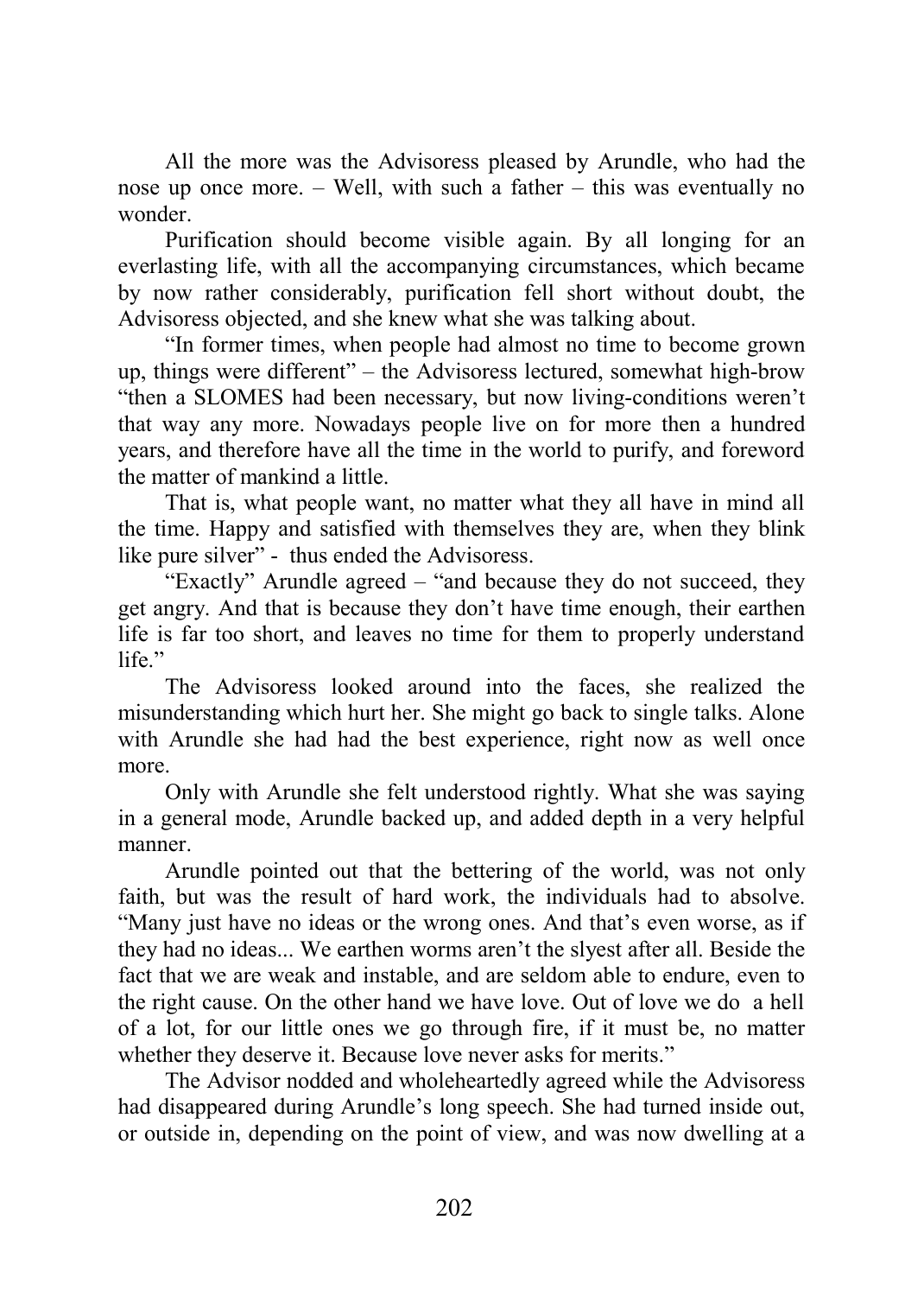site far away, from where the Advisor had just returned. They behaved just like nano-bits.

Was that now the final end of the Council of the Menora? – Arundle asked herself. The Advisor nodded, as was his mode, when reading thoughts, even before they came to her mind. And sometimes she doubted, whether such thoughts really came to her mind at all.

"...at last with that kind of limitations  $-$  ... don't make sense after all – ...we cannot stand those ideological fuss any more. Our time runs off. The exclusion of men might have been a signal for the softies among them, who knows?"

The Advisor didn't sound convincing, when he said that. He knew the male part, after all. But Arundle listen only with half an ear anyway, the question of the target-land bound her attention. She was thinking, how the question of the target-land could be forwarded somewhat lively and agreeably.

While only the trial would become a dangerous act of balance on the blade of the sword, so to speak. The conditions of Atlantis stood clearly and threateningly before her inner eye.

The hysteric mass-movement for the negation of the earthen lot had become awful traces, and had resulted in the doom. While this couldn't be it. Only for that reason life on earth had to be seen as a selfish valid form of being, and therefore a development, that had resulted in the invention of the SLOMES, had been very helpful.

Was the pendulum in due course of turning the other way round again? Arundle meant to hear the voices again, which asked for a fast and collective departure from earth. The outlook of landing right in heaven was in fact seductive.

Under the surface of mankind a latent yearning for death was waiting to break out. That of course was in no way the Advisor's intention. He, as well, wasn't able to make clear the difference between his standing for the earthen purification and the glorification of the heavenly aim. Life wouldn't gain value, unless the people began to turn things upside down, and have heaven come down to earth.

Had Arundle only known by then how the Advisor felt. Did he know what danger he procured? But he didn't open up. She had no access to his inner world of thoughts.

"You may burn your fingers, dear child" he mentioned tenderly and fatherly, and Arundle felt quite young again. Had the cause not be so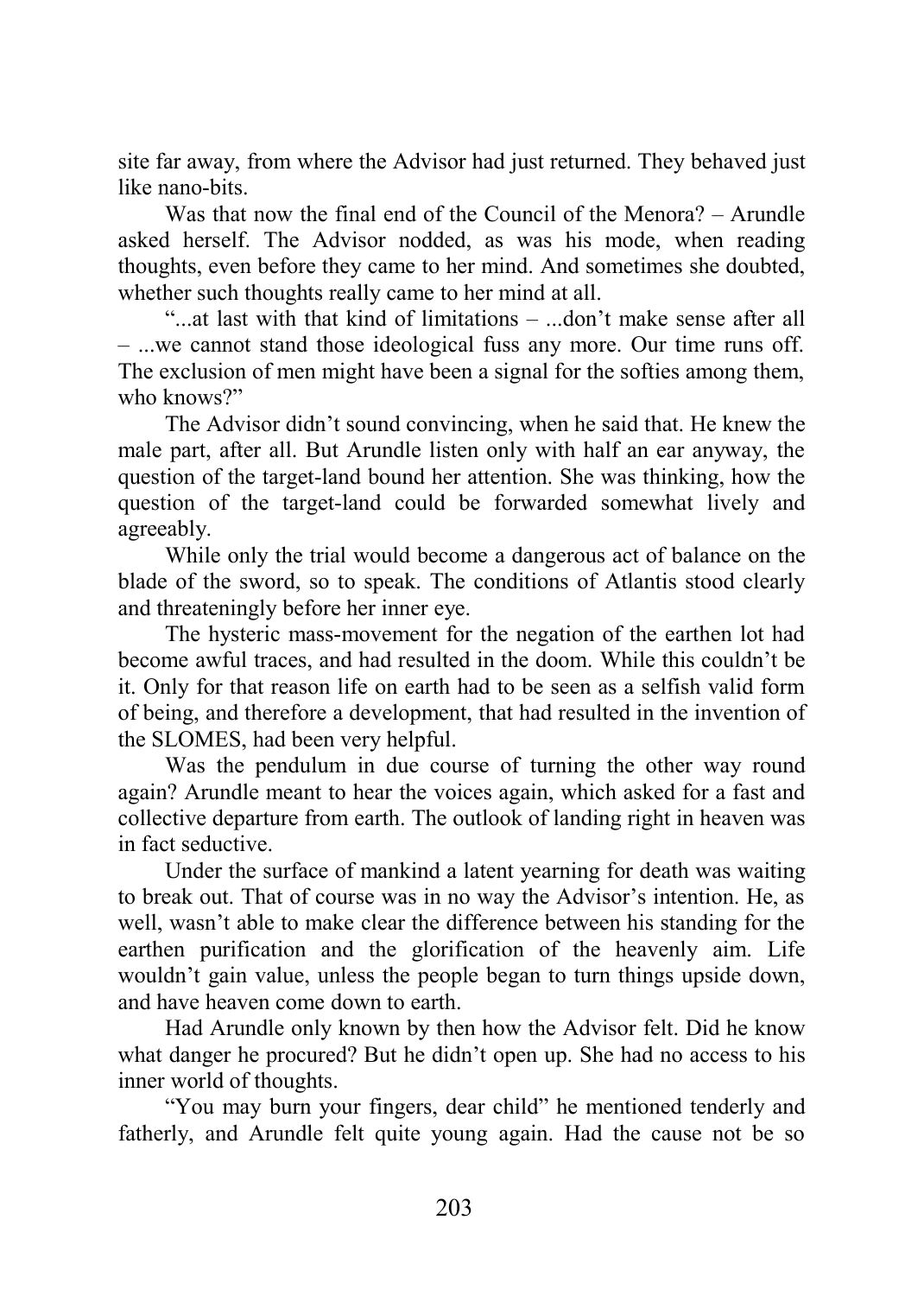tricky, she would have insisted on clearance. However things didn't work that way.

"We must find a straight line" she demanded very decisively. "We certainly are not interested in conditions as had been in Atlantis. Mankind hasn't changed that much, and still cling to the damned affection for death."

"Life on earth is no fun, so the yearning for another and better life comes up just like that", the Advisor agreed. As if this was the most obvious matter in the world, and no reason for the greatest worries.

"We need a clear guideline. I think we should go on as follows" Arundle objected – "We neither touch the SLOMES programme, nor the new doctrine of prolonged life, but keep as flanking attempts taken up meanwhile. Access should become easier. The aim should be, to allow everybody to decide for a prolonged life in freedom. The advantage is right at hand, while genuine purification and the bettering of the world may follow – if at all – when opposing poles meet again ..."

The Advisor appreciated highly, what was said, and made that public by loud exclamations of agreement. Arundle blushed. She didn't exactly know why. Her idea was basically simple. Whoever lived long, understood life better. He learnt more and understood the interdependences better, and wasn't helplessly delivered to the circumstances of life. He discovered his forming possibilities, and was likely to try them out, and might even be successful. From such a person you could expect, that he was able to give his share and do his part in the bettering of the world, and find his place in the world, to master the tasks successfully, deriving from there.

Such a point of view didn't oppose the preparation for an eternal life. Rather quite the opposite. Such a position anticipated to a certain extend what was due to come over there, while there was a spiritual dimension already working, that was determining the earthly life already.

People were busy on several levels. Life on earth was a rather dark and blind groping, similar to the moles' state. Still it didn't mean that there were no moments of happiness. In fact, many such moments fitted well into any average life, while the promise of a complete happiness remained the carrot before the nose of the donkey. Great danger was threatening, as could be seen when cultures and civilisations fell in love with death, and were affected by such a collective 'amour fou' (i.e. crazy love), and have the thousands march jointly towards doom, like those disturbed little rat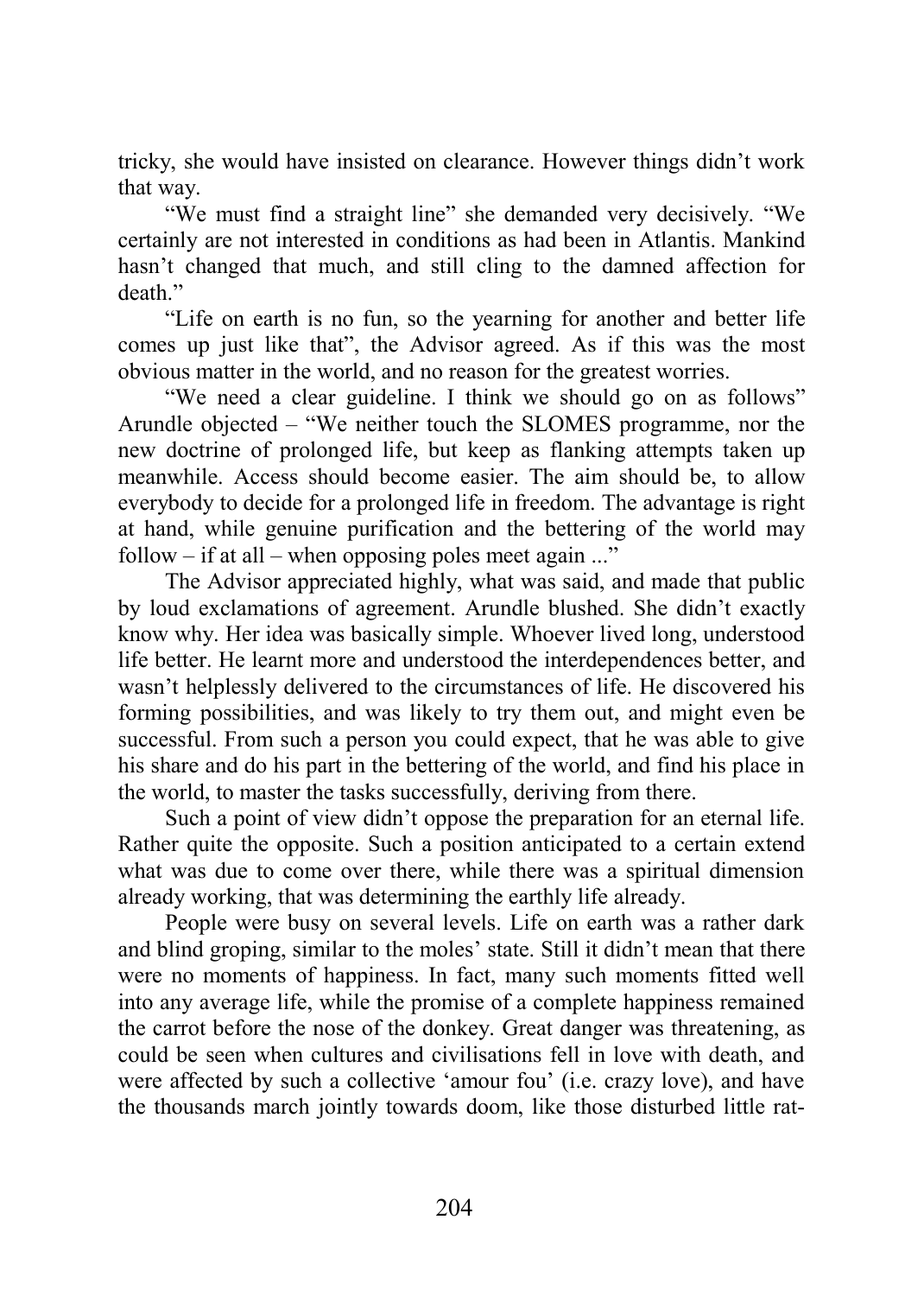like animals called Lemmings, when crashing together or one by one into an abyiss, without obvious reason.

"Still, you even find a morbid quantum of happiness here by anticipating eternal joys or even participate already by means of the socalled 'unio mystica' (i.e. mystical communion with God) – which is by no means modest, but seems to have the temerity of the highest degree. Thus is the communion in which Adam allies in wholeness over all borders right here and now by mirroring mankind's destiny" – the Advisor commented somewhat complex and dark, although perhaps a little less frank and straight than Arundle, who felt a deep warmness inside, and well understood.

The magic bow was reminded of his mother-country and a tear rolled out of his red eye and dropped into Arundle's neck, before it ran hot and salty in her dress and over the shoulder, where it finally faded. And Arundle suddenly understood, what the magic bow meant to her and how much she owed him. Without him she would be in the same position as the other Councilloresses of the Menora.

The reason, why she saw further and understood more, was entirely up to him. She wasn't sure at all how important it would be to publish her discernments right here and now, and that the logic inherent would overcome the others, so that they couldn't do other, but agree.

Was it really so important to know the truth? Could you not strive for the truth with half of the whole knowledge? you needn't be all wrong at last. Why should the members all bother now because of that blooming striving for death, as was supposed to be hidden somewhere in mankind, but seemed to disappear behind the SLOMES these days anyway! The Advisor might be right somehow. The idea of purification could also be installed into the struggle for life on earth. While this was a struggle and not the solitary cooperation in favour of the common wealth. – Yes, that sounded much better!

"I think, we leave it like that, right here and now, I would suggest" Arundle suggested, because the disappearing of the Advisoress caused quite some irritation among the Councilloresses.

"It's almost like the cancellation of the celibacy" Grisella commented in a moody air. She asked herself whether she suffered, but couldn't find any ache. What were the others like? – There were no objections, so she agreed with Arundle. The Advisor faded and by that the whole matter seemed settled. The Council of the Menora had come to an end, after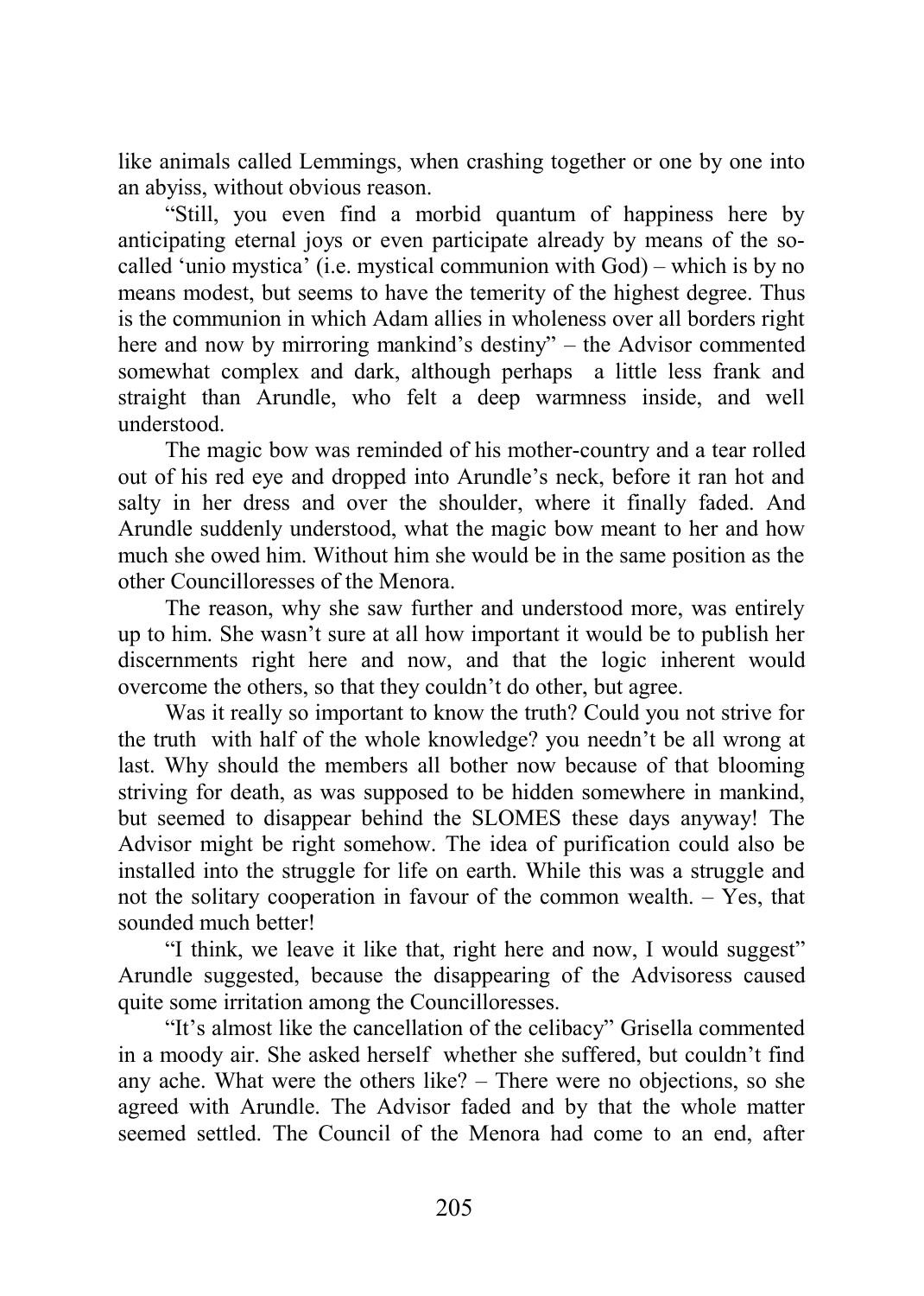reaching their goals – well, after almost reaching the goals, while the big hopes somehow stranded.

Women didn't do so much better in saving the world. They also had big trouble in forcing reality to disguise the secrets of the future, and the proper conclusions.

Their circle had been no less limited, while perhaps somewhat opener and more willing at work. In the end, however, not much came out, and the question, who stood behind the moth had found but a one-dimensional answer. All the fuss had been perhaps unnecessary, while the trouble they caused had done quite some harm.

The hot tear of the magic bow burnt still on Arundle's skin, and dug a trace in her memory. She would certainly never ever agree on a suggestion, while being fashionably upholstered, flattering the ego.

No pregnancy could excuse. – She had also to beg Billy-Joe's pardon. She did it in thought, and hoped he would read in her mind, so there would be no further public excuse and argument necessary.

### **31. The Therapy**

*Lord, let me know my end, and what is the measure of my days; let me know how fleeting my life is! Behold, thou hast made my days a few handbreadths, and my lifetime is but nothing in thy sight. Surely every man stands as a mere breath! Surely man goes about as a shadow! Surely for naught are they in turmoil; man heaps up, and knows not who will gather! (Ps39, 4-6)*

Well, the sense of life – what a question: ancient but always fresh again and rather like new. Most answers you can surely forget. What do people do over here in this beautiful world? Why-fore the whole?

"I'd rather be never born!" sound the tortured through the centuries in deepest desperation and greatest pain. No matter where the eyes of the historian fix. The phases of happiness are but mere tender stripes amidst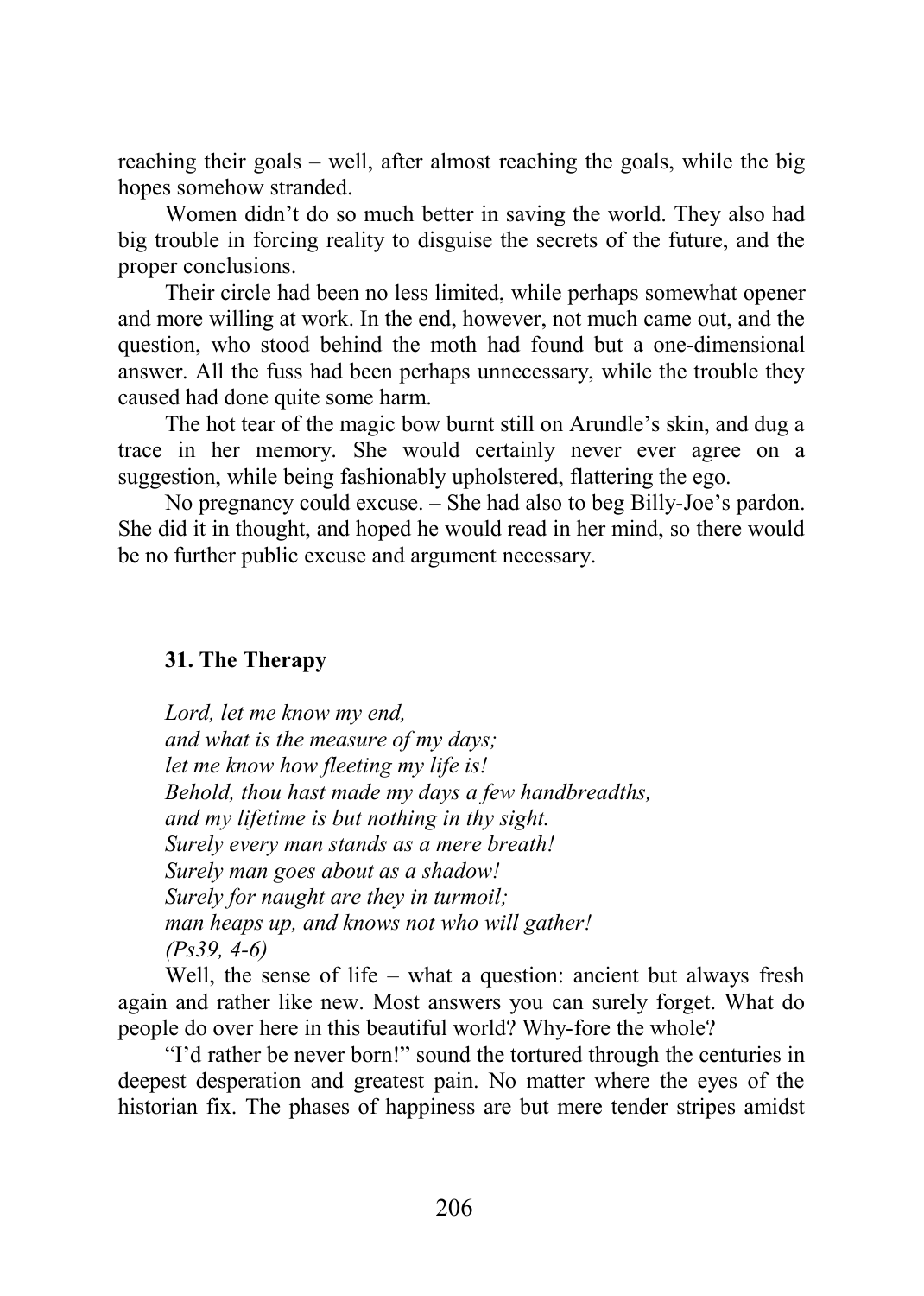black currents of agony and unlimited cruelty. The latter seemed hardest to believe.

Man does the most cruel things with man, but why must they generate fun thereof? Wouldn't the deeds as such suffice? What's the sense of the extra quantum? While the unavoidable is already more then enough.

No way – because there is that diabolical drive underneath or amidst the rational calculation of death. There is an extra-quantum of cruelness, self-sufficient and sweet, in none reject able seduction.

'Look at the kitten, how it plays with the life of the mouse. The way it's reacting as quick as a thought, not the tiniest move overlooking, even before it was to be made, foreseeing the direction of the intended flight. Does it enjoy the pain of death, the horror of desperation? Or does it play with the mouse no other than with a ball of yarn, perhaps a little lustier because of the auto-life exposed? Would a mechanical mouse also do? Or does it need the smell of deadly pain, to tease the senses utmost?

And do modest humans not employ the same notion, while thoroughly covered by neat convention?

Who dares to answer here freely and convincingly? – nobody, who is honest, and reflected, though. He had to be a self-centred miser, who could withstand such notion.

Well, yes it's got to be cleared away, while it's not steadfast enough, and won't pick up with the orgies of creativity, meaning so much more, when unlocked. But that's the clou sooner or later. Be it, because the presumptions are missing, be it that the endurance is lacking, be it, because the surrounding doesn't comply.'

'However, is it true that people become cheated and stripped off their joy of life, and cannot hinder? Or is it, that they build a fantastic castle out of a pile of shit in the darkest corner of their prison or dungeon?'

'Happiness is the spark, which people beat out of nothing. Courage not always stands up, often enough it is low, and deeply faint-hearted, and the yearning for death reaches out for such self. While he still has the anchor at hand, the tiny straw, the aide in emergency.'

'Often enough, otherwise we wouldn't be as many as we meanwhile are, we are becoming more, if nothing interferes.'

'The satisfaction of needs is a weak expression for what keeps us alive, and demands us to stick to our lives, no matter how sour we feel. We are like gamblers, who feel lucky when the run of bad luck ends.'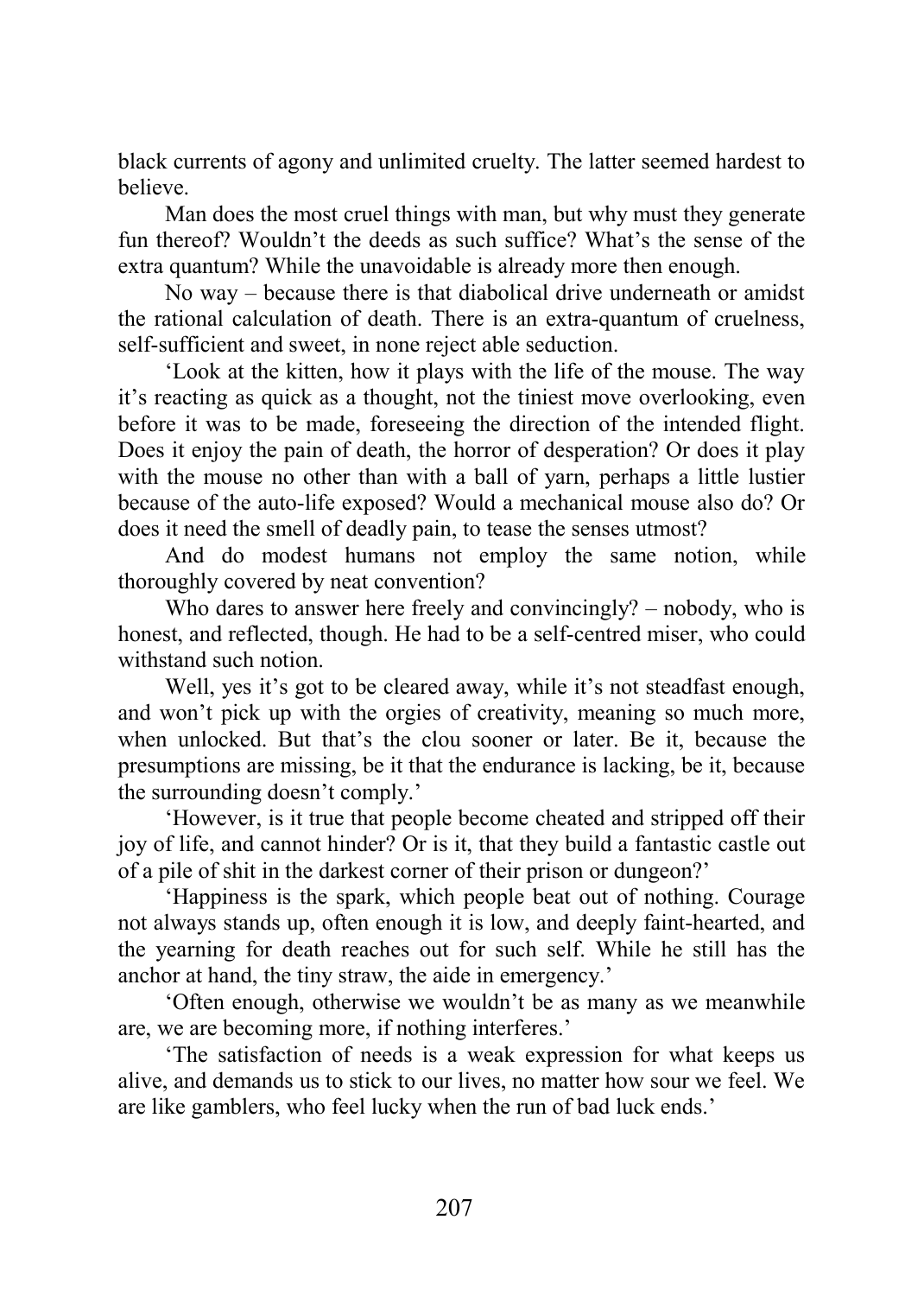'Or like a soldier, who feels deep genuine happiness about the tranquillity during cease fire. Such happiness may seem to us poor or even ridiculous, but it is still there, and perhaps a deeper feeling then the poet's, when kissed by the Muse.'

'Yes, by the paradox, those fortune-hunters, who can't do otherwise, but strive for luck, would run empty permanently, while others tumble from one lucky strike to the next, while dealing carelessly with fortune. Because luck is no proper aim, but the circumstance of our acting and striving. Luck is the colour, that suits us, when on the winner's straight.'

'Not the unexpected luck is meant here, but the feeling, that comes up, when something turned out well, we were longing for desperately. Happiness is the fulfilled expectation, the solved hope and of course again and again love in all shades and modes. Love is without doubt the mother of happiness.'

' When happiness endures, and is but a quick appeal, flashing on like a sun-ray, then it's tightly bound to love. But thus only the few experience. In general love appears fickly.'

\*\*

Luther Lommel could sing a song of luck. He knew the hasty sides of fortune, his Goddess of addiction. Therefore he could frankly admit, that he was no addict to the cards, while cards were only the means and vehicle he required to reach his goal – well, or not.

Striving for luck contained the misfortune. While strands of luck and misfortune interchanged. But Luther defined what side he was in at a time. And that might have been the tragedy of his life, that he believed in such strands. He believed so hard, that they then happened – the strands of misfortune in any case, that were following any strand of luck, as sure as daylight. That was the law, as to Luther Lommel. A law, he wasn't destined to overcome, while remaining his defined target over the years.

Now, since all debts were quitted, and all obligations fulfilled, and the desperation had come to an end, he could feel boredom yawning him insolently into the face.

Luther Lommel sprang into his work – and in the beginning there was a lot of work to do. Soon his booth shone in perfect order. All updates had been incorporated. The manuals stood like puppet-soldiers lined up. The frequencies and nautical calculation charts hung orderly and readably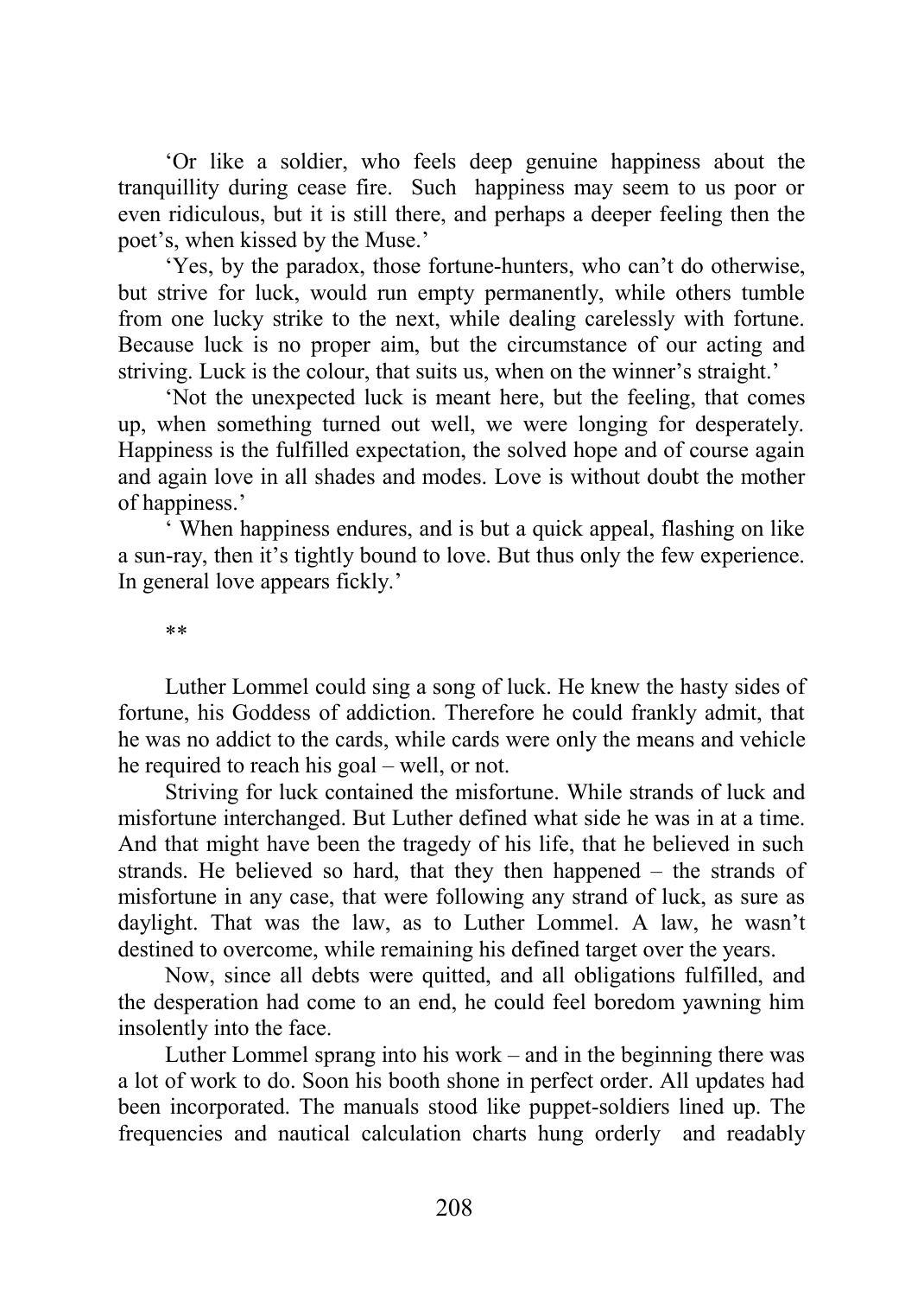where they should. The sender- and receivers blinked. What had to be movable, was movable, even the stool turned and rolls ran in soft protectors underneath.

The duty-free area was cleared likewise. Cigarette brands were lined up in alphabetical sequence on the shelves, just like the perfumes, lotions and crèmes and other beauty utensils, as were bound for the beloved at home, or for a darling-to-be, somewhere in the world, as far as the sea lords were concerned.

As a matter of fact the tourists bought most of it, as if the duty-free shop was the only place to buy thrilling gifts from afar. While they didn't look different than those ashore. With one little but obviously important difference -- the governmental revenue stamp was missing, which were in fact discretely fixed, as far as the beauty-staff was concerned, and was spotted only by eager customs officers, who loved to maltreat tourists, when they entered the homeland shore over the mini-gangway of the helicopter.

Luther Lommel usually forgot the prepare them with the necessary details and limits of immigration and transit regulations. While surely the heaviest smoker wouldn't smoke a full carton in three days, or drink two bottles of finest Scottish Malt. The trend had moved in the opposite direction, meanwhile, anyway. But such news hadn't reached Luther Lommel and yet the conservative behaviour common in duty-free trade.

Luther Lommel was bored never the less. Despite the workload or because of it. He missed the strands of luck very much, and even a little the strands of misfortune, which had been a sweet ache somehow. At least he felt in nostalgic radiance.

Luther Lommel shouldn't have risked an eye on the gambling saloons, but he did. He did it, and the more often he did, the hotter he felt the flame burning, until he couldn't resist any more. He tried with yoga and antigenic training, and asked for psychological advice, now that he realized that the addiction held him still with tight grip.

There were no trained psychologists on the islands, no practicing ones anyway, but Susamee felt competent enough. She said, she would be able to help, besides, she liked him, and that was probably the main reason. While she hoped to learn some tricks of him, as far as the cards were concerned. She liked a game here and there, but was upset when she lost.

That was, of course, a big mistake. You shouldn't seduce an alcoholic with the stalest beer. Luther Lommel was of course rather amused of this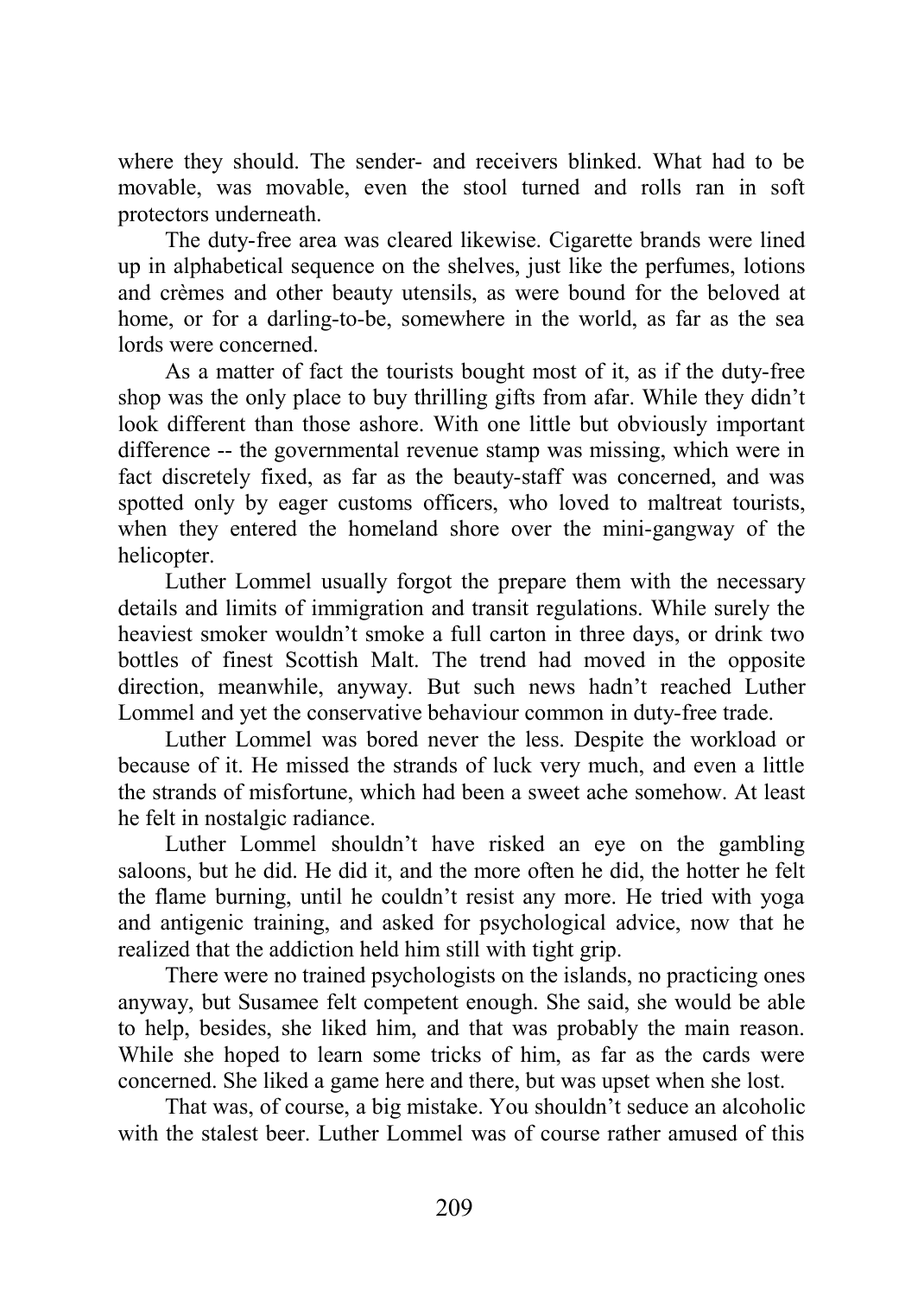therapy, and showed Susamee everything he knew, and that was a lot. – Everything you could collect in thirty years of practising. You would be an idiot, if you didn't pick up a hell of a lot.

Instead of disaccustoming the addict, both gambled like mad-men and Susamee didn't notice how she was twisted around Luther's little finger, and snuggled into a dark bottomless moloch. Or did she leave him in this belief, and was two steps ahead all the time, as tricky as she was?

Luther Lommel took it as it came and was pleased about his disaccustoming. While he was also proud, that such an important personage could learn of him something, and be it only the card tricks and the adroitness of the gambler's fingers.

But what happened to the discustomisation? Luther Lommel asked himself if he hadn't been betrayed. His time was limited, because the therapy could only take place when the vessel stayed in the harbour. At sea he could not be replaced.

Therefore he began to inquire Susamee by asking for the progress he made. Yes, Luther was so upset about Susamee's therapy, that he didn't look into the saloon at all, no matter what the other gamblers did or what the weather was like and how quiet the sea was, for the whole length of the journey.

He stared pig-headed after the sea gulls, which were diving after the junk the steward kept throwing over board after each meal. Or he looked through the orders for the duty-free saloon and the bar. When he didn't fetch his earphones to listen what was going on out there in the wide world. This was much more productive when the weather was bad. Still he was fascinated ever more, how far his ear reached and the air-waves managed to creep around the globe. Well, waves didn't creep any longer, Luther Lommel knew. Since satellites accompanied the globe, you could reach every hidden corner, without delay, from everywhere and at any time. While on certain frequencies extra filters were installed by darkies, who had to hide what they had to say. Requiring exchange of news, nevertheless.

The former old-tpye telegraphy was out. Except for the submarines, which still clung to that means of the creeping waves in order to send and receive those ancient morse codes these days used by submarines and destroyers, their declared enemies. Luther Lommel could sing a song thereof. – remains of a long life at sea.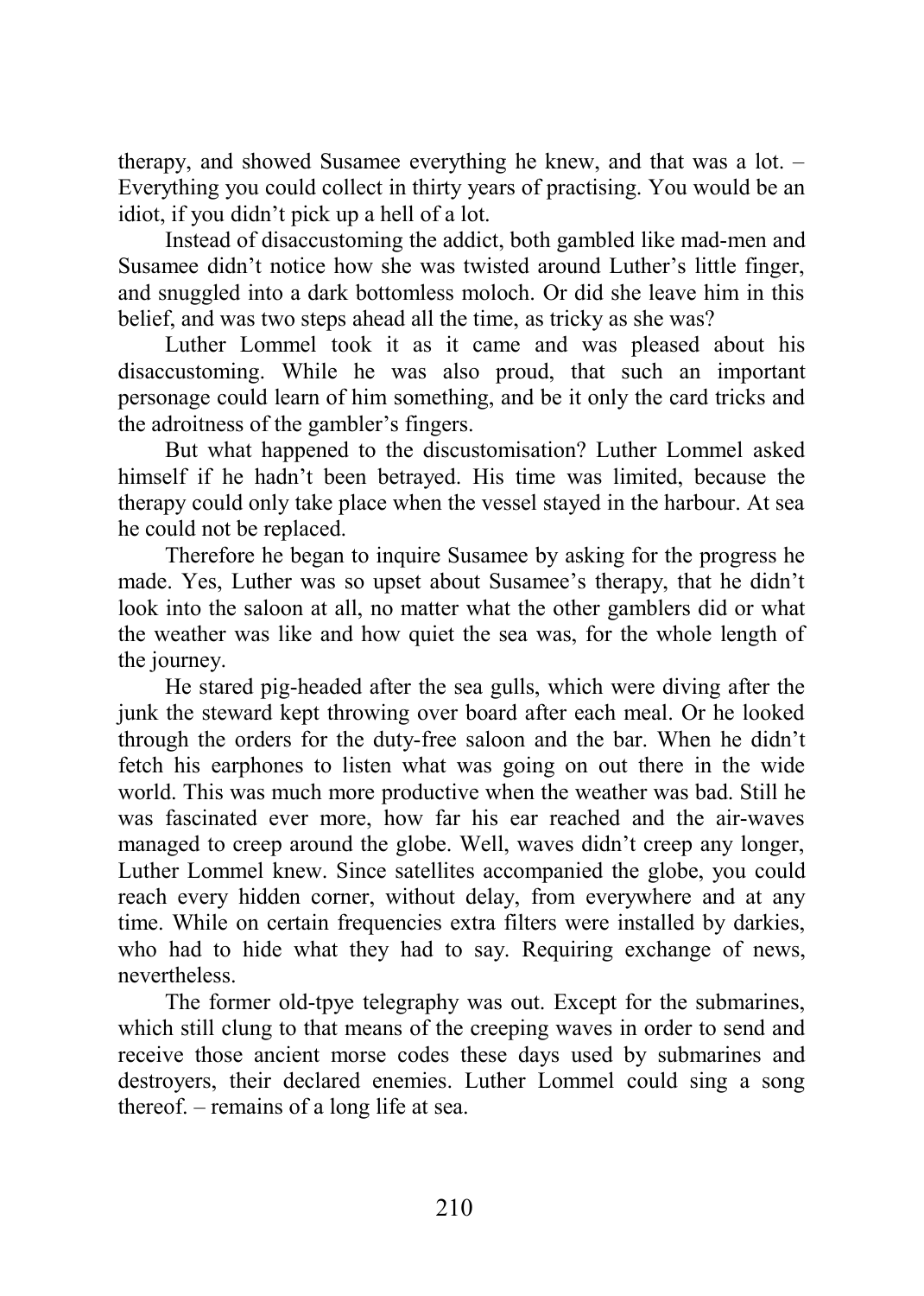In short – gambling was distracted, since he felt exploited by his therapist. After each journey he wanted to tell her this time. But then Susamee bewitched him with her naked smile and he found himself back at the card table. She argued she still lacked the proper pokerface. And that was true. A clever opponent read from her mimes almost as well as if he had had a look into her cards.

Soon he only played, because he didn't want to offend her. He realized that he became worse and worse, because the game couldn't give him anything anymore. He began to see, what gambling was for most people: a waste of time.

Susamee was close to her target. She had killed two flies in one stroke. She could now stand her woman when playing Poker with the other Shamans at the annual general Shamans' meeting, and Luther Lommel had lost interest in the cards for good, so it seemed. No other drugs were necessary.

The thrill of fortune he felt like the donkey, striving after the carrot in front of his nose, was disguised and demystified. He recognized lots of other stimuli in life, like a good drop of liquor, excellent food, or the sunset, or just the warmth on the skin, when bathing in the mild light of the morning sun.

Life was indeed full of moments of happiness, the strands of luck were but one way under many. The feeling as such had become closer than ever. Puzzled as he was, he felt forced to exchange with others, what had happened to him. Because those, whose heart is full, overflows the mouth', so to speak.

\*\*

Literarily seen he was like a raw diamond, because he had no experience what so ever. So he took off clumsily, yet he had no problems in writing, because he wrote freely and wrote down easily what ever came to his mind. Instead of staring stubbornly into his fan of cards, with a stoic air, in order not to unveil anything, he sat in front of his laptop and hammered like mad on the keyboard, or looked with an empty gaze somewhere afar, awaiting the next idea or groping for the best way of putting.

As a matter of fact, he hadn't been forced to give up his nature, which served him now, as his diligence was stimulated. Ideas he had enough. But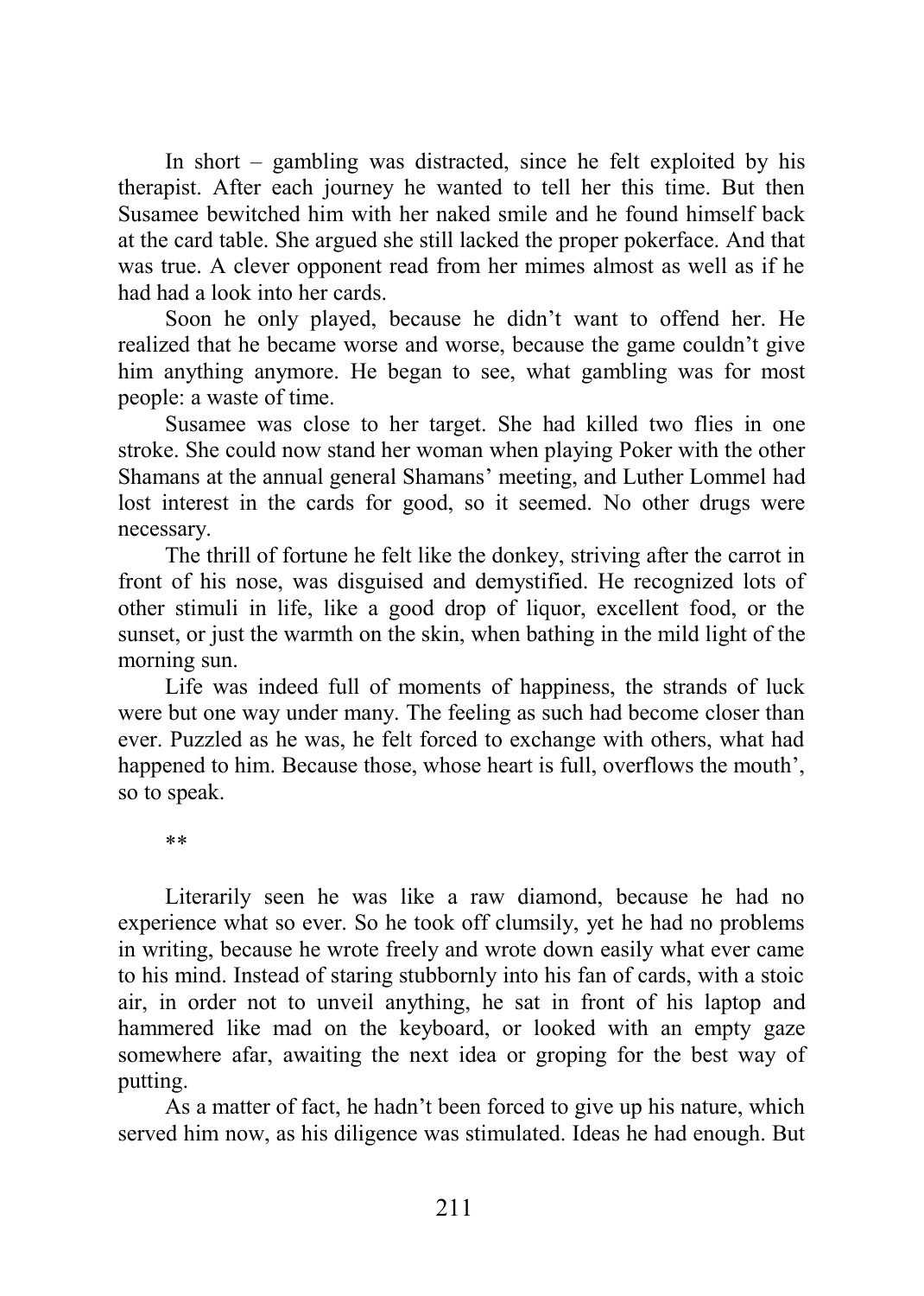instead of forming faint buildings in the clouds, he came about with something, that could be read, while it had to become lectured to a vast extend and couldn't remain as it was.

His rising was not yet the real top flow of creativity. Bits and pieces he produced, but the red fathom was still missing. Had he been able to find it, the flow might have become interrupted, or even stopped at all.

The guideline should be found later, when more material was available, so he hoped. Thus he slowly became aware of his way of producing, he had so irksomely to find out, like any human being, who must learn everything in life laboriously. The more did he enjoy, when he succeeded, and was honoured by the fruits of his efforts. While the process of writing became self-sufficient but was only the qualifying parameter for the outcome.

For the first time in his life Luther Lommel felt the waves of happiness carrying him away. Those were this time genuine strands, able to carry him over all hurdles, on and on, and no end was in sight.

He had a lot to tell! Such a long life contained stuff for a whole library. And what he didn't experience himself, he invented, was it then thinkable or imaginable, even frightening – so it was his property and experience nevertheless.

Such a real life didn't only consist of events, but is found in everything that is accompanying us. What drives through heart and breast, and head and kidneys? What is it, that make the famous butterfly flutter in the stomach and seek expression in yearnings and aches of the soul?

The time was also well chosen, because he had gone through many heights as well as many more depths of life. He knew the demands and fears of desperation and agony in deepest darkness, where nothing goes any more, and the longing for death takes over, and the yearning for an end of all pain, won't cease.

Yes, there was stuff enough, how difficult it ever was handling adequately, no matter how hard Luther tried – still some descriptions remained just drafts, not yet ready, but vague outlines. Nothing but a faint idea came up, what the whole was going to be one day, the more so, as Luther hadn't yet found out himself.

But who manages better? Whose curriculum makes sense? Why were all these experiences made? Did experience serve education? Was life a 'Bildungsroman', an institution of purification?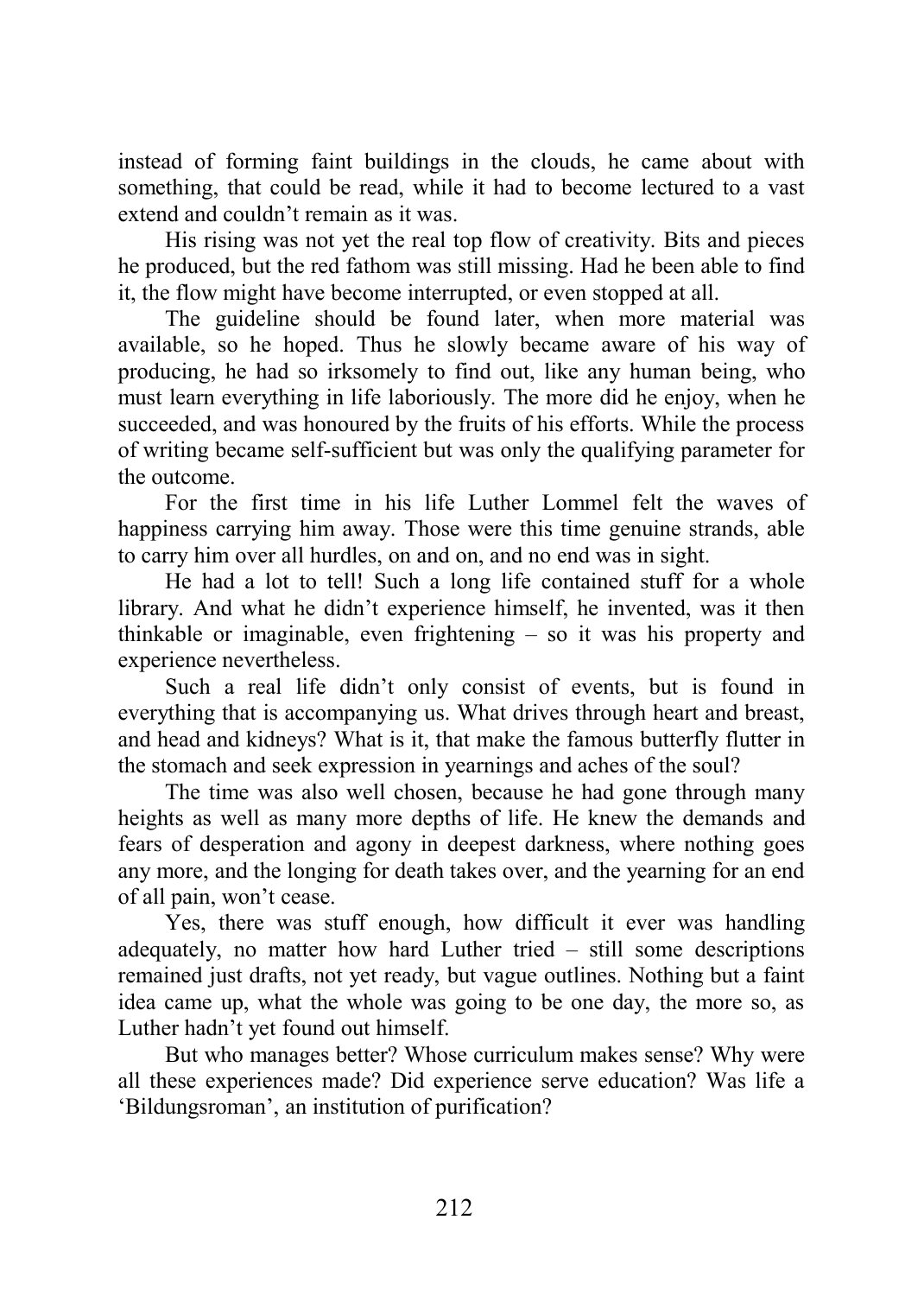What life was about, Luther Lommel not yet had in focus. While this question really bothered him, when he became aware of the senselessness of his existence during his struggle against addiction, as far as the struggle for rehabilitation was concerned: His addiction and the hunt for the strands of luck. Did he not step all the time on the same spot, and turned in wheels?

Perhaps others should decide. While too close a look may cause blindness. The years counted, of course, which were winding back an almost endless straight, fading in the mist of the past, while forward the distance had become rather short, as it suits a hundred-ender. The more so, for one who had just escaped death, by the hearty last minute purchase of his ship-owneress. He would certainly never forget. Very slowly he realized what a fate of nameless horror lay behind him.

What kind of world was it, where things like that were allowed? Without Dorothea's courageous intervention, he would lie somewhere cut in pieces, ready for transplantation, or even worse, had become dogfodder, while the skeleton would be standing in front of a school-class. As if the addiction stuck right in the bones. That was of course nonsense. But what didn't scientists all do in their unlimited curiousity and in the mean enjoyment of power? His scull, he was certain, would have become observed in detail, in order to get hold of his fate this way. All that was now an old hat. Soon nobody would care for him any more. Not for him, but what was with all the others? He had never been alone.

Little by little and slowly the red string shone up and so Luther's curriculum became some kind of a warning and prophecy in the Anonymous's style.

Grisella took notice. She read and corrected. She cared for a publisher. And because she had a good reputation, Luther Lommel overcame all hurdles and aimed the target. He was commercialised with great effort and rose right up into the bestsellers' heaven. The subject was worth it. The public had to be sensibilized and alarmed. Of those endangered Hundred-enders, there were far too many by now, to be ignored furthermore.

And this was, what happened. Luther Lommel's writing went under the skin, and hardly anybody could resist. Perhaps it was just the uneven and kinky way of writing, and even the mistakes that hadn't been erased, which gave the little booklet its charm.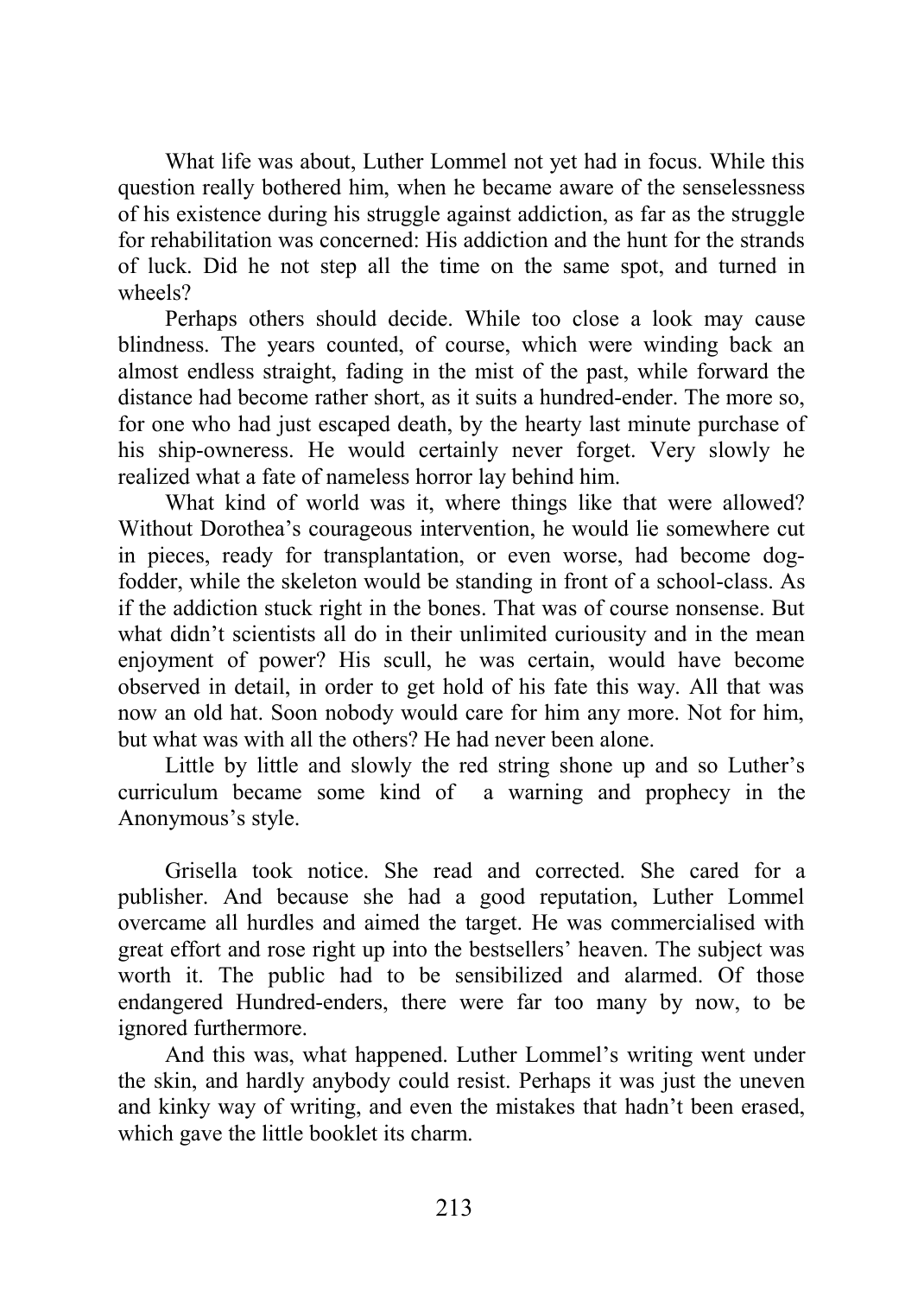For a short period of time those killing sites, and 'slaughter houses for human beings' became the public scandalon number one. Governments and Parliaments became alerted and hastily revised the legal dimension of the subject.

Judith finally succeeded with her idea of an immediate and general remission of all pending debts and saved the SLOMES Corporation before 'the doom into barbarism' as she put it. While the loss was marginal, but the prestige rose immensely.

The company was transformed at the same time, and all employees became shareholders and participating owners. Where had such a calculation ever happened in capitalism? A company distributing their shares amongst the employees for good, and let go all debtors at the same time. These steps could only happen, because the SLOMES Corporation was by nucleus a family-owned institution, and Judith the undefined boss. "Chapeau Mme. Kornblum, Chapeau..."

### **32. Edmond**

How you could fail! Nobody ever figured, while the likeliness was perfectly in order. As a matter of fact Hilde Henne's mother and her mother and also her mother's mother always gave birth to girls, therefore Arundle had been convinced to do alike. But now it turned out to be just opposite. She could say good-bye to Maya. "Postponing is no dismissing" Dorothea tried to console, in a pragmatic air. Everybody started right away and somewhat clumsy to think of an adequate name, while no-one was prepared. Not the far away grandfather or the grandmother, and the second replacement grandfather, who generously offered himself, although he had no such experience and never had had to do with children in his life.

" - Had loads of other things to do" he declared rather helpless. "Besides, I was missing the suitable woman on my side" he added thoughtfully and pressed Hilde tightly so she cuddled tenderly in his arm. If she had had the choice, she would have loved to be impregnated by this man, who'd certainly deserve it.

Anonymous didn't come alone, but was accompanied by half of the court. Hans Henny Henne met old acquaintance among, and it was a great hallo. The Advisor generously presented a halo. "Right in advance,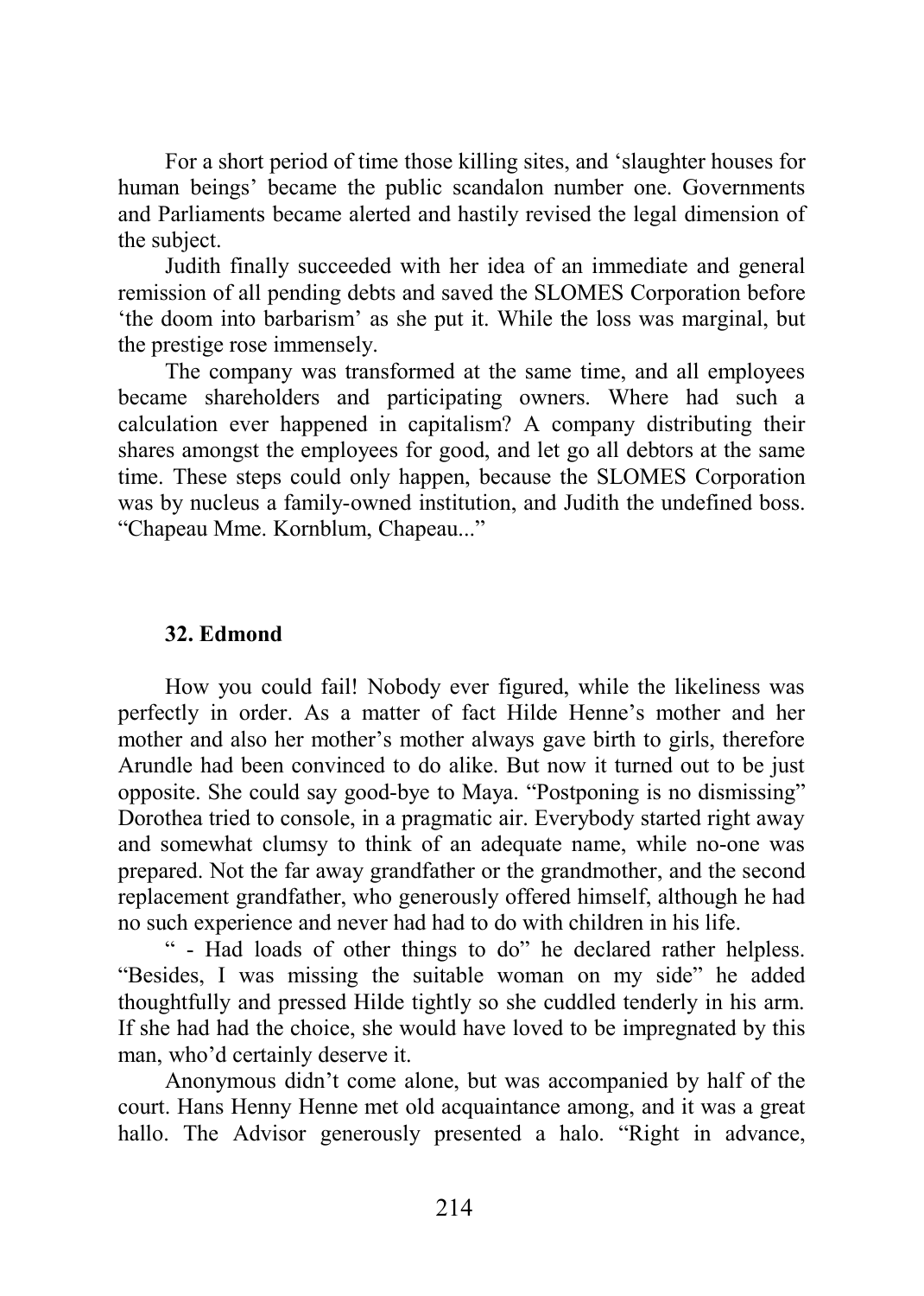prophylactic" he explained. "While he certainly will have to deserve it, the little comrade. So let us then call him Edmond, the Protector of the Heritage. This is the name that fits. If it isn't too sophisticated, so let the young mother decide."

"He's then going to be called Eddy" Pooty agreed eagerly. He saw it pragmatically, while he in fact preferred Walter, for reasons rather obvious.

The magic stone from Uluru had a ring of sparkles spread over the little creature, supposed to commit the choice.

Anonymous was accompanied by a little cloud that could be drawn like a curtain before the sun, and would always stay near at hand, as long as the childhood lasted. "My own invention" the proud grandfather explained. The cloud fitted to the airy consistence of his and was therefore more than adequate.

The other gifts were all alike, first of all those from heaven. Nothing solid was among, and when the messengers from above left, Nothing remained except that little cloud in one corner, waiting to be called. From the rainbow-coloured sparkles a few lay around still, but nobody noticed.

The wishes nobody could see, of course, or grab sensually. They were, like the colours – only visible or noticeable under certain circumstances.

Edmond, what a name, strange and somehow confidential. 'Yes, I could get used to it', the young mother thought. She found back while the big ache faded. Happiness mingled into exhaustion, while the flow of visitors wouldn't stop.

The earthen gratulants came with flowers or pink pampers, while light-blue was due. Little Ed shrieked of joy and desire. The little cloud exercised by following Billy-Joe, when he brought his son to his mother for feeding, who could not yet get up and walk around.

Otherwise she had been very brave and strong like many a tribal woman, who retreat alone in the bush, and return only when they have the baby in their arms. Susamee had taken care of that. Her influence had done Arundle well, tranquillity and patience had been of great help in her gravest hour. Arundle hadn't been alone, but the labour she had done all by herself, while nobody had been able to help.

Hilde was sobbing all the time, because she was so happy, and because everything had gone well. Hans Henny Henne stood by, somewhat clumsy and didn't manage to sorting his bionic limbs. He was not familiar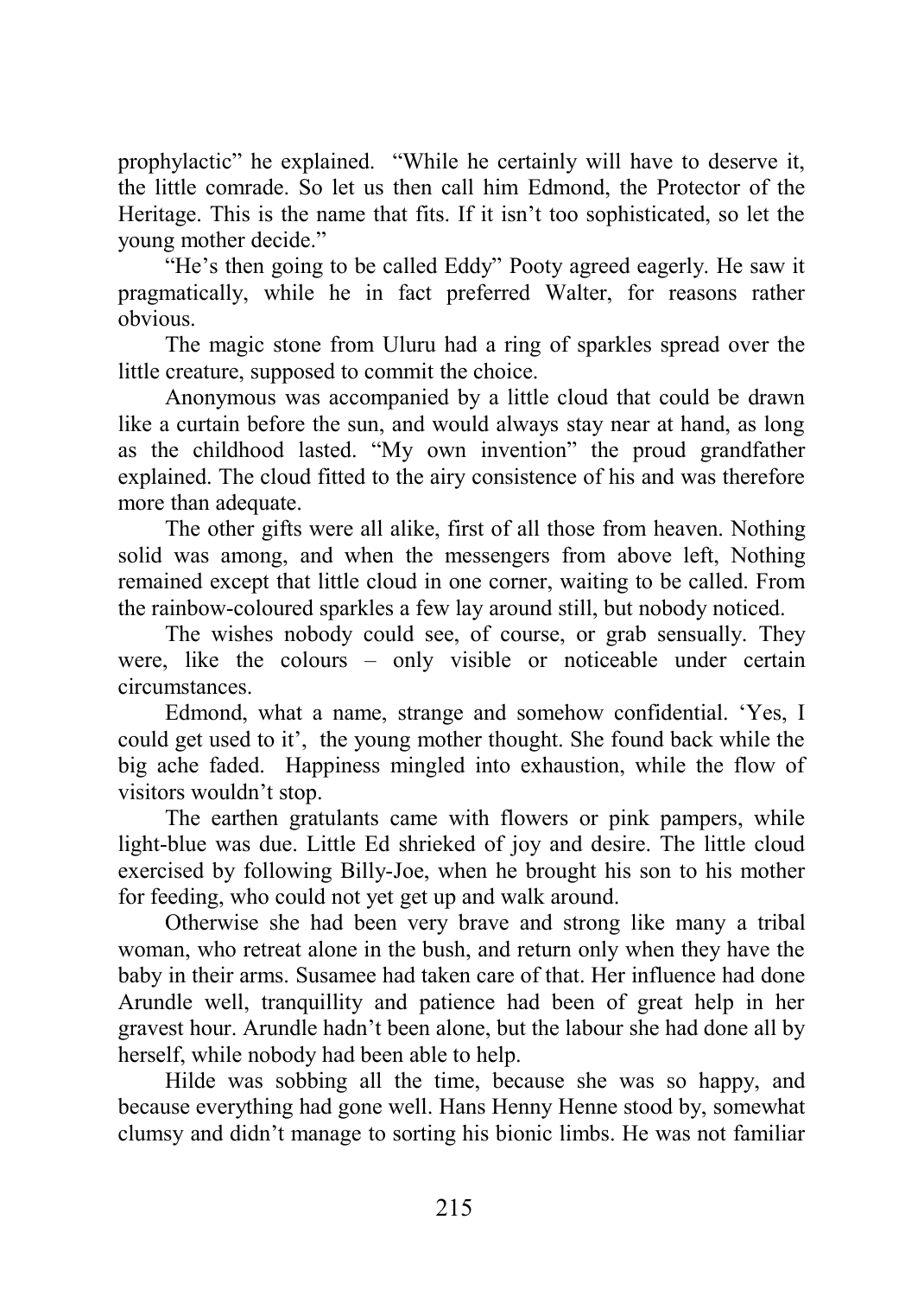with what was going on around him, while he most likely had the most challenging present in a suitcase, which was another obstacle that had to be surrounded in the narrow hospital-corridor.

Together with Judith Kornblum, he had developed a handy version of the SLOMES, that fitted into a suitcase, and could be taken away while travelling. You needn't be a Hercules. The times of the mover-truck were definitely over. Everyone could employ his or her SLOMES – at least the new type, that was a prototype up to now, but kept what it promised.

"There are definitely more functions available" Henne proudly explained, and took the oportunity to unpack his present.

"You needn't get up for that. Yes, you stay in bed, as you are. We try it if you like."

But Arundle waved him off somewhat tired. "Perhaps tomorrow" she sighed. And Hilde blushed like a hen and pushed Hansiman and the instrument away from the bed. Hansiman didn't know whether you could leave such a precious present unguarded, but Watchman Will Wiesly signalled him to stay calm, and leave this up to him.

The moth attack was not yet forgotten, and Arundle belonged to the circle of the most endangered persons. Therefore Watchman Will Wiesly was present to watch and hang on, all the more Susamee didn't show that she was going to leave, quite the opposite, she seemed to prepare for a lengthier stay.

"Here is where I might be needed" she said when questioning looks of the hospital-personnel fixed her, so strange an image she was, but dared no comments.

Arundle required her presence. She felt isolated in the single bed room. She would have liked to stay with other young mothers and their babies in one dormitory, but she was the only one at the moment – except one other - who had delivered this week.

But one more birth was due these days, so the room next to the Operating Theatre should be made available, therefore Arundle would soon have to move most likely anyway.

"It's just a dwarf" the station sister explained somewhat ignorant, but corrected herself after noticing the questioning glances of Arundle and the Shamaness. "A small-grown person with pelvis-problems" she added hastily, and hoped to make the word 'just' overheard or vanish.

Hans Henny Henne left the incredibly valuable prototype, - ready to service – behind, but exchanged a glance with Watchman Will Wiesly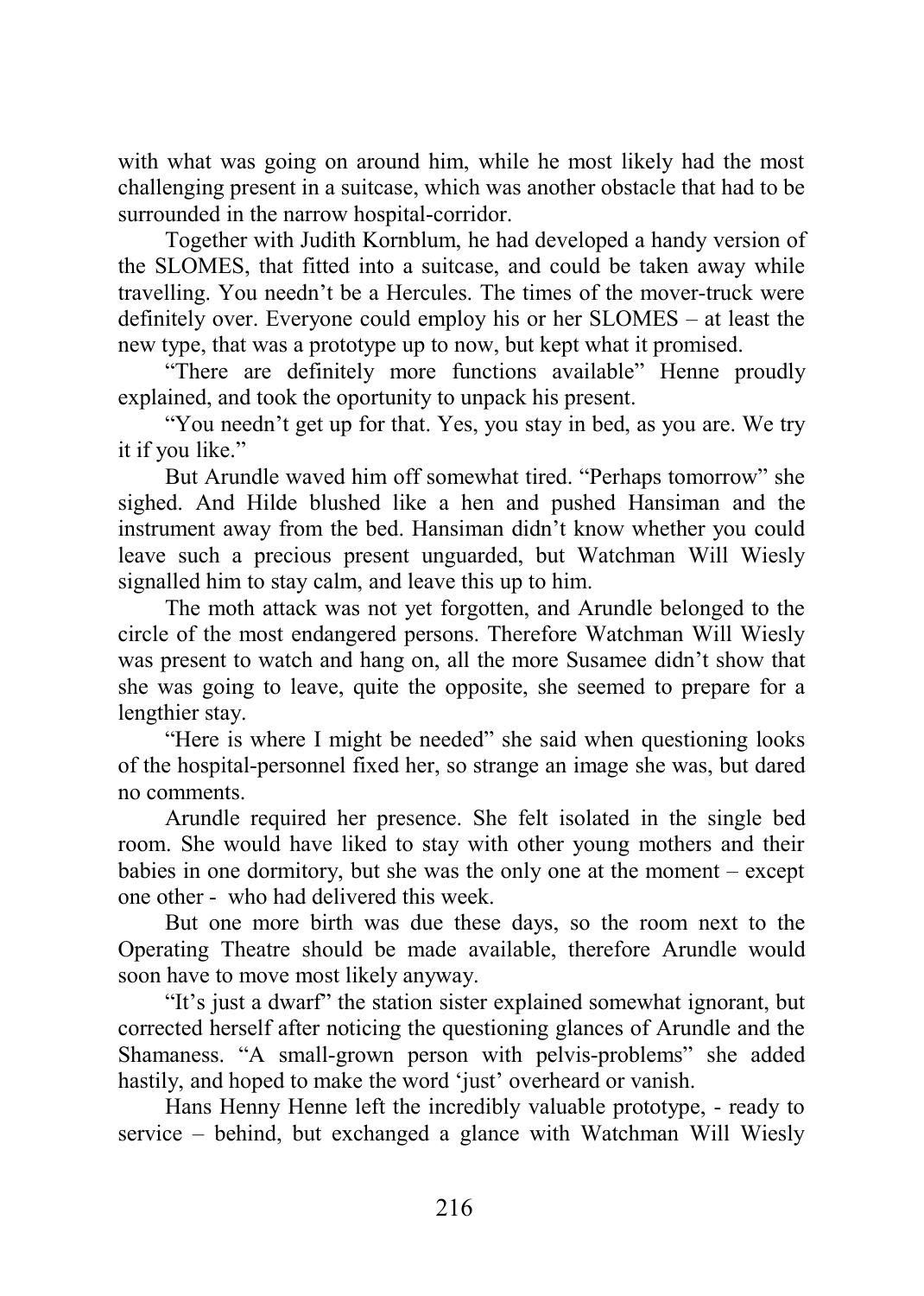when leaving the room. The Watchman just nodded quieting. He would stay in front of the room, where Arundle and little Eddy would finally end up. The suitcase he took right away. The case was rather light, and had no appeal of a home-trainer any more, the old SLOMES reminded strongly.

The moving of the patients was a welcomed opportunity to interrupt the flow of visitors. No matter how nice such flow was, the young mother felt stressed and longed for peace and ease, only the Shamaness could grant.

"Tomorrow is another day and in two days our young mother will be at home again, if everything turns out to be the way things should be" – the surgeon on duty added, while the bed was made and little Eddy was put into his mother's arms, where he felt visually well.

\*\*

Without much fuss Judith Kornblum and Hans Henny Henne had undertaken to develop the SLOMES further. And thanks to Peter Adams their ideas became real. Judith had always brilliant ideas and knew everything what was going on in Nanoverse research, but this time it was Peter who managed the transformation just like that.

Hans Henny Henne consisted of so many bionic parts and limbs, that he as well could be regarded as an artifact himself. He was a kind of artifact with a human brain, and a human identity, while many functions did no longer follow natural principles.

This was why he wanted to pack as much of himself as was possible into the new SLOMES. And so the set took over other functions as well, but didn't hinder minimisation. The set was now no static apparatus any more, as had been the predecessors, but a complex being with a selffulfilling interior life.

In other words copied Hans Henny Henne himself to a certain extend into the new set, and widened the SLOMES functions accordingly. But that was not all. The SLOMES of the new generation became a sort of servant, who enjoyed the services he or she performed, as there was first of all the prolongation of the masters life. That was not all. You could send him shopping, but that was for another reason kind of a problem. He was just too precious to let him wander unguarded on his or her own in public.

 Without doubt the time of total autonomy would surely come. Technically seen, he was more than  $able - as$  to the inventors. The sense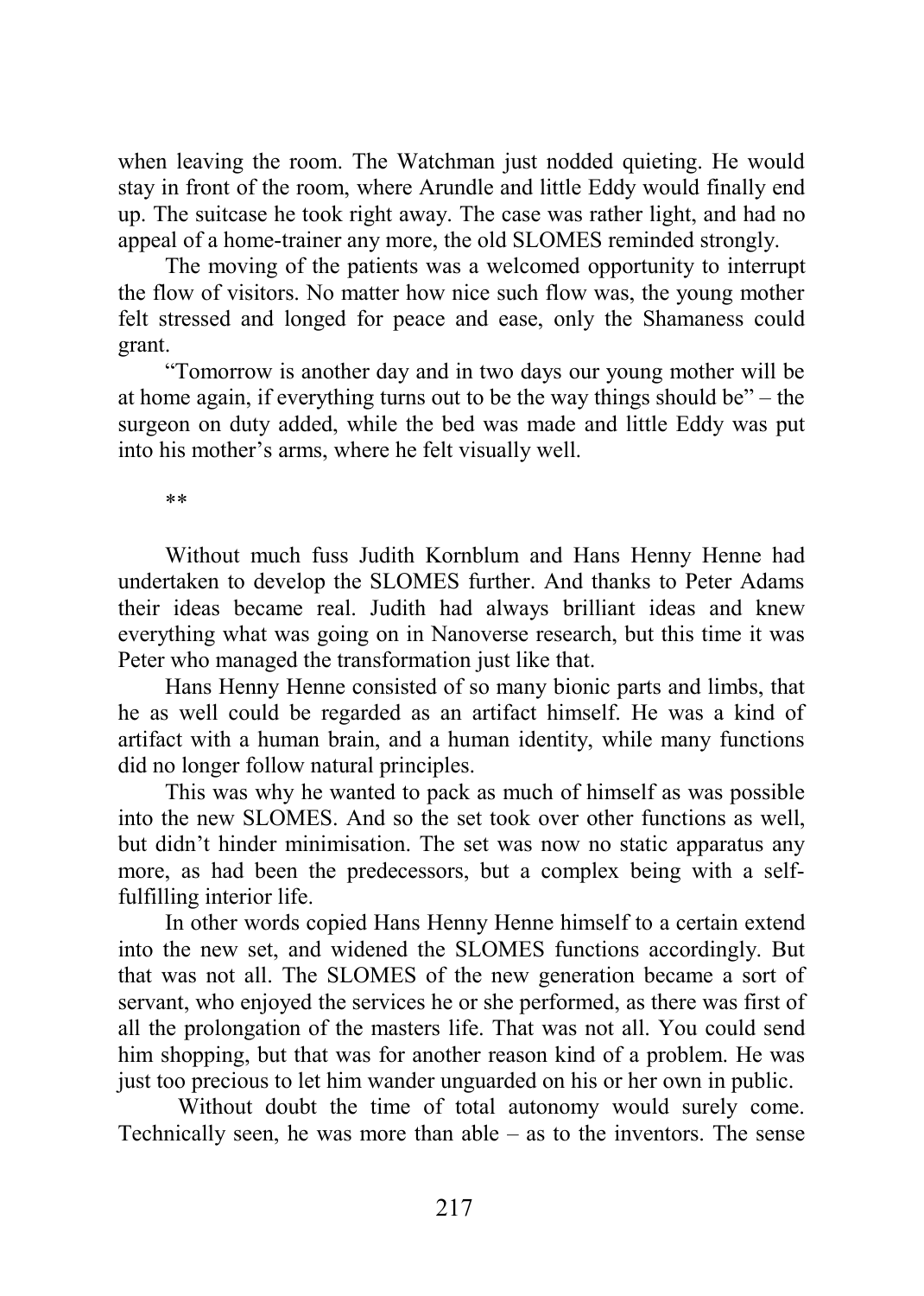and the mechanotronic of the prototype were sufficient without doubt. That had been proved. While improvements were most welcome.

Hans Henny Henne was really looking forward to see his double going online as soon as possible, but Judith hesitated. There was the family on one side, who had a word to say as well. But there was the fussy side on the other hand, and the more or less likely side-effects, such a revolutionary step meant.

Productability was not all. Not everything that could be produced should be produced. With the old SLOMES a lot of change had come by, and even more had to be expected with the new one, while not all was wanted, but couldn't be avoided.

So Judith argued that the prototype wasn't ready jet, but required rehersal and improvement. Some weaknesses were all too well known, but were in sight these days, therefore the public had to wait.

But Hans Henny Henne didn't have time. When his old chum Anonymous came over for a visti he raised hidden longings in Henne's breast, he would have given way the sooner the better, while the matrimonial state began to fade and turned over into everyday routine, with all those unwanted side-effects. Not only Hilde got to know Hans Henny but vice versa as well, and what came about, was not always comfortable.

 In the honeymoon-phase everybody shows his and her sunny side and favourable characteristics, and keeps the dark aspects hidden. But that's soon done and the true and whole character appears.

 In short: Hansiman didn't feel so closely bound over here any more. He badly felt missing the sound talks and the friendship tighs with Anonymous and the Advisor. Here on earth he had no chance of meeting the Advisor, for what ever reason, while Arundle seemed to have no problem of that kind, neither had the other members of the former Council of the Menora, where men weren't allowed.

The location of Susamee's island - and on the other one - was also not all that attractive, while the sound of the metroplis still hammered him through his arteries. The teaching was also not as challenging any more as it used to be in the beginning. Therefore he would have so much liked to become public with the new prototype. In his imagination he saw himself teaching students in how to handle and teach the extended artifact, which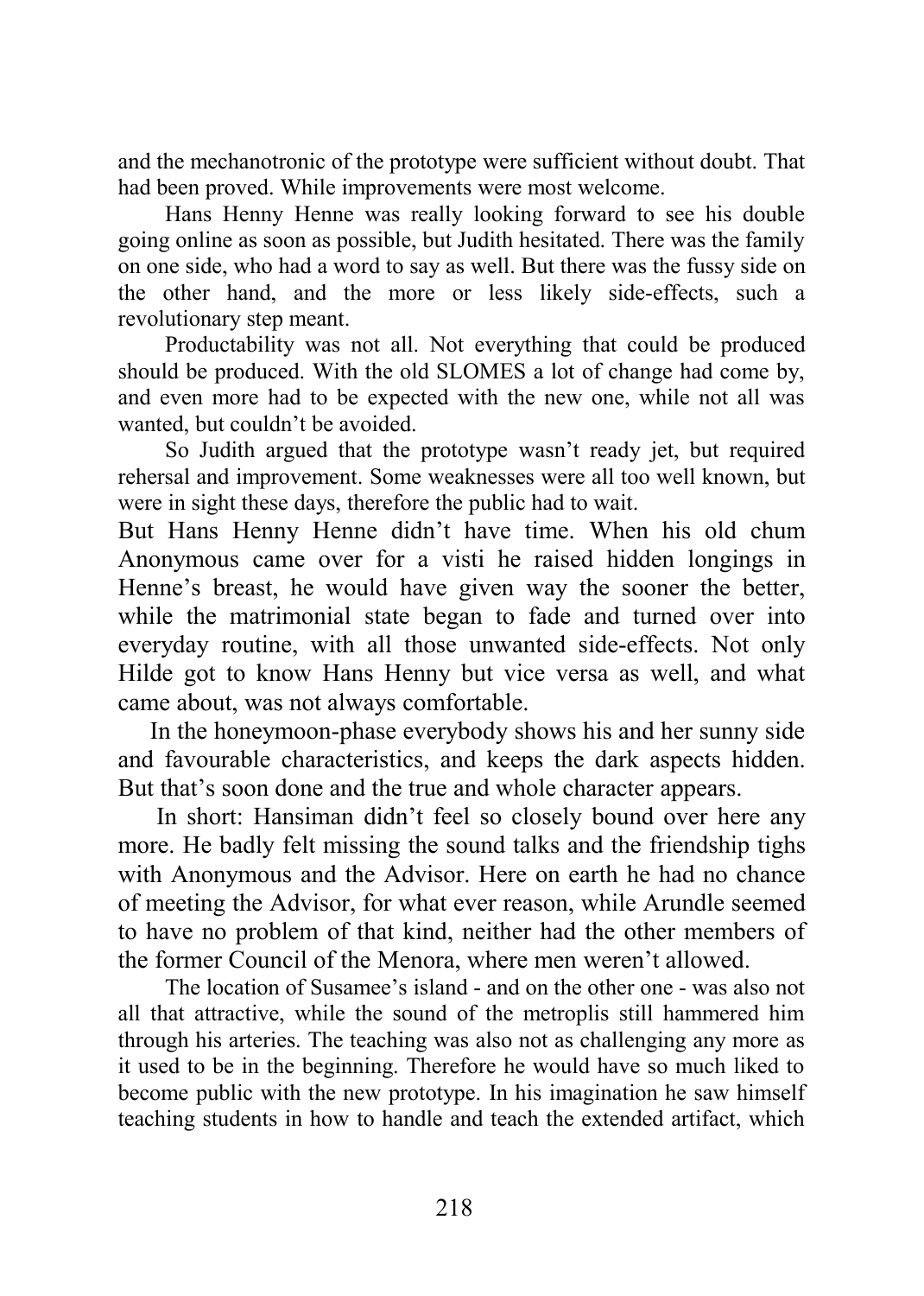had become so unlikely because of Judith's hesitation. Under such circumstances he could as well look from above, when it finally became public.

Judith had good reasons of taking her time with the set. The new being was in many ways human. Communication was even more productive and never frustrating. In theory a deep relation was built up between artifact and owner. You looked your mate not anymore into a square set of binoculars but into almost human eyes, in order to enter the conventional functions of becoming younger. While a deep emotional intimacy occurred, that exceeded even the deepest interrelationship with real human beings.

As to Judith was this the main problem. Would such intercouse not limit or even diminish the interrelationship with other real humans? Someone who was cuddling all day with his artifact, might not need any human contacts any more.

Marriage, family, friendship, coupling would become surplus. It was quite likely, that Hansiman was suffering of the consequences of so close and so deep a contact with the prototype. And the reason was found for Hansiman's homesickness. Hilde was by no means responsible.

Fortunately Hilde didn't realize what changes were going on with Hansiman, since his old pal Anonymous came for a visit. There had been too much hustle because of Eddy's birth and all that. The baby occupied her emotionally and Arundle, her daughter, took the rest, so there was not much care left for Hansiman.

Edmond – what a name! The name would probably never take over, while Eddy was too likely. The Advisor, who suggested the name, had not thought that over. Billy-Joe didn't mind. He liked his ordinary name and wanted for his son the same. Other references, especially not of the dark kind, weren't his cup of tea – no way!

Such a little shade didn't bother, because Hans Henny Henne didn't realize himself. He rather wondered what made him head towards the other side, while he felt totally earth-bound. The new SLOMES he wanted to see invented here on esrth, but then it would be high time for him to go.

He didn't know how to explain that to Hilde. He would have a word with Anonymous on that, who certainly had a word to say in this matter, as Hilde had once been his wife as well. Easiest would it probably be if she came along with him. But while he thought it over, he realized a hell of a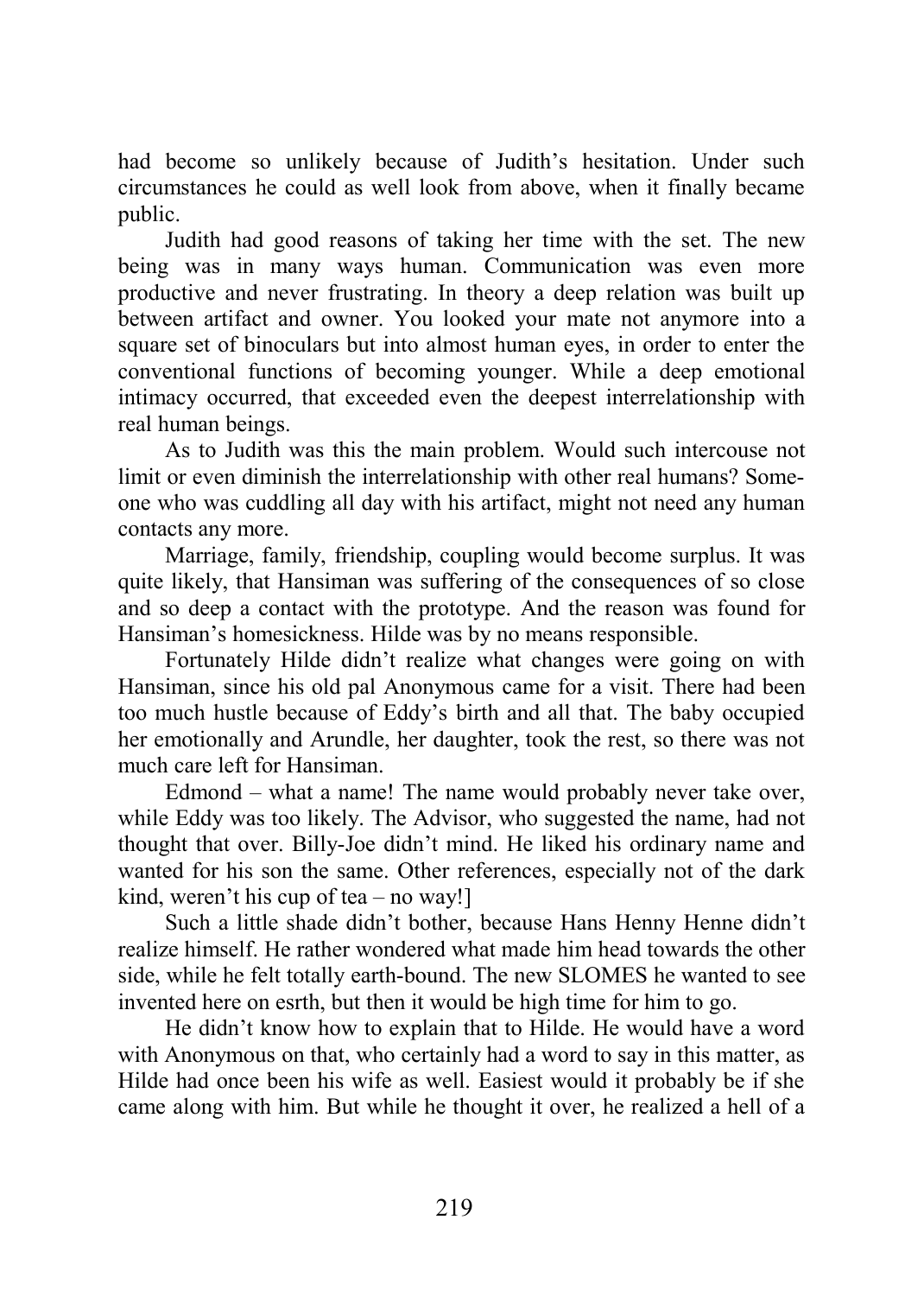lot of problems arising thereof, so it might be better to leave things as they were.

Beforehand he asked Judith, who he had the best wire with, while Arundle never got close. Despite the fact that they shared the same spheres.

He let Judith know that the whole bionic outfit was no good and ran sensible characters most likely into depression. Such a depression goes hand in hand with the loss of identity, caused by the over-alienation of organ parts and bio-mechatronic replacement-wirings. The body seemed to react unconsciously on such distortion with stress. And stress led to an increased erosion of the organs, and demanded ever faster and more repairs or replacements. An ungood race for life and lifetime was on the march then.

Such an armament was by no means a pat solution. In the first euphoria you felt strong and youthful, and life expelled like a colourful carpet. You felt invited to muse and plug the rose as long as it blossomed, as it said in the bionic advertising.

Hans Henny Henne had by now grown out of this phase for a good while. Yes, he did plug the rose, he had taken a second and a third cup of youthfulness and emptied the cups to the bottom, while a stale aftertaste remained of his untimely behaviour. Deep inside he had become old, and that his body knew as well, at least the rests still available of the original fabric.

Judith intended to have a word with Arundle about her mother, and how she managed – while being a grandmother now. Whether she still enjoyed the youthful role she had taken over in the young matrimonial state, or might as well feel stress caused by the untimely expectations.

People are that way, they undergo the heaviest stress and ask for things, they normally would recognized immediately as absurd with others, but not with themselves.

Wholly new aspects came about with the fuss Hans Henny Henne produced and published. The yearning for an everlasting life would come to an end by itself. Nobody wanted to become a real Methusalem as a matter of fact, as long as life could be prolonged by the free will, and everybody reached the age he or she demanded. If no tree fell on their head, or evil men shot them down. They lived a long life as it was, with heights and also frightening depths, causing as well satiation or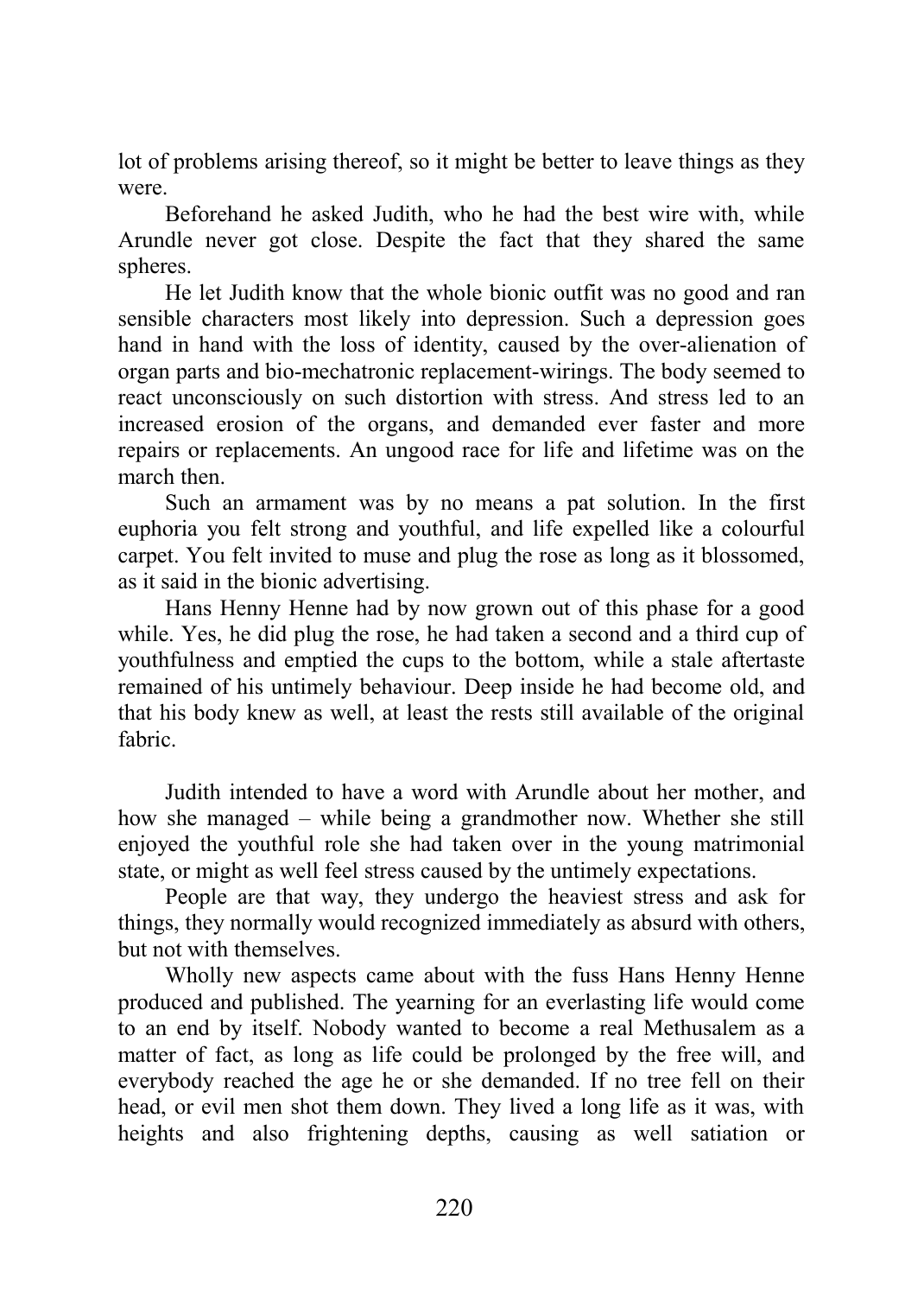satisfaction, so that the one or other granny sighed in saturation, when thinking of the grave and the sweet everlasting sleep. A feeling, as after a heavy meal, that had eventually come to an end at last and after all.

Hot curiosity needn't be burning for what was going to come. It was true and genuine saturation, content saturation like after a meal, that finally had come to the very end, nothing could be stuffed in any more. But that was no reason to argue. As it would be ridiculous to argue because you filled your stomach after a long period of starvation.

No-one really wanted to go back to the decadent custom of the old Romans who ordered their slaves to tickle with tender feathers their throats to make them vomit and empty the fodder-hold to be filled anew.

Such orally fixed characters surely existed ever since, who didn't notice or didn't want to notice when boredom sneaked into the repetitions, and the thrill became thin and watery in the yet-ever-known, no matter how sensational it once had been. And they didn't limit themselves on nutrition, but handled the whole life as if it was a gracious meal. Yes, they might live for the only reason to make life but one great meal.

Such characters were fixed to the first level of the human development, and seldom proceeded ever further. Thus they passed by other - more or less doubtful - satisfactions, first of all the spiritual satisfaction, that might show up on the horizon for the one or other contemporary fellow, mirroring the highest happiness of an earthly being. Rather similar to the sunset glow, seeking a secret path behind thick cloud banks, to break forward suddenly right from the middle of the sky with red glow, while the world around has sunk into the mysterious dawn of the upcoming evening.

\*\*

Anastasio Baranasias was a genuine problem, because he represented a form of existence, that couldn't exist. This was how Hans Henny Henne and Anonymous saw it, who were personally affected by this matter, because Baranasias was the curse laden Alter ego of the latter.

The Alter ego of Anonymous was left behind on earth after his ascension. And that was very unusual, neither he nor Hans had ever heard of a similar happening lately. Nor of a 'de-cention' as happened to Hans at last.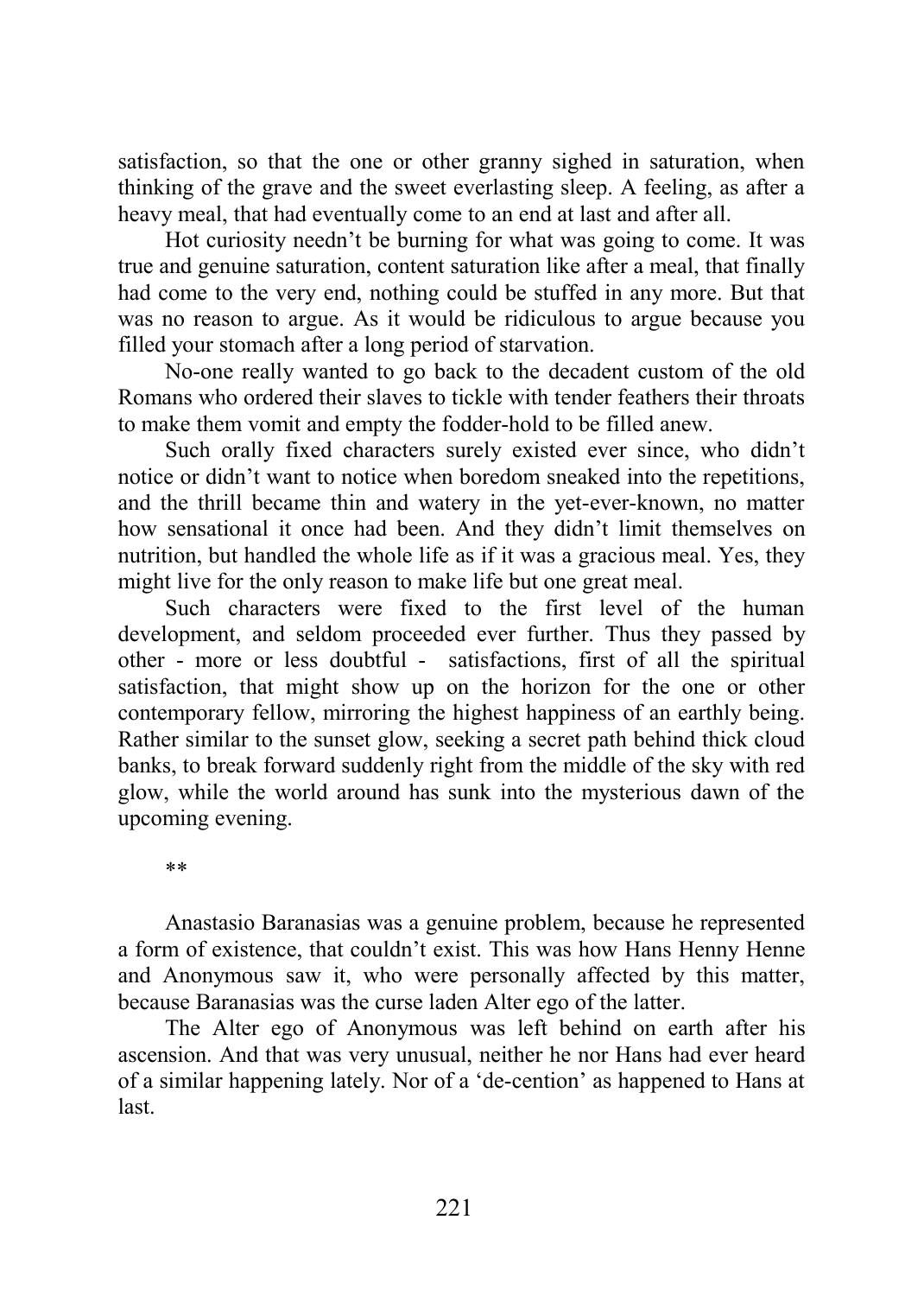This was a case for the Advisor they both agreed. Anonymous decided to take up the subject and use the visit to the newly born baby for a short talk 'en passant' so to speak. While the great event bound all attention and centred around little Ed and his mother.

But the Advisor kept covered and fled into laconic banalities: "Well, there are many things between heaven and earth, no man would even dream of" he declared solemnly with a sweet smile. He seemed to be overcharged, while his face showed astonishment.

"A curse laden Alter ego – a kind of shadow angel or an angel of darkness?" he asked, turned inside, as if he didn't expect an answer from outside.

"His Imperial Majesty doesn't know the answer?" he uttered, turning to Anonymous with disbelief. The Advisor obviously tried to shove the bogeyman on.

Hans Henny Henne and Anonymous looked at each other meaningfully. They never ever experienced the like: the Advisor without advice, that was almost like a well without water.

The 'Imperial Highness' (i.e. Anonymous) had to admit that he knew the volumes on the imperial shelves only by backs. He never took one out and open or even read in it. While the whole history of the whole universe was laid down therein. And the unsolvable phenomenon surely had to do with it, he doubted not an instant.

"You are forced to represent day and night, there is no time for reading records. Why do I have advisers?" the accused defended.

He decided to have a word with the Minister of the Cosmological Order. While this seemed to be a question of the basic partition of power, and the mode of affection of the material world.

## **33. The Yokel's Sacrifice**

Did purification mean to get rid of one's sins and leave them behind like a parcel, containing an undone things-to-do-list? Who ever found it and opened it by accident was conquered by the evil contents hidden, and handed over to hellfire and devil's claw.

Even worse: did such wandering boxes of evil goof about? And not only in parcels and boxes but as well in empty skins? Did they marvel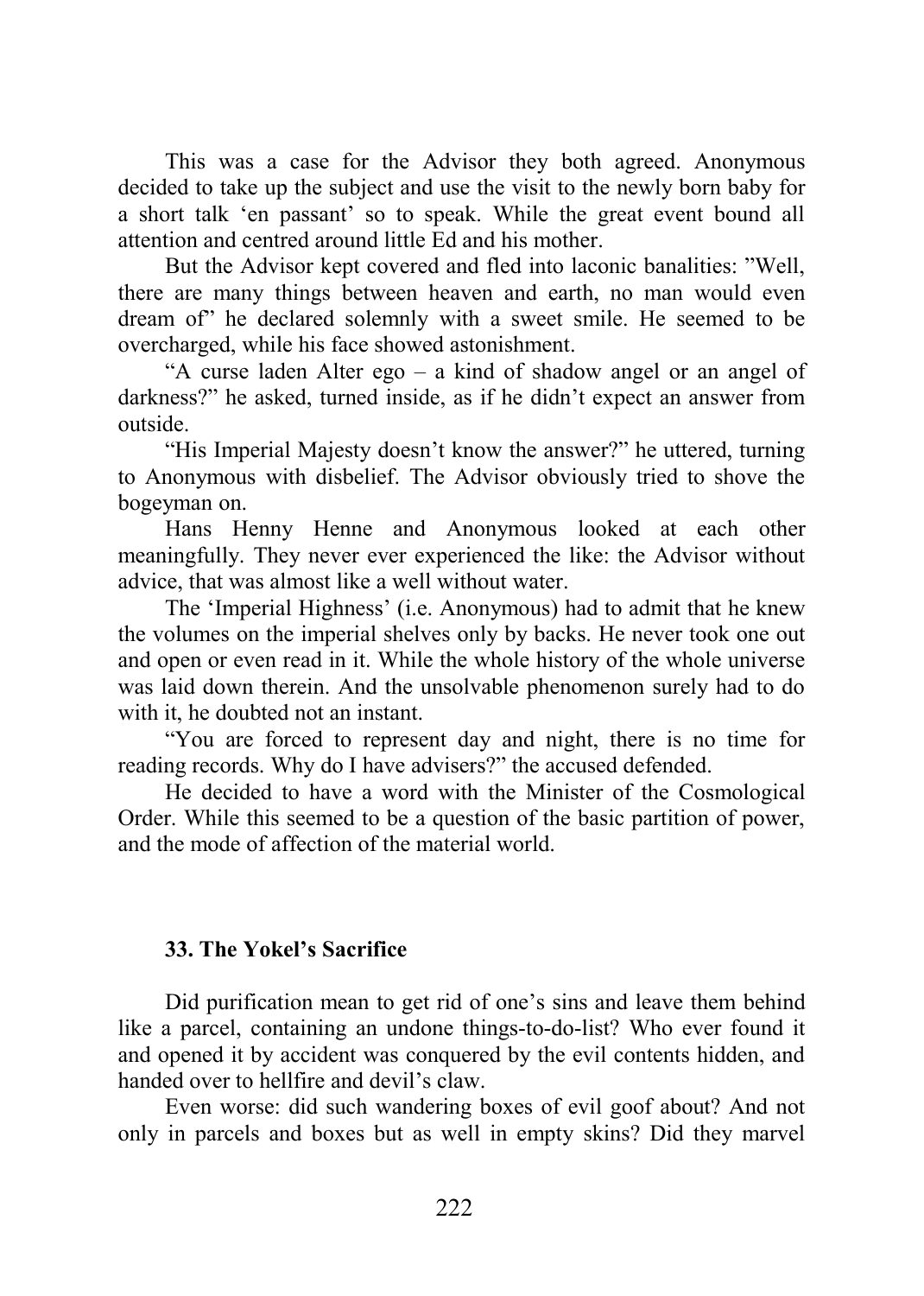through the nightmares and fairytales as miserable creatures and scenes of terror and fear to death?

"Eventually it's got to be" Hans Henny Henne mused, who was very fond of sound logic.

"Each ascension might go along with an equivalent descention down to hell. Otherwise there would build up a disproportion, while the evil would surely be favoured. And that couldn't be."

Anonymous stunned in disbelief, but Hans Henny Henne went on: "That's quite logical. Its like blood-letting – the comparison doesn't fit exactly ... Well, but you surely can imagine what it means for the earth when more and more good beings ascend. The scale would move to the evil side. Therefore I think it necessary and logical to have ascensions and descentions kept the balance."

The Advisor nodded but looked somewhat frightened over to Anonymous, who was his boss after all, you tend to forget this over here. The Anonymous' curriculum was by no means the sequence of good deeds.

"Anastasio Baranasias didn't ascend, that's for sure", Anonymous commented.

"That's an offence of the world order, I would say" the Advisor added.

"...as long as we agree with the Honourable Professor, and that, I presume, we can." The thus addressed shrugged - "...or it was balanced by my descend. After all, I came back. And if I may say so, I enjoy it – after all. It's done me a lot of good." Hans Henny Henne smiled thoughtfully, while his sense had changed again, he nevertheless had enjoyed his time of fulfillment.

"If the system is transparent from one side, it's kind of logical that it is transparent from the other side as well." he added. Hans Henny Henne favoured logic, no doubt about that.

"You mean, because you went down to earth, you offered a ticket for an opponent. Because what we can do, must be also allowed for the other side. I see, what you mean." Hans Henny Henne nodded eagerly.

"Sounds convincingly" the Advisor also agreed.

"We've got to check this in the manuals" Anonymous addressed straight towards the Advisor, who took certainly notes on what His Imperial Highness suggested.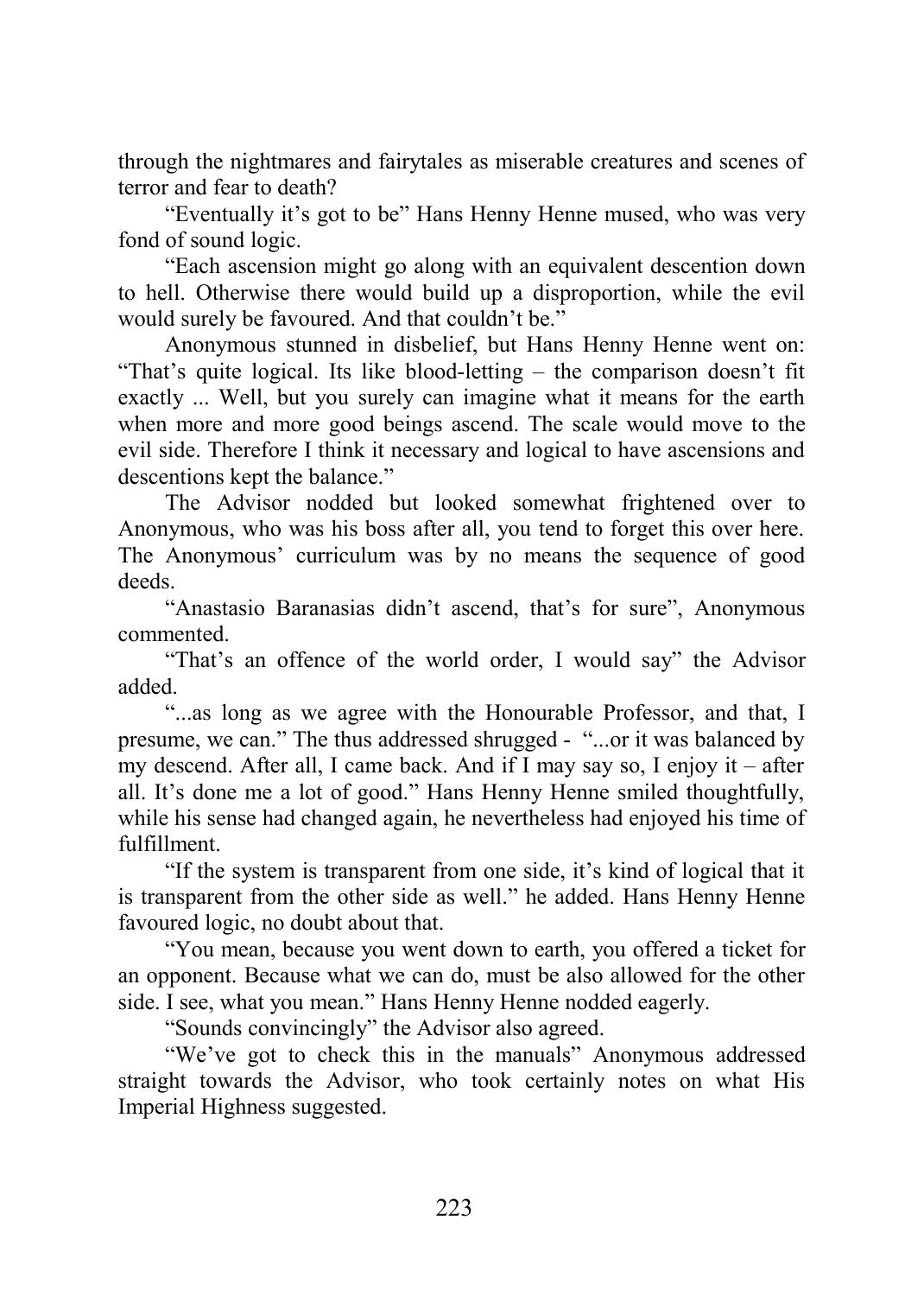Even this title wasn't mirroring the true powers – still you got an idea of the incomparable deference. Most likely because Emperor was a sounding title, you could imagine what ever you liked, as long as you remained on the adequate level. A real Emperor, and Rolandus certainly doubted to be such a one, might come shortly after God, while kings or counts or princes in comparison looked like usurpators, who sneaked illegally into power.

And this, by the way, was how it all started in heaven as well. And out came the devil, and that couldn't be it. Perhaps the phenomenal carrier of Anonymous had to do with the circumstances resulting thereof.

Where had this ever happened, that someone out of naught and nowhere raised to the highest heights of the heavenly hierarchy? Or was that the seductive challenge Anonymous was facing? Was he threatened by the same fate? Was he also destined to crash into the deepest abyss of hell?

How could he! Did he not come out of the purgatory of passions? And had he not freed himself from the slimy embrace of power and voluptuousness?

That a creature like Baranasias stayed behind, was nobody's intention. still it happened, otherwise Anastasio Baranasias wouldn't be.

Thus something entirely new was on the verge to grow up, and was similar to the old Luziferian tragedy, but should under no circumstances become mixed up with it. The Advisor had a keen eye on that. He understood himself as the heavenly loudspeaker, to be exact, as the voice of God, while you shouldn't imagine God obvious and concrete, and give him a figure and size, somewhat human by appearance, in order to build up a relationship, and embrace him as the head member of the family, in order to come along with him, or her. The gender question still pending and unanswered ever since.

That was why it was much easier to come along with the Advisor, and Anonymous as Emperor Rolandus had a similar function, after all. From a certain point of view, they could be regarded as competitors as well. But that was a specific interpretation, being spread about in the world but didn't have too many followers.

In short, the question came up what happened when Hans Henny Henne would return and ascend again and reverse his original ascention. Would Anastasio Baranasias then be forced to return to hell, instead of goofing about on earth in ungood mission.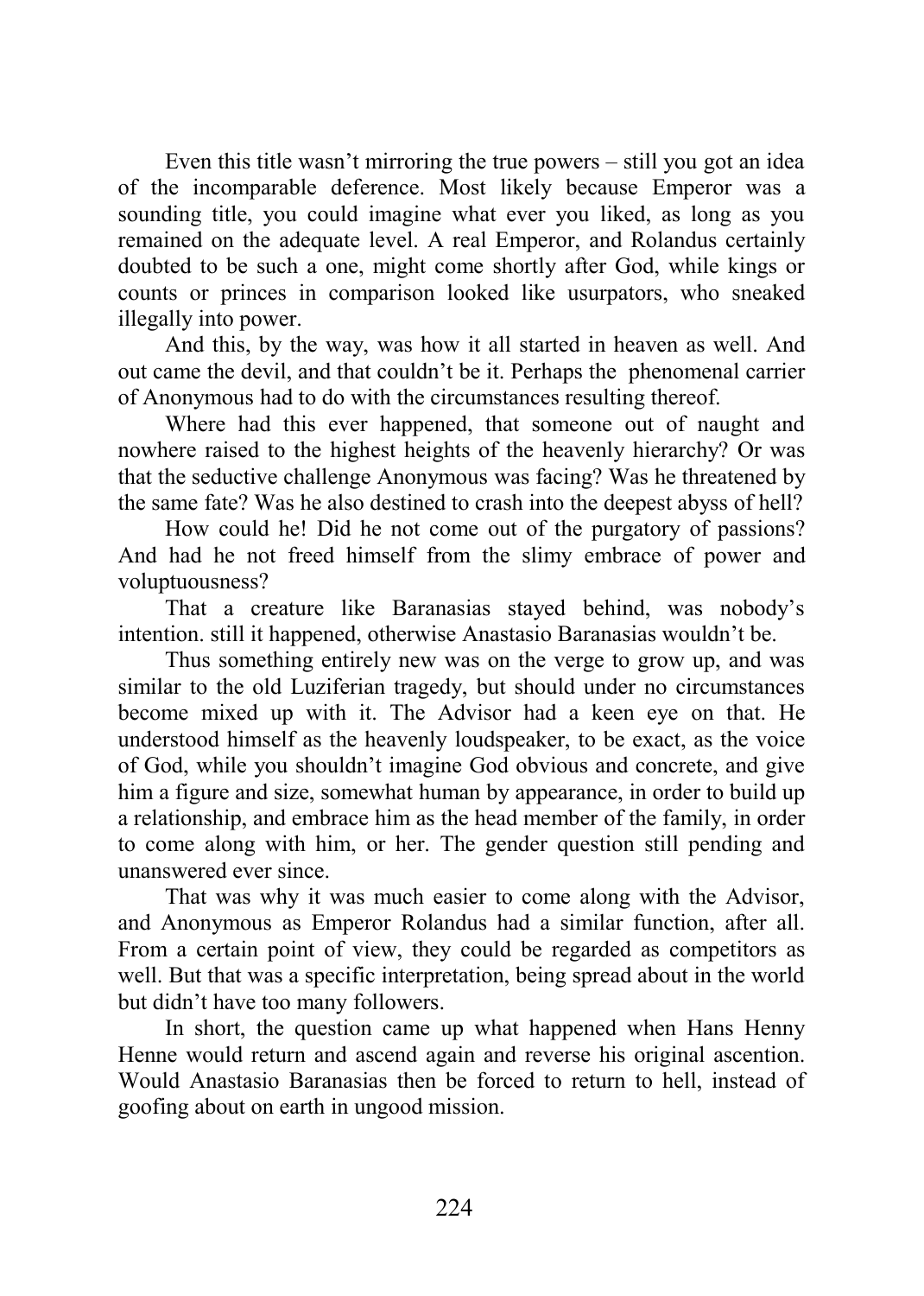The School of Inbetween would get rid of their major problem that way. Espionage and terror-attacks would come to an end after all. The false phobia, which had done so much harm, more harm than the cause justified, by the way - (thus was the joint opinion of the members of the Council of the Menora) – could come to an end at last.

Was that sacrifice justified? Could the people on earth let go Hans Henny Henne, only to get rid of Anastasio Baranasias?

Hilde Henne cried desperately and sobbed to melt a heart of stone, but for sorrow and not because she was caught like when the self-induced horse-headed violin took over and bewitched the scene. Arundle stepped protectively forward to safeguard her mother, who wasn't herself anymore, and Billy-Joe stood by.

The Advisor kept covered as usual. On the other hand the logic couldn't be rejected easily, while Hans Henny Henne himself had uncovered the interrelation, more or less, anyway.

And that made things complicated. Even Anonymous had no advice, although he was Emperor and responsible, and he had - as a matter of fact – stick to his responsibility, no matter what his heart said, which was deeply divided.

He would have liked to have the old wise chum around with him for good, of course. Heavenly peace was waiting for him but eventually also quite some boredom. Hans Henny Henne however sparkled of ideas, and was able to inflame his surrounding. In the short period of time, he had been back, he had proved his outstanding abilities by inventing new solutions for old problems, he seemed to be the only one to tackle. No-one thought about rationalisation, or of skipping processes at all, which might be regarded as sound. While many things went their destined way unquestioned, just like that.

The specifics of the race were all executed, which might be regarded as stubborn and tricky to handle. Hans Henny Henne had proved in his personage not only that this was shortsighted, but also undertook suitable measures to overcome hidden errors, which had settled over thousands of years in man's history.

Thus those inspirers often ran into unnecessary trouble, by starting off from outdated premises. Mankind wasn't all that fixed, and things could be handled differently, although people used to do them in a certain way. And only a few knew whether this way was the only or the best. While genial strokes out of nowhere hit mankind once in a while. They seemed to fall of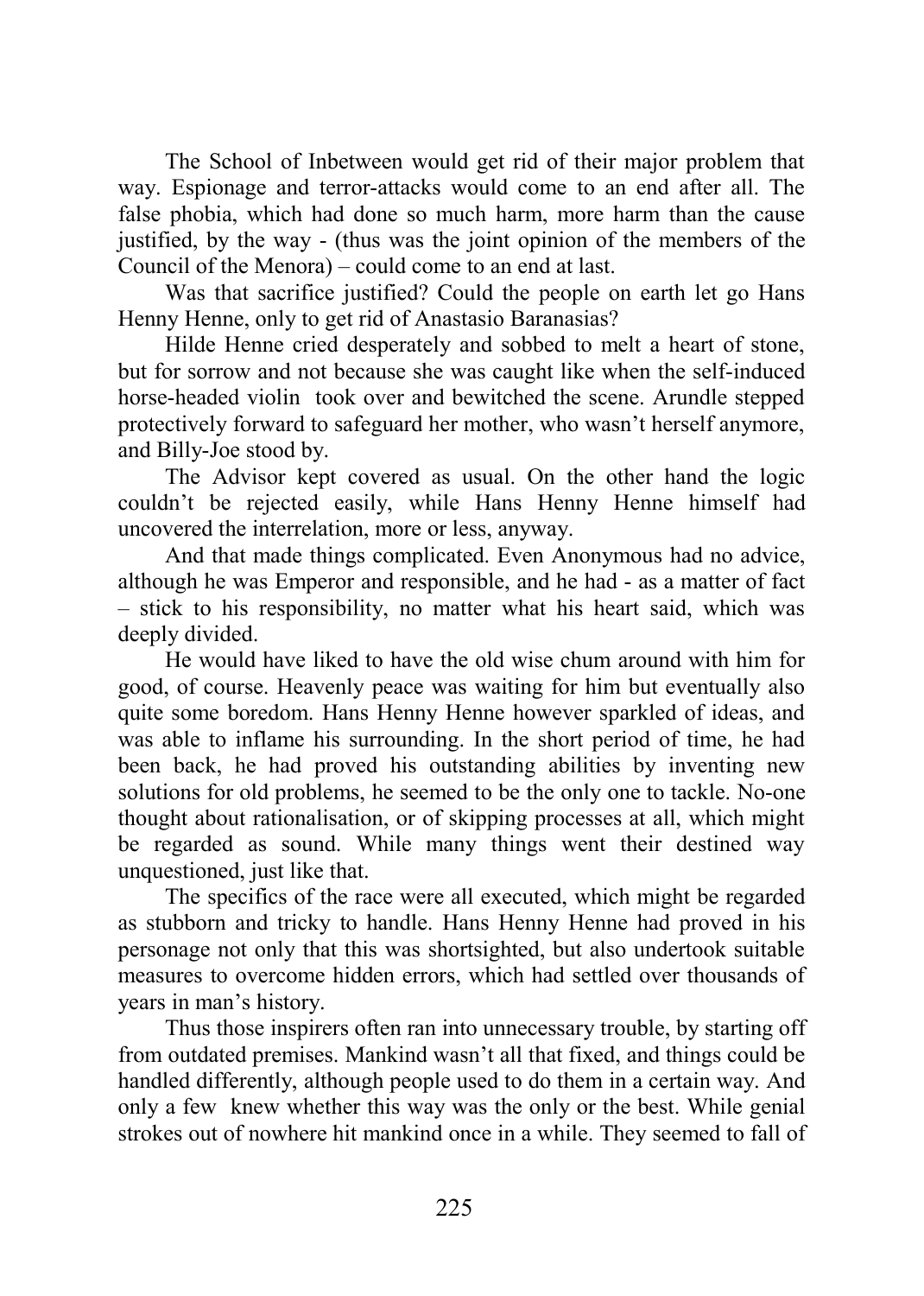heaven and came about in dreams, or in visions, when time had come to give mankind a push and move the wheel a tick forward. For that the heavenly army was good enough. They watched over their earthen messengers, while each individual complied a heavenly equivalent, who matched with the earthen twin.

The matter was easy enough, and was no secret any more since the discovery of the uncertainty principle. But the discovery was not necessarily accompanied by the necessary understanding. The more so because a specific logic was required, not all people shared, while logic itself was a kind of inspiration, just as all epochal ideas needed a push.

As the Luciferian side gained influence with all kinds of fancy fuss, genuine inspiration appeared rather difficult. It claimed the stony path of moral as a by-product, while the Luciferian side used the broad avenue of exploitation and self-content power-play. Power, so it seemed, had a lot to offer. And you needed a clear brain to tear apart the webs, that were garnishing the evil.

Never was the evil allowed to appear naked, the shock would have been incredible and the abhorrence insurmountable.

But the abused didn't realize at once, who enjoyed the power play, while strangled in the end in abhorrence. Baranasias and his assistant were seen as warning examples by the eyes of those who could see, and such were lots on the Isle of Wisdom-tooth.

Anonymous had managed to tear himself out of the mud in a genial pull. During his ascension something unforeseen happened, an unexpected exception so to speak, and could only be cleared by Hans Henny Henne's descend to earth.

This was possible, because Hans Henny Henne had his earthen work not yet fulfilled. He was sent back to earth and into life, and a second life had been granted with everything that belonged to life. And this new life was more beautiful and better than his first, although also not without thrill and highlights, while as well stained by several shades.

There was one thing, the Advisor didn't have in focus, - (although it was very unlikely) - and that was the existence of mean Anastasio Baranasias. He was the surplus on the evil side to keep the endangered balance. At least the limited human logic favoured such interpretation, and was surely groping too short like with other subjects, the human brain and hand invented.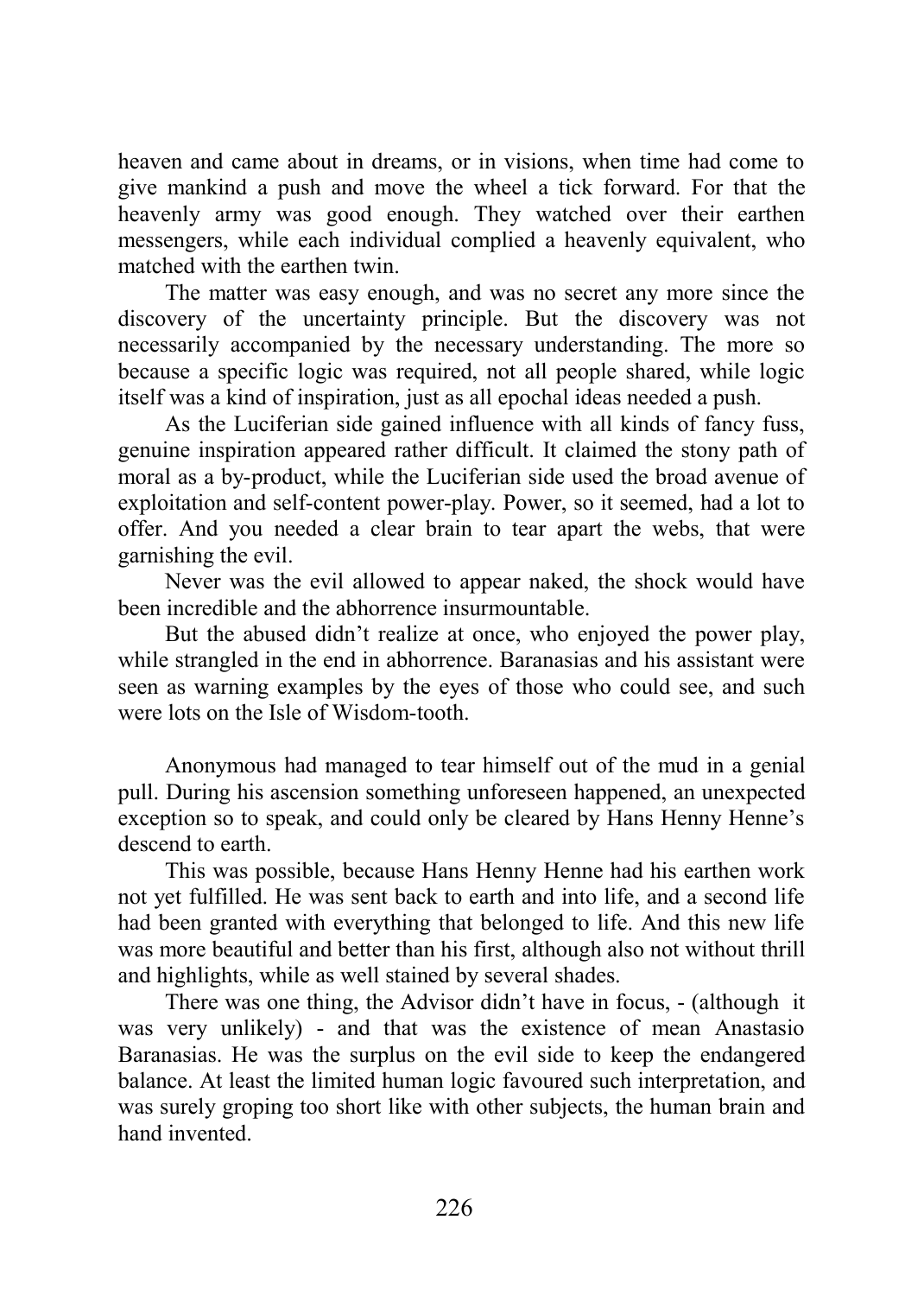"Perhaps I can make myself understood a little better with an example" the Advisor argued. – well, Arundle thought he was arguing. Perhaps he only wanted to be polite, and didn't want to make her feel somewhat limited and mentally reduced.

"Is it perhaps like in a game of chess? You do sacrifice one figure, for a likely victory" Arundle wondered and did so in order to justify herself. Then she continued as if she had just had an enlightenment:

"Ah, yes, I understand, that makes sense. The pawn sacrifice. What we now experience with Baranasias is the consequence of a pawn sacrifice. Yes, this makes sense."

"...mind you – Baranasias is the pawn sacrifice, I'm afraid" the Advisor carried on and gave Arundle a sharp glance. "But only, if on the other side Hans Henny Henne also falls." The Advisor's glance said more then a hundred words, he passed on to Arundle. He pampered the young woman and made her blush, as often happened when he liked what she said or did.

Of course, this was just a parable. Reality was no game of chess. Arundle knew that. Reality was no game at all, but bitter earnest. What was going to build up right now could just as well fail and that would then mean "Good by dear world" – at least as far as the sunny sides of the future were concerned.

The nightmare of Laptopia was threatening. Arundle saw the route towards the abyss of doom before her inner eye. All gates and doors were wide open while doom was 'ante portas' threatening. "If we don't manage to uncover the mal-doings of the giant moth, and fix the leaking communication channels here on the islands – that'll be it. What other source do the informants then have to pass on all that filthy junk?" Arundle objected, but didn't reach the Advisor any more.

 If they wanted to get rid of Baranasias, they had to sacrifice Hans Henny Henne. He was the price for a balanced justice. That much, Arundle was obliged to understand. Any other action on this behalf would turn out to be patchwork, and curing symptoms. Chasing the giant moth was useless. The body would only collide, after the head was cut. And the head was Baranasias. Nobody on the Isle yet found out, how he managed to survive, and what secret forces he employed. Arundle suspected Malicious Murdock to have his filthy hands right in the game, but that was not more but an assumption.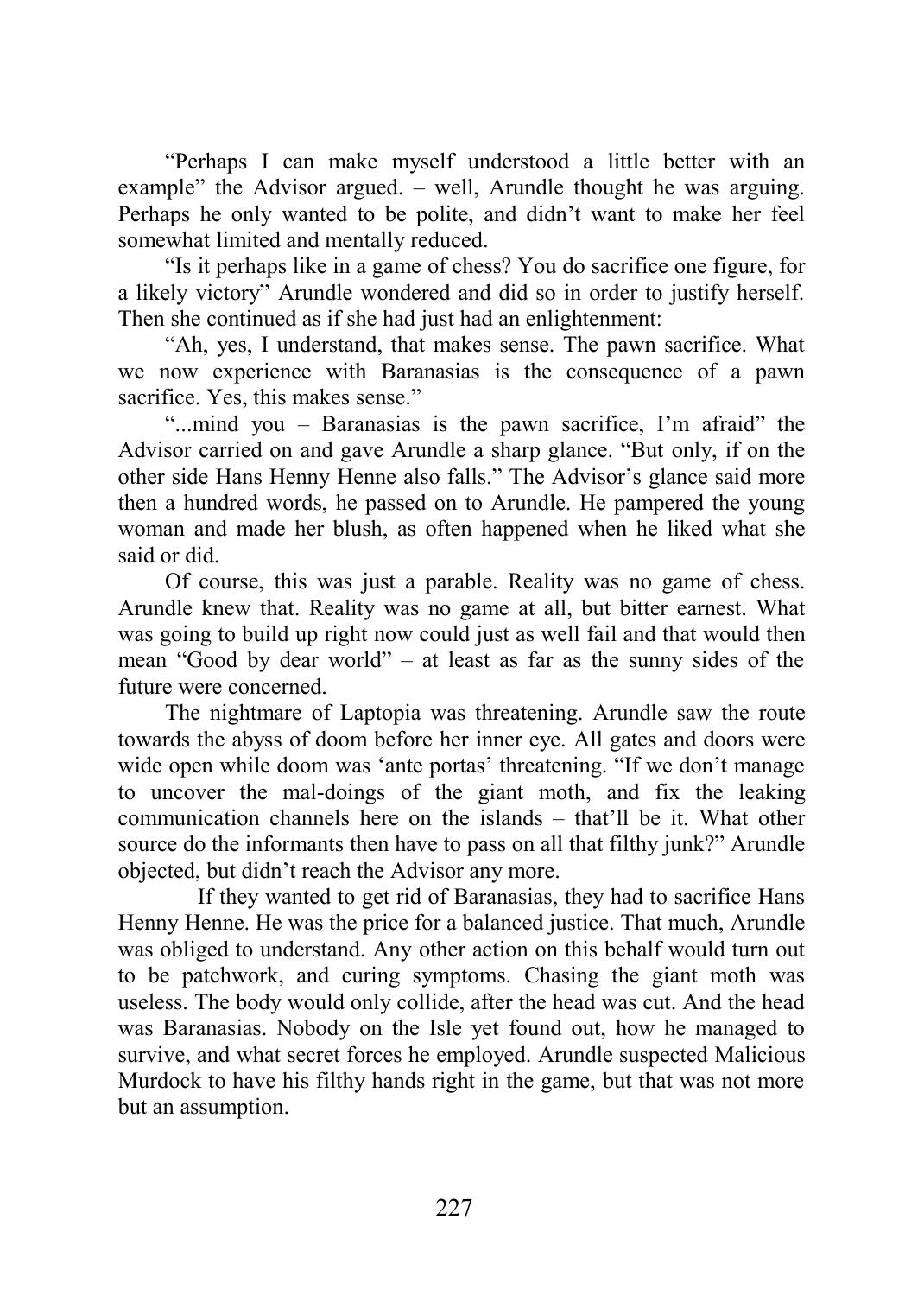## **34. Forbearance**

Baranasias didn't know about the conditions under which he carried on. His identity seemed to be granted, and he didn't question, but regarded his existence obvious, and kind of natural, no matter how artificial and sick he was. Because he was no human being in the sense of the meaning, but endeavoured in the shade between image and reality, as an evil thought, and malicious perfidy, and the leathern crutch of a horrible creature.

Unlike other wrong-doers he lacked of hope. He didn't long for anything, but did what was demanded. He functioned like a robot, quite similar to the bionic creatures, who spread in secrecy the further the bionic medicine advanced. They didn't act for their own sake, but proceeded customarily. While there was no such common sense. Many creatures could be found on all ends of the world, who didn't know from each other. But obeyed their creator.

Baranasias didn't question his fabric. He lacked of emotions, or if there were any, they didn't get closer but into his pre-consciousness. Still he suffered. He couldn't do else but suffer. And because his suffering never ended, he thought it an existential base. And he felt forced to tear his surrounding environment into his mode of being. And not only the close subjects but at best everyone and the whole world. He couldn't do otherwise. He couldn't get out of his skin. While he was hardly more but an empty cover, a kind of a blueprint, awoken to life by an evil force. He had but one purpose – destruction.

On the road to the apocalypse wound a trace of horror, following Baranasias and expressed in several strange modes. What ever it was, everything mounted in noxiousness.

By such injurious impact Baranasias experienced some kind of satisfaction. And that was why he clung to his life, beside the fact that it could not be called life.

Had someone mentioned the poverty of his existence, he might have answered, he should care about his own way of being, before interfering into matters of no concern. While in fact he himself didn't understand what was going on with him, and where he was drifting or what drove him. Quite like a Miserior – the category of beings he most likely belonged to somehow by now.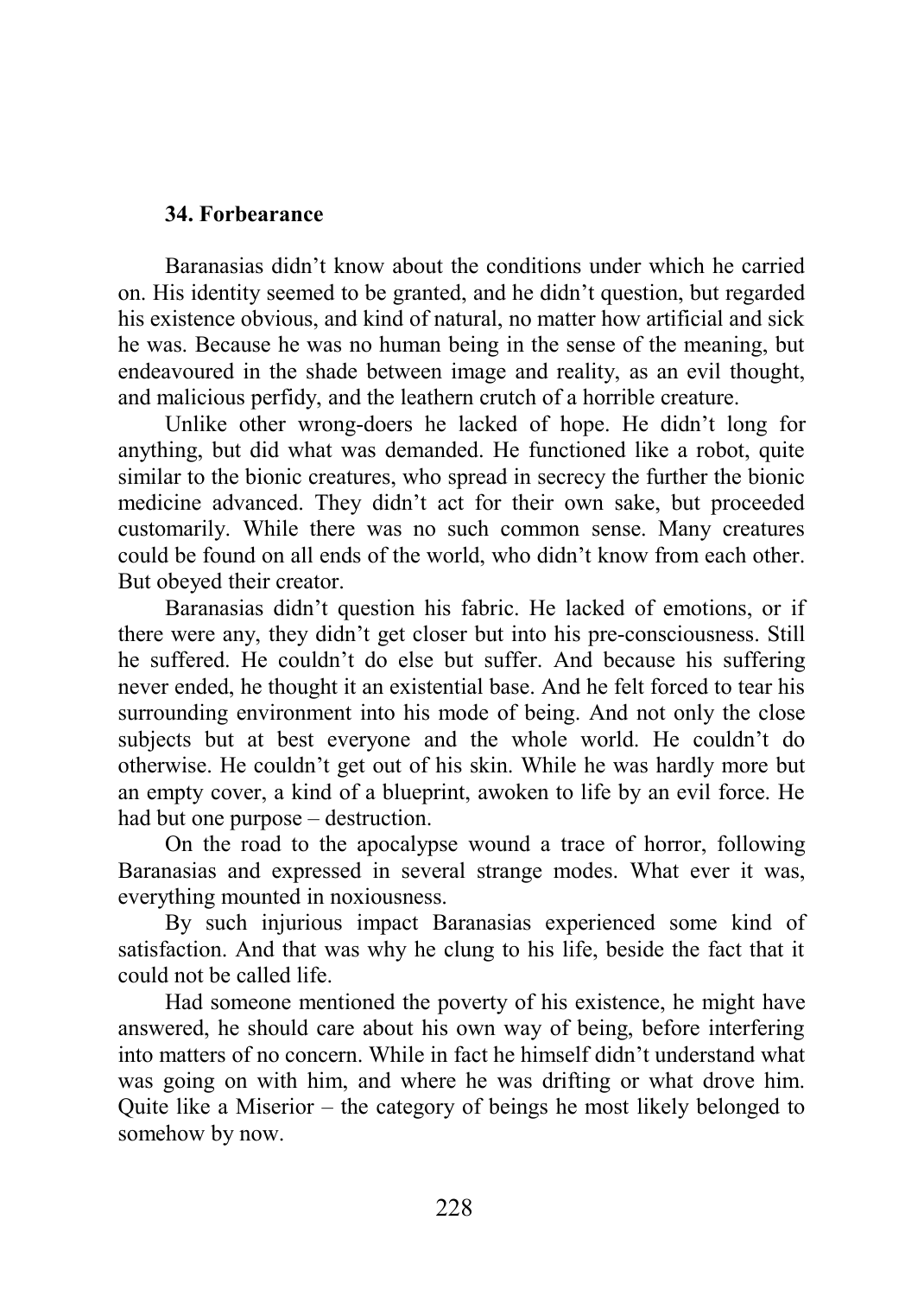They all didn't want to end up finally in the deepest hell. They were drawn to the light like moths over to the living souls. They didn't give in until they were sent back into the world, after a banning ray sent them back.

All by themselves in everlasting darkness any life came to a halt, even theirs, because it lacked of awareness. There was nothing they could do. Nobody could be punished. The seduced were all damned and condemned, and didn't show signs of suffering, because they didn't cling on life. The corpses didn't suffer, because they were dead. You can only suffer as long as you are alive.

Those Miseriors didn't bother about decent silent suffering but about the absolute horror and the naked abhorrence of a truly innocent soul. At best for the first time, while the horror had no limit yet.

Life in hell was no fun for the semi-beings, the zombie-like creatures, the spirits of darkness. That was why the boss had trouble in guarding and keeping the crew together. Such guarding didn't go along with the chaosprinciple they all obeyed. And that was why the banning became a big thing all over again. The so called 'Semi permeable membrane' separating the spheres had to be erected frequently and all over again, with a lot of noise and with many catastrophic side effects.

Similar to the day-night segregation the picture changed, and so did the world. In the good light the evil became rejected, but never disappeared, while on the other hand, the evil couldn't wholly eliminate goodness.- Plus or minus advanced or prevailed, depending on the state of being.

In fact, segregation never succeeded completely. On both sides leftovers remained, which hid or clung stubbornly, while the camouflage ability favoured the evil nature. On the other side honourable mimesis embraced the beings for good.

The principle of hope was the main reason for the good beings to prevail, thanks to an even crazier constellation, than the one Baranasias came from. The heavenly patience was not without limit, but sometimes expelled as never-ending. Even the meanest got his second or third or fourth chance, if it had to be so, even the hundredth, until he was really given up for ever, or was saved for good, after all.

Hope asked goodness to endure and to give not up, but hang on, while the impossible might occur once. It was a matter of the point of view.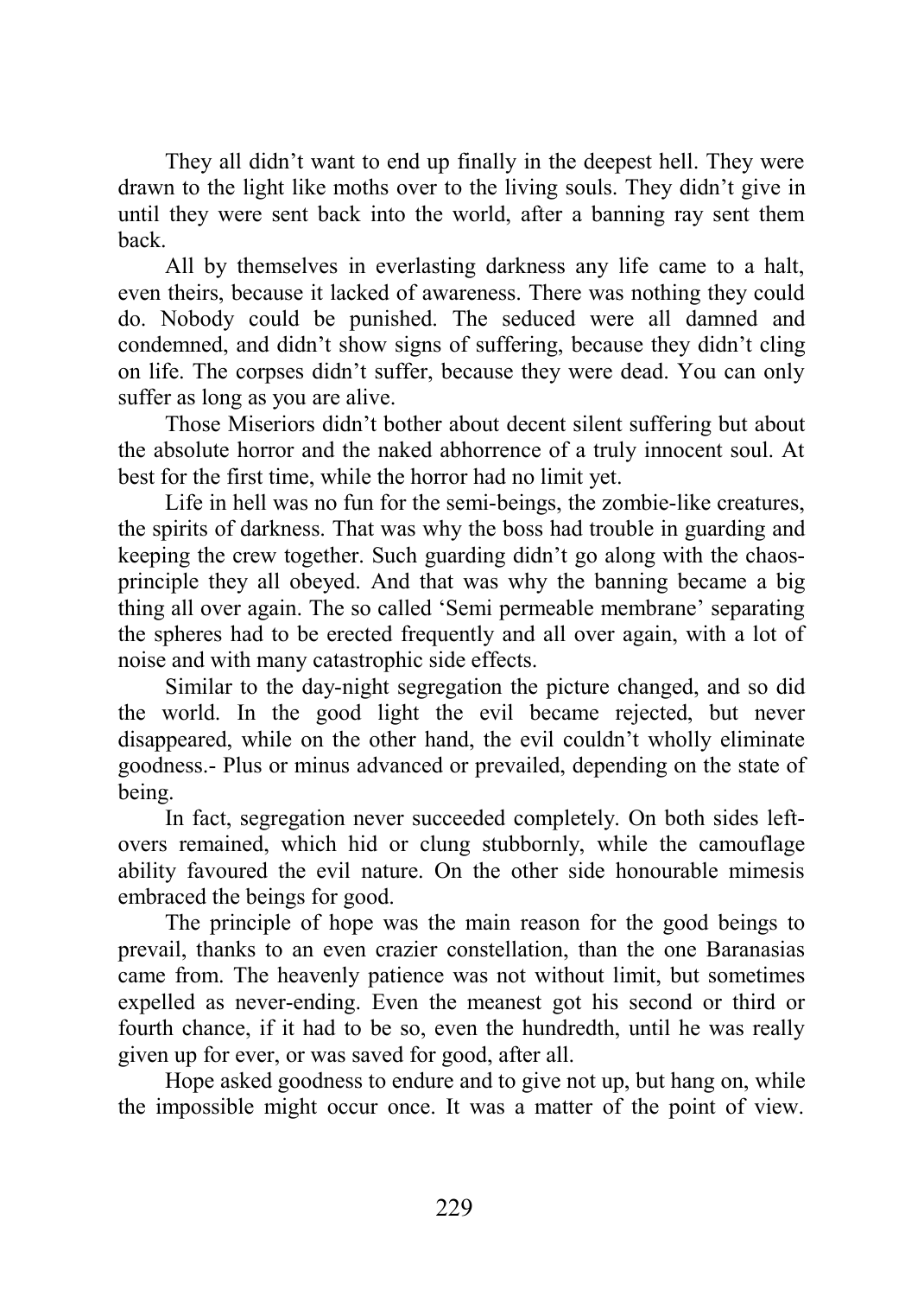Those who were certain to live in a good world, weren't bothered by the question, whether the world was suffering in devil's hands.

If you looked with devil's eyes on the world, then the earthen lot became a cage of evil, in which man and beast were suffering. A neverending toil and harm, only mercy death could end, in order to proceed you on back home, if you were lucky and professed the right duties. For example the tunnel diggers, flight aids or sluicers, just to name some professions, suitable for good spirits to free from the claws of evil.

Such a sight of the world was of course extremely wrong, because the earth would exist no single second longer, if darkness outweighed, and the evil had taken over all power.

However, there were times and areas where it look the like, and doubts overcame the human beings involved, then fleeing into unconsciousness. Instead of facing the challenge and follow the inner voice, while all the world around seemed to have become crazy, spilling like a mighty flood away, what culture had established.

While the hell on earth was not yet hell. No other than the heaven on earth, was no heaven either. but was nevertheless experienced by some lucky ones - - experienced for seconds, but was a foretaste of the true heaven – so says belief.

As long as such heaven could shine up, the side of the good wasn't lost, and the grip of hell was not complete. Swimming isles of happiness waved in the dark ocean of horror along. This parable might stand best for the situation. Sometimes there were many such isles, and of remarkable size.

While it could happen, that you didn't meet such a vehicle of happiness for months or even years, until you felt yourself threatened to be drawn into the depth, bare of all happy outlook. And from the depth you felt hopelessness tearing, and you felt too weak to defend, until you realized, that you yourself was on such an isle, but had forgotten to share your isle with others while it had been time, because the isle was separable. And as soon as a part had segregated, it grew, and it tended to segregate again, and again, and so forth up to the far horizon and likely further on into the invisible and uncertain.

Thus, things could change, and reverse to the opposite, and it required but a moment of negligence therefore, and it happened without assistance. No navigator was steering, and no vessel was seen in this ocean, if you didn't take the swimming isles for ships, and have the translation done by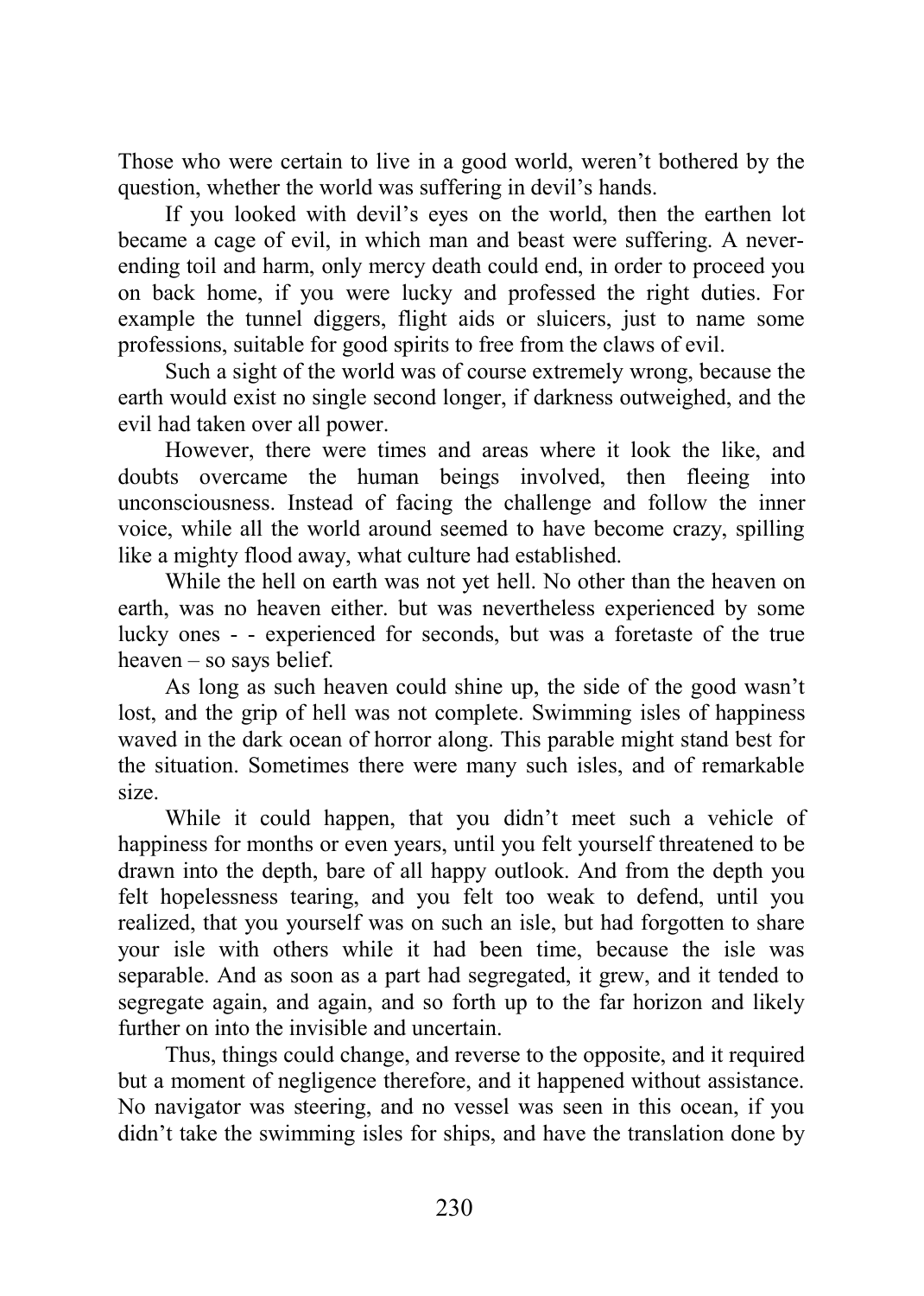a SLOMES. Without, you didn't see anything. You didn't even know that there was something for those to see, who had eyes to see, and had learnt to see the other way of seeing. And for them was destined, what could be seen, while the others didn't understand.

\*\*

Florinna was pleased to take up the new task. With her father she traveled a lot and came into the furthest parts of the world. But further side-trips she couldn't afford, so she reported. She might even be forced to cut back. Still the side-job turned out to become a fulltime one.

This was what she reported to the new Headmistress, as it were, at night while dreamtime was on the agenda. Arundle and Billy-Joe pointed out the importance of the job, while their concern was burning in their hearts. Florinna might be luckier as a talent-scout. When Mynona Wilder and Sam Riley had shown up, Arundle almost felt as electrified. She didn't believe any more in the reports of constant fiasco, that dropped in monthly into the Headmistress' office. Perhaps a generation change was also overdue among the talent scouts.

With Florinna a start was made. A pity was that Vasantha Hare's talent was limited to the dreams, otherwise Arundle would have engaged her right away.

Vasantha never thought to look for some-one of her kind outside the family. This would never come to her mind. That was why the ability of 'the other way of seeing' was not far developed in her.

After all you got rich bargain for any recruit, either in credits or common cash. The advantage of the Hare-family was, that they reached the furthest metropolises and landscapes on their hunt for archeological sites and excavations. There they met local guides to help them reaching the sites or assist language-wise with the museum people. The contacts were rather close and intense, and there were no problems when Florinna examined them secretly for their aura. Her mother was trained by accompanying her and soon found out the whereabouts of the art, and became an able assistant.

They found of course mainly Somniors. Only once in a while they also met an Animatior. The outcome they mailed to the Isle of Wisdomtooth, if they couldn't convince the candidates of the suitable age to travel right away.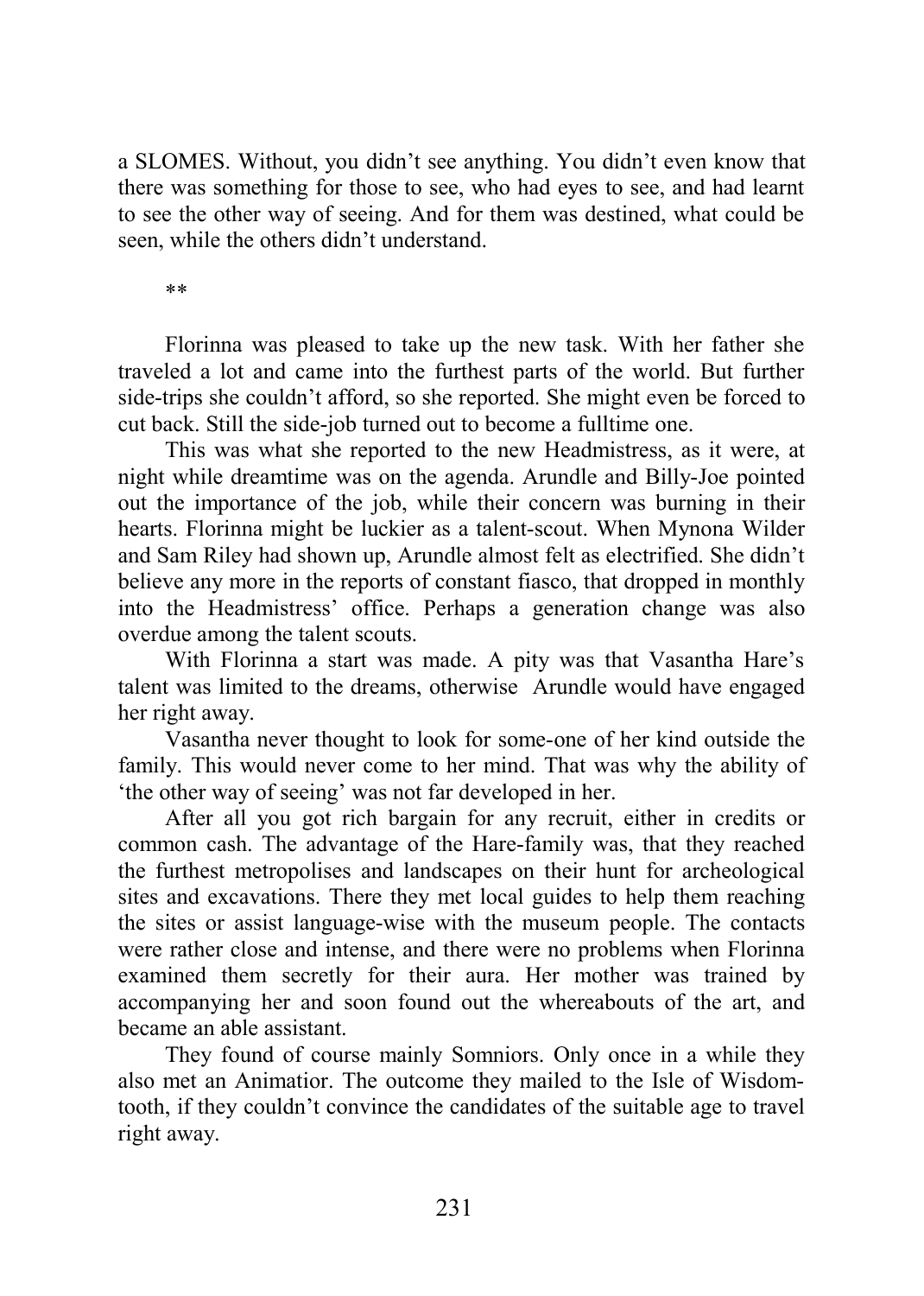Those who hesitated, were put on the mailing list and provided with appropriate material and information about scholarships, and how to get one. While talents didn't stick to boundaries and language-barriers, but preferred to hide in niches and at boundaries of human society.

Other talent scouts might have been too negligent Florinna assumed, who couldn't believe what she was experiencing. Hardly a week passed without a promising candidate.

While the rare colours were thinly sewn. Still something happened in her vicinity, and a lot more than before.

Not all talents could be motivated however to take up the road. Often parents and family-clans stood in the way. Young girls were mal-treated, becoming married far too early, and then no escape was likely.

Florinna experienced as a by-product quite some misery and alienation, that almost broke her heart. So much had to be done, and so little could she do. Some things however, she managed to do with her mother, and that made her feel great, the more so when the candidates were thankful.

The road to the School of Inbetween was a one-way, and there was no return. Who once chose that road, wouldn't come back as the same. He or she would be widened and clarified, and would lose their naiiv innocence, but would gain more than language could say.

\*\*

Professor Hare was all in favour of his daughter's side-job, but when she ran into emotional trouble, and the job grew and grew, he began to worry if this was the adequate profession. He spoke with his wife of course, who took part as well. The findings had little to do with archaeology, while treasures were also excavated, but treasures of another kind, he had certainly to admit.

Vasantha agreed. Besides, she hoped that Florinna would become quieter as time went by, while it didn't look the like. Especially the fate of young women and girls moved her, and she thought, she had to do her best. Thus she acted on high risk. It did happen that she was dismissed of a country, and with her the whole team of researchers. Fortunately Professor Hare lectured at the Island-University, otherwise his daughter's behaviour would have cost his job more than once.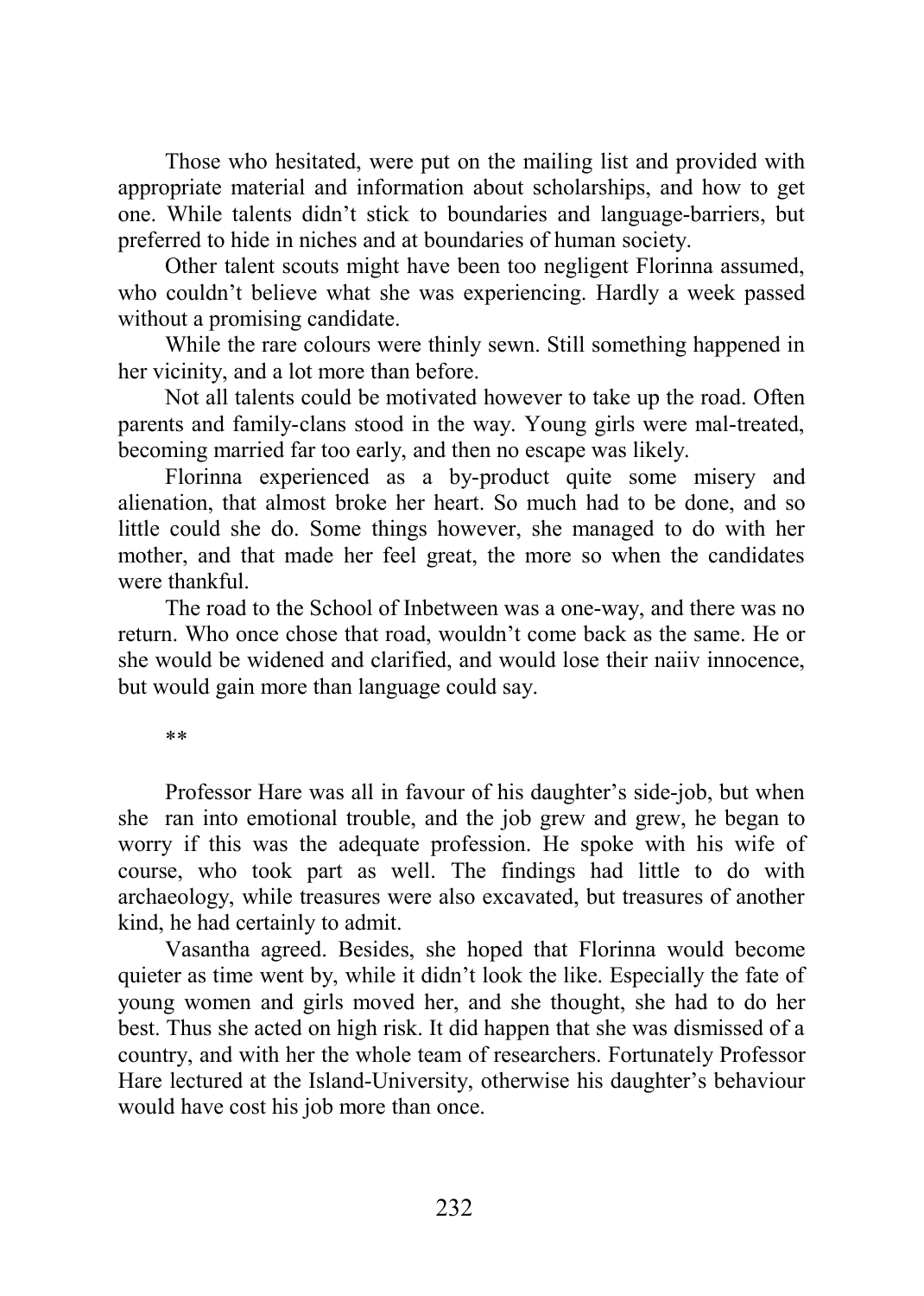He realized of course how important Florinna's occupation was. It was no side-job any more, but her main profession. And her duty was surely more important for the School of Inbetween, than the archaeological research. The more so, as the evaluation of the research in far Atlantis didn't lead to outstanding results. This could change however by means of secret magic, still hiding in the diffuse underbrush, Florinna heartily favoured.

And while Vasantha backed up her daughter, Professor Hare also altered his needs. His situation still worried him. He saw himself soon way behind other colleagues, who were enticing away the best helpers and diggers, not to mention mules, horses and donkeys, you required to reach the excavation sites.

Professor Hare was a genuine practician. He loved width and adventure. He felt drawn out into the world, at best all alone, but had never admitted to his family. In a family you always meet limitations, which he never faced, when he was underway alone. He now had to take care of distorting affairs, while beforehand only the needs of the guild, and his free will governed. By now he also realized the conflict of interests with Florinna – who – just like himself – tended to have her way, and stand for her interests by hook or by crook.

She could do so, all the more, as she didn't do it for herself, but for the School of Inbetween. This was at least what she told to herself, and convinced her mother as well, to back her up, while such behaviour turned out to be a rather bitter pill for the Professor, who was used to a wife obeying her husband's will. With one exception: he hardly ever managed to enter his wife's dream-world, or only a little, and not very deep, but only as far as she permitted. At least it looked the like to him. Vasantha denied such limitations, but told her husband that the dream-gates always stood wide open for him. So he finally had to blame himself, while he was lacking the antenna and sensors in comparison with his daughters, who didn't share his difficulties in that, but moved freely and unhindered in the wide range of a mysterious inner world, well embedded in the outer world. A world, he unfortunately would most likely never be able to enter.

\*\*

Professor Hares's worries were but one thing, another was the incredible push-up the School of Inbetween experienced. The new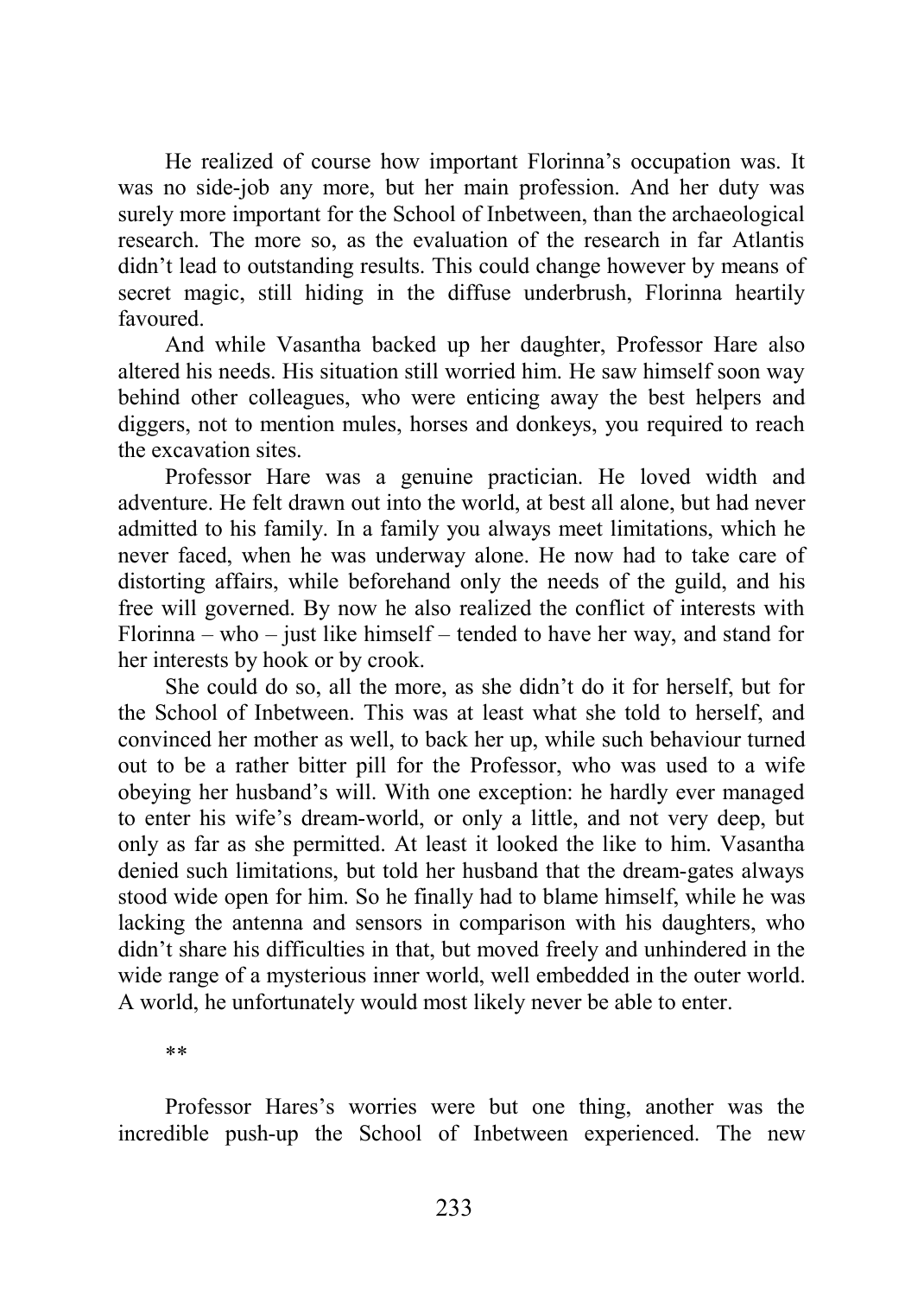directing couple was of course very fond of the fantastic job Florinna made.

Since the Island-University opened, the School of Inbetween went down. At first, the signs were hardly noticed, but by now they couldn't be ignored any more. While the call for a change of generations plopped up, a while ago.

It almost looked now as if the change went on rather quickly. The new Headmistress and the new Deans were hardly elected and busy in their fields, when the atmosphere in general experienced a dramatic change as well. The depressive atmosphere and the ubiquitous suspicion, the fear of espionage and the quarrels thereof, seemed to be like blown away. Nobody understood anymore, why the dispute between Isolationists and World-Citizens ran into such a destructive dead-end. While the giant moth stirred up the minds inappropriately, even after Nelaza was disguised and proved herself as a decent person. She was in fact the only detected giant moth, and traveled meanwhile each month when the moon was full, over the Susamee's island together with all the other Conversiors, to whom she obviously belonged.

The positive trend might also be caused by the new pupils. It was so nice to see them picking up all the structures and procedures common on the Isle of Wisdom-tooth and the School of Inbetween.

The teachers, first of all Arundle - felt as if they were looking into a mirror of the past, and see themselves young again. They realized the youthful fire from inside again. They experienced the identification with the youth and the wonders, they once detected for themselves and now for others, while they were the key-holders for an upcoming generation.

Whether the others felt the same, she couldn't say, but Billy-Joe received the youthful message of the uprising as clearly as she did. He could read it in her eyes, and she in his. The School of Inbetween and the parable of the reborn Phoenix out of the ashes, matched. The reborn Phoenix he was himself, but was someone else at the same time. His uprising flight described the wonder of life, how it's being lived, without being ever wholly understood by those alive.